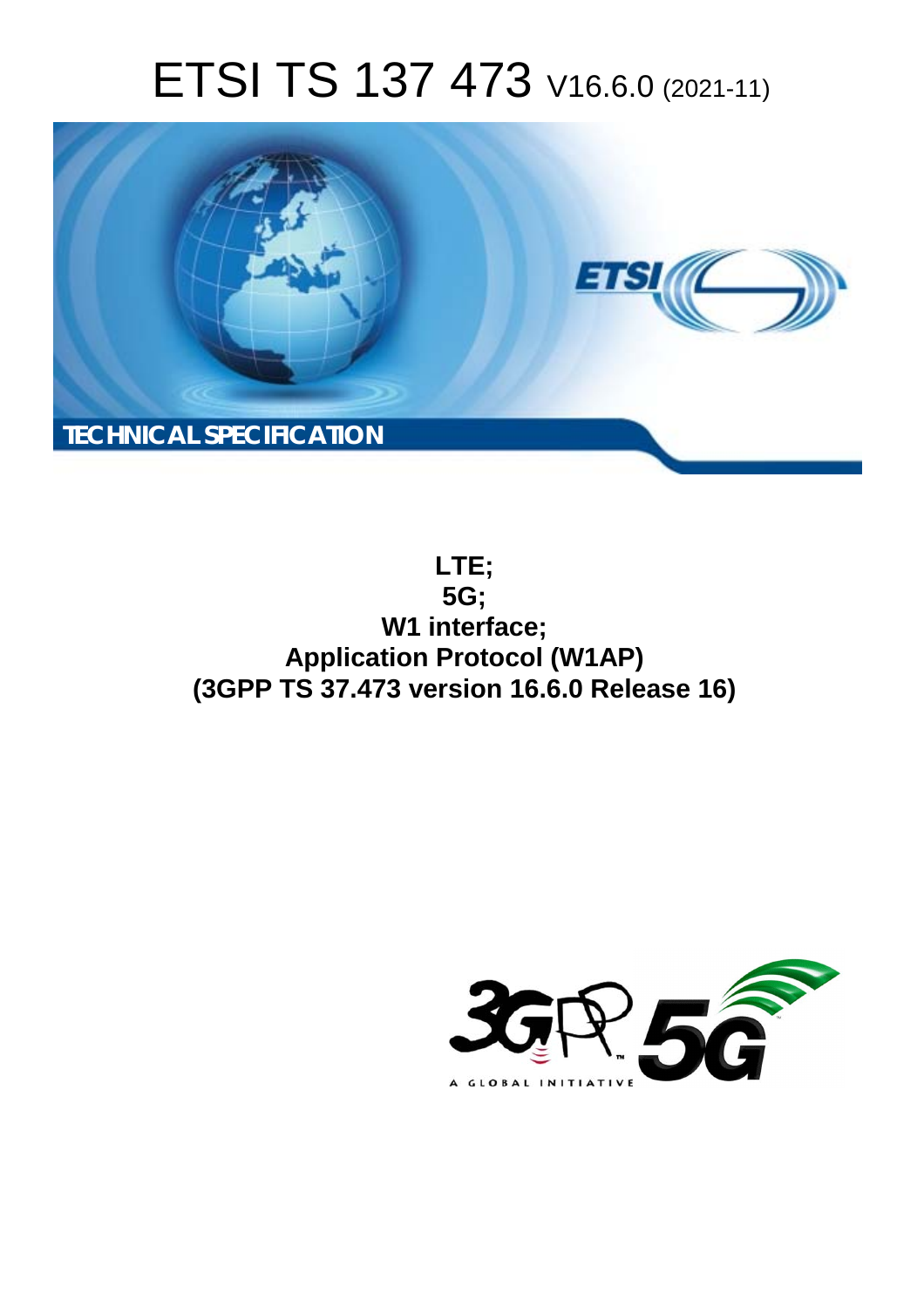Reference RTS/TSGR-0337473vg60

Keywords

5G,LTE

#### *ETSI*

650 Route des Lucioles F-06921 Sophia Antipolis Cedex - FRANCE

Tel.: +33 4 92 94 42 00 Fax: +33 4 93 65 47 16

Siret N° 348 623 562 00017 - APE 7112B Association à but non lucratif enregistrée à la Sous-Préfecture de Grasse (06) N° w061004871

#### *Important notice*

The present document can be downloaded from: <http://www.etsi.org/standards-search>

The present document may be made available in electronic versions and/or in print. The content of any electronic and/or print versions of the present document shall not be modified without the prior written authorization of ETSI. In case of any existing or perceived difference in contents between such versions and/or in print, the prevailing version of an ETSI deliverable is the one made publicly available in PDF format at [www.etsi.org/deliver](http://www.etsi.org/deliver).

Users of the present document should be aware that the document may be subject to revision or change of status. Information on the current status of this and other ETSI documents is available at <https://portal.etsi.org/TB/ETSIDeliverableStatus.aspx>

If you find errors in the present document, please send your comment to one of the following services: <https://portal.etsi.org/People/CommiteeSupportStaff.aspx>

#### *Notice of disclaimer & limitation of liability*

The information provided in the present deliverable is directed solely to professionals who have the appropriate degree of experience to understand and interpret its content in accordance with generally accepted engineering or other professional standard and applicable regulations.

No recommendation as to products and services or vendors is made or should be implied.

No representation or warranty is made that this deliverable is technically accurate or sufficient or conforms to any law and/or governmental rule and/or regulation and further, no representation or warranty is made of merchantability or fitness for any particular purpose or against infringement of intellectual property rights.

In no event shall ETSI be held liable for loss of profits or any other incidental or consequential damages.

Any software contained in this deliverable is provided "AS IS" with no warranties, express or implied, including but not limited to, the warranties of merchantability, fitness for a particular purpose and non-infringement of intellectual property rights and ETSI shall not be held liable in any event for any damages whatsoever (including, without limitation, damages for loss of profits, business interruption, loss of information, or any other pecuniary loss) arising out of or related to the use of or inability to use the software.

#### *Copyright Notification*

No part may be reproduced or utilized in any form or by any means, electronic or mechanical, including photocopying and microfilm except as authorized by written permission of ETSI. The content of the PDF version shall not be modified without the written authorization of ETSI.

The copyright and the foregoing restriction extend to reproduction in all media.

© ETSI 2021. All rights reserved.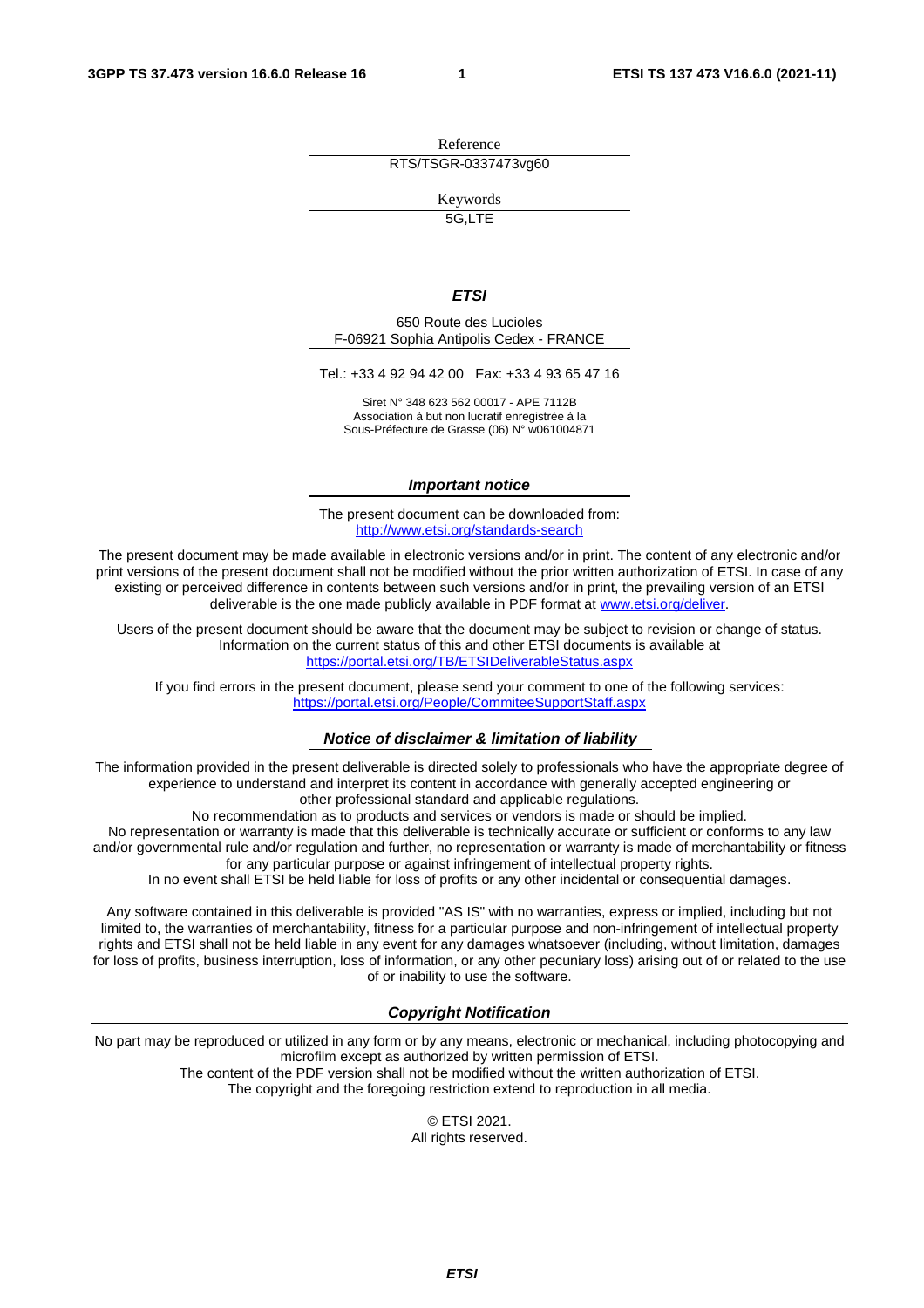# Intellectual Property Rights

#### Essential patents

IPRs essential or potentially essential to normative deliverables may have been declared to ETSI. The declarations pertaining to these essential IPRs, if any, are publicly available for **ETSI members and non-members**, and can be found in ETSI SR 000 314: *"Intellectual Property Rights (IPRs); Essential, or potentially Essential, IPRs notified to ETSI in respect of ETSI standards"*, which is available from the ETSI Secretariat. Latest updates are available on the ETSI Web server ([https://ipr.etsi.org/\)](https://ipr.etsi.org/).

Pursuant to the ETSI Directives including the ETSI IPR Policy, no investigation regarding the essentiality of IPRs, including IPR searches, has been carried out by ETSI. No guarantee can be given as to the existence of other IPRs not referenced in ETSI SR 000 314 (or the updates on the ETSI Web server) which are, or may be, or may become, essential to the present document.

#### **Trademarks**

The present document may include trademarks and/or tradenames which are asserted and/or registered by their owners. ETSI claims no ownership of these except for any which are indicated as being the property of ETSI, and conveys no right to use or reproduce any trademark and/or tradename. Mention of those trademarks in the present document does not constitute an endorsement by ETSI of products, services or organizations associated with those trademarks.

**DECT™**, **PLUGTESTS™**, **UMTS™** and the ETSI logo are trademarks of ETSI registered for the benefit of its Members. **3GPP™** and **LTE™** are trademarks of ETSI registered for the benefit of its Members and of the 3GPP Organizational Partners. **oneM2M™** logo is a trademark of ETSI registered for the benefit of its Members and of the oneM2M Partners. **GSM**® and the GSM logo are trademarks registered and owned by the GSM Association.

# Legal Notice

This Technical Specification (TS) has been produced by ETSI 3rd Generation Partnership Project (3GPP).

The present document may refer to technical specifications or reports using their 3GPP identities. These shall be interpreted as being references to the corresponding ETSI deliverables.

The cross reference between 3GPP and ETSI identities can be found under<http://webapp.etsi.org/key/queryform.asp>.

# Modal verbs terminology

In the present document "**shall**", "**shall not**", "**should**", "**should not**", "**may**", "**need not**", "**will**", "**will not**", "**can**" and "**cannot**" are to be interpreted as described in clause 3.2 of the [ETSI Drafting Rules](https://portal.etsi.org/Services/editHelp!/Howtostart/ETSIDraftingRules.aspx) (Verbal forms for the expression of provisions).

"**must**" and "**must not**" are **NOT** allowed in ETSI deliverables except when used in direct citation.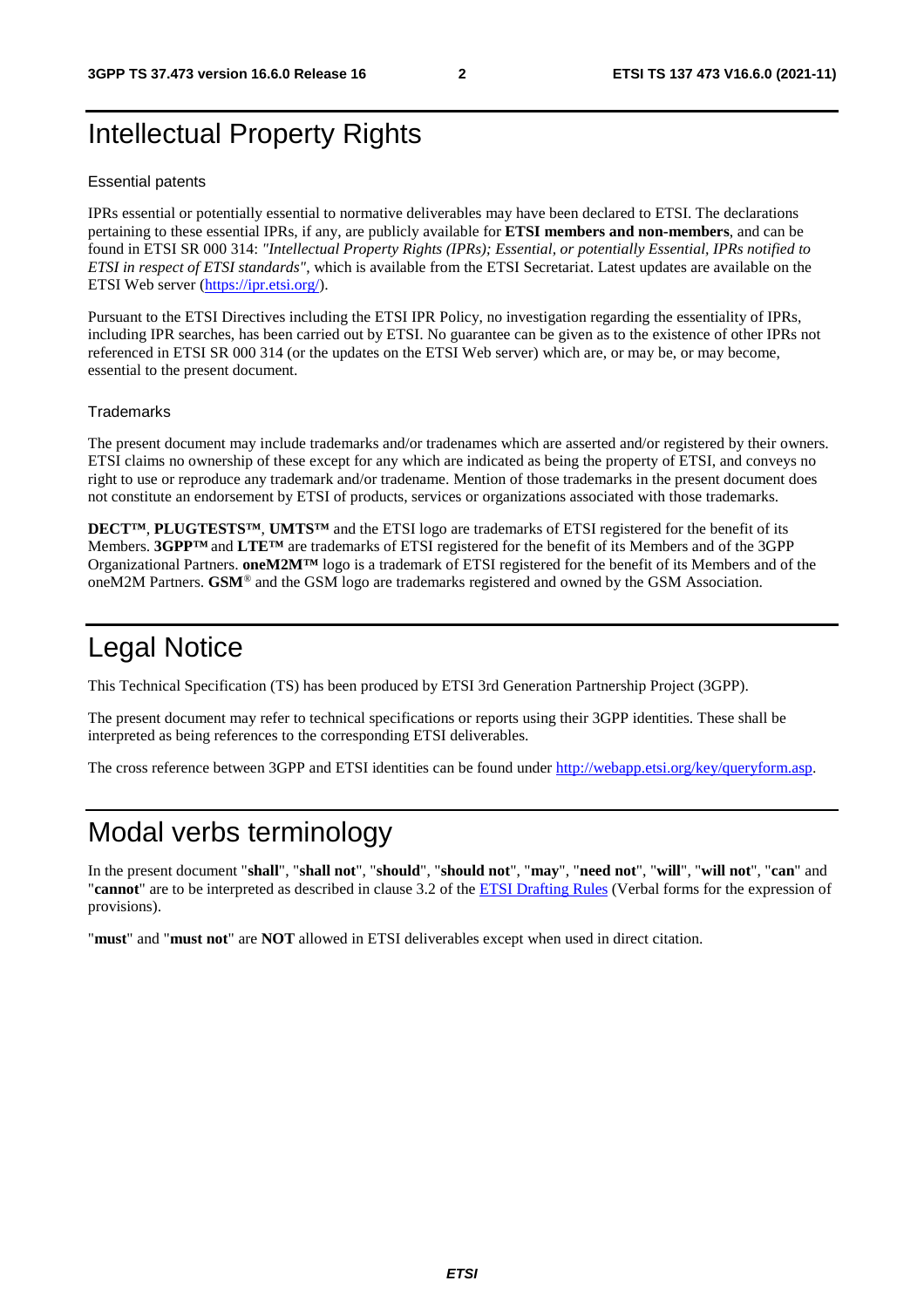$\mathbf{3}$ 

# Contents

| 1                      |  |  |  |
|------------------------|--|--|--|
| 2                      |  |  |  |
| 3                      |  |  |  |
| 3.1<br>3.2             |  |  |  |
| 3.3                    |  |  |  |
| $\overline{4}$         |  |  |  |
| 4.1                    |  |  |  |
| 4.2                    |  |  |  |
| 4.3                    |  |  |  |
| 5                      |  |  |  |
| 6                      |  |  |  |
| 7                      |  |  |  |
| 8                      |  |  |  |
| 8.1                    |  |  |  |
| 8.2                    |  |  |  |
| 8.2.1                  |  |  |  |
| 8.2.1.1                |  |  |  |
| 8.2.1.2                |  |  |  |
| 8.2.1.2.1<br>8.2.1.2.2 |  |  |  |
| 8.2.1.3                |  |  |  |
| 8.2.2                  |  |  |  |
| 8.2.2.1                |  |  |  |
| 8.2.2.2                |  |  |  |
| 8.2.2.3                |  |  |  |
| 8.2.3                  |  |  |  |
| 8.2.3.1                |  |  |  |
| 8.2.3.2                |  |  |  |
| 8.2.3.3<br>8.2.3.4     |  |  |  |
| 8.2.4                  |  |  |  |
| 8.2.4.1                |  |  |  |
| 8.2.4.2                |  |  |  |
| 8.2.4.3                |  |  |  |
| 8.2.4.4                |  |  |  |
| 8.2.5                  |  |  |  |
| 8.2.5.1                |  |  |  |
| 8.2.5.2                |  |  |  |
| 8.2.5.3<br>8.2.5.4     |  |  |  |
| 8.2.6                  |  |  |  |
| 8.2.6.1                |  |  |  |
| 8.2.6.2                |  |  |  |
| 8.2.7                  |  |  |  |
| 8.2.7.1                |  |  |  |
| 8.2.7.2                |  |  |  |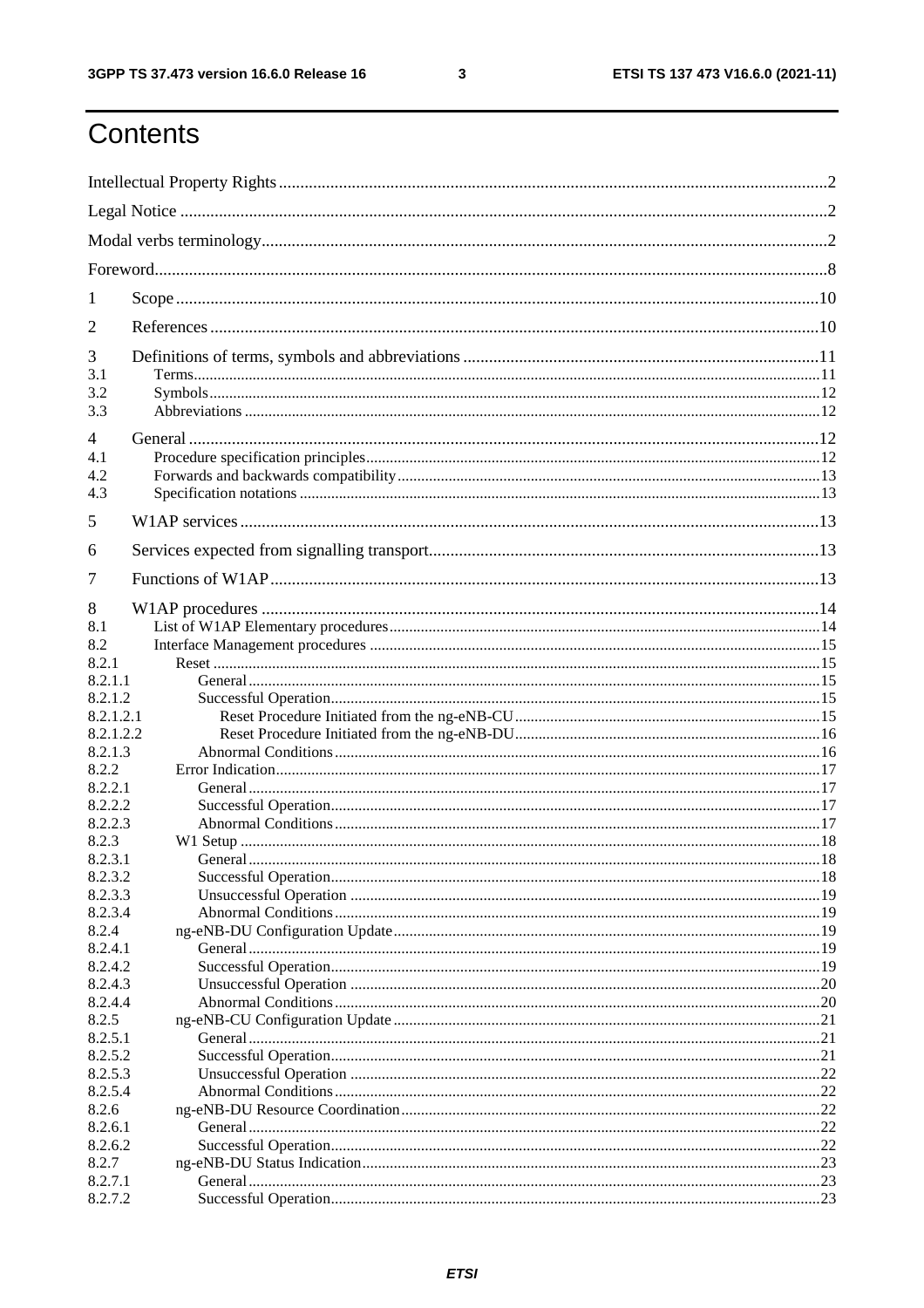$\overline{\mathbf{4}}$ 

| 8.2.7.3 |  |
|---------|--|
| 8.3     |  |
| 8.3.1   |  |
| 8.3.1.1 |  |
| 8.3.1.2 |  |
| 8.3.1.3 |  |
| 8.3.1.4 |  |
| 8.3.2   |  |
| 8.3.2.1 |  |
| 8.3.2.2 |  |
| 8.3.2.3 |  |
| 8.3.3   |  |
| 8.3.3.1 |  |
| 8.3.3.2 |  |
| 8.3.3.4 |  |
| 8.3.4   |  |
| 8.3.4.1 |  |
| 8.3.4.2 |  |
| 8.3.4.3 |  |
| 8.3.4.4 |  |
| 8.3.5   |  |
| 8.3.5.1 |  |
| 8.3.5.2 |  |
| 8.3.5.3 |  |
| 8.3.5.4 |  |
| 8.3.6   |  |
| 8.3.6.1 |  |
| 8.3.6.2 |  |
| 8.3.6.3 |  |
| 8.3.7   |  |
| 8.3.7.1 |  |
| 8.3.7.2 |  |
| 8.3.7.3 |  |
| 8.4     |  |
| 8.4.1   |  |
| 8.4.1.1 |  |
| 8.4.1.2 |  |
| 8.4.1.3 |  |
| 8.4.2   |  |
| 8.4.2.1 |  |
| 8.4.2.2 |  |
| 8.4.2.3 |  |
| 8.4.3   |  |
| 8.4.3.1 |  |
| 8.4.3.2 |  |
| 8.4.3.3 |  |
| 8.4.4   |  |
| 8.5     |  |
| 8.5.1   |  |
| 8.5.1.1 |  |
| 8.5.1.2 |  |
| 8.5.1.3 |  |
| 8.5.1.4 |  |
| 8.5.2   |  |
| 8.5.2.1 |  |
| 8.5.2.2 |  |
| 8.5.2.3 |  |
| 8.5.3   |  |
| 8.5.3.1 |  |
| 8.5.3.2 |  |
| 8.5.3.3 |  |
| 8.5.4   |  |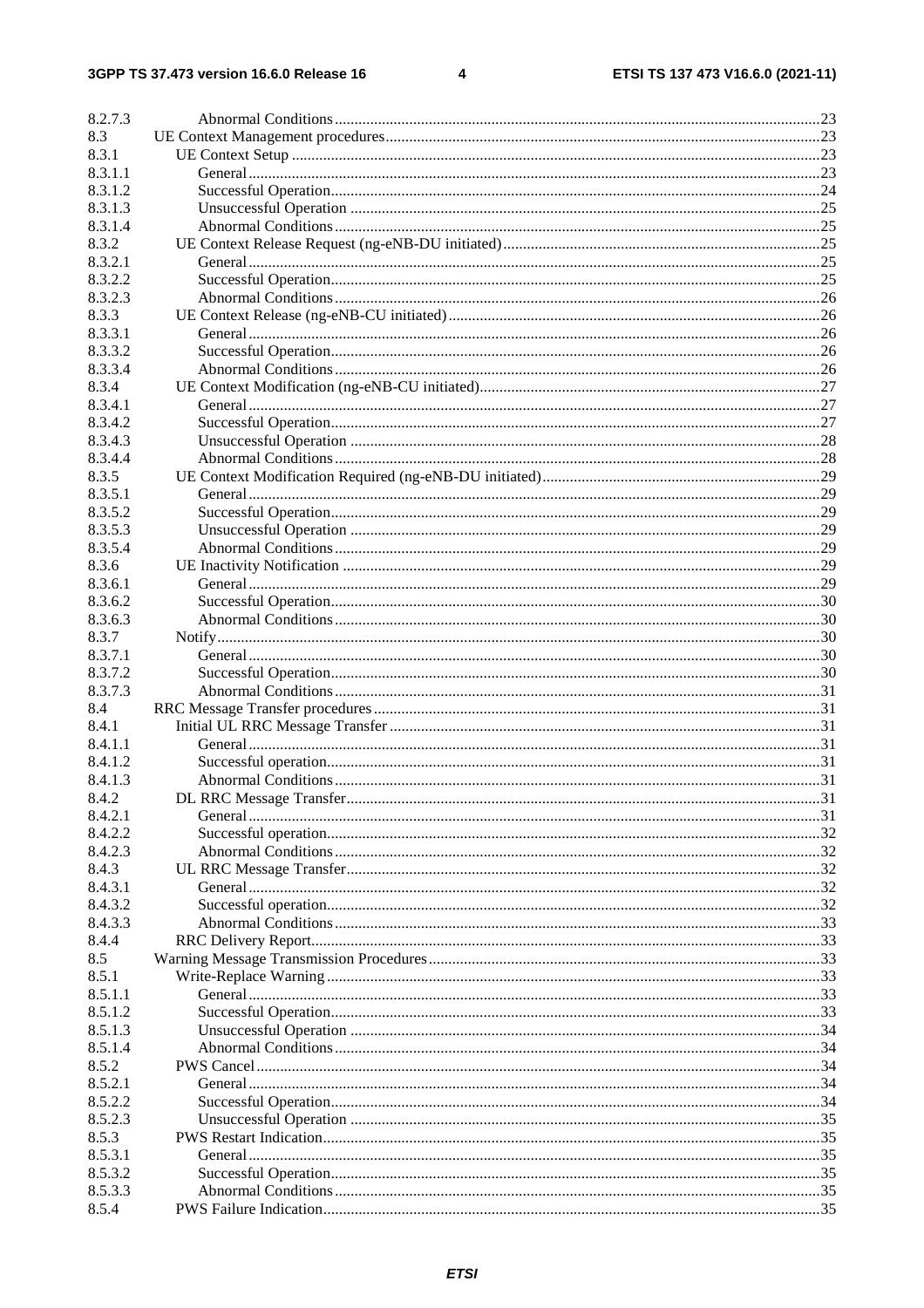#### $5\phantom{a}$

| 8.5.4.1            |  |
|--------------------|--|
| 8.5.4.2            |  |
|                    |  |
| 8.5.4.3            |  |
| 8.6                |  |
| 8.6.1              |  |
| 8.6.1.1<br>8.6.1.2 |  |
| 8.6.1.3            |  |
|                    |  |
| 9                  |  |
| 9.1                |  |
| 9.2                |  |
| 9.2.1              |  |
| 9.2.1.1            |  |
| 9.2.1.2            |  |
| 9.2.1.3            |  |
| 9.2.1.4            |  |
| 9.2.1.5            |  |
| 9.2.1.6            |  |
| 9.2.1.7            |  |
| 9.2.1.8            |  |
| 9.2.1.9            |  |
| 9.2.1.10           |  |
| 9.2.1.11           |  |
| 9.2.1.12           |  |
| 9.2.1.13           |  |
| 9.2.1.14           |  |
| 9.2.1.15           |  |
| 9.2.2              |  |
| 9.2.2.1            |  |
| 9.2.2.2            |  |
| 9.2.2.3            |  |
| 9.2.2.4            |  |
| 9.2.2.5            |  |
| 9.2.2.6            |  |
| 9.2.2.7            |  |
| 9.2.2.8            |  |
| 9.2.2.9            |  |
| 9.2.2.10           |  |
| 9.2.2.11           |  |
| 9.2.2.12           |  |
| 9.2.2.13           |  |
| 9.2.2.14           |  |
| 9.2.3              |  |
| 9.2.3.1            |  |
| 9.2.3.2            |  |
| 9.2.3.3            |  |
| 9.2.4              |  |
| 9.2.4.1            |  |
| 9.2.4.2            |  |
| 9.2.4.3            |  |
| 9.2.4.4            |  |
| 9.2.4.5            |  |
| 9.2.4.6            |  |
| 9.2.5              |  |
| 9.2.5.1            |  |
| 9.3                |  |
| 9.3.1<br>9.3.1.1   |  |
|                    |  |
| 9.3.1.2<br>9.3.1.3 |  |
| 9.3.1.4            |  |
|                    |  |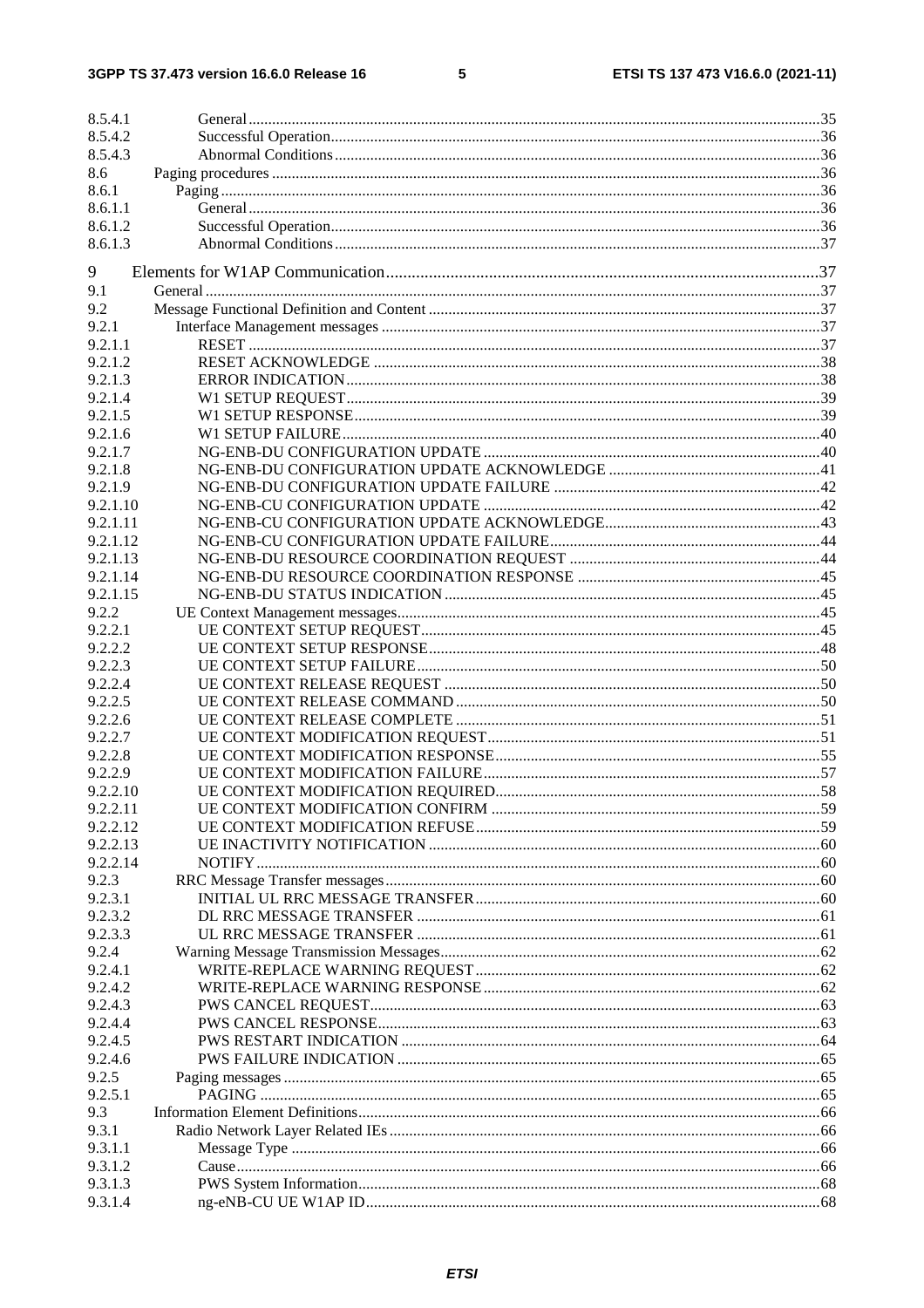$\bf 6$ 

| 9.3.1.5              |  |
|----------------------|--|
| 9.3.1.6              |  |
| 9.3.1.7              |  |
| 9.3.1.8              |  |
| 9.3.1.9              |  |
| 9.3.1.10             |  |
| 9.3.1.11             |  |
| 9.3.1.12             |  |
| 9.3.1.13             |  |
| 9.3.1.14<br>9.3.1.15 |  |
| 9.3.1.16             |  |
| 9.3.1.17             |  |
| 9.3.1.18             |  |
| 9.3.1.19             |  |
| 9.3.1.20             |  |
| 9.3.1.21             |  |
| 9.3.1.22             |  |
| 9.3.1.23             |  |
| 9.3.1.24             |  |
| 9.3.1.25             |  |
| 9.3.1.26             |  |
| 9.3.1.27             |  |
| 9.3.1.28             |  |
| 9.3.1.29             |  |
| 9.3.1.30             |  |
| 9.3.1.31             |  |
| 9.3.1.32             |  |
| 9.3.1.33             |  |
| 9.3.1.34             |  |
| 9.3.1.35             |  |
| 9.3.1.36             |  |
| 9.3.1.37             |  |
| 9.3.1.38             |  |
| 9.3.1.39             |  |
| 9.3.1.40             |  |
| 9.3.1.41             |  |
| 9.3.1.42<br>9.3.1.43 |  |
| 9.3.1.44             |  |
| 9.3.1.45             |  |
| 9.3.1.46             |  |
| 9.3.1.47             |  |
| 9.3.1.48             |  |
| 9.3.1.49             |  |
| 9.3.1.50             |  |
| 9.3.1.51             |  |
| 9.3.1.52             |  |
| 9.3.1.53             |  |
| 9.3.1.54             |  |
| 9.3.1.55             |  |
| 9.3.1.56             |  |
| 9.3.1.57             |  |
| 9.3.1.58             |  |
| 9.3.1.59             |  |
| 9.3.1.60             |  |
| 9.3.1.61             |  |
| 9.3.1.62             |  |
| 9.3.1.63             |  |
| 9.3.1.64             |  |
| 9.3.1.65             |  |
| 9.3.1.66             |  |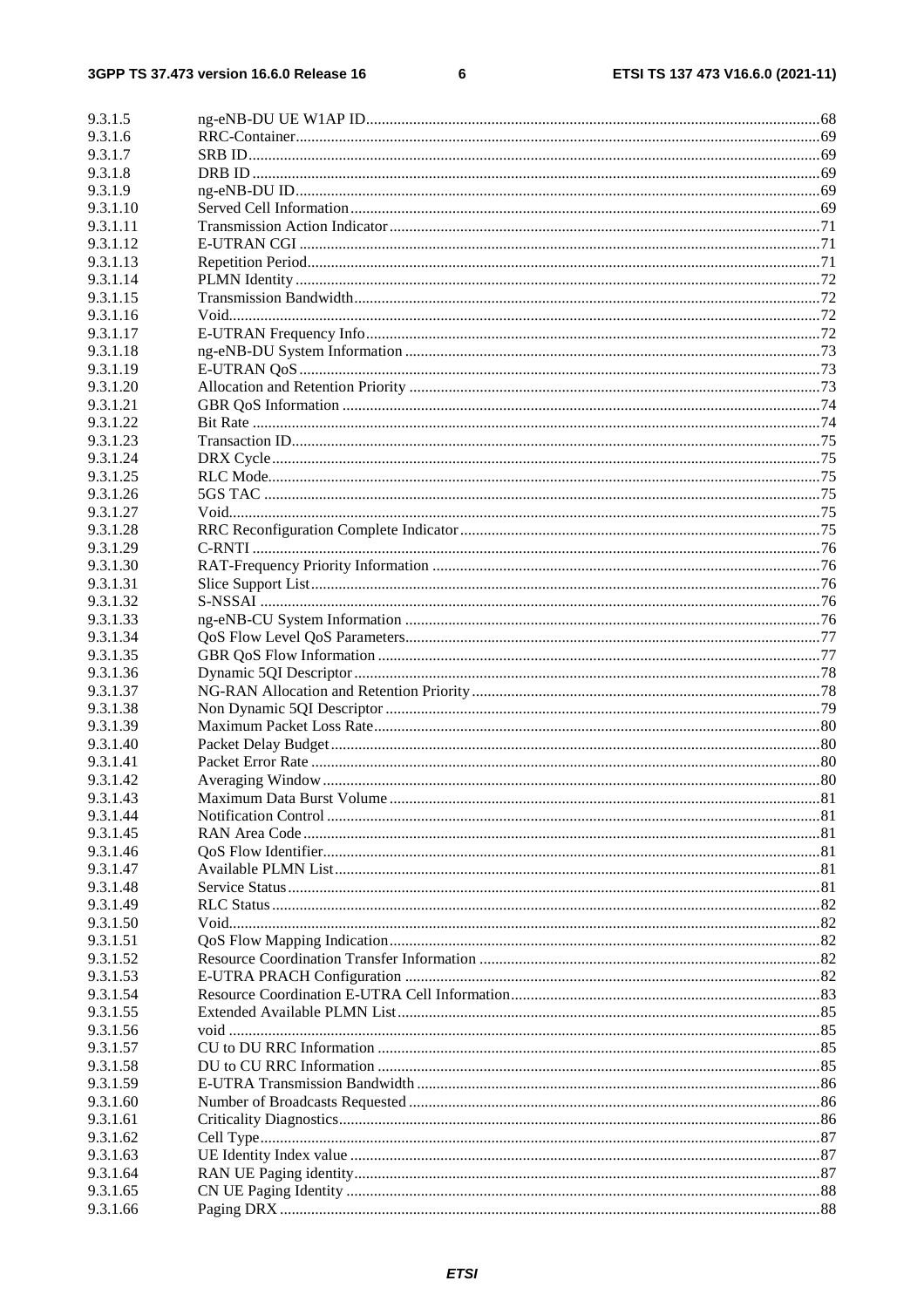$\overline{7}$ 

| 9.3.1.68<br>9.3.1.69<br>9.3.1.70<br>9.3.2<br>9.3.2.1<br>9.3.2.2<br>9.3.2.3<br>9.4<br>9.4.1<br>9.4.2<br>9.4.3<br>9.4.4<br>9.4.5<br>9.4.6<br>9.4.7<br>9.4.8<br>9.5<br>9.6<br>10<br><b>Annex A (informative):</b> | 9.3.1.67 |  |
|----------------------------------------------------------------------------------------------------------------------------------------------------------------------------------------------------------------|----------|--|
|                                                                                                                                                                                                                |          |  |
|                                                                                                                                                                                                                |          |  |
|                                                                                                                                                                                                                |          |  |
|                                                                                                                                                                                                                |          |  |
|                                                                                                                                                                                                                |          |  |
|                                                                                                                                                                                                                |          |  |
|                                                                                                                                                                                                                |          |  |
|                                                                                                                                                                                                                |          |  |
|                                                                                                                                                                                                                |          |  |
|                                                                                                                                                                                                                |          |  |
|                                                                                                                                                                                                                |          |  |
|                                                                                                                                                                                                                |          |  |
|                                                                                                                                                                                                                |          |  |
|                                                                                                                                                                                                                |          |  |
|                                                                                                                                                                                                                |          |  |
|                                                                                                                                                                                                                |          |  |
|                                                                                                                                                                                                                |          |  |
|                                                                                                                                                                                                                |          |  |
|                                                                                                                                                                                                                |          |  |
|                                                                                                                                                                                                                |          |  |
|                                                                                                                                                                                                                |          |  |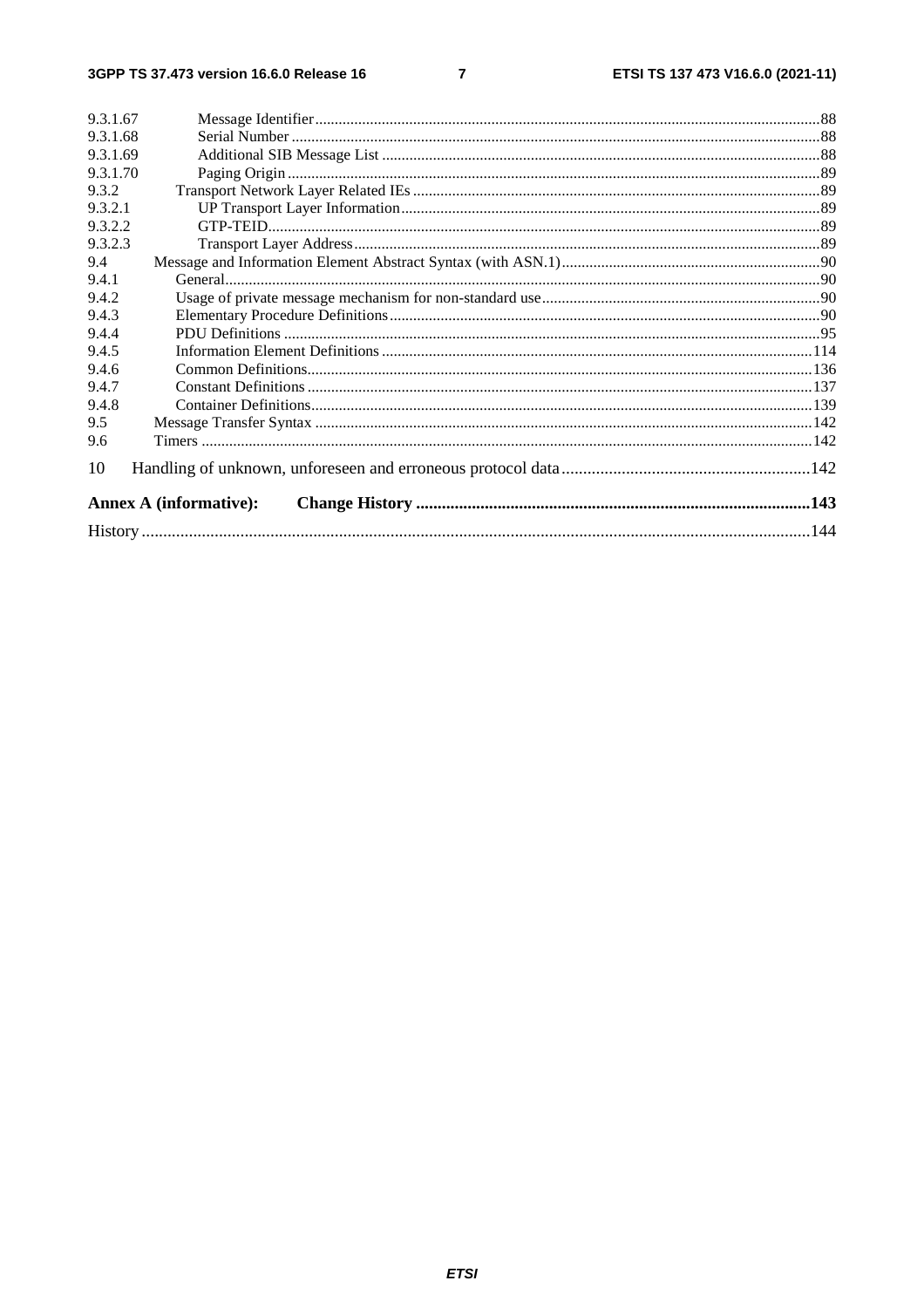# Foreword

This Technical Specification has been produced by the 3rd Generation Partnership Project (3GPP).

The contents of the present document are subject to continuing work within the TSG and may change following formal TSG approval. Should the TSG modify the contents of the present document, it will be re-released by the TSG with an identifying change of release date and an increase in version number as follows:

Version x.y.z

where:

- x the first digit:
	- 1 presented to TSG for information;
	- 2 presented to TSG for approval;
	- 3 or greater indicates TSG approved document under change control.
- y the second digit is incremented for all changes of substance, i.e. technical enhancements, corrections, updates, etc.
- z the third digit is incremented when editorial only changes have been incorporated in the document.

In the present document, modal verbs have the following meanings:

**shall** indicates a mandatory requirement to do something

**shall not** indicates an interdiction (prohibition) to do something

The constructions "shall" and "shall not" are confined to the context of normative provisions, and do not appear in Technical Reports.

The constructions "must" and "must not" are not used as substitutes for "shall" and "shall not". Their use is avoided insofar as possible, and they are not used in a normative context except in a direct citation from an external, referenced, non-3GPP document, or so as to maintain continuity of style when extending or modifying the provisions of such a referenced document.

| should     | indicates a recommendation to do something     |
|------------|------------------------------------------------|
| should not | indicates a recommendation not to do something |
| may        | indicates permission to do something           |
| need not   | indicates permission not to do something       |

The construction "may not" is ambiguous and is not used in normative elements. The unambiguous constructions "might not" or "shall not" are used instead, depending upon the meaning intended.

| can    | indicates that something is possible   |
|--------|----------------------------------------|
| cannot | indicates that something is impossible |

The constructions "can" and "cannot" are not substitutes for "may" and "need not".

| will     | indicates that something is certain or expected to happen as a result of action taken by an agency<br>the behaviour of which is outside the scope of the present document     |
|----------|-------------------------------------------------------------------------------------------------------------------------------------------------------------------------------|
| will not | indicates that something is certain or expected not to happen as a result of action taken by an<br>agency the behaviour of which is outside the scope of the present document |
| might    | indicates a likelihood that something will happen as a result of action taken by some agency the<br>behaviour of which is outside the scope of the present document           |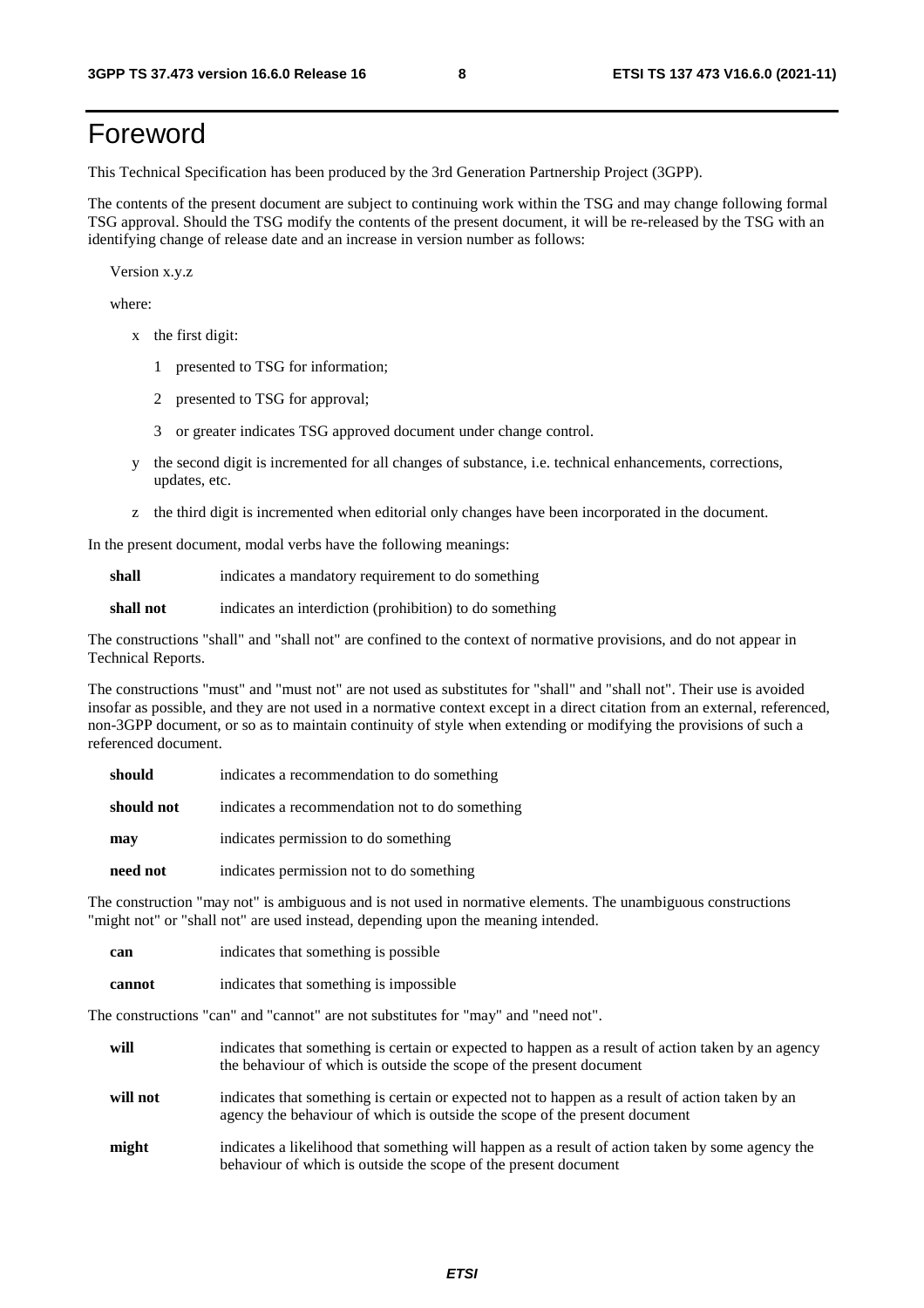| 3GPP TS 37.473 version 16.6.0 Release 16 |  |
|------------------------------------------|--|
|------------------------------------------|--|

**might not** indicates a likelihood that something will not happen as a result of action taken by some agency the behaviour of which is outside the scope of the present document

In addition:

- is (or any other verb in the indicative mood) indicates a statement of fact
- **is not** (or any other negative verb in the indicative mood) indicates a statement of fact

The constructions "is" and "is not" do not indicate requirements.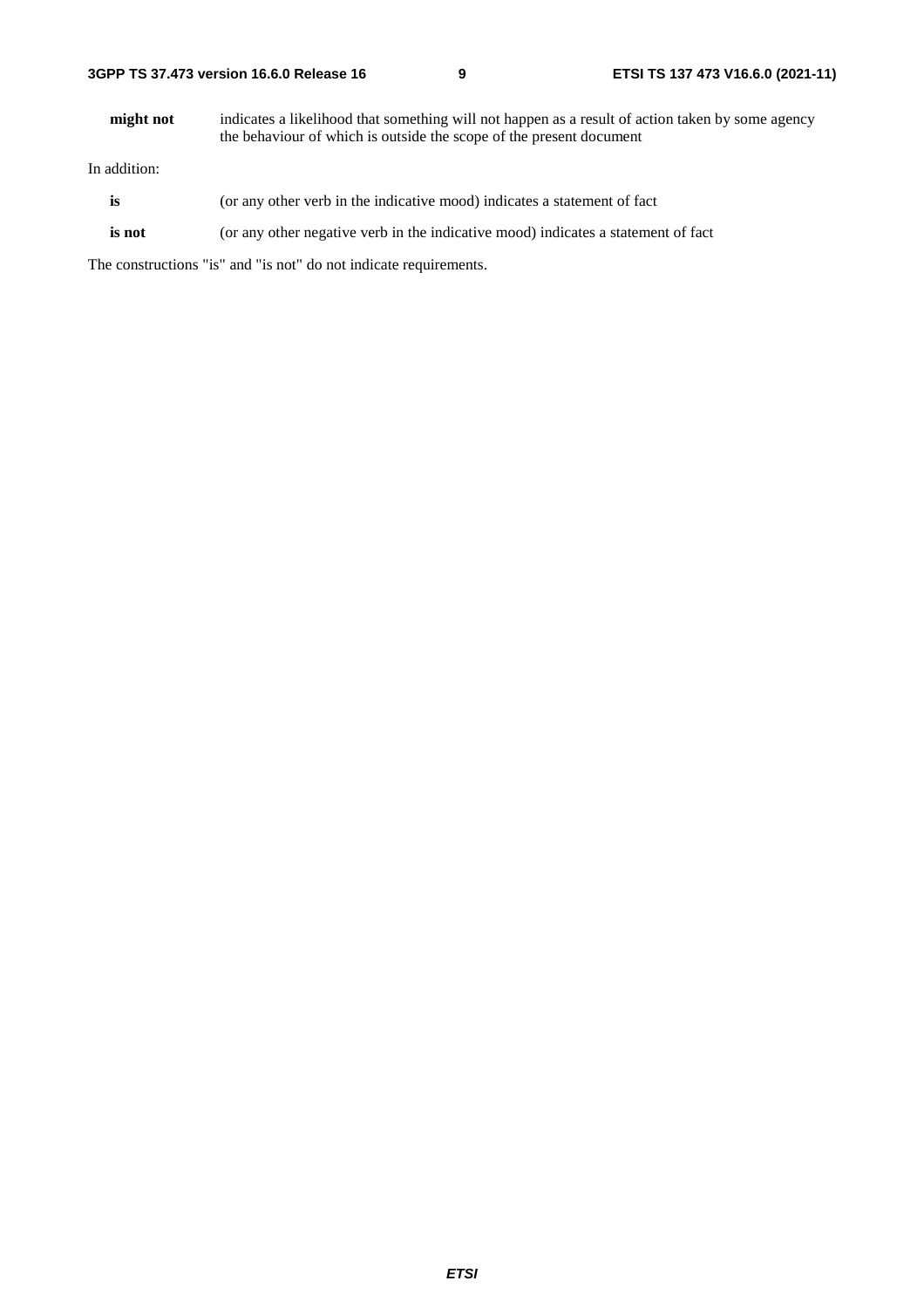# 1 Scope

The present document specifies the 5G radio network layer signalling protocol for the W1 interface. The W1 interface provides means for interconnecting a ng-eNB-CU and a ng-eNB-DU of a ng-eNB within an NG-RAN. The W1 Application Protocol (W1AP) supports the functions of W1 interface by signalling procedures defined in the present document. W1AP is developed in accordance to the general principles stated in TS 38.401 [4] and TS 37.470 [5].

# 2 References

The following documents contain provisions which, through reference in this text, constitute provisions of the present document.

- References are either specific (identified by date of publication, edition number, version number, etc.) or non-specific.
- For a specific reference, subsequent revisions do not apply.
- For a non-specific reference, the latest version applies. In the case of a reference to a 3GPP document (including a GSM document), a non-specific reference implicitly refers to the latest version of that document *in the same Release as the present document*.
- [1] 3GPP TR 21.905: "Vocabulary for 3GPP Specifications".
- [2] 3GPP TS 36.331: "Evolved Universal Terrestrial Radio Access (E-UTRAN); Radio Resource Control (RRC) Protocol Specification".
- [3] 3GPP TS 36.401: "E-UTRAN Architecture Description".
- [4] 3GPP TS 38.401: "NG-RAN; Architecture Description".
- [5] 3GPP TS 37.470: "E-UTRAN and NG-RAN; W1 general aspects and principles".
- [6] 3GPP TS 38.300: "NR; Overall description; Stage-2".
- [7] 3GPP TS 38.423: "NG-RAN; Xn application protocol (XnAP)".
- [8] 3GPP TS 23.501: "System Architecture for the 5G System (5GS)".
- [9] 3GPP TS 38.321: "NR; Medium Access Control (MAC) protocol specification".
- [10] 3GPP TS 23.401: "General Packet Radio Service (GPRS) enhancements for Evolved Universal Terrestrial Radio Access Network (E-UTRAN) access".
- [11] 3GPP TS 23.203: "Policy and charging control architecture".
- [12] 3GPP TS 36.423: "Evolved Universal Terrestrial Radio Access Network (E-UTRAN); X2 Application Protocol (X2AP)".
- [13] 3GPP TS 36.211: "Evolved Universal Terrestrial Radio Access (E-UTRA); Physical channels and modulation".
- [14] 3GPP TS 36.104: "Base Station (BS) radio transmission and reception".
- [15] 3GPP TS 36.321: " Evolved Universal Terrestrial Radio Access (E-UTRAN); Medium Access Control (MAC) protocol specification".
- [16] 3GPP TS 38.331: "NR; Radio Resource Control (RRC); Protocol specification".
- [17] 3GPP TS 29.281: "General Packet Radio System (GPRS); Tunnelling Protocol User Plane (GTPv1-U) ".
- [18] 3GPP TS 38.414: "NG-RAN; NG data transport".
- [19] 3GPP TS 38.413: "NG-RAN; NG Application Protocol (NGAP)".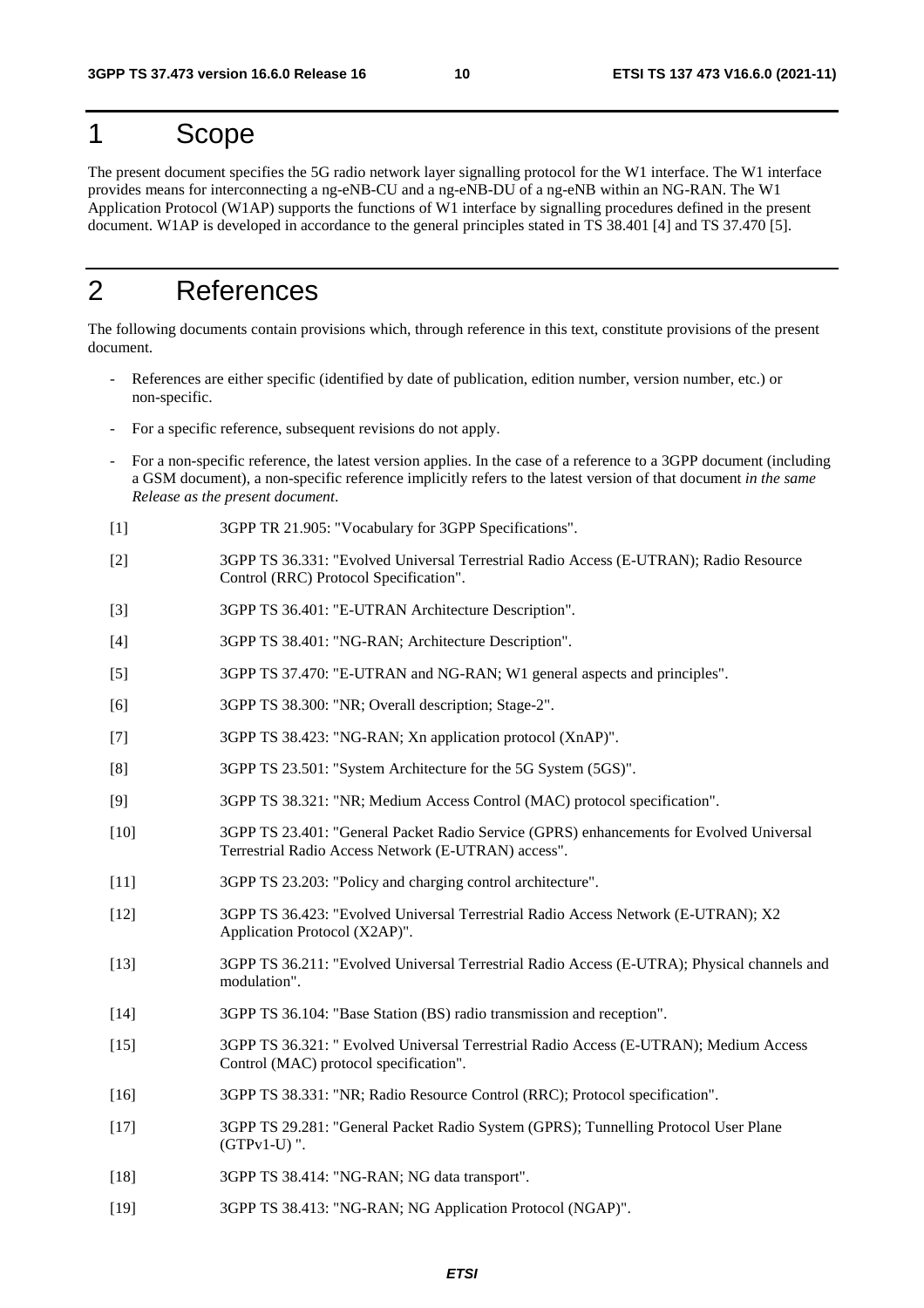- [20] 3GPP TS 36.304: "Evolved Universal Terrestrial Radio Access (E-UTRA), User Equipment (UE) procedures in idle mode".
- [21] ITU-T Recommendation X.691 (2002-07): "Information technology ASN.1 encoding rules Specification of Packed Encoding Rules (PER)".
- [22] ITU-T Recommendation X.680 (07/2002): "Information technology Abstract Syntax Notation One (ASN.1): Specification of basic notation".
- [23] ITU-T Recommendation X.681 (07/2002): "Information technology Abstract Syntax Notation One (ASN.1): Information object specification".

# 3 Definitions of terms, symbols and abbreviations

# 3.1 Terms

For the purposes of the present document, the terms given in TR 21.905 [1] and the following apply. A term defined in the present document takes precedence over the definition of the same term, if any, in TR 21.905 [1].

**elementary procedure:** W1AP consists of Elementary Procedures (EPs). An Elementary Procedure is a unit of interaction between ng-eNB-CU and ng-eNB-DU. These Elementary Procedures are defined separately and are intended to be used to build up complete sequences in a flexible manner. If the independence between some EPs is restricted, it is described under the relevant EP description. Unless otherwise stated by the restrictions, the EPs may be invoked independently of each other as standalone procedures, which can be active in parallel. The usage of several W1AP EPs together is specified in stage 2 specifications (e.g., TS 37.470 [5]).

An EP consists of an initiating message and possibly a response message. Two kinds of EPs are used:

- **Class 1:** Elementary Procedures with response (success and/or failure).
- **Class 2:** Elementary Procedures without response.

For Class 1 EPs, the types of responses can be as follows:

#### Successful:

- A signalling message explicitly indicates that the elementary procedure successfully completed with the receipt of the response.

Unsuccessful:

- A signalling message explicitly indicates that the EP failed.
- On time supervision expiry (i.e., absence of expected response).

Successful and Unsuccessful:

- One signalling message reports both successful and unsuccessful outcome for the different included requests. The response message used is the one defined for successful outcome.

Class 2 EPs are considered always successful.

**NGEN-DC operation:** Used in the present document when the W1AP is applied for **ng-eNB**-CU and **ng-eNB**-DU in NG-RAN.

**ng-eNB**: As defined in TS 38.300 [6].

**ng-eNB-CU**: As defined in TS 37.470 [5].

**ng-eNB-DU**: As defined in TS 37.470 [5].

**ng-eNB-CU UE W1AP ID:** As defined in TS 38.401 [4].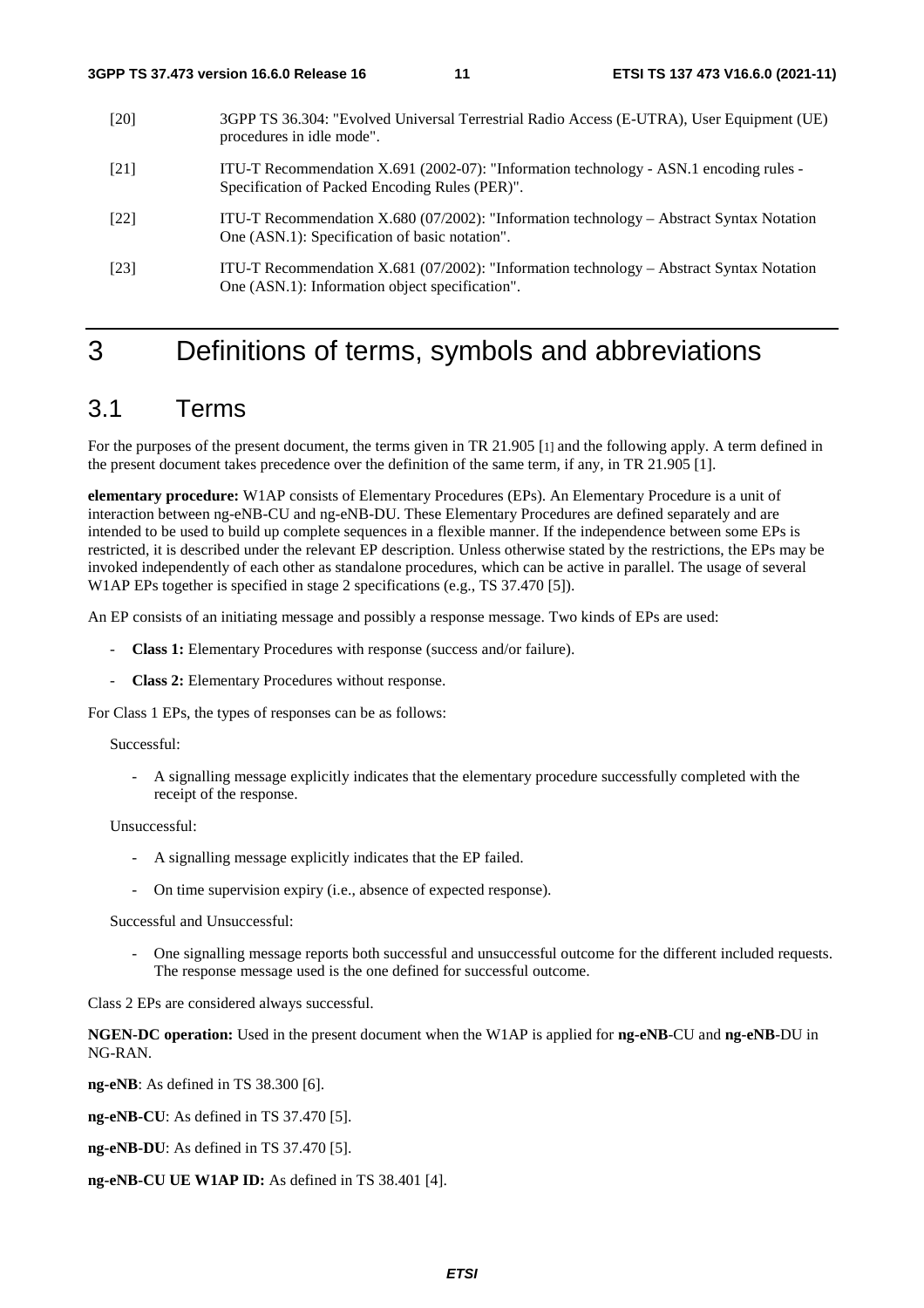**ng-eNB-DU UE W1AP ID:** As defined in TS 38.401 [4].

**UE-associated signalling:** When W1AP messages associated to one UE uses the UE-associated logical W1-connection for association of the message to the UE in ng-eNB-DU and ng-eNB-CU.

**UE-associated logical W1-connection:** The UE-associated logical W1-connection uses the identities *ng-eNB-CU UE W1AP ID* and *ng-eNB-DU UE W1AP ID* according to the definition in TS 38.401 [4]. For a received UE associated W1AP message the ng-eNB-CU identifies the associated UE based on the *ng-eNB-CU UE W1AP ID* IE and the ngeNB-DU identifies the associated UE based on the *ng-eNB-DU UE W1AP ID* IE*.* The UE-associated logical W1 connection may exist before the W1 UE context is setup in ng-eNB-DU.

# 3.2 Symbols

Void.

# 3.3 Abbreviations

For the purposes of the present document, the abbreviations given in TR 21.905 [1] and the following apply. An abbreviation defined in the present document takes precedence over the definition of the same abbreviation, if any, in TR 21.905 [1].

| $5 \times C$ | 5G Core Network                                       |
|--------------|-------------------------------------------------------|
| 5QI          | 5G QoS Identifier                                     |
| AMF          | Access and Mobility Management Function               |
| <b>CN</b>    | Core Network                                          |
| CG           | Cell Group                                            |
| <b>CGI</b>   | Cell Global Identifier                                |
| DL.          | Downlink                                              |
| EN-DC        | E-UTRA-NR Dual Connectivity                           |
| NE-DC        | NR-E-UTRA Dual Connectivity                           |
| NGEN-DC      | NG-RAN E-UTRA-NR Dual Connectivity                    |
| <b>NSSAI</b> | Network Slice Selection Assistance Information        |
| <b>RANAC</b> | RAN Area Code                                         |
| <b>RRC</b>   | Radio Resource Control                                |
| S-NSSAI      | Single Network Slice Selection Assistance Information |
| TAC          | Tracking Area Code                                    |
| TAI          | <b>Tracking Area Identity</b>                         |
|              |                                                       |

# 4 General

# 4.1 Procedure specification principles

The principle for specifying the procedure logic is to specify the functional behaviour of the terminating node exactly and completely. Any rule that specifies the behaviour of the originating node shall be possible to be verified with information that is visible within the system.

The following specification principles have been applied for the procedure text in clause 8:

- The procedure text discriminates between:
	- 1) Functionality which "shall" be executed.

 The procedure text indicates that the receiving node "shall" perform a certain function Y under a certain condition. If the receiving node supports procedure X but cannot perform functionality Y requested in the REQUEST message of a Class 1 EP, the receiving node shall respond with the message used to report unsuccessful outcome for this procedure, containing an appropriate cause value.

2) Functionality which "shall, if supported" be executed.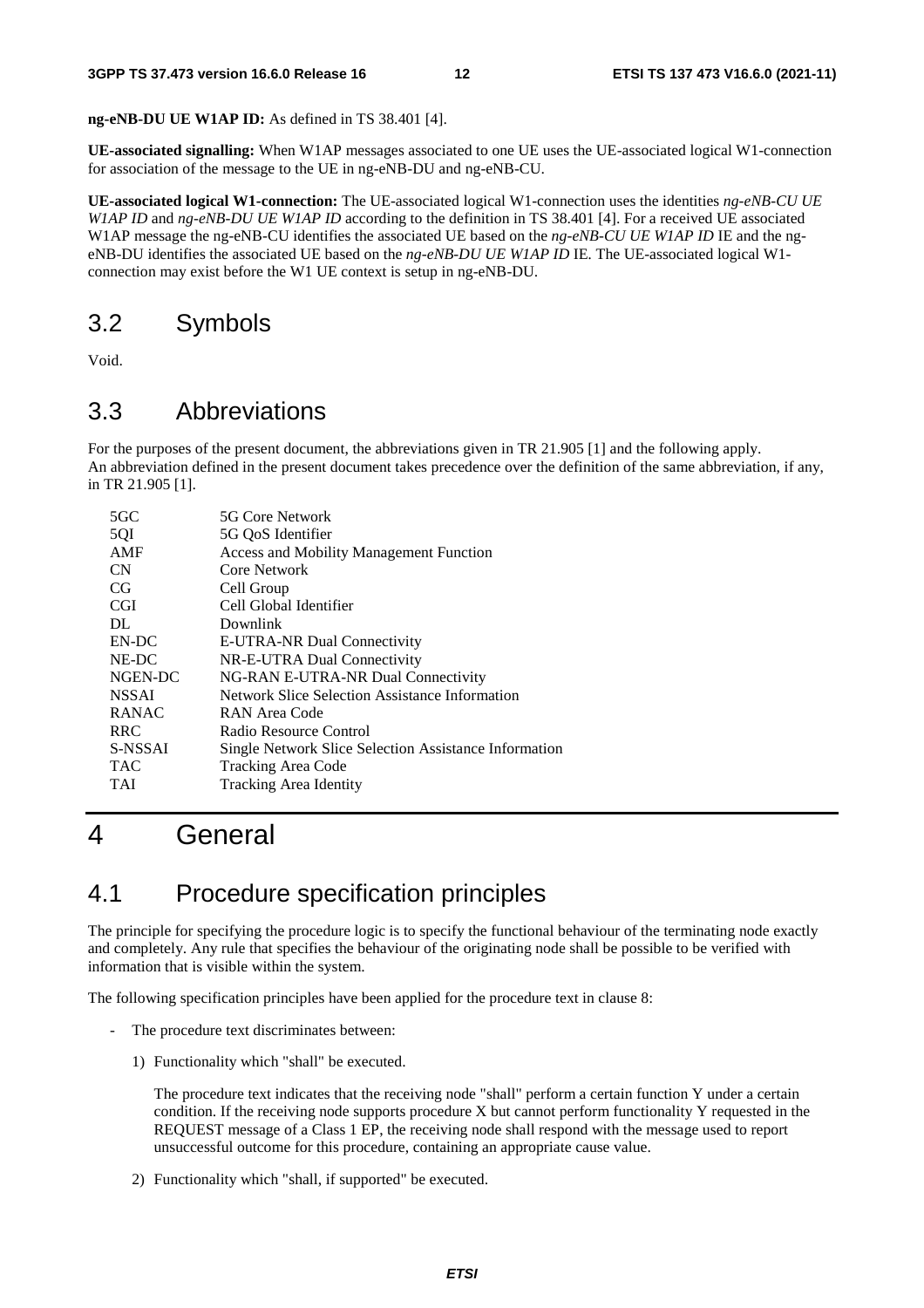The procedure text indicates that the receiving node "shall, if supported," perform a certain function Y under a certain condition. If the receiving node supports procedure X, but does not support functionality Y, the receiving node shall proceed with the execution of the EP, possibly informing the requesting node about the not supported functionality.

- Any required inclusion of an optional IE in a response message is explicitly indicated in the procedure text. If the procedure text does not explicitly indicate that an optional IE shall be included in a response message, the optional IE shall not be included. For requirements on including *Criticality Diagnostics* IE, see clause 10.

# 4.2 Forwards and backwards compatibility

The forwards and backwards compatibility of the protocol is assured by mechanism where all current and future messages, and IEs or groups of related IEs, include ID and criticality fields that are coded in a standard format that will not be changed in the future. These parts can always be decoded regardless of the standard version.

# 4.3 Specification notations

For the purposes of the present document, the following notations apply:

| Procedure      | When referring to an elementary procedure in the specification the Procedure Name is written with<br>the first letters in each word in upper case characters followed by the word "procedure", e.g.<br>Handover Preparation procedure.                                   |
|----------------|--------------------------------------------------------------------------------------------------------------------------------------------------------------------------------------------------------------------------------------------------------------------------|
| Message        | When referring to a message in the specification the MESSAGE NAME is written with all letters<br>in upper case characters followed by the word "message", e.g. HANDOVER REQUEST message.                                                                                 |
| IE             | When referring to an information element (IE) in the specification the <i>Information Element Name</i><br>is written with the first letters in each word in upper case characters and all letters in Italic font<br>followed by the abbreviation "IE", e.g. E-RAB ID IE. |
| Value of an IE | When referring to the value of an information element (IE) in the specification the "Value" is<br>written as it is specified in the specification enclosed by quotation marks, e.g. "Value".                                                                             |

# 5 W1AP services

W1AP provides the signalling service between ng-eNB-DU and the ng-eNB-CU that is required to fulfil the W1AP functions described in clause 7. W1AP services are divided into two groups:

| Non UE-associated services: | They are related to the whole W1 interface instance between the ng-eNB-DU and<br>ng-eNB-CU utilising a non UE-associated signalling connection.                                   |
|-----------------------------|-----------------------------------------------------------------------------------------------------------------------------------------------------------------------------------|
| UE-associated services:     | They are related to one UE. W1AP functions that provide these services are<br>associated with a UE-associated signalling connection that is maintained for the UE<br>in question. |

Unless explicitly indicated in the procedure specification, at any instance in time one protocol endpoint shall have a maximum of one ongoing W1AP procedure related to a certain UE.

# 6 Services expected from signalling transport

The signalling connection shall provide in sequence delivery of W1AP messages. W1AP shall be notified if the signalling connection breaks.

# 7 Functions of W1AP

The functions of W1AP are described in TS 37.470 [5].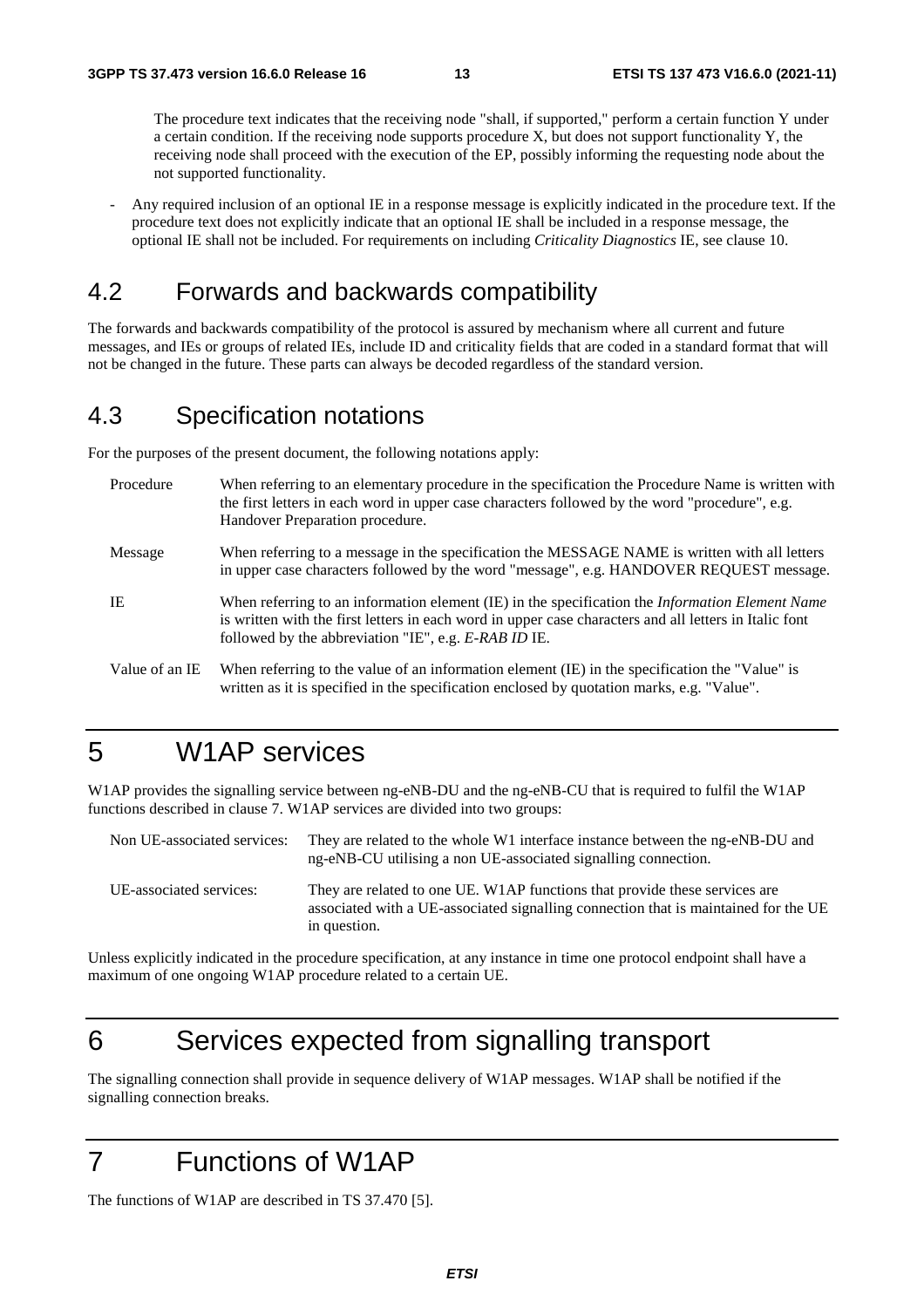# 8 W1AP procedures

# 8.1 List of W1AP Elementary procedures

In the following tables, all EPs are divided into Class 1 and Class 2 EPs:

| <b>Elementary</b>    | <b>Initiating Message</b> | <b>Successful Outcome</b> | <b>Unsuccessful Outcome</b> |  |
|----------------------|---------------------------|---------------------------|-----------------------------|--|
| <b>Procedure</b>     |                           | <b>Response message</b>   | Response message            |  |
| Reset                | <b>RESET</b>              | <b>RESET ACKNOWLEDGE</b>  |                             |  |
| W1 Setup             | <b>W1 SETUP REQUEST</b>   | W1 SETUP RESPONSE         | <b>W1 SETUP FAILURE</b>     |  |
| ng-eNB-DU            | NG-ENB-DU                 | NG-ENB-DU                 | NG-ENB-DU                   |  |
| Configuration        | <b>CONFIGURATION</b>      | CONFIGURATION             | <b>CONFIGURATION UPDATE</b> |  |
| Update               | <b>UPDATE</b>             | <b>UPDATE</b>             | <b>FAILURE</b>              |  |
|                      |                           | <b>ACKNOWLEDGE</b>        |                             |  |
| ng-eNB-CU            | NG-ENB-CU                 | NG-ENB-CU                 | NG-ENB-CU                   |  |
| Configuration        | <b>CONFIGURATION</b>      | <b>CONFIGURATION</b>      | <b>CONFIGURATION UPDATE</b> |  |
| <b>Update</b>        | <b>UPDATE</b>             | <b>UPDATE</b>             | <b>FAILURE</b>              |  |
|                      |                           | <b>ACKNOWLEDGE</b>        |                             |  |
| <b>UE Context</b>    | <b>UE CONTEXT SETUP</b>   | <b>UE CONTEXT SETUP</b>   | <b>UE CONTEXT SETUP</b>     |  |
| Setup                | <b>REQUEST</b>            | <b>RESPONSE</b>           | <b>FAILURE</b>              |  |
| <b>UE Context</b>    | <b>UE CONTEXT</b>         | <b>UE CONTEXT RELEASE</b> |                             |  |
| Release (ng-         | <b>RELEASE COMMAND</b>    | <b>COMPLETE</b>           |                             |  |
| eNB-CU initiated)    |                           |                           |                             |  |
| <b>UE Context</b>    | <b>UE CONTEXT</b>         | <b>UE CONTEXT</b>         | <b>UE CONTEXT</b>           |  |
| Modification (ng-    | <b>MODIFICATION</b>       | <b>MODIFICATION</b>       | <b>MODIFICATION FAILURE</b> |  |
| eNB-CU initiated)    | <b>REQUEST</b>            | <b>RESPONSE</b>           |                             |  |
| <b>UE</b> Context    | <b>UE CONTEXT</b>         | <b>UE CONTEXT</b>         | <b>UE CONTEXT</b>           |  |
| Modification         | <b>MODIFICATION</b>       | <b>MODIFICATION</b>       | <b>MODIFICATION REFUSE</b>  |  |
| Required (ng-        | <b>REQUIRED</b>           | <b>CONFIRM</b>            |                             |  |
| eNB-DU initiated)    |                           |                           |                             |  |
| Write-Replace        | <b>WRITE-REPLACE</b>      | <b>WRITE-REPLACE</b>      |                             |  |
| Warning              | <b>WARNING REQUEST</b>    | <b>WARNING RESPONSE</b>   |                             |  |
| <b>PWS Cancel</b>    | <b>PWS CANCEL</b>         | <b>PWS CANCEL</b>         |                             |  |
|                      | <b>REQUEST</b>            | <b>RESPONSE</b>           |                             |  |
| NG-ENB-DU            | NG-ENB-DU                 | <b>NG-ENB-DU RESOURCE</b> |                             |  |
| <b>RESOURCE</b>      | <b>RESOURCE</b>           | <b>COORDINATION</b>       |                             |  |
| <b>ICOORDINATION</b> | <b>COORDINATION</b>       | <b>RESPONSE</b>           |                             |  |
|                      | <b>REQUEST</b>            |                           |                             |  |

### **Table 8.1-1: Class 1 procedures**

#### **Table 8.2-2: Class 2 procedures**

| <b>Elementary Procedure</b>                          | <b>Message</b>                                |  |
|------------------------------------------------------|-----------------------------------------------|--|
| Error Indication                                     | <b>ERROR INDICATION</b>                       |  |
| UE Context Release Request (ng-<br>eNB-DU initiated) | <b>UE CONTEXT RELEASE REQUEST</b>             |  |
| Initial UL RRC Message Transfer                      | <b>INITIAL UL RRC MESSAGE</b><br>TRANSFER     |  |
| DL RRC Message Transfer                              | DL RRC MESSAGE TRANSFER                       |  |
| UL RRC Message Transfer                              | UL RRC MESSAGE TRANSFER                       |  |
| <b>UE Inactivity Notification</b>                    | <b>UE INACTIVITY NOTIFICATION</b>             |  |
| <b>System Information Delivery</b>                   | <b>SYSTEM INFORMATION DELIVERY</b><br>COMMAND |  |
| Paging                                               | <b>PAGING</b>                                 |  |
| Notify                                               | <b>NOTIFY</b>                                 |  |
| <b>PWS Restart Indication</b>                        | <b>PWS RESTART INDICATION</b>                 |  |
| <b>PWS Failure Indication</b>                        | <b>PWS FAILURE INDICATION</b>                 |  |
| ng-eNB-DU Status Indication                          | <b>NG-ENB-DU STATUS INDICATION</b>            |  |
| <b>RRC Delivery Report</b>                           | <b>RRC DELIVERY REPORT</b>                    |  |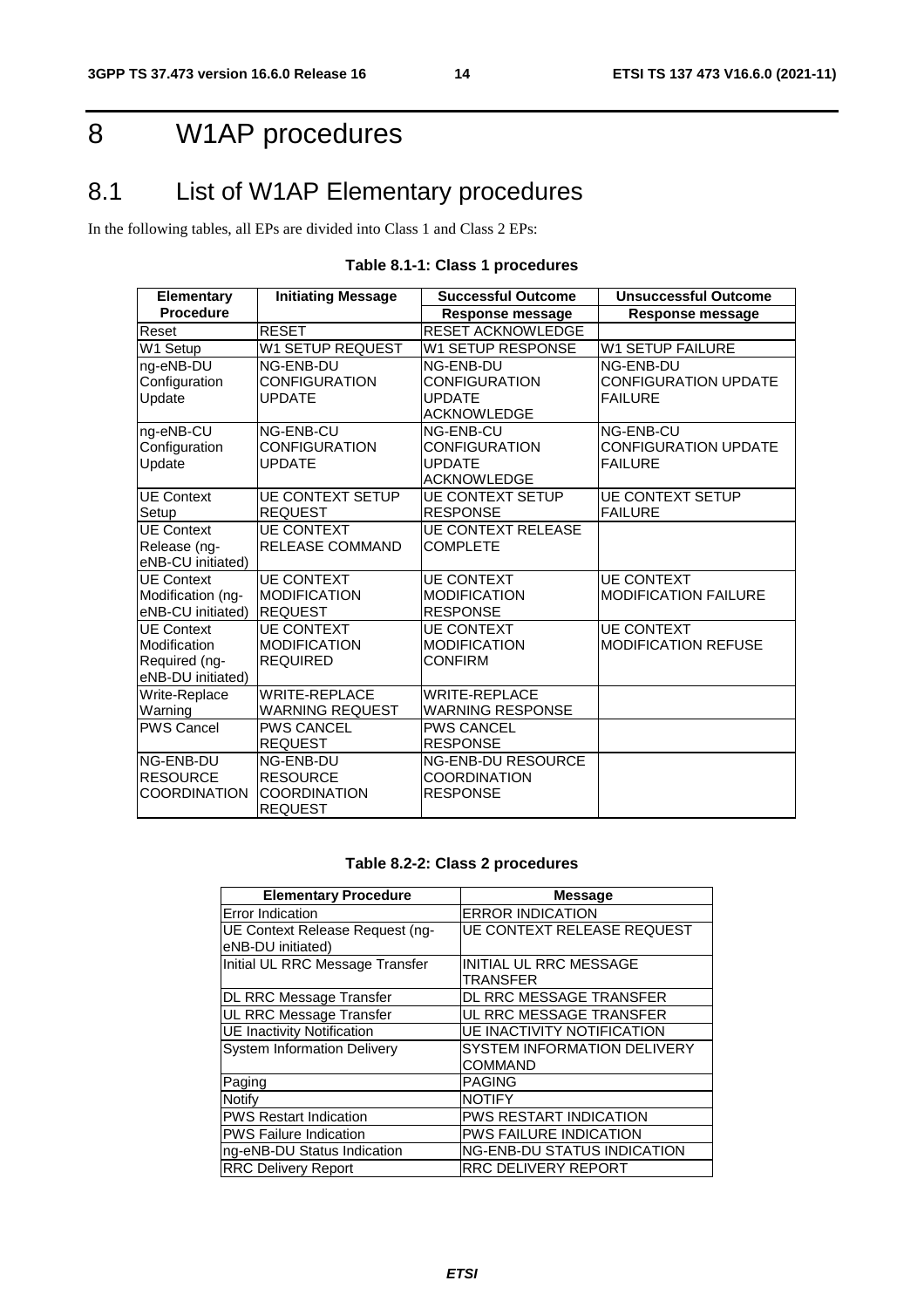# 8.2 Interface Management procedures

### 8.2.1 Reset

#### 8.2.1.1 General

The purpose of the Reset procedure is to initialise or re-initialise the W1AP UE-related contexts, in the event of a failure in the ng-eNB-CU or ng-eNB-DU. This procedure does not affect the application level configuration data exchanged during, e.g., the W1 Setup procedure.

The procedure uses non-UE associated signalling.

#### 8.2.1.2 Successful Operation

#### 8.2.1.2.1 Reset Procedure Initiated from the ng-eNB-CU



#### **Figure 8.2.1.2.1-1: Reset procedure initiated from the ng-eNB-CU. Successful operation**

In the event of a failure at the ng-eNB-CU, which has resulted in the loss of some or all transaction reference information, a RESET message shall be sent to the ng-eNB-DU.

At reception of the RESET message the ng-eNB-DU shall release all allocated resources on W1 and radio resources related to the UE association(s) indicated explicitly or implicitly in the RESET message and remove the indicated UE contexts including W1AP ID.

After the ng-eNB-DU has released all assigned W1 resources and the UE W1AP IDs for all indicated UE associations which can be used for new UE-associated logical W1-connections over the W1 interface, the ng-eNB-DU shall respond with the RESET ACKNOWLEDGE message. The ng-eNB-DU does not need to wait for the release of radio resources to be completed before returning the RESET ACKNOWLEDGE message.

If the RESET message contains the *UE-associated logical W1-connection list* IE, then:

- The ng-eNB-DU shall use the *ng-eNB-CU UE W1AP ID* IE and/or the *ng-eNB-DU UE W1AP ID* IE to explicitly identify the UE association(s) to be reset.
- The ng-eNB-DU shall include in the RESET ACKNOWLEDGE message, for each UE association to be reset, the *UE-associated logical W1-connection Item* IE in the *UE-associated logical W1-connection list* IE. The *UEassociated logical W1-connection Item* IEs shall be in the same order as received in the RESET message and shall include also unknown UE-associated logical W1-connections. Empty *UE-associated logical W1-connection Item* IEs, received in the RESET message, may be omitted in the RESET ACKNOWLEDGE message.
- If the *ng-eNB-CU UE W1AP ID* IE is included in the *UE-associated logical W1-connection Item* IE for a UE association, the ng-eNB-DU shall include the *ng-eNB-CU UE W1AP ID* IE in the corresponding *UE-associated logical W1-connection Item* IE in the RESET ACKNOWLEDGE message.
- If the *ng-eNB-DU UE W1AP ID* IE is included in the *UE-associated logical W1-connection Item* IE for a UE association, the ng-eNB-DU shall include the *ng-eNB-DU UE W1AP ID* IE in the corresponding *UE-associated logical W1-connection Item* IE in the RESET ACKNOWLEDGE message.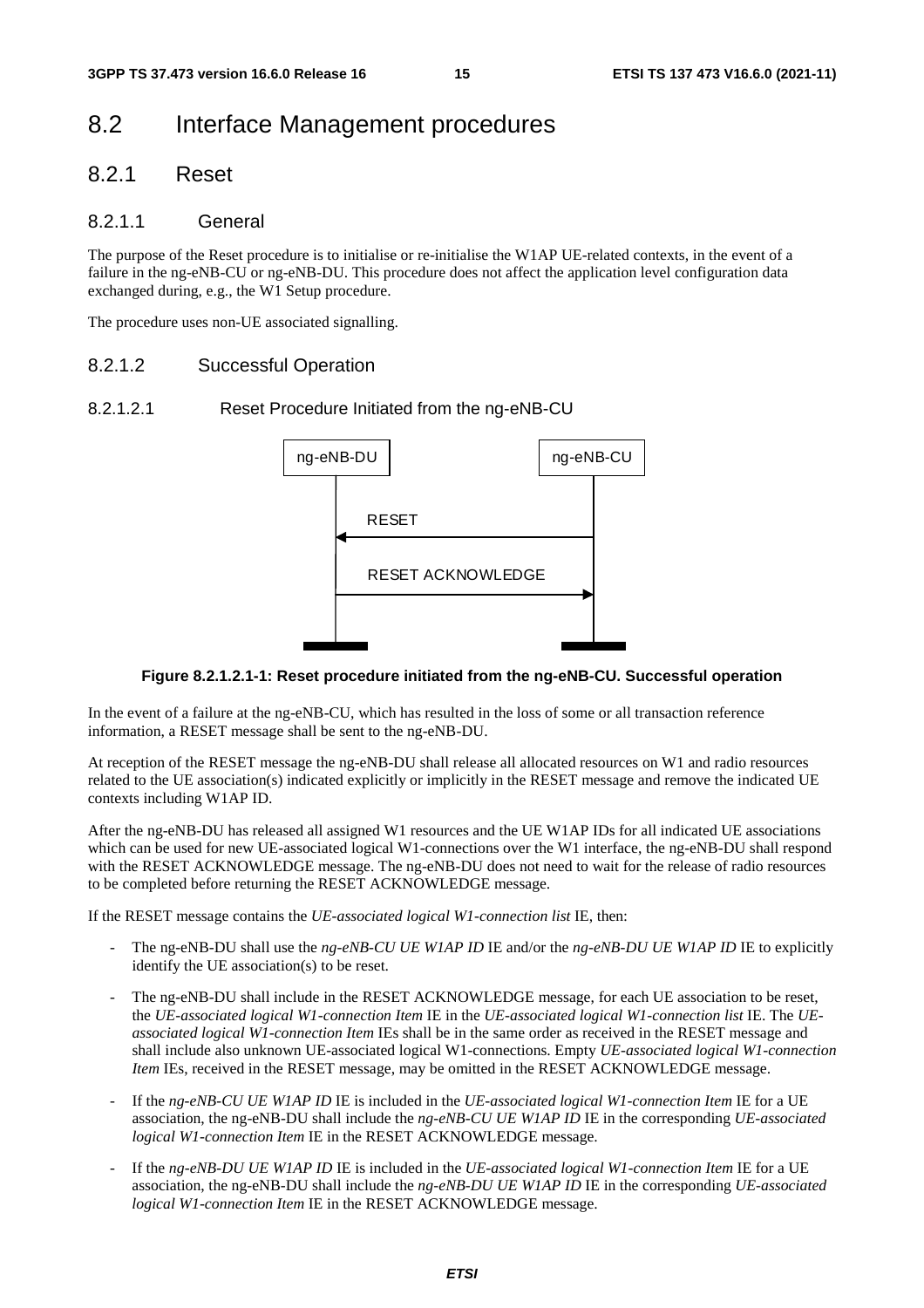#### **Interactions with other procedures:**

If the RESET message is received, any other ongoing procedure (except for another Reset procedure) on the same W1 interface related to a UE association, indicated explicitly or implicitly in the RESET message, shall be aborted.

#### 8.2.1.2.2 Reset Procedure Initiated from the ng-eNB-DU



#### **Figure 8.2.1.2.2-1: Reset procedure initiated from the ng-eNB-DU. Successful operation**

In the event of a failure at the ng-eNB-DU, which has resulted in the loss of some or all transaction reference information, a RESET message shall be sent to the ng-eNB-CU.

At reception of the RESET message the ng-eNB-CU shall release all allocated resources on W1 related to the UE association(s) indicated explicitly or implicitly in the RESET message and remove the W1AP ID for the indicated UE associations.

After the ng-eNB-CU has released all assigned W1 resources and the UE W1AP IDs for all indicated UE associations which can be used for new UE-associated logical W1-connections over the W1 interface, the ng-eNB-CU shall respond with the RESET ACKNOWLEDGE message.

If the RESET message contains the *UE-associated logical W1-connection list* IE, then:

- The ng-eNB-CU shall use the *ng-eNB-CU UE W1AP ID* IE and/or the *ng-eNB-DU UE W1AP ID* IE to explicitly identify the UE association(s) to be reset.
- The ng-eNB-CU shall in the RESET ACKNOWLEDGE message include, for each UE association to be reset, the *UE-associated logical W1-connection* Item IE in the *UE-associated logical W1-connection list* IE. The *UEassociated logical W1-connection Item* IEs shall be in the same order as received in the RESET message and shall include also unknown UE-associated logical W1-connections. Empty *UE-associated logical W1-connection Item* IEs, received in the RESET message, may be omitted in the RESET ACKNOWLEDGE message.
- If the *ng-eNB-CU UE W1AP ID* IE is included in the *UE-associated logical W1-connection Item* IE for a UE association, the ng-eNB-CU shall include the *ng-eNB-CU UE W1AP ID* IE in the corresponding *UE-associated logical W1-connection Item* IE in the RESET ACKNOWLEDGE message.
- If the *ng-eNB-DU UE W1AP ID* IE is included in a *UE-associated logical W1-connection Item* IE for a UE association, the ng-eNB-CU shall include the *ng-eNB-DU UE W1AP ID* IE in the corresponding *UE-associated logical W1-connection Item* IE in the RESET ACKNOWLEDGE message.

#### **Interactions with other procedures:**

If the RESET message is received, any other ongoing procedure (except for another Reset procedure) on the same W1 interface related to a UE association, indicated explicitly or implicitly in the RESET message, shall be aborted.

#### 8.2.1.3 Abnormal Conditions

Not applicable.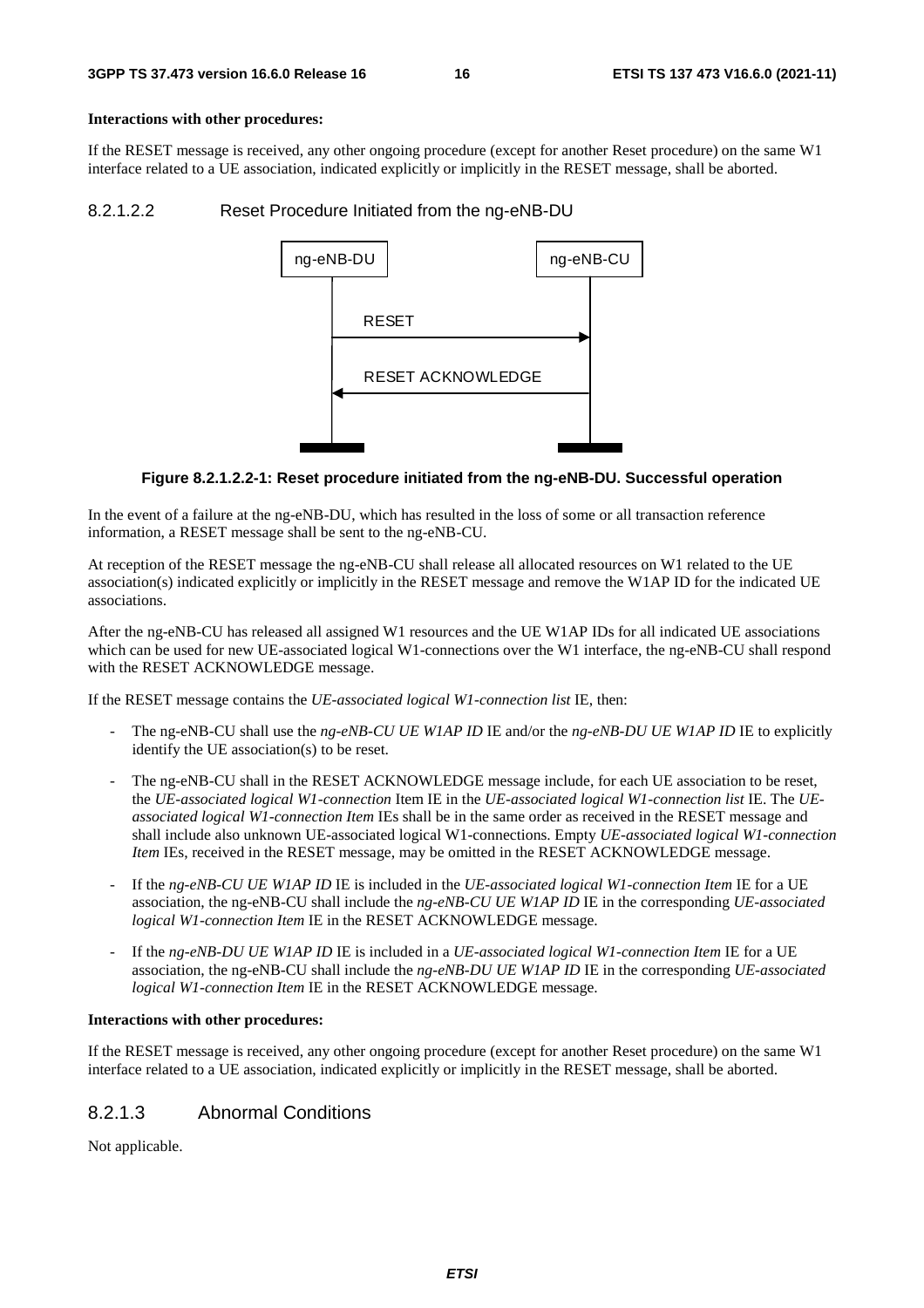# 8.2.2 Error Indication

### 8.2.2.1 General

The Error Indication procedure is initiated by a node in order to report detected errors in one incoming message, provided they cannot be reported by an appropriate failure message.

If the error situation arises due to reception of a message utilising UE associated signalling, then the Error Indication procedure uses UE associated signalling. Otherwise the procedure uses non-UE associated signalling.

#### 8.2.2.2 Successful Operation



**Figure 8.2.2.2-1: Error Indication procedure, ng-eNB-CU originated. Successful operation** 



**Figure 8.2.2.2-2: Error Indication procedure, ng-eNB-DU originated. Successful operation** 

When the conditions defined in clause 10 are fulfilled, the Error Indication procedure is initiated by an ERROR INDICATION message sent from the receiving node.

The ERROR INDICATION message shall contain at least the *Cause* IE. In case the Error Indication procedure is triggered by utilising UE associated signalling the *ng-eNB-CU UE W1AP ID* IE and *ng-eNB-DU UE W1AP ID* IE shall be included in the ERROR INDICATION message. If one or both of the *ng-eNB-CU UE W1AP ID* IE and the *ng-eNB-DU UE W1AP ID* IE are not correct, the cause shall be set to appropriate value, e.g., "Unknown or already allocated ngeNB-CU UE W1AP ID", "Unknown or already allocated ng-eNB-DU UE W1AP ID" or "Unknown or inconsistent pair of UE W1AP ID".

#### 8.2.2.3 Abnormal Conditions

Not applicable.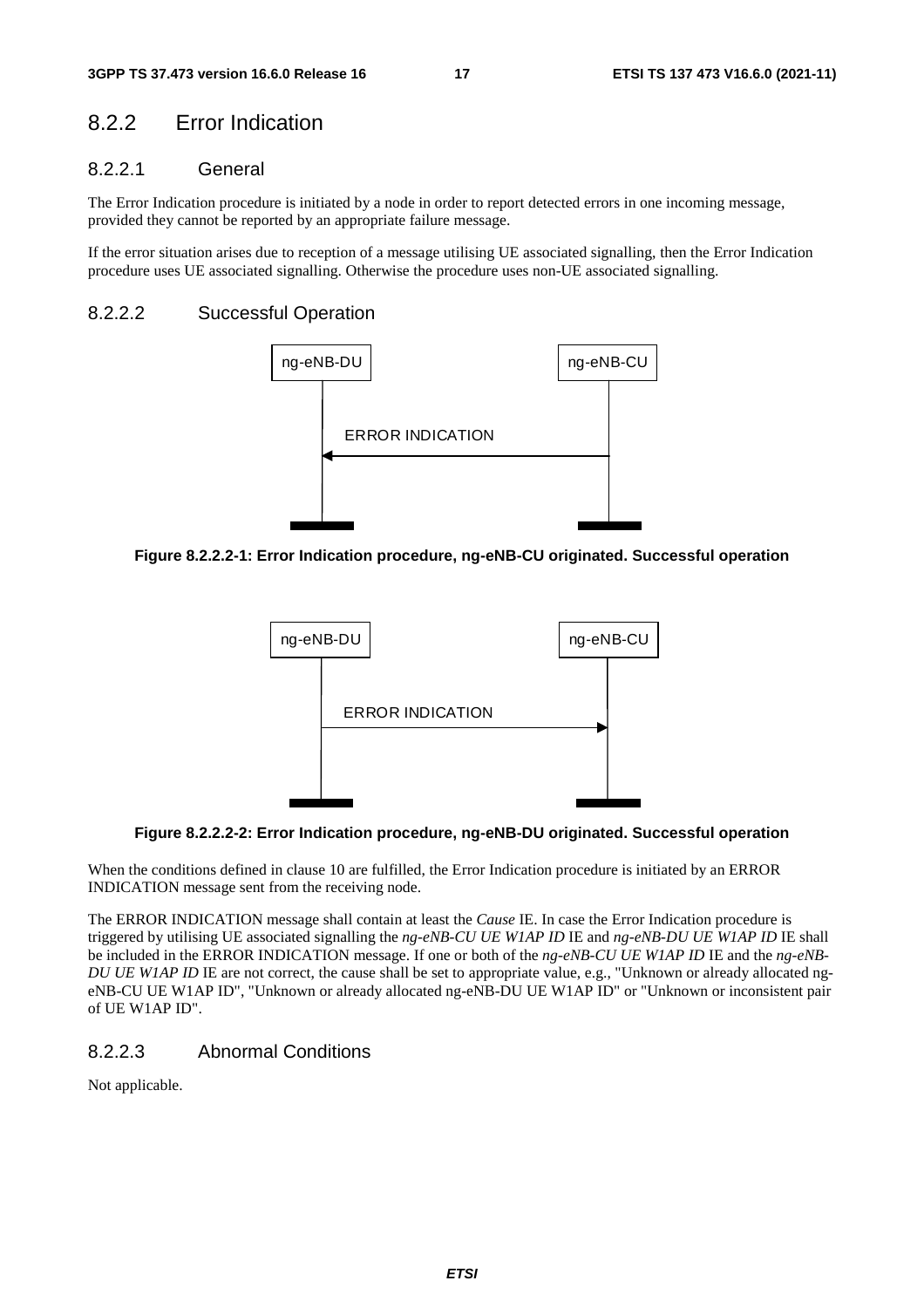# 8.2.3 W1 Setup

#### 8.2.3.1 General

The purpose of the W1 Setup procedure is to exchange application level data needed for the ng-eNB-DU and the ngeNB-CU to correctly interoperate on the W1 interface. The procedure uses non-UE associated signalling. This procedure shall be the first W1AP procedure triggered for the W1-C interface instance after a TNL association has become operational.

The procedure uses non-UE associated signalling.

This procedure erases any existing application level configuration data in the two nodes and replaces it by the one received. This procedure also re-initialises the W1AP UE-related contexts (if any) and erases all related signalling connections in the two nodes like a Reset procedure would do.

### 8.2.3.2 Successful Operation



**Figure 8.2.3.2-1: W1 Setup procedure: Successful Operation** 

The ng-eNB-DU initiates the procedure by sending a W1 SETUP REQUEST message including the appropriate data to the ng-eNB-CU. The ng-eNB-CU responds with a W1 SETUP RESPONSE message including the appropriate data.

The exchanged data shall be stored in respective node and used as long as there is an operational TNL association. When this procedure is finished, the W1 interface is operational and other W1 messages may be exchanged.

If the W1 SETUP REQUEST message contains the *ng-eNB-DU Served Cells List* IE, the ng-eNB-CU shall take into account as specified in TS 38.401 [4].

If *ng-eNB-DU System Information* IE is included in the W1 SETUP REQUEST message, the ng-eNB-CU shall take into account, and the ng-eNB-CU may include the *ng-eNB-CU System Information* IE in the W1 SETUP RESPONSE message. The ng-eNB-DU shall include the *TAI Slice Support List* IE in the W1 SETUP REQUEST message.

The ng-eNB-CU may include the *Cells to be Activated List* IE in the W1 SETUP RESPONSE message. The *Cells to be Activated List* IE includes a list of cells that the ng-eNB-CU requests the ng-eNB-DU to activate. The ng-eNB-DU shall activate the cells included in the *Cells to be Activated List* IE and reconfigure the physical cell identity for cells for which the *E-UTRAN PCI* IE is included.

If the *RAN Area Code* IE is included in the W1 SETUP REQUEST message, the ng-eNB-CU may use it according to TS 38.300 [6].

The ng-eNB-CU may include *Available PLMN List* IE, and optionally also *Extended Available PLMN List* IE, if the available PLMN(s) are different from what ng-eNB-DU has provided in W1 SETUP REQUEST message, ng-eNB-DU shall take this into account and only broadcast the PLMN(s) included in the received Available PLMN list(s).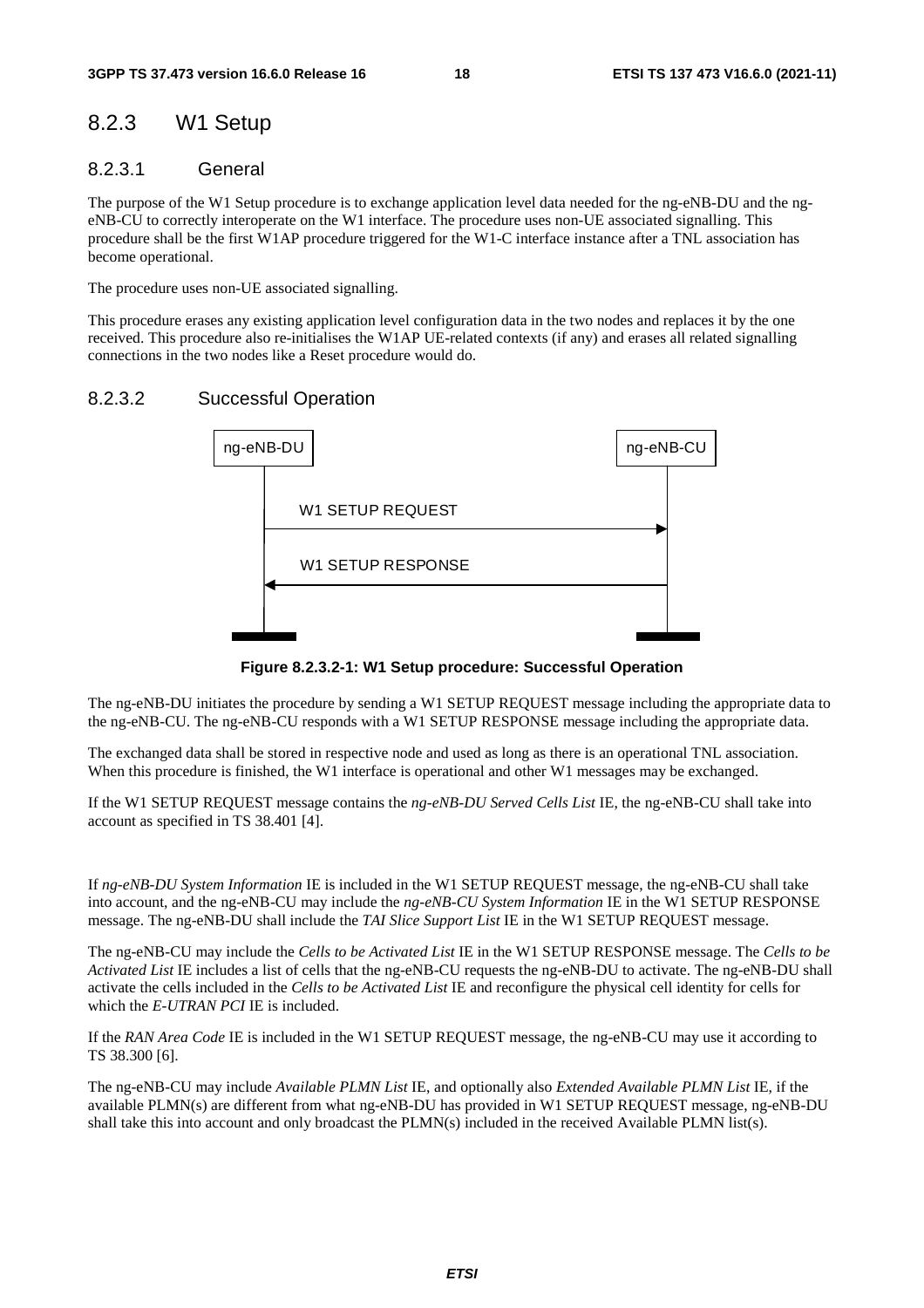### 8.2.3.3 Unsuccessful Operation

| ng-eNB-DU               | ng-eNB-CU |  |
|-------------------------|-----------|--|
|                         |           |  |
| <b>W1 SETUP REQUEST</b> |           |  |
| <b>W1 SETUP FAILURE</b> |           |  |
|                         |           |  |
|                         |           |  |

**Figure 8.2.3.3-1: W1 Setup procedure: Unsuccessful Operation** 

If the ng-eNB-CU cannot accept the setup, it should respond with a W1 SETUP FAILURE and appropriate cause value.

### 8.2.3.4 Abnormal Conditions

Not applicable.

# 8.2.4 ng-eNB-DU Configuration Update

#### 8.2.4.1 General

The purpose of the ng-eNB-DU Configuration Update procedure is to update application level configuration data needed for the ng-eNB-DU and the ng-eNB-CU to interoperate correctly on the W1 interface. This procedure does not affect existing UE-related contexts, if any. The procedure uses non-UE associated signalling.

#### 8.2.4.2 Successful Operation



#### **Figure 8.2.4.2-1: ng-eNB-DU Configuration Update procedure: Successful Operation**

The ng-eNB-DU initiates the procedure by sending an ng-eNB-DU CONFIGURATION UPDATE message to the ngeNB-CU including an appropriate set of updated configuration data that it has just taken into operational use. The ngeNB-CU responds with NG-ENB-DU CONFIGURATION UPDATE ACKNOWLEDGE message to acknowledge that it successfully updated the configuration data. If an information element is not included in the NG-ENB-DU CONFIGURATION UPDATE message, the ng-eNB-CU shall interpret that the corresponding configuration data is not changed and shall continue to operate the W1-C interface with the existing related configuration data.

The updated configuration data shall be stored in both nodes and used as long as there is an operational TNL association or until any further update is performed.

If *Served Cells To Add Item* IE is contained in the NG-ENB-DU CONFIGURATION UPDATE message, the ng-eNB-CU shall add cell information according to the information in the *Served Cell Information IE*. If the *ng-eNB-DU System*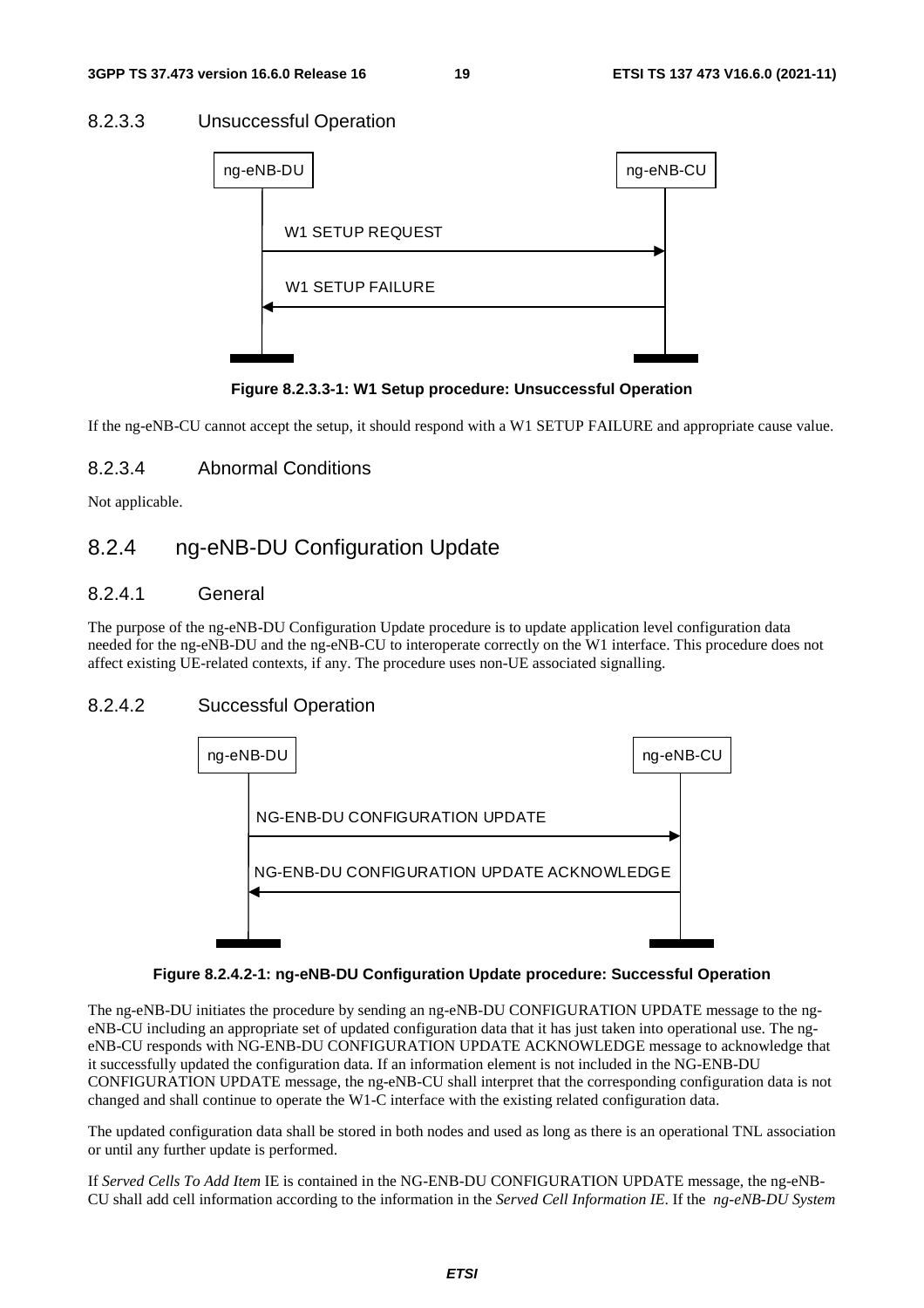*Information* IE is contained in the NG-ENB-DU CONFIGURATION UPDATE message, the ng-eNB-CU shall store and replace any previously provided system info if any, and may include the *ng-eNB-CU System Information* IE in the NG-ENB-DU CONFIGURATION UPDATE ACKNOWLEDGE message. The *SIB type to Be Updated List* IE shall contain the full list of SIBs to be broadcast*.*

If *Served Cells To Modify Item* IE is contained in the NG-ENB-DU CONFIGURATION UPDATE message, the ngeNB-CU shall modify information of cell indicated by *Old E-UTRAN CGI* IE according to the information in the *Served Cell Informatio*n IE and overwrite the served cell information for the affected served cell. Further, if the *ng-eNB-DU System Information* IE is present the ng-eNB-CU shall store and replace any previous information received.

If *Served Cells To Delete Item* IE is contained in the NG-ENB-DU CONFIGURATION UPDATE message, the ngeNB-CU shall delete information of cell indicated by *Old E-UTRAN CGI* IE.

If *Cells Status Item* IE is contained in the NG-ENB-DU CONFIGURATION UPDATE message, the ng-eNB-CU shall update the information about the cells, as described in TS 38.401 [4].

If *Cells to be Activated List Item* IE is contained in the NG-ENB-DU CONFIGURATION UPDATE ACKNOWLEDGE message, the ng-eNB-DU shall activate the cell indicated by *E-UTRAN CGI* IE and reconfigure the physical cell identity for cells for which the *E-UTRAN PCI* IE is included.

If *Cells to be Activated List Item* IE is contained in the NG-ENB-DU CONFIGURATION UPDATE ACKNOWLEDGE message and the indicated cells are already activated, the ng-eNB-DU shall update the cell information received in *Cells to be Activated List Item* IE.

If *Cells to be Deactivated List Item* IE is contained in the NG-ENB-DU CONFIGURATION UPDATE ACKNOWLEDGE message, the ng-eNB-DU shall deactivate all the cells with E-UTRAN CGI listed in the IE.

If the *RAN Area Code* IE in contained in the NG-ENB-DU CONFIGURATION UPDATE message, the ng-eNB-CU shall store and replace any previously provided *RAN Area Code* IE by the received *RAN Area Code* IE.

If *Available PLMN List* IE, and optionally also *Extended Available PLMN List* IE, is contained in NG-ENB-DU CONFIGURATION UPDATE ACKNOWLEDGE message, the ng-eNB-DU shall overwrite the whole available PLMN list and update the corresponding system information.

#### 8.2.4.3 Unsuccessful Operation



#### **Figure 8.2.4.3-1: ng-eNB-DU Configuration Update procedure: Unsuccessful Operation**

If the ng-eNB-CU cannot accept the update, it shall respond with an ng-eNB-DU CONFIGURATION UPDATE FAILURE message and appropriate cause value.

#### 8.2.4.4 Abnormal Conditions

Not applicable.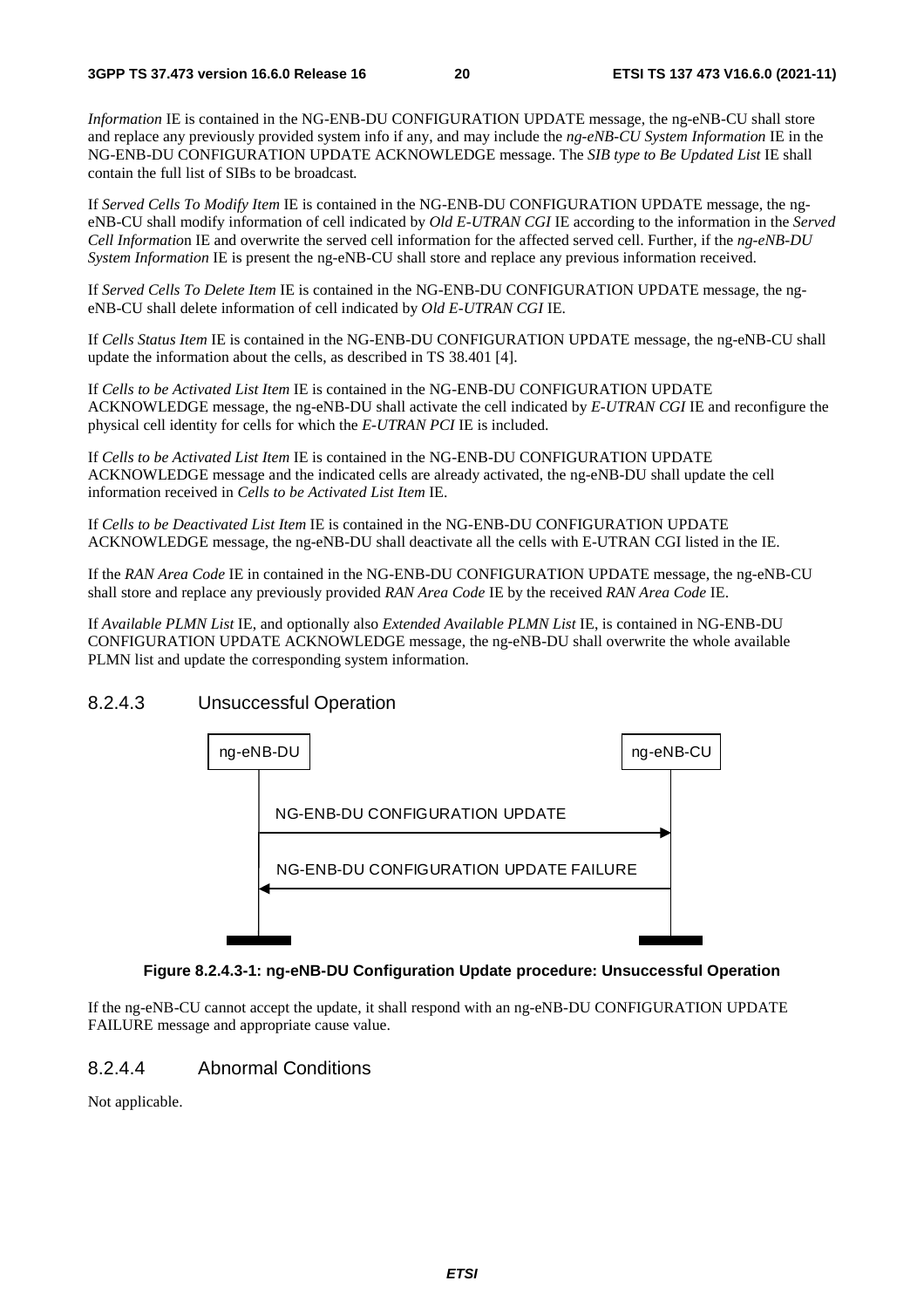# 8.2.5 ng-eNB-CU Configuration Update

### 8.2.5.1 General

The purpose of the ng-eNB-CU Configuration Update procedure is to update application level configuration data needed for the ng-eNB-DU and ng-eNB-CU to interoperate correctly on the W1 interface. This procedure does not affect existing UE-related contexts, if any. The procedure uses non-UE associated signalling.

### 8.2.5.2 Successful Operation



**Figure 8.2.5.2-1: ng-eNB-CU Configuration Update procedure: Successful Operation** 

The ng-eNB-CU initiates the procedure by sending an ng-eNB-CU CONFIGURATION UPDATE message including the appropriate updated configuration data to the ng-eNB-DU. The ng-eNB-DU responds with an ng-eNB-CU CONFIGURATION UPDATE ACKNOWLEDGE message to acknowledge that it successfully updated the configuration data. If an information element is not included in the NG-ENB-CU CONFIGURATION UPDATE message, the ng-eNB-DU shall interpret that the corresponding configuration data is not changed and shall continue to operate the W1-C interface with the existing related configuration data.

The updated configuration data shall be stored in the respective node and used as long as there is an operational TNL association or until any further update is performed.

If *Cells to be Activated List Item* IE is contained in the NG-ENB-CU CONFIGURATION UPDATE message, the ngeNB-DU shall activate the cell indicated by *E-UTRAN CGI* IE and reconfigure the physical cell identity for which the *E-UTRAN PCI* IE is included.

If *Cells to be Deactivated List Item* IE is contained in the NG-ENB-CU CONFIGURATION UPDATE message, the ngeNB-DU shall deactivate the cell indicated by *E-UTRAN CGI* IE.

If *Cells to be Activated List Item* IE is contained in the NG-ENB-CU CONFIGURATION UPDATE message and the indicated cells are already activated, the ng-eNB-DU shall update the cell information received in *Cells to be Activated List Item* IE.

If the *ng-eNB-CU System Information* IE is contained in the NG-ENB-CU CONFIGURATION UPDATE message, the ng-eNB-DU shall store and replace any previously provided system info if any. The *SIB type to Be Updated List* IE shall contain the full list of SIBs to be broadcast*.*

If *Available PLMN List* IE, and optionally also *Extended Available PLMN List* IE, is contained in NG-ENB-CU CONFIGURATION UPDATE message, the ng-eNB-DU shall overwrite the whole available PLMN list and update the corresponding system information.

If *Cells Failed to be Activated Item* IE is contained in the NG-ENB-CU CONFIGURATION UPDATE ACKNOWLEDGE message, the ng-eNB-CU shall consider that the indicated cells are out-of-service as defined in TS 38.401 [4].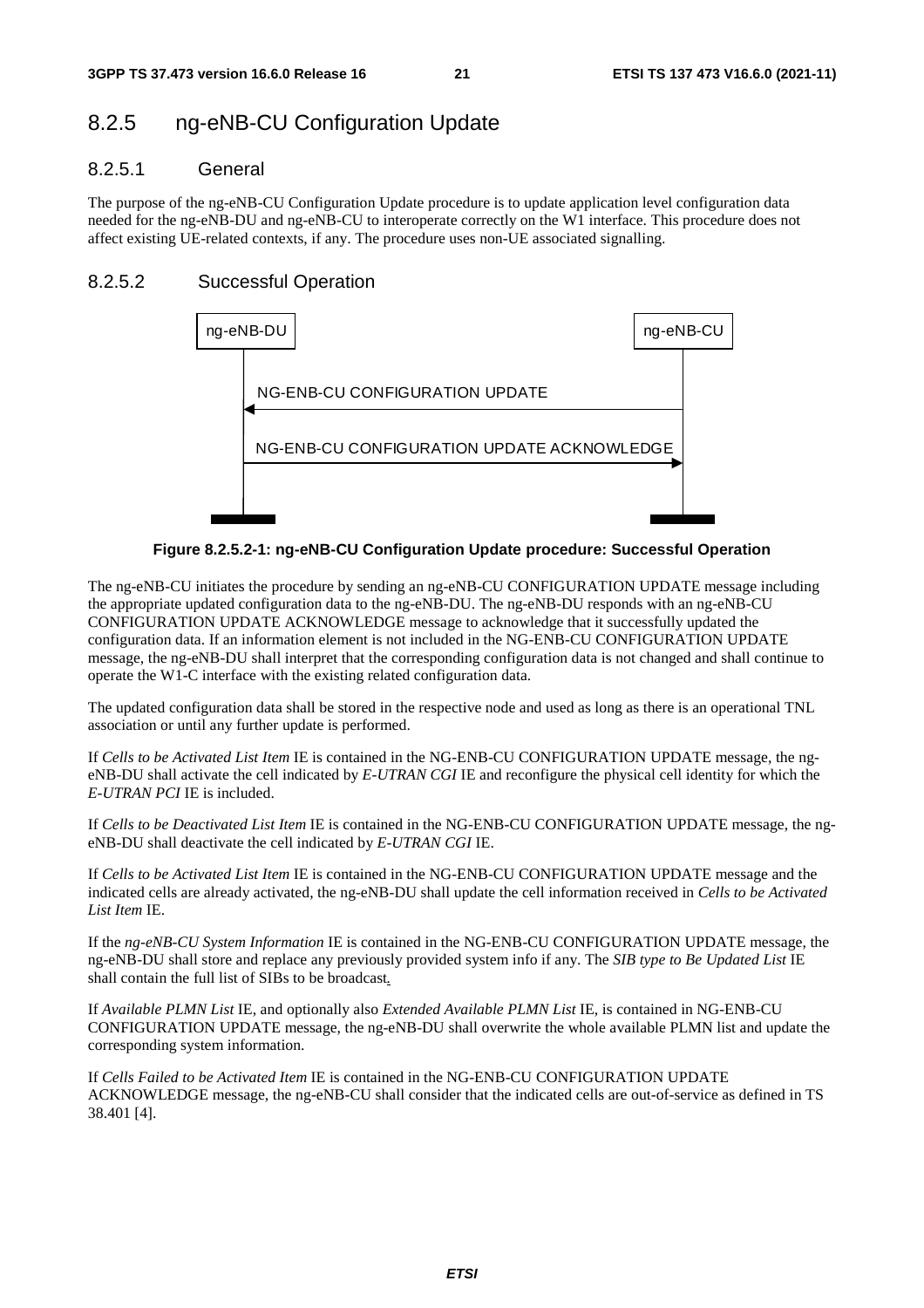### 8.2.5.3 Unsuccessful Operation





If the ng-eNB-DU cannot accept the update, it shall respond with an ng-eNB-CU CONFIGURATION UPDATE FAILURE message and appropriate cause value.

### 8.2.5.4 Abnormal Conditions

Not applicable.

# 8.2.6 ng-eNB-DU Resource Coordination

#### 8.2.6.1 General

The purpose of the ng-eNB-DU Resource Coordination procedure is to enable coordination of radio resource allocation between an ng-eNB-CU and an ng-eNB-DU for the purpose of spectrum sharing between E-UTRA and NR. This procedure is to be used only for the purpose of spectrum sharing between E-UTRA and NR.

The procedure uses non-UE-associated signalling.

#### 8.2.6.2 Successful Operation



**Figure 8.2.6.2-1: ng-eNB-DU Resource Coordination, successful operation** 

An ng-eNB-CU initiates the procedure by sending the NG-ENB-DU RESOURCE COORDINATION REQUEST message to an ng-eNB-DU over the W1 interface.

The ng-eNB-DU extracts the *E-UTRA – NR Cell Resource Coordination Request Container* IE and it replies by sending the NG-ENB-DU RESOURCE COORDINATION RESPONSE message.

In case of NR-initiated ng-eNB-DU Resource Coordination procedure, the *Ignore Coordination Request Container* IE shall be present and set to "yes" and the *E-UTRA – NR Cell Resource Coordination Request Container* IE in the NG-ENB-DU RESOURCE COORDINATION REQUEST message shall be ignored.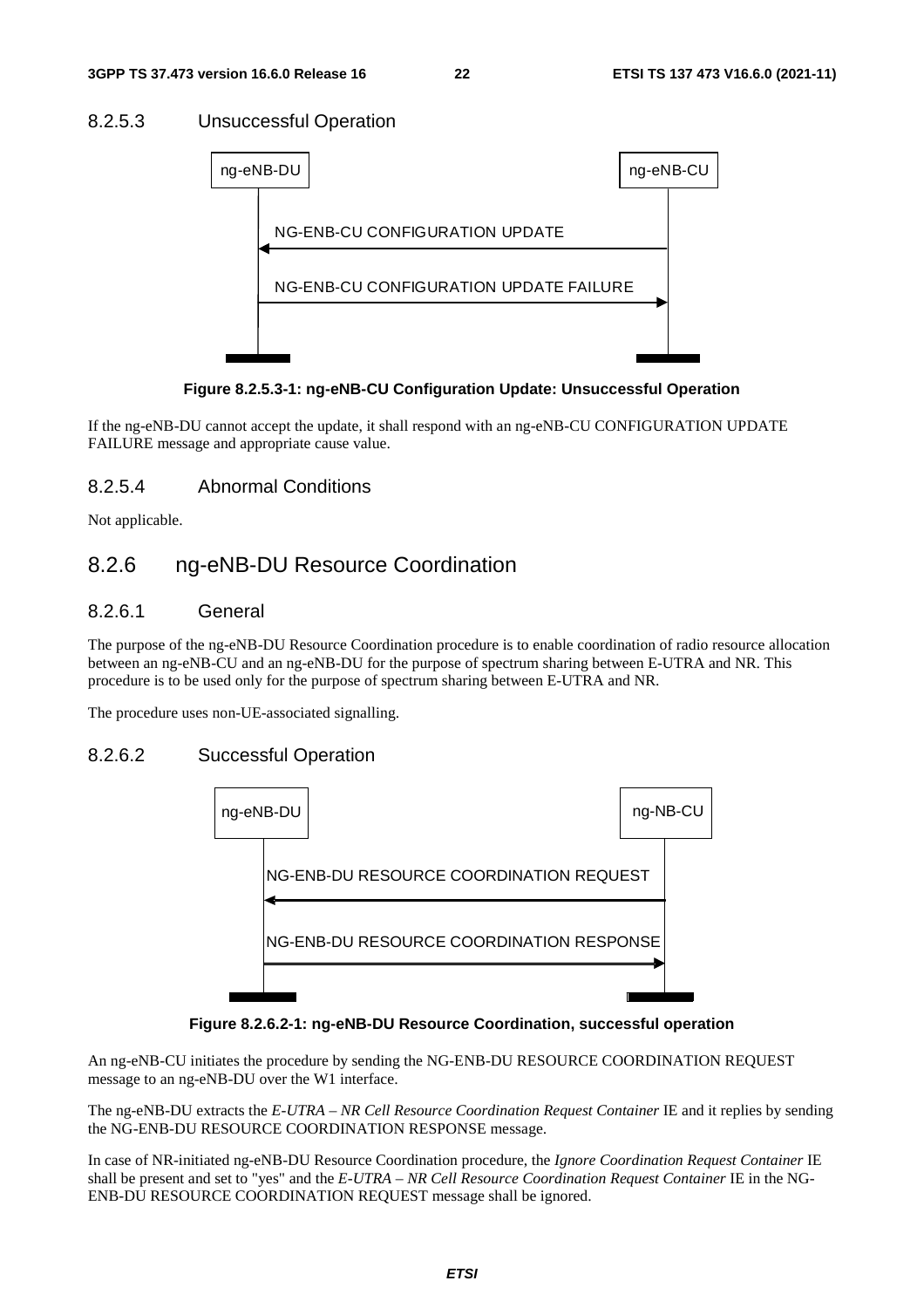# 8.2.7 ng-eNB-DU Status Indication

### 8.2.7.1 General

The purpose of the ng-eNB-DU Status Indication procedure is informing the ng-eNB-CU that the ng-eNB-DU is overloaded so that overload reduction actions can be applied. The procedure uses non-UE associated signalling.

### 8.2.7.2 Successful Operation



**Figure 8.2.7.2-1: ng-eNB-DU Status Indication procedure** 

If the *ng-eNB-DU Overload Information* IE in the NG-ENB-DU STATUS INDICATION message indicates that the ngeNB-DU is overloaded, the ng-eNB-CU shall apply overload reduction actions until informed, with a new NG-ENB-DU STATUS INDICATION message, that the overload situation has ceased.

The detailed overload reduction policy is up to ng-eNB-CU implementation.

8.2.7.3 Abnormal Conditions

Void.

# 8.3 UE Context Management procedures

8.3.1 UE Context Setup

#### 8.3.1.1 General

The purpose of the UE Context Setup procedure is to establish the UE Context including, among others, SRB, and DRB configuration. The procedure uses UE-associated signalling.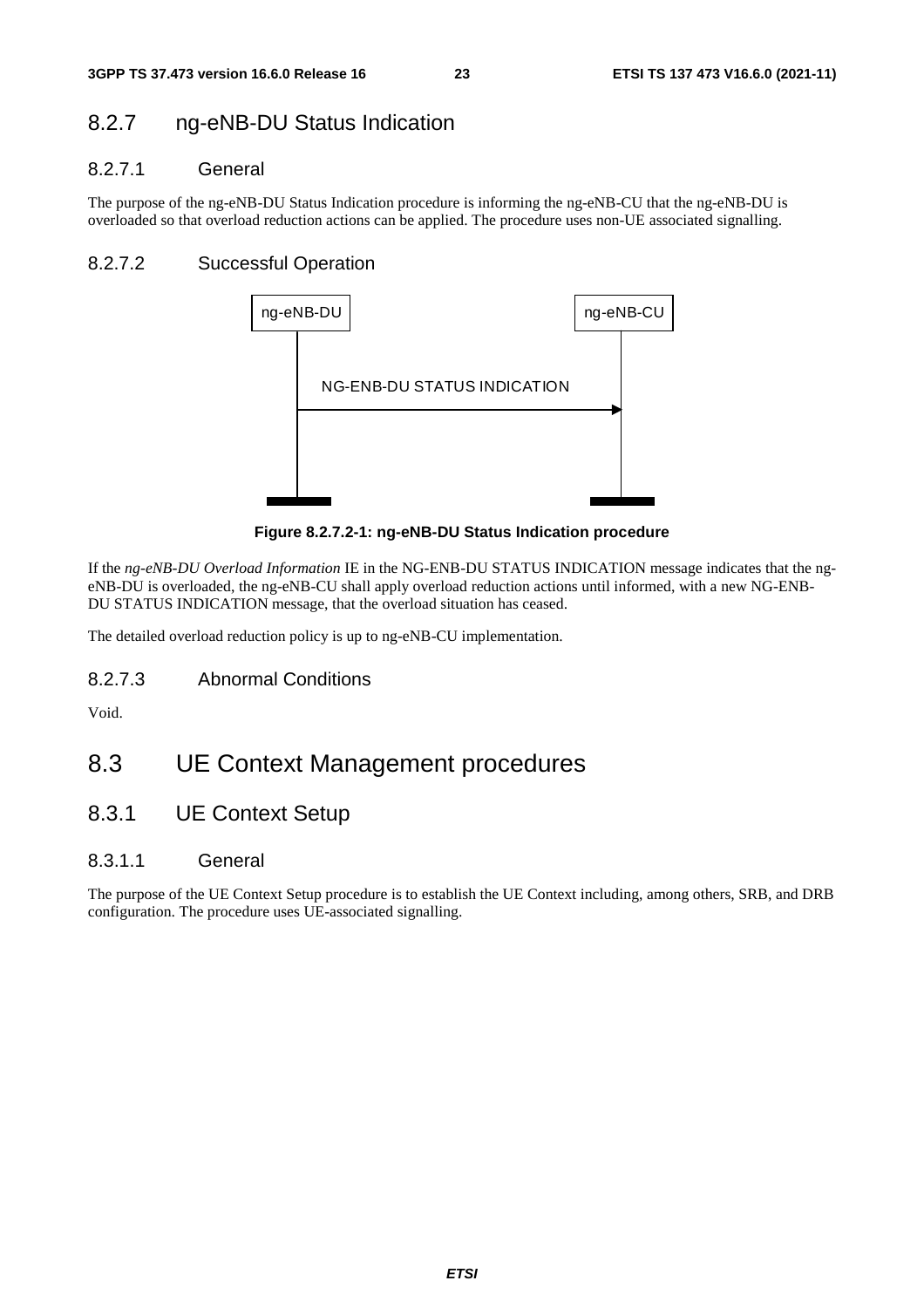#### 8.3.1.2 Successful Operation



**Figure 8.3.1.2-1: UE Context Setup Request procedure: Successful Operation** 

The ng-eNB-CU initiates the procedure by sending UE CONTEXT SETUP REQUEST message to the ng-eNB-DU. If the ng-eNB-DU succeeds to establish the UE context, it replies to the ng-eNB-CU with UE CONTEXT SETUP RESPONSE. If no UE-associated logical W1-connection exists, the UE-associated logical W1-connection shall be established as part of the procedure.

If the *SCell To Be Setup List* IE is included in the UE CONTEXT SETUP REQUEST message, the ng-eNB-DU shall act as specified in TS 38.401 [4].

If the *DRX Cycle* IE is contained in the UE CONTEXT SETUP REQUEST message, the ng-eNB-DU shall use the provided value from the ng-eNB-CU.

If the *SRB To Be Setup List* IE is contained in the UE CONTEXT SETUP REQUEST message, the ng-eNB-DU shall act as specified in TS 38.401 [4].

If the *DRB To Be Setup List* IE is contained in the UE CONTEXT SETUP REQUEST message, the ng-eNB-DU shall act as specified in TS 38.401 [4].

The ng-eNB-DU shall report to the ng-eNB-CU, in the UE CONTEXT SETUP RESPONSE message, the result for all the requested DRBs and SRBs in the following way:

- A list of DRBs which are successfully established shall be included in the *DRB Setup List* IE;
- A list of DRBs which failed to be established shall be included in the *DRB Failed to Setup List* IE;
- A list of SRBs which failed to be established shall be included in the *SRB Failed to Setup List* IE.

When the ng-eNB-DU reports the unsuccessful establishment of a DRB or SRB, the cause value should be precise enough to enable the ng-eNB-CU to know the reason for the unsuccessful establishment.

The ng-eNB-CU shall include in the UE CONTEXT SETUP REQUEST the *DRB Information* IE.

If the *SCell Failed To Setup List* IE is contained in the UE CONTEXT SETUP RESPONSE message, the ng-eNB-CU shall regard the corresponding SCell(s) failed to be established with an appropriate cause value for each SCell failed to setup.

If the *C-RNTI* IE is included in the UE CONTEXT SETUP RESPONSE, the ng-eNB-CU shall consider that the C-RNTI has been allocated by the ng-eNB-DU for this UE context.

The UE Context Setup Procedure is not used to configure SRB0.

If the UE CONTEXT SETUP REQUEST message contains the *RRC-Container* IE, the ng-eNB-DU shall send the corresponding RRC message to the UE via SRB1.

If the *UL PDU Session Aggregate Maximum Bit Rate* IE is included in the *QoS Flow Level QoS Parameters* IE contained in the UE CONTEXT SETUP REQUEST message, the ng-eNB-DU shall store the received UL PDU Session Aggregate Maximum Bit Rate and use it when enforcing uplink traffic policing for non-GBR Bearers for the concerned UE as specified in TS 23.501 [8].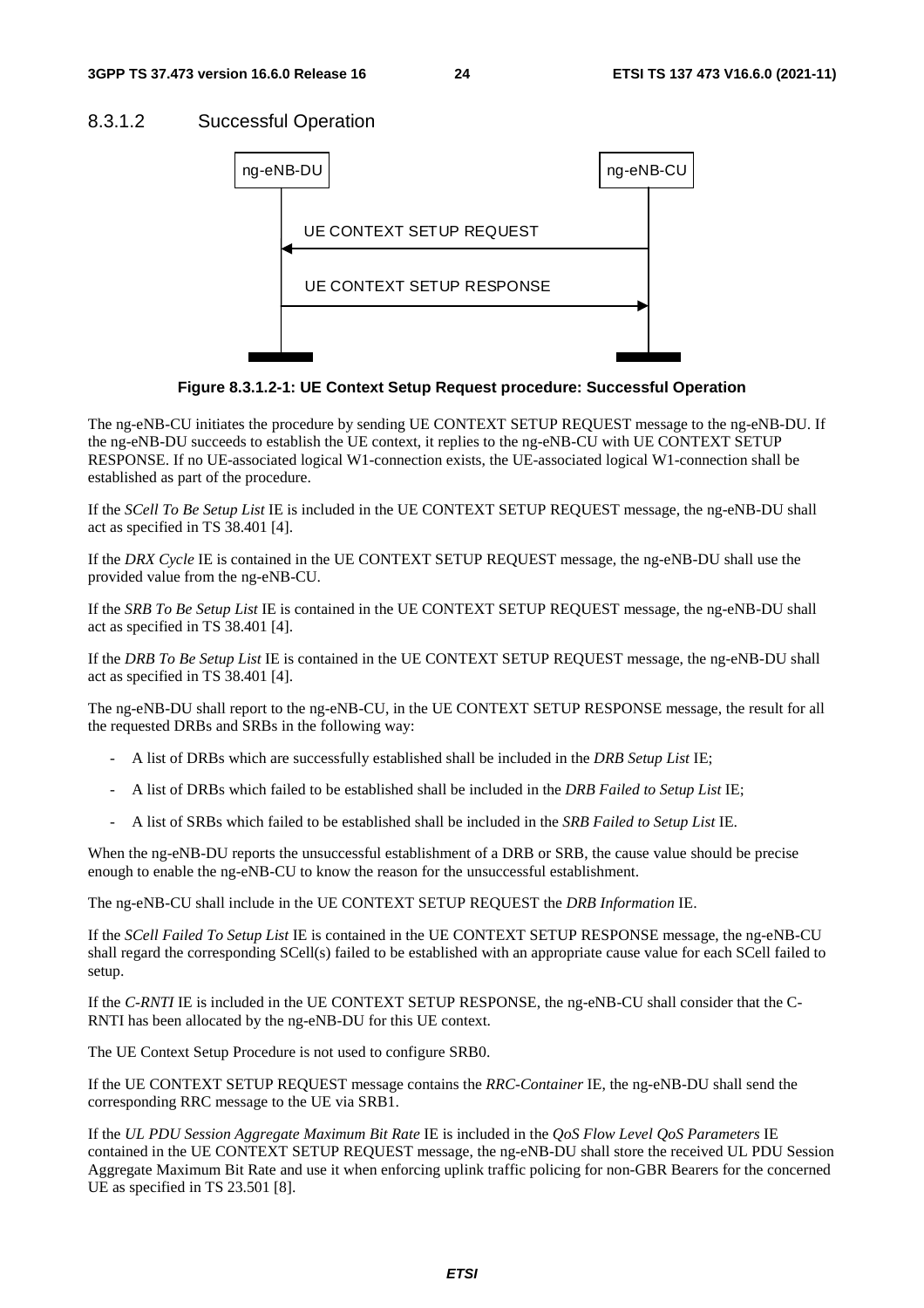The ng-eNB-DU shall store the received ng-eNB-DU UE Aggregate Maximum Bit Rate Uplink and use it for non-GBR Bearers for the concerned UE.

### 8.3.1.3 Unsuccessful Operation



#### **Figure 8.3.1.3-1: UE Context Setup Request procedure: unsuccessful Operation**

If the ng-eNB-DU is not able to establish a W1 UE context, or cannot even establish one bearer it shall consider the procedure as failed and reply with the UE CONTEXT SETUP FAILURE message.

If the ng-eNB-DU is not able to accept the *SpCell ID* IE in UE CONTEXT SETUP REQUEST message, it shall reply with the UE CONTEXT SETUP FAILURE message with an appropriate cause value. Further, if the *Candidate SpCell*  List IE is included in the UE CONTEXT SETUP REQUEST message and the ng-eNB-DU is not able to accept the *SpCell ID* IE, the ng-eNB-DU shall, if supported, include the *Potential SpCell List* IE in the UE CONTEXT SETUP FAILURE message and the ng-eNB-CU should take this into account for selection of an opportune SpCell. The ngeNB-DU shall include the cells in the *Potential SpCell List* IE in a priority order, where the first cell in the list is the one most desired and the last one is the one least desired (e.g., based on load conditions). If the *Potential SpCell List* IE is present but no *Potential SpCell Item* IE is present, the ng-eNB-CU should assume that none of the cells in the *Candidate SpCell List* IE are acceptable for the ng-eNB-DU.

### 8.3.1.4 Abnormal Conditions

Not applicable.

# 8.3.2 UE Context Release Request (ng-eNB-DU initiated)

#### 8.3.2.1 General

The purpose of the UE Context Release Request procedure is to enable the ng-eNB-DU to request the ng-eNB-CU to release the UE-associated logical W1-connection. The procedure uses UE-associated signalling.

### 8.3.2.2 Successful Operation



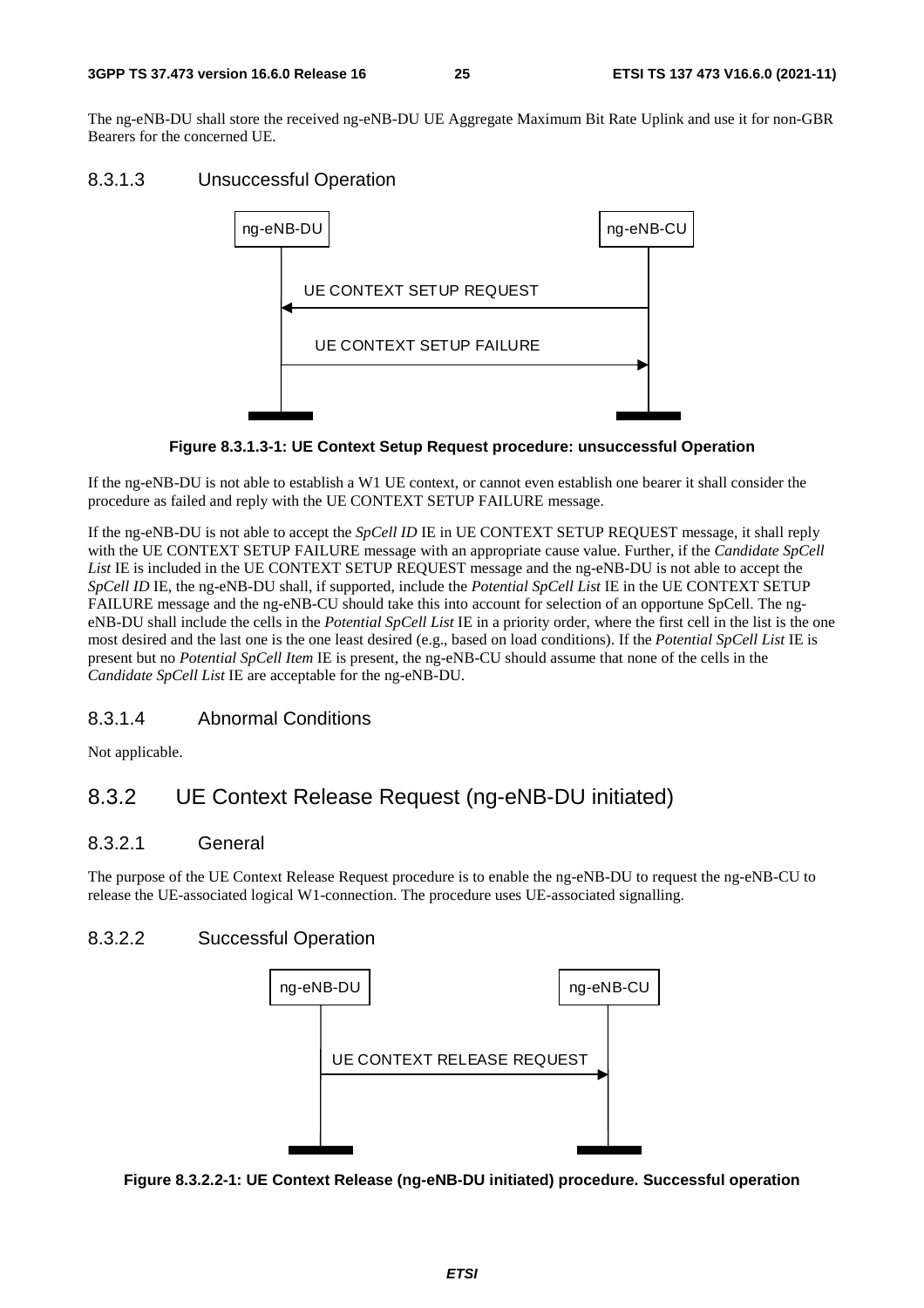The ng-eNB-DU controlling a UE-associated logical W1-connection initiates the procedure by generating a UE CONTEXT RELEASE REQUEST message towards the affected ng-eNB-CU node.

The UE CONTEXT RELEASE REQUEST message shall indicate the appropriate cause value.

#### **Interactions with UE Context Release procedure:**

The UE Context Release procedure may be initiated upon reception of a UE CONTEXT RELEASE REQUEST message.

### 8.3.2.3 Abnormal Conditions

Not applicable.

# 8.3.3 UE Context Release (ng-eNB-CU initiated)

#### 8.3.3.1 General

The purpose of the UE Context Release procedure is to enable the ng-eNB-CU to order the release of the UE-associated logical connection. The procedure uses UE-associated signalling.

### 8.3.3.2 Successful Operation



#### **Figure 8.3.3.2-1: UE Context Release (ng-eNB-CU initiated) procedure. Successful operation**

The ng-eNB-CU initiates the procedure by sending the UE CONTEXT RELEASE COMMAND message to the ngeNB-DU.

Upon reception of the UE CONTEXT RELEASE COMMAND message, the ng-eNB-DU shall release all related signalling and user data transport resources and reply with the UE CONTEXT RELEASE COMPLETE message.

If the *old ng-eNB-DU UE W1AP ID* IE is included in the UE CONTEXT RELEASE COMMAND message, the ngeNB-DU shall additionally release the UE context associated with the old ng-eNB-DU UE W1AP ID.

#### **Interactions with UE Context Setup procedure:**

The UE Context Release procedure may be performed before the UE Context Setup procedure to release an existing UE-associated logical W1-connection and related resources in the ng-eNB-DU, e.g. when ng-eNB-CU rejects UE access it shall trigger UE Context Release procedure with the cause value of UE rejection.

### 8.3.3.4 Abnormal Conditions

Not applicable.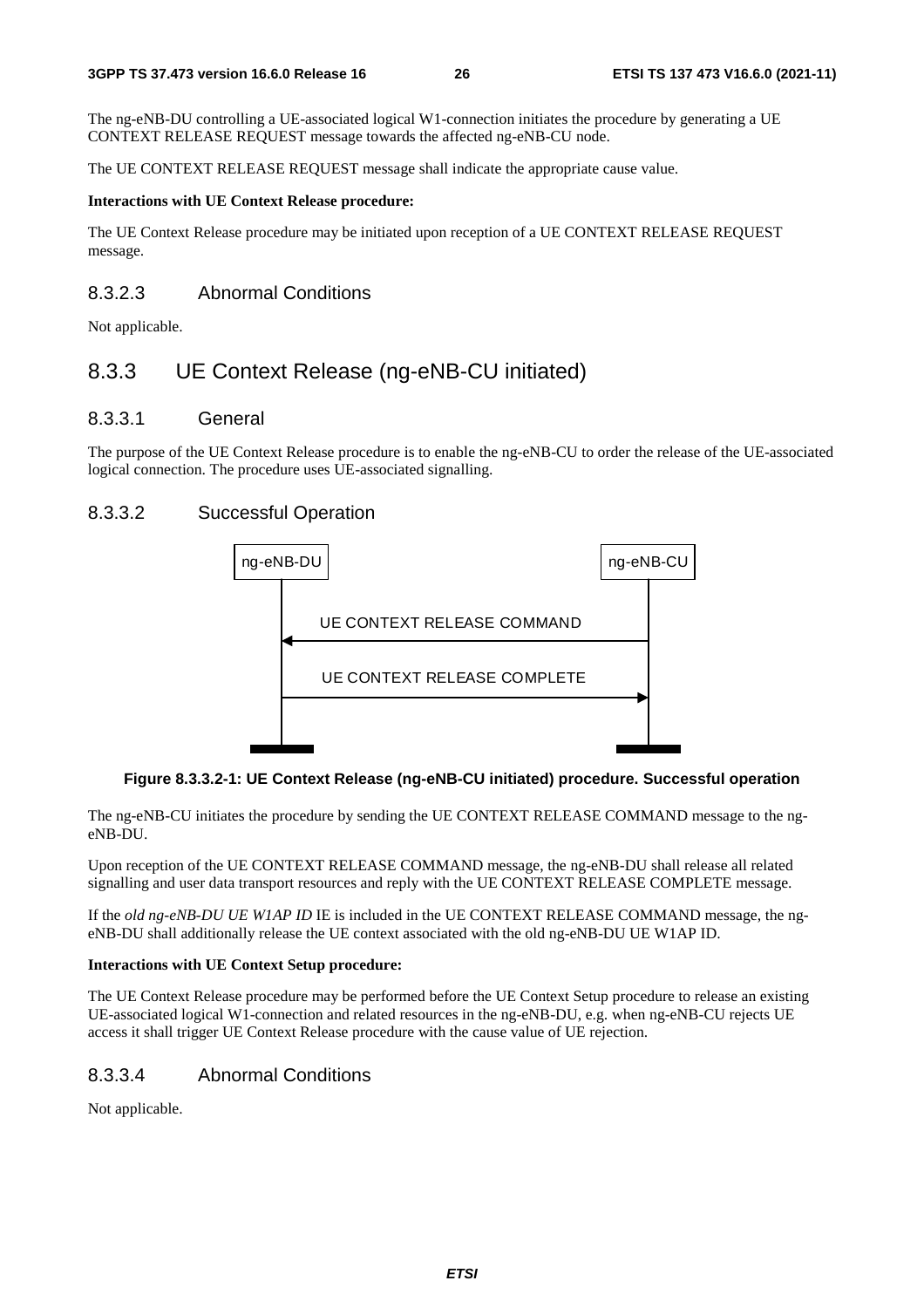# 8.3.4 UE Context Modification (ng-eNB-CU initiated)

#### 8.3.4.1 General

The purpose of the UE Context Modification procedure is to modify the established UE Context, e.g., establishing, modifying and releasing radio resources. This procedure is also used to command the ng-eNB-DU to stop data transmission for the UE for mobility (see TS 38.401 [4]). The procedure uses UE-associated signalling.

### 8.3.4.2 Successful Operation



**Figure 8.3.4.2-1: UE Context Modification procedure. Successful operation** 

The UE CONTEXT MODIFICATION REQUEST message is initiated by the ng-eNB-CU.

Upon reception of the UE CONTEXT MODIFICATION REQUEST message, the ng-eNB-DU shall perform the modifications, and if successful reports the update in the UE CONTEXT MODIFICATION RESPONSE message.

If the *SpCell ID* IE is included in the UE CONTEXT MODIFICATION REQUEST message, the ng-eNB-DU shall replace any previously received value and regard it as a reconfiguration with sync as defined in TS 36.331 [2]. If the *ServCellIndex* IE is included in the UE CONTEXT MODIFICATION REQUEST message, the ng-eNB-DU shall take this into account for the indicated SpCell.

If the *SCell To Be Setup List* IE or *SCell To Be Removed List* IE is included in the UE CONTEXT MODIFICATION REQUEST message, the ng-eNB-DU shall act as specified in TS 38.401 [4]. If the *SCell To Be Setup List* IE is included in the UE CONTEXT MODIFICATION REQUEST message and the indicated SCell(s) are already setup, the ng-eNB-DU shall replace any previously received value.

If the *DRX Cycle* IE is contained in the UE CONTEXT MODIFICATION REQUEST message, the ng-eNB-DU shall use the provided value from the ng-eNB-CU.

If the *SRB To Be Setup List* IE is contained in the UE CONTEXT MODIFICATION REQUEST message, the ng-eNB-DU shall act as specified in the TS 38.401 [4], and replace any previously received value.

If the *DRB To Be Setup List* IE is contained in the UE CONTEXT MODIFICATION REQUEST message, the ng-eNB-DU shall act as specified in the TS 38.401 [4].

If the UE CONTEXT MODIFICATION REQUEST message contains the *RRC-Container* IE, the ng-eNB-DU shall send the corresponding RRC message to the UE.

The ng-eNB-CU shall include the *DRB Information* IE in the UE CONTEXT MODIFICATION REQUEST message.

The ng-eNB-DU shall report to the ng-eNB-CU, in the UE CONTEXT MODIFICATION RESPONSE message, the result for all the requested or modified DRBs and SRBs in the following way:

- A list of DRBs which are successfully established shall be included in the *DRB Setup List* IE;
- A list of DRBs which failed to be established shall be included in the *DRB Failed to be Setup List* IE;
- A list of DRBs which are successfully modified shall be included in the *DRB Modified List* IE;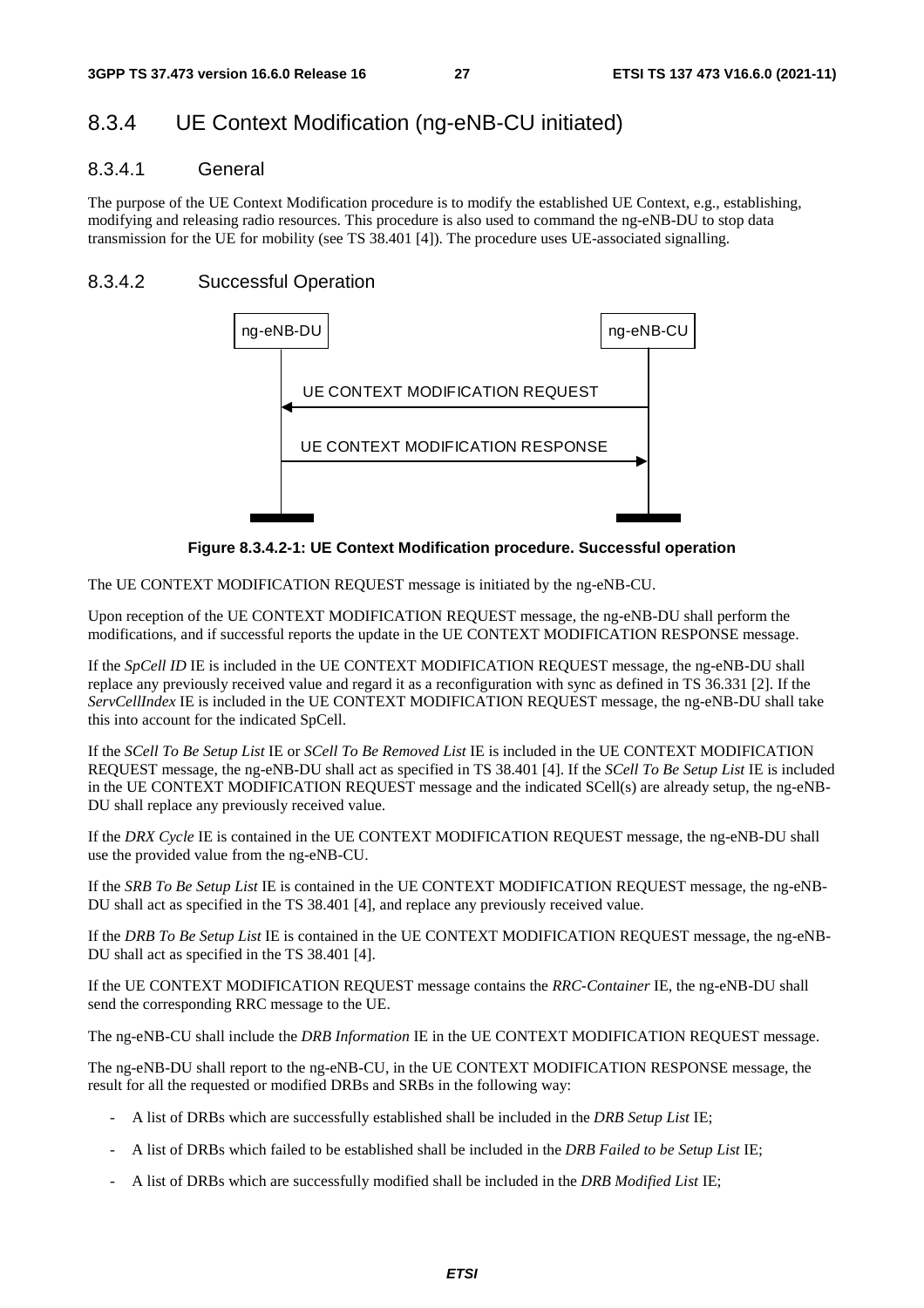- A list of DRBs which failed to be modified shall be included in the *DRB Failed to be Modified List* IE;
- A list of SRBs which failed to be established shall be included in the *SRB Failed to be Setup List* IE.

When the ng-eNB-DU reports the unsuccessful establishment of a DRB or SRB, the cause value should be precise enough to enable the ng-eNB-CU to know the reason for the unsuccessful establishment.

If the *SCell Failed To Setup List* IE is contained in the UE CONTEXT MODIFICATION RESPONSE message, the ngeNB-CU shall regard the corresponding SCell(s) failed to be established with an appropriate cause value for each SCell failed to setup.

If the *C-RNTI* IE is included in the UE CONTEXT MODIFICATION RESPONSE, the ng-eNB-CU shall consider that the C-RNTI has been allocated by the ng-eNB-DU for this UE context.

The UE Context Modify Procedure is not used to configure SRB0.

If the *UL PDU Session Aggregate Maximum Bit Rate* IE is included in the *QoS Flow Level QoS Parameters* IE contained in the UE CONTEXT MODIFICATION REQUEST message, the ng-eNB-DU shall replace the received UL PDU Session Aggregate Maximum Bit Rate and use it as specified in TS 23.501 [8].

If the *ng-eNB-DU UE Aggregate Maximum Bit Rate Uplink* IE is included in the UE CONTEXT MODIFICATION REQUEST message, the ng-eNB-DU shall:

- replace the previously provided ng-eNB-DU UE Aggregate Maximum Bit Rate Uplink with the new received ng-eNB-DU UE Aggregate Maximum Bit Rate Uplink;
- use the received ng-eNB-DU UE Aggregate Maximum Bit Rate Uplink for non-GBR Bearers for the concerned UE.

The *UL PDU Session Aggregate Maximum Bit Rate* IE shall be sent if *DRB to Be Setup List* IE is included and the ngeNB-CU has not previously sent it. The ng-eNB-DU shall store and use the received ng-eNB-DU UE Aggregate Maximum Bit Rate Uplink.

For MN in NGEN-DC, if the *SCG Indicator* IE is included in the UE CONTEXT MODIFICATION REQUEST message and it is set to "released", the ng-eNB-DU shall, if applicable, consider the SCG is removed.

# 8.3.4.3 Unsuccessful Operation



**Figure 8.3.4.3-1: UE Context Modification procedure. Unsuccessful operation** 

In case none of the requested modifications of the UE context can be successfully performed, the ng-eNB-DU shall respond with the UE CONTEXT MODIFICATION FAILURE message with an appropriate cause value.

If the ng-eNB-DU is not able to accept the *SpCell ID* IE in UE CONTEXT MODIFICATION REQUEST message, it shall reply with the UE CONTEXT MODIFICATION FAILURE message.

# 8.3.4.4 Abnormal Conditions

Not applicable.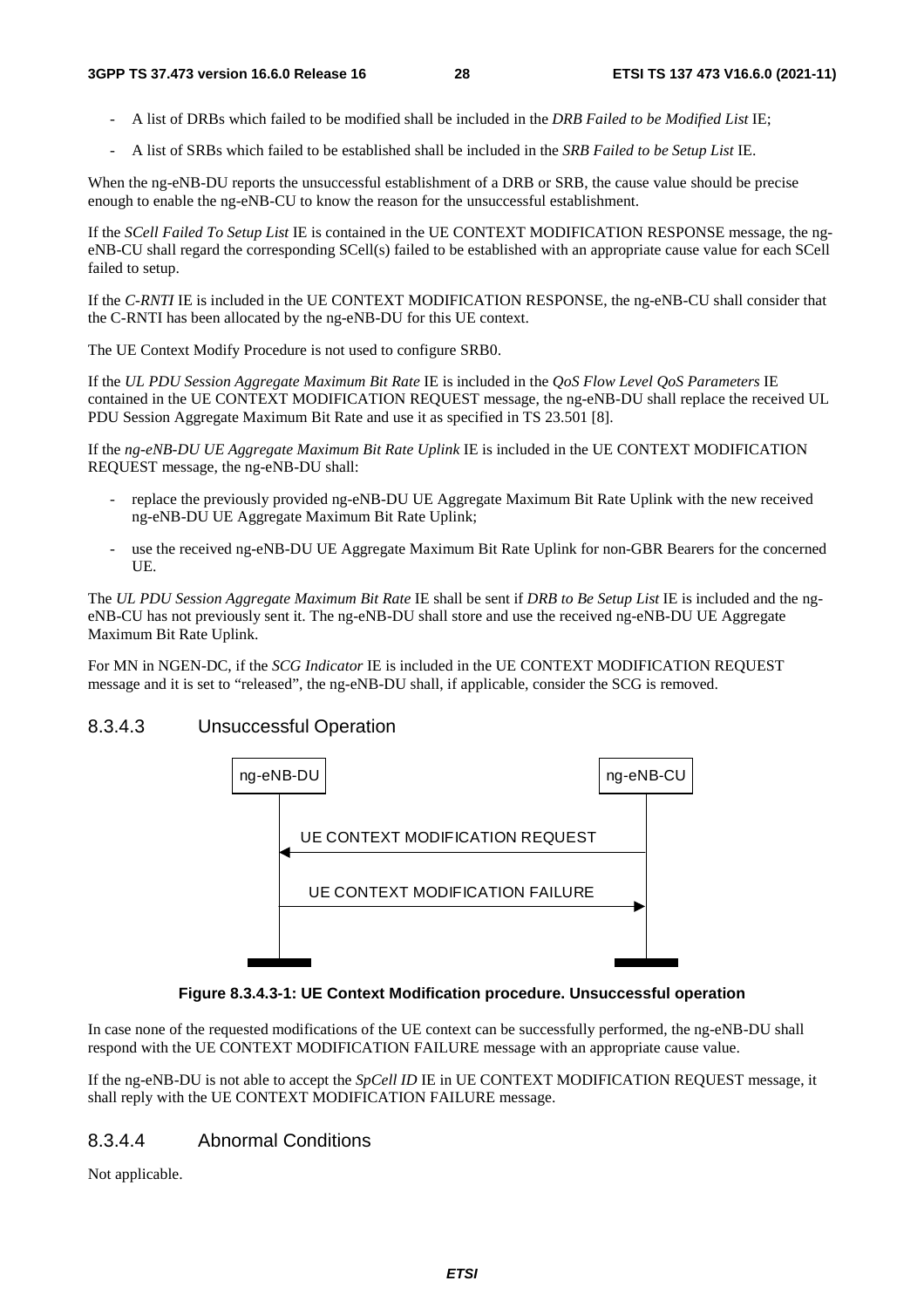# 8.3.5 UE Context Modification Required (ng-eNB-DU initiated)

#### 8.3.5.1 General

The purpose of the UE Context Modification Required procedure is to modify the established UE Context, e.g., modifying and releasing radio bearer resources. The procedure uses UE-associated signalling.

### 8.3.5.2 Successful Operation



#### **Figure 8.3.5.2-1: UE Context Modification Required procedure. Successful operation**

The W1AP UE CONTEXT MODIFICATION REQUIRED message is initiated by the ng-eNB-DU.

The ng-eNB-CU reports the successful update of the UE context in the UE CONTEXT MODIFICATION CONFIRM message.

#### 8.3.5.3 Unsuccessful Operation



#### **Figure 8.3.5.2A-1: UE Context Modification Required procedure. Unsuccessful operation.**

In case none of the requested modifications of the UE context can be successfully performed, the ng-eNB-CU shall respond with the UE CONTEXT MODIFICATION REFUSE message with an appropriate cause value.

#### 8.3.5.4 Abnormal Conditions

Not applicable.

### 8.3.6 UE Inactivity Notification

#### 8.3.6.1 General

This procedure is initiated by the ng-eNB-DU to indicate the UE activity event.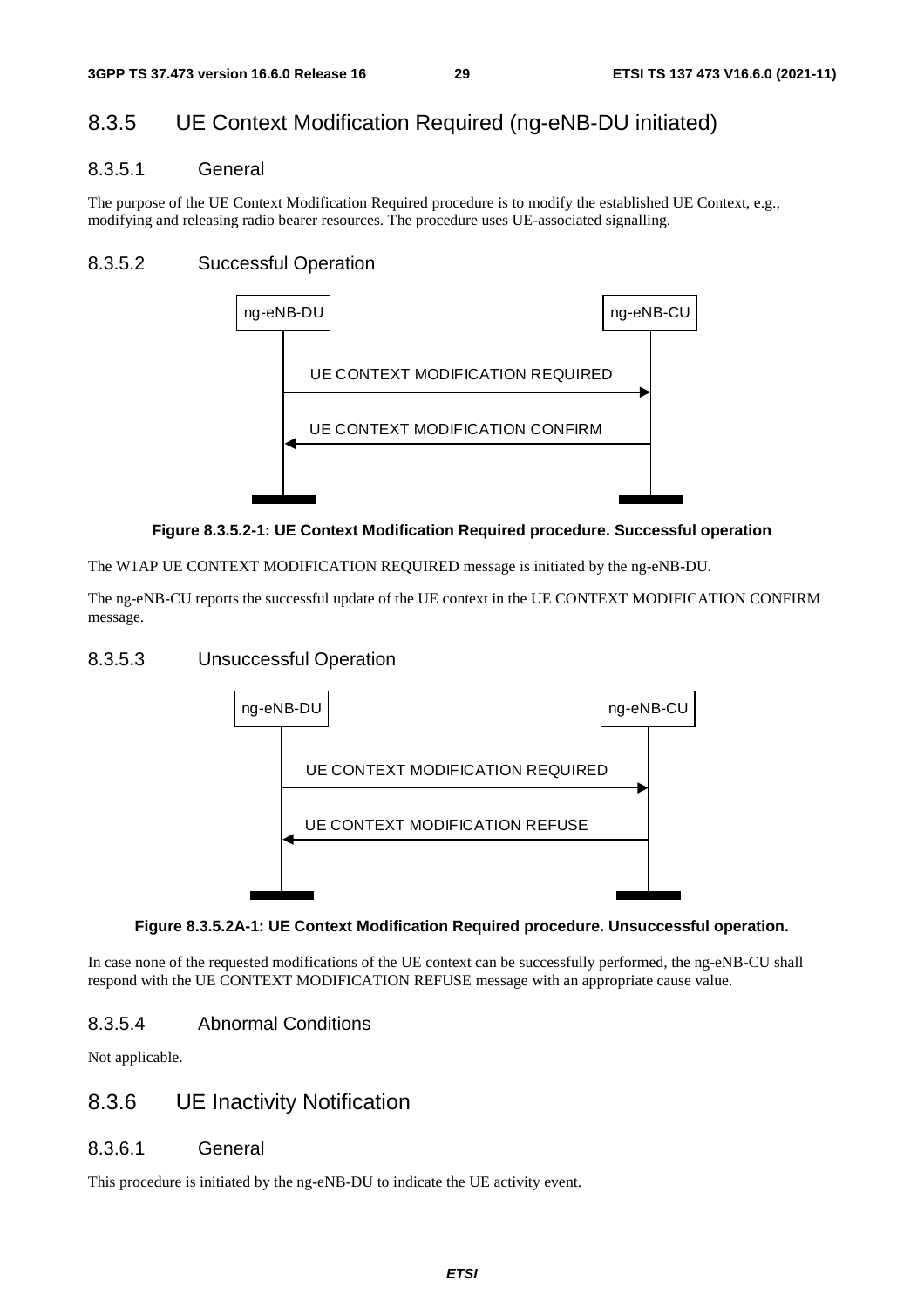The procedure uses UE-associated signalling.

#### 8.3.6.2 Successful Operation



**Figure 8.3.6.2-1: UE Inactivity Notification procedure.** 

The ng-eNB-DU initiates the procedure by sending the UE INACTIVITY NOTIFICATION message to the ng-eNB-CU.

If the *DRB ID* IE is included in the *DRB Activity Item* IE in the UE INACTIVITY NOTIFICATION message, the *DRB Activity* IE shall also be included

#### 8.3.6.3 Abnormal Conditions

Not applicable.

#### 8.3.7 Notify

#### 8.3.7.1 General

The purpose of the Notify procedure is to enable the ng-eNB-DU to inform the ng-eNB-CU that the QoS of an already established GBR DRB cannot by fulfilled any longer or that it can be fulfilled again. The procedure uses UE-associated signalling.

#### 8.3.7.2 Successful Operation



**Figure 8.3.7.2-1: Notify procedure. Successful operation.** 

The ng-eNB-DU initiates the procedure by sending a NOTIFY message.

The NOTIFY message shall contain the list of the GBR DRBs associated with notification control for which the QoS is not fulfilled anymore or for which the QoS is fulfilled again by the ng-eNB-DU.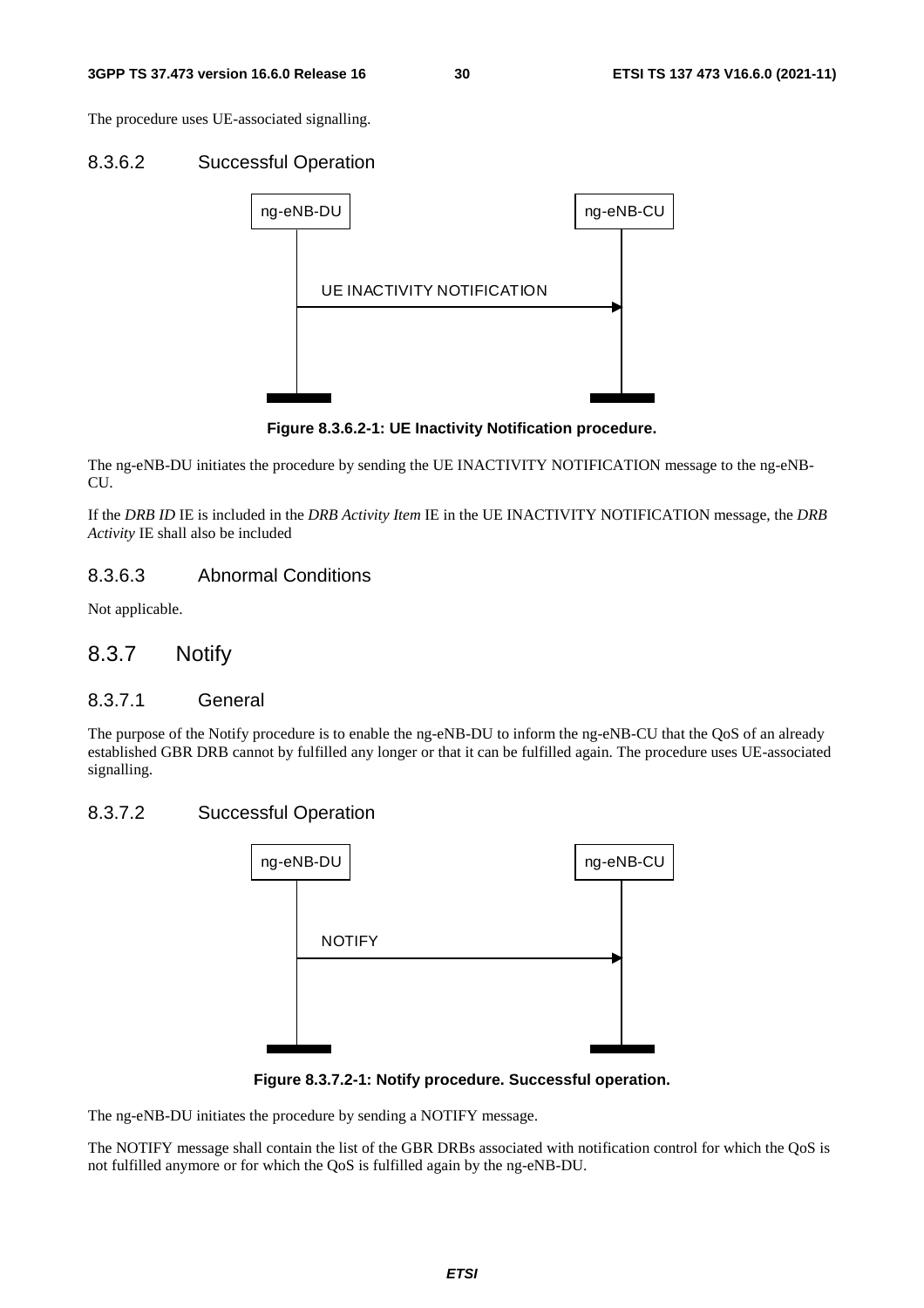Upon reception of the NOTIFY message, the ng-eNB-CU may identify which are the affected PDU sessions and QoS flows. The ng-eNB-CU may inform the 5GC that the QoS for these PDU sessions or QoS flows is not fulfilled any longer or it is fulfilled again.

### 8.3.7.3 Abnormal Conditions

Not applicable.

# 8.4 RRC Message Transfer procedures

# 8.4.1 Initial UL RRC Message Transfer

#### 8.4.1.1 General

The purpose of the Initial UL RRC Message Transfer procedure is to transfer the initial RRC message to the ng-eNB-CU. The procedure uses non-UE-associated signaling.

### 8.4.1.2 Successful operation



**Figure 8.4.1.2-1: Initial UL RRC Message Transfer procedure** 

The establishment of the UE-associated logical W1-connection shall be initiated as part of the procedure.

#### 8.4.1.3 Abnormal Conditions

Not applicable.

# 8.4.2 DL RRC Message Transfer

#### 8.4.2.1 General

The purpose of the DL RRC Message Transfer procedure is to transfer an RRC message. The procedure uses UEassociated signalling.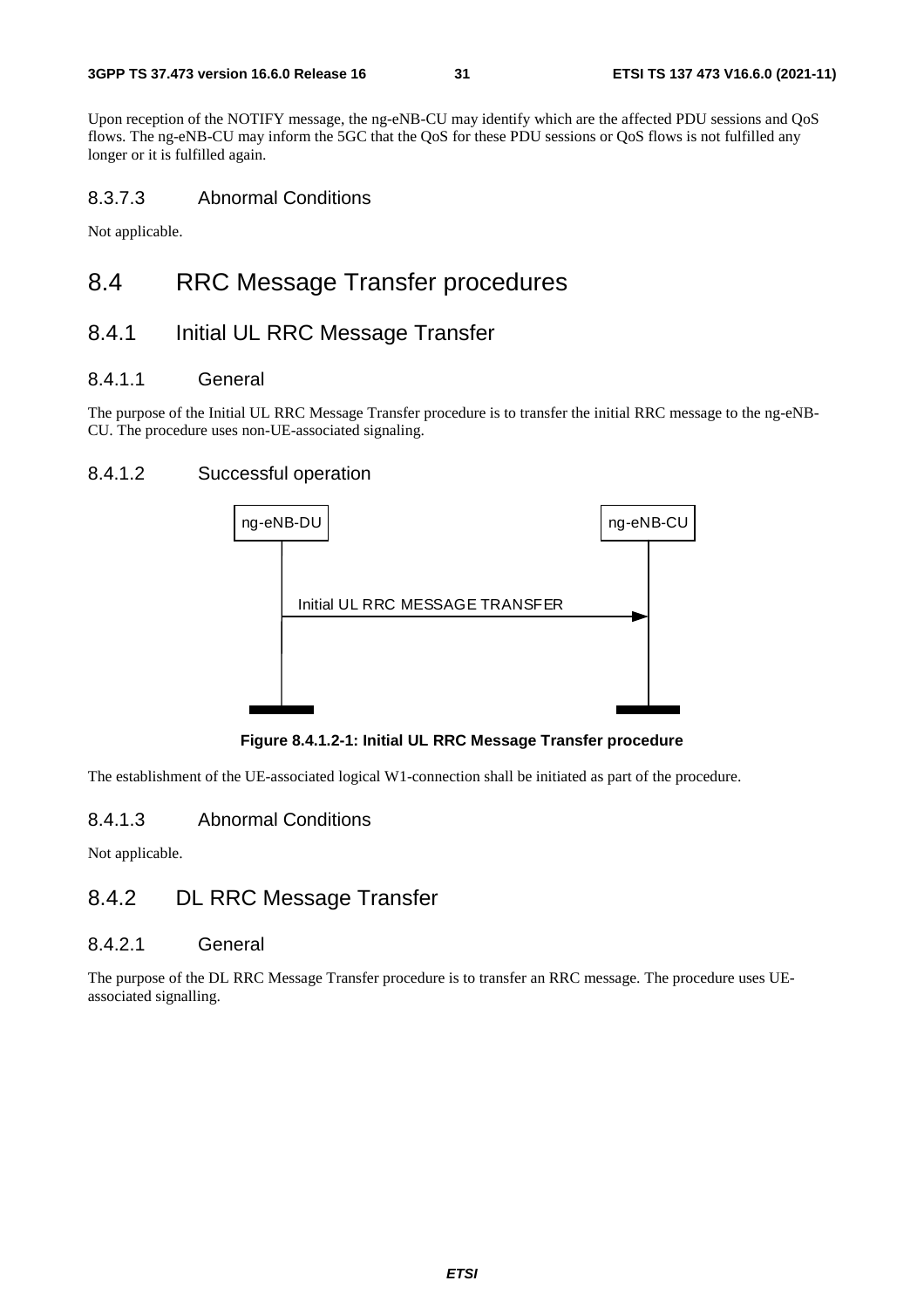#### 8.4.2.2 Successful operation



**Figure 8.4.2.2-1: DL RRC Message Transfer procedure** 

If a UE-associated logical W1-connection exists, the DL RRC MESSAGE TRANSFER message shall contain the *ngeNB-DU UE W1AP ID* IE, which should be used by ng-eNB-DU to lookup the stored UE context. If no UE-associated logical W1-connection exists, the UE-associated logical W1-connection shall be established at reception of the DL RRC MESSAGE TRANSFER message.

The DL RRC MESSAGE TRANSFER message shall include, if available, the *old ng-eNB-DU UE W1AP ID* IE so that the ng-eNB-DU can retrieve the existing UE context in RRC connection reestablishment procedure, as defined in TS 38.401 [4].

If the ng-eNB-DU identifies the UE-associated logical W1-connection by the *ng-eNB-DU UE W1AP ID* IE in the DL RRC MESSAGE TRANSFER message and the *old ng-eNB-DU UE W1AP ID* IE is included, it shall release the old ngeNB-DU UE W1AP ID and the related configurations associated with the old ng-eNB-DU UE W1AP ID.

#### 8.4.2.3 Abnormal Conditions

Not applicable.

# 8.4.3 UL RRC Message Transfer

#### 8.4.3.1 General

The purpose of the UL RRC Message Transfer procedure is to transfer an uplink RRC message as UL RLC SDU to the ng-eNB-CU. The procedure uses UE-associated signalling.

#### 8.4.3.2 Successful operation



**Figure 8.4.3.2-1: UL RRC Message Transfer procedure**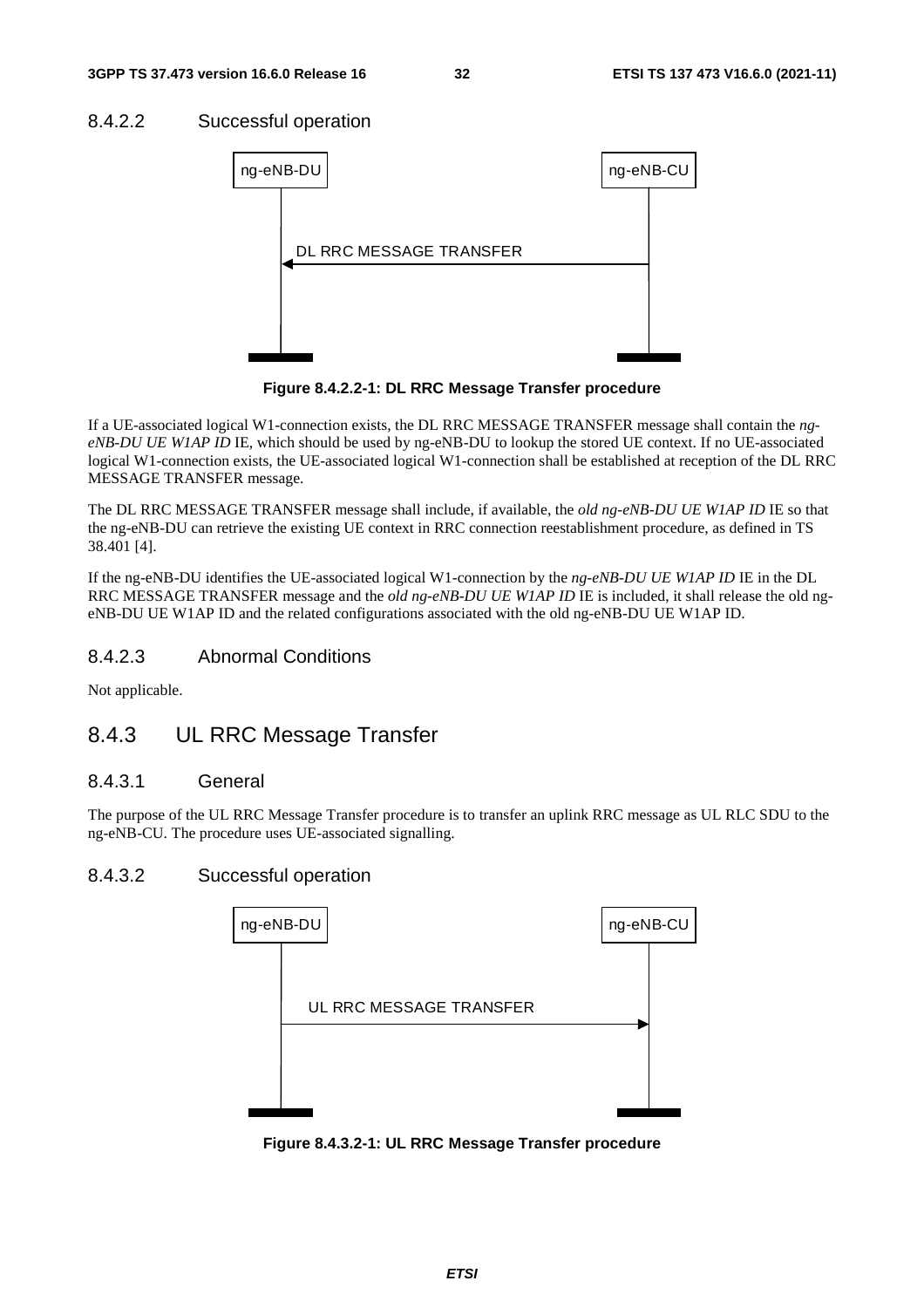When the ng-eNB-DU has received from the radio interface an RRC message to which a UE-associated logical W1 connection for the UE exists, the ng-eNB-DU shall send the UL RRC MESSAGE TRANSFER message to the ng-eNB-CU including the RRC message as a *RRC-Container* IE.

#### 8.4.3.3 Abnormal Conditions

Not applicable.

# 8.4.4 RRC Delivery Report

Void

# 8.5 Warning Message Transmission Procedures

8.5.1 Write-Replace Warning

#### 8.5.1.1 General

The purpose of Write-Replace Warning procedure is to start or overwrite the broadcasting of warning messages. The procedure uses non UE-associated signalling.

#### 8.5.1.2 Successful Operation



**Figure 8.5.1.2-1: Write-Replace Warning procedure: successful operation** 

The ng-eNB-CU initiates the procedure by sending a WRITE-REPLACE WARNING REQUEST message to the ngeNB-DU.

Upon receipt of the WRITE-REPLACE WARNING REQUEST message, the ng-eNB-DU shall prioritise its resources to process the warning message.

The ng-eNB-DU acknowledges the WRITE-REPLACE WARNING REQUEST message by sending a WRITE-REPLACE WARNING RESPONSE message to the ng-eNB-CU.

If the *Notification Information* IE is included in the *PWS System Information* IE in the WRITE-REPLACE WARNING REQUEST message, the ng-eNB-DU shall use this information to avoid that duplications trigger new broadcast or replace existing broadcast.

If the ng-eNB-DU receives a WRITE-REPLACE WARNING REQUEST message with the *Notification Information* IE in the *PWS System Information* IE which are different from those of ongoing broadcast warning messages, and if the *SIB Type* IE is set to "12", the ng-eNB-DU shall broadcast the received warning message concurrently with other ongoing messages.

If the ng-eNB-DU receives a WRITE-REPLACE WARNING REQUEST message with the *Notification Information* IE in the *PWS System Information* IE which are different from those of ongoing broadcast warning messages, and if the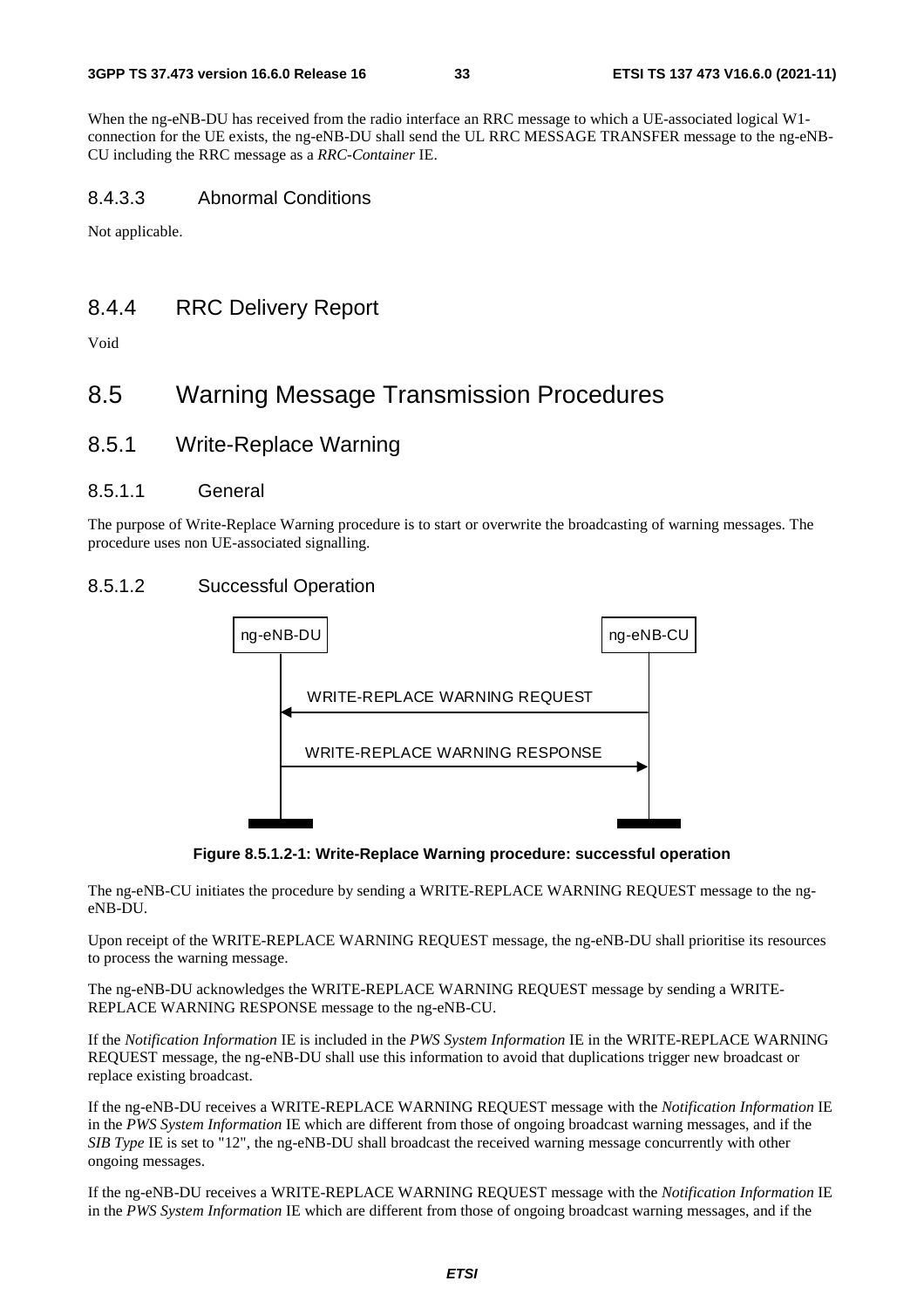*SIB Type* IE is set to the value other than "12", the ng-eNB-DU shall use the newly received one to replace the ongoing broadcast warning message with the same value of *SIB Type* IE.

If the *SIB Type* IE in the *PWS System Information* IE in the WRITE-REPLACE WARNING REQUEST message is set to "12" and if a value "0" is received in the *Number of Broadcast Requested* IE and if the *Repetition Period* IE is different from "0", the ng-eNB-DU shall broadcast the received warning message indefinitely.

If *Additional SIB Message List* IE is included in *PWS System Information* IE, the ng-eNB-DU shall store all SIB message(s) in *PWS System Information* IE, and consider that the first segment of public warning message is included in *SIB message* IE, and the remaining segments are listed in *Additional SIB Message List* IE in segmentation sequence order.

### 8.5.1.3 Unsuccessful Operation

Not applicable.

#### 8.5.1.4 Abnormal Conditions

Not applicable.

### 8.5.2 PWS Cancel

#### 8.5.2.1 General

The purpose of the PWS Cancel procedure is to cancel an already ongoing broadcast of a warning message. The procedure uses non UE-associated signalling.

#### 8.5.2.2 Successful Operation





The ng-eNB-CU initiates the procedure by sending a PWS CANCEL REQUEST message to the ng-eNB-DU.

The ng-eNB-DU shall acknowledge the PWS CANCEL REQUEST message by sending the PWS CANCEL RESPONSE message.

If the *Cancel-All Warning Messages Indicator* IE is present in the PWS CANCEL REQUEST message, then the ngeNB-DU shall stop broadcasting and discard all warning messages for the area as indicated in the *Cell Broadcast To Be Cancelled List* IE or in all the cells of the ng-eNB-DU if the *Cell Broadcast To Be Cancelled List* IE is not included. The ng-eNB-DU shall acknowledge the PWS CANCEL REQUEST message by sending the PWS CANCEL RESPONSE message, and shall, if there is area to report where an ongoing broadcast was stopped successfully, include the *Cell Broadcast Cancelled List* IE with the *Number of Broadcasts* IE set to 0.

If the *Cell Broadcast To Be Cancelled List* IE is not included in the PWS CANCEL REQUEST message, the ng-eNB-DU shall stop broadcasting and discard the warning message identified by the *Message Identifier* IE and the *Serial Number* IE in the *Notification Information* IE in all of the cells in the ng-eNB-DU.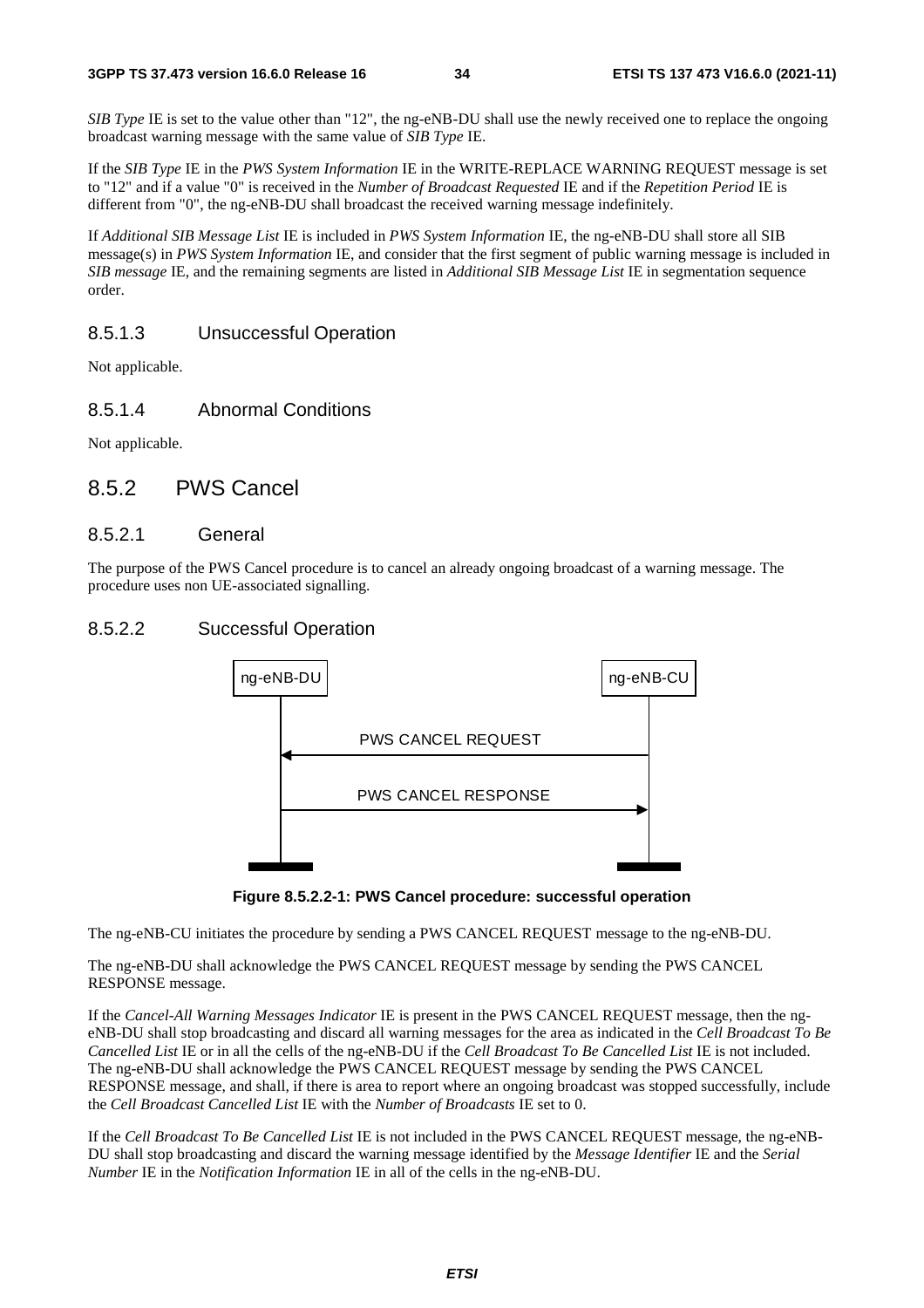If an area included in the *Cell Broadcast To Be Cancelled List* IE in the PWS CANCEL REQUEST message does not appear in the *Cell Broadcast Cancelled List* IE in the PWS CANCEL RESPONSE, the ng-eNB-CU shall consider that the ng-eNB-DU had no ongoing broadcast to stop for the public warning message identified, if present, by the *Notification Information* IE in that area.

If the *Cell Broadcast Cancelled List* IE is not included in the PWS CANCEL RESPONSE message, the ng-eNB-CU shall consider that the ng-eNB-DU had no ongoing broadcast to stop for the public warning message identified by the *Notification Information* IE.

#### 8.5.2.3 Unsuccessful Operation

Not applicable.

#### 8.5.2.4 Abnormal Conditions

Not applicable.

# 8.5.3 PWS Restart Indication

#### 8.5.3.1 General

The purpose of PWS Restart Indication procedure is to inform the ng-eNB-CU that PWS information for some or all cells of the ng-eNB-DU are available for reloading from the CBC if needed. The procedure uses non UE-associated signalling.

#### 8.5.3.2 Successful Operation



**Figure 8.5.3.2-1: PWS restart indication** 

The ng-eNB-DU initiates the procedure by sending a PWS RESTART INDICATION message to the ng-eNB-CU.

#### 8.5.3.3 Abnormal Conditions

Not applicable.

# 8.5.4 PWS Failure Indication

#### 8.5.4.1 General

The purpose of the PWS Failure Indication procedure is to inform the ng-eNB-CU that ongoing PWS operation for one or more cells of the ng-eNB-DU has failed. The procedure uses non UE-associated signalling.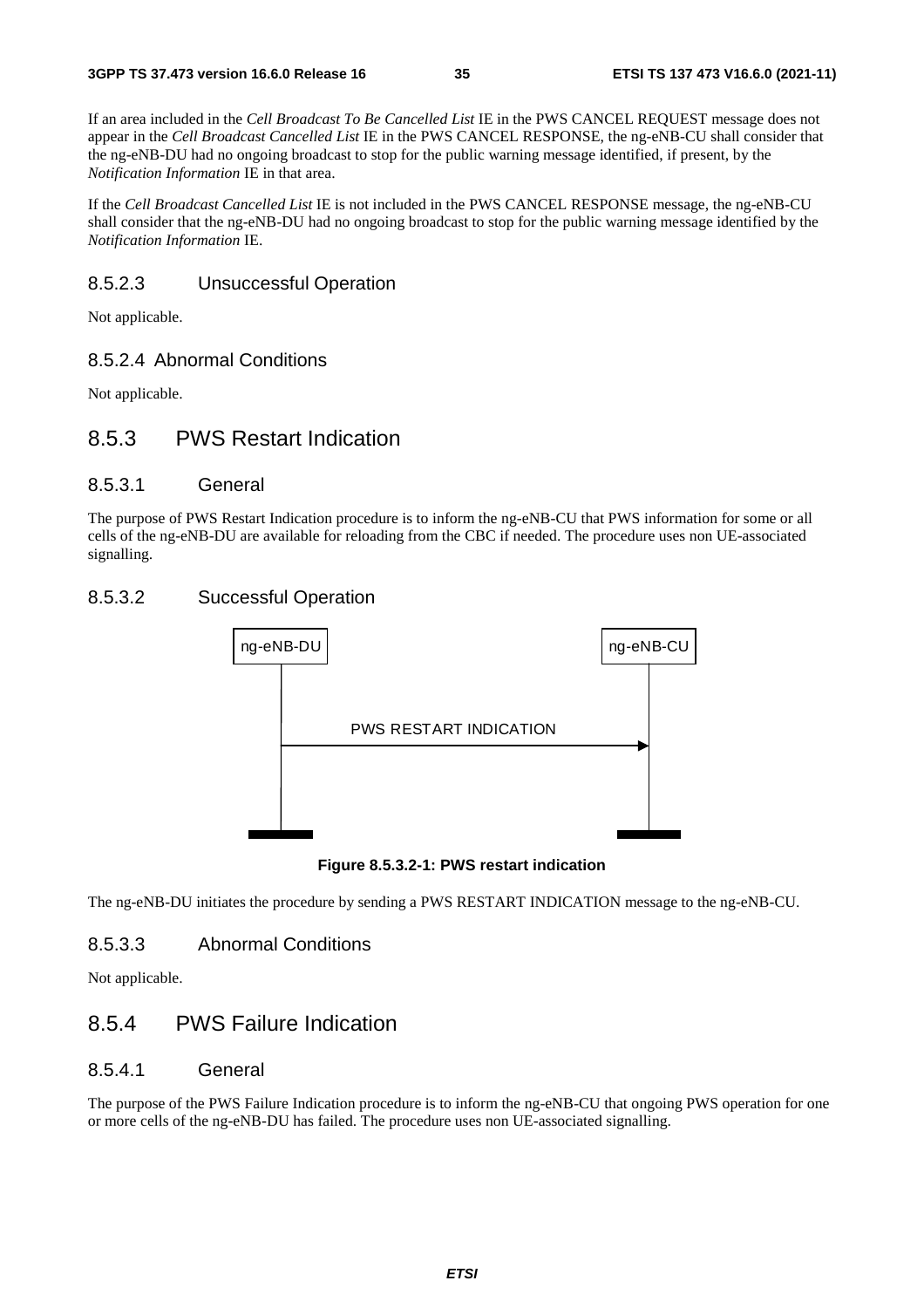#### 8.5.4.2 Successful Operation



**Figure 8.5.4.2-1: PWS failure indication** 

The ng-eNB-DU initiates the procedure by sending a PWS FAILURE INDICATION message to the ng-eNB-CU.

### 8.5.4.3 Abnormal Conditions

Not applicable.

# 8.6 Paging procedures

# 8.6.1 Paging

#### 8.6.1.1 General

The purpose of the Paging procedure is used to provide the paging information to enable the ng-eNB-DU to page a UE. The procedure uses non-UE associated signalling.

#### 8.6.1.2 Successful Operation



**Figure 8.6.1.2-1: Paging procedure. Successful operation.** 

The ng-eNB-CU initiates the procedure by sending a PAGING message.

The *Paging DRX* IE may be included in the PAGING message, and if present the ng-eNB-DU may use it to determine the final paging cycle for the UE.

At the reception of the PAGING message, the ng-eNB-DU shall perform paging of the UE in cells which belong to cells as indicated in the *Paging Cell List* IE.

The *Paging Origin* IE may be included in the PAGING message, and if present the ng-eNB-DU shall transfer it to the UE.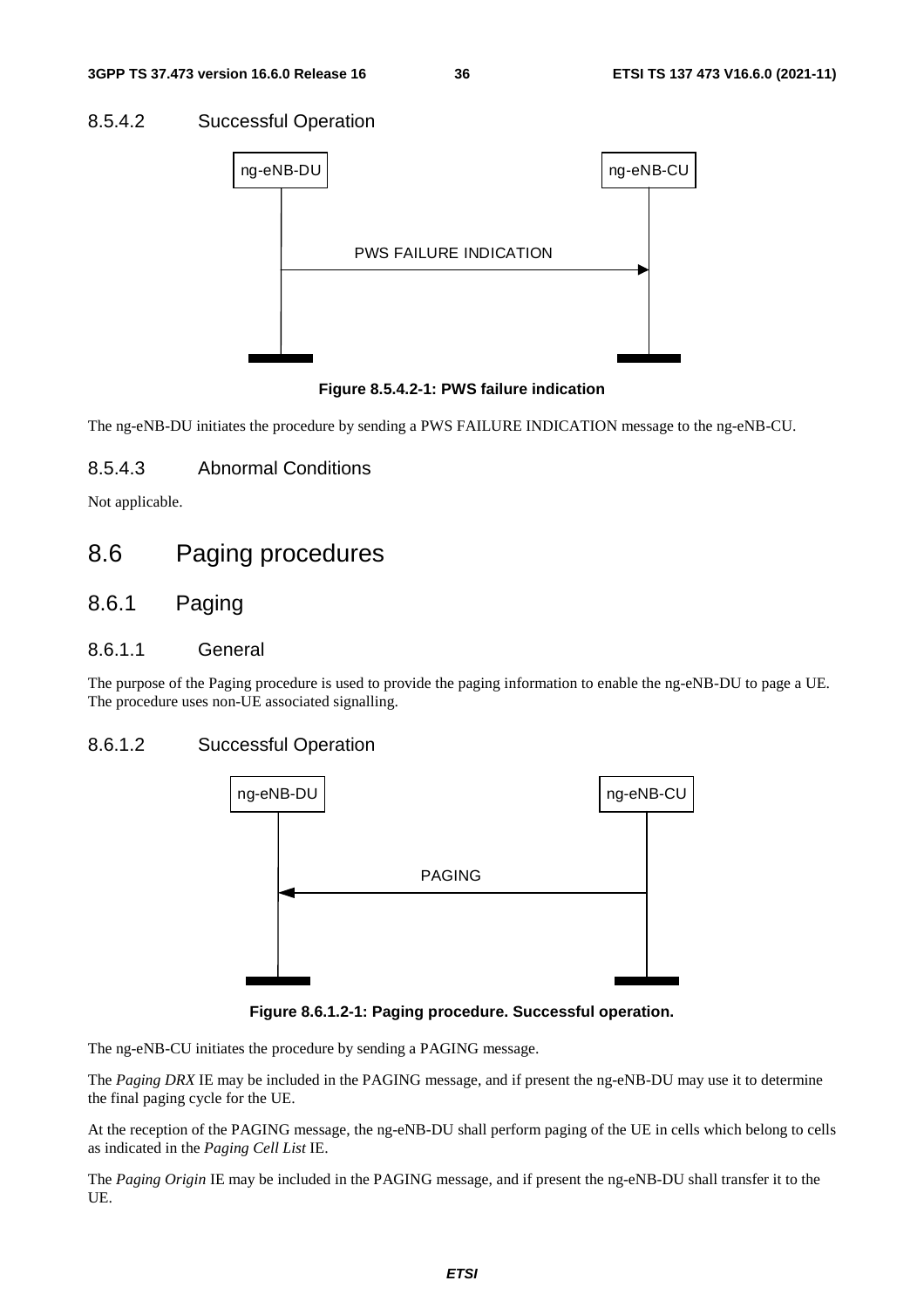#### 8.6.1.3 Abnormal Conditions

Not applicable.

# 9 Elements for W1AP Communication

# 9.1 General

Clauses 9.2 and 9.3 present the W1AP message and IE definitions in tabular format. The corresponding ASN.1 definition is presented in clause 9.4. In case there is contradiction between the tabular format and the ASN.1 definition, the ASN.1 shall take precedence, except for the definition of conditions for the presence of conditional IEs, where the tabular format shall take precedence.

The messages have been defined in accordance to the guidelines specified in TR 25.921 [21].

When specifying IEs which are to be represented by bitstrings, if not otherwise specifically stated in the semantics description of the concerned IE or elsewhere, the following principle applies with regards to the ordering of bits:

- The first bit (leftmost bit) contains the most significant bit (MSB);
- The last bit (rightmost bit) contains the least significant bit (LSB);
- When importing bitstrings from other specifications, the first bit of the bitstring contains the first bit of the concerned information;

The following attributes are used for the tabular description of the messages and information elements: Presence, Range Criticality and Assigned Criticality. Their definition and use can be found in TS 38.413 [19].

# 9.2 Message Functional Definition and Content

# 9.2.1 Interface Management messages

### 9.2.1.1 RESET

This message is sent by both the ng-eNB-CU and the ng-eNB-DU and is used to request that the W1 interface, or parts of the W1 interface, to be reset.

Direction: ng-eNB-CU  $\rightarrow$  ng-eNB-DU and ng-eNB-DU  $\rightarrow$  ng-eNB-CU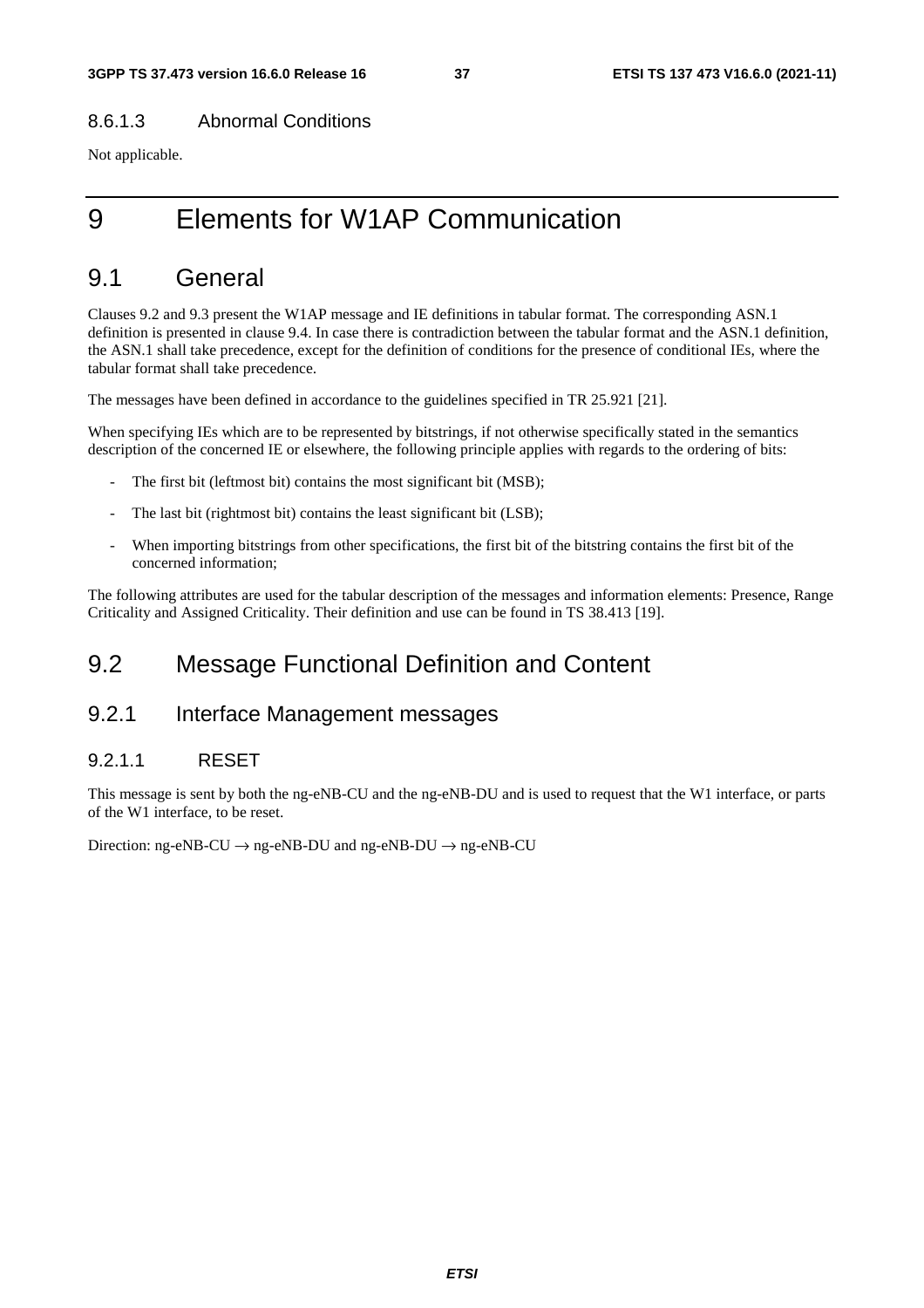| <b>IE/Group Name</b>                                     | <b>Presence</b> | Range                                                                                                   | IE type and                           | <b>Semantics</b> | <b>Criticalit</b> | <b>Assigned</b>    |
|----------------------------------------------------------|-----------------|---------------------------------------------------------------------------------------------------------|---------------------------------------|------------------|-------------------|--------------------|
|                                                          |                 |                                                                                                         | reference                             | description      |                   | <b>Criticality</b> |
| Message Type                                             | М               |                                                                                                         | 9.3.1.1                               |                  | <b>YES</b>        | reject             |
| Transaction ID                                           | M               |                                                                                                         | 9.3.1.23                              |                  | <b>YES</b>        | reject             |
| Cause                                                    | M               |                                                                                                         | 9.3.1.2                               |                  | <b>YES</b>        | ignore             |
| <b>CHOICE Reset Type</b>                                 | М               |                                                                                                         |                                       |                  | <b>YES</b>        | reject             |
| >W1 interface                                            |                 |                                                                                                         |                                       |                  |                   |                    |
| >>Reset All                                              | м               |                                                                                                         | <b>ENUMERAT</b><br>ED (Reset<br>all,) |                  |                   |                    |
| >Part of W1 interface                                    |                 |                                                                                                         |                                       |                  |                   |                    |
| >>UE-associated logical<br><b>W1-connection list</b>     |                 | 1                                                                                                       |                                       |                  |                   |                    |
| >>>UE-associated<br>logical W1-connection<br><b>Item</b> |                 | 1<br><maxnoofin<br>dividualW1C<br/><math>onnections <math>T</math></math><br/>oReset&gt;</maxnoofin<br> |                                       |                  | <b>EACH</b>       | reject             |
| >>>> ng-eNB-CU UE<br>W1AP ID                             | O               |                                                                                                         | 9.3.1.4                               |                  |                   |                    |
| >>>> ng-eNB-DU UE<br>W1AP ID                             | O               |                                                                                                         | 9.3.1.5                               |                  |                   |                    |

| Range bound                           | <b>Explanation</b>                                             |
|---------------------------------------|----------------------------------------------------------------|
| maxnoofIndividualW1ConnectionsToReset | Maximum no. of UE-associated logical W1-connections allowed to |
|                                       | reset in one message. Value is 65536.                          |

### 9.2.1.2 RESET ACKNOWLEDGE

This message is sent by both the ng-eNB-CU and the ng-eNB-DU as a response to a RESET message.

Direction: ng-eNB-DU  $\rightarrow$  ng-eNB-CU and ng-eNB-CU  $\rightarrow$  ng-eNB-DU.

| <b>IE/Group Name</b>                                | <b>Presence</b> | Range                                                                                     | IE type and<br>reference | <b>Semantics</b><br>description | <b>Criticality</b> | <b>Assigned</b><br><b>Criticality</b> |
|-----------------------------------------------------|-----------------|-------------------------------------------------------------------------------------------|--------------------------|---------------------------------|--------------------|---------------------------------------|
| Message Type                                        | м               |                                                                                           | 9.3.1.1                  |                                 | <b>YES</b>         | reject                                |
| Transaction ID                                      | м               |                                                                                           | 9.3.1.23                 |                                 | <b>YES</b>         | reject                                |
| UE-associated logical<br><b>W1-connection list</b>  |                 | 0.1                                                                                       |                          |                                 | <b>YES</b>         | ignore                                |
| >UE-associated logical<br><b>W1-connection Item</b> |                 | $1 \ldots$<br><maxnoofl<br>ndividualW<br/>1Connecti<br/>onsToRes<br/>et&gt;</maxnoofl<br> |                          |                                 | <b>EACH</b>        | ignore                                |
| >>ng-eNB-CU UE<br>W1AP ID                           | $\circ$         |                                                                                           | 9.3.1.4                  |                                 |                    |                                       |
| >>ng-eNB-DU UE<br>W1AP ID                           | $\circ$         |                                                                                           | 9.3.1.5                  |                                 |                    |                                       |

| Range bound                           | <b>Explanation</b>                                             |  |  |  |
|---------------------------------------|----------------------------------------------------------------|--|--|--|
| maxnoofIndividualW1ConnectionsToReset | Maximum no. of UE-associated logical W1-connections allowed to |  |  |  |
|                                       | reset in one message. Value is 65536.                          |  |  |  |

#### 9.2.1.3 ERROR INDICATION

This message is sent by both the ng-eNB-CU and the ng-eNB-DU and is used to indicate that some error has been detected in the node.

Direction: ng-eNB-CU  $\rightarrow$  ng-eNB-DU and ng-eNB-DU  $\rightarrow$  ng-eNB-CU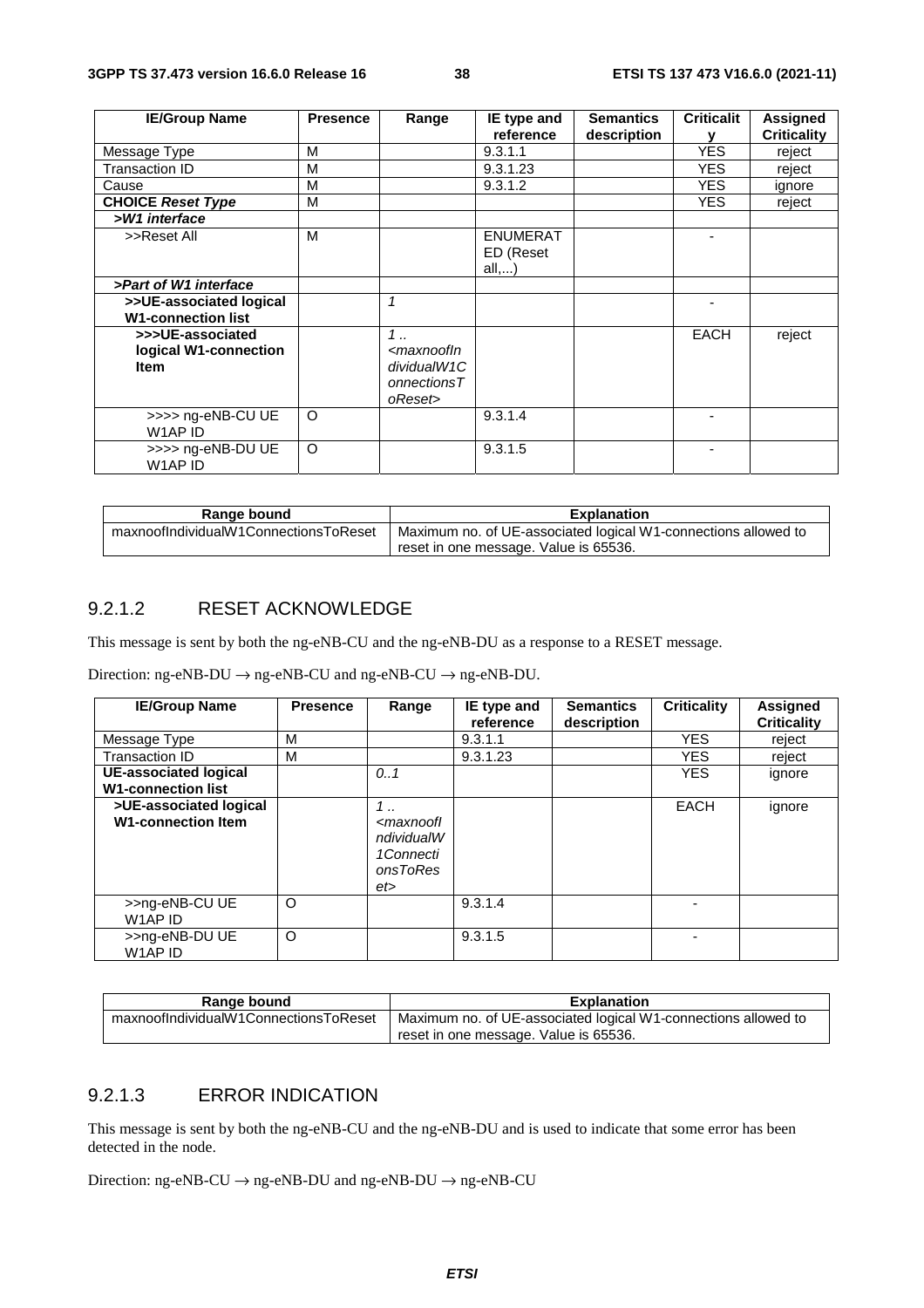| <b>IE/Group Name</b> | <b>Presence</b> | Range | IE type<br>and<br>reference | <b>Semantics</b><br>description                                                          | <b>Criticality</b> | Assigned<br><b>Criticality</b> |
|----------------------|-----------------|-------|-----------------------------|------------------------------------------------------------------------------------------|--------------------|--------------------------------|
| Message Type         | М               |       | 9.3.1.1                     |                                                                                          | <b>YES</b>         | ignore                         |
| Transaction ID       | M               |       | 9.3.1.23                    | This IE shall<br>be ignored if<br>received in UE<br>associated<br>signalling<br>message. | <b>YES</b>         | reject                         |
| ng-eNB-CU UE W1AP ID | $\circ$         |       | 9.3.1.4                     |                                                                                          | <b>YES</b>         | ignore                         |
| ng-eNB-DU UE W1AP ID | O               |       | 9.3.1.5                     |                                                                                          | <b>YES</b>         | ignore                         |
| Cause                | м               |       | 9.3.1.2                     |                                                                                          | YES                | ignore                         |

#### 9.2.1.4 W1 SETUP REQUEST

This message is sent by the ng-eNB-DU to transfer information associated to a W1-C interface instance.

Direction: ng-eNB-DU → ng-eNB-CU

| <b>IE/Group Name</b>                   | <b>Presence</b> | Range                                                     | IE type<br>and<br>reference | <b>Semantics</b><br>description                                              | <b>Criticality</b> | <b>Assigned</b><br><b>Criticality</b> |
|----------------------------------------|-----------------|-----------------------------------------------------------|-----------------------------|------------------------------------------------------------------------------|--------------------|---------------------------------------|
| Message Type                           | M               |                                                           | 9.3.11                      |                                                                              | <b>YES</b>         | reject                                |
| Transaction ID                         | M               |                                                           | 9.3.1.23                    |                                                                              | <b>YES</b>         | reject                                |
| ng-eNB-DU ID                           | M               |                                                           | 9.3.1.9                     |                                                                              | <b>YES</b>         | reject                                |
| ng-eNB-DU Served Cells<br><b>List</b>  |                 | 0.1                                                       |                             | List of cells<br>configured in<br>the ng-eNB-<br><b>DU</b>                   | <b>YES</b>         | reject                                |
| >ng-eNB-DU Served<br><b>Cells Item</b> |                 | $1_{1}$<br><maxcellin<br>ng-<br/>eNBDU&gt;</maxcellin<br> |                             |                                                                              | <b>EACH</b>        | reject                                |
| >>Served Cell<br>Information           | M               |                                                           | 9.3.1.10                    | Information<br>about the cells<br>configured in<br>the ng-eNB-<br><b>DU</b>  |                    |                                       |
| >>ng-eNB-DU System<br>Information      | $\circ$         |                                                           | 9.3.1.18                    | <b>RRC</b> container<br>with system<br>information<br>owned by ng-<br>eNB-DU |                    |                                       |

| Range bound       | <b>Explanation</b>                                                     |
|-------------------|------------------------------------------------------------------------|
| maxCellinng-eNBDU | Maximum no. cells that can be served by an ng-eNB-DU. Value is<br>512. |

## 9.2.1.5 W1 SETUP RESPONSE

This message is sent by the ng-eNB-CU to transfer information associated to a W1-C interface instance.

Direction: ng-eNB-CU  $\rightarrow$  ng-eNB-DU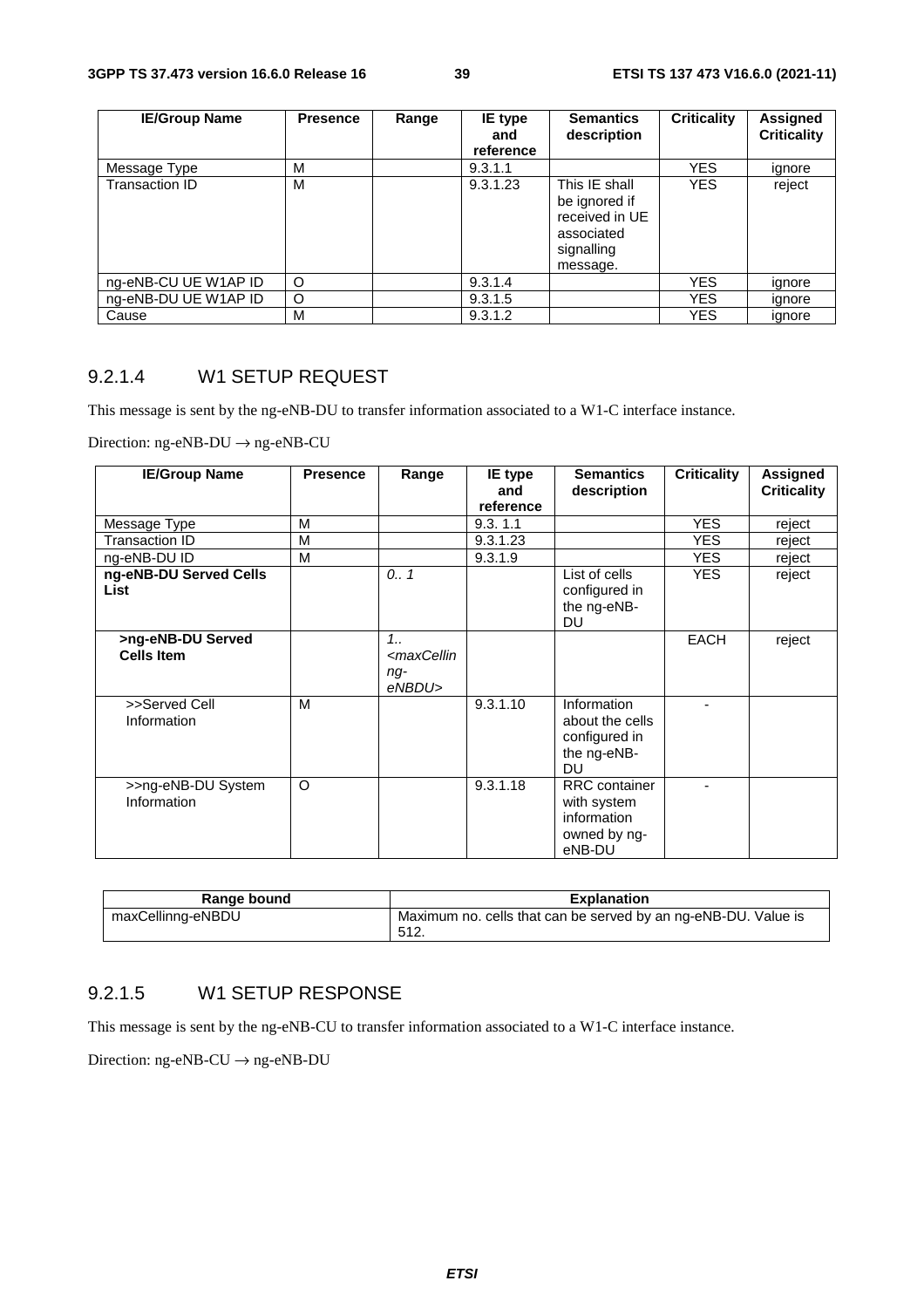| <b>IE/Group Name</b>                     | <b>Presence</b> | Range                                                                           | IE type<br>and           | <b>Semantics</b><br>description                                                                                                                 | <b>Criticality</b>       | <b>Assigned</b><br><b>Criticality</b> |
|------------------------------------------|-----------------|---------------------------------------------------------------------------------|--------------------------|-------------------------------------------------------------------------------------------------------------------------------------------------|--------------------------|---------------------------------------|
|                                          |                 |                                                                                 | reference                |                                                                                                                                                 |                          |                                       |
| Message Type                             | M               |                                                                                 | 9.3.1.1                  |                                                                                                                                                 | <b>YES</b>               | reject                                |
| <b>Transaction ID</b>                    | M               |                                                                                 | 9.3.1.23                 |                                                                                                                                                 | <b>YES</b>               | reject                                |
| <b>Cells to be Activated List</b>        |                 | 0.1                                                                             |                          |                                                                                                                                                 | <b>YES</b>               | reject                                |
| >Cells to be Activated                   |                 | 1.1                                                                             |                          | List of cells to                                                                                                                                | EACH                     | reject                                |
| List Item                                |                 | <maxcellin< td=""><td></td><td>be activated</td><td></td><td></td></maxcellin<> |                          | be activated                                                                                                                                    |                          |                                       |
|                                          |                 | $ng-$<br>eNBDU>                                                                 |                          |                                                                                                                                                 |                          |                                       |
| >> E-UTRAN CGI                           | M               |                                                                                 | 9.3.1.12                 |                                                                                                                                                 | $\overline{\phantom{a}}$ |                                       |
| >> E-UTRAN PCI                           | O               |                                                                                 | <b>INTEGER</b><br>(0503) | <b>Physical Cell</b><br>ID                                                                                                                      |                          |                                       |
| >>ng-eNB-CU System<br>Information        | $\Omega$        |                                                                                 | 9.3.1.33                 | <b>RRC</b><br>container with<br>system<br>information<br>owned by ng-<br>eNB-CU                                                                 | <b>YES</b>               | reject                                |
| >>Available PLMN List                    | $\circ$         |                                                                                 | 9.3.1.47                 |                                                                                                                                                 | <b>YES</b>               | ignore                                |
| >>Extended Available<br><b>PLMN List</b> | $\circ$         |                                                                                 | 9.3.1.55                 | This is<br>included if<br>Available<br><b>PLMN List IE</b><br>is included<br>and if more<br>than 6<br>Available<br>PLMNs is to<br>be signalled. | <b>YES</b>               | ignore                                |

| Range bound       | <b>Explanation</b>                                                      |
|-------------------|-------------------------------------------------------------------------|
| maxCellinng-eNBDU | Maximum no. cells that can be served by an ng-eNB-DU. Value is<br>-512. |

# 9.2.1.6 W1 SETUP FAILURE

This message is sent by the ng-eNB-CU to indicate W1 Setup failure.

Direction: ng-eNB-CU  $\rightarrow$  ng-eNB-DU

| <b>IE/Group Name</b> | <b>Presence</b> | Range | IE type<br>and<br>reference | <b>Semantics</b><br>description | <b>Criticality</b> | <b>Assigned</b><br><b>Criticality</b> |
|----------------------|-----------------|-------|-----------------------------|---------------------------------|--------------------|---------------------------------------|
| Message Type         | M               |       | 9.3.1.1                     |                                 | YES                | reiect                                |
| Transaction ID       | M               |       | 9.3.1.23                    |                                 | YES                | reiect                                |
| Cause                | M               |       | 9.3.1.2                     |                                 | YES                | ianore                                |

#### 9.2.1.7 NG-ENB-DU CONFIGURATION UPDATE

This message is sent by the ng-eNB-DU to transfer updated information associated to a W1-C interface instance.

| <b>IE/Group Name</b>            | <b>Presence</b> | Range | IE type and<br>reference | <b>Semantics</b><br>description                               | <b>Criticalit</b> | Assigned<br><b>Criticality</b> |
|---------------------------------|-----------------|-------|--------------------------|---------------------------------------------------------------|-------------------|--------------------------------|
| Message Type                    | M               |       | 9.3.1.1                  |                                                               | YES               | reject                         |
| Transaction ID                  | M               |       | 9.3.1.23                 |                                                               | YES               | reject                         |
| <b>Served Cells To Add List</b> |                 | 0.1   |                          | Complete list<br>of added cells<br>served by the<br>ng-eNB-DU | <b>YES</b>        | reject                         |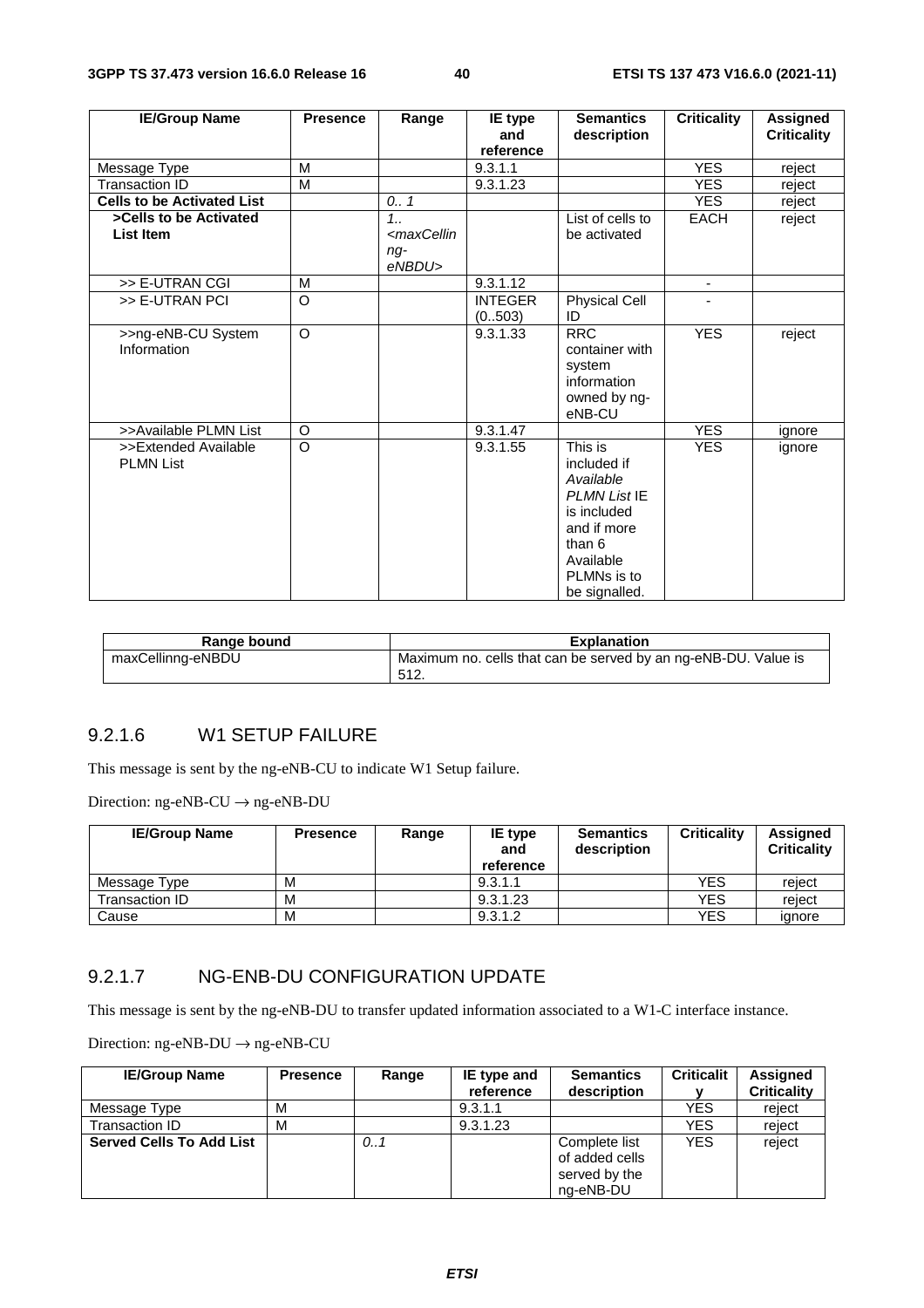| >Served Cells To Add<br><b>Item</b>          |                | 1<br><maxcellinn< th=""><th></th><th></th><th>EACH</th><th>reject</th></maxcellinn<> |                            |                                                                              | EACH                     | reject |
|----------------------------------------------|----------------|--------------------------------------------------------------------------------------|----------------------------|------------------------------------------------------------------------------|--------------------------|--------|
|                                              |                | g-eNBDU>                                                                             |                            |                                                                              |                          |        |
| >>Served Cell<br>Information                 | M              |                                                                                      | 9.3.1.10                   | Information<br>about the cells<br>configured in<br>the ng-eNB-DU             | $\blacksquare$           |        |
| >>ng-eNB-DU System<br>Information            | $\circ$        |                                                                                      | 9.3.1.18                   | RRC container<br>with system<br>information<br>owned by ng-<br>eNB-DU        | $\blacksquare$           |        |
| <b>Served Cells To Modify</b><br>List        |                | 0.1                                                                                  |                            | Complete list<br>of modified<br>cells served by<br>the ng-eNB-DU             | <b>YES</b>               | reject |
| >Served Cells To<br><b>Modify Item</b>       |                | $1 \ldots$<br><maxcellinn<br>g-eNBDU&gt;</maxcellinn<br>                             |                            |                                                                              | EACH                     | reject |
| >>Old E-UTRAN CGI                            | M              |                                                                                      | E-UTRAN<br>CGI<br>9.3.1.12 |                                                                              | $\blacksquare$           |        |
| >>Served Cell<br>Information                 | $\overline{M}$ |                                                                                      | 9.3.1.10                   | Information<br>about the cells<br>configured in<br>the ng-eNB-DU             |                          |        |
| >>ng-eNB-DU System<br>Information            | $\circ$        |                                                                                      | 9.3.1.18                   | <b>RRC</b> container<br>with system<br>information<br>owned by ng-<br>eNB-DU |                          |        |
| <b>Served Cells To Delete</b><br><b>List</b> |                | 0.1                                                                                  |                            | Complete list<br>of deleted cells<br>served by the<br>ng-eNB-DU              | <b>YES</b>               | reject |
| >Served Cells To<br><b>Delete Item</b>       |                | $1_{1}$<br><maxcellinn<br>g-eNBDU&gt;</maxcellinn<br>                                |                            |                                                                              | <b>EACH</b>              | reject |
| >>Old E-UTRAN CGI                            | M              |                                                                                      | E-UTRAN<br>CGI<br>9.3.1.12 |                                                                              | $\blacksquare$           |        |
| <b>Cells Status List</b>                     |                | 0.1                                                                                  |                            | Complete list<br>of active cells                                             | <b>YES</b>               | reject |
| > Cells Status Item                          |                | 0<br><maxcellinn<br>g-eNBDU&gt;</maxcellinn<br>                                      |                            |                                                                              | EACH                     | reject |
| >> E-UTRAN CGI                               | M              |                                                                                      | 9.3.1.12                   |                                                                              |                          |        |
| >> Service Status                            | M              |                                                                                      | 9.3.1.48                   |                                                                              | $\overline{\phantom{a}}$ |        |
| ng-eNB-DU ID                                 | $\mathsf O$    |                                                                                      | 9.3.1.9                    |                                                                              | <b>YES</b>               | reject |

| Range bound       | <b>Explanation</b>                                             |
|-------------------|----------------------------------------------------------------|
| maxCellinng-eNBDU | Maximum no. cells that can be served by an ng-eNB-DU. Value is |
|                   | 512<br>. تــا ل                                                |

# 9.2.1.8 NG-ENB-DU CONFIGURATION UPDATE ACKNOWLEDGE

This message is sent by an ng-eNB-CU to an ng-eNB-DU to acknowledge update of information associated to a W1-C interface instance.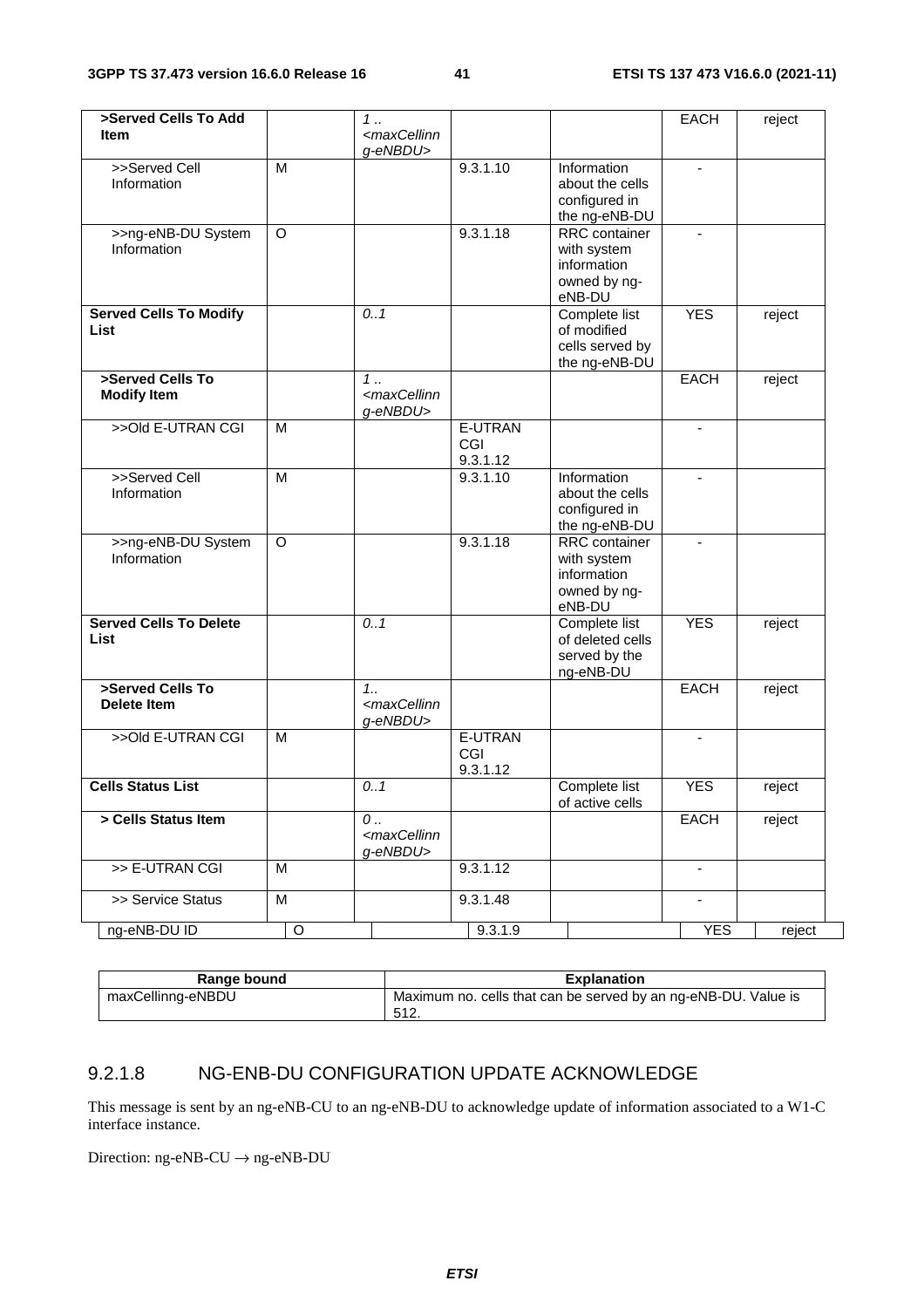| <b>IE/Group Name</b>           | <b>Presence</b>         | Range                                                           | IE type and    | <b>Semantics</b>               | <b>Criticality</b>       | <b>Assigned</b>    |
|--------------------------------|-------------------------|-----------------------------------------------------------------|----------------|--------------------------------|--------------------------|--------------------|
|                                |                         |                                                                 | reference      | description                    |                          | <b>Criticality</b> |
| Message Type                   | M                       |                                                                 | 9.3.1.1        |                                | <b>YES</b>               | reject             |
| <b>Transaction ID</b>          | $\overline{\mathsf{M}}$ |                                                                 | 9.3.1.23       |                                | <b>YES</b>               | reject             |
| <b>Cells to be Activated</b>   |                         | 0.1                                                             |                | List of cells to               | <b>YES</b>               | reject             |
| List                           |                         |                                                                 |                | be activated                   |                          |                    |
| >Cells to be Activated         |                         | 1.1                                                             |                |                                | <b>EACH</b>              | reject             |
| List Item                      |                         | <maxcell< td=""><td></td><td></td><td></td><td></td></maxcell<> |                |                                |                          |                    |
|                                |                         | inna-                                                           |                |                                |                          |                    |
|                                |                         | eNBDU>                                                          |                |                                |                          |                    |
| >> E-UTRAN CGI                 | М                       |                                                                 | 9.3.1.12       |                                | $\overline{\phantom{a}}$ |                    |
| >> E-UTRAN PCI                 | $\overline{\circ}$      |                                                                 | <b>INTEGER</b> | Physical Cell ID               |                          |                    |
|                                |                         |                                                                 | (0.503)        |                                |                          |                    |
| >> ng-eNB-CU                   | $\overline{\circ}$      |                                                                 | 9.3.1.33       | <b>RRC</b> container           | <b>YES</b>               | reject             |
| System Information             |                         |                                                                 |                | with system                    |                          |                    |
|                                |                         |                                                                 |                | information                    |                          |                    |
|                                |                         |                                                                 |                | owned by ng-                   |                          |                    |
| >>Available PLMN               | $\circ$                 |                                                                 | 9.3.1.47       | eNB-CU                         | <b>YES</b>               |                    |
| List                           |                         |                                                                 |                |                                |                          | ignore             |
|                                |                         |                                                                 |                |                                |                          |                    |
| >>Extended Available           | $\circ$                 |                                                                 | 9.3.1.55       | This is included               | <b>YES</b>               | ignore             |
| <b>PLMN List</b>               |                         |                                                                 |                | if Available                   |                          |                    |
|                                |                         |                                                                 |                | PLMN List IE is                |                          |                    |
|                                |                         |                                                                 |                | included and if                |                          |                    |
|                                |                         |                                                                 |                | more than 6                    |                          |                    |
|                                |                         |                                                                 |                | Available                      |                          |                    |
|                                |                         |                                                                 |                | PLMNs is to be                 |                          |                    |
| <b>Cells to be Deactivated</b> |                         | 0.1                                                             |                | signalled.<br>List of cells to | <b>YES</b>               |                    |
| List                           |                         |                                                                 |                | be deactivated                 |                          | reject             |
| >Cells to be                   |                         | 1.1                                                             |                |                                | <b>EACH</b>              | reject             |
| <b>Deactivated List Item</b>   |                         | <maxcell< td=""><td></td><td></td><td></td><td></td></maxcell<> |                |                                |                          |                    |
|                                |                         | inng-                                                           |                |                                |                          |                    |
|                                |                         | eNBDU>                                                          |                |                                |                          |                    |
| >> E-UTRAN CGI                 | M                       |                                                                 | 9.3.1.12       |                                |                          |                    |

| Range bound       | <b>Explanation</b>                                                      |
|-------------------|-------------------------------------------------------------------------|
| maxCellinng-eNBDU | Maximum no. cells that can be served by an ng-eNB-DU. Value is<br>-512. |

#### 9.2.1.9 NG-ENB-DU CONFIGURATION UPDATE FAILURE

This message is sent by the ng-eNB-CU to indicate ng-eNB-DU Configuration Update failure.

Direction: ng-eNB-CU  $\rightarrow$  ng-eNB-DU

| <b>IE/Group Name</b> | <b>Presence</b> | Range | IE type<br>and<br>reference | <b>Semantics</b><br>description | <b>Criticality</b> | Assigned<br><b>Criticality</b> |
|----------------------|-----------------|-------|-----------------------------|---------------------------------|--------------------|--------------------------------|
| Message Type         | м               |       | 9.3.1.1                     |                                 | <b>YES</b>         | reject                         |
| Transaction ID       | м               |       | 9.3.1.23                    |                                 | <b>YES</b>         | reject                         |
| Cause                | M               |       | 9.3.1.2                     |                                 | <b>YES</b>         | ignore                         |

#### 9.2.1.10 NG-ENB-CU CONFIGURATION UPDATE

This message is sent by the ng-eNB-CU to transfer updated information associated to a W1-C interface instance.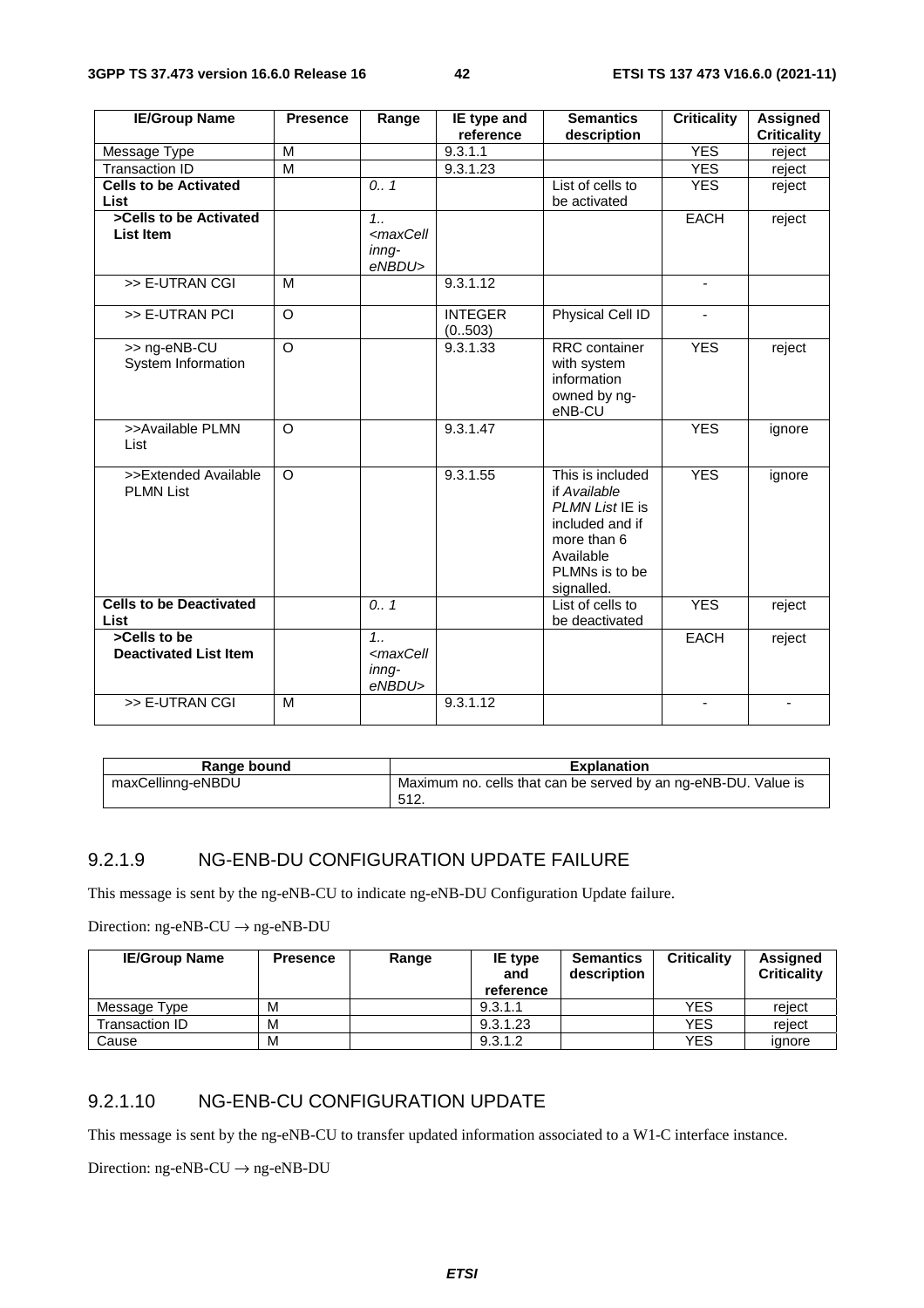| <b>IE/Group Name</b>                         | <b>Presence</b>         | Range                                               | <b>IE</b> type<br>and     | <b>Semantics</b><br>description                                                                                                                       | <b>Criticality</b> | <b>Assigned</b><br><b>Criticality</b> |
|----------------------------------------------|-------------------------|-----------------------------------------------------|---------------------------|-------------------------------------------------------------------------------------------------------------------------------------------------------|--------------------|---------------------------------------|
|                                              |                         |                                                     | reference                 |                                                                                                                                                       |                    |                                       |
| Message Type                                 | M                       |                                                     | 9.3.1.1                   |                                                                                                                                                       | <b>YES</b>         | reject                                |
| <b>Transaction ID</b>                        | $\overline{\mathsf{M}}$ |                                                     | 9.3.1.23                  |                                                                                                                                                       | <b>YES</b>         | reject                                |
| <b>Cells to be Activated</b><br>List         |                         | 0.1                                                 |                           | List of cells<br>to be<br>activated or<br>modified                                                                                                    | <b>YES</b>         | reject                                |
| >Cells to be<br><b>Activated List Item</b>   |                         | 1.1<br><maxcellinng-<br>eNBDU&gt;</maxcellinng-<br> |                           |                                                                                                                                                       | EACH               | reject                                |
| >> E-UTRAN CGI                               | M                       |                                                     | 9.3.1.12                  |                                                                                                                                                       | ä,                 |                                       |
| >> E-UTRAN PCI                               | $\overline{\circ}$      |                                                     | <b>INTEGER</b><br>(0.503) | Physical<br>Cell ID                                                                                                                                   | $\blacksquare$     |                                       |
| >> ng-eNB-CU<br>System Information           | $\overline{O}$          |                                                     | 9.3.1.33                  | <b>RRC</b><br>container<br>with system<br>information<br>owned by<br>ng-eNB-CU                                                                        | <b>YES</b>         | reject                                |
| >>Available PLMN<br>List                     | $\circ$                 |                                                     | 9.3.1.47                  |                                                                                                                                                       | <b>YES</b>         | ignore                                |
| >>Extended<br>Available PLMN List            | $\overline{\circ}$      |                                                     | 9.3.1.55                  | This is<br>included if<br>Available<br><b>PLMN List</b><br>IE is<br>included<br>and if more<br>than 6<br>Available<br>PLMNs is to<br>be<br>signalled. | <b>YES</b>         | ignore                                |
| <b>Cells to be Deactivated</b><br>List       |                         | 0.1                                                 |                           | List of cells<br>to be<br>deactivated                                                                                                                 | <b>YES</b>         | reject                                |
| >Cells to be<br><b>Deactivated List Item</b> |                         | 1.1<br><maxcellinng-<br>eNBDU&gt;</maxcellinng-<br> |                           |                                                                                                                                                       | <b>EACH</b>        | reject                                |
| >> E-UTRAN CGI                               | $\overline{M}$          |                                                     | 9.3.1.12                  |                                                                                                                                                       | $\blacksquare$     |                                       |

| Range bound       | Explanation                                                  |
|-------------------|--------------------------------------------------------------|
| maxCellinng-eNBDU | Maximum numerbs of cells that can be served by an ng-eNB-DU. |
|                   | Value is 512.                                                |

#### 9.2.1.11 NG-ENB-CU CONFIGURATION UPDATE ACKNOWLEDGE

This message is sent by an ng-eNB-DU to an ng-eNB-CU to acknowledge update of information associated to a W1-C interface instance.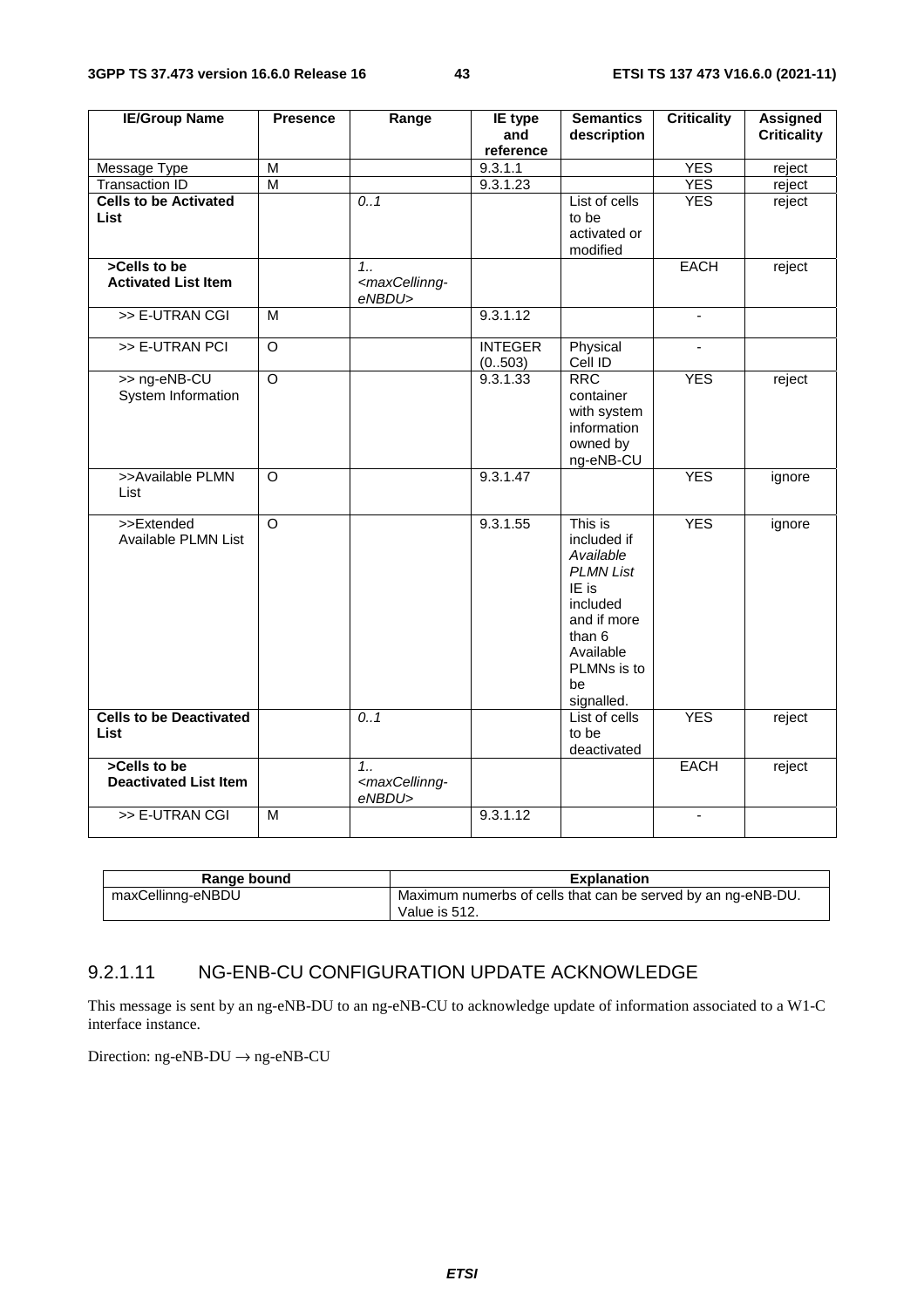| <b>IE/Group Name</b>                               | <b>Presence</b> | Range                                           | IE type and<br>reference | <b>Semantics</b><br>description                      | <b>Criticality</b> | <b>Assigned</b><br><b>Criticality</b> |
|----------------------------------------------------|-----------------|-------------------------------------------------|--------------------------|------------------------------------------------------|--------------------|---------------------------------------|
| Message Type                                       | M               |                                                 | 9.3.1.1                  |                                                      | <b>YES</b>         | reject                                |
| Transaction ID                                     | M               |                                                 | 9.3.1.23                 |                                                      | <b>YES</b>         | reject                                |
| <b>Cells Failed to be</b><br><b>Activated List</b> |                 | 0.1                                             |                          | List of cells<br>which are failed<br>to be activated | <b>YES</b>         | reject                                |
| >Cells Failed to be<br><b>Activated Item</b>       |                 | 1. <maxcellinng-<br>eNBDU&gt;</maxcellinng-<br> |                          |                                                      | <b>EACH</b>        | reject                                |
| >> E-UTRAN CGI                                     | M               |                                                 | 9.3.1.12                 |                                                      |                    |                                       |
| >>Cause                                            | M               |                                                 | 9.3.1.2                  |                                                      |                    |                                       |

| Range bound       | <b>Explanation</b>                                                     |
|-------------------|------------------------------------------------------------------------|
| maxCellinng-eNBDU | Maximum no. cells that can be served by an ng-eNB-DU. Value is<br>512. |

# 9.2.1.12 NG-ENB-CU CONFIGURATION UPDATE FAILURE

This message is sent by the ng-eNB-DU to indicate ng-eNB-CU Configuration Update failure.

Direction: ng-eNB-DU → ng-eNB-CU

| <b>IE/Group Name</b> | <b>Presence</b> | Range | IE type<br>and<br>reference | <b>Semantics</b><br>description | <b>Criticality</b> | Assigned<br><b>Criticality</b> |
|----------------------|-----------------|-------|-----------------------------|---------------------------------|--------------------|--------------------------------|
| Message Type         | M               |       | 9.3.1.1                     |                                 | <b>YES</b>         | reiect                         |
| Transaction ID       | M               |       | 9.3.1.23                    |                                 | <b>YES</b>         | reject                         |
| Cause                | M               |       | 9.3.1.2                     |                                 | YES                | ianore                         |

# 9.2.1.13 NG-ENB-DU RESOURCE COORDINATION REQUEST

This message is sent by an ng-eNB-CU to an ng-eNB-DU, to express the desired resource allocation for data traffic, for the sake of resource coordination.

| <b>IE/Group Name</b>                                                         | <b>Presence</b> | Range | IE type and<br>reference      | <b>Semantics</b><br>description                                                                                                                                         | <b>Criticality</b> | <b>Assigned</b><br><b>Criticality</b> |
|------------------------------------------------------------------------------|-----------------|-------|-------------------------------|-------------------------------------------------------------------------------------------------------------------------------------------------------------------------|--------------------|---------------------------------------|
| Message Type                                                                 | M               |       | 9.3.1.1                       |                                                                                                                                                                         | YES.               | reject                                |
| Transaction ID                                                               | M               |       | 9.3.1.23                      |                                                                                                                                                                         | YES.               | reject                                |
| Request type                                                                 | М               |       | <b>ENUMERATED</b>             |                                                                                                                                                                         | <b>YES</b>         | reject                                |
|                                                                              |                 |       | (offer,                       |                                                                                                                                                                         |                    |                                       |
|                                                                              |                 |       | execution, )                  |                                                                                                                                                                         |                    |                                       |
| E-UTRA – NR Cell<br><b>Resource Coordination</b><br><b>Request Container</b> | M               |       | <b>OCTET</b><br><b>STRING</b> | Includes the<br>XNAP E-UTRA-<br>NR CELL<br><b>RESOURCE</b><br><b>COORDINATION</b><br><b>REQUEST</b><br>message as<br>defined in clause<br>9.1.2.23 in TS<br>38.423 [7]. | <b>YES</b>         | reject                                |
| Ignore Resource<br><b>Coordination Request</b><br>Container                  | O               |       | <b>ENUMERATED</b><br>(yes, )  |                                                                                                                                                                         | <b>YES</b>         | reject                                |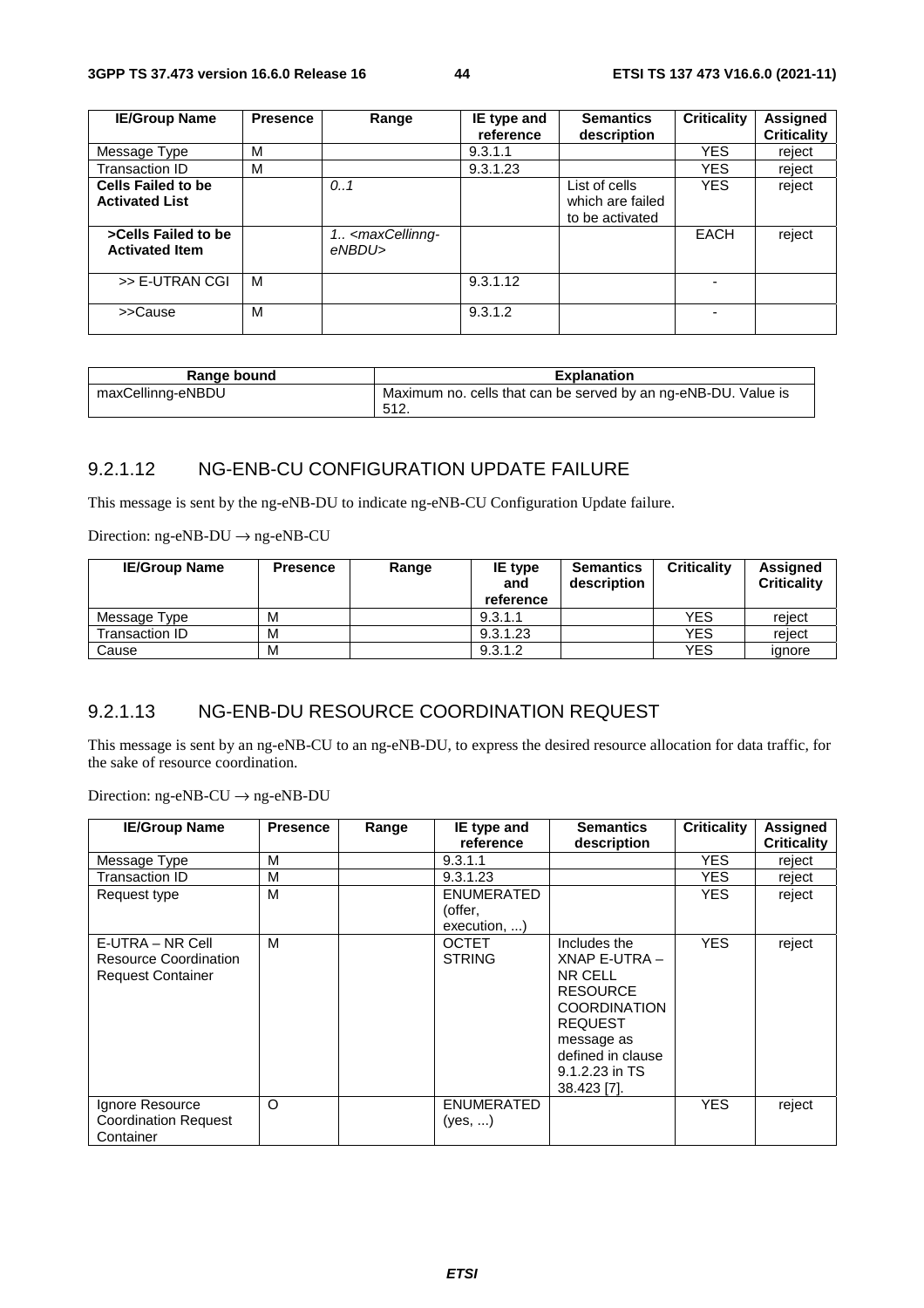### 9.2.1.14 NG-ENB-DU RESOURCE COORDINATION RESPONSE

This message is sent by an ng-eNB-DU to an ng-eNB-CU, to express the desired resource allocation for data traffic, as a response to the NG-ENB-DU RESOURCE COORDINATION REQUEST.

Direction: ng-eNB-DU → ng-eNB-CU

| <b>IE/Group Name</b>                                                   | <b>Presence</b> | Range | IE type<br>and<br>reference   | <b>Semantics</b><br>description                                                                                                                                           | Criticality | Assigned<br><b>Criticality</b> |
|------------------------------------------------------------------------|-----------------|-------|-------------------------------|---------------------------------------------------------------------------------------------------------------------------------------------------------------------------|-------------|--------------------------------|
| Message Type                                                           | М               |       | 9.3.1.1                       |                                                                                                                                                                           | <b>YES</b>  | reject                         |
| Transaction ID                                                         | M               |       | 9.3.1.23                      |                                                                                                                                                                           | <b>YES</b>  | reject                         |
| E-UTRA – NR Cell<br>Resource Coordination<br><b>Response Container</b> | M               |       | <b>OCTET</b><br><b>STRING</b> | Includes the<br>XNAP E-UTRA -<br>NR CELL<br><b>RESOURCE</b><br><b>COORDINATION</b><br><b>RESPONSE</b><br>message as<br>defined in clause<br>9.1.2.24 in TS<br>38.423 [7]. | <b>YES</b>  | reject                         |

### 9.2.1.15 NG-ENB-DU STATUS INDICATION

This message is sent by the ng-eNB-DU to indicate to the ng-eNB-CU its status of overload.

Direction: ng-eNB-DU → ng-eNB-CU

| <b>IE/Group Name</b> | <b>Presence</b> | Range | <b>IE</b> type and<br>reference | <b>Semantics</b><br>description | <b>Criticality</b> | <b>Assigned</b><br><b>Criticality</b> |
|----------------------|-----------------|-------|---------------------------------|---------------------------------|--------------------|---------------------------------------|
| Message Type         | М               |       | 9.3.1.1                         |                                 | <b>YES</b>         | ignore                                |
| Transaction ID       | М               |       | 9.3.1.23                        |                                 | YES                | reject                                |
| ng-eNB-DU Overload   | M               |       | ENUMERATED                      |                                 | <b>YES</b>         | reject                                |
| Information          |                 |       | (overloaded,                    |                                 |                    |                                       |
|                      |                 |       | not-overloaded)                 |                                 |                    |                                       |

# 9.2.2 UE Context Management messages

### 9.2.2.1 UE CONTEXT SETUP REQUEST

This message is sent by the ng-eNB-CU to request the setup of a UE context.

Direction:  $ng-eNB-CU \rightarrow ng-eNB-DU$ .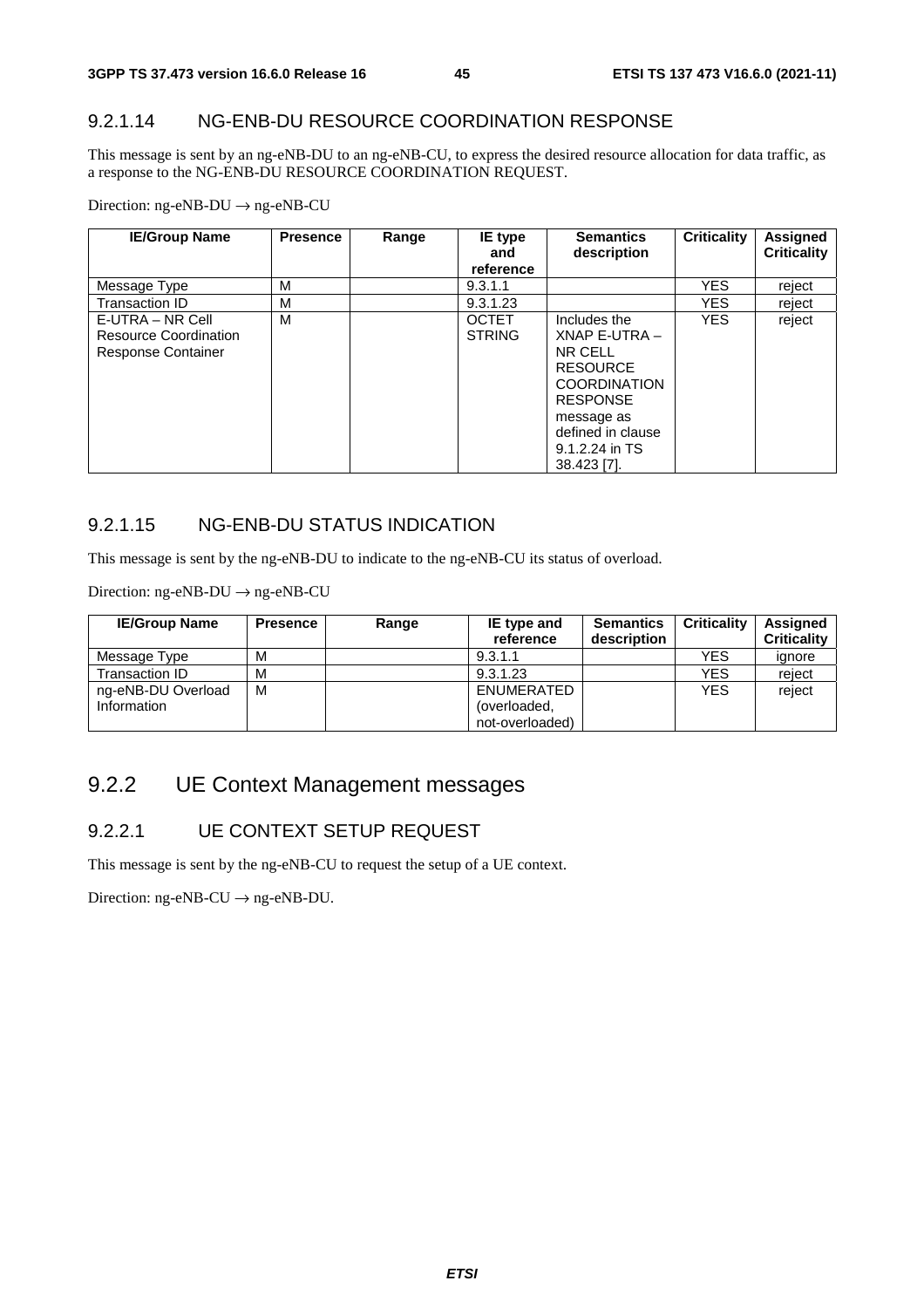| <b>IE/Group Name</b>                    | <b>Presence</b> | Range                                                        | IE type and<br>reference | <b>Semantics</b><br>description                                                                                                                | <b>Criticalit</b><br>У | <b>Assigned</b><br><b>Criticality</b> |
|-----------------------------------------|-----------------|--------------------------------------------------------------|--------------------------|------------------------------------------------------------------------------------------------------------------------------------------------|------------------------|---------------------------------------|
| Message Type                            | M               |                                                              | 9.3.1.1                  |                                                                                                                                                | <b>YES</b>             | reject                                |
| ng-eNB-CU UE W1AP<br>ID                 | $\overline{M}$  |                                                              | 9.3.1.4                  |                                                                                                                                                | <b>YES</b>             | reject                                |
| ng-eNB-DU UE W1AP<br>ID                 | O               |                                                              | 9.3.1.5                  |                                                                                                                                                | <b>YES</b>             | ignore                                |
| CU to DU RRC<br>Information             | M               |                                                              | 9.3.1.57                 |                                                                                                                                                | <b>YES</b>             | reject                                |
| <b>DRX Cycle</b>                        | O               |                                                              | DRX Cycle<br>9.3.1.24    |                                                                                                                                                | <b>YES</b>             | ignore                                |
| SpCell ID                               | M               |                                                              | <b>ECGI</b><br>9.3.1.12  | <b>Special Cell</b><br>as defined in<br>TS 36.321<br>$[15]$ . For<br>handover<br>case, this IE<br>shall be<br>considered<br>as target<br>cell. | <b>YES</b>             | reject                                |
| ServCellIndex                           | M               |                                                              | <b>INTEGER</b><br>(031,) |                                                                                                                                                | <b>YES</b>             | reject                                |
| <b>Candidate SpCell</b><br>List         |                 | 0.1                                                          |                          |                                                                                                                                                | <b>YES</b>             | ignore                                |
| >Candidate SpCell<br><b>Item IEs</b>    |                 | $1$ .<br><maxnoofcandid<br>ateSpCells&gt;</maxnoofcandid<br> |                          |                                                                                                                                                | <b>EACH</b>            | ignore                                |
| >>Candidate<br>SpCell ID                | M               |                                                              | <b>ECGI</b><br>9.3.1.12  | Special Cell<br>as defined in<br>TS 36.321<br>$[15]$                                                                                           | $\blacksquare$         |                                       |
| <b>SCell To Be Setup</b><br><b>List</b> |                 | 0.1                                                          |                          |                                                                                                                                                | <b>YES</b>             | ignore                                |
| >SCell to Be Setup<br>Item IEs          |                 | 1.1<br><maxnoofscells></maxnoofscells>                       |                          |                                                                                                                                                | <b>EACH</b>            | ignore                                |
| >>SCell ID                              | M               |                                                              | <b>ECGI</b><br>9.3.1.12  | SCell<br>Identifier in<br>ng-eNB                                                                                                               | $\mathbf{r}$           |                                       |
| >>SCellIndex                            | M               |                                                              | <b>INTEGER</b><br>(131)  |                                                                                                                                                |                        |                                       |
| <b>SRB to Be Setup List</b>             |                 | 0.1                                                          |                          |                                                                                                                                                | <b>YES</b>             | reject                                |
| >SRB to Be Setup                        |                 | 1                                                            |                          |                                                                                                                                                | EACH                   | reject                                |
| Item IEs                                |                 | <maxnoofsrbs></maxnoofsrbs>                                  |                          |                                                                                                                                                |                        |                                       |
| $>>$ SRB ID                             | M               |                                                              | 9.3.1.7                  |                                                                                                                                                |                        |                                       |
| <b>DRB to Be Setup List</b>             |                 | 0.1                                                          |                          |                                                                                                                                                | <b>YES</b>             | reject                                |
| >DRB to Be Setup<br><b>Item IEs</b>     |                 | 1<br><maxnoofdrbs></maxnoofdrbs>                             |                          |                                                                                                                                                | EACH                   | reject                                |
| >>DRB ID                                | M               |                                                              | 9.3.1.8                  |                                                                                                                                                | $\blacksquare$         |                                       |
| >>CHOICE QoS                            | M               |                                                              |                          |                                                                                                                                                |                        |                                       |
| <b>Information</b>                      |                 |                                                              |                          |                                                                                                                                                |                        |                                       |
| >>>E-UTRAN<br>QoS                       | M               |                                                              | 9.3.1.19                 | Shall be<br>used for DC<br>case to<br>convey E-<br><b>RAB Level</b><br>QoS<br>Parameters                                                       | $\blacksquare$         |                                       |
| $>>$ DRB<br>Information                 |                 | $\mathbf{1}$                                                 |                          | Shall be<br>used for<br>NG-RAN<br>cases                                                                                                        | <b>YES</b>             | ignore                                |
| >>>>DRB QoS                             | M               |                                                              | 9.3.1.34                 |                                                                                                                                                | $\sim$                 |                                       |
| >>>>S-NSSAI                             | M               |                                                              | 9.3.1.32                 |                                                                                                                                                |                        |                                       |
| >>>>Notificatio<br>n Control            | O               |                                                              | 9.3.1.44                 |                                                                                                                                                |                        |                                       |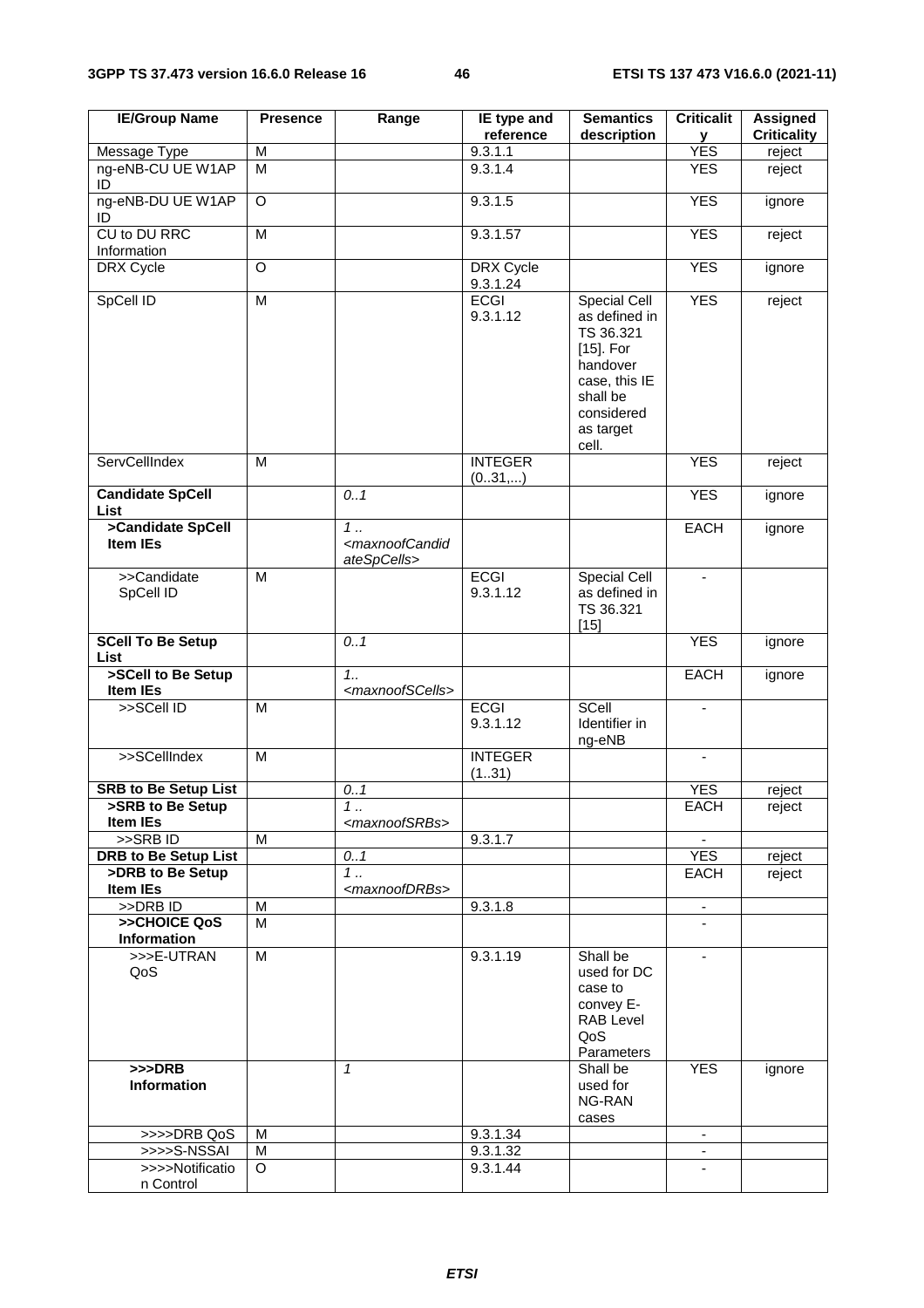| <b>IE/Group Name</b>                                        | <b>Presence</b>        | Range                                         | IE type and<br>reference                               | <b>Semantics</b><br>description                                                                                                        | <b>Criticalit</b><br>y | <b>Assigned</b><br><b>Criticality</b> |
|-------------------------------------------------------------|------------------------|-----------------------------------------------|--------------------------------------------------------|----------------------------------------------------------------------------------------------------------------------------------------|------------------------|---------------------------------------|
| >>>>Flows<br><b>Mapped to</b><br><b>DRB</b> Item            |                        | 1.<br><maxnoofqosflo<br>WS</maxnoofqosflo<br> |                                                        |                                                                                                                                        |                        |                                       |
| >>>>QoS<br>Flow Identifier                                  | M                      |                                               | 9.3.1.46                                               |                                                                                                                                        | $\blacksquare$         |                                       |
| >>>>>QoS<br>Flow Level<br>QoS<br>Parameters                 | $\overline{M}$         |                                               | 9.3.1.34                                               |                                                                                                                                        |                        |                                       |
| $\rightarrow$ >>>Q0S<br>Flow Mapping<br>Indication          | $\overline{O}$         |                                               | 9.3.1.51                                               |                                                                                                                                        | <b>YES</b>             | ignore                                |
| >>UL UP TNL<br>Information                                  | M                      |                                               | <b>UP Transport</b><br>Layer<br>Information<br>9.3.2.1 | ng-eNB-CU<br>endpoint of<br>the W1<br>transport<br>bearer. For<br>delivery of<br>UL PDUs.                                              |                        |                                       |
| >> RLC Mode                                                 | M                      |                                               | 9.3.1.25                                               |                                                                                                                                        |                        |                                       |
| >>DL PDCP SN<br>length                                      | $\overline{M}$         |                                               | <b>ENUMERATE</b><br>D (12bits,<br>18bits, )            |                                                                                                                                        | <b>YES</b>             | ignore                                |
| >>UL PDCP SN<br>length                                      | O                      |                                               | <b>ENUMERATE</b><br>D (12bits,<br>18bits, )            |                                                                                                                                        | <b>YES</b>             | ignore                                |
| <b>Inactivity Monitoring</b><br>Request                     | O                      |                                               | <b>ENUMERATE</b><br>$D$ (true, )                       |                                                                                                                                        | <b>YES</b>             | reject                                |
| RAT-Frequency<br>Priority Information                       | $\overline{O}$         |                                               | 9.3.1.30                                               |                                                                                                                                        | <b>YES</b>             | reject                                |
| RRC-Container                                               | $\circ$                |                                               | 9.3.1.6                                                | Includes the<br>DL-DCCH-<br>Message IE<br>as defined in<br>clause 6.2 of<br>TS 36.331<br>$[2]$ ,<br>encapsulate<br>d in a PDCP<br>PDU. | <b>YES</b>             | ignore                                |
| <b>Serving PLMN</b>                                         | O                      |                                               | PLMN ID<br>9.3.1.14                                    | Indicates the<br><b>PLMN</b><br>serving the<br>UE.                                                                                     | <b>YES</b>             | ignore                                |
| ng-eNB-DU UE<br>Aggregate Maximum<br><b>Bit Rate Uplink</b> | $C-$<br>ifDRBSetu<br>р |                                               | <b>Bit Rate</b><br>9.3.1.22                            | The ng-<br>eNB-DU UE<br>Aggregate<br>Maximum<br><b>Bit Rate</b><br>Uplink is to<br>be enforced<br>by the ng-<br>eNB-DU.                | <b>YES</b>             | ignore                                |
| Resource<br><b>Coordination Transfer</b><br>Information     | $\circ$                |                                               | 9.3.1.52                                               |                                                                                                                                        | <b>YES</b>             | ignore                                |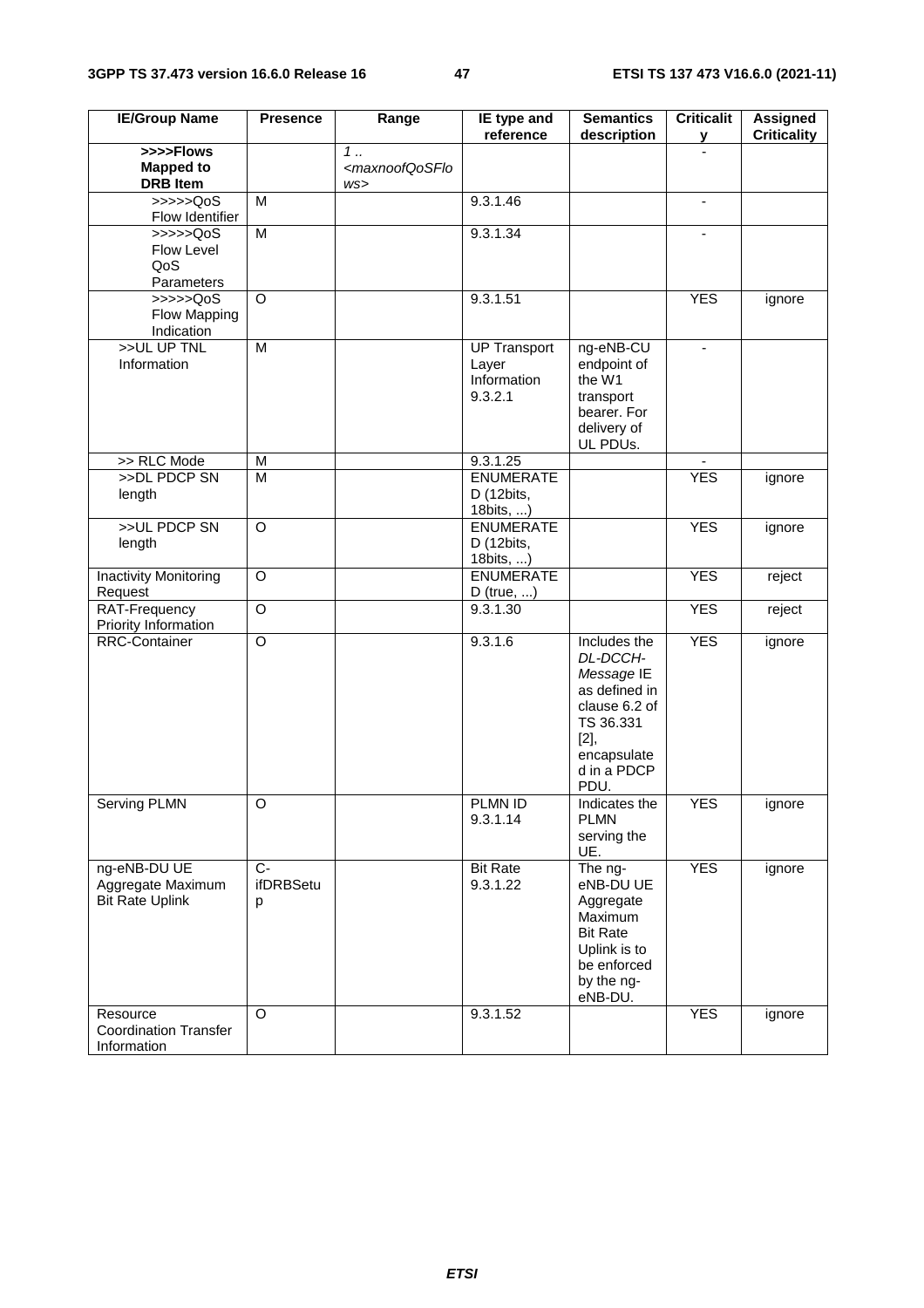| Range bound             | <b>Explanation</b>                                           |
|-------------------------|--------------------------------------------------------------|
| maxnoofSCells           | Maximum no. of SCells allowed towards one UE, the maximum    |
|                         | value is 32.                                                 |
| maxnoofSRBs             | Maximum no. of SRB allowed towards one UE, the maximum value |
|                         | is 4.                                                        |
| maxnoofDRBs             | Maximum no. of DRB allowed towards one UE, the maximum value |
|                         | is 32.                                                       |
| maxnoofCandidateSpCells | Maximum no. of SpCells allowed towards one UE, the maximum   |
|                         | value is 64.                                                 |
| maxnoofQoSFlows         | Maximum no. of flows allowed to be mapped to one DRB, the    |
|                         | maximum value is 64.                                         |

| ∶ondition | $-100$<br>kplanation                                                                               |
|-----------|----------------------------------------------------------------------------------------------------|
| ∗tun      | List IE is present.<br>if the<br>Setup L<br>DRB to<br>Be,<br>This .<br>shall<br>only<br>be present |

#### 9.2.2.2 UE CONTEXT SETUP RESPONSE

This message is sent by the ng-eNB-DU to confirm the setup of a UE context.

Direction:  $ng-eNB-DU \rightarrow ng-eNB-CU$ .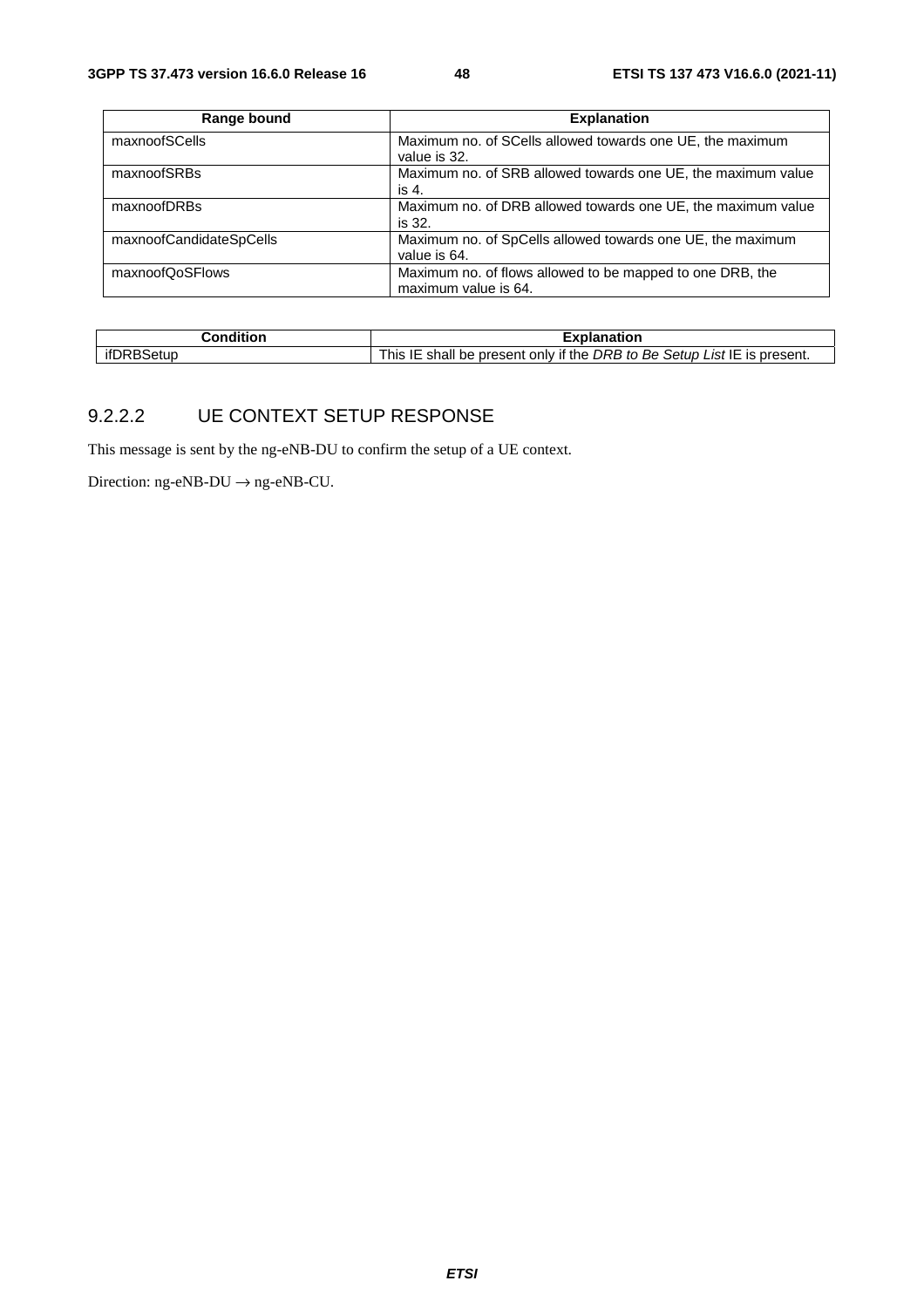| <b>IE/Group Name</b>                                      | <b>Presence</b>         | Range                                         | IE type and<br>reference                  | <b>Semantics</b><br>description                                                                                                                     | <b>Criticality</b> | <b>Assigned</b><br><b>Criticality</b> |
|-----------------------------------------------------------|-------------------------|-----------------------------------------------|-------------------------------------------|-----------------------------------------------------------------------------------------------------------------------------------------------------|--------------------|---------------------------------------|
| Message Type                                              | M                       |                                               | 9.3.1.1                                   |                                                                                                                                                     | <b>YES</b>         | reject                                |
| ng-eNB-CU UE W1AP<br>ID                                   | $\overline{\mathsf{M}}$ |                                               | 9.3.1.4                                   |                                                                                                                                                     | <b>YES</b>         | reject                                |
| ng-eNB-DU UE W1AP<br>ID                                   | ${\sf M}$               |                                               | 9.3.1.5                                   |                                                                                                                                                     | <b>YES</b>         | reject                                |
| <b>DU To CU RRC</b><br>Information                        | M                       |                                               | 9.3.1.58                                  |                                                                                                                                                     | <b>YES</b>         | reject                                |
| C-RNTI                                                    | $\overline{O}$          |                                               | 9.3.1.29                                  | C-RNTI<br>allocated at<br>the ng-eNB-<br><b>DU</b>                                                                                                  | <b>YES</b>         | ignore                                |
| <b>Resource Coordination</b><br><b>Transfer Container</b> | O                       |                                               | <b>OCTET</b><br><b>STRING</b>             | Includes the<br>MR-DC<br>Resource<br>Coordination<br>Information<br>IE as<br>defined in<br>TS 38.423<br>$[7]$ for<br>NGEN-DC<br>and NE-DC<br>cases. | <b>YES</b>         | ignore                                |
| <b>DRB Setup List</b>                                     |                         | 0.1                                           |                                           | The List of<br>DRBs which<br>are<br>successfully<br>established.                                                                                    | <b>YES</b>         | ignore                                |
| >DRB Setup Item list                                      |                         | 1.<br><maxnoofdrbs></maxnoofdrbs>             |                                           |                                                                                                                                                     | <b>EACH</b>        | ignore                                |
| $>>DRB$ ID                                                | M                       |                                               | 9.3.1.8                                   |                                                                                                                                                     | $\blacksquare$     |                                       |
| >>DL UP TNL                                               | M                       |                                               | <b>UP Transport</b>                       | ng-eNB-DU                                                                                                                                           |                    |                                       |
| Information                                               |                         |                                               | Layer<br>Information<br>9.3.2.1           | endpoint of<br>the W1<br>transport<br>bearer. For<br>delivery of<br>DL PDUs.                                                                        |                    |                                       |
| <b>SRB Failed to Setup</b><br>List                        |                         | 0.1                                           |                                           |                                                                                                                                                     | <b>YES</b>         | ignore                                |
| >SRB Failed to Setup<br><b>Item</b>                       |                         | 1.<br><maxnoofsrbs></maxnoofsrbs>             |                                           |                                                                                                                                                     | <b>EACH</b>        | ignore                                |
| $>$ SRB ID                                                | M                       |                                               | 9.3.1.7                                   |                                                                                                                                                     | $\blacksquare$     |                                       |
| >>Cause<br><b>DRB Failed to Setup</b><br>List             | O                       | 0.1                                           | 9.3.1.2                                   |                                                                                                                                                     | <b>YES</b>         | ignore                                |
| >DRB Failed to<br><b>Setup Item</b>                       |                         | $\overline{1}$<br><maxnoofdrbs></maxnoofdrbs> |                                           |                                                                                                                                                     | EACH               | ignore                                |
| >>DRB ID                                                  | M                       |                                               | 9.3.1.8                                   |                                                                                                                                                     | $\blacksquare$     |                                       |
| >>Cause                                                   | $\overline{O}$          |                                               | 9.3.1.2                                   |                                                                                                                                                     |                    |                                       |
| <b>SCell Failed To Setup</b><br><b>List</b>               |                         | 0.1                                           |                                           |                                                                                                                                                     | <b>YES</b>         | ignore                                |
| >SCell Failed to                                          |                         | 1.1                                           |                                           |                                                                                                                                                     | <b>EACH</b>        | ignore                                |
| <b>Setup Item</b>                                         |                         | <maxnoofscells></maxnoofscells>               |                                           |                                                                                                                                                     |                    |                                       |
| >>SCell ID                                                | M                       |                                               | <b>E-UTRAN CGI</b><br>9.3.1.12            | SCell<br>Identifier in<br>ng-eNB                                                                                                                    |                    |                                       |
| >>Cause                                                   | O                       |                                               | 9.3.1.2                                   |                                                                                                                                                     |                    |                                       |
| <b>Inactivity Monitoring</b><br>Response                  | $\overline{\circ}$      |                                               | <b>ENUMERATED</b><br>(not-supported,<br>) |                                                                                                                                                     | <b>YES</b>         | reject                                |
| <b>SRB Setup List</b>                                     |                         | 0.1                                           |                                           |                                                                                                                                                     | <b>YES</b>         | ignore                                |
| >SRB Setup Item                                           |                         | $1 \ldots$<br><maxnoofsrbs></maxnoofsrbs>     |                                           |                                                                                                                                                     | EACH               | ignore                                |
| >>SRB ID                                                  | ${\sf M}$               |                                               | 9.3.1.7                                   |                                                                                                                                                     | $\blacksquare$     |                                       |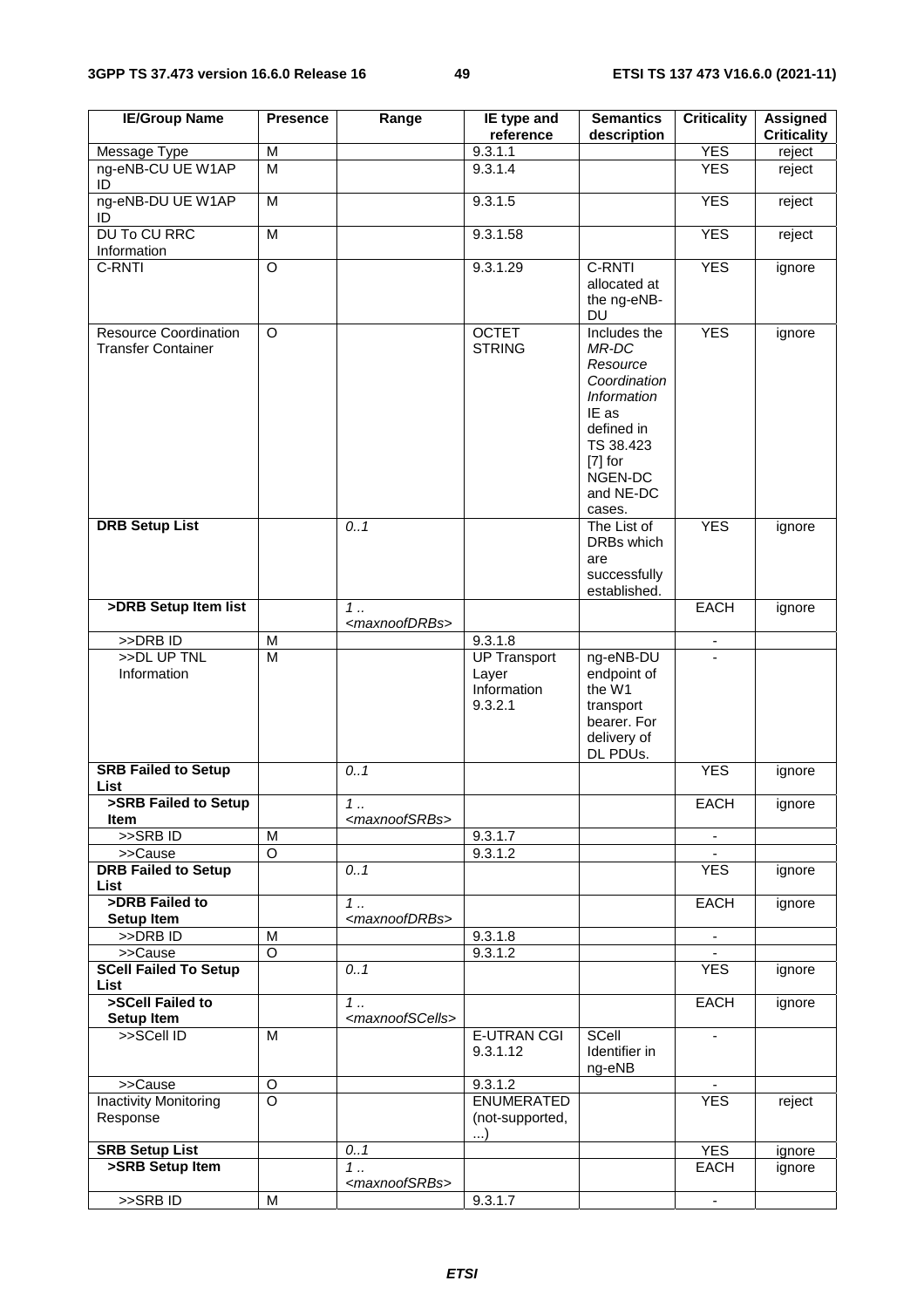| Range bound   | <b>Explanation</b>                                                        |
|---------------|---------------------------------------------------------------------------|
| maxnoofSCells | Maximum no. of SCells allowed towards one UE, the maximum<br>value is 32. |
| maxnoofSRBs   | Maximum no. of SRB allowed towards one UE, the maximum value<br>is 4.     |
| maxnoofDRBs   | Maximum no. of DRB allowed towards one UE, the maximum value<br>is 32.    |

#### 9.2.2.3 UE CONTEXT SETUP FAILURE

This message is sent by the ng-eNB-DU to indicate that the setup of the UE context was unsuccessful.

Direction: ng-eNB-DU → ng-eNB-CU

| <b>IE/Group Name</b>                      | <b>Presence</b> | Range                                                                | <b>IE</b> type<br>and      | <b>Semantics</b><br>description                          | <b>Criticality</b> | Assigned<br><b>Criticality</b> |
|-------------------------------------------|-----------------|----------------------------------------------------------------------|----------------------------|----------------------------------------------------------|--------------------|--------------------------------|
|                                           |                 |                                                                      | reference                  |                                                          |                    |                                |
| Message Type                              | м               |                                                                      | 9.3.1.1                    |                                                          | <b>YES</b>         | reject                         |
| ng-eNB-CU UE<br>W1AP ID                   | M               |                                                                      | 9.3.1.4                    |                                                          | <b>YES</b>         | reject                         |
| ng-eNB-DU UE<br>W1AP ID                   | O               |                                                                      | 9.3.1.5                    |                                                          | <b>YES</b>         | ignore                         |
| Cause                                     | М               |                                                                      | 9.3.1.2                    |                                                          | <b>YES</b>         | ignore                         |
| <b>Potential</b><br><b>SpCell</b><br>List |                 | 0.1                                                                  |                            |                                                          | <b>YES</b>         | ignore                         |
| >Potential SpCell<br><b>Item IEs</b>      |                 | $\mathcal{O}$<br><maxnoofpotentialspcells></maxnoofpotentialspcells> |                            |                                                          | <b>EACH</b>        | ignore                         |
| >>Potential<br>SpCell ID                  | м               |                                                                      | E-UTRAN<br>CGI<br>9.3.1.12 | <b>Special Cell</b><br>as defined<br>in TS<br>38.321 [9] |                    |                                |

| Range bound             | <b>Explanation</b>                                                         |
|-------------------------|----------------------------------------------------------------------------|
| maxnoofPotentialSpCells | Maximum no. of SpCells allowed towards one UE, the maximum<br>value is 64. |

#### 9.2.2.4 UE CONTEXT RELEASE REQUEST

This message is sent by the ng-eNB-DU to request the ng-eNB-CU to release the UE-associated logical W1.

Direction: ng-eNB-DU → ng-eNB-CU

| <b>IE/Group Name</b>    | <b>Presence</b> | Range | <b>IE</b> type<br>and<br>reference | <b>Semantics</b><br>description | <b>Criticality</b> | Assigned<br><b>Criticality</b> |
|-------------------------|-----------------|-------|------------------------------------|---------------------------------|--------------------|--------------------------------|
| Message Type            | м               |       | 9.3.1.1                            |                                 | <b>YES</b>         | ignore                         |
| ng-eNB-CU UE W1AP<br>ID | M               |       | 9.3.1.4                            |                                 | <b>YES</b>         | reject                         |
| ng-eNB-DU UE W1AP<br>ID | M               |       | 9.3.1.5                            |                                 | <b>YES</b>         | reject                         |
| Cause                   | M               |       | 9.3.1.2                            |                                 | <b>YES</b>         | ignore                         |

#### 9.2.2.5 UE CONTEXT RELEASE COMMAND

This message is sent by the ng-eNB-CU to request the ng-eNB-DU to release the UE-associated logical W1 connection.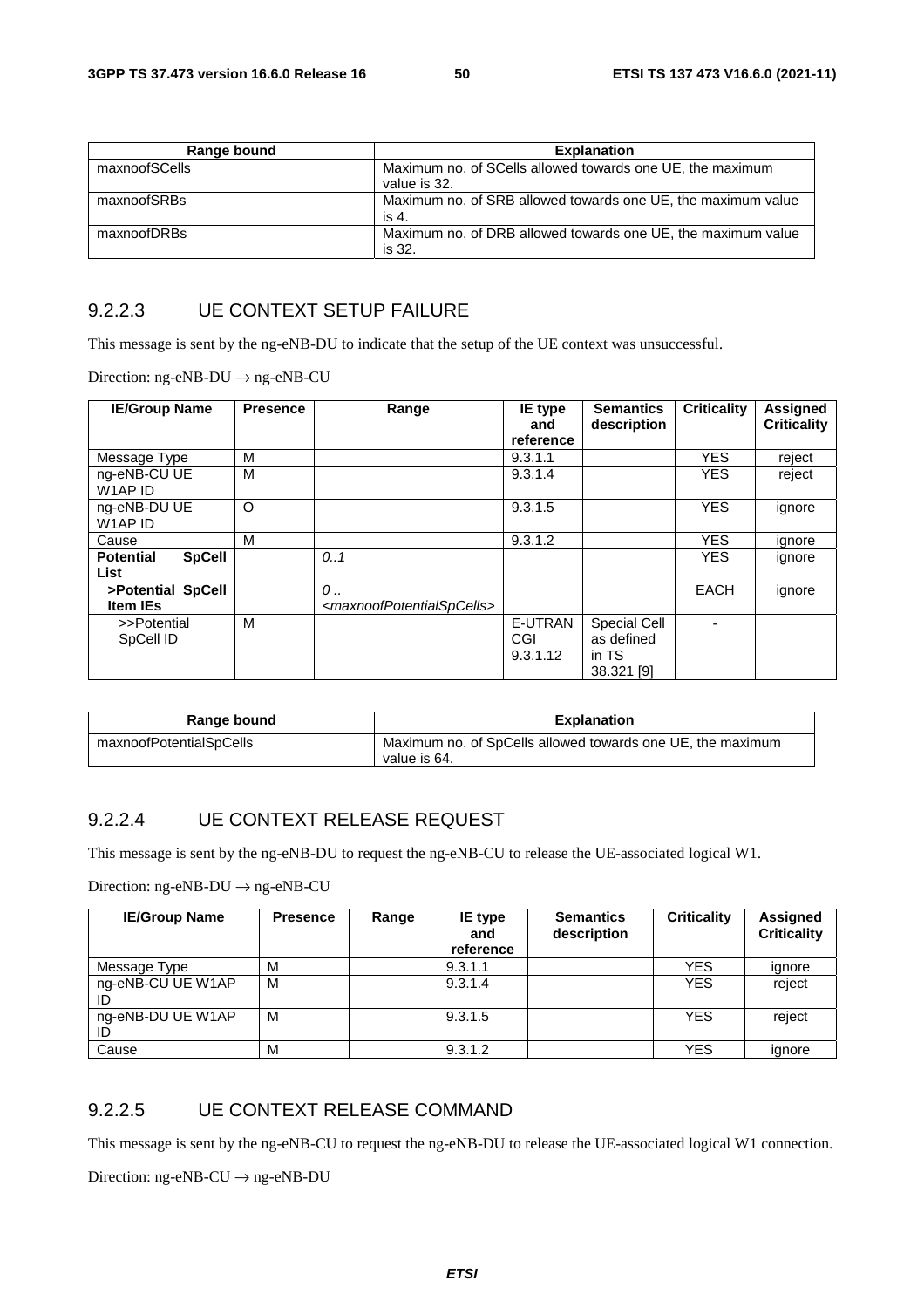| <b>IE/Group Name</b>        | <b>Presence</b> | Range | IE type<br>and<br>reference | <b>Semantics description</b>                                                                                                                                                                   | <b>Criticality</b> | Assigned<br><b>Criticality</b> |
|-----------------------------|-----------------|-------|-----------------------------|------------------------------------------------------------------------------------------------------------------------------------------------------------------------------------------------|--------------------|--------------------------------|
| Message Type                | M               |       | 9.3.1.1                     |                                                                                                                                                                                                | <b>YES</b>         | reject                         |
| ng-eNB-CU UE<br>W1AP ID     | м               |       | 9.3.1.4                     |                                                                                                                                                                                                | YES.               | reject                         |
| ng-eNB-DU UE<br>W1AP ID     | м               |       | 9.3.1.5                     |                                                                                                                                                                                                | <b>YES</b>         | reject                         |
| Cause                       | M               |       | 9.3.1.2                     |                                                                                                                                                                                                | <b>YES</b>         | ignore                         |
| <b>RRC-Container</b>        | $\circ$         |       | 9.3.1.6                     | Includes the DL-DCCH-<br>Message IE as defined in<br>clause 6.2 of TS 36.331 [2]<br>encapsulated in a PDCP<br>PDU, or the DL-CCCH-<br>Message IE as defined in<br>clause 6.2 of TS 36.331 [2]. | <b>YES</b>         | ignore                         |
| <b>SRBID</b>                | $\circ$         |       | 9.3.1.7                     | It shall be included if the<br>RRC-Container IE is present.<br>The ng-eNB-DU shall send<br>the RRC message on the<br>indicated SRB.                                                            | <b>YES</b>         | ignore                         |
| old ng-eNB-DU UE<br>W1AP ID | O               |       | 9.3.1.5                     | Include it if<br><b>RRCReestablishmentRequest</b><br>is not accepted                                                                                                                           | <b>YES</b>         | ignore                         |

# 9.2.2.6 UE CONTEXT RELEASE COMPLETE

This message is sent by the ng-eNB-DU to confirm the release of the UE-associated logical W1 connection.

Direction: ng-eNB-DU  $\rightarrow$  ng-eNB-CU

| <b>IE/Group Name</b> | <b>Presence</b> | Range | <b>IE</b> type<br>and<br>reference | <b>Semantics</b><br>description | <b>Criticality</b> | Assigned<br><b>Criticality</b> |
|----------------------|-----------------|-------|------------------------------------|---------------------------------|--------------------|--------------------------------|
| Message Type         | M               |       | 9.3.1.1                            |                                 | <b>YES</b>         | reject                         |
| ng-eNB-CU UE W1AP    | M               |       | 9.3.1.4                            |                                 | <b>YES</b>         | reject                         |
| ng-eNB-DU UE W1AP    | M               |       | 9.3.1.5                            |                                 | <b>YES</b>         | reject                         |

## 9.2.2.7 UE CONTEXT MODIFICATION REQUEST

This message is sent by the ng-eNB-CU to provide UE Context information changes to the ng-eNB-DU.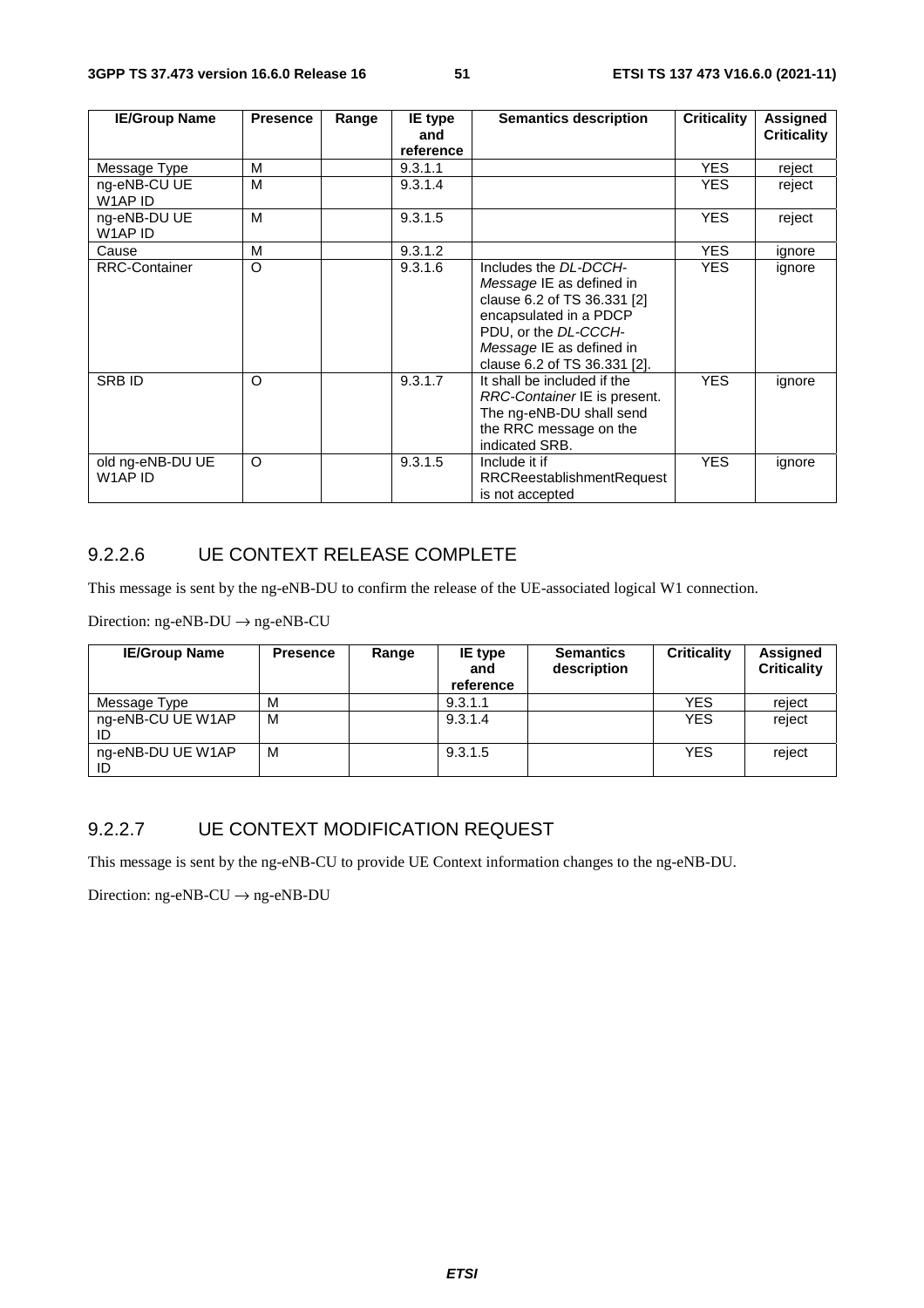| <b>IE/Group Name</b>                                  | <b>Presenc</b> | Range                                      | IE type                               | <b>Semantics description</b>                                                                                                           | <b>Criticality</b>       | <b>Assigne</b>         |
|-------------------------------------------------------|----------------|--------------------------------------------|---------------------------------------|----------------------------------------------------------------------------------------------------------------------------------------|--------------------------|------------------------|
|                                                       | е              |                                            | and<br>referenc                       |                                                                                                                                        |                          | d<br><b>Criticalit</b> |
| Message Type                                          | M              |                                            | е<br>9.3.1.1                          |                                                                                                                                        | <b>YES</b>               | v<br>reject            |
| ng-eNB-CU UE W1AP<br>ID                               | M              |                                            | 9.3.1.4                               |                                                                                                                                        | <b>YES</b>               | reject                 |
| ng-eNB-DU UE W1AP<br>ID                               | M              |                                            | 9.3.1.5                               |                                                                                                                                        | <b>YES</b>               | reject                 |
| SpCell ID                                             | O              |                                            | E-<br><b>UTRAN</b><br>CGI<br>9.3.1.12 | Special Cell as defined in<br>TS 38.321 [9]. For<br>handover case, this IE<br>shall be considered as<br>target cell.                   | <b>YES</b>               | ignore                 |
| ServCellIndex                                         | O              |                                            | <b>INTEGE</b><br>R<br>(031,           |                                                                                                                                        | <b>YES</b>               | reject                 |
| DRX Cycle                                             | $\Omega$       |                                            | <b>DRX</b><br>Cycle<br>9.3.1.24       |                                                                                                                                        | <b>YES</b>               | ignore                 |
| CU to DU RRC<br>Information                           | O              |                                            | 9.3.1.57                              |                                                                                                                                        | <b>YES</b>               | reject                 |
| <b>Transmission Action</b><br>Indicator               | $\Omega$       |                                            | 9.3.1.11                              |                                                                                                                                        | <b>YES</b>               | ignore                 |
| Resource<br><b>Coordination Transfer</b><br>Container | $\circ$        |                                            | <b>OCTET</b><br><b>STRING</b>         | Includes the MR-DC<br><b>Resource Coordination</b><br>Information IE as defined<br>in TS 38.423 [7] for<br>NGEN-DC and NE-DC<br>cases. | <b>YES</b>               | ignore                 |
| <b>RRC Reconfiguration</b><br>Complete Indicator      | $\Omega$       |                                            | 9.3.1.28                              |                                                                                                                                        | <b>YES</b>               | ignore                 |
| <b>RRC-Container</b>                                  | $\Omega$       |                                            | 9.3.1.6                               | Includes the<br><b>RRCConnectionReconfigu</b><br>ration message as defined<br>in TS 36.331 [2],<br>encapsulated in a PDCP<br>PDU.      | <b>YES</b>               | reject                 |
| <b>SCell To Be Setup</b><br>List                      |                | 0.1                                        |                                       |                                                                                                                                        | <b>YES</b>               | ignore                 |
| >SCell to Be Setup<br>Item IEs                        |                | 1.1<br><maxnoof<br>SCells&gt;</maxnoof<br> |                                       |                                                                                                                                        | <b>EACH</b>              | ignore                 |
| >>SCell ID                                            | M              |                                            | E-<br><b>UTRAN</b><br>CGI<br>9.3.1.12 | SCell Identifier in ng-eNB                                                                                                             | $\overline{\phantom{a}}$ |                        |
| >>SCellIndex                                          | M              |                                            | <b>INTEGE</b><br>R (131)              |                                                                                                                                        | $\blacksquare$           |                        |
| <b>SCell To Be</b><br><b>Removed List</b>             |                | 0.1                                        |                                       |                                                                                                                                        | <b>YES</b>               | ignore                 |
| >SCell to Be<br><b>Removed Item IEs</b>               |                | 1.<br><maxnoof<br>SCells&gt;</maxnoof<br>  |                                       |                                                                                                                                        | <b>EACH</b>              | ignore                 |
| >>SCell ID                                            | M              |                                            | E-<br><b>UTRAN</b><br>CGI<br>9.3.1.12 | SCell Identifier in ng-eNB                                                                                                             | $\sim$                   |                        |
| <b>SRB to Be Setup List</b>                           |                | 0.1                                        |                                       |                                                                                                                                        | <b>YES</b>               | reject                 |
| >SRB to Be Setup<br>Item IEs                          |                | $1.5$ <maxno<br>ofSRBs&gt;</maxno<br>      |                                       |                                                                                                                                        | <b>EACH</b>              | reject                 |
| $>$ SRB ID                                            | M              |                                            | 9.3.1.7                               |                                                                                                                                        |                          |                        |
| <b>DRB to Be Setup List</b>                           |                | 0.1                                        |                                       |                                                                                                                                        | <b>YES</b>               | reject                 |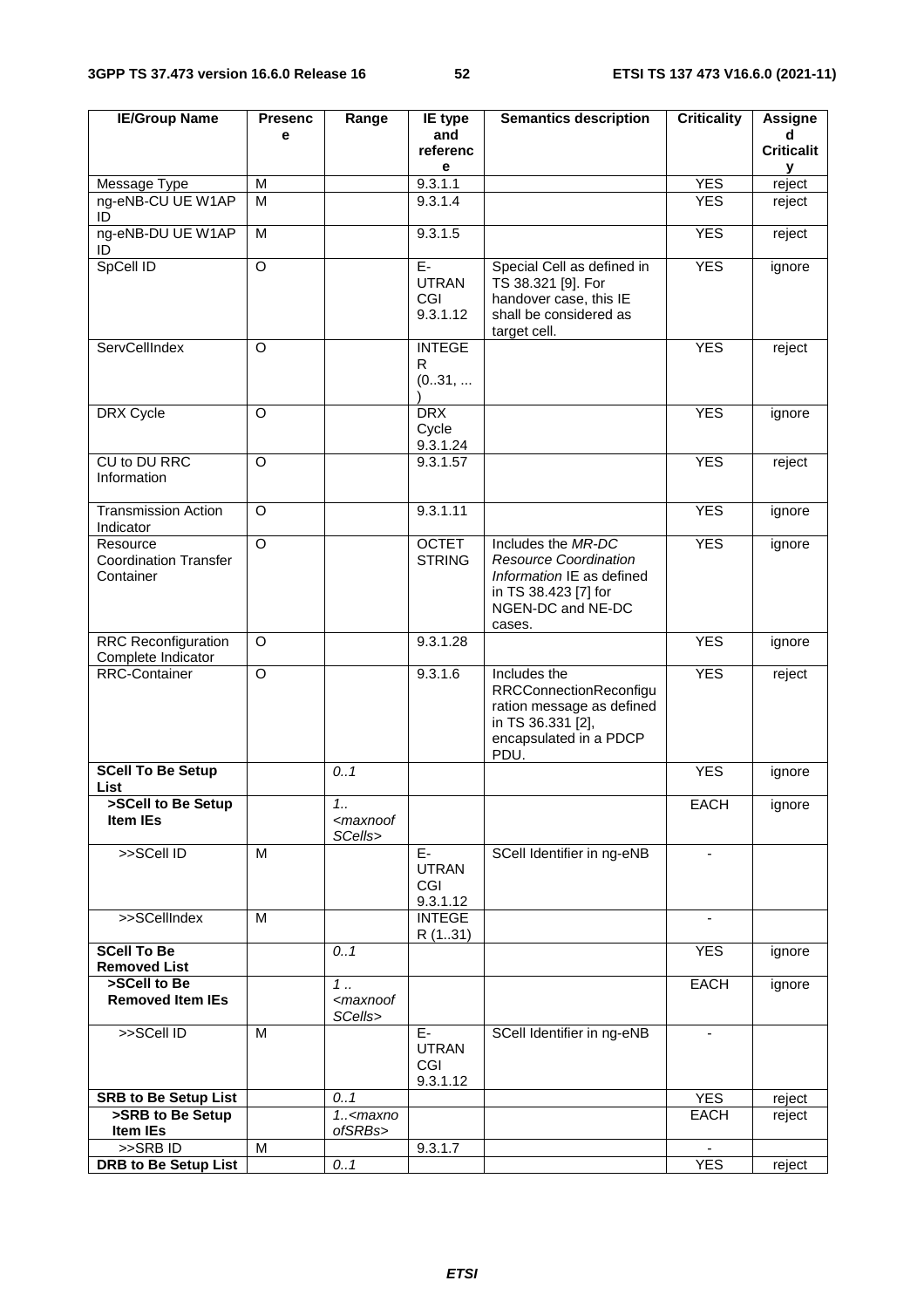| <b>IE/Group Name</b>                             | <b>Presenc</b> | Range                                                                                | IE type                                                              | <b>Semantics description</b>                                                                                                       | <b>Criticality</b> | <b>Assigne</b>         |
|--------------------------------------------------|----------------|--------------------------------------------------------------------------------------|----------------------------------------------------------------------|------------------------------------------------------------------------------------------------------------------------------------|--------------------|------------------------|
|                                                  | е              |                                                                                      | and<br>referenc<br>е                                                 |                                                                                                                                    |                    | d<br><b>Criticalit</b> |
| >DRB to Be Setup                                 |                | $1 \ldots$                                                                           |                                                                      |                                                                                                                                    | <b>EACH</b>        | v<br>reject            |
| <b>Item IEs</b>                                  |                | <maxnoof<br>DRBs&gt;</maxnoof<br>                                                    |                                                                      |                                                                                                                                    |                    |                        |
| >>DRB ID                                         | M              |                                                                                      | 9.3.1.8                                                              |                                                                                                                                    |                    |                        |
| >>CHOICE QoS<br><b>Information</b>               | M              |                                                                                      |                                                                      |                                                                                                                                    |                    |                        |
| >>>E-UTRAN<br>QoS                                | $\overline{M}$ |                                                                                      | 9.3.1.19                                                             | Shall be used for EN-DC<br>case to convey E-RAB<br>Level QoS Parameters.<br>This IE is not used in the<br>version of this release. |                    |                        |
| $>>$ DRB<br><b>Information</b>                   |                | $\mathbf{1}$                                                                         |                                                                      | Shall be used for NG-RAN<br>cases                                                                                                  | <b>YES</b>         | ignore                 |
| >>>>DRB QoS                                      | M              |                                                                                      | 9.3.1.34                                                             |                                                                                                                                    | ۰                  |                        |
| >>>>S-NSSAI                                      | M              |                                                                                      | 9.3.1.32                                                             |                                                                                                                                    | $\blacksquare$     |                        |
| >>>>Notificatio<br>n Control                     | $\circ$        |                                                                                      | 9.3.1.44                                                             |                                                                                                                                    |                    |                        |
| >>>>Flows<br><b>Mapped to</b><br><b>DRB</b> Item |                | $1 \ldots$<br><maxnoof<br>QoSFlows<br/><math display="inline">\,</math></maxnoof<br> |                                                                      |                                                                                                                                    | $\blacksquare$     |                        |
| >>>>QoS<br>Flow Identifier                       | M              |                                                                                      | 9.3.1.46                                                             |                                                                                                                                    | $\blacksquare$     |                        |
| > >> > > QoS<br>Flow Level<br>QoS<br>Parameters  | M              |                                                                                      | 9.3.1.34                                                             |                                                                                                                                    |                    |                        |
| >>>>QoS<br>Flow Mapping<br>Indication            | $\circ$        |                                                                                      | 9.3.1.51                                                             |                                                                                                                                    | <b>YES</b>         | ignore                 |
| >>UL UP TNL<br>Information                       | M              |                                                                                      | $\overline{UP}$<br>Transpor<br>t Layer<br>Informati<br>on<br>9.3.2.1 | ng-eNB-CU endpoint of<br>the W1 transport bearer.<br>For delivery of UL PDUs.                                                      | $\blacksquare$     |                        |
| >> RLC Mode                                      | M              |                                                                                      | 9.3.1.25                                                             |                                                                                                                                    |                    |                        |
| >>DL PDCP SN<br>length                           | O              |                                                                                      | <b>ENUME</b><br>RAIED<br>(12bits,<br>18bits,<br>)                    |                                                                                                                                    | <b>YES</b>         | ignore                 |
| >>UL PDCP SN<br>length                           | O              |                                                                                      | <b>ENUME</b><br>RATED<br>(12bits,<br>18bits,<br>)                    |                                                                                                                                    | <b>YES</b>         | ignore                 |
| <b>DRB to Be Modified</b><br>List                |                | 0.1                                                                                  |                                                                      |                                                                                                                                    | <b>YES</b>         | reject                 |
| >DRB to Be<br><b>Modified Item IEs</b>           |                | $1 \ldots$<br><maxnoof<br>DRBs&gt;</maxnoof<br>                                      |                                                                      |                                                                                                                                    | <b>EACH</b>        | reject                 |
| >>DRB ID                                         | M              |                                                                                      | 9.3.1.8                                                              |                                                                                                                                    | $\blacksquare$     |                        |
| >>CHOICE QoS<br><b>Information</b>               | $\circ$        |                                                                                      |                                                                      |                                                                                                                                    |                    |                        |
| >>>E-UTRAN<br>QoS                                | $\overline{M}$ |                                                                                      | 9.3.1.19                                                             | Shall be used for EN-DC<br>case to convey E-RAB<br>Level QoS Parameters.<br>This IE is not used in the<br>version of this release. |                    |                        |
| $>>$ DRB<br>Information                          |                | $\mathbf{1}$                                                                         |                                                                      | Shall be used for NG-RAN<br>cases                                                                                                  | <b>YES</b>         | ignore                 |
| >>>>DRB QoS                                      | м              |                                                                                      | 9.3.1.34                                                             |                                                                                                                                    | $\blacksquare$     |                        |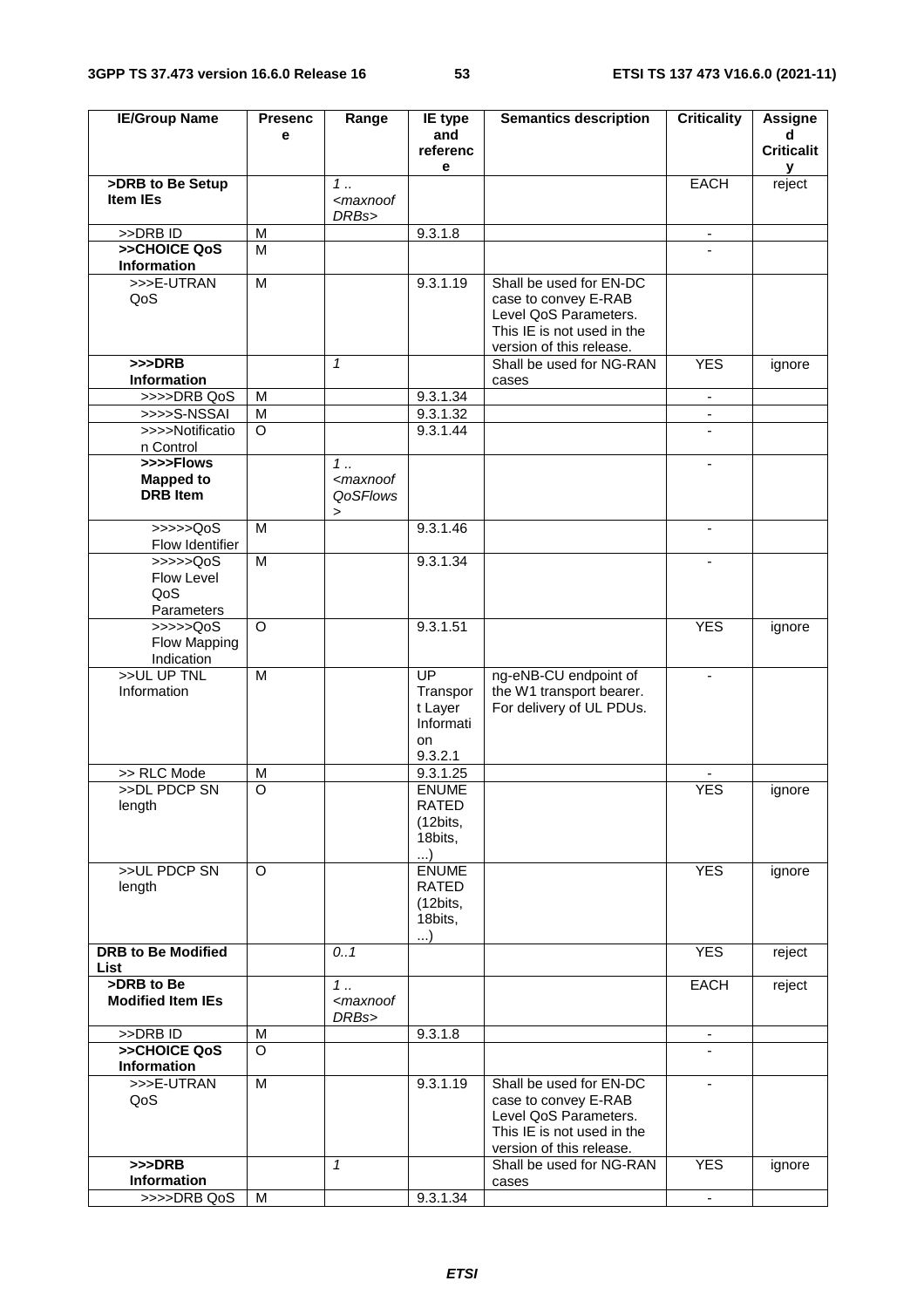| <b>IE/Group Name</b>                                        | <b>Presenc</b>     | Range                                                                                                                             | IE type                                                         | <b>Semantics description</b>                                                                        | <b>Criticality</b>       | <b>Assigne</b>         |
|-------------------------------------------------------------|--------------------|-----------------------------------------------------------------------------------------------------------------------------------|-----------------------------------------------------------------|-----------------------------------------------------------------------------------------------------|--------------------------|------------------------|
|                                                             | e                  |                                                                                                                                   | and<br>referenc                                                 |                                                                                                     |                          | d<br><b>Criticalit</b> |
|                                                             |                    |                                                                                                                                   | е                                                               |                                                                                                     |                          | у                      |
| >>>>S-NSSAI                                                 | M                  |                                                                                                                                   | 9.3.1.32                                                        |                                                                                                     | $\overline{\phantom{a}}$ |                        |
| >>>>Notificatio                                             | $\Omega$           |                                                                                                                                   | 9.3.1.44                                                        |                                                                                                     |                          |                        |
| n Control                                                   |                    |                                                                                                                                   |                                                                 |                                                                                                     |                          |                        |
| >>>>Flows<br><b>Mapped to</b>                               |                    | $1 \ldots$<br><maxnoof< td=""><td></td><td></td><td><math display="inline">\overline{\phantom{a}}</math></td><td></td></maxnoof<> |                                                                 |                                                                                                     | $\overline{\phantom{a}}$ |                        |
| <b>DRB</b> Item                                             |                    | <b>QoSFlows</b><br>$\geq$                                                                                                         |                                                                 |                                                                                                     |                          |                        |
| >>>>QoS<br>Flow Identifier                                  | M                  |                                                                                                                                   | 9.3.1.46                                                        |                                                                                                     | $\overline{\phantom{a}}$ |                        |
| $\gg >> >QoS$<br>Flow Level<br>QoS<br>Parameters            | M                  |                                                                                                                                   | 9.3.1.34                                                        |                                                                                                     |                          |                        |
| >>>>QoS<br>Flow Mapping<br>Indication                       | $\Omega$           |                                                                                                                                   | 9.3.1.51                                                        |                                                                                                     | <b>YES</b>               | ignore                 |
| >>UL UP TNL<br>Information                                  | M                  |                                                                                                                                   | UP<br>Transpor<br>t Layer<br>Informati<br>on<br>9.3.2.1         | ng-eNB-CU endpoint of<br>the W1 transport bearer.<br>For delivery of UL PDUs.                       | $\overline{\phantom{a}}$ |                        |
| >>DL PDCP SN<br>length                                      | $\circ$            |                                                                                                                                   | <b>ENUME</b><br>RATED(<br>12bits, 18<br>bits, $\dots$ )         |                                                                                                     | <b>YES</b>               | ignore                 |
| >>UL PDCP SN<br>length                                      | $\circ$            |                                                                                                                                   | <b>ENUME</b><br><b>RATED</b><br>(12bits,<br>18bits,<br>$\ldots$ |                                                                                                     | <b>YES</b>               | ignore                 |
| >>Bearer Type<br>Change                                     | O                  |                                                                                                                                   | <b>ENUME</b><br><b>RATED</b><br>(true, )                        |                                                                                                     | <b>YES</b>               | ignore                 |
| >> RLC Mode                                                 | $\circ$            |                                                                                                                                   | 9.3.1.25                                                        |                                                                                                     | <b>YES</b>               | ignore                 |
| <b>SRB To Be Released</b><br>List                           |                    | 0.1                                                                                                                               |                                                                 |                                                                                                     | <b>YES</b>               | reject                 |
| >SRB To Be<br><b>Released Item IEs</b>                      |                    | 1.1<br><maxnoof<br>SRBs&gt;</maxnoof<br>                                                                                          |                                                                 |                                                                                                     | <b>EACH</b>              | reject                 |
| >>SRBID                                                     | M                  |                                                                                                                                   | 9.3.1.7                                                         |                                                                                                     |                          |                        |
| <b>DRB to Be Released</b><br>List                           |                    | 0.1                                                                                                                               |                                                                 |                                                                                                     | <b>YES</b>               | reject                 |
| >DRB to Be<br><b>Released Item IEs</b>                      |                    | $\overline{1}$ .<br><maxnoof<br>DRBs&gt;</maxnoof<br>                                                                             |                                                                 |                                                                                                     | EACH                     | reject                 |
| $>$ DRB ID                                                  | M                  |                                                                                                                                   | 9.3.1.8                                                         |                                                                                                     |                          |                        |
| <b>Inactivity Monitoring</b><br>Request                     | $\overline{\circ}$ |                                                                                                                                   | <b>ENUME</b><br>RATED<br>(true, )                               |                                                                                                     | <b>YES</b>               | reject                 |
| ng-eNB-DU UE<br>Aggregate Maximum<br><b>Bit Rate Uplink</b> | $\overline{O}$     |                                                                                                                                   | <b>Bit Rate</b><br>9.3.1.22                                     | The ng-eNB-DU UE<br>Aggregate Maximum Bit<br>Rate Uplink is to be<br>enforced by the ng-eNB-<br>DU. | <b>YES</b>               | ignore                 |
| RAT-Frequency<br>Priority Information                       | $\overline{O}$     |                                                                                                                                   | 9.3.1.30                                                        |                                                                                                     | <b>YES</b>               | reject                 |
| Resource<br><b>Coordination Transfer</b><br>Information     | O                  |                                                                                                                                   | 9.3.1.52                                                        |                                                                                                     | <b>YES</b>               | ignore                 |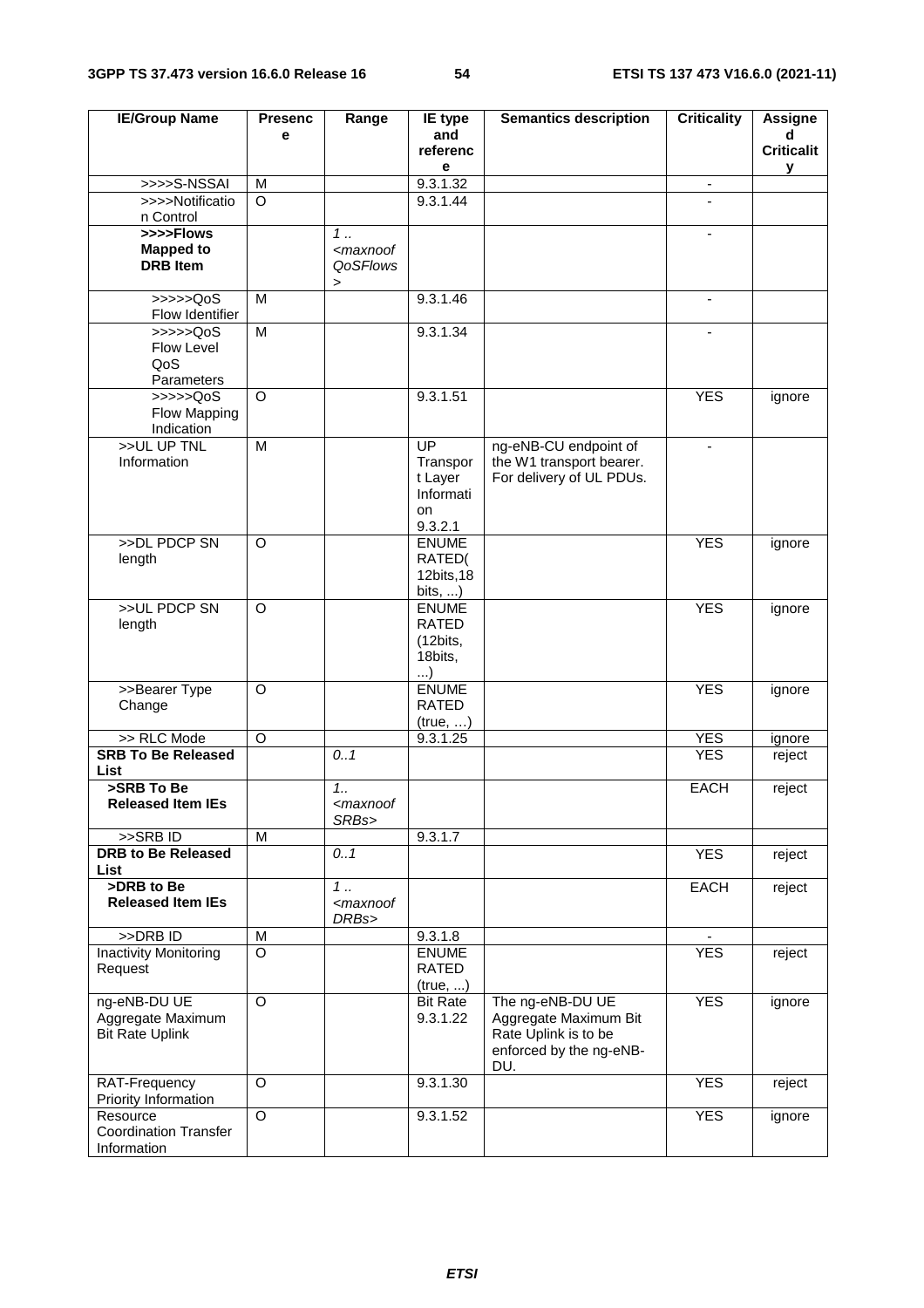| <b>IE/Group Name</b> | <b>Presenc</b><br>е | Range | <b>IE</b> type<br>and<br>referenc<br>е  | <b>Semantics description</b> | <b>Criticality</b> | <b>Assigne</b><br><b>Criticalit</b> |
|----------------------|---------------------|-------|-----------------------------------------|------------------------------|--------------------|-------------------------------------|
| <b>SCG Indicator</b> | O                   |       | <b>ENUME</b><br>RATED<br>(released<br>, |                              | <b>YES</b>         | ignore                              |

| Range bound     | <b>Explanation</b>                                                                |
|-----------------|-----------------------------------------------------------------------------------|
| maxnoofSCells   | Maximum no. of SCells allowed towards one UE, the maximum<br>value is 32.         |
| maxnoofSRBs     | Maximum no. of SRB allowed towards one UE, the maximum value<br>is 4.             |
| maxnoofDRBs     | Maximum no. of DRB allowed towards one UE, the maximum value<br>is 32.            |
| maxnoofQoSFlows | Maximum no. of flows allowed to be mapped to one DRB, the<br>maximum value is 64. |

# 9.2.2.8 UE CONTEXT MODIFICATION RESPONSE

This message is sent by the ng-eNB-DU to confirm the modification of a UE context.

Direction:  $ng-eNB-DU \rightarrow ng-eNB-CU$ .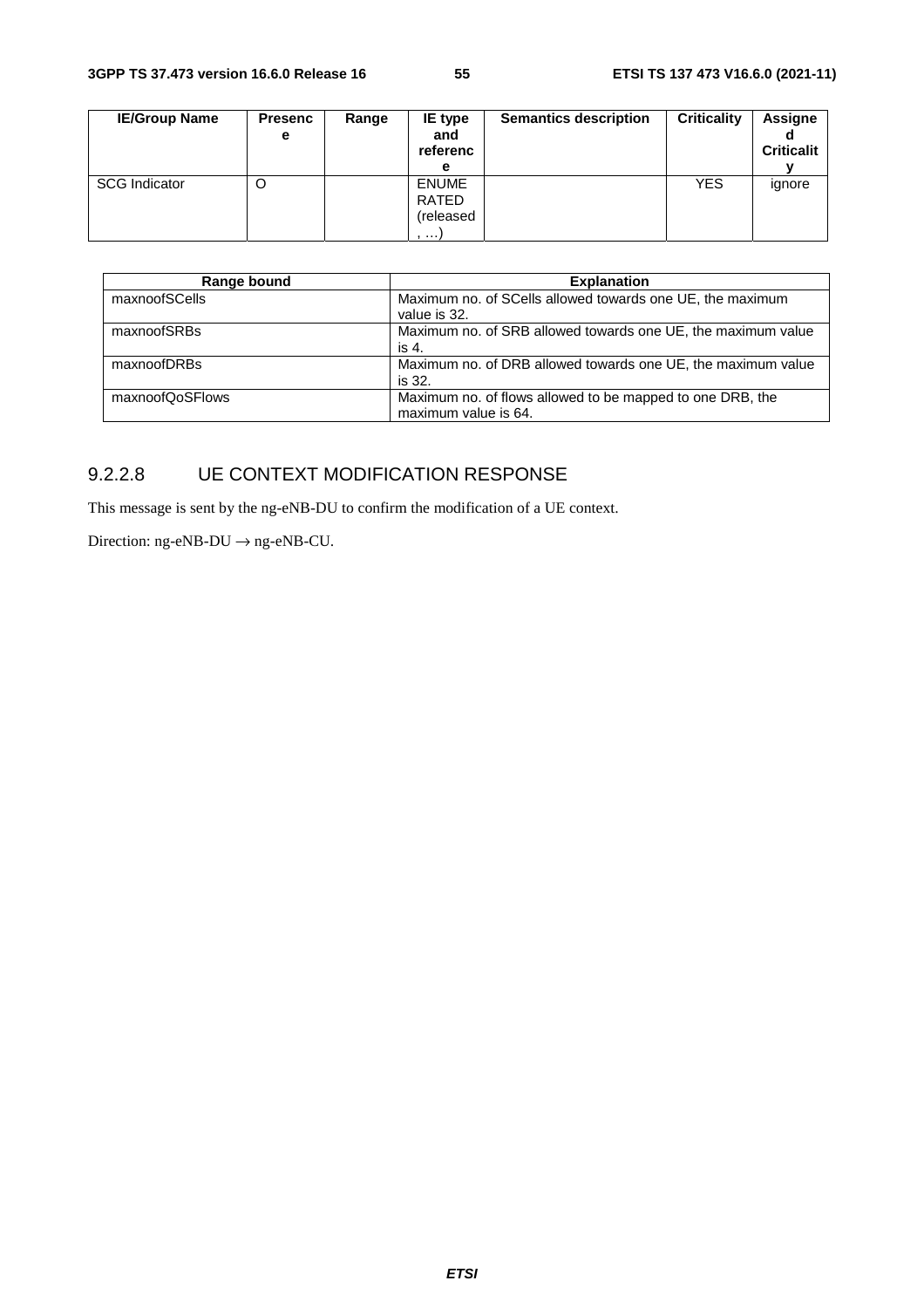| <b>IE/Group Name</b>                                      | <b>Presence</b>         | Range                                          | IE type and                                            | <b>Semantics</b>                                                                                                                         | <b>Critical</b>          | Assigned           |
|-----------------------------------------------------------|-------------------------|------------------------------------------------|--------------------------------------------------------|------------------------------------------------------------------------------------------------------------------------------------------|--------------------------|--------------------|
|                                                           |                         |                                                | reference                                              | description                                                                                                                              | ity                      | <b>Criticality</b> |
| Message Type                                              | M                       |                                                | 9.3.1.1                                                |                                                                                                                                          | <b>YES</b>               | reject             |
| ng-eNB-CU UE W1AP ID                                      | M                       |                                                | 9.3.1.4                                                |                                                                                                                                          | <b>YES</b>               | reject             |
| ng-eNB-DU UE W1AP ID                                      | $\overline{M}$          |                                                | 9.3.1.5                                                |                                                                                                                                          | <b>YES</b>               | reject             |
| <b>Resource Coordination</b><br><b>Transfer Container</b> | O                       |                                                | <b>OCTET</b><br><b>STRING</b>                          | Includes the<br>MR-DC<br>Resource<br>Coordination<br>Information IE<br>as defined in TS<br>38.423 [7] for<br>NGEN-DC and<br>NE-DC cases. | <b>YES</b>               | ignore             |
| <b>DU To CU RRC</b><br>Information                        | $\Omega$                |                                                | 9.3.1.58                                               |                                                                                                                                          | <b>YES</b>               | reject             |
| <b>DRB Setup List</b>                                     |                         | 0.1                                            |                                                        | The List of<br>DRBs which are<br>successfully<br>established.                                                                            | <b>YES</b>               | ignore             |
| >DRB Setup Item IEs                                       |                         | 1.1<br><maxnoo<br>fDRBs&gt;</maxnoo<br>        |                                                        |                                                                                                                                          | <b>EACH</b>              | ignore             |
| >DRBID                                                    | M                       |                                                | 9.3.1.8                                                |                                                                                                                                          | $\overline{\phantom{a}}$ |                    |
| >>DL UP TNL                                               | M                       |                                                | <b>UP Transport</b>                                    | ng-eNB-DU                                                                                                                                |                          |                    |
| Information                                               |                         |                                                | Layer<br>Information<br>9.3.2.1                        | endpoint of the<br>W1 transport<br>bearer. For<br>delivery of DL<br>PDUs.                                                                |                          |                    |
| <b>DRB Modified List</b>                                  |                         | 0.1                                            |                                                        | The List of<br>DRBs which are<br>successfully<br>modified.                                                                               | <b>YES</b>               | ignore             |
| >DRB Modified Item IEs                                    |                         | 1.1<br><maxnoo<br>fDRBs&gt;</maxnoo<br>        |                                                        |                                                                                                                                          | <b>EACH</b>              | ignore             |
| >>DRB ID                                                  | M                       |                                                | 9.3.1.8                                                |                                                                                                                                          |                          |                    |
| >>DL UP TNL<br>Information                                | $\overline{\mathsf{M}}$ |                                                | <b>UP Transport</b><br>Layer<br>Information<br>9.3.2.1 | ng-eNB-DU<br>endpoint of the<br>W1 transport<br>bearer. For<br>delivery of DL<br>PDUs.                                                   |                          |                    |
| >>RLC Status                                              | O                       |                                                | 9.3.1.49                                               | Indicates the<br>RLC has been<br>re-established at<br>the ng-eNB-DU.                                                                     | <b>YES</b>               | ignore             |
| <b>SRB Failed to be Setup</b><br>List                     |                         | 0.1                                            |                                                        | The List of<br>SRBs which are<br>failed to be<br>established.                                                                            | <b>YES</b>               | ignore             |
| >SRB Failed to be<br><b>Setup Item IEs</b>                |                         | 1.1<br><maxnoo<br>fSRBs&gt;</maxnoo<br>        |                                                        |                                                                                                                                          | EACH                     | ignore             |
| >>SRBID                                                   | M                       |                                                | 9.3.1.7                                                |                                                                                                                                          | ۰.                       |                    |
| >>Cause                                                   | $\circ$                 |                                                | 9.3.1.2                                                |                                                                                                                                          |                          |                    |
| <b>DRB Failed to be Setup</b><br>List                     |                         | 0.1                                            |                                                        | The List of<br>DRBs which are<br>failed to be<br>setup.                                                                                  | <b>YES</b>               | ignore             |
| >DRB Failed to be<br><b>Setup Item IEs</b>                |                         | $1 \ldots$<br><maxnoo<br>fDRBs&gt;</maxnoo<br> |                                                        |                                                                                                                                          | EACH                     | ignore             |
| >>DRB ID                                                  | М                       |                                                | 9.3.1.8                                                |                                                                                                                                          |                          |                    |
| >>Cause                                                   | O                       |                                                | 9.3.1.2                                                |                                                                                                                                          |                          |                    |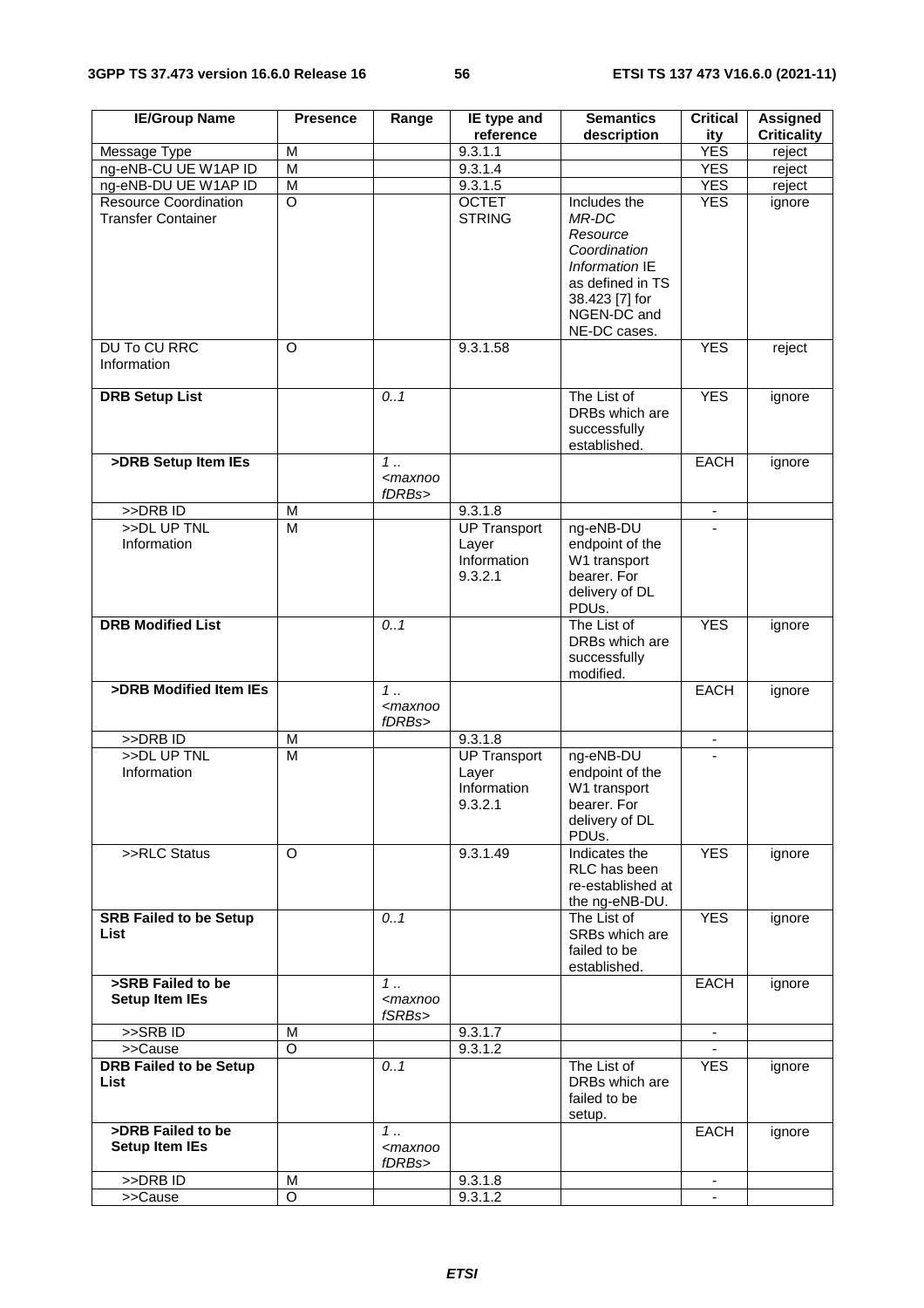| <b>IE/Group Name</b>         | <b>Presence</b> | Range      | IE type and        | <b>Semantics</b>        | <b>Critical</b> | <b>Assigned</b>    |
|------------------------------|-----------------|------------|--------------------|-------------------------|-----------------|--------------------|
|                              |                 |            | reference          | description             | ity             | <b>Criticality</b> |
| <b>SCell Failed To Setup</b> |                 | 0.1        |                    |                         | <b>YES</b>      | ignore             |
| List                         |                 |            |                    |                         |                 |                    |
| >SCell Failed to Setup       |                 | $1$ .      |                    |                         | <b>EACH</b>     | ignore             |
| <b>Item</b>                  |                 | $maxnoo$   |                    |                         |                 |                    |
|                              |                 | fSCells>   |                    |                         |                 |                    |
| >>SCell ID                   | M               |            | <b>E-UTRAN CGI</b> | <b>SCell Identifier</b> |                 |                    |
|                              |                 |            | 9.3.1.12           | in ng-eNB               |                 |                    |
| >>Cause                      | O               |            | 9.3.1.2            |                         |                 |                    |
| <b>DRB Failed to be</b>      |                 | 0.1        |                    | The List of             | <b>YES</b>      | ignore             |
| <b>Modified List</b>         |                 |            |                    | DRBs which are          |                 |                    |
|                              |                 |            |                    | failed to be            |                 |                    |
|                              |                 |            |                    | modified.               |                 |                    |
| >DRB Failed to be            |                 | $1 \ldots$ |                    |                         | <b>EACH</b>     | ignore             |
| <b>Modified Item IEs</b>     |                 | $<$ maxnoo |                    |                         |                 |                    |
|                              |                 | fDRBs>     |                    |                         |                 |                    |
| >>DRB ID                     | M               |            | 9.3.1.8            |                         |                 |                    |
| >>Cause                      | O               |            | 9.3.1.2            |                         |                 |                    |
| <b>Inactivity Monitoring</b> | $\circ$         |            | <b>ENUMERATE</b>   |                         | <b>YES</b>      | reject             |
| Response                     |                 |            | D (Not-            |                         |                 |                    |
|                              |                 |            | supported, )       |                         |                 |                    |
| C-RNTI                       | $\circ$         |            | 9.3.1.29           | C-RNTI                  | <b>YES</b>      | ignore             |
|                              |                 |            |                    | allocated at the        |                 |                    |
|                              |                 |            |                    | ng-eNB-DU               |                 |                    |
| <b>SRB Setup List</b>        |                 | 0.1        |                    |                         | <b>YES</b>      | ignore             |
| >SRB Setup Item              |                 | $1$ .      |                    |                         | <b>EACH</b>     | ignore             |
|                              |                 | $<$ maxnoo |                    |                         |                 |                    |
|                              |                 | fSRBs>     |                    |                         |                 |                    |
| >>SRBID                      | M               |            | 9.3.1.7            |                         |                 |                    |
| <b>SRB Modified List</b>     |                 | 0.1        |                    |                         | <b>YES</b>      | ignore             |
| >SRB Modified Item           |                 | $1 \ldots$ |                    |                         | <b>EACH</b>     | ignore             |
|                              |                 | $<$ maxnoo |                    |                         |                 |                    |
|                              |                 | fSRBs>     |                    |                         |                 |                    |
| >>SRBID                      | M               |            | 9.3.1.7            |                         | $\blacksquare$  |                    |

| Range bound   | <b>Explanation</b>                                                        |
|---------------|---------------------------------------------------------------------------|
| maxnoofSRBs   | Maximum no. of SRB allowed towards one UE, the maximum value<br>-is 4.    |
| maxnoofDRBs   | Maximum no. of DRB allowed towards one UE, the maximum value<br>is 32.    |
| maxnoofSCells | Maximum no. of SCells allowed towards one UE, the maximum<br>value is 32. |

#### 9.2.2.9 UE CONTEXT MODIFICATION FAILURE

This message is sent by the ng-eNB-DU to indicate a context modification failure.

Direction: ng-eNB-DU  $\rightarrow$  ng-eNB-CU

| <b>IE/Group Name</b>    | <b>Presence</b> | Range | IE type<br>and<br>reference | <b>Semantics</b><br>description | <b>Criticality</b> | Assigned<br><b>Criticality</b> |
|-------------------------|-----------------|-------|-----------------------------|---------------------------------|--------------------|--------------------------------|
| Message Type            | м               |       | 9.3.1.1                     |                                 | YES                | reject                         |
| ng-eNB-CU UE W1AP<br>ID | M               |       | 9.3.1.4                     |                                 | <b>YES</b>         | reject                         |
| ng-eNB-DU UE W1AP<br>ID | M               |       | 9.3.1.5                     |                                 | <b>YES</b>         | reject                         |
| Cause                   | M               |       | 9.3.1.2                     |                                 | YES                | ignore                         |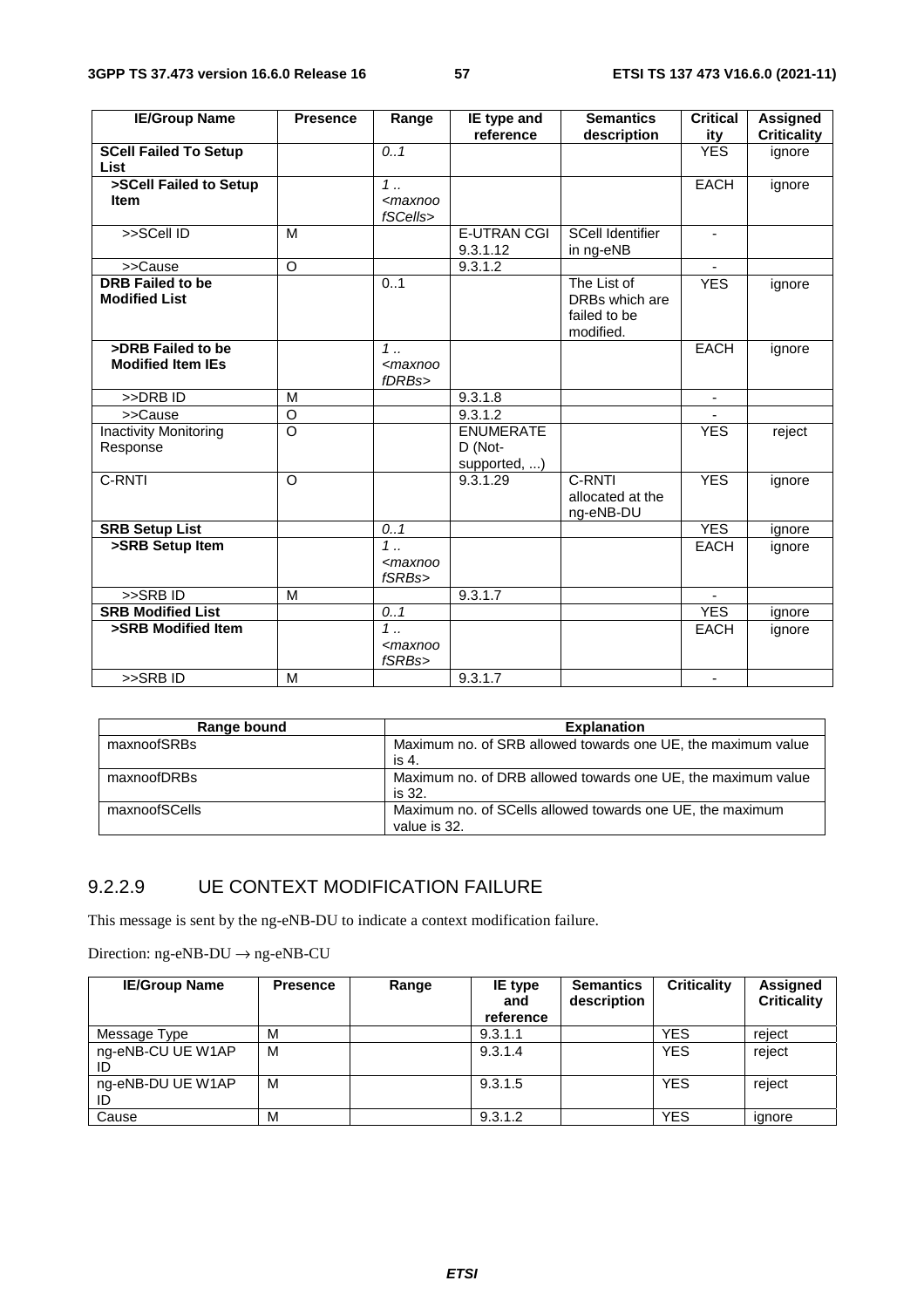# 9.2.2.10 UE CONTEXT MODIFICATION REQUIRED

This message is sent by the ng-eNB-DU to request the modification of a UE context.

Direction:  $ng$ -eNB-DU  $\rightarrow$   $ng$ -eNB-CU.

| <b>IE/Group Name</b>                                      | <b>Presence</b>         | Range                                     | IE type                                            | <b>Semantics</b>                                                                                                                            | <b>Criticality</b> | <b>Assigned</b>    |
|-----------------------------------------------------------|-------------------------|-------------------------------------------|----------------------------------------------------|---------------------------------------------------------------------------------------------------------------------------------------------|--------------------|--------------------|
|                                                           |                         |                                           | and<br>reference                                   | description                                                                                                                                 |                    | <b>Criticality</b> |
| Message Type                                              | М                       |                                           | 9.3.1.1                                            |                                                                                                                                             | <b>YES</b>         | reject             |
| ng-eNB-CU UE W1AP                                         | M                       |                                           | 9.3.1.4                                            |                                                                                                                                             | <b>YES</b>         | reject             |
| ID                                                        |                         |                                           |                                                    |                                                                                                                                             |                    |                    |
| ng-eNB-DU UE W1AP<br>ID                                   | M                       |                                           | 9.3.1.5                                            |                                                                                                                                             | <b>YES</b>         | reject             |
| <b>Resource Coordination</b><br><b>Transfer Container</b> | $\overline{O}$          |                                           | <b>OCTET</b><br><b>STRING</b>                      | Includes the<br>MR-DC<br>Resource<br>Coordination<br>Information IE<br>as defined in<br>TS 38.423 [7]<br>for NGEN-DC<br>and NE-DC<br>cases. | <b>YES</b>         | ignore             |
| <b>DU To CU RRC</b><br>Information                        | O                       |                                           | 9.3.1.58                                           |                                                                                                                                             | <b>YES</b>         | reject             |
| <b>DRB Required to Be</b><br><b>Modified List</b>         |                         | 0.1                                       |                                                    |                                                                                                                                             | <b>YES</b>         | reject             |
| >DRB Required to                                          |                         | 1.                                        |                                                    |                                                                                                                                             | <b>EACH</b>        | reject             |
| <b>Be Modified Item IEs</b>                               |                         | <maxnoofdrbs></maxnoofdrbs>               |                                                    |                                                                                                                                             |                    |                    |
| >>DRB ID                                                  | M                       |                                           | 9.3.1.8                                            |                                                                                                                                             |                    |                    |
| >>DL UP TNL<br>Information                                | $\overline{\mathsf{M}}$ |                                           | UP<br>Transport<br>Layer<br>Information<br>9.3.2.1 | ng-eNB-DU<br>endpoint of the<br>W1 transport<br>bearer. For<br>delivery of DL<br>PDUs.                                                      |                    |                    |
| >>RLC Status                                              | O                       |                                           | 9.3.1.49                                           | Indicates the<br>RLC has been<br>re-established<br>at the ng-eNB-<br>DU.                                                                    | <b>YES</b>         | ignore             |
| <b>SRB Required to be</b><br><b>Released List</b>         |                         | 0.1                                       |                                                    |                                                                                                                                             | <b>YES</b>         | reject             |
| >SRB Required to<br>be Released List<br>Item IEs          |                         | $1 \ldots$<br><maxnoofsrbs></maxnoofsrbs> |                                                    |                                                                                                                                             | <b>EACH</b>        | reject             |
| >>SRBID                                                   | М                       |                                           | 9.3.1.7                                            |                                                                                                                                             |                    |                    |
| <b>DRB Required to be</b>                                 |                         | 0.1                                       |                                                    |                                                                                                                                             | <b>YES</b>         | reject             |
| <b>Released List</b>                                      |                         |                                           |                                                    |                                                                                                                                             |                    |                    |
| >DRB Required to                                          |                         | $\overline{1}$                            |                                                    |                                                                                                                                             | <b>EACH</b>        | reject             |
| be Released List<br>Item IEs                              |                         | <maxnoofdrbs></maxnoofdrbs>               |                                                    |                                                                                                                                             |                    |                    |
| >>DRB ID                                                  | М                       |                                           | 9.3.1.8                                            |                                                                                                                                             |                    |                    |
| Cause                                                     | M                       |                                           | 9.3.1.2                                            |                                                                                                                                             | <b>YES</b>         | ignore             |

| Range bound | <b>Explanation</b>                                                     |
|-------------|------------------------------------------------------------------------|
| maxnoofSRBs | Maximum no. of SRB allowed towards one UE, the maximum value<br>is 4.  |
| maxnoofDRBs | Maximum no. of DRB allowed towards one UE, the maximum value<br>is 32. |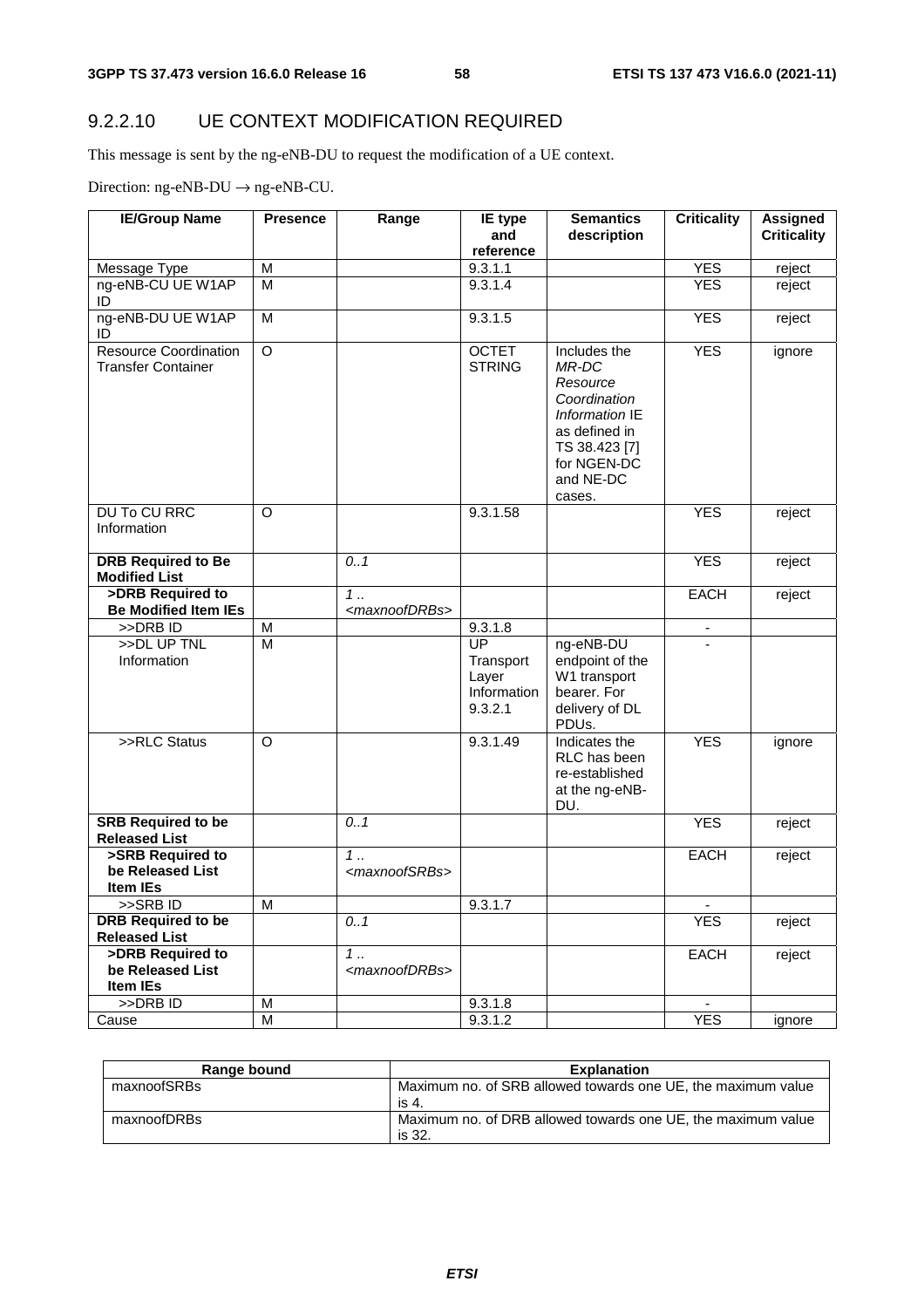#### 9.2.2.11 UE CONTEXT MODIFICATION CONFIRM

This message is sent by the ng-eNB-CU to inform the ng-eNB-DU the successful modification.

Direction:  $ng-eNB-CU \rightarrow ng-eNB-DU$ .

| <b>IE/Group</b>          | <b>Presenc</b> | Range                                                                         | <b>IE</b> type                | <b>Semantics description</b>                             | <b>Criticalit</b>        | Assigne           |
|--------------------------|----------------|-------------------------------------------------------------------------------|-------------------------------|----------------------------------------------------------|--------------------------|-------------------|
| <b>Name</b>              | е              |                                                                               | and                           |                                                          | v                        | d                 |
|                          |                |                                                                               | reference                     |                                                          |                          | <b>Criticalit</b> |
|                          |                |                                                                               |                               |                                                          |                          | v                 |
| Message                  | M              |                                                                               | 9.3.1.1                       |                                                          | <b>YES</b>               | reject            |
| Type                     |                |                                                                               |                               |                                                          |                          |                   |
| ng-eNB-CU                | M              |                                                                               | 9.3.1.4                       |                                                          | <b>YES</b>               | reject            |
| UE W1AP ID               |                |                                                                               |                               |                                                          |                          |                   |
| ng-eNB-DU                | M              |                                                                               | 9.3.1.5                       |                                                          | <b>YES</b>               | reject            |
| UE W1AP ID               |                |                                                                               |                               | Includes the MR-DC Resource                              |                          |                   |
| Resource                 | $\circ$        |                                                                               | <b>OCTET</b><br><b>STRING</b> |                                                          | <b>YES</b>               | ignore            |
| Coordination<br>Transfer |                |                                                                               |                               | Coordination Information IE as                           |                          |                   |
| Container                |                |                                                                               |                               | defined in TS 38.423 [7] for<br>NGEN-DC and NE-DC cases. |                          |                   |
| <b>DRB</b>               |                | 0.1                                                                           |                               | The List of DRBs which are                               | <b>YES</b>               | ignore            |
| <b>Modified List</b>     |                |                                                                               |                               | successfully modified.                                   |                          |                   |
| >DRB                     |                | $1$                                                                           |                               |                                                          | <b>EACH</b>              |                   |
| <b>Modified</b>          |                | <maxnoofdrbs< td=""><td></td><td></td><td></td><td>ignore</td></maxnoofdrbs<> |                               |                                                          |                          | ignore            |
| <b>Item IEs</b>          |                | $\geq$                                                                        |                               |                                                          |                          |                   |
| >>DRB ID                 | M              |                                                                               | 9.3.1.8                       |                                                          | $\overline{\phantom{a}}$ |                   |
| >>ULUP                   | M              |                                                                               | $\overline{UP}$               | ng-eNB-DU endpoint of the                                |                          |                   |
| <b>TNL</b>               |                |                                                                               | Transport                     | W1 transport bearer. For                                 |                          |                   |
| Informatio               |                |                                                                               | Layer                         | delivery of UL PDUs.                                     |                          |                   |
| n                        |                |                                                                               | Informatio                    |                                                          |                          |                   |
|                          |                |                                                                               | n                             |                                                          |                          |                   |
|                          |                |                                                                               | 9.3.2.1                       |                                                          |                          |                   |
| RRC-                     | $\circ$        |                                                                               | 9.3.1.6                       | Includes the                                             | <b>YES</b>               | ignore            |
| Container                |                |                                                                               |                               | RRCConnectionReconfigurati                               |                          |                   |
|                          |                |                                                                               |                               | on message as defined in TS                              |                          |                   |
|                          |                |                                                                               |                               | 36.331 [2], encapsulated in a                            |                          |                   |
|                          |                |                                                                               |                               | PDCP PDU.                                                |                          |                   |
| Resource                 | $\circ$        |                                                                               | 9.3.1.52                      |                                                          | <b>YES</b>               | ignore            |
| Coordination             |                |                                                                               |                               |                                                          |                          |                   |
| Transfer                 |                |                                                                               |                               |                                                          |                          |                   |
| Information              |                |                                                                               |                               |                                                          |                          |                   |

| Range bound | <b>Explanation</b>                                                     |
|-------------|------------------------------------------------------------------------|
| maxnoofDRBs | Maximum no. of DRB allowed towards one UE, the maximum value<br>is 32. |

#### 9.2.2.12 UE CONTEXT MODIFICATION REFUSE

This message is sent by the ng-eNB-CU to indicate the UE context modification was unsuccessful.

Direction:  $ng-eNB-CU \rightarrow ng-eNB-DU$ .

| <b>IE/Group Name</b>    | <b>Presence</b> | Range | IE type<br>and<br>reference | <b>Semantics</b><br>description | <b>Criticality</b> | Assigned<br><b>Criticality</b> |
|-------------------------|-----------------|-------|-----------------------------|---------------------------------|--------------------|--------------------------------|
| Message Type            | M               |       | 9.3.1.1                     |                                 | <b>YES</b>         | reject                         |
| ng-eNB-CU UE W1AP       | M               |       | 9.3.1.4                     |                                 | <b>YES</b>         | reject                         |
| ng-eNB-DU UE W1AP<br>ID | M               |       | 9.3.1.5                     |                                 | <b>YES</b>         | reject                         |
| Cause                   | M               |       | 9.3.1.2                     |                                 | <b>YES</b>         | ignore                         |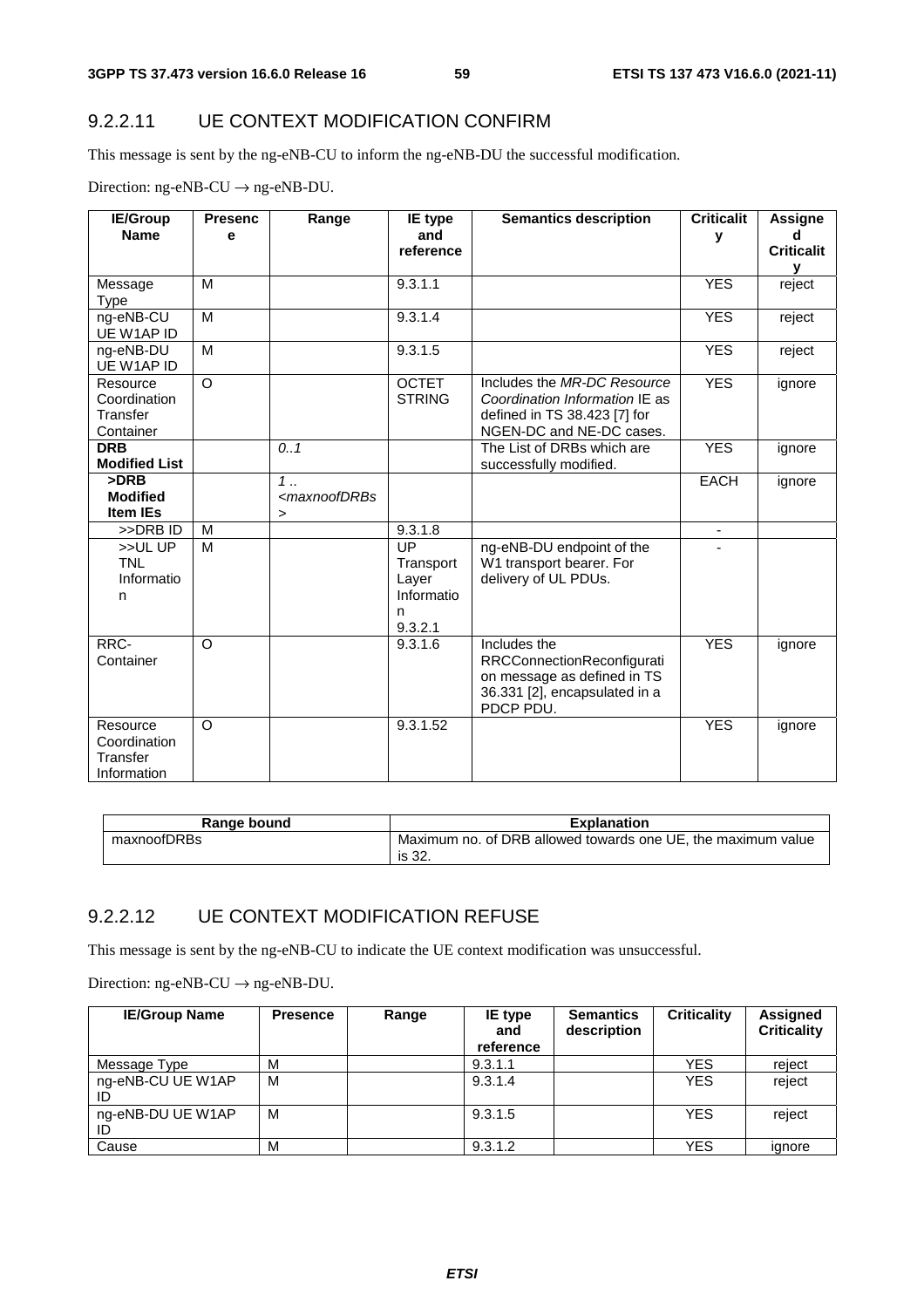#### 9.2.2.13 UE INACTIVITY NOTIFICATION

This message is sent by the ng-eNB-DU to provide information about the UE activity to the ng-eNB-CU.

| <b>IE/Group Name</b>     | <b>Presence</b> | Range                                    | IE type and<br>reference              | <b>Semantics</b><br>description | <b>Criticality</b> | <b>Assigned</b><br><b>Criticality</b> |
|--------------------------|-----------------|------------------------------------------|---------------------------------------|---------------------------------|--------------------|---------------------------------------|
| Message Type             | М               |                                          | 9.3.1.1                               |                                 | <b>YES</b>         | ignore                                |
| ng-eNB-CU UE W1AP<br>ID  | M               |                                          | 9.3.1.4                               |                                 | <b>YES</b>         | reject                                |
| ng-eNB-DU UE W1AP<br>ID  | M               |                                          | 9.3.1.5                               |                                 | <b>YES</b>         | reject                                |
| <b>DRB Activity List</b> |                 |                                          |                                       |                                 | <b>YES</b>         | reject                                |
| >DRB Activity Item       |                 | $\cdot$ .<br><maxnoofdrbs></maxnoofdrbs> |                                       |                                 | <b>EACH</b>        | reject                                |
| >>DRB ID                 | M               |                                          | 9.3.1.8                               |                                 |                    |                                       |
| >>DRB Activity           | O               |                                          | ENUMERATED<br>(Active, Not<br>active) |                                 |                    |                                       |

| Range bound | <b>Explanation</b>                                                     |
|-------------|------------------------------------------------------------------------|
| maxnoofDRBs | Maximum no. of DRB allowed towards one UE, the maximum value<br>is 32. |

#### 9.2.2.14 NOTIFY

This message is sent by the ng-eNB-DU to notify the ng-eNB-CU that the QoS for already established DRBs associated with notification control is not fulfilled any longer or it is fulfilled again.

Direction: ng-eNB-DU  $\rightarrow$  ng-eNB-CU

| <b>IE/Group Name</b>    | <b>Presence</b> | Range                    | IE type and<br>reference                              | <b>Semantics</b><br>description | <b>Criticality</b> | <b>Assigned</b><br><b>Criticality</b> |
|-------------------------|-----------------|--------------------------|-------------------------------------------------------|---------------------------------|--------------------|---------------------------------------|
| Message Type            | M               |                          | 9.3.1.1                                               |                                 | <b>YES</b>         | ignore                                |
| ng-eNB-CU UE W1AP<br>ID | M               |                          | 9.3.1.4                                               |                                 | <b>YES</b>         | reject                                |
| ng-eNB-DU UE W1AP<br>ID | м               |                          | 9.3.1.5                                               |                                 | <b>YES</b>         | reject                                |
| <b>DRB Notify List</b>  |                 | 4                        |                                                       |                                 | <b>YES</b>         | reject                                |
| >DRB Notify Item IEs    |                 | $< 1$<br>maxnoofD<br>RBs |                                                       |                                 | <b>EACH</b>        | reject                                |
| >>DRB ID                | М               |                          | 9.3.1.8                                               |                                 |                    |                                       |
| >>Notification<br>Cause | M               |                          | <b>ENUMERATED</b><br>(Fulfilled, Not-<br>Fulfilled. ) |                                 | ۰                  |                                       |

| Range bound | <b>Explanation</b>                                           |
|-------------|--------------------------------------------------------------|
| maxnoofDRBs | Maximum no. of DRB allowed towards one UE, the maximum value |
|             | is 32.                                                       |

# 9.2.3 RRC Message Transfer messages

#### 9.2.3.1 INITIAL UL RRC MESSAGE TRANSFER

This message is sent by the ng-eNB-DU to transfer the initial layer 3 message to the ng-eNB-CU over the W1 interface.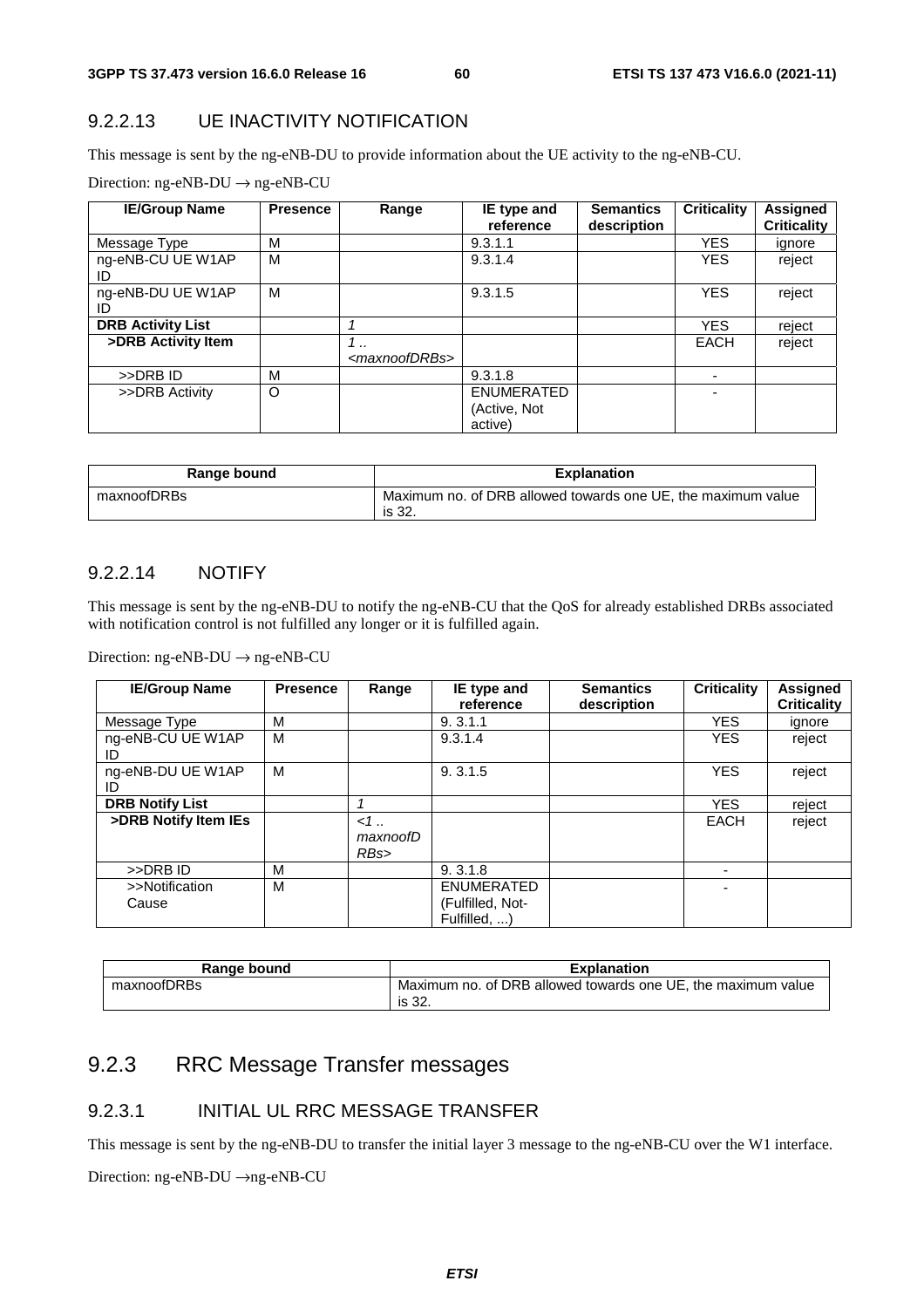| <b>IE/Group Name</b>      | <b>Presence</b> | Range | IE type                       | <b>Semantics description</b>                                                                                                         | <b>Criticality</b> | Assigned           |
|---------------------------|-----------------|-------|-------------------------------|--------------------------------------------------------------------------------------------------------------------------------------|--------------------|--------------------|
|                           |                 |       | and<br>reference              |                                                                                                                                      |                    | <b>Criticality</b> |
| Message Type              | м               |       | 9.3.1.1                       |                                                                                                                                      | <b>YES</b>         | ignore             |
| <b>Transaction ID</b>     | м               |       | 9.3.1.23                      |                                                                                                                                      | <b>YES</b>         | Ignore             |
| ng-eNB-DU UE<br>W1AP ID   | м               |       | 9.3.1.5                       |                                                                                                                                      | <b>YES</b>         | reject             |
| <b>E-UTRAN CGI</b>        | м               |       | 9.3.1.12                      | NG-RAN Cell Global Identifier                                                                                                        | <b>YES</b>         | reject             |
| C-RNTI                    | M               |       | 9.3.1.29                      | C-RNTI allocated at the ng-<br>eNB-DU                                                                                                | <b>YES</b>         | reject             |
| <b>RRC-Container</b>      | м               |       | 9.3.1.6                       | Includes the UL-CCCH-<br>Message IE as defined in<br>clause 6.2 of TS 36.331 [2].                                                    | <b>YES</b>         | reject             |
| DU to CU RRC<br>Container | O               |       | <b>OCTET</b><br><b>STRING</b> | RadioResourceConfigDedicated<br>IE as defined in clause 6.3.2 in<br>TS 36.331 [2]. Required at least<br>to carry SRB1 configuration. | <b>YES</b>         | reject             |

## 9.2.3.2 DL RRC MESSAGE TRANSFER

This message is sent by the ng-eNB-CU to transfer the layer 3 message to the ng-eNB-DU over the W1 interface.

Direction: ng-eNB-CU →ng-eNB-DU

| <b>IE/Group Name</b>        | <b>Presence</b> | Range | IE type<br>and | <b>Semantics description</b>                                                                                                                                                               | <b>Criticality</b> | Assigned<br><b>Criticality</b> |
|-----------------------------|-----------------|-------|----------------|--------------------------------------------------------------------------------------------------------------------------------------------------------------------------------------------|--------------------|--------------------------------|
|                             |                 |       | reference      |                                                                                                                                                                                            |                    |                                |
| Message Type                | м               |       | 9.3.1.1        |                                                                                                                                                                                            | <b>YES</b>         | ignore                         |
| ng-eNB-CU UE<br>W1AP ID     | М               |       | 9.3.1.4        |                                                                                                                                                                                            | <b>YES</b>         | reject                         |
| ng-eNB-DU UE<br>W1AP ID     | М               |       | 9.3.1.5        |                                                                                                                                                                                            | <b>YES</b>         | reject                         |
| old ng-eNB-DU UE<br>W1AP ID | $\circ$         |       | 9.3.1.5        | Include it if<br><b>RRCConnectionReestablishment</b><br>is included in RRC-Container                                                                                                       | <b>YES</b>         | reject                         |
| <b>SRBID</b>                | м               |       | 9.3.1.7        |                                                                                                                                                                                            | <b>YES</b>         | reject                         |
| <b>RRC-Container</b>        | М               |       | 9.3.1.6        | Includes the DL-DCCH-Message<br>IE as defined in clause 6.2 of TS<br>36.331 [2] encapsulated in a<br>PDCP PDU, or the DL-CCCH-<br>Message IE as defined in clause<br>6.2 of TS 36.331 [2]. | <b>YES</b>         | reject                         |

### 9.2.3.3 UL RRC MESSAGE TRANSFER

This message is sent by the ng-eNB-DU to transfer the layer 3 message to the ng-eNB-CU over the W1 interface.

| <b>IE/Group Name</b> | <b>Presence</b> | Range | IE type and | <b>Semantics</b>                                                                                                         | <b>Criticality</b> | <b>Assigned</b>    |
|----------------------|-----------------|-------|-------------|--------------------------------------------------------------------------------------------------------------------------|--------------------|--------------------|
|                      |                 |       | reference   | description                                                                                                              |                    | <b>Criticality</b> |
| Message Type         | м               |       | 9.3.1.1     |                                                                                                                          | <b>YES</b>         | ignore             |
| ng-eNB-CU UE W1AP ID | м               |       | 9.3.1.4     |                                                                                                                          | YES                | reject             |
| ng-eNB-DU UE W1AP ID | м               |       | 9.3.1.5     |                                                                                                                          | YES                | reject             |
| SRB ID               | М               |       | 9.3.1.7     |                                                                                                                          | YES                | reject             |
| <b>RRC-Container</b> | М               |       | 9.3.1.6     | Includes the UL-<br>DCCH-Message IE<br>as defined in clause<br>6.2 of TS $36.331$ [2],<br>encapsulated in a<br>PDCP PDU. | <b>YES</b>         | reject             |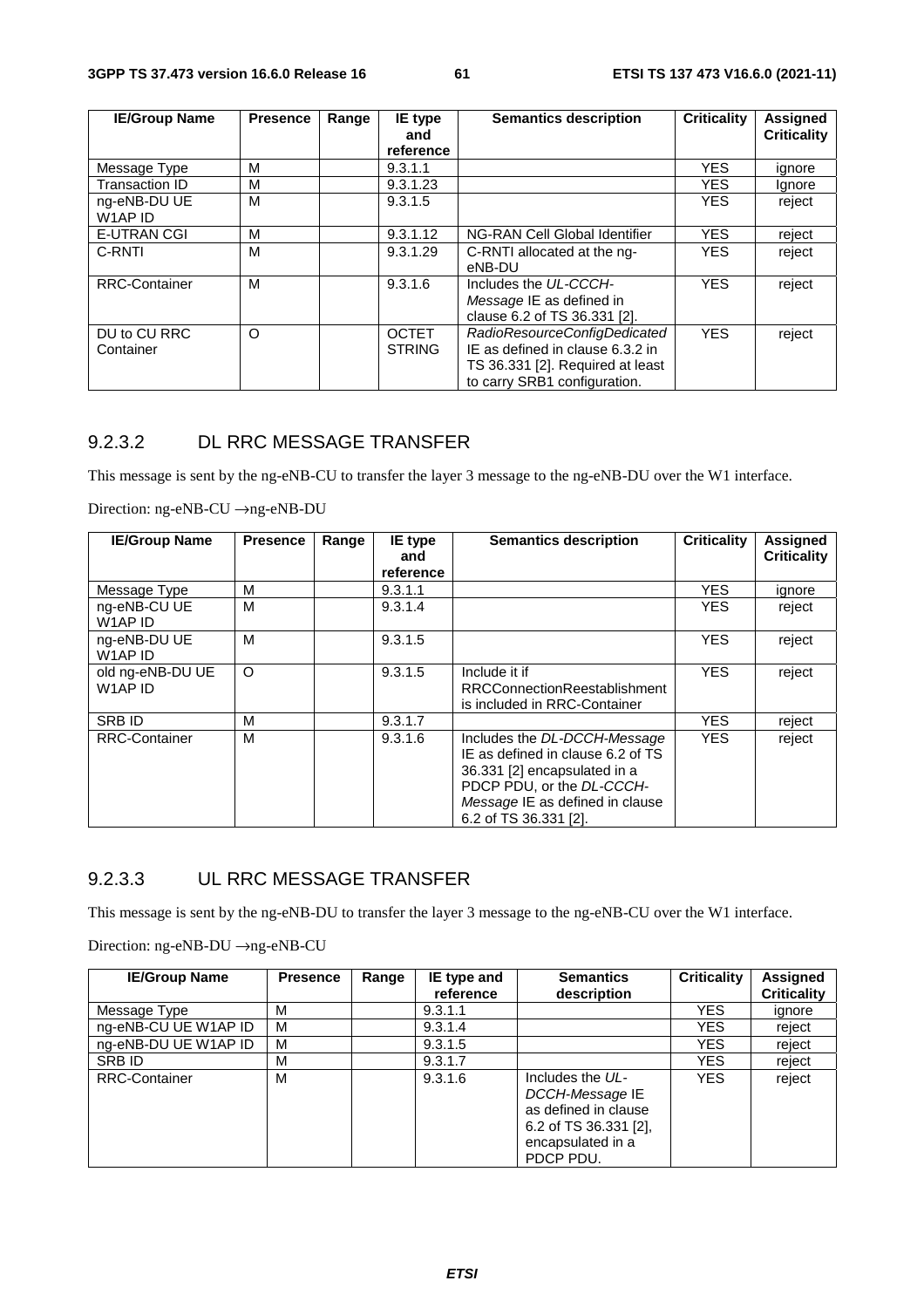# 9.2.4 Warning Message Transmission Messages

# 9.2.4.1 WRITE-REPLACE WARNING REQUEST

This message is sent by the ng-eNB-CU to request the start or overwrite of the broadcast of a warning message.

Direction: ng-eNB-CU  $\rightarrow$  ng-eNB-DU

| <b>IE/Group Name</b>                               | <b>Presence</b> | Range                                                    | IE type and<br>reference | <b>Semantics</b><br>description                                                                            | <b>Criticality</b> | <b>Assigned</b><br><b>Criticality</b> |
|----------------------------------------------------|-----------------|----------------------------------------------------------|--------------------------|------------------------------------------------------------------------------------------------------------|--------------------|---------------------------------------|
| Message Type                                       | M               |                                                          | 9.3.1.1                  |                                                                                                            | <b>YES</b>         | reject                                |
| Transaction ID                                     | M               |                                                          | 9.3.1.23                 |                                                                                                            | <b>YES</b>         | reject                                |
| PWS System<br>Information                          | M               |                                                          | 9.3.1.3                  | This IE<br>includes the<br>system<br>information for<br>public warning,<br>as defined in<br>TS 36.331 [2]. | <b>YES</b>         | reject                                |
| <b>Repetition Period</b>                           | M               |                                                          | 9.3.1.13                 |                                                                                                            | <b>YES</b>         | reject                                |
| Number of<br><b>Broadcasts</b><br>Requested        | M               |                                                          | $\overline{9.3.1.60}$    |                                                                                                            | <b>YES</b>         | reject                                |
| <b>Cell To Be</b><br><b>Broadcast List</b>         |                 | 0.1                                                      |                          |                                                                                                            | <b>YES</b>         | reject                                |
| >Cell to Be<br><b>Broadcast Item</b><br><b>IEs</b> |                 | $1_{1}$<br><maxcelli<br>nng-<br/>eNBDU&gt;</maxcelli<br> |                          |                                                                                                            | <b>EACH</b>        | reject                                |
| >>E-UTRAN<br>CGI                                   | M               |                                                          | 9.3.1.12                 |                                                                                                            | ۰                  |                                       |

| Range bound       | <b>Explanation</b>                                             |
|-------------------|----------------------------------------------------------------|
| maxCellinng-eNBDU | Maximum no. cells that can be served by an ng-eNB-DU. Value is |
|                   | 512.                                                           |

#### 9.2.4.2 WRITE-REPLACE WARNING RESPONSE

This message is sent by the ng-eNB-DU to acknowledge the ng-eNB-CU on the start or overwrite request of a warning message.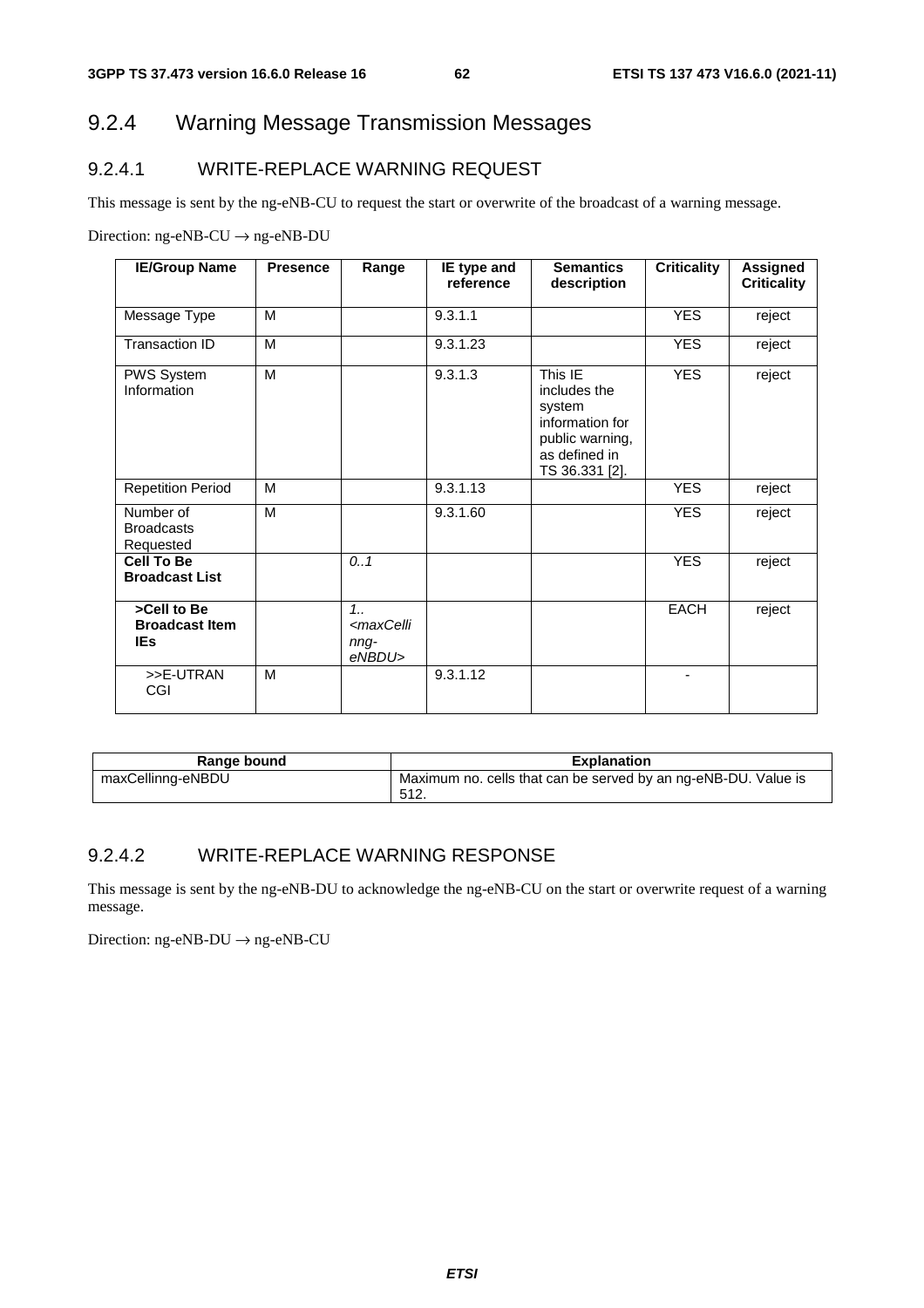| <b>IE/Group Name</b>                                   | <b>Presence</b> | Range                                                   | <b>IE</b> type<br>and<br>reference | <b>Semantics</b><br>description | <b>Criticality</b> | Assigned<br><b>Criticality</b> |
|--------------------------------------------------------|-----------------|---------------------------------------------------------|------------------------------------|---------------------------------|--------------------|--------------------------------|
| Message Type                                           | м               |                                                         | 9.3.1.1                            |                                 | <b>YES</b>         | reject                         |
| Transaction ID                                         | м               |                                                         | 9.3.1.23                           |                                 | <b>YES</b>         | reject                         |
| <b>Cell Broadcast</b><br><b>Completed List</b>         |                 | 0.1                                                     |                                    |                                 | <b>YES</b>         | reject                         |
| >Cell<br><b>Broadcast</b><br><b>Completed Item IEs</b> |                 | $1_{1}$<br><maxcellinng-<br>eNBDU&gt;</maxcellinng-<br> |                                    |                                 | <b>EACH</b>        | reject                         |
| >>E-UTRAN CGI                                          | м               |                                                         | 9.3.1.12                           |                                 | -                  |                                |

| Range bound       | <b>Explanation</b>                                             |
|-------------------|----------------------------------------------------------------|
| maxCellinng-eNBDU | Maximum no. cells that can be served by an ng-eNB-DU. Value is |
|                   | 512.                                                           |

#### 9.2.4.3 PWS CANCEL REQUEST

This message is forwarded by the ng-eNB-CU to ng-eNB-DU to cancel an already ongoing broadcast of a warning message

Direction: ng-eNB-CU → ng-eNB-DU

| <b>IE/Group Name</b>                                         | <b>Presence</b> | Range                                           | IE type<br>and<br>reference | <b>Semantics</b><br>description                                                                   | <b>Criticality</b>       | <b>Assigned</b><br><b>Criticality</b> |
|--------------------------------------------------------------|-----------------|-------------------------------------------------|-----------------------------|---------------------------------------------------------------------------------------------------|--------------------------|---------------------------------------|
| Message Type                                                 | M               |                                                 | 9.3.1.1                     |                                                                                                   | <b>YES</b>               | reject                                |
| Transaction ID                                               | M               |                                                 | 9.3.1.23                    |                                                                                                   | <b>YES</b>               | reject                                |
| <b>Cell Broadcast To Be</b><br><b>Cancelled List</b>         |                 | 0.1                                             |                             |                                                                                                   | <b>YES</b>               | reject                                |
| >Cell Broadcast to<br><b>Be Cancelled Item</b><br><b>IEs</b> |                 | 1. <maxcellinng-<br>eNBDU&gt;</maxcellinng-<br> |                             |                                                                                                   | <b>EACH</b>              | reject                                |
| >>E-UTRAN CGI                                                | М               |                                                 | 9.3.1.12                    |                                                                                                   | $\overline{\phantom{0}}$ |                                       |
| Cancel-all Warning<br>Messages Indicator                     | $\circ$         |                                                 |                             | <b>ENUMERATED</b><br>(true, )                                                                     | <b>YES</b>               | reject                                |
| <b>Notification</b><br><b>Information</b>                    | M               |                                                 |                             | This IE is<br>ignored If the<br>Cancel-all<br>Warning<br>Messages<br>Indicator IE is<br>included. | <b>YES</b>               | reject                                |
| >Message Identifier                                          | M               |                                                 | 9.3.1.67                    |                                                                                                   |                          |                                       |
| >Serial Number                                               | M               |                                                 | 9.3.1.68                    |                                                                                                   |                          |                                       |

| Range bound       | <b>Explanation</b>                                             |
|-------------------|----------------------------------------------------------------|
| maxCellinng-eNBDU | Maximum no. cells that can be served by an ng-eNB-DU. Value is |
|                   | -512.                                                          |

### 9.2.4.4 PWS CANCEL RESPONSE

This message is sent by the ng-eNB-DU to indicate the list of warning areas where cancellation of the broadcast of the identified message was successful and unsuccessful.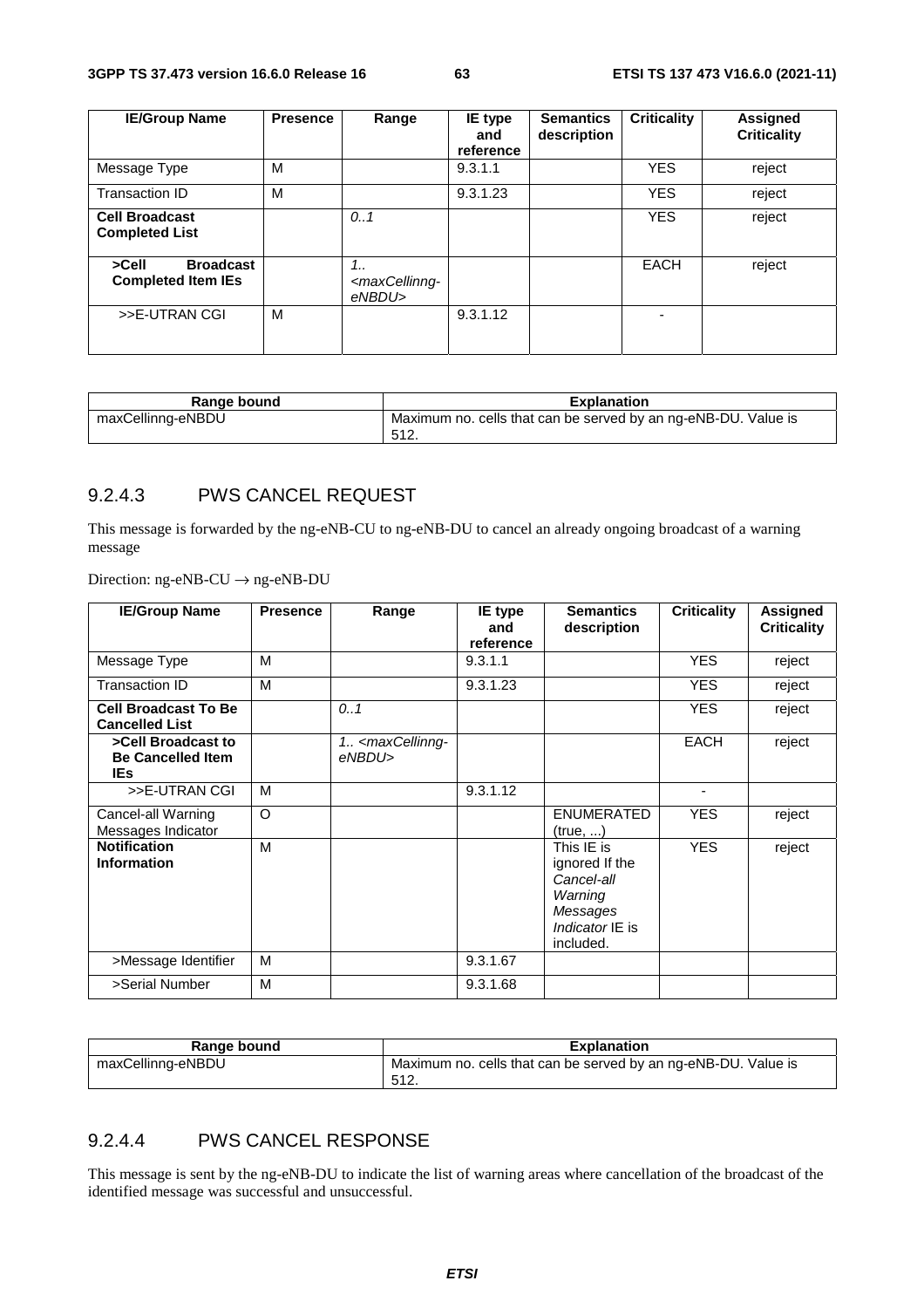| <b>IE/Group Name</b>                                   | <b>Presence</b> | Range                                               | IE type<br>and<br>reference | <b>Semantics</b><br>description                                                                                                                                    | <b>Criticality</b> | <b>Assigned</b><br><b>Criticality</b> |
|--------------------------------------------------------|-----------------|-----------------------------------------------------|-----------------------------|--------------------------------------------------------------------------------------------------------------------------------------------------------------------|--------------------|---------------------------------------|
| Message Type                                           | M               |                                                     | 9.3.1.1                     |                                                                                                                                                                    | <b>YES</b>         | reject                                |
| Transaction ID                                         | M               |                                                     | 9.3.1.23                    |                                                                                                                                                                    | <b>YES</b>         | reject                                |
| <b>Cell Broadcast</b><br><b>Cancelled List</b>         |                 | 0.1                                                 |                             |                                                                                                                                                                    | <b>YES</b>         | reject                                |
| >Cell<br><b>Broadcast</b><br><b>Cancelled Item IEs</b> |                 | 1.1<br><maxcellinng-<br>eNBDU&gt;</maxcellinng-<br> |                             |                                                                                                                                                                    | <b>EACH</b>        | reject                                |
| >>E-UTRAN CGI                                          | M               |                                                     | 9.3.1.12                    |                                                                                                                                                                    | ٠                  |                                       |
| >>Number of<br><b>Broadcasts</b>                       | M               |                                                     | <b>INTEGER</b><br>(0.65535) | This IE is<br>set to '0' if<br>valid results<br>are not<br>known or<br>not<br>available. It<br>is set to<br>65535 if the<br>counter<br>results have<br>overflowed. | ٠                  |                                       |
| <b>Criticality Diagnostics</b>                         | $\circ$         |                                                     | 9.3.1.82                    |                                                                                                                                                                    | <b>YES</b>         | ignore                                |

Direction: ng-eNB-DU → ng-eNB-CU

| Range bound       | <b>Explanation</b>                                                        |
|-------------------|---------------------------------------------------------------------------|
| maxCellinng-eNBDU | Maximum no. of cells that can be served by an ng-eNB-DU. Value is<br>512. |

#### 9.2.4.5 PWS RESTART INDICATION

This message is sent by the ng-eNB-DU to inform the ng-eNB-CU that PWS information for some or all cells of the ngeNB-DU are available if needed.

| <b>IE/Group Name</b>                                        | <b>Presence</b> | Range                                          | IE type<br>and<br>reference | <b>Semantics</b><br>description | <b>Criticality</b> | Assigned<br><b>Criticality</b> |
|-------------------------------------------------------------|-----------------|------------------------------------------------|-----------------------------|---------------------------------|--------------------|--------------------------------|
| Message Type                                                | м               |                                                | 9.3.1.1                     |                                 | <b>YES</b>         | ignore                         |
| Transaction ID                                              | M               |                                                | 9.3.1.23                    |                                 | <b>YES</b>         | reject                         |
| <b>E-UTRAN CGI List for</b><br><b>Restart List</b>          |                 |                                                |                             |                                 | <b>YES</b>         | reject                         |
| > E-UTRAN CGI<br><b>List for Restart</b><br><b>Item IEs</b> |                 | 1 <maxcellinng-<br>eNBDU&gt;</maxcellinng-<br> |                             |                                 | EACH               | reject                         |
| >>E-UTRAN CGI                                               | M               |                                                | 9.3.1.12                    |                                 |                    |                                |

| Range bound       | <b>Explanation</b>                                                |
|-------------------|-------------------------------------------------------------------|
| maxCellinng-eNBDU | Maximum no. of cells that can be served by an ng-eNB-DU. Value is |
|                   | 512<br><u>ວ⊺∠.</u>                                                |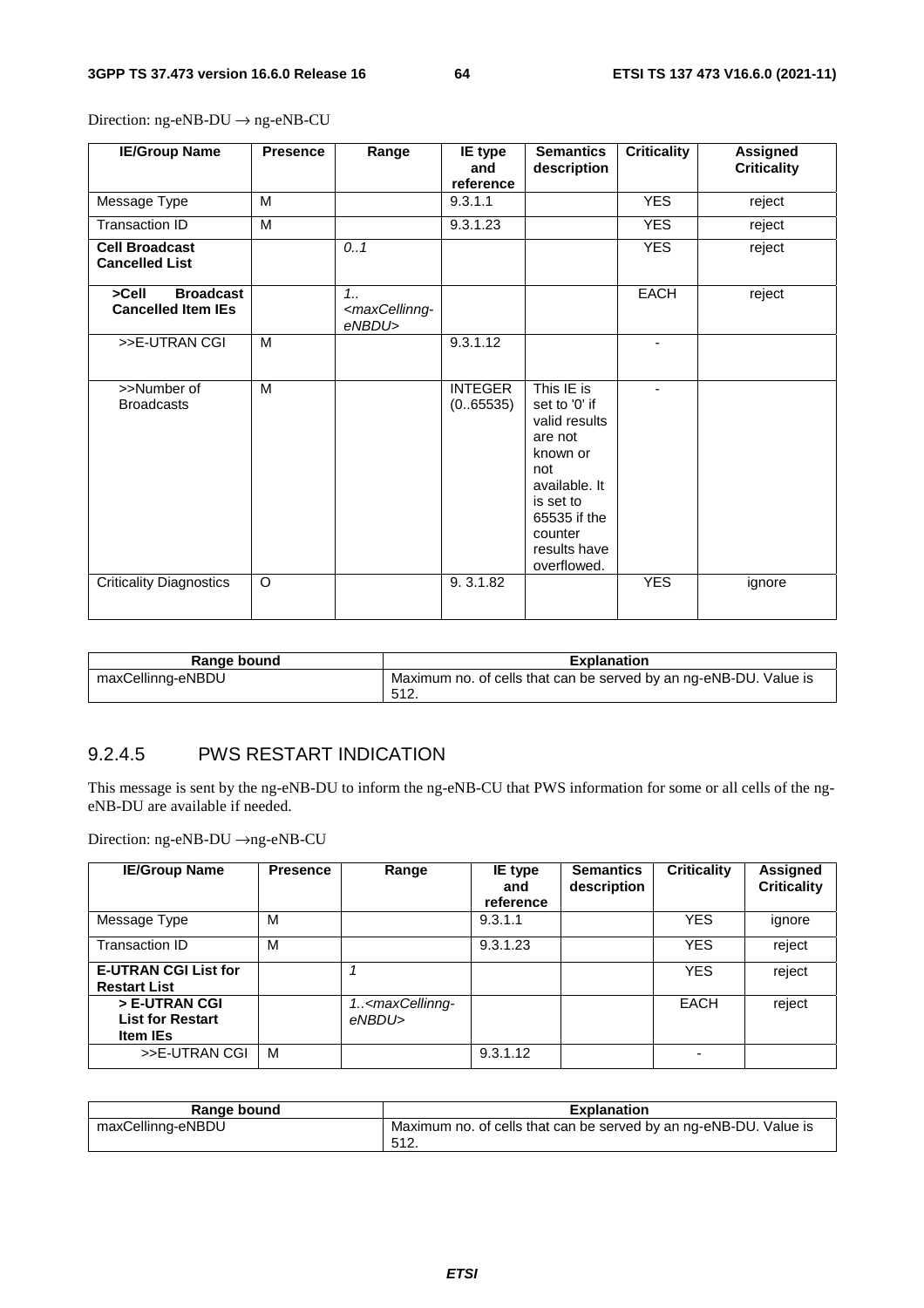# 9.2.4.6 PWS FAILURE INDICATION

This message is sent by the ng-eNB-DU to inform the ng-eNB-CU that ongoing PWS operation for one or more cells of the ng-eNB-DU has failed.

Direction: ng-eNB-DU → ng-eNB-CU

| <b>IE/Group Name</b>                            | <b>Presence</b> | Range                                          | IE type<br>and<br>reference | <b>Semantics</b><br>description | <b>Criticality</b> | Assigned<br><b>Criticality</b> |
|-------------------------------------------------|-----------------|------------------------------------------------|-----------------------------|---------------------------------|--------------------|--------------------------------|
| Message Type                                    | м               |                                                | 9.3.1.1                     |                                 | <b>YES</b>         | ignore                         |
| Transaction ID                                  | M               |                                                | 9.3.1.23                    |                                 | <b>YES</b>         | reject                         |
| <b>PWS failed E-UTRAN</b><br><b>CGI List</b>    |                 | 0.1                                            |                             |                                 | <b>YES</b>         | reject                         |
| >PWS failed E-<br><b>UTRAN CGI Item</b><br>IEs. |                 | 1 <maxcellinng-<br>eNBDU&gt;</maxcellinng-<br> |                             |                                 | EACH               | reject                         |
| >>E-UTRAN CGI                                   | M               |                                                | 9.3.1.12                    |                                 |                    |                                |

| Range bound       | <b>Explanation</b>                                                        |
|-------------------|---------------------------------------------------------------------------|
| maxCellinng-eNBDU | Maximum no. of cells that can be served by an ng-eNB-DU. Value is<br>512. |

# 9.2.5 Paging messages

#### 9.2.5.1 PAGING

This message is sent by the ng-eNB-CU and is used to request the ng-eNB-DU to page UEs.

| <b>IE/Group Name</b>          | <b>Presence</b> | Range                                                   | <b>IE</b> type<br>and<br>reference | <b>Semantics</b><br>description                                                                                          | <b>Criticality</b> | <b>Assigned</b><br><b>Criticality</b> |
|-------------------------------|-----------------|---------------------------------------------------------|------------------------------------|--------------------------------------------------------------------------------------------------------------------------|--------------------|---------------------------------------|
| Message Type                  | м               |                                                         | 9.3.1.1                            |                                                                                                                          | <b>YES</b>         | ignore                                |
| UE Identity Index value       | м               |                                                         | 9.3.1.63                           |                                                                                                                          | YES.               | reject                                |
| <b>CHOICE Paging Identity</b> | M               |                                                         |                                    |                                                                                                                          | <b>YES</b>         | reject                                |
| >RAN UE Paging<br>identity    | M               |                                                         | 9.3.1.64                           |                                                                                                                          |                    |                                       |
| >CN UE paging identity        | M               |                                                         | 9.3.1.65                           |                                                                                                                          |                    |                                       |
| Paging DRX                    | $\circ$         |                                                         | 9.3.1.66                           | It is defined<br>as the<br>minimum<br>between<br>the RAN<br><b>UE Paging</b><br>DRX and<br>CN UE<br>Paging<br><b>DRX</b> | <b>YES</b>         | ignore                                |
| <b>Paging Cell List</b>       |                 | 1                                                       |                                    |                                                                                                                          | <b>YES</b>         | ignore                                |
| >Paging Cell Item IEs         |                 | $1 \ldots$<br><maxnoofpagingcells></maxnoofpagingcells> |                                    |                                                                                                                          | <b>EACH</b>        | ignore                                |
| >> E-UTRAN CGI                | M               |                                                         | 9.3.1.12                           |                                                                                                                          |                    |                                       |
| Paging Origin                 | O               |                                                         | 9.3.1.70                           |                                                                                                                          | <b>YES</b>         | ignore                                |

| bound<br>Ranɑe<br>ue        | Explanation                                                                                     |
|-----------------------------|-------------------------------------------------------------------------------------------------|
| Cells<br>maxnoofP<br>aainat | 512<br>Maxir<br>cells.<br>num<br>the<br>mum<br>, maxım<br>paging<br>` IS∶<br>no.<br>value<br>0t |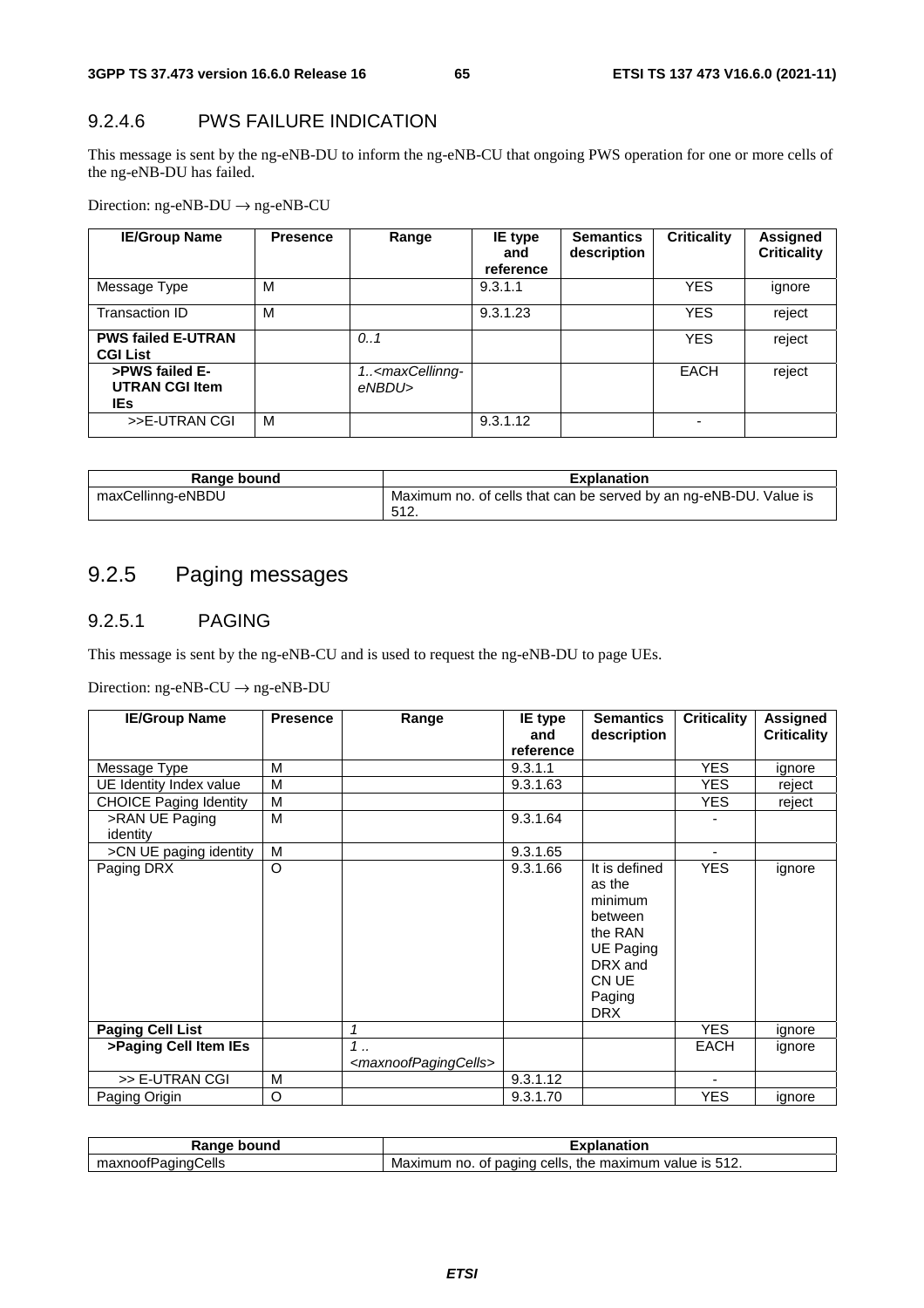# 9.3 Information Element Definitions

# 9.3.1 Radio Network Layer Related IEs

# 9.3.1.1 Message Type

The *Message Type* IE uniquely identifies the message being sent. It is mandatory for all messages.

| <b>IE/Group Name</b> | <b>Presence</b> | Range | IE type and reference                                                      | <b>Semantics</b><br>description |
|----------------------|-----------------|-------|----------------------------------------------------------------------------|---------------------------------|
| Message Type         |                 |       |                                                                            |                                 |
| >Procedure<br>Code   | м               |       | <b>INTEGER (0255)</b>                                                      |                                 |
| >Type of<br>Message  | м               |       | CHOICE (Initiating Message, Successful Outcome,<br>Unsuccessful Outcome, ) |                                 |

### 9.3.1.2 Cause

The purpose of the *Cause* IE is to indicate the reason for a particular event for the W1AP protocol.

| <b>IE/Group Name</b>              | <b>Presence</b> | Range | <b>IE Type and Reference</b>                                                                                                                                                                                                                                                                                                                                                                                                                                                                                                                                                                                       | <b>Semantics</b><br><b>Description</b> |
|-----------------------------------|-----------------|-------|--------------------------------------------------------------------------------------------------------------------------------------------------------------------------------------------------------------------------------------------------------------------------------------------------------------------------------------------------------------------------------------------------------------------------------------------------------------------------------------------------------------------------------------------------------------------------------------------------------------------|----------------------------------------|
| CHOICE Cause<br>Group             | M               |       |                                                                                                                                                                                                                                                                                                                                                                                                                                                                                                                                                                                                                    |                                        |
| >Radio Network                    |                 |       |                                                                                                                                                                                                                                                                                                                                                                                                                                                                                                                                                                                                                    |                                        |
| Layer                             |                 |       |                                                                                                                                                                                                                                                                                                                                                                                                                                                                                                                                                                                                                    |                                        |
| >>Radio<br>Network Layer<br>Cause | M               |       | <b>ENUMERATED</b><br>(Unspecified, RL failure-RLC, Unknown or already<br>allocated ng-eNB-CU UE W1AP ID,<br>Unknown or already allocated ng-eNB-DU UE W1AP<br>ID,<br>Unknown or inconsistent pair of UE W1AP ID,<br>Interaction with other procedure,<br>Not supported QCI Value,<br>Action Desirable for Radio Reasons,<br>No Radio Resources Available,<br>Procedure cancelled, Normal Release, Cell not<br>available, RL failure-others, UE rejection, Resources<br>not available for the slice, AMF initiated abnormal<br>release, Release due to Pre-Emption, Multiple DRB ID<br>Instances, Unknown DRB ID, ) |                                        |
| >Transport Layer                  |                 |       |                                                                                                                                                                                                                                                                                                                                                                                                                                                                                                                                                                                                                    |                                        |
| >>Transport                       | M               |       | <b>ENUMERATED</b>                                                                                                                                                                                                                                                                                                                                                                                                                                                                                                                                                                                                  |                                        |
| Layer Cause                       |                 |       | (Unspecified, Transport Resource Unavailable, )                                                                                                                                                                                                                                                                                                                                                                                                                                                                                                                                                                    |                                        |
| >Protocol                         |                 |       |                                                                                                                                                                                                                                                                                                                                                                                                                                                                                                                                                                                                                    |                                        |
| >>Protocol<br>Cause               | M               |       | <b>ENUMERATED</b><br>(Transfer Syntax Error,<br>Abstract Syntax Error (Reject),<br>Abstract Syntax Error (Ignore and Notify),<br>Message not Compatible with Receiver State,<br>Semantic Error,<br>Abstract Syntax Error (Falsely Constructed Message),<br>Unspecified, )                                                                                                                                                                                                                                                                                                                                          |                                        |
| >Misc                             |                 |       |                                                                                                                                                                                                                                                                                                                                                                                                                                                                                                                                                                                                                    |                                        |
| >>Miscellaneous<br>Cause          | M               |       | <b>ENUMERATED</b><br>(Control Processing Overload, Not enough User Plane<br>Processing Resources,<br>Hardware Failure,<br>O&M Intervention,<br>Unspecified, )                                                                                                                                                                                                                                                                                                                                                                                                                                                      |                                        |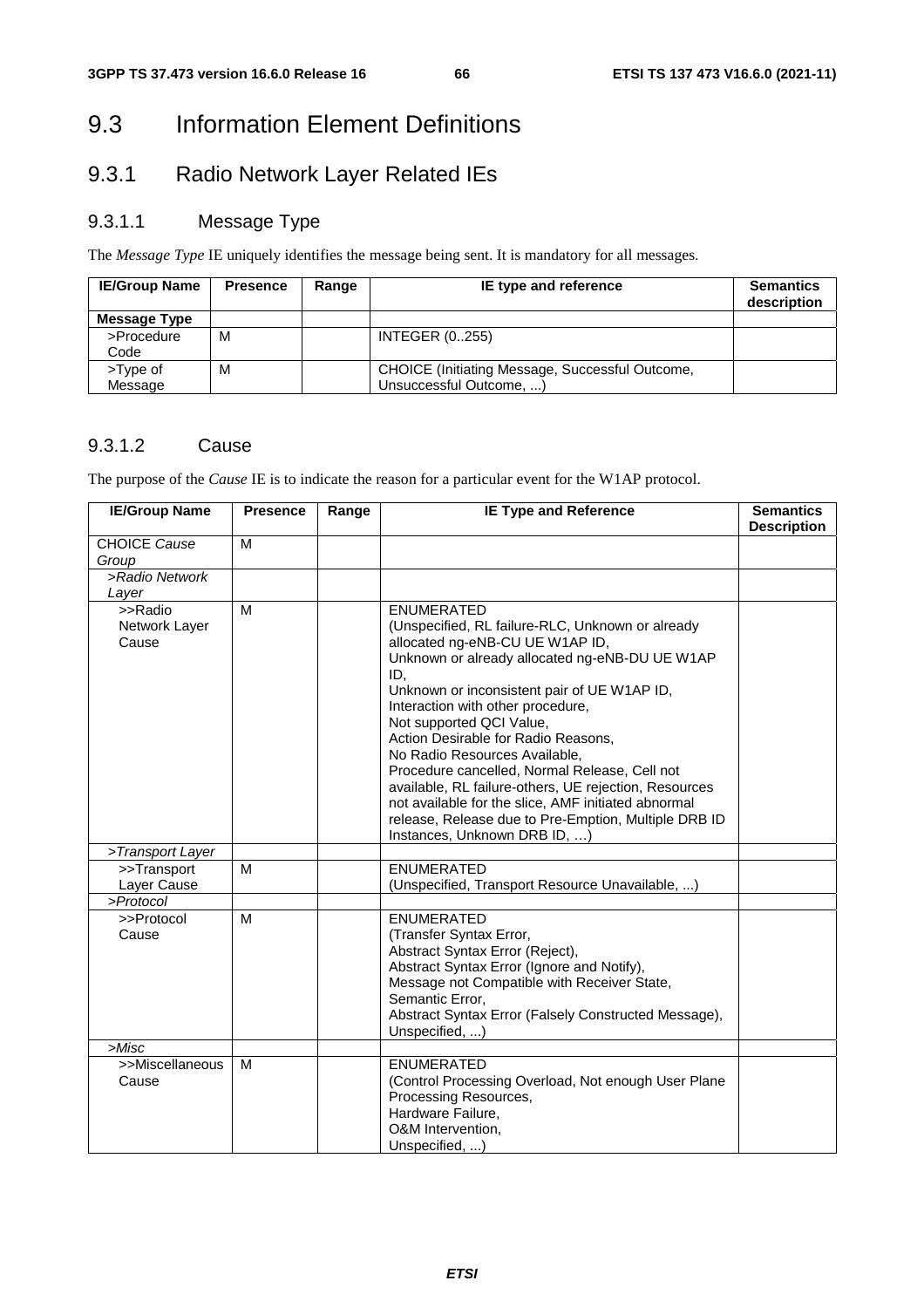The meaning of the different cause values is described in the following table. In general, "not supported" cause values indicate that the related capability is missing. On the other hand, "not available" cause values indicate that the related capability is present, but insufficient resources were available to perform the requested action.

| Radio Network Layer cause               | <b>Meaning</b>                                                              |
|-----------------------------------------|-----------------------------------------------------------------------------|
| Unspecified                             | Sent for radio network layer cause when none of the specified cause         |
|                                         | values applies.                                                             |
| RL Failure-RLC                          | The action is due to an RL failure caused by exceeding the maximum          |
|                                         | number of ARQ retransmissions.                                              |
| Unknown or already allocated ng-eNB-CU  | The action failed because the ng-eNB-CU UE W1AP ID is either                |
| UE W1AP ID                              | unknown, or (for a first message received at the ng-eNB-CU) is known        |
|                                         | and already allocated to an existing context.                               |
| Unknown or already allocated ng-eNB-DU  | The action failed because the ng-eNB-DU UE W1AP ID is either                |
| UE W1AP ID                              | unknown, or (for a first message received at the ng-eNB-DU) is known        |
|                                         | and already allocated to an existing context.                               |
| Unknown or inconsistent pair of UE W1AP | The action failed because both UE W1AP IDs are unknown, or are              |
| ID                                      | known but do not define a single UE context.                                |
| Interaction with other procedure        | The action is due to an ongoing interaction with another procedure.         |
| Not supported QCI Value                 | The action failed because the requested QCI is not supported.               |
| Action Desirable for Radio Reasons      | The reason for requesting the action is radio related.                      |
| No Radio Resources Available            | The cell(s) in the requested node don't have sufficient radio resources     |
|                                         | available.                                                                  |
| Procedure cancelled                     | The sending node cancelled the procedure due to other urgent actions        |
|                                         | to be performed.                                                            |
| Normal Release                          | The action is due to a normal release of the UE (e.g. because of            |
|                                         | mobility) and does not indicate an error.                                   |
| Cell Not Available                      | The action failed due to no cell available in the requested node.           |
| <b>RL Failure-others</b>                | The action is due to an RL failure caused by other radio link failures than |
|                                         | exceeding the maximum number of ARQ retransmissions.                        |
| UE rejection                            | The action is due to ng-eNB-CU's rejection of a UE access request.          |
| Resources not available for the slice   | The requested resources are not available for the slice.                    |
| AMF initiated abnormal release          | The release is triggered by an error in the AMF or in the NAS layer.        |
| Release due to Pre-Emption              | Release is initiated due to pre-emption.                                    |
| Multiple DRB ID Instances               | The action failed because multiple instances of the same DRB had been       |
|                                         | provided.                                                                   |
| Unknown DRB ID                          | The action failed because the DRB ID is unknow.                             |

| <b>Transport Layer cause</b>          | <b>Meaning</b>                                                          |  |  |
|---------------------------------------|-------------------------------------------------------------------------|--|--|
| Unspecified                           | Sent when none of the above cause values applies but still the cause is |  |  |
|                                       | Transport Network Layer related.                                        |  |  |
| <b>Transport Resource Unavailable</b> | The required transport resources are not available.                     |  |  |

| <b>Protocol cause</b>                                          | <b>Meaning</b>                                                                                                          |  |
|----------------------------------------------------------------|-------------------------------------------------------------------------------------------------------------------------|--|
| <b>Transfer Syntax Error</b>                                   | The received message included a transfer syntax error.                                                                  |  |
| Abstract Syntax Error (Reject)                                 | The received message included an abstract syntax error and the<br>concerning criticality indicated "reject".            |  |
| Abstract Syntax Error (Ignore And Notify)                      | The received message included an abstract syntax error and the<br>concerning criticality indicated "ignore and notify". |  |
| Message Not Compatible With Receiver<br>State                  | The received message was not compatible with the receiver state.                                                        |  |
| Semantic Error                                                 | The received message included a semantic error.                                                                         |  |
| <b>Abstract Syntax Error (Falsely Constructed)</b><br>Message) | The received message contained IEs or IE groups in wrong order or with<br>too many occurrences.                         |  |
| Unspecified                                                    | Sent when none of the above cause values applies but still the cause is<br>Protocol related.                            |  |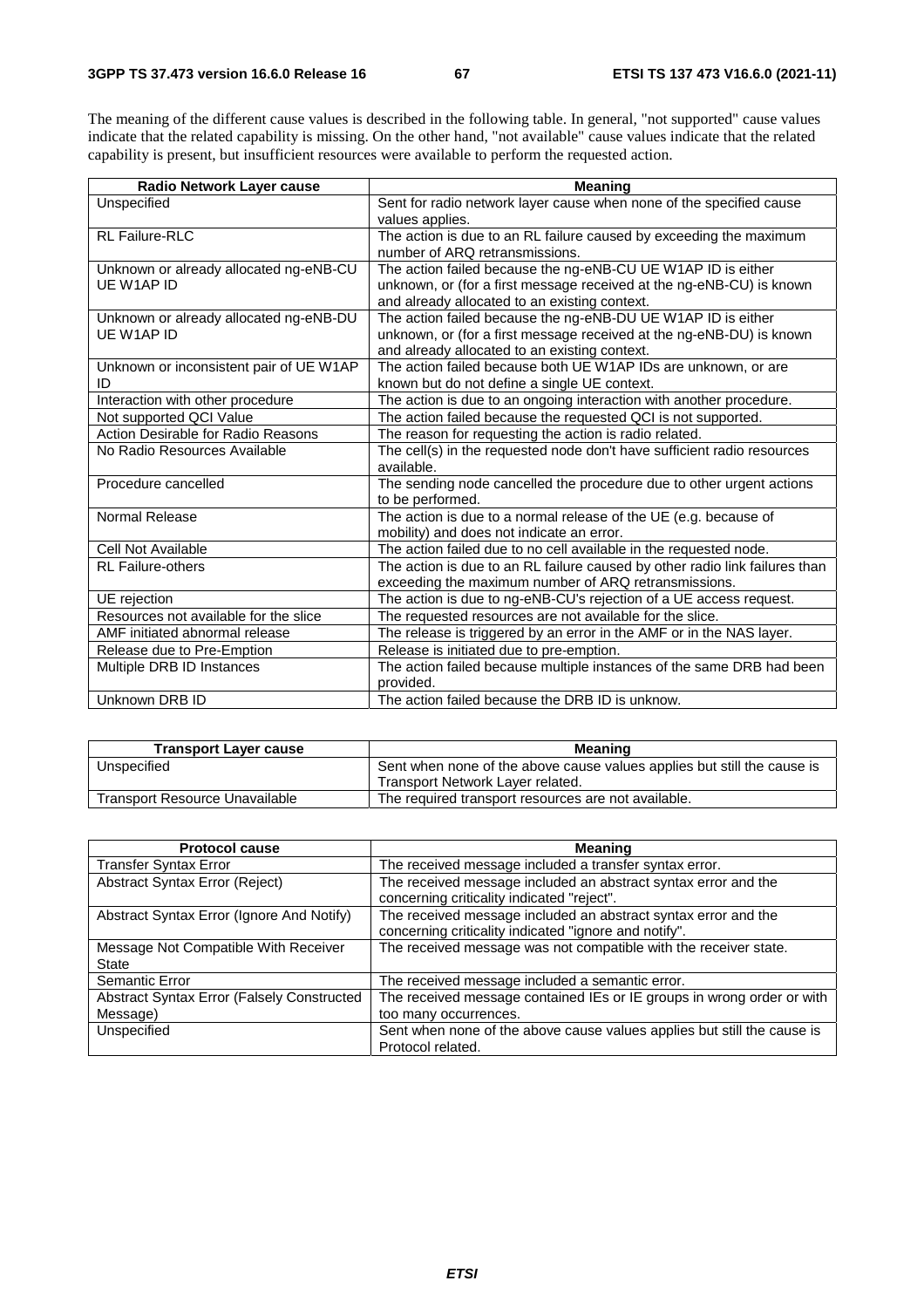| Miscellaneous cause                | <b>Meaning</b>                                                                                                                                                         |  |  |
|------------------------------------|------------------------------------------------------------------------------------------------------------------------------------------------------------------------|--|--|
| <b>Control Processing Overload</b> | Control processing overload.                                                                                                                                           |  |  |
| Not Enough User Plane Processing   | No enough resources are available related to user plane processing.                                                                                                    |  |  |
| Resources Available                |                                                                                                                                                                        |  |  |
| <b>Hardware Failure</b>            | Action related to hardware failure.                                                                                                                                    |  |  |
| <b>O&amp;M</b> Intervention        | The action is due to O&M intervention.                                                                                                                                 |  |  |
| <b>Unspecified Failure</b>         | Sent when none of the above cause values applies and the cause is not<br>related to any of the categories Radio Network Layer, Transport Network<br>Layer or Protocol. |  |  |

#### 9.3.1.3 PWS System Information

This IE contains the system information used for public warning.

| <b>IE/Group Name</b>            | <b>Presence</b> | Range | IE type and    | <b>Semantics</b>        | <b>Criticality</b> | Assigned           |
|---------------------------------|-----------------|-------|----------------|-------------------------|--------------------|--------------------|
|                                 |                 |       | reference      | description             |                    | <b>Criticality</b> |
| SIB type                        | M               |       | <b>INTEGER</b> | Indicates a certain SIB |                    |                    |
|                                 |                 |       | (1012, )       | block for public        |                    |                    |
|                                 |                 |       |                | warning message, e.g.   |                    |                    |
|                                 |                 |       |                | 10 means sibType10,     |                    |                    |
|                                 |                 |       |                | 11 for sibType11, etc.  |                    |                    |
| SIB message                     | М               |       | <b>OCTET</b>   | SIB message for         |                    |                    |
|                                 |                 |       | <b>STRING</b>  | public warning, as      |                    |                    |
|                                 |                 |       |                | defined in TS 36.331    |                    |                    |
|                                 |                 |       |                | [2].                    |                    |                    |
| <b>Notification Information</b> | M               |       |                |                         | <b>YES</b>         | ignore             |
| >Message Identifier             | М               |       | 9.3.1.67       |                         |                    |                    |
| >Serial Number                  | М               |       | 9.3.1.68       |                         |                    |                    |
| Additional SIB Message          | O               |       | 9.3.1.69       | <b>Additional SIB</b>   | Yes                | reject             |
| List                            |                 |       |                | messages containing     |                    |                    |
|                                 |                 |       |                | different segments of   |                    |                    |
|                                 |                 |       |                | a public warning        |                    |                    |
|                                 |                 |       |                | message if              |                    |                    |
|                                 |                 |       |                | segmentation is         |                    |                    |
|                                 |                 |       |                | applied, as defined in  |                    |                    |
|                                 |                 |       |                | TS 36.331 [2].          |                    |                    |

# 9.3.1.4 ng-eNB-CU UE W1AP ID

The ng-eNB-CU UE W1AP ID uniquely identifies the UE association over the W1 interface within the ng-eNB-CU.

| <b>IE/Group Name</b> | <b>Presence</b> | Range | IE type and<br>reference                    | <b>Semantics description</b> |
|----------------------|-----------------|-------|---------------------------------------------|------------------------------|
| ng-eNB-CU UE W1AP ID | M               |       | <b>INTEGER</b><br>$232 - 11$<br>$(0 \ldots$ |                              |

# 9.3.1.5 ng-eNB-DU UE W1AP ID

The ng-eNB-DU UE W1AP ID uniquely identifies the UE association over the W1 interface within the ng-eNB-DU.

| <b>IE/Group Name</b> | <b>Presence</b> | Range | IE type and<br>reference             | <b>Semantics description</b> |
|----------------------|-----------------|-------|--------------------------------------|------------------------------|
| ng-eNB-DU UE W1AP ID | М               |       | <b>INTEGER</b><br>$232 - 1)$<br>(02) |                              |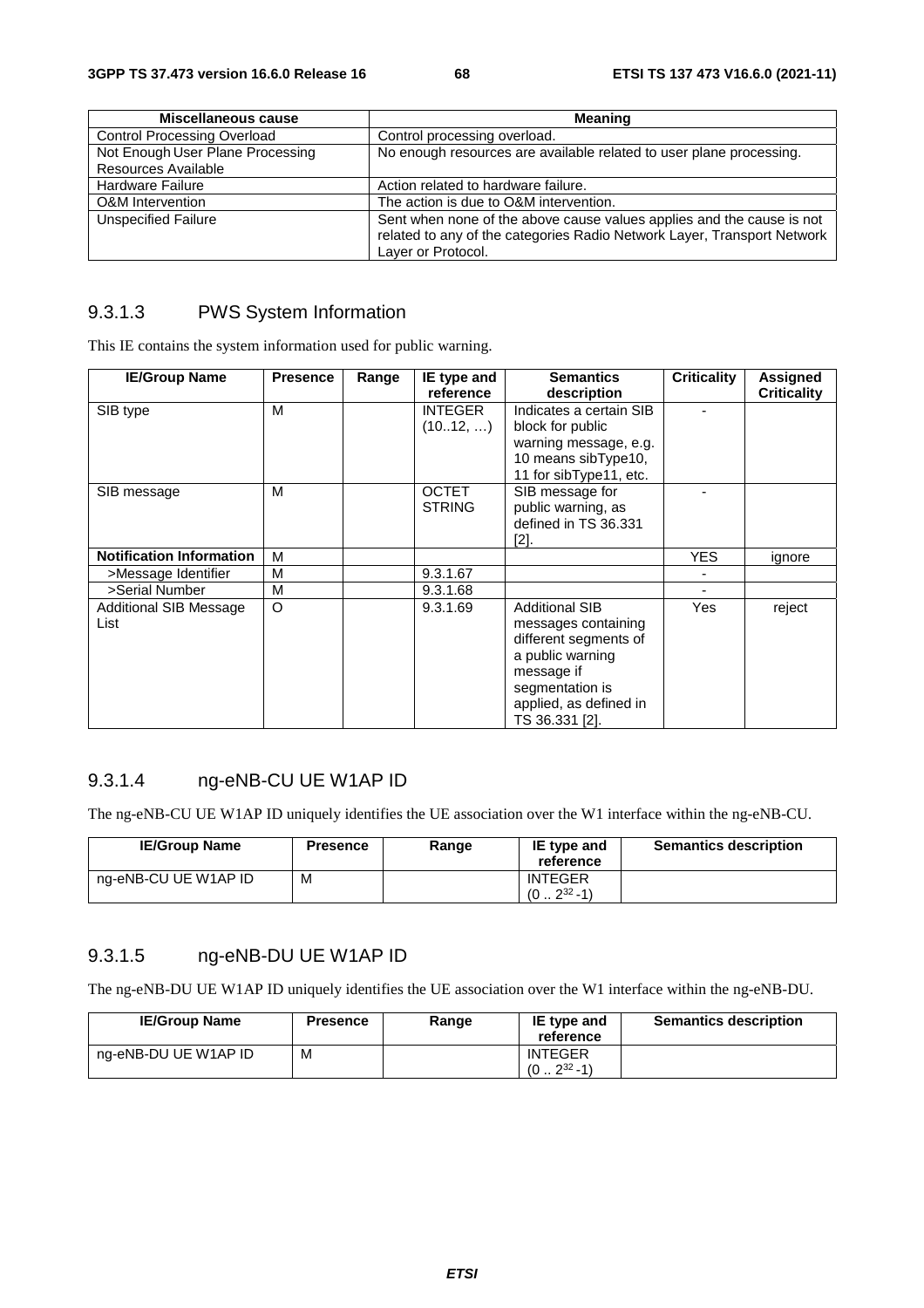#### 9.3.1.6 RRC-Container

This information element contains a ng-eNB-CU→UE or a UE → ng-eNB-CU message that is transferred without interpretation in the ng-eNB-DU.

| <b>IE/Group Name</b> | <b>Presence</b> | Range | IE type and<br>reference      | <b>Semantics description</b> |
|----------------------|-----------------|-------|-------------------------------|------------------------------|
| <b>RRC-Container</b> | М               |       | <b>OCTET</b><br><b>STRING</b> |                              |

#### 9.3.1.7 SRB ID

This IE uniquely identifies a SRB for a UE.

| <b>IE/Group Name</b> | <b>Presence</b> | Range | IE type and<br>reference | <b>Semantics description</b>                                            |
|----------------------|-----------------|-------|--------------------------|-------------------------------------------------------------------------|
| <b>SRBID</b>         | М               |       | INTEGER (03,<br>$\cdots$ | Corresponds to the SRB-<br><i>Identity</i> defined in TS<br>36.331 [2]. |

# 9.3.1.8 DRB ID

This IE uniquely identifies a DRB for a UE.

| <b>IE/Group Name</b> | <b>Presence</b> | Range | IE type and | <b>Semantics description</b>  |
|----------------------|-----------------|-------|-------------|-------------------------------|
|                      |                 |       | reference   |                               |
| DRB ID               | М               |       | INTEGER (1  | Corresponds to the DRB-       |
|                      |                 |       | 32,         | <i>Identity</i> defined in TS |
|                      |                 |       |             | 36.331[2].                    |

# 9.3.1.9 ng-eNB-DU ID

The ng-eNB-DU ID uniquely identifies the ng-eNB-DU at least within an ng-eNB-CU.

| <b>IE/Group Name</b> | <b>Presence</b> | Range | IE type and<br>reference        | <b>Semantics description</b>                                                                                                                   |
|----------------------|-----------------|-------|---------------------------------|------------------------------------------------------------------------------------------------------------------------------------------------|
| ng-eNB-DU ID         | м               |       | <b>INTEGER</b><br>$(02^{36}-1)$ | The ng-eNB-DU ID is<br>independently configured from<br>cell identifiers, i.e. no<br>connection between ng-eNB-<br>DU ID and cell identifiers. |

#### 9.3.1.10 Served Cell Information

This IE contains cell configuration information of a cell in the ng-eNB-DU.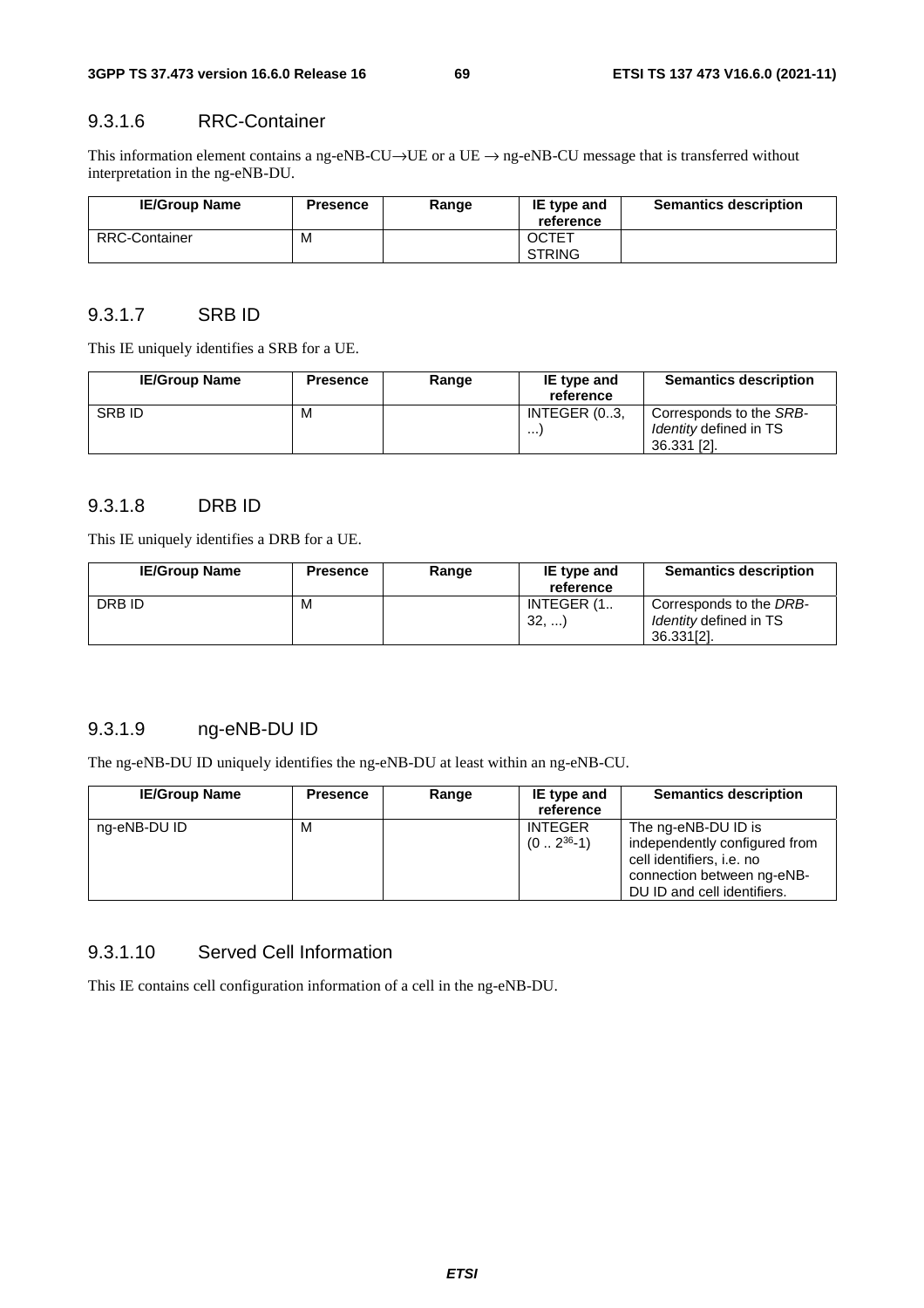| <b>IE/Group Name</b>                     | <b>Presenc</b><br>e     | Range                                                            | IE type and<br>reference                     | <b>Semantics</b><br>description                                                                               | <b>Criticality</b>       | <b>Assigned</b><br><b>Criticality</b> |
|------------------------------------------|-------------------------|------------------------------------------------------------------|----------------------------------------------|---------------------------------------------------------------------------------------------------------------|--------------------------|---------------------------------------|
| <b>E-UTRAN CGI</b>                       | $\overline{\mathsf{M}}$ |                                                                  | 9.3.1.12                                     |                                                                                                               |                          |                                       |
| <b>E-UTRAN PCI</b>                       | $\overline{M}$          |                                                                  | <b>INTEGER</b>                               | Physical Cell ID                                                                                              | $\overline{a}$           |                                       |
|                                          |                         |                                                                  | (0.503)                                      |                                                                                                               |                          |                                       |
| <b>5GS TAC</b>                           | $\overline{O}$          |                                                                  | 9.3.1.26                                     | <b>5GS Tracking</b>                                                                                           | $\overline{\phantom{a}}$ |                                       |
|                                          |                         |                                                                  |                                              | Area Code                                                                                                     |                          |                                       |
| <b>Served PLMNs</b>                      |                         | $1.5$ <maxno<br><i>ofBPLMNs</i><br/><math>\geq</math></maxno<br> |                                              | <b>Broadcast</b><br>PLMNs in SIB1<br>associated to the<br>E-UTRAN cell<br>Identity in the E-<br>UTRAN CGI IE. | $\blacksquare$           |                                       |
| >PLMN Identity                           | M                       |                                                                  | 9.3.1.14                                     |                                                                                                               |                          |                                       |
| >TAI Slice<br><b>Support List</b>        | O                       |                                                                  | <b>Slice Support</b><br>List<br>9.3.1.31     | Supported S-<br>NSSAIs per TA.                                                                                | <b>YES</b>               | ignore                                |
| <b>CHOICE E-UTRAN</b><br>-Mode-Info      | M                       |                                                                  |                                              |                                                                                                               | $\overline{\phantom{a}}$ |                                       |
| > FDD                                    |                         |                                                                  |                                              |                                                                                                               |                          |                                       |
| >>FDD Info                               |                         | $\mathbf{1}$                                                     |                                              |                                                                                                               | $\blacksquare$           |                                       |
| >>UL<br>FreqInfo                         | M                       |                                                                  | E-UTRAN<br>Frequency Info<br>9.3.1.17        |                                                                                                               |                          |                                       |
| >>DL<br>FreqInfo                         | M                       |                                                                  | E-UTRAN<br>Frequency Info<br>9.3.1.17        |                                                                                                               | $\mathbf{r}$             |                                       |
| >>UL<br>Transmission<br><b>Bandwidth</b> | $\overline{M}$          |                                                                  | Transmission<br><b>Bandwidth</b><br>9.3.1.15 |                                                                                                               |                          |                                       |
| >>DL<br>Transmission<br>Bandwidth        | M                       |                                                                  | Transmission<br><b>Bandwidth</b><br>9.3.1.15 |                                                                                                               | $\blacksquare$           |                                       |
| >TDD                                     |                         |                                                                  |                                              |                                                                                                               | $\blacksquare$           |                                       |
| >>TDD Info                               |                         | $\mathbf{1}$                                                     |                                              |                                                                                                               |                          |                                       |
| >>> E-UTRAN<br>Freginfo                  | M                       |                                                                  | E-UTRAN<br>Frequency Info<br>9.3.1.17        |                                                                                                               |                          |                                       |
| >><br>Transmission<br>Bandwidth          | M                       |                                                                  | Transmission<br><b>Bandwidth</b><br>9.3.1.15 |                                                                                                               | $\blacksquare$           |                                       |
| Measurement<br>Timing<br>Configuration   | M                       |                                                                  | <b>OCTET</b><br><b>STRING</b>                | Contains the<br>MeasurementTimi<br>ngConfiguration<br>inter-node<br>message defined<br>in TS 36.331 [2].      | $\blacksquare$           |                                       |
| <b>RANAC</b>                             | O                       |                                                                  | RAN Area Code<br>9.3.1.45                    |                                                                                                               | <b>YES</b>               | ignore                                |
| Cell Type                                | $\overline{O}$          |                                                                  | 9.3.1.62                                     |                                                                                                               | <b>YES</b>               | ignore                                |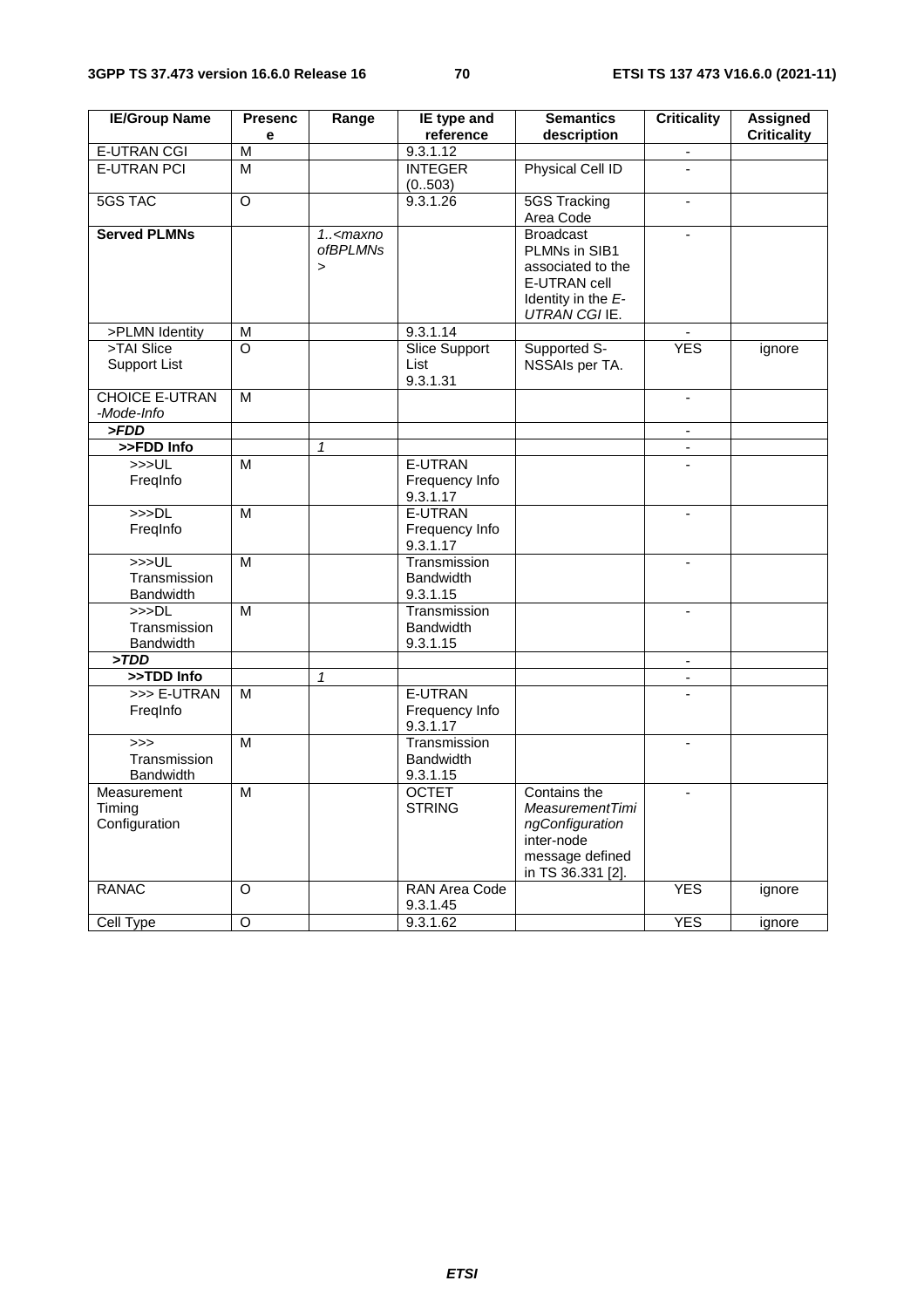| <b>Broadcast PLMN</b><br><b>Identity Info List</b> |          | 0 <maxno<br><i>ofBPLMNs</i><br/><math>\geq</math></maxno<br> |                                    | This IE<br>corresponds to<br>the<br>cellAccessRelate<br>dInfoList-5GC IE<br>in $SIB1$ as<br>specified in TS<br>36.331 [2]. All<br><b>PLMN Identities</b><br>and associated<br>information<br>contained in the<br>cellAccessRelate<br>dInfoList-5GC IE<br>are included and<br>provided in the<br>same order as<br>broadcast in<br>SIB <sub>1</sub> . | <b>YES</b> | ignore |
|----------------------------------------------------|----------|--------------------------------------------------------------|------------------------------------|-----------------------------------------------------------------------------------------------------------------------------------------------------------------------------------------------------------------------------------------------------------------------------------------------------------------------------------------------------|------------|--------|
| >PLMN Identity<br>List                             | M        |                                                              | Available PLMN<br>List<br>9.3.1.47 | <b>Broadcast PLMN</b><br>IDs in SIB1<br>associated to the<br>E-UTRAN Cell<br>Identity IE.                                                                                                                                                                                                                                                           |            |        |
| >5GS-TAC                                           | $\Omega$ |                                                              | <b>OCTET</b><br>STRING (3)         |                                                                                                                                                                                                                                                                                                                                                     |            |        |
| >E-UTRAN Cell<br>Identity                          | M        |                                                              | <b>BIT STRING</b><br>(28)          |                                                                                                                                                                                                                                                                                                                                                     |            |        |
| >RANAC                                             | $\circ$  |                                                              | RAN Area Code<br>9.3.1.45          |                                                                                                                                                                                                                                                                                                                                                     |            |        |

| Ranαe<br>bound<br>٦a           | -<br>anation                                                                          |  |  |  |
|--------------------------------|---------------------------------------------------------------------------------------|--|--|--|
| LMNs<br>$\sim$<br>…u∧∩00IBH' " | LMN<br>וס<br>lds<br>Broadcast<br>Maximum<br>$\sim$<br>Value<br>no.<br>Οt<br>O.<br>- ت |  |  |  |

#### 9.3.1.11 Transmission Action Indicator

This IE indicates actions for the ng-eNB-DU for the data transmission to the UE.

| <b>IE/Group Name</b> | Presence | Range | IE type and reference | <b>Semantics description</b> |
|----------------------|----------|-------|-----------------------|------------------------------|
| ⊺ransmission Action  | M        |       | ENUMERATED            |                              |
| Indicator            |          |       | restart<br>$5$        |                              |

# 9.3.1.12 E-UTRAN CGI

This information element is used to globally identify a cell (see TS 36.401 [3]).

| <b>IE/Group Name</b> | <b>Presence</b> | Range | IE type and<br>reference        | <b>Semantics description</b>                                           |
|----------------------|-----------------|-------|---------------------------------|------------------------------------------------------------------------|
| <b>PLMN Identity</b> | м               |       | 9.3.1.14                        |                                                                        |
| Cell Identity        | м               |       | <b>BIT STRING</b><br>(SIZE(28)) | The leftmost bits of the Cell<br>Identity correspond to the eNB<br>ID. |

# 9.3.1.13 Repetition Period

This IE indicates the periodicity of the warning message to be broadcast.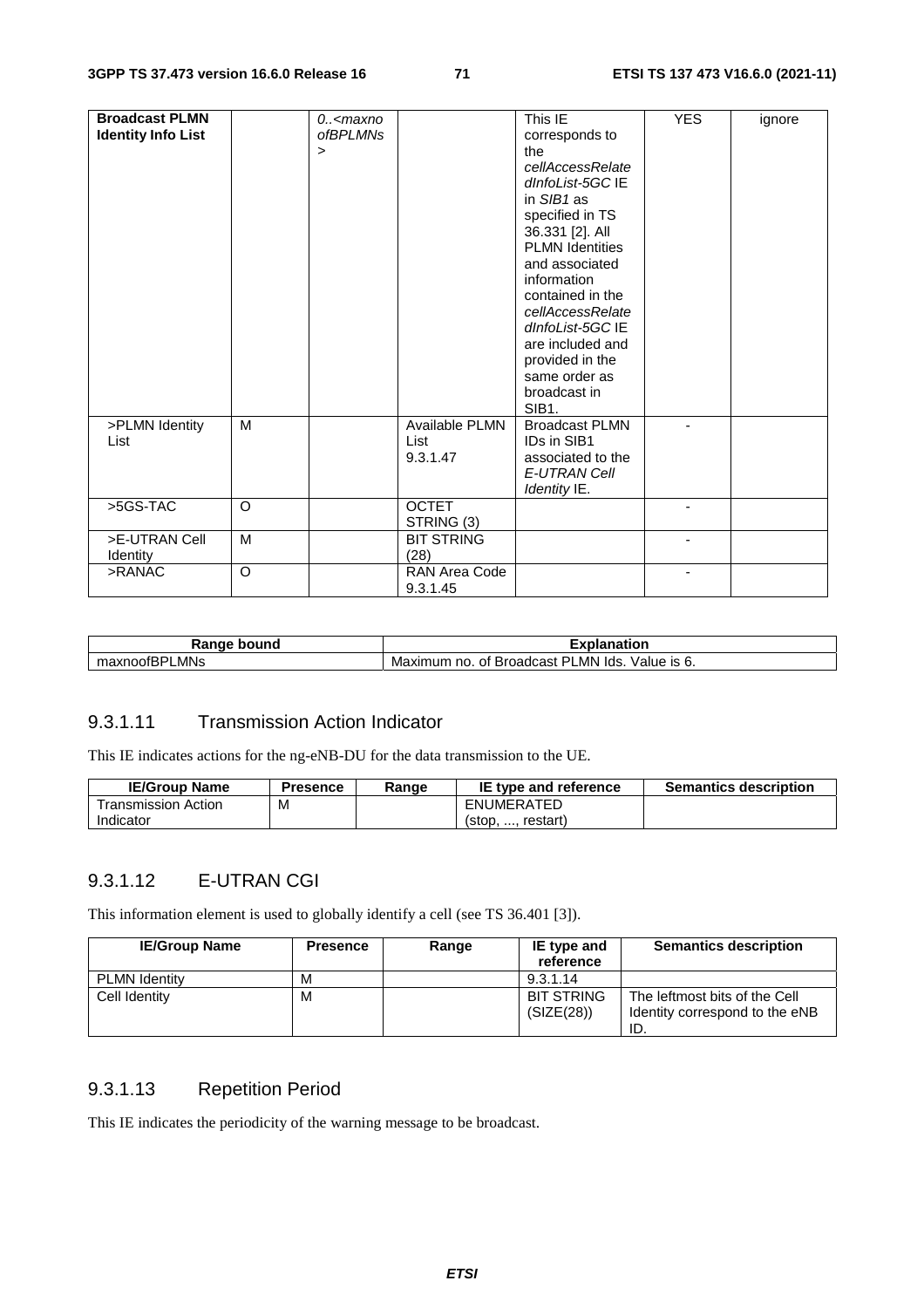| <b>IE/Group Name</b>     | <b>Presence</b> | Range | IE type and<br>reference | <b>Semantics description</b>                       |
|--------------------------|-----------------|-------|--------------------------|----------------------------------------------------|
| <b>Repetition Period</b> | M               |       | INTEGER $(02^{17}-1)$    | The unit of value 1 to $2^{17}$ -1 is<br>[second]. |

## 9.3.1.14 PLMN Identity

This information element indicates the PLMN Identity.

| <b>IE/Group Name</b> | <b>Presence</b> | Range | IE type and reference            | <b>Semantics description</b>                                                                                                                    |
|----------------------|-----------------|-------|----------------------------------|-------------------------------------------------------------------------------------------------------------------------------------------------|
| <b>PLMN</b> Identity | М               |       | <b>OCTET STRING</b><br>(SIZE(3)) | - digits 0 to 9, encoded 0000 to $1001$ ,<br>- 1111 used as filler digit,<br>two digits per octet,                                              |
|                      |                 |       |                                  | - bits 4 to 1 of octet n encoding digit 2n-1<br>- bits 8 to 5 of octet n encoding digit 2n                                                      |
|                      |                 |       |                                  | -The PLMN identity consists of 3 digits<br>from MCC followed by either<br>-a filler digit plus 2 digits from MNC (in<br>case of 2 digit MNC) or |
|                      |                 |       |                                  | -3 digits from MNC (in case of a 3 digit<br>MNC).                                                                                               |

# 9.3.1.15 Transmission Bandwidth

The *Transmission Bandwidth* IE is used to indicate the UL or DL transmission bandwidth.

| <b>IE/Group Name</b> | <b>Presence</b> | Range | <b>IE Type and Reference</b> | <b>Semantics Description</b>           |
|----------------------|-----------------|-------|------------------------------|----------------------------------------|
| <b>NRB</b>           | м               |       | ENUMERATED (mbw6,            | This IE is used to indicate the        |
|                      |                 |       | mbw15, mbw25, mbw50,         | UL or DL transmission                  |
|                      |                 |       | mbw75, mbw100, )             | bandwidth expressed in units of        |
|                      |                 |       |                              | resource blocks "N <sub>RB</sub> " (TS |
|                      |                 |       |                              | 36.104 [14]). The values mbw6,         |
|                      |                 |       |                              | mbw15, etc. correspond to the          |
|                      |                 |       |                              | number of resource blocks              |
|                      |                 |       |                              | $"N_{RB}"$ 6, 15, etc.                 |

# 9.3.1.16 Void

Reserved for future use.

# 9.3.1.17 E-UTRAN Frequency Info

The E-UTRAN Frequency Info defines the carrier frequency used in a cell for a given direction (UL or DL) in FDD or for both UL and DL directions in TDD.

| <b>IE/Group Name</b>               | <b>Presence</b> | Range                         | IE Type and<br><b>Reference</b>    | <b>Semantics Description</b>                            |
|------------------------------------|-----------------|-------------------------------|------------------------------------|---------------------------------------------------------|
| <b>E-UTRAN ARFCN</b>               | м               |                               | INTEGER (0<br>maxE-<br>UTRANARFCN) | RF Reference Frequency as<br>defined in TS 36.104 [14]. |
| <b>Frequency Band List</b>         |                 |                               |                                    |                                                         |
| >Frequency Band Item               |                 | $1. maxnoofE-UTRANCellBands>$ |                                    |                                                         |
| >>E-UTRAN<br><b>Frequency Band</b> | м               |                               | INTEGER (1<br>maxBandsEUTRA)       | Operating Band as defined in<br>TS 36.104 [14].         |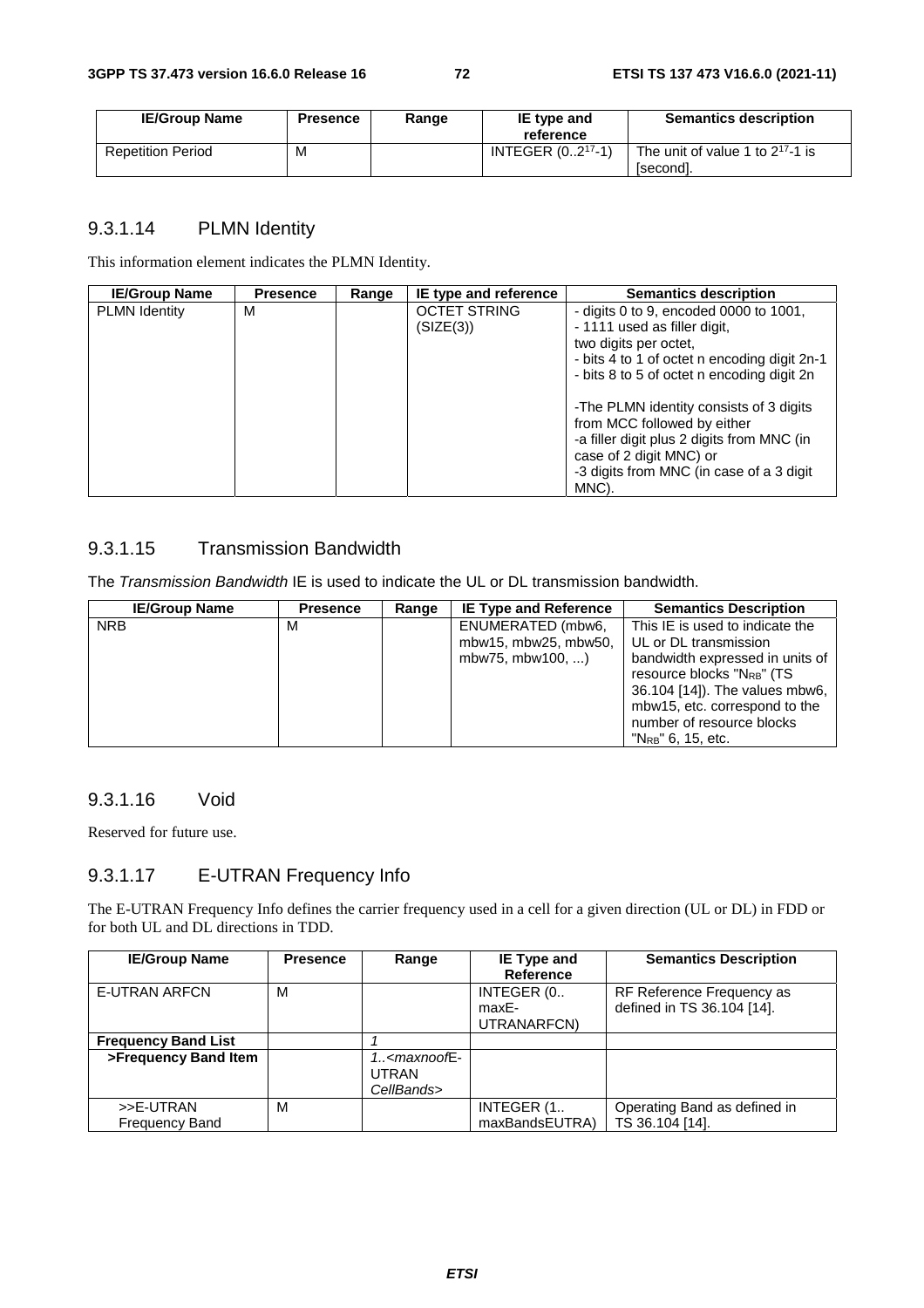| Range bound             | <b>Explanation</b>                                                           |
|-------------------------|------------------------------------------------------------------------------|
| maxE-UTRANARFCN         | Maximum value of E-UTRAN ARFCNs. Value is 262143.                            |
| maxnoofE-UTRANCellBands | Maximum no. of frequency bands supported for an E-UTRAN cell.<br>Value is 8. |
| maxBandsEUTRA           | Maximum value of E-UTRAN Bands, Value is 256.                                |

### 9.3.1.18 ng-eNB-DU System Information

This IE contains the system information generated by the ng-eNB-DU.

| <b>IE/Group Name</b> | <b>Presence</b> | Range | IE type and<br>reference      | <b>Semantics description</b>                   |
|----------------------|-----------------|-------|-------------------------------|------------------------------------------------|
| MIB message          | M               |       | <b>OCTET</b><br><b>STRING</b> | MIB message, as defined in<br>TS 36.331 [2].   |
| SIB1 message         | М               |       | <b>OCTET</b><br><b>STRING</b> | SIB1 message, as defined in<br>TS 36.331 [2].  |
| SIB2 message         | M               |       | <b>OCTET</b><br><b>STRING</b> | SIB2 message, as defined in<br>TS 36.331 [2].  |
| SIB3 message         | М               |       | <b>OCTET</b><br><b>STRING</b> | SIB3 message, as defined in<br>TS 36.331 [2].  |
| SIB8 message         | M               |       | <b>OCTET</b><br><b>STRING</b> | SIB8 message, as defined in<br>TS 36.331 [2].  |
| SIB16 message        | M               |       | <b>OCTET</b><br><b>STRING</b> | SIB16 message, as defined in<br>TS 36.331 [2]. |

# 9.3.1.19 E-UTRAN QoS

This IE defines the QoS to be applied to a DRB for DC case.

| <b>IE/Group Name</b>       | <b>Presence</b> | Range | IE type and    | <b>Semantics description</b>        |
|----------------------------|-----------------|-------|----------------|-------------------------------------|
|                            |                 |       | reference      |                                     |
| QCI                        | М               |       | <b>INTEGER</b> | QoS Class Identifier defined in TS  |
|                            |                 |       | (0255)         | 23.401 [10].                        |
|                            |                 |       |                | Logical range and coding specified  |
|                            |                 |       |                | in TS 23.203 [20].                  |
| Allocation and Retention   | м               |       | 9.3.1.20       |                                     |
| Priority                   |                 |       |                |                                     |
| <b>GBR QoS Information</b> | O               |       | 9.3.1.21       | This IE applies to GBR bearers only |
|                            |                 |       |                | and shall be ignored otherwise.     |

# 9.3.1.20 Allocation and Retention Priority

This IE specifies the relative importance compared to other E-RABs for allocation and retention of the E-UTRAN Radio Access Bearer.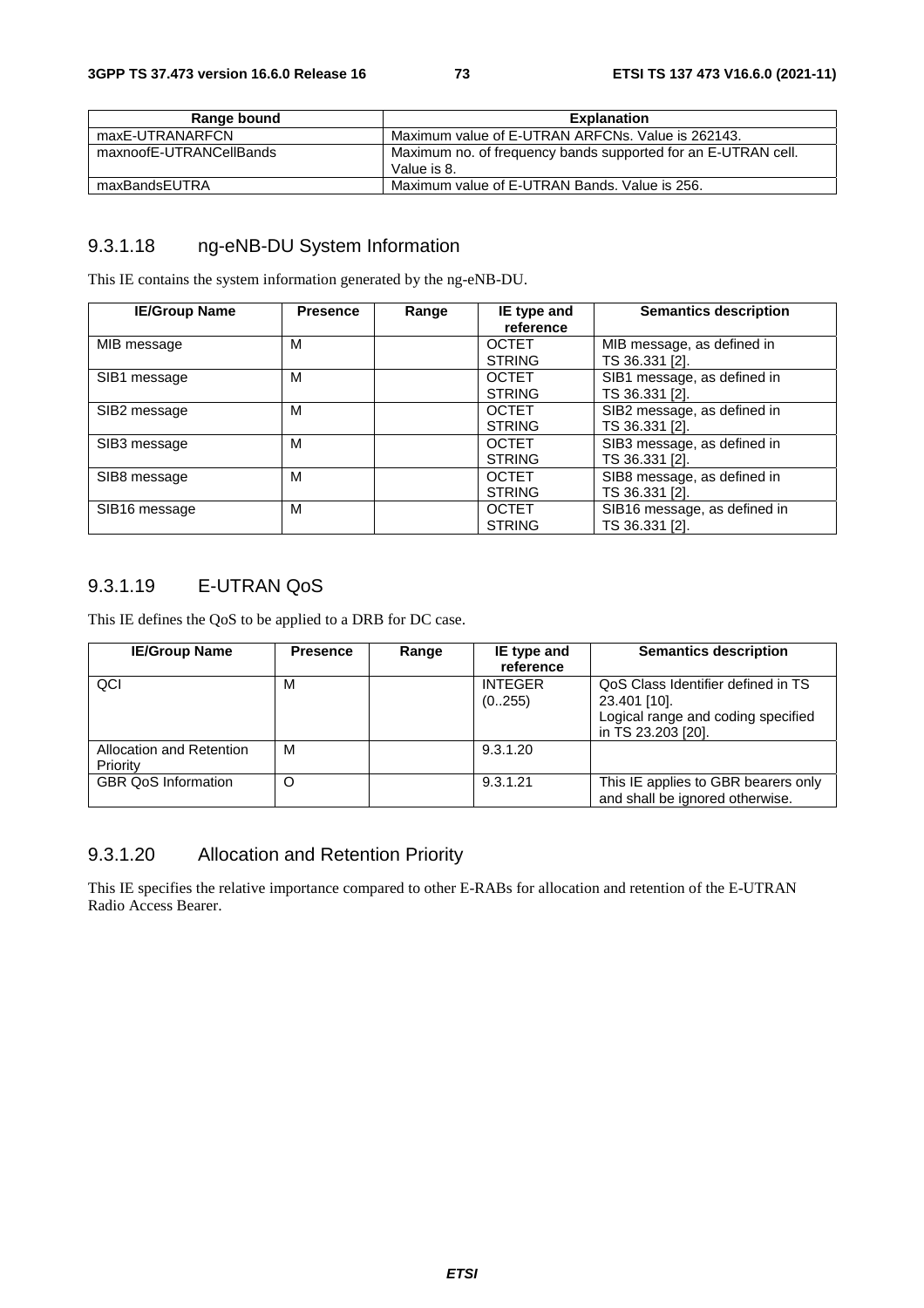| <b>IE/Group Name</b>          | <b>Presence</b> | Range | IE type and                                                                  | <b>Semantics description</b>                                                                                                                                                                                                                                                                                                                                                                                                                           |
|-------------------------------|-----------------|-------|------------------------------------------------------------------------------|--------------------------------------------------------------------------------------------------------------------------------------------------------------------------------------------------------------------------------------------------------------------------------------------------------------------------------------------------------------------------------------------------------------------------------------------------------|
| <b>Priority Level</b>         | M               |       | reference<br><b>INTEGER (015)</b>                                            | <b>Desc.:</b> This IE should be understood<br>as "priority of allocation and retention"<br>(see TS 23.401 [10]).<br>Usage:<br>Value 15 means "no priority".<br>Values between 1 and 14 are ordered<br>in decreasing order of priority, i.e. 1 is<br>the highest and 14 the lowest.<br>Value 0 shall be treated as a logical<br>error if received.                                                                                                      |
| <b>Pre-emption Capability</b> | M               |       | ENUMERATED(shall<br>not trigger pre-<br>emption, may trigger<br>pre-emption) | <b>Desc.:</b> This IE indicates the pre-<br>emption capability of the request on<br>other E-RABs<br>Usage:<br>The E-RAB shall not pre-empt other<br>E-RABs or, the E-RAB may pre-empt<br>other E-RABs<br>The Pre-emption Capability indicator<br>applies to the allocation of resources<br>for an E-RAB and as such it provides<br>the trigger to the pre-emption<br>procedures/processes of the eNB.                                                  |
| Pre-emption Vulnerability     | M               |       | ENUMERATED(not<br>pre-emptable, pre-<br>emptable)                            | <b>Desc.:</b> This IE indicates the<br>vulnerability of the E-RAB to pre-<br>emption of other E-RABs.<br>Usage:<br>The E-RAB shall not be pre-empted<br>by other E-RABs or the E-RAB may<br>be pre-empted by other RABs.<br>Pre-emption Vulnerability indicator<br>applies for the entire duration of the E-<br>RAB, unless modified, and as such<br>indicates whether the E-RAB is a<br>target of the pre-emption<br>procedures/processes of the eNB. |

# 9.3.1.21 GBR QoS Information

This IE indicates the maximum and guaranteed bit rates of a GBR E-RAB for downlink and uplink.

| <b>IE/Group Name</b>                                | <b>Presence</b> | Range | IE type and<br>reference    | <b>Semantics description</b>                                                                                                                      |
|-----------------------------------------------------|-----------------|-------|-----------------------------|---------------------------------------------------------------------------------------------------------------------------------------------------|
| E-RAB Maximum Bit Rate<br><b>Downlink</b>           | M               |       | <b>Bit Rate</b><br>9.3.1.22 | Maximum Bit Rate in DL (i.e. from EPC<br>to E-UTRAN) for the bearer.<br>Details in TS 23.401 [10].                                                |
| E-RAB Maximum Bit Rate<br><b>Uplink</b>             | м               |       | <b>Bit Rate</b><br>9.3.1.22 | Maximum Bit Rate in UL (i.e. from E-<br>UTRAN to EPC) for the bearer.<br>Details in TS 23.401 [10].                                               |
| <b>E-RAB Guaranteed Bit Rate</b><br><b>Downlink</b> | м               |       | <b>Bit Rate</b><br>9.3.1.22 | Guaranteed Bit Rate (provided that<br>there is data to deliver) in DL (i.e. from<br>EPC to E-UTRAN) for the bearer.<br>Details in TS 23.401 [10]. |
| E-RAB Guaranteed Bit Rate<br>Uplink                 | м               |       | <b>Bit Rate</b><br>9.3.1.22 | Guaranteed Bit Rate (provided that<br>there is data to deliver) in UL (i.e. from<br>E-UTRAN to EPC) for the bearer.<br>Details in TS 23.401 [10]. |

#### 9.3.1.22 Bit Rate

This IE indicates the number of bits delivered by NG-RAN in UL or to NG-RAN in DL within a period of time, divided by the duration of the period. It is used, for example, to indicate the maximum or guaranteed bit rate for a GBR QoS flow, or an aggregated maximum bit rate.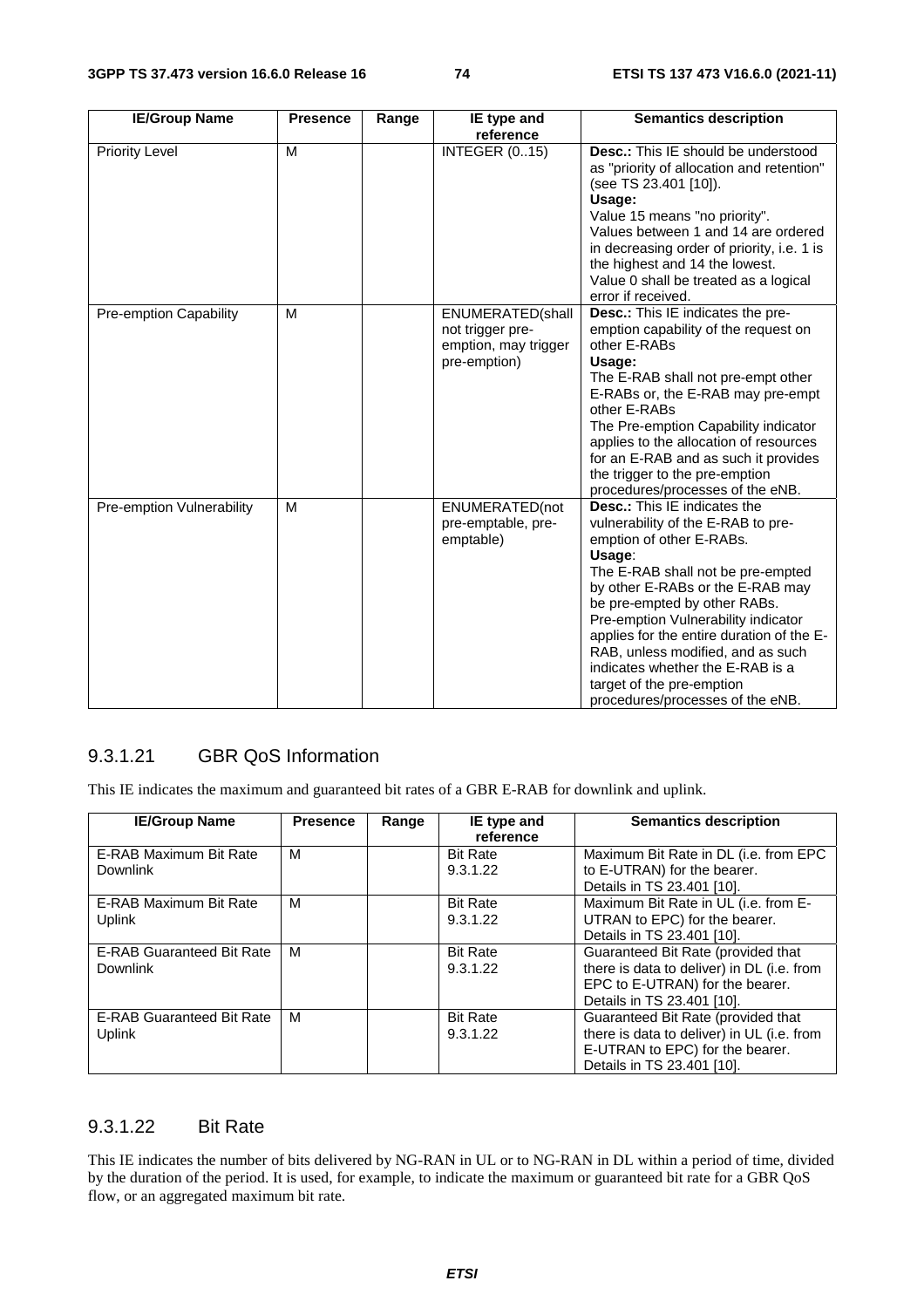| <b>IE/Group Name</b> | <b>Presence</b> | Range | IE type and reference | <b>Semantics description</b> |
|----------------------|-----------------|-------|-----------------------|------------------------------|
| <b>Bit Rate</b>      | M               |       | INTEGER (0            | The unit is: bit/s           |
|                      |                 |       | (4.000.000.000.000)   |                              |

#### 9.3.1.23 Transaction ID

The *Transaction ID* IE uniquely identifies a procedure among all ongoing parallel procedures of the same type initiated by the same protocol peer. Messages belonging to the same procedure shall use the same Transaction ID. The Transaction ID is determined by the initiating peer of a procedure.

| <b>IE/Group</b><br><b>Name</b> | <b>Presence</b> | Ranɑe | IE<br>type and reference          | <b>Semantics description</b> |
|--------------------------------|-----------------|-------|-----------------------------------|------------------------------|
| ransaction<br>. IL/            | M               |       | つらら<br>ີ (0255, …,<br>IN<br>r Grk |                              |

#### 9.3.1.24 DRX Cycle

The *DRX Cycle* IE is to indicate the desired DRX cycle.

| <b>IE/Group Name</b>   | <b>Presence</b> | Range | <b>IE Type and Reference</b>     | <b>Semantics Description</b>        |
|------------------------|-----------------|-------|----------------------------------|-------------------------------------|
| Long DRX Cycle         | М               |       | ENUMERATED                       | This IE is defined in TS 36.331 [2] |
| Length                 |                 |       | (sf10, sf20, sf32, sf40,         |                                     |
|                        |                 |       | sf64, sf80, sf128, sf160, sf256, |                                     |
|                        |                 |       | sf320, sf512, sf640, sf1024,     |                                     |
|                        |                 |       | sf1280, sf2048, sf2560, )        |                                     |
| <b>Short DRX Cycle</b> | O               |       | ENUMERATED (sf2, sf5, sf8,       | This IE is defined in TS 36.331 [2] |
| Length                 |                 |       | sf10, sf16, sf20, sf32, sf40,    |                                     |
|                        |                 |       | sf64, sf80, sf128, sf160, sf256, |                                     |
|                        |                 |       | $sf320, sf512, sf640, \ldots$    |                                     |
| <b>Short DRX Cycle</b> | O               |       | <b>INTEGER (116)</b>             | This IE is defined in TS 36.331 [2] |
| Timer                  |                 |       |                                  |                                     |

# 9.3.1.25 RLC Mode

The *RLC Mode* IE indicates the RLC Mode used for a DRB.

| <b>IE/Group Name</b> | <b>Presence</b> | Range | IE Type and<br><b>Reference</b>                                                                                   | <b>Semantics Description</b> |
|----------------------|-----------------|-------|-------------------------------------------------------------------------------------------------------------------|------------------------------|
| RLC Mode             |                 |       | ENUMERATED (<br>RLC-AM, RLC-UM-<br>Bidirectional, RLC-<br>UM-Unidirectional-<br>UL, RLC-UM-<br>Unidirectional-DL, |                              |

## 9.3.1.26 5GS TAC

This information element is used to identify Tracking Area Code.

| <b>IE/Group Name</b> | <b>Presence</b> | Range | IE type and<br>reference | <b>Semantics description</b> |
|----------------------|-----------------|-------|--------------------------|------------------------------|
| 5GS TAC              | М               |       | <b>OCTET STRING</b>      |                              |
|                      |                 |       | (SIZE (3))               |                              |

#### 9.3.1.27 Void

#### 9.3.1.28 RRC Reconfiguration Complete Indicator

This IE indicates the result of the reconfiguration performed towards the UE.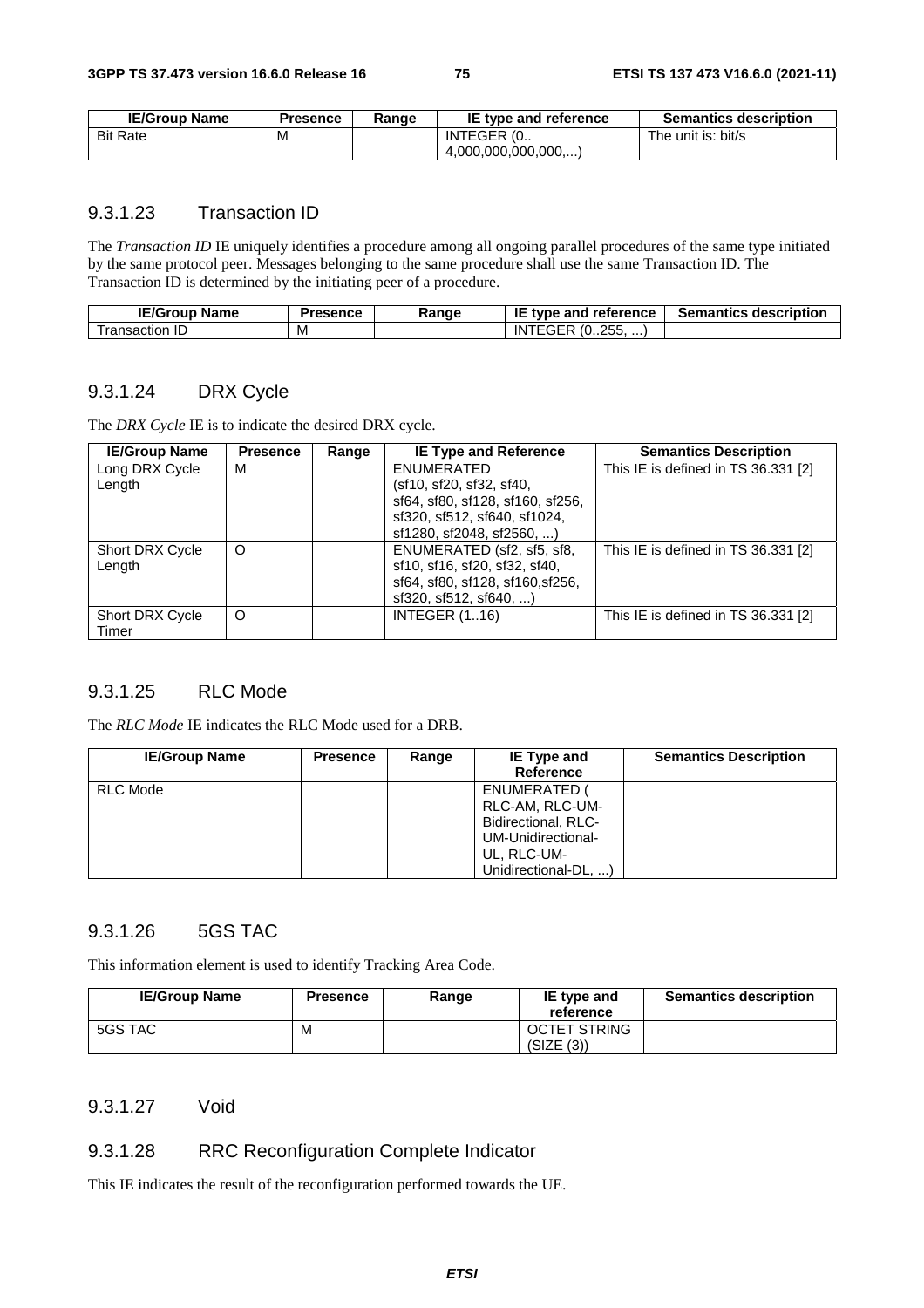| <b>IE/Group Name</b> | <b>Presence</b> | Range | IE type and<br>reference | <b>Semantics description</b> |
|----------------------|-----------------|-------|--------------------------|------------------------------|
| RRC Reconfiguration  | M               |       | ENUMERATED               |                              |
| Complete Indicator   |                 |       | (true, , failure)        |                              |

#### 9.3.1.29 C-RNTI

This IE contains the C-RNTI information.

| <b>IE/Group Name</b> | <b>Presence</b> | Range | IE type and<br>reference    | <b>Semantics description</b>        |
|----------------------|-----------------|-------|-----------------------------|-------------------------------------|
| C-RNTI               | M               |       | <b>INTEGER</b><br>(065535,) | C-RNTI as defined in TS 36.331 [2]. |

# 9.3.1.30 RAT-Frequency Priority Information

The RAT-Frequency Priority Information contains either the *Subscriber Profile ID for RAT/Frequency priority* IE or the *Index to RAT/Frequency Selection Priority* IE. These parameters are used to define local configuration for RRM strategies.

| <b>IE/Group Name</b>                                     | <b>Presence</b> | Range | IE type and<br>reference           | <b>Semantics description</b>                           |
|----------------------------------------------------------|-----------------|-------|------------------------------------|--------------------------------------------------------|
| <b>CHOICE RAT-Frequency</b><br>Priority Information      | м               |       |                                    |                                                        |
| $>EN-DC$                                                 |                 |       |                                    |                                                        |
| >>Subscriber Profile ID for<br>RAT/Frequency priority    | м               |       | <b>INTEGER (1 256,</b><br>$\cdots$ | This IE is not used in the<br>version of this release. |
| $>NG-RAN$                                                |                 |       |                                    |                                                        |
| >>Index to<br><b>RAT/Frequency Selection</b><br>Priority | м               |       | INTEGER (1.<br>256,                |                                                        |

#### 9.3.1.31 Slice Support List

This IE indicates the list of supported slices.

| <b>IE/Group Name</b>      | <b>Presence</b> | Range                                     | IE type and reference | <b>Semantics description</b> |
|---------------------------|-----------------|-------------------------------------------|-----------------------|------------------------------|
| <b>Slice Support Item</b> |                 | 1 <maxnoofsliceitems></maxnoofsliceitems> |                       |                              |
| IEs                       |                 |                                           |                       |                              |
| >S-NSSAI                  | M               |                                           | 9.3.1.32              |                              |

| Range                                   | $- - -$                                                                                                     |
|-----------------------------------------|-------------------------------------------------------------------------------------------------------------|
| bound                                   | anation                                                                                                     |
| $\cdots$<br>'SliceItems<br>maλ<br>noor: | 1024.<br>signalled<br>Value<br>support<br>items<br>no<br>ıs<br>slice<br>num<br>$\frac{1}{2}$<br>Maxır<br>οt |

#### 9.3.1.32 S-NSSAI

This IE indicates the S-NSSAI.

| <b>IE/Group Name</b> | <b>Presence</b> | Range | IE type and reference  | <b>Semantics description</b> |
|----------------------|-----------------|-------|------------------------|------------------------------|
| SST                  | M               |       | OCTET STRING (SIZE(1)) |                              |
| <b>SD</b>            |                 |       | OCTET STRING (SIZE(3)) |                              |

#### 9.3.1.33 ng-eNB-CU System Information

This IE contains the system information encoded by the ng-eNB-CU.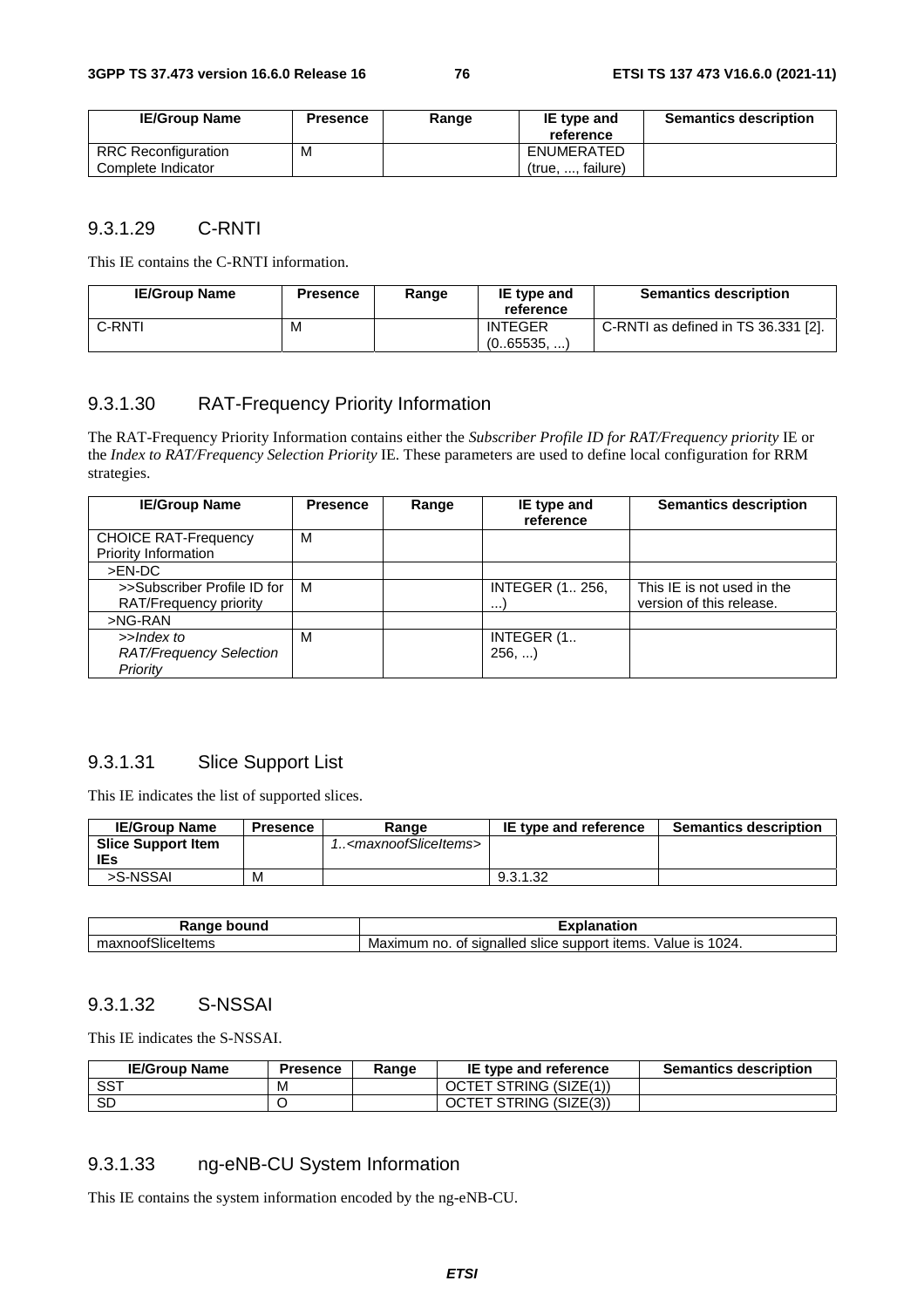| <b>IE/Group Name</b>           | <b>Presence</b> | Range                               | IE type and                   | <b>Semantics description</b>                                                                                                                                          |
|--------------------------------|-----------------|-------------------------------------|-------------------------------|-----------------------------------------------------------------------------------------------------------------------------------------------------------------------|
|                                |                 |                                     | reference                     |                                                                                                                                                                       |
| SIB type to Be Updated<br>List |                 |                                     |                               |                                                                                                                                                                       |
| >SIB type to Be                |                 | 1                                   |                               |                                                                                                                                                                       |
| <b>Updated Item IEs</b>        |                 | <maxnoofsibtypes></maxnoofsibtypes> |                               |                                                                                                                                                                       |
| >>SIB type                     | м               |                                     | <b>INTEGER</b><br>(232, )     | Indicates a certain SIB block, e.g. 2<br>means sibType2, 3 for sibType3,<br>etc. Values 2, 3, 8 and 16 are not<br>applicable in this version of the<br>specification. |
| >>SIB message                  | M               |                                     | <b>OCTET</b><br><b>STRING</b> | SIB message containing SIB as<br>defined in TS 36.331 [2].                                                                                                            |
| >>Value Tag                    | м               |                                     | <b>INTEGER</b><br>(031, )     |                                                                                                                                                                       |

### 9.3.1.34 QoS Flow Level QoS Parameters

This IE defines the QoS to be applied to a QoS flow or to a DRB.

| <b>IE/Group Name</b>                                   | <b>Presence</b> | Range | IE type and<br>reference            | <b>Semantics</b><br>description                                                                                        | <b>Criticality</b> | Assigned<br><b>Criticality</b> |
|--------------------------------------------------------|-----------------|-------|-------------------------------------|------------------------------------------------------------------------------------------------------------------------|--------------------|--------------------------------|
| CHOICE QoS<br>Characteristics                          | M               |       |                                     |                                                                                                                        | ٠                  |                                |
| >Non-dynamic 5QI                                       |                 |       |                                     |                                                                                                                        | $\blacksquare$     |                                |
| >>Non Dynamic 5QI<br>Descriptor                        | M               |       | 9.3.1.38                            |                                                                                                                        |                    |                                |
| >Dynamic 5QI                                           |                 |       |                                     |                                                                                                                        | ۰                  |                                |
| >>Dynamic 5QI<br><b>Descriptor</b>                     | M               |       | 9.3.1.36                            |                                                                                                                        |                    |                                |
| NG-RAN Allocation and<br><b>Retention Priority</b>     | M               |       | 9.3.1.37                            |                                                                                                                        | ٠                  |                                |
| <b>GBR OoS Flow</b><br>Information                     | $\Omega$        |       | 9.3.1.35                            | This IE shall be<br>present for GBR<br>QoS Flows only.                                                                 |                    |                                |
| Reflective QoS Attribute                               | $\Omega$        |       | <b>ENUMERATED</b><br>(subject to, ) | Details in TS<br>23.501 [8]. This IE<br>applies to non-<br>GBR flows only<br>and shall be<br>ignored otherwise.        |                    |                                |
| PDU Session ID                                         | O               |       | <b>INTEGER</b><br>(0255)            | As specified in TS<br>23.501 [8].                                                                                      | <b>YES</b>         | ignore                         |
| <b>UL PDU Session</b><br>Aggregate Maximum Bit<br>Rate | $\Omega$        |       | <b>Bit Rate</b><br>9.3.1.22         | The PDU session<br>Aggregate<br>Maximum Bit Rate<br>Uplink which is<br>associated with<br>the involved PDU<br>session. | <b>YES</b>         | ignore                         |

### 9.3.1.35 GBR QoS Flow Information

This IE indicates QoS parameters for a GBR QoS flow or GBR bearer for downlink and uplink.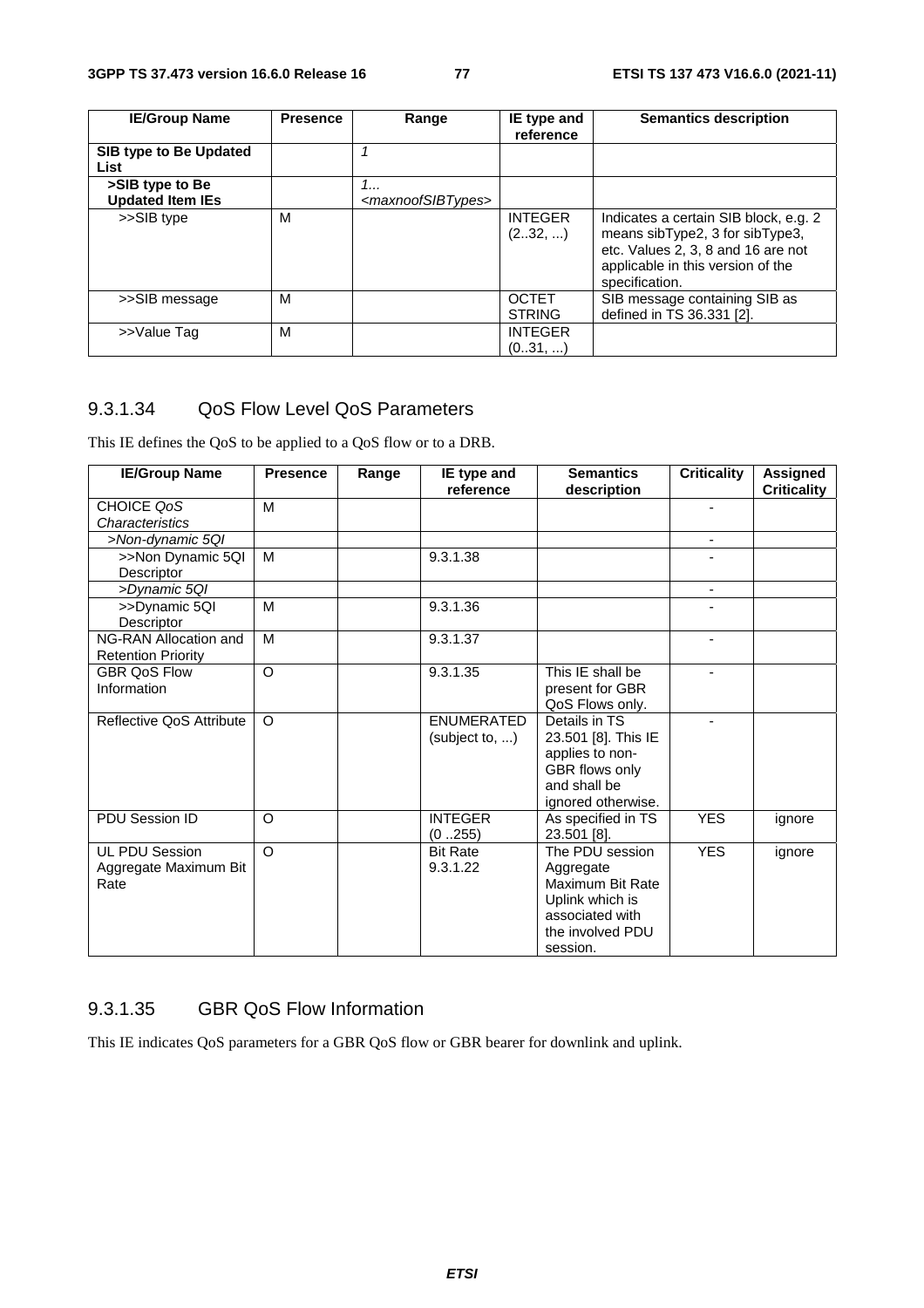| <b>IE/Group Name</b>       | <b>Presence</b> | Range | IE type and reference    | <b>Semantics description</b>   |
|----------------------------|-----------------|-------|--------------------------|--------------------------------|
| Maximum Flow Bit Rate      | м               |       | <b>Bit Rate</b>          | Maximum Bit Rate in DL.        |
| <b>Downlink</b>            |                 |       | 9.3.1.22                 | Details in TS 23.501 [8].      |
| Maximum Flow Bit Rate      | M               |       | <b>Bit Rate</b>          | Maximum Bit Rate in UL.        |
| Uplink                     |                 |       | 9.3.1.22                 | Details in TS 23.501 [8].      |
| <b>Guaranteed Flow Bit</b> | M               |       | <b>Bit Rate</b>          | <b>Guaranteed Bit Rate</b>     |
| Rate Downlink              |                 |       | 9.3.1.22                 | (provided there is data to     |
|                            |                 |       |                          | deliver) in DL. Details in TS  |
|                            |                 |       |                          | 23.501 [8].                    |
| <b>Guaranteed Flow Bit</b> | м               |       | <b>Bit Rate</b>          | Guaranteed Bit Rate            |
| Rate Uplink                |                 |       | 9.3.1.22                 | (provided there is data to     |
|                            |                 |       |                          | deliver). Details in TS 23.501 |
|                            |                 |       |                          | [8].                           |
| Maximum Packet Loss        | O               |       | Maximum Packet Loss Rate | Indicates the maximum rate     |
| Rate Downlink              |                 |       | 9.3.1.39                 | for lost packets that can be   |
|                            |                 |       |                          | tolerated in the downlink      |
|                            |                 |       |                          | direction. Details in TS       |
|                            |                 |       |                          | 23.501 [8].                    |
| Maximum Packet Loss        | O               |       | Maximum Packet Loss Rate | Indicates the maximum rate     |
| Rate Uplink                |                 |       | 9.3.1.39                 | for lost packets that can be   |
|                            |                 |       |                          | tolerated in the uplink        |
|                            |                 |       |                          | direction. Details in TS       |
|                            |                 |       |                          | 23.501 [8].                    |

# 9.3.1.36 Dynamic 5QI Descriptor

This IE indicates the QoS Characteristics for a Non-standardised or not pre-configured 5QI for downlink and uplink.

| <b>IE/Group Name</b>  | <b>Presence</b> | Range | IE type and reference         | <b>Semantics description</b>    |
|-----------------------|-----------------|-------|-------------------------------|---------------------------------|
| QoS Priority Level    | м               |       | <b>INTEGER (1127)</b>         | For details see TS 23.501       |
|                       |                 |       |                               | [8].                            |
| Packet Delay Budget   | м               |       | 9.3.1.40                      | For details see TS 23.501       |
|                       |                 |       |                               | [8].                            |
| Packet Error Rate     | М               |       | 9.3.1.41                      | For details see TS 23.501       |
|                       |                 |       |                               | [8].                            |
| 5QI                   | $\circ$         |       | INTEGER (0255,)               | This IE contains the            |
|                       |                 |       |                               | dynamically assigned 5QI as     |
|                       |                 |       |                               | specified in TS 23.501 [8].     |
| <b>Delay Critical</b> | $C-$            |       | <b>ENUMERATED (delay</b>      | For details see TS 23.501       |
|                       | ifGBRflow       |       | critical, non-delay critical) | [8].                            |
| Averaging Window      | C-              |       | 9.3.1.42                      | For details see TS 23.501       |
|                       | ifGBRflow       |       |                               | [8]                             |
| Maximum Data Burst    | O               |       | 9.3.1.43                      | For details see TS 23.501       |
| Volume                |                 |       |                               | [8]. This IE shall be included  |
|                       |                 |       |                               | if the Delay Critical IE is set |
|                       |                 |       |                               | to "delay critical" and shall   |
|                       |                 |       |                               | be ignored otherwise.           |

| <b>Condition</b> | <b>Explanation</b>                                                        |
|------------------|---------------------------------------------------------------------------|
| ifGBRflow        | This IE shall be present if the GBR QoS Flow Information IE is present in |
|                  | the QoS Flow Level QoS Parameters IE.                                     |

# 9.3.1.37 NG-RAN Allocation and Retention Priority

This IE specifies the relative importance of a QoS flow or a DRB compared to other QoS flows or DRBs for allocation and retention of NG-RAN resources.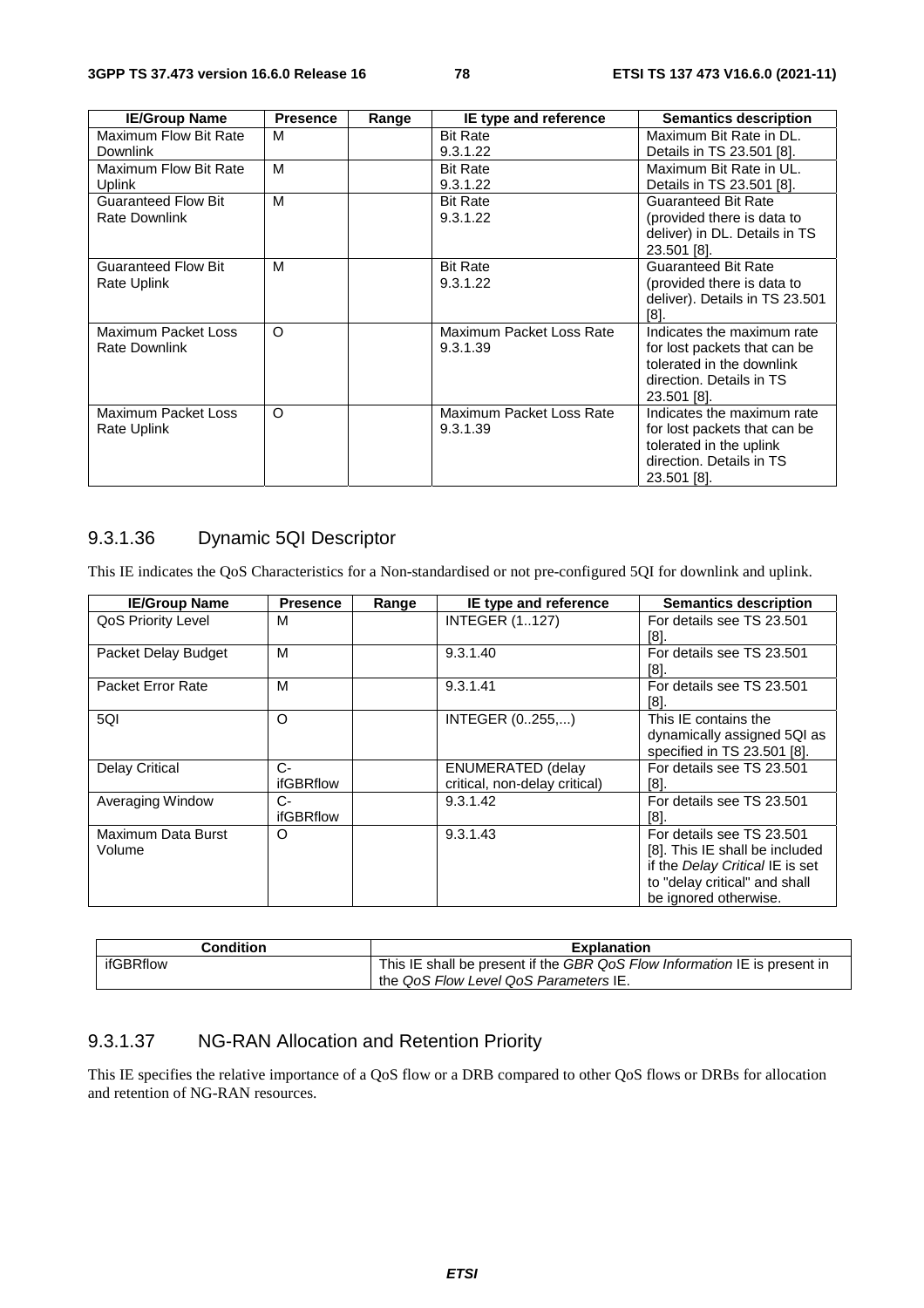| <b>IE/Group Name</b>          | <b>Presence</b> | Range | IE type and reference                                                            | <b>Semantics description</b>                                                                                                                                                                                                                                                                                                                                                                                                                                                                                     |
|-------------------------------|-----------------|-------|----------------------------------------------------------------------------------|------------------------------------------------------------------------------------------------------------------------------------------------------------------------------------------------------------------------------------------------------------------------------------------------------------------------------------------------------------------------------------------------------------------------------------------------------------------------------------------------------------------|
| <b>Priority Level</b>         | М               |       | <b>INTEGER (015)</b>                                                             | Desc.: This IE defines the<br>relative importance of a<br>resource request (see TS<br>23.501 [8]).<br><b>Usage: Values are ordered</b><br>in decreasing order of<br>priority, i.e., with 1 as the<br>highest priority and 15 as<br>the lowest priority. Further<br>usage is defined in TS<br>23.501 [8].                                                                                                                                                                                                         |
| <b>Pre-emption Capability</b> | М               |       | <b>ENUMERATED</b> (shall not<br>trigger pre-emption, may<br>trigger pre-emption) | <b>Desc.:</b> This IE indicates the<br>pre-emption capability of the<br>request on other QoS flows.<br><b>Usage: The QoS flow shall</b><br>not pre-empt other QoS<br>flows or, the QoS flow may<br>pre-empt other QoS flows.<br>The Pre-emption Capability<br>indicator applies to the<br>allocation of resources for a<br>QoS flow and as such it<br>provides the trigger to the<br>pre-emption<br>procedures/processes of the<br>NG-RAN node.                                                                  |
| Pre-emption Vulnerability     | м               |       | <b>ENUMERATED</b> (not pre-<br>emptable, pre-emptable)                           | <b>Desc.:</b> This IE indicates the<br>vulnerability of the QoS flow<br>to pre-emption of other QoS<br>flows.<br><b>Usage: The QoS flow shall</b><br>not be pre-empted by other<br>QoS flows or the QoS flow<br>may be pre-empted by other<br>QoS flows. The Pre-emption<br>Vulnerability indicator<br>applies for the entire<br>duration of the QoS flow,<br>unless modified and as such<br>indicates whether the QoS<br>flow is a target of the pre-<br>emption<br>procedures/processes of the<br>NG-RAN node. |

# 9.3.1.38 Non Dynamic 5QI Descriptor

This IE indicates the QoS Characteristics for a standardized or pre-configured 5QI for downlink and uplink.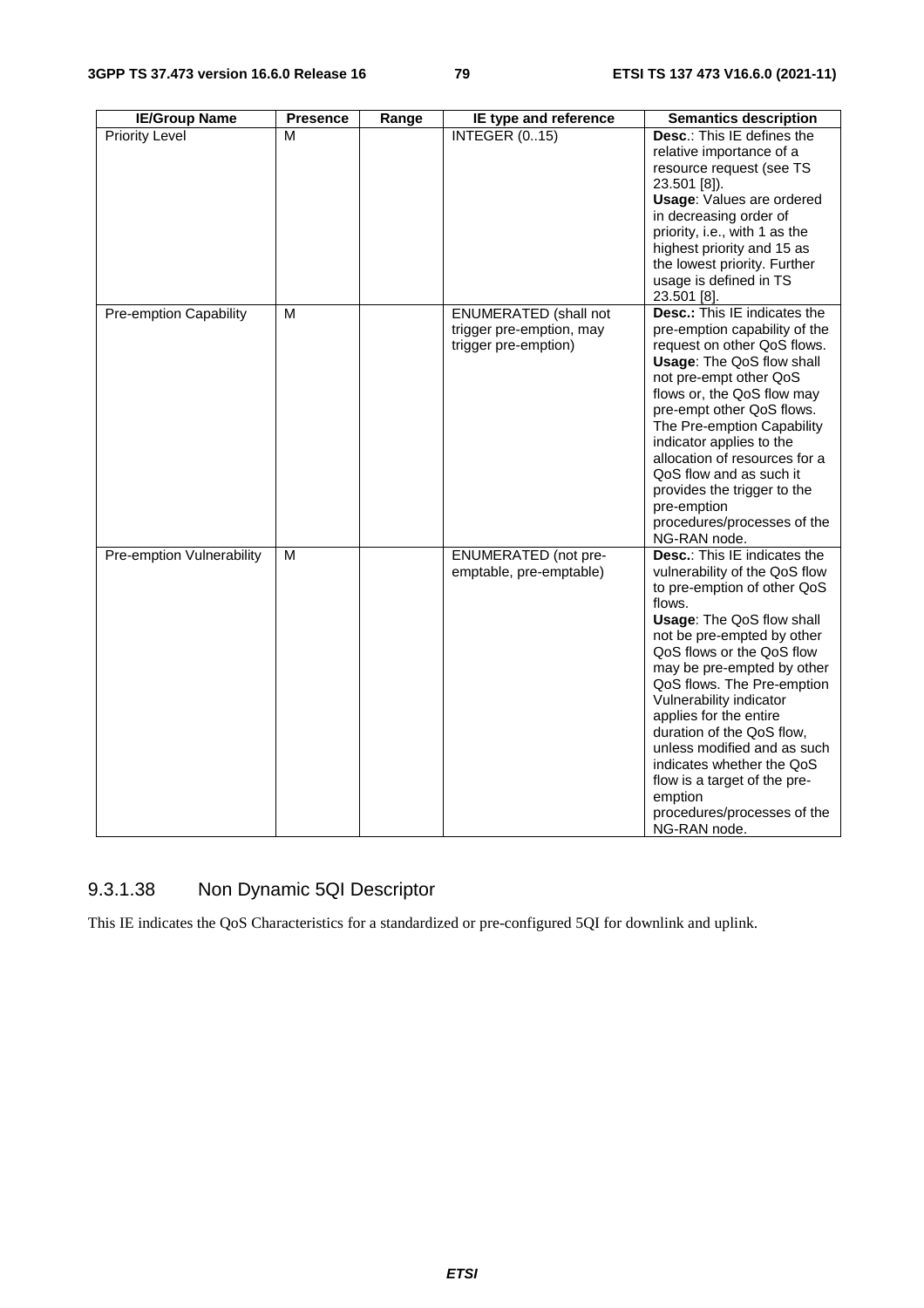| <b>IE/Group Name</b>         | <b>Presence</b> | Range | IE type and reference | <b>Semantics description</b>                                                                                                                                                                |
|------------------------------|-----------------|-------|-----------------------|---------------------------------------------------------------------------------------------------------------------------------------------------------------------------------------------|
| 5QI                          | м               |       | INTEGER (0255,)       | This IE contains the<br>standardized or pre-<br>configured 5QI as specified<br>in TS 23.501 [8]                                                                                             |
| <b>Priority Level</b>        | O               |       | <b>INTEGER (1127)</b> | For details see TS 23.501<br>[8]. When included overrides<br>standardized or pre-<br>configured value.                                                                                      |
| Averaging Window             | O               |       | 9.3.1.42              | This IE applies to GBR QoS<br>Flows only. For details see<br>TS 23.501 [8]. When<br>included overrides<br>standardized or pre-<br>configured value.                                         |
| Maximum Data Burst<br>Volume | O               |       | 9.3.1.43              | For details see TS 23.501<br>[8]. When included overrides<br>standardized or pre-<br>configured value. If the 5QI<br>refers to a non-delay critical<br>QoS flow the IE shall be<br>ignored. |

# 9.3.1.39 Maximum Packet Loss Rate

This IE indicates the Maximum Packet Loss Rate.

| <b>IE/Group Name</b>        | <b>Presence</b> | Range | IE type and reference | <b>Semantics description</b>                                                              |
|-----------------------------|-----------------|-------|-----------------------|-------------------------------------------------------------------------------------------|
| Maximum Packet Loss<br>Rate | м               |       | INTEGER(01000)        | Ratio of lost packets per<br>number of packets sent.<br>expressed in tenth of<br>percent. |

# 9.3.1.40 Packet Delay Budget

This IE indicates the Packet Delay Budget for a QoS flow.

| <b>IE/Group Name</b> | <b>Presence</b> | Range | IE type and reference | <b>Semantics description</b>                                                                      |
|----------------------|-----------------|-------|-----------------------|---------------------------------------------------------------------------------------------------|
| Packet Delay Budget  | м               |       | INTEGER (01023. )     | Upper bound value for the<br>delay that a packet may<br>experience expressed in unit<br>of 0.5ms. |

### 9.3.1.41 Packet Error Rate

This IE indicates the Packet Error Rate for a QoS flow.

| <b>IE/Group Name</b> | <b>Presence</b> | Range | IE type and reference | <b>Semantics description</b>                                                       |
|----------------------|-----------------|-------|-----------------------|------------------------------------------------------------------------------------|
| Scalar               | м               |       | INTEGR (09, )         | The packet error rate is<br>expressed as Scalar x 10-k<br>where k is the Exponent. |
| Exponent             | м               |       | INTEGR(09, )          |                                                                                    |

# 9.3.1.42 Averaging Window

This IE indicates the Averaging Window for a QoS flow.

| <b>IE/Group Name</b> | <b>Presence</b> | Range | IE type and reference | <b>Semantics description</b>              |
|----------------------|-----------------|-------|-----------------------|-------------------------------------------|
| Averaging Window     | M               |       | INTEGER (04095. )     | Unit: ms. The default value<br>is 2000ms. |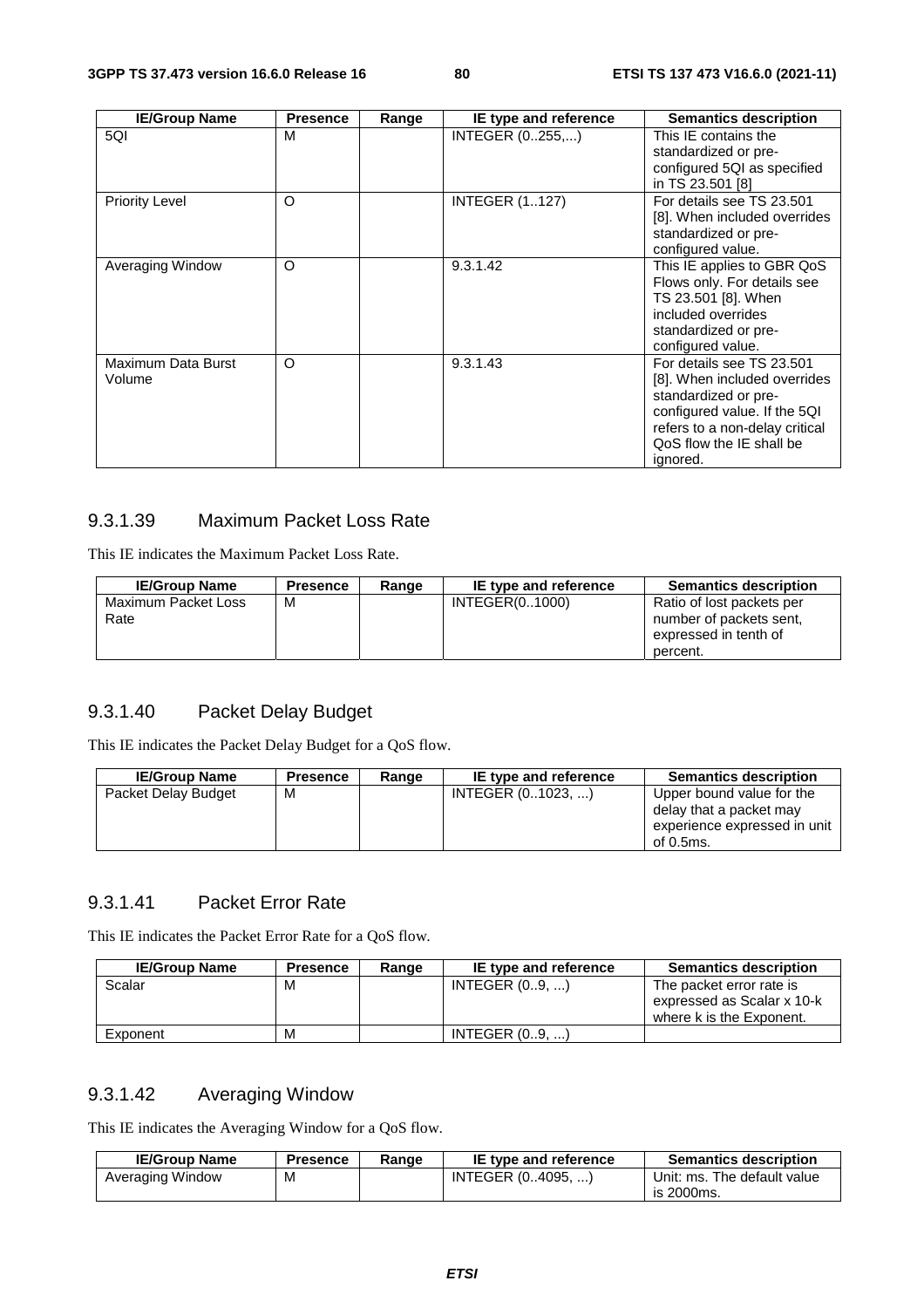#### 9.3.1.43 Maximum Data Burst Volume

This IE indicates the Maximum Data Burst Volume for a QoS flow.

| <b>IE/Group Name</b> | <b>Presence</b> | Range | IE type and reference | <b>Semantics description</b> |
|----------------------|-----------------|-------|-----------------------|------------------------------|
| Maximum Data Burst   | M               |       | INTEGER (04095, )     | Unit: byte.                  |
| Volume               |                 |       |                       |                              |

#### 9.3.1.44 Notification Control

The *Notification Control* IE indicates whether the notification control for a given DRB is active or not-active. If the notification control is set to active, the ng-eNB-DU shall, if supported, monitor the QoS of the DRB and notify the ngeNB-CU.

| <b>IE/Group Name</b>        | Presence | Range | <b>IE Type and</b><br>Reference     | <b>Semantics Description</b> |
|-----------------------------|----------|-------|-------------------------------------|------------------------------|
| <b>Notification Control</b> | M        |       | ENUMERATED(Active,<br>Not-Active, ) |                              |

#### 9.3.1.45 RAN Area Code

This information element is used to uniquely identify a RAN Area Code.

| <b>IE/Group</b><br>⊦ Name | <b>Presence</b> | Range | ΙE<br>type and reference. | <b>Semantics description</b> |
|---------------------------|-----------------|-------|---------------------------|------------------------------|
| <b>RANAC</b>              | м               |       | INTEGER (0255)            | RAN A<br>l Area Code         |

#### 9.3.1.46 QoS Flow Identifier

This IE identifies a QoS Flow within a PDU Session. The definition and use of the QoS Flow Identifiers specified in TS 23.501 [8].

| <b>IE/Group Name</b> | Presence | Range | IE type and<br>reference | <b>Semantics description</b> |
|----------------------|----------|-------|--------------------------|------------------------------|
| QoS Flow Identifier  | M        |       | <b>INTEGER (0.63)</b>    |                              |

# 9.3.1.47 Available PLMN List

This IE indicates the list of available PLMN.

| <b>IE/Group Name</b>           | <b>Presence</b> | Range                   | IE type and<br>reference | <b>Semantics description</b> |
|--------------------------------|-----------------|-------------------------|--------------------------|------------------------------|
| <b>Available PLMN Item IEs</b> |                 | >/<br>maxnoofBPLM<br>Ns |                          |                              |
| >PLMN Identity                 | M               |                         | 9.3.1.14                 |                              |

| ⊀anqe<br>bound                | <b>TAP 60</b><br>าnation<br>ла<br>.А                                         |
|-------------------------------|------------------------------------------------------------------------------|
| LMNs<br>וחס<br>maxnoofL<br>n- | lds.<br>Value is 6.<br>_MN.<br><b>Broadcast</b><br>Maximum<br>◡<br>no.<br>Οt |

## 9.3.1.48 Service Status

This IE is used to indicate the service status of a cell by the ng-eNB-DU.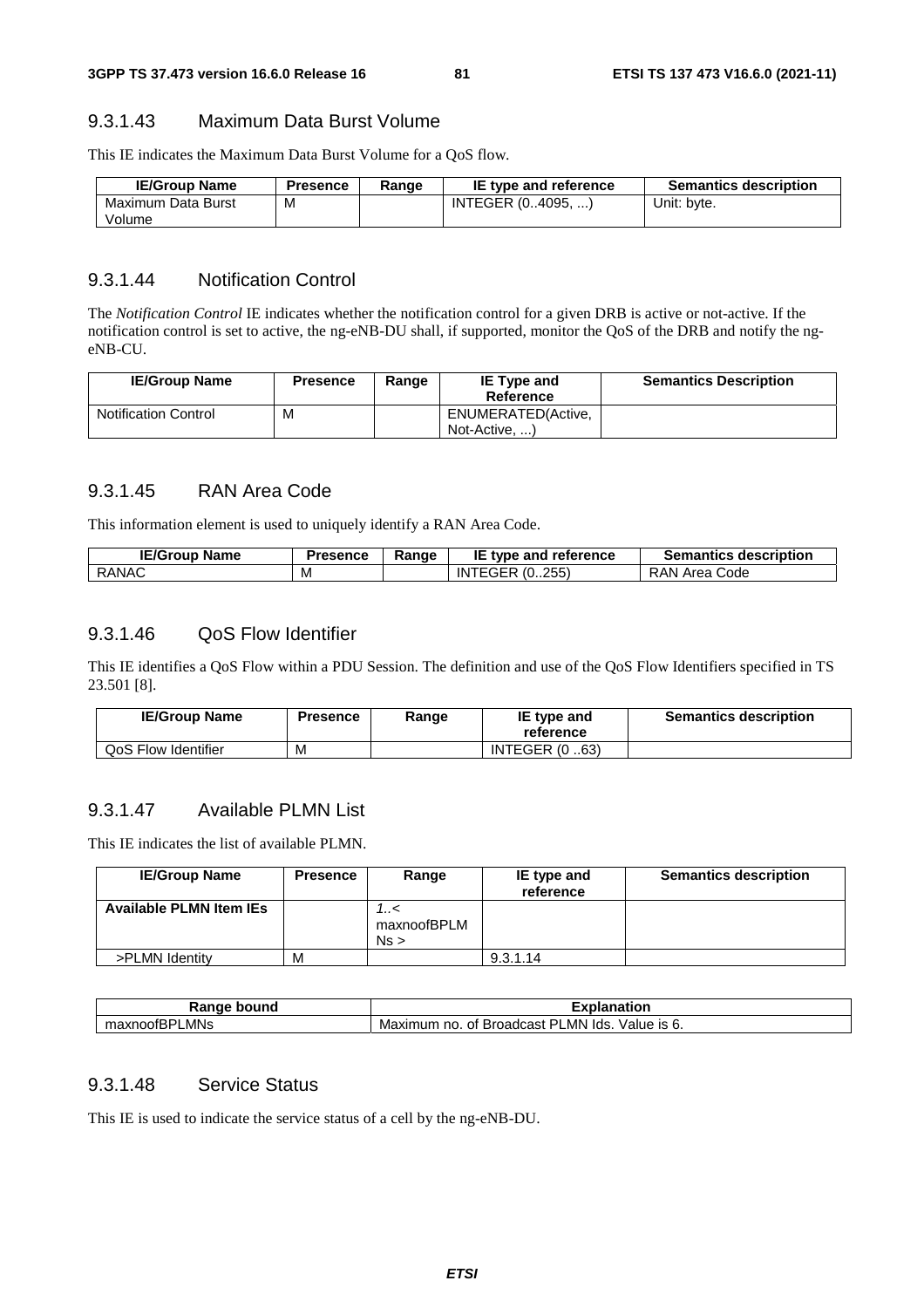| <b>IE/Group Name</b>  | <b>Presence</b> | Range | IE type and reference                                    | <b>Semantics description</b>                                                                                                                                                                                                           |
|-----------------------|-----------------|-------|----------------------------------------------------------|----------------------------------------------------------------------------------------------------------------------------------------------------------------------------------------------------------------------------------------|
| Service State         | м               |       | <b>ENUMERATED (In-</b><br>Service, Out-Of-<br>Service, ) | Indicates the Service State<br>of the cell. In-Service and<br><b>Out-of-Service Service</b><br>States are defined in TS<br>38.401 [4].                                                                                                 |
| Switching Off Ongoing | $\circ$         |       | <b>ENUMERATED</b><br>(True, )                            | This IE indicates that the ng-<br>eNB-DU will delete the cell<br>after some time using a new<br>ng-eNB-DU Configuration<br>Update procedure. When<br>this IE is set to "True" the<br>Service State IE shall be set<br>to "In-Service". |

# 9.3.1.49 RLC Status

This IE indicates about the RLC configuration change included in the container towards the UE.

| <b>IE/Group Name</b>       | <b>Presence</b> | Range | IE type and reference           | <b>Semantics description</b>                                                                      |
|----------------------------|-----------------|-------|---------------------------------|---------------------------------------------------------------------------------------------------|
| Reestablishment Indication |                 |       | ENUMERATED<br>(reestablished, ) | Indicates that following a<br>change in the radio status,<br>the RLC has been re-<br>established. |

#### 9.3.1.50 Void

### 9.3.1.51 QoS Flow Mapping Indication

This IE is used to indicate only the uplink or downlink QoS flow is mapped to the DRB.

| <b>IE/Group Name</b>           | <b>Presence</b> | Range | IE type and<br>reference | <b>Semantics description</b>                                                   |
|--------------------------------|-----------------|-------|--------------------------|--------------------------------------------------------------------------------|
| QoS Flow Mapping<br>Indication |                 |       | ENUMERATED(ul.<br>dl     | Indicates that only the uplink or<br>downlink QoS flow is mapped to<br>the DRB |

### 9.3.1.52 Resource Coordination Transfer Information

This IE contains information for UE-associated E-UTRA – NR resource coordination.

| <b>IE/Group Name</b>                                     | <b>Presence</b> | Range | IE type and                     | <b>Semantics description</b>                                                 |
|----------------------------------------------------------|-----------------|-------|---------------------------------|------------------------------------------------------------------------------|
|                                                          |                 |       | reference                       |                                                                              |
| MeNB Cell ID                                             | M               |       | <b>BIT STRING</b><br>(SIZE(28)) | E-UTRAN Cell Global Identifier<br>defined in TS 36.423 [12] clause<br>9.2.14 |
| <b>Resource Coordination E-</b><br>UTRA Cell Information |                 |       | 9.3.1.54                        |                                                                              |

# 9.3.1.53 E-UTRA PRACH Configuration

This IE indicates the PRACH resources used in E-UTRA cell.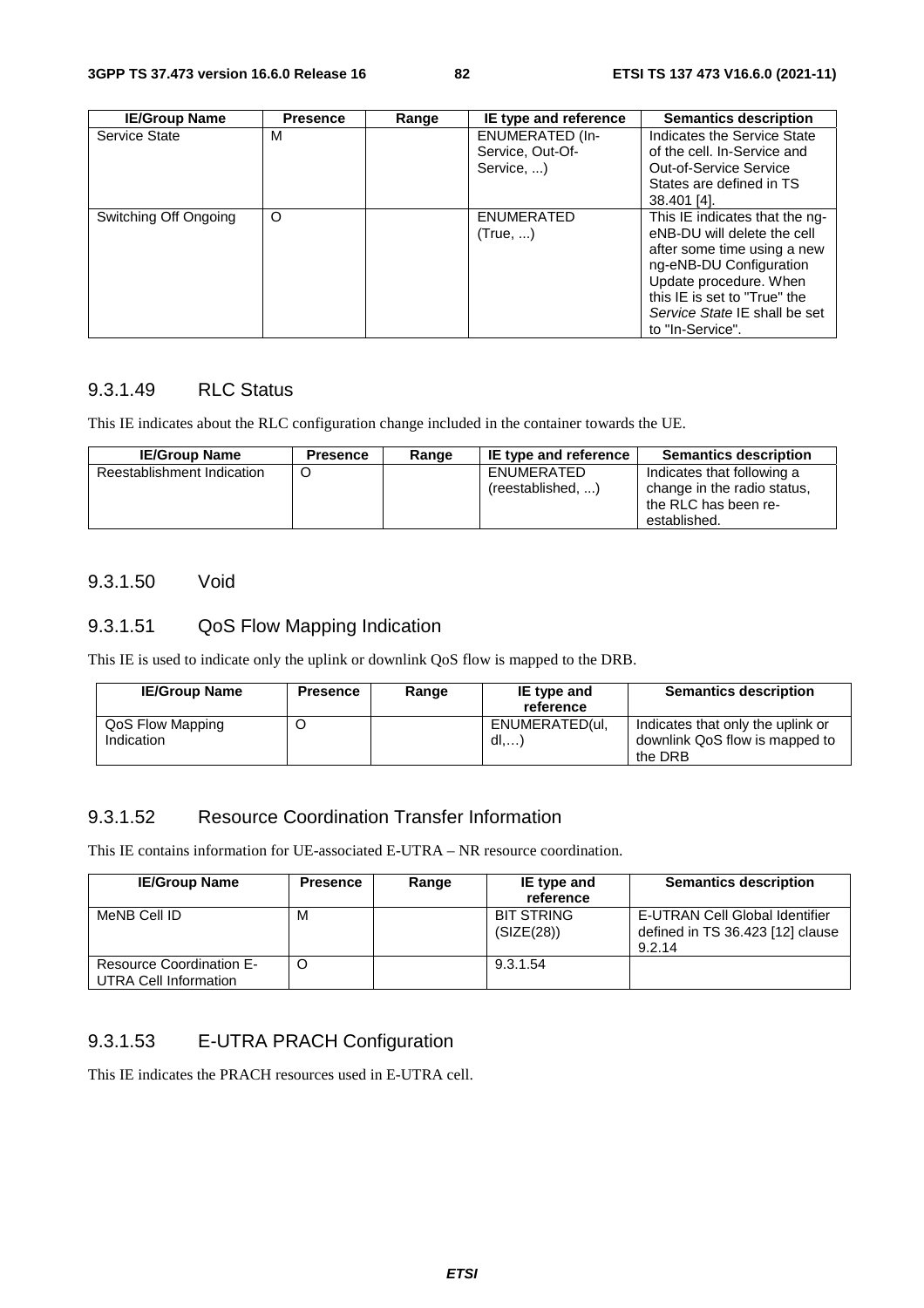| <b>IE/Group Name</b>        | <b>Presence</b> | Range | IE type and    | <b>Semantics description</b>    |
|-----------------------------|-----------------|-------|----------------|---------------------------------|
|                             |                 |       | reference      |                                 |
| RootSequenceIndex           | M               |       | <b>INTEGER</b> | See clause 5.7.2. in TS 36.211  |
|                             |                 |       | (0.837)        | [13]                            |
| ZeroCorrelationZoneConfigur | м               |       | <b>INTEGER</b> | See clause 5.7.2. in TS 36.211  |
| ation                       |                 |       | (0.15)         | [13]                            |
| HighSpeedFlag               | M               |       | <b>BOOLEAN</b> | TRUE corresponds to Restricted  |
|                             |                 |       |                | set and FALSE to Unrestricted   |
|                             |                 |       |                | set. See clause 5.7.2 in TS     |
|                             |                 |       |                | 36.211 [13]                     |
| PRACH-FrequencyOffset       | м               |       | <b>INTEGER</b> | See clause 5.7.1 of TS 36.211   |
|                             |                 |       | (0.,94)        | [13]                            |
| PRACH-ConfigurationIndex    | O               |       | <b>INTEGER</b> | Mandatory for TDD, shall not be |
|                             |                 |       | (063)          | present for FDD.                |
|                             |                 |       |                | See clause 5.7.1, in TS 36.211  |
|                             |                 |       |                | [13]                            |

# 9.3.1.54 Resource Coordination E-UTRA Cell Information

This IE contains E-UTRA cell information for UE-associated E-UTRA – NR resource coordination.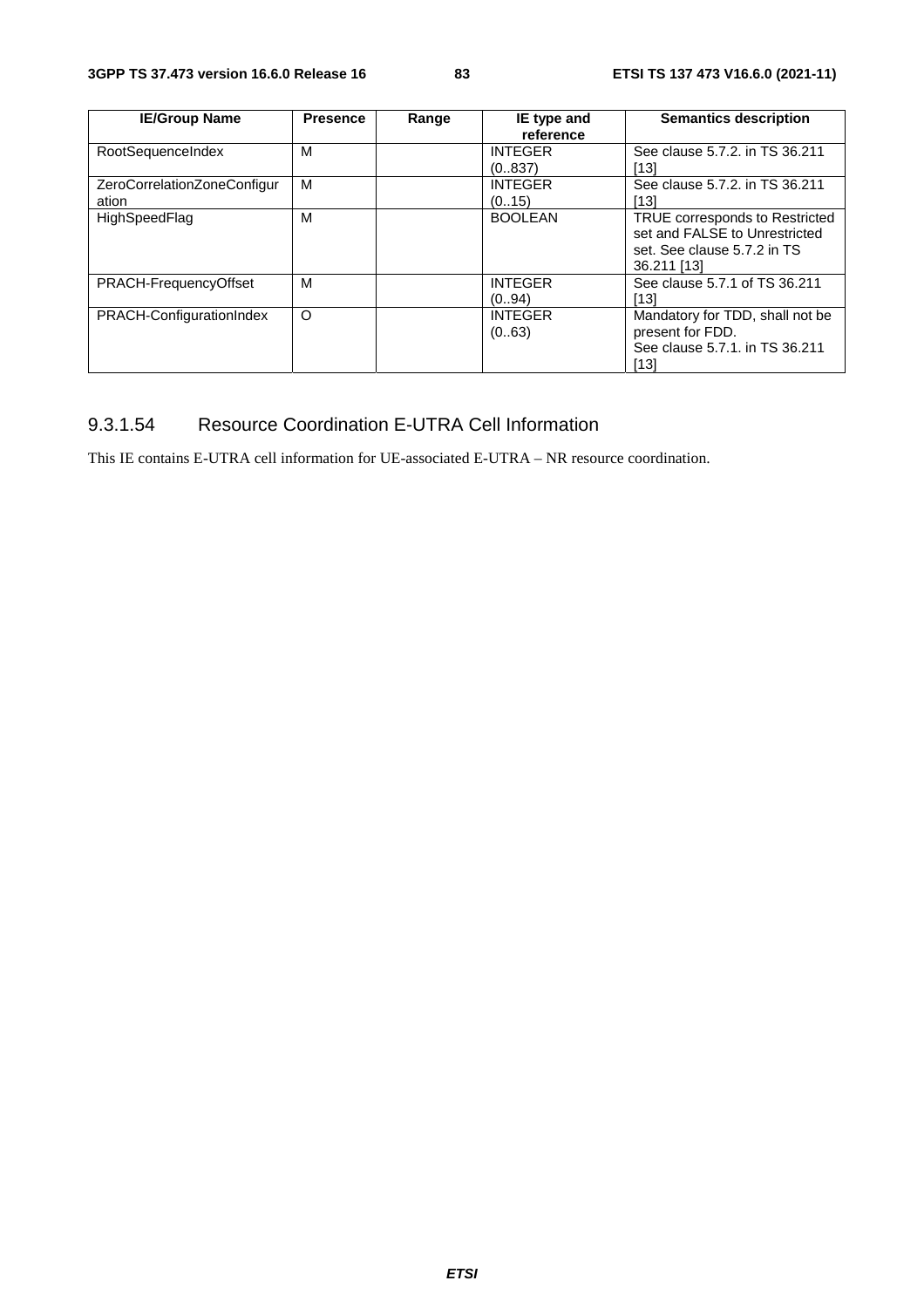| <b>IE/Group Name</b>                     | <b>Presenc</b><br>е | Rang<br>e    | IE type and<br>reference                                                                    | <b>Semantics</b><br>description                                                                                                                  | <b>Criticality</b> | <b>Assigned</b><br><b>Criticality</b> |
|------------------------------------------|---------------------|--------------|---------------------------------------------------------------------------------------------|--------------------------------------------------------------------------------------------------------------------------------------------------|--------------------|---------------------------------------|
| CHOICE EUTRA-Mode-<br>Info               | м                   |              |                                                                                             |                                                                                                                                                  |                    |                                       |
| > FDD                                    |                     |              |                                                                                             |                                                                                                                                                  | $\blacksquare$     |                                       |
| >>FDD Info                               |                     | $\mathbf{1}$ |                                                                                             |                                                                                                                                                  | $\blacksquare$     |                                       |
| >>>UL EARFCN                             | O                   |              | INTEGER (0.<br>maxExtendedEARFC<br>N,                                                       | The relation<br>between<br><b>EARFCN</b> and<br>carrier<br>frequency (in<br>MHz) is defined<br>in TS 36.104<br>$[14]$ .                          |                    |                                       |
| >>>DL EARFCN                             | м                   |              | INTEGER (0.<br>maxExtendedEARFC<br>$N, $ )                                                  | The relation<br>between<br><b>EARFCN</b> and<br>carrier<br>frequency (in<br>MHz) is defined<br>in TS 36.104<br>$[14]$ .                          | $\blacksquare$     |                                       |
| >>UL<br>Transmission<br><b>Bandwidth</b> | O                   |              | E-UTRA<br>Transmission<br><b>Bandwidth</b><br>9.3.1.59                                      | Present if UL<br>EARFCN IE is<br>present.                                                                                                        |                    |                                       |
| >>DL<br>Transmission<br><b>Bandwidth</b> | M                   |              | E-UTRA<br>Transmission<br><b>Bandwidth</b><br>9.3.1.59                                      |                                                                                                                                                  |                    |                                       |
| > TDD                                    |                     |              |                                                                                             |                                                                                                                                                  | $\blacksquare$     |                                       |
| >>TDD Info                               |                     | $\mathbf{1}$ |                                                                                             |                                                                                                                                                  |                    |                                       |
| >>>EARFCN                                | M                   |              | INTEGER (0<br>maxExtendedEARFC<br>$N, $ )                                                   | The relation<br>between<br><b>EARFCN</b> and<br>carrier<br>frequency (in<br>MHz) is defined<br>in TS 36.104<br>$[14]$ .                          | $\mathbf{r}$       |                                       |
| >>>Transmission<br><b>Bandwidth</b>      | M                   |              | E-UTRA<br>Transmission<br>Bandwidth<br>9.3.1.59                                             |                                                                                                                                                  | $\blacksquare$     |                                       |
| >>>Subframe<br>Assignment                | M                   |              | ENUMERATED(sa0,<br>sa1, sa2, sa3, sa4,<br>sa $5,$ sa $6,$                                   | Uplink-downlink<br>subframe<br>configuration<br>information<br>defined in TS<br>36.211 [13].<br>In NB-IOT, sa0<br>and sa6 are not<br>applicable. | $\blacksquare$     |                                       |
| >>>Special<br>Subframe Info              |                     | $\mathbf{1}$ |                                                                                             | Special<br>subframe<br>configuration<br>information<br>defined in TS<br>36.211 [13]                                                              |                    |                                       |
| >>>>Special<br>Subframe<br>Patterns      | M                   |              | ENUMERATED(ssp0,<br>ssp1, ssp2, ssp3,<br>ssp4, ssp5, ssp6,<br>ssp7, ssp8, ssp9,<br>ssp10, ) |                                                                                                                                                  | $\blacksquare$     |                                       |
| >>>>Cyclic<br>Prefix DL                  | M                   |              | ENUMERATED(Norm<br>al, Extended,)                                                           |                                                                                                                                                  | $\blacksquare$     |                                       |
| >>>>Cyclic<br>Prefix UL                  | M                   |              | ENUMERATED(Norm<br>al, Extended,)                                                           |                                                                                                                                                  | $\blacksquare$     |                                       |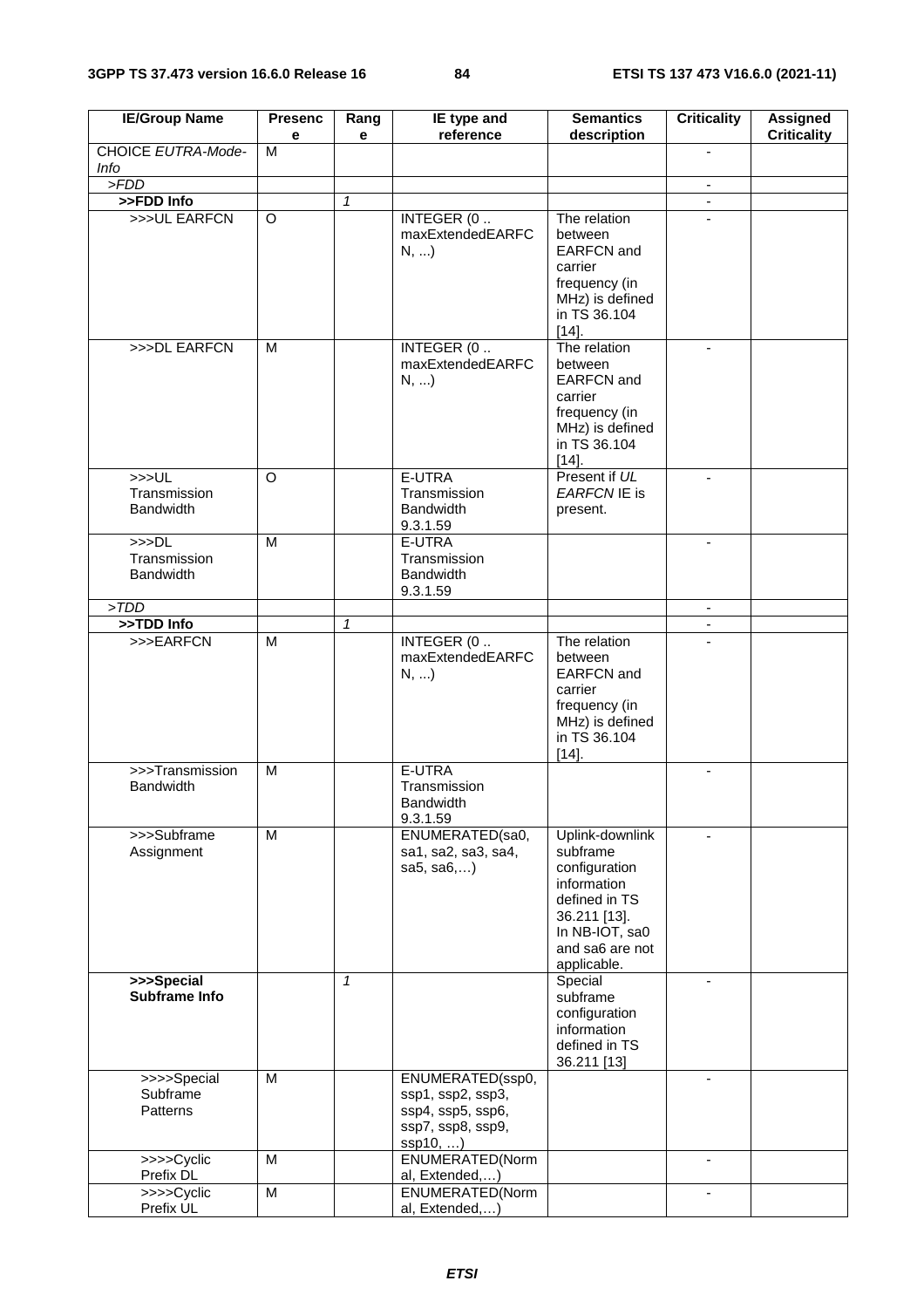| E-UTRA PRACH  | М | 9.3.1.53          |     |        |
|---------------|---|-------------------|-----|--------|
| Configuration |   |                   |     |        |
| Ignore PRACH  |   | <b>ENUMERATED</b> | YES | reject |
| Configuration |   | (true,)           |     |        |

| bound<br>Range          | Explanation                                                                      |
|-------------------------|----------------------------------------------------------------------------------|
| ExtendedEARFCN<br>maxE, | 262143.<br>TCN.<br><b>EARFO</b><br>Value is<br>⊧of extended.<br>Maximum<br>value |

# 9.3.1.55 Extended Available PLMN List

This IE indicates the list of available PLMN.

| <b>IE/Group Name</b>           | <b>Presence</b> | Range                   | IE type and<br>reference | <b>Semantics</b><br>description |
|--------------------------------|-----------------|-------------------------|--------------------------|---------------------------------|
| <b>Extended Available PLMN</b> |                 | >/                      |                          |                                 |
| <b>Item IEs</b>                |                 | maxnoofExtendedBPLMNs > |                          |                                 |
| >PLMN Identity                 | M               |                         | 9.3.1.14                 |                                 |

| วนทc<br>nae.<br>וונזו<br>٦a                                                    | ----<br>nation                                                                                       |
|--------------------------------------------------------------------------------|------------------------------------------------------------------------------------------------------|
| ∟MNs<br>$\overline{\phantom{0}}$<br>∟xter<br>under:<br>axnoor<br>115 F<br>l lo | יכ<br>_MN<br>alue/<br>lds.<br>Broadcast<br>IS.<br><b>Extended</b><br>Maxir<br>nc<br>0t<br>num<br>. ب |

#### 9.3.1.56 void

#### 9.3.1.57 CU to DU RRC Information

This IE contains the RRC Information that are sent from ng-eNB-CU to ng-eNB-DU.

| <b>IE/Group Name</b>                    | <b>Presence</b> | Range | IE type and<br>reference      | <b>Semantics description</b>                                                                                                    | <b>Criticality</b> | Assigned<br><b>Criticality</b> |
|-----------------------------------------|-----------------|-------|-------------------------------|---------------------------------------------------------------------------------------------------------------------------------|--------------------|--------------------------------|
| CG-Configlnfo                           | $\circ$         |       | <b>OCTET</b><br><b>STRING</b> | CG-ConfigInfo, as defined in<br>TS 38.331 [16].                                                                                 |                    |                                |
| UE-CapabilityRAT-<br>ContainerList      | $\circ$         |       | <b>OCTET</b><br><b>STRING</b> | This IE is used in the NG-<br>RAN and it consists of the<br>UE-CapabilityRAT-<br>ContainerList, as defined in<br>TS 36.331 [2]. |                    |                                |
| MeasConfig                              | $\circ$         |       | <b>OCTET</b><br><b>STRING</b> | MeasConfig, as defined in<br>TS 38.331 [16] (without<br>MeasGapConfig).                                                         |                    |                                |
| Handover<br>Preparation<br>Information  | $\circ$         |       | <b>OCTET</b><br><b>STRING</b> | HandoverPreparationInforma<br>tion, as defined in TS 36.331<br>[2].                                                             | <b>YES</b>         | ignore                         |
| <b>RadioResourceCo</b><br>nfigDedicated | $\Omega$        |       | <b>OCTET</b><br><b>STRING</b> | RadioResourceConfigDedica<br>ted, as defined in TS 36.331<br>[2]                                                                | <b>YES</b>         | ignore                         |
| Measurement<br>Timing<br>Configuration  | $\Omega$        |       | <b>OCTET</b><br><b>STRING</b> | Contains the<br>MeasurementTimingConfigur<br>ation inter-node message<br>defined in TS 38.331 [16].                             | <b>YES</b>         | ignore                         |
| UEAssistanceInfor<br>mation             | $\Omega$        |       | <b>OCTET</b><br><b>STRING</b> | UEAssistanceInformation, as<br>defined in TS 36.331 [2].                                                                        | <b>YES</b>         | ignore                         |
| requestedP-<br>MaxFR1                   | $\circ$         |       | <b>OCTET</b><br><b>STRING</b> | requestedP-MaxFR1, as<br>defined in TS 38.331 [16].                                                                             | <b>YES</b>         | ignore                         |

## 9.3.1.58 DU to CU RRC Information

This IE contains the RRC Information that are sent from the ng-eNB-DU to the ng-eNB-CU.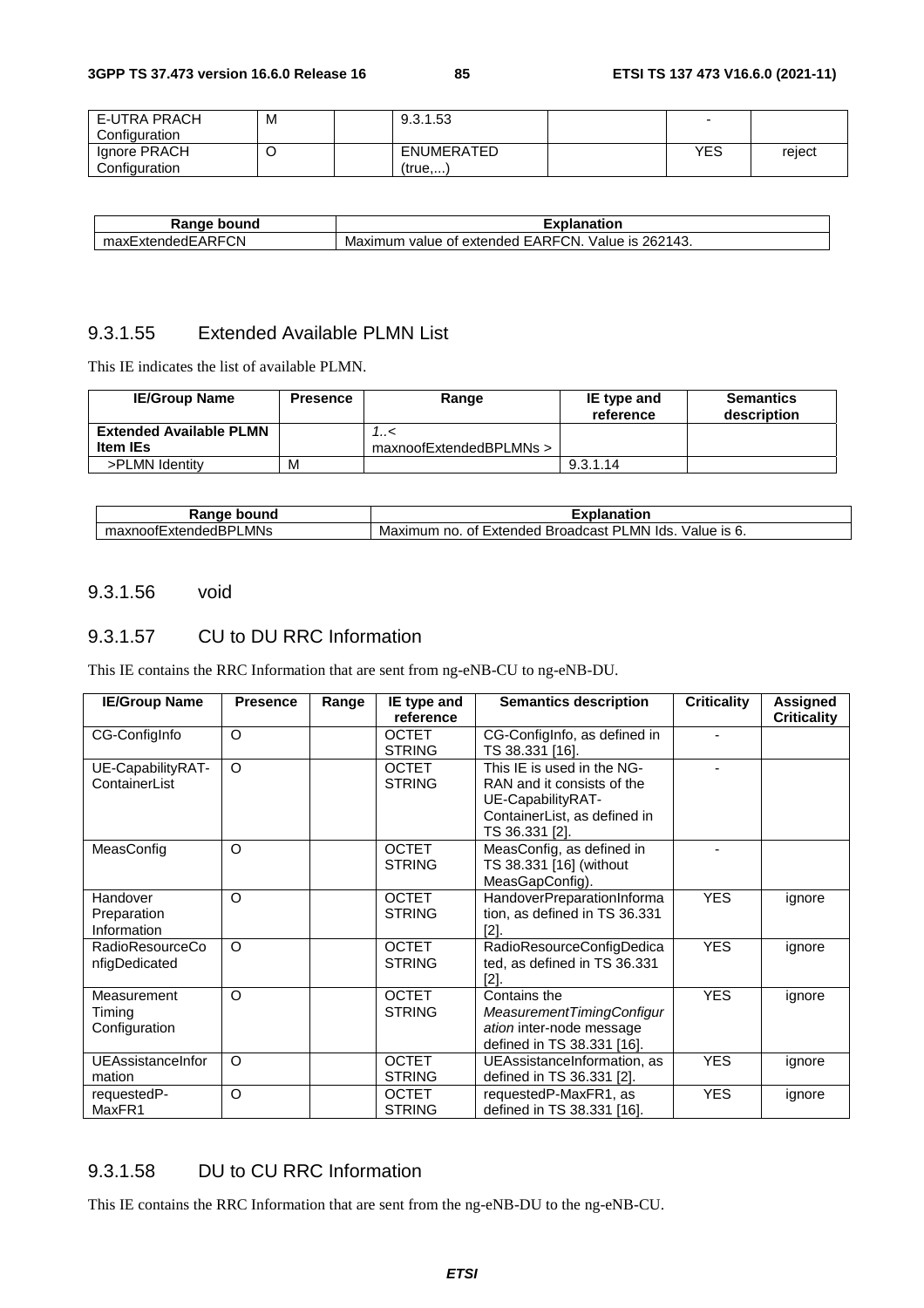| <b>IE/Group Name</b>                     | Presen         | Range | IE type                       | <b>Semantics description</b>                                                                                                          | <b>Criticalit</b> | <b>Assigne</b>         |
|------------------------------------------|----------------|-------|-------------------------------|---------------------------------------------------------------------------------------------------------------------------------------|-------------------|------------------------|
|                                          | ce             |       | and<br>reference              |                                                                                                                                       | у                 | d<br><b>Criticalit</b> |
|                                          |                |       |                               |                                                                                                                                       |                   | у                      |
| RadioResourceConfigDe<br>dicated         | M              |       | <b>OCTET</b><br><b>STRING</b> | RadioResourceConfigDedicated<br>as defined in TS 36.331 [2].                                                                          |                   |                        |
| MeasGapConfig                            | O              |       | <b>OCTET</b><br><b>STRING</b> | MeasGapConfig as defined in<br>TS 36.331 [2].                                                                                         |                   |                        |
| Requested P-MaxFR1                       | O              |       | <b>OCTET</b><br><b>STRING</b> | requestedP-MaxFR1, as defined<br>in TS 36.331 [2].                                                                                    |                   |                        |
| DRX Long Cycle Start<br>Offset           | $\overline{O}$ |       | <b>INTEGER</b><br>(0.10239)   | Identical to the value of the drx-<br>LongCycleStartOffset IE within<br>the DRX-Config as defined in TS<br>36.331 [2].                |                   |                        |
| Selected<br><b>BandCombinationIndex</b>  | O              |       | <b>OCTET</b><br><b>STRING</b> | BandCombinationIndex, as<br>defined in TS 38.331 [16].                                                                                | <b>YES</b>        | ignore                 |
| Selected<br>FeatureSetEntryIndex         | O              |       | <b>OCTET</b><br><b>STRING</b> | FeatureSetEntryIndex, as<br>defined in TS 38.331 [16].                                                                                | <b>YES</b>        | ignore                 |
| Ph-InfoSCG                               | $\circ$        |       | <b>OCTET</b><br><b>STRING</b> | PH-TypeListSCG, as defined in<br>TS 38.331[16].                                                                                       | Yes               | ignore                 |
| Requested<br><b>BandCombinationIndex</b> | $\Omega$       |       | <b>OCTET</b><br><b>STRING</b> | BandCombinationIndex, as<br>defined in TS 38.331 [16].<br>This IE is used for the ng-eNB-<br>DU to request a new Band<br>Combination. | <b>YES</b>        | ignore                 |
| Requested<br>FeatureSetEntryIndex        | O              |       | <b>OCTET</b><br><b>STRING</b> | FeatureSetEntryIndex, as<br>defined in TS 38.331 [16].<br>This IE is used for the ng-eNB-<br>DU to request a new Feature<br>Set.      | <b>YES</b>        | ignore                 |
| DRX Config                               | O              |       | <b>OCTET</b><br><b>STRING</b> | DRX-Config, as defined in TS<br>36.331 [2].                                                                                           | <b>YES</b>        | ignore                 |
| <b>MeasGapSharingConfig</b>              | O              |       | <b>OCTET</b><br><b>STRING</b> | MeasGapSharingConfig as<br>defined in TS 38.331 [8].                                                                                  | <b>YES</b>        | ignore                 |

#### 9.3.1.59 E-UTRA Transmission Bandwidth

This IE is used to indicate the E-UTRA UL or DL transmission bandwidth expressed in units of resource blocks " N<sub>RB</sub> " (TS 36.104 [14]). The values bw1, bw6, bw15, bw25, bw50, bw75, bw100 correspond to the number of resource blocks "NRB" 1, 6, 15, 25, 50, 75, 100.

| <b>IE/Group Name</b> | <b>Presence</b> | Range | <b>IE Type and Reference</b> | <b>Semantics Description</b> |
|----------------------|-----------------|-------|------------------------------|------------------------------|
| E-UTRA Transmission  | M               |       | ENUMERATED (bw1,             |                              |
| <b>Bandwidth</b>     |                 |       | bw6, bw15, bw25, bw50,       |                              |
|                      |                 |       | bw75. bw100                  |                              |

#### 9.3.1.60 Number of Broadcasts Requested

This IE indicates the number of times a message is to be broadcast.

| <b>IE/Group Name</b> | <b>Presence</b> | Range | IE type and<br>reference | <b>Semantics description</b> |
|----------------------|-----------------|-------|--------------------------|------------------------------|
| Number of Broadcasts | M               |       | <b>INTEGER</b>           |                              |
| Requested            |                 |       | (0.65535)                |                              |

# 9.3.1.61 Criticality Diagnostics

The *Criticality Diagnostics* IE is sent by the ng-eNB-DU or the ng-eNB-CU when parts of a received message have not been comprehended or were missing, or if the message contained logical errors. When applicable, it contains information about which IEs were not comprehended or were missing.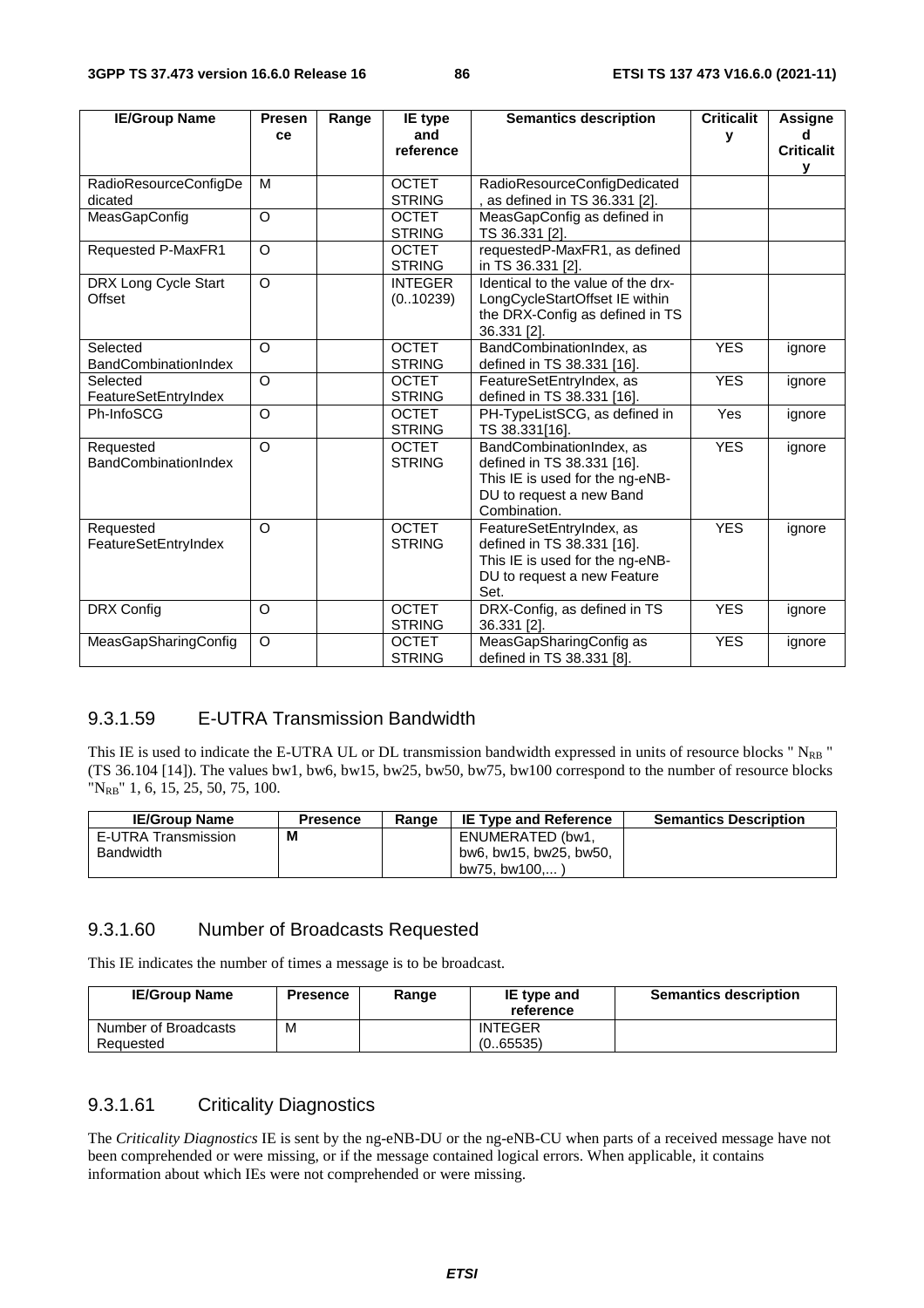For further details on how to use the *Criticality Diagnostics* IE, (see clause 10). The conditions for inclusion of the *Transaction ID* IE are described in clause 10.

| <b>IE/Group Name</b>                                         | <b>Presence</b> | Range                                       | IE type and reference                                                                     | <b>Semantics description</b>                                                                                                                                                                      |
|--------------------------------------------------------------|-----------------|---------------------------------------------|-------------------------------------------------------------------------------------------|---------------------------------------------------------------------------------------------------------------------------------------------------------------------------------------------------|
| Procedure Code                                               | O               |                                             | <b>INTEGER (0255)</b>                                                                     | Procedure Code is to be used<br>if Criticality Diagnostics is part<br>of Error Indication procedure,<br>and not within the response<br>message of the same<br>procedure that caused the<br>error. |
| <b>Triggering Message</b>                                    | $\circ$         |                                             | <b>ENUMERATED</b> (initiating<br>message, successful<br>outcome, unsuccessful<br>outcome) | The Triggering Message is<br>used only if the Criticality<br>Diagnostics is part of Error<br>Indication procedure.                                                                                |
| <b>Procedure Criticality</b>                                 | $\circ$         |                                             | ENUMERATED(reject,<br>ignore, notify)                                                     | This Procedure Criticality is<br>used for reporting the<br>Criticality of the Triggering<br>message (Procedure).                                                                                  |
| <b>Transaction ID</b>                                        | $\circ$         |                                             | 9.3.1.23                                                                                  |                                                                                                                                                                                                   |
| <b>Information Element</b><br><b>Criticality Diagnostics</b> |                 | $\theta$<br><maxnooferrors></maxnooferrors> |                                                                                           |                                                                                                                                                                                                   |
| >IE Criticality                                              | M               |                                             | ENUMERATED(reject,<br>ignore, notify)                                                     | The IE Criticality is used for<br>reporting the criticality of the<br>triggering IE. The value<br>'ignore' is not applicable.                                                                     |
| $>$ IE ID                                                    | M               |                                             | INTEGER (065535)                                                                          | The IE ID of the not<br>understood or missing IE.                                                                                                                                                 |
| >Type of Error                                               | M               |                                             | ENUMERATED(not<br>understood, missing,                                                    |                                                                                                                                                                                                   |

| Range bound   | <b>Explanation</b>                                            |
|---------------|---------------------------------------------------------------|
| maxnoofErrors | Maximum no. of IE errors allowed to be reported with a single |
|               | message. The value for maxnoofErrors is 256.                  |

### 9.3.1.62 Cell Type

This IE provides the cell coverage area.

| <b>IE/Group Name</b> | <b>Presence</b> | Range | IE type and<br>reference | <b>Semantics description</b> |
|----------------------|-----------------|-------|--------------------------|------------------------------|
| Cell Size            | M               |       | ENUMERATED               |                              |
|                      |                 |       | (verysmall, small,       |                              |
|                      |                 |       | medium, large, )         |                              |

#### 9.3.1.63 UE Identity Index value

The *UE Identity Index value* IE is used by the eNB to calculate the Paging Frame TS 36.304 [20].

| <b>IE/Group Name</b>    | <b>Presence</b> | Range | IE type and<br>reference        | <b>Semantics description</b>             |
|-------------------------|-----------------|-------|---------------------------------|------------------------------------------|
| UE Identity Index Value | M               |       | <b>BIT STRING</b><br>(SIZE(10)) | Coded as specified in TS<br>36.304 [20]. |

# 9.3.1.64 RAN UE Paging identity

This IE indicates the RAN UE Paging identity.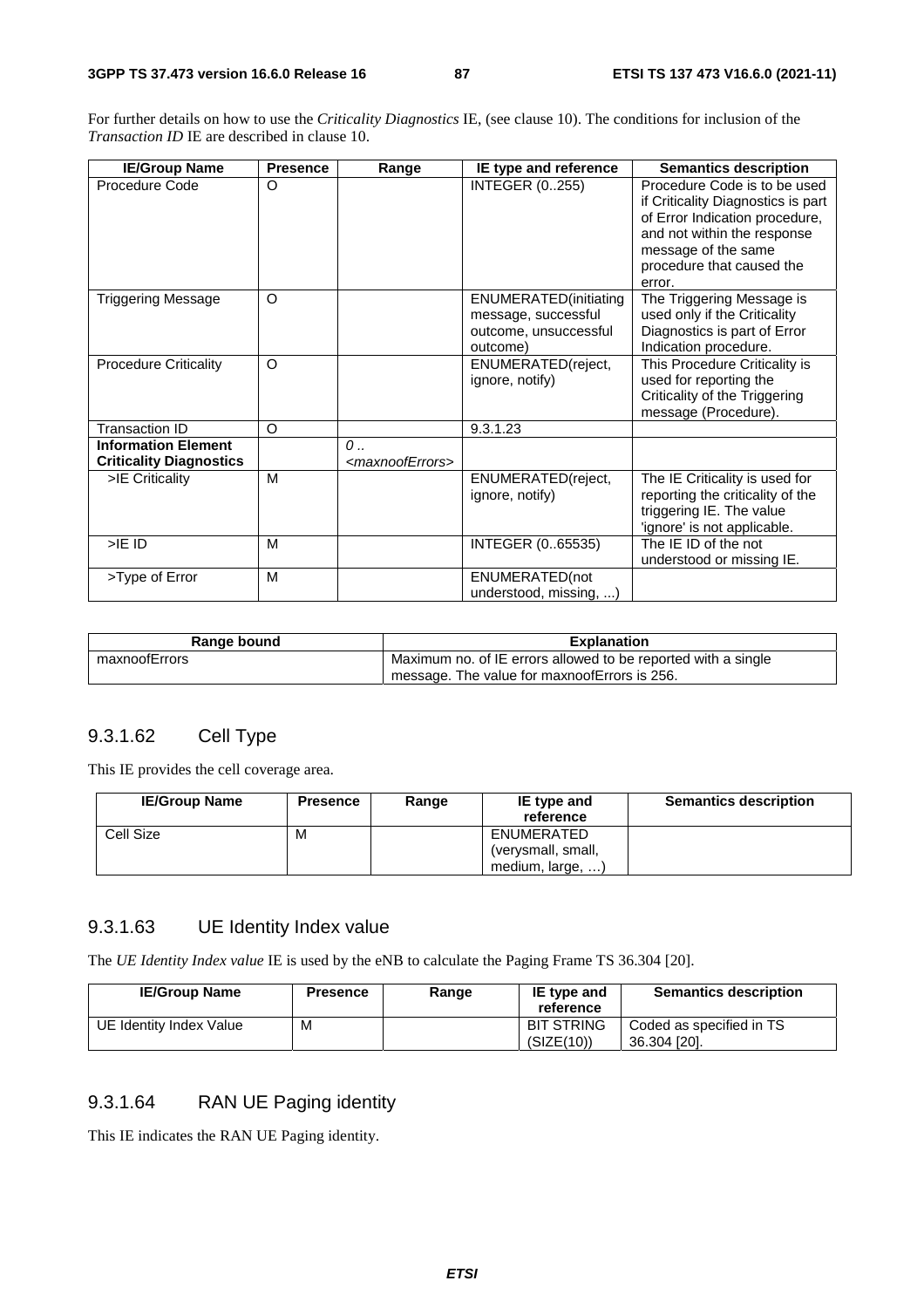| <b>IE/Group Name</b> | Presence | Range | IE type and reference | <b>Semantics</b><br>description |
|----------------------|----------|-------|-----------------------|---------------------------------|
| I-RNTI               | M        |       | BIT STRING (SIZE(40)) |                                 |

### 9.3.1.65 CN UE Paging Identity

The 5G-S-TMSI is used as UE identifier for CN paging.

| <b>IE/Group Name</b>         | <b>Presence</b> | Range | IE type and reference | <b>Semantics</b><br>description         |
|------------------------------|-----------------|-------|-----------------------|-----------------------------------------|
| CHOICE CN UE paging identity | м               |       |                       |                                         |
| >5G-S-TMSL                   |                 |       |                       |                                         |
| $>5G-S-TMSI$                 | M               |       | BIT STRING (SIZE(48)) | Details defined<br>in TS 38.413<br>[19] |

# 9.3.1.66 Paging DRX

This IE indicates the Paging DRX as defined in TS 36.304 [20].

| <b>IE/Group Name</b> | <b>Presence</b> | Range | IE type and reference   | <b>Semantics description</b> |
|----------------------|-----------------|-------|-------------------------|------------------------------|
| Paging DRX           | М               |       | ENUMERATED(32, 64, 128, | Unit in radio frame.         |
|                      |                 |       | 256,                    |                              |

#### 9.3.1.67 Message Identifier

This IE identifies the warning message.

| <b>IE/Group Name</b> | <b>Presence</b> | Range | IE type and<br>reference        | <b>Semantics description</b>                                                |
|----------------------|-----------------|-------|---------------------------------|-----------------------------------------------------------------------------|
| Message Identifier   | м               |       | <b>BIT STRING</b><br>(SIZE(16)) | This IE is set by the 5GC.<br>transferred to the UE by the NG-<br>RAN node. |

#### 9.3.1.68 Serial Number

This IE identifies a particular message from the source and type indicated by the Message Identifier and is altered every time the message with a given Message Identifier is changed.

| <b>IE/Group Name</b> | <b>Presence</b> | Range | IE type and<br>reference        | <b>Semantics description</b>                                                |
|----------------------|-----------------|-------|---------------------------------|-----------------------------------------------------------------------------|
| <b>Serial Number</b> | м               |       | <b>BIT STRING</b><br>(SIZE(16)) | This IE is set by the 5GC.<br>transferred to the UE by the NG-<br>RAN node. |

# 9.3.1.69 Additional SIB Message List

This IE indicates the list of additional SIB messages containing all the remaining segments of a public warning message if segmentation is applied to such message.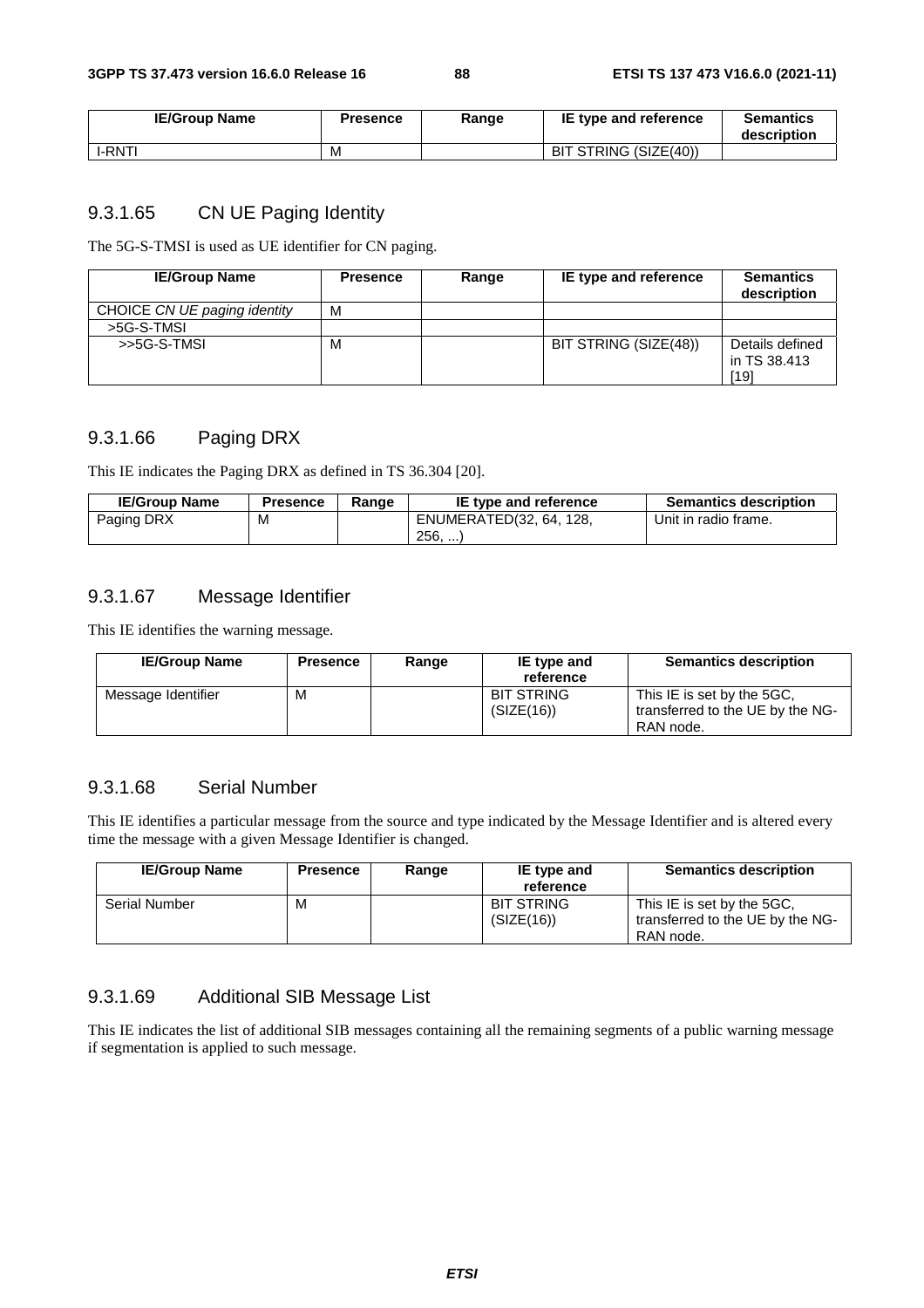| <b>IE/Group Name</b>                           | <b>Presence</b> | Range                                                               | IE type and<br>reference | <b>Semantics description</b>                                                                          |
|------------------------------------------------|-----------------|---------------------------------------------------------------------|--------------------------|-------------------------------------------------------------------------------------------------------|
| <b>Additional SIB Message</b><br>List Item IEs |                 | <br><maxnoofadditi<br>onalSIBs <math>&gt;</math></maxnoofadditi<br> |                          |                                                                                                       |
| >Additional SIB                                | M               |                                                                     | <b>OCTET STRING</b>      | SIB message containing one<br>segment of a public warning<br>message, as defined in TS<br>36.331 [2]. |

| Range bound           | <b>Explanation</b>                                                              |  |  |
|-----------------------|---------------------------------------------------------------------------------|--|--|
| maxnoofAdditionalSIBs | Maximum no. of additional segments of a public warning message. Value<br>is 63. |  |  |

### 9.3.1.70 Paging Origin

This IE indicates whether Paging is originated due to the PDU sessions from the non-3GPP access.

| <b>IE/Group Name</b> | Presence | Range | IE type and<br>reference     | <b>Semantics description</b> |
|----------------------|----------|-------|------------------------------|------------------------------|
| Paging Origin        | M        |       | ENUMERATED<br>$(non-3GPP, )$ |                              |

# 9.3.2 Transport Network Layer Related IEs

### 9.3.2.1 UP Transport Layer Information

The *UP Transport Layer Information* IE identifies a W1 transport bearer associated to a DRB. It contains a Transport Layer Address and a GTP Tunnel Endpoint Identifier. The Transport Layer Address is an IP address to be used for the W1 user plane transport. The GTP Tunnel Endpoint Identifier is to be used for the user plane transport between ngeNB-CU and ng-eNB-DU.

| <b>IE/Group Name</b>          | <b>Presence</b> | Range | IE type and<br>reference | <b>Semantics description</b> |
|-------------------------------|-----------------|-------|--------------------------|------------------------------|
| <b>CHOICE Transport Layer</b> | M               |       |                          |                              |
| Information                   |                 |       |                          |                              |
| $>GTP$ Tunnel                 |                 |       |                          |                              |
| >>Transport Layer             | м               |       | 9.3.2.3                  |                              |
| Address                       |                 |       |                          |                              |
| >>GTP-TEID                    | M               |       | 9.3.2.2                  |                              |

#### 9.3.2.2 GTP-TEID

The *GTP-TEID* IE is the GTP Tunnel Endpoint Identifier to be used for the user plane transport between the ng-eNB-CU and ng-eNB-DU.

| <b>IE/Group Name</b> | <b>Presence</b> | Range | IE type and<br>reference         | <b>Semantics description</b>                  |
|----------------------|-----------------|-------|----------------------------------|-----------------------------------------------|
| GTP-TEID             | М               |       | <b>OCTET STRING</b><br>(SIZE(4)) | For details and range, see<br>TS 29.281 [17]. |

#### 9.3.2.3 Transport Layer Address

This *Transport Layer Address* IE is an IP address.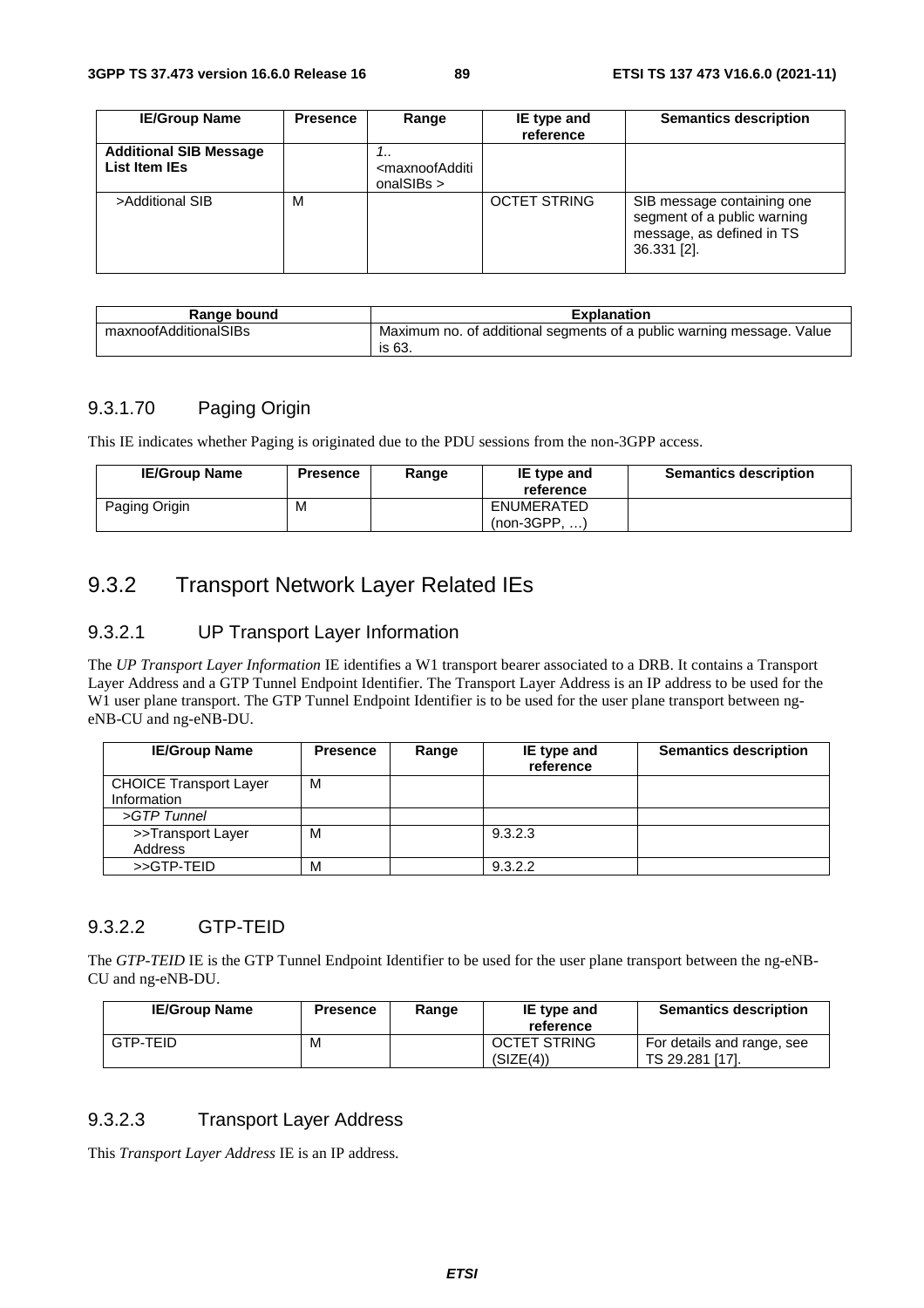| <b>IE/Group Name</b>    | <b>Presence</b> | Range | IE type and<br>reference           | <b>Semantics description</b>                                                                                                                                                                            |
|-------------------------|-----------------|-------|------------------------------------|---------------------------------------------------------------------------------------------------------------------------------------------------------------------------------------------------------|
| Transport Layer Address | м               |       | <b>BIT STRING</b><br>(SIZE(1160, ) | The Radio Network Layer is<br>not supposed to interpret<br>the address information. It<br>should pass it to the<br><b>Transport Layer for</b><br>interpretation.<br>For details, see TS 38.414<br>[18]. |

# 9.4 Message and Information Element Abstract Syntax (with ASN.1)

### 9.4.1 General

W1AP ASN.1 definition conforms to ITU-T Recommendation X.691 [21], ITU-T Recommendation X.680 [22] and ITU-T Recommendation X.681 [23].

The ASN.1 definition specifies the structure and content of W1AP messages. W1AP messages can contain any IEs specified in the object set definitions for that message without the order or number of occurrence being restricted by ASN.1. However, for this version of the standard, a sending entity shall construct a W1AP message according to the PDU definitions module and with the following additional rules:

- IEs shall be ordered (in an IE container) in the order they appear in object set definitions.
- Object set definitions specify how many times IEs may appear. An IE shall appear exactly once if the presence field in an object has value "mandatory". An IE may appear at most once if the presence field in an object has value "optional" or "conditional". If in a tabular format there is multiplicity specified for an IE (i.e., an IE list) then in the corresponding ASN.1 definition the list definition is separated into two parts. The first part defines an IE container list where the list elements reside. The second part defines list elements. The IE container list appears as an IE of its own. For this version of the standard an IE container list may contain only one kind of list elements.
- NOTE: In the above "IE" means an IE in the object set with an explicit ID. If one IE needs to appear more than once in one object set, then the different occurrences will have different IE IDs.

If a W1AP message that is not constructed as defined above is received, this shall be considered as Abstract Syntax Error, and the message shall be handled as defined for Abstract Syntax Error in clause 10.

# 9.4.2 Usage of private message mechanism for non-standard use

The private message mechanism for non-standard use may be used:

- for special operator- (and/or vendor) specific features considered not to be part of the basic functionality, i.e., the functionality required for a complete and high-quality specification in order to guarantee multivendor interoperability;
- by vendors for research purposes, e.g., to implement and evaluate new algorithms/features before such features are proposed for standardisation.

The private message mechanism shall not be used for basic functionality. Such functionality shall be standardised.

# 9.4.3 Elementary Procedure Definitions

```
-- ASN1START 
-- ************************************************************** 
-- 
-- Elementary Procedure definitions 
-- 
-- **************************************************************
```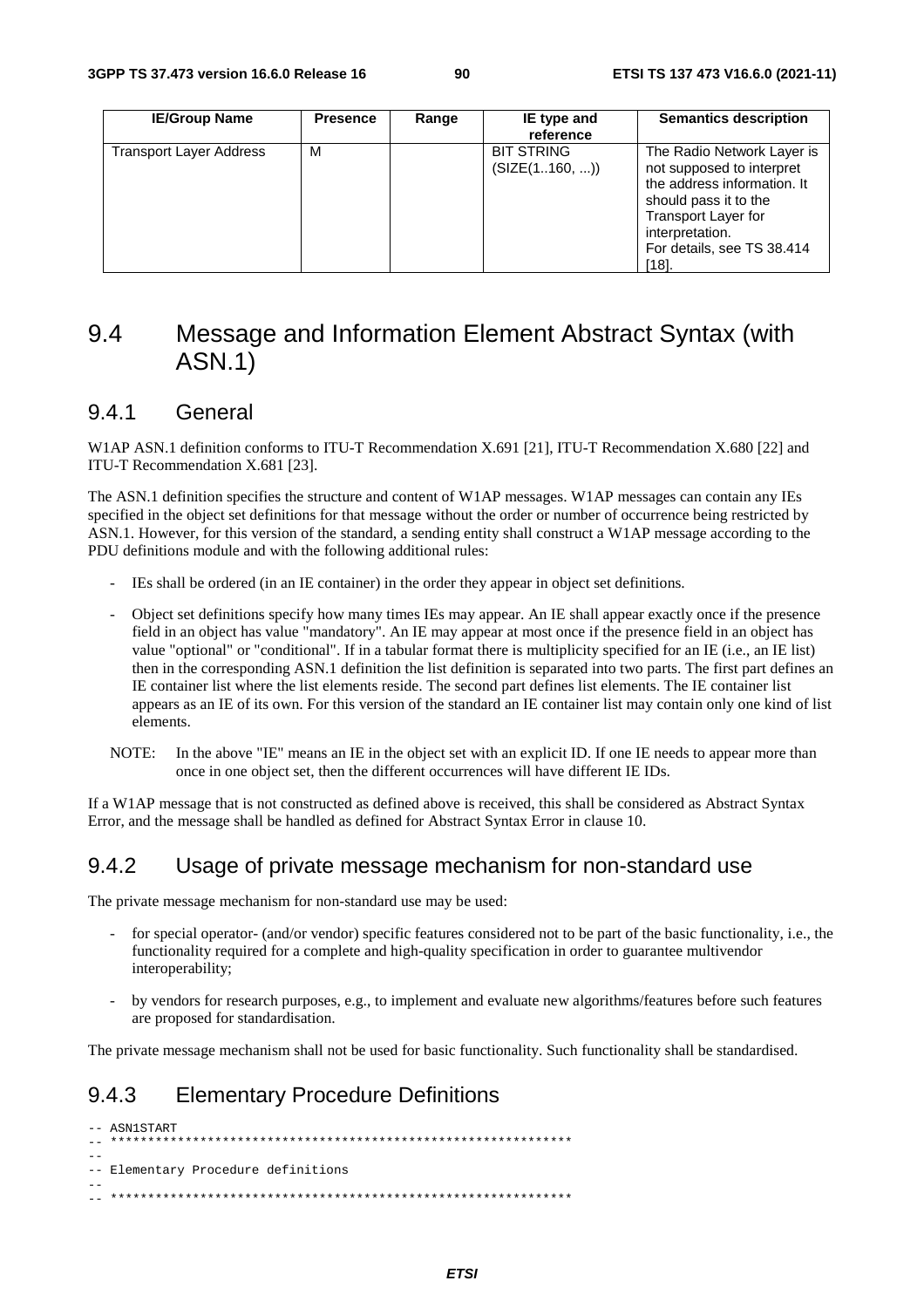91

W1AP-PDU-Descriptions { itu-t (0) identified-organization (4) etsi (0) mobileDomain (0) ngran-access (22) modules (3) wlap (3) version1 (1) wlap-PDU-Descriptions (0)} DEFINITIONS AUTOMATIC TAGS ::= **BEGIN**  $\sim$   $\sim$ -- IE parameter types from other modules.  $\sim$ IMPORTS Criticality. ProcedureCode FROM W1AP-CommonDataTypes Reset. ResetAcknowledge, W1SetupRequest, W1SetupResponse, WlSetupFailure, NGENBDUConfigurationUpdate, NGENBDUConfigurationUpdateAcknowledge, NGENBDUConfigurationUpdateFailure, NGENBCUConfigurationUpdate, NGENBCUConfigurationUpdateAcknowledge, NGENBCUConfigurationUpdateFailure, UEContextSetupRequest, UEContextSetupResponse, UEContextSetupFailure, UEContextReleaseCommand, UEContextReleaseComplete, UEContextModificationRequest, UEContextModificationResponse, UEContextModificationFailure. UEContextModificationRequired, UEContextModificationConfirm, ErrorIndication, UEContextReleaseRequest, DLRRCMessageTransfer, ULRRCMessageTransfer, NGENBDUResourceCoordinationRequest, NGENBDUResourceCoordinationResponse, PrivateMessage, UEInactivityNotification, InitialULRRCMessageTransfer, Paging. Notify, WriteReplaceWarningRequest, WriteReplaceWarningResponse, PWSCancelRequest, PWSCancelResponse, PWSRestartIndication. PWSFailureIndication, NGENBDUStatusIndication, UEContextModificationRefuse FROM W1AP-PDU-Contents id-Reset, id-W1Setup, id-nqeNBDUConfigurationUpdate, id-ngeNBCUConfigurationUpdate, id-UEContextSetup, id-UEContextRelease, id-UEContextModification, id-UEContextModificationRequired, id-ErrorIndication, id-UEContextReleaseRequest, id-DLRRCMessageTransfer, id-ULRRCMessageTransfer, id-NGENBDUResourceCoordination, id-privateMessage, id-UEInactivityNotification, id-InitialULRRCMessageTransfer,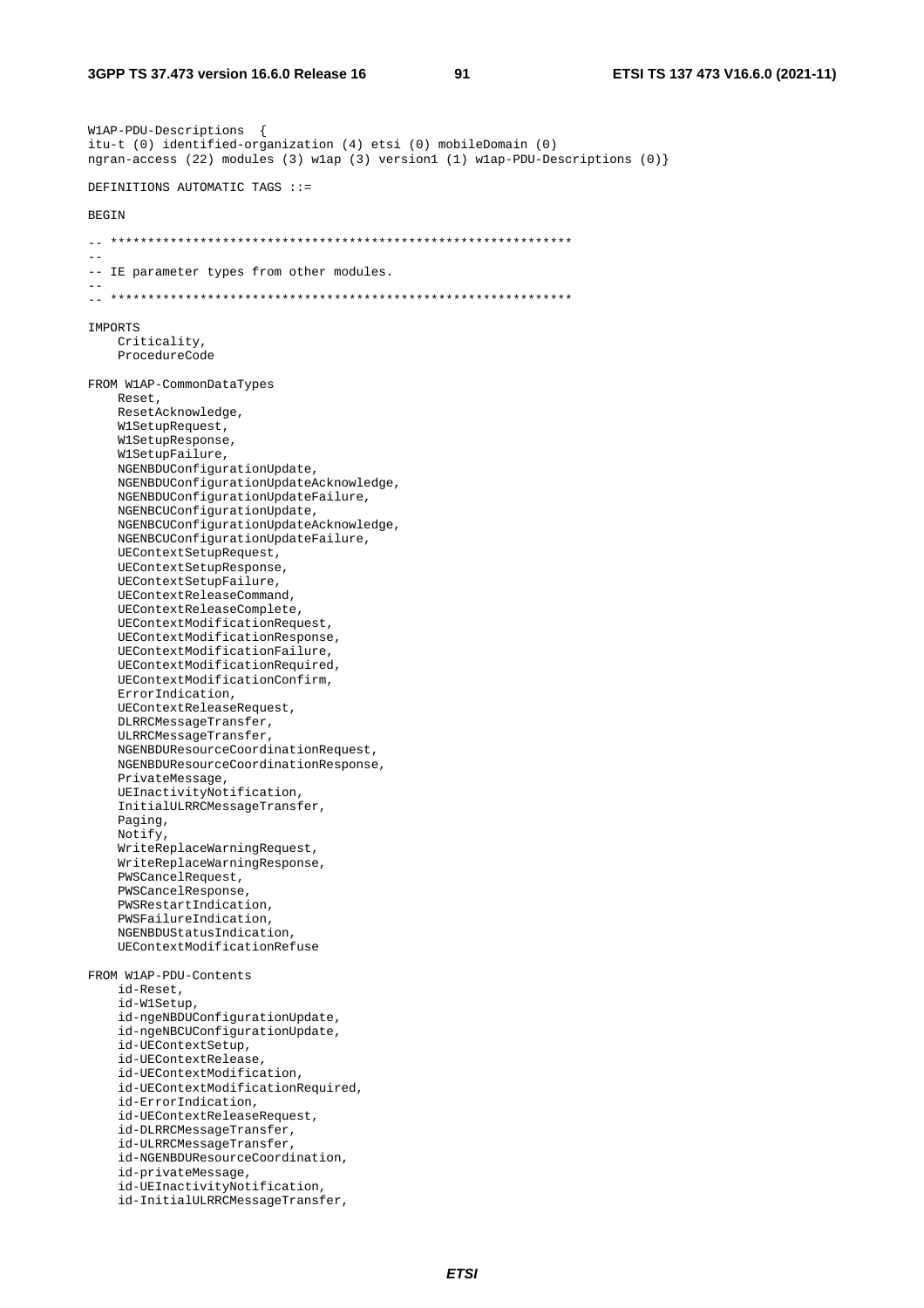```
id-Paging,
    id-Notify,
    id-WriteReplaceWarning,
    id-PWSCancel.
    id-PWSRestartIndication,
    id-PWSFailureIndication,
    id-NGENBDUStatusIndication
FROM W1AP-Constants
    ProtocolIE-SingleContainer },
    W1AP-PROTOCOL-IES
FROM W1AP-Containers;
\equiv-- Interface Elementary Procedure Class
W1AP-ELEMENTARY-PROCEDURE :: CLASS {
    &InitiatingMessage
    &SuccessfulOutcome
                                                   OPTIONAL.
    &Successrunourcome<br>
&UnsuccessfulOutcome<br>
&procedureCode ProcedureCode UNIQUE,<br>
^ witicality DEFAULT ignore
WITH SYNTAX {
   A SINIAA {<br>
INITIATING MESSAGE \begin{array}{lll} \text{EINITATING} \text{MESSAGE} & \text{\&} \text{AntitatingMessage} \ \text{[SUCCESSPUL OUTCOME} & & \text{\&} \text{SUCCESSFUL OUTCOME} & & \text{\&} \text{MnsuccessfulOutcome} \ \text{PROCEDURE CODRE CODIRE CODER} & & \text{\&} \text{CODE} & & \text{CovedureCode} \end{array}&procedureCode
    PROCEDURE CODE
    [CRITICALITY
                                  &criticality]
\left\{ \right.-- Interface PDU Definition
W1AP-PDU ::= CHOICE {
    initiatingMessage InitiatingMessage,<br>successfulOutcome SuccessfulOutcome,
    unsuccessfulOutcome UnsuccessfulOutcome
\left\{ \right\}InitiatingMessage ::= SEQUENCE {
   ({W1AP-ELEMENTARY-PROCEDURES}).
                                                                         ({W1AP-ELEMENTARY-
PROCEDURES } {@procedureCode}),
   value
             W1AP-ELEMENTARY-PROCEDURE. & Initiating Message
                                                                         (\{W1AP - ELEMENTARY -PROCEDURES } { @procedureCode } )
\rightarrowSuccessfulOutcome ::= SEQUENCE {
   procedureCode WIAP-ELEMENTARY-PROCEDURE.&procedureCode<br>criticality WIAP-ELEMENTARY-PROCEDURE.&criticality
                                                                          (\{W1AP - E1, EMENTARY - PROCFDITERS\}).
                                                                          ({W1AP-ELEMENTARY-
PROCEDURES}{@procedureCode}),
               W1AP-ELEMENTARY-PROCEDURE.&SuccessfulOutcome
   value
                                                                          ({W1AP-ELEMENTARY-
PROCEDURES } { @procedureCode } )
- }
UnsuccessfulOutcome ::= SEQUENCE {
  procedureCode W1AP-ELEMENTARY-PROCEDURE.&procedureCode<br>criticality W1AP-ELEMENTARY-PROCEDURE.&criticality
                                                                         ({W1AP - ELEMENTARY - PROCEDURES}),
                                                                          (\{W1AP - ELEMENTARY -PROCEDURES } {@procedureCode}),
                    W1AP-ELEMENTARY-PROCEDURE.&UnsuccessfulOutcome ({W1AP-ELEMENTARY-
    value
PROCEDURES } { @procedureCode } )
\}-- Interface Elementary Procedure List
```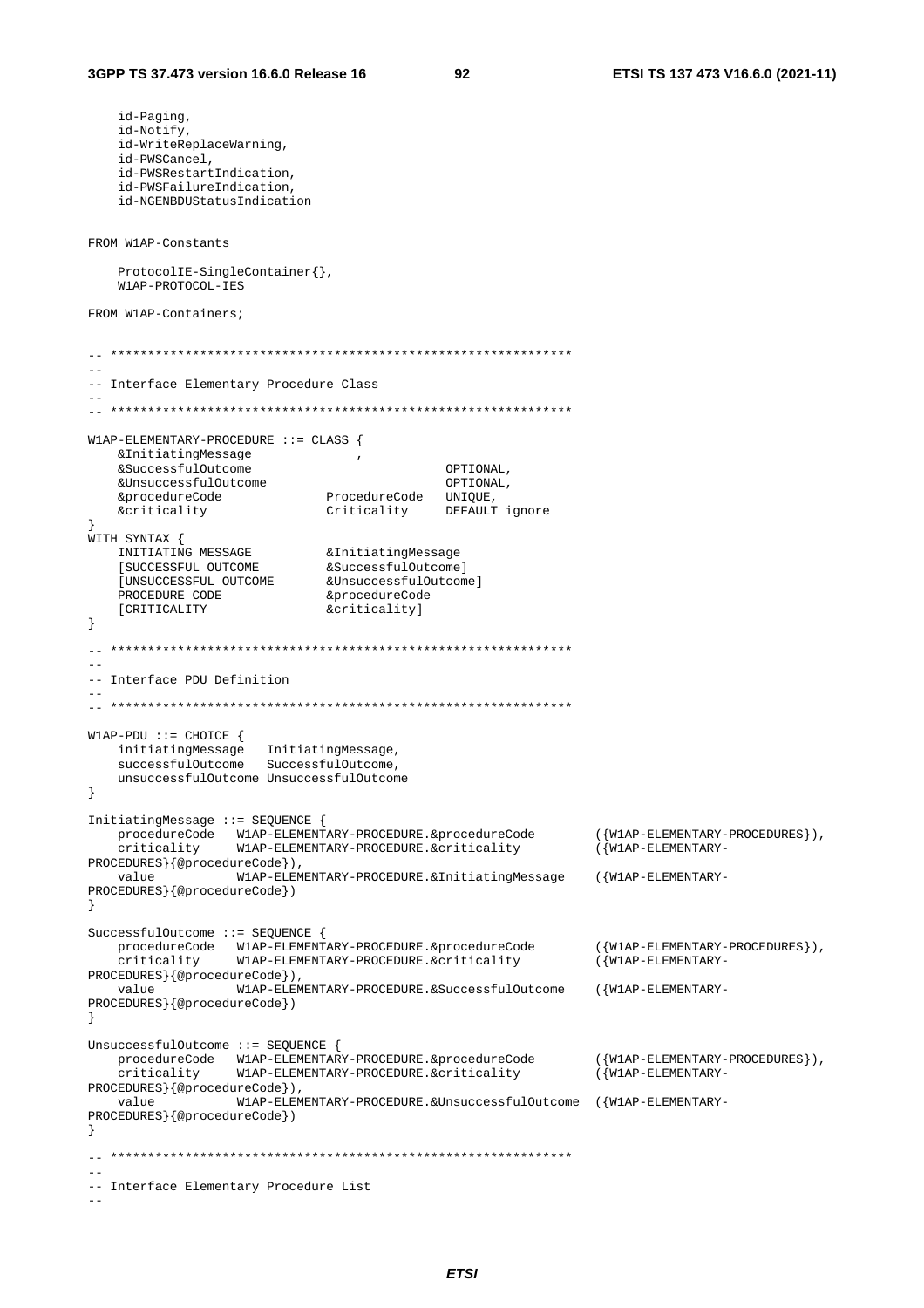```
-- ************************************************************** 
W1AP-ELEMENTARY-PROCEDURES W1AP-ELEMENTARY-PROCEDURE ::= { 
    W1AP-ELEMENTARY-PROCEDURES-CLASS-1 | 
    W1AP-ELEMENTARY-PROCEDURES-CLASS-2, 
     ... 
} 
W1AP-ELEMENTARY-PROCEDURES-CLASS-1 W1AP-ELEMENTARY-PROCEDURE ::= { 
    reset | 
    w1Setup | 
    ngeNBDUConfigurationUpdate | 
    ngeNBCUConfigurationUpdate | 
    uEContextSetup | 
    uEContextRelease | 
    uEContextModification | 
    uEContextModificationRequired | 
    writeReplaceWarning | 
    pWSCancel | 
    ngeNBDUResourceCoordination , 
    ... 
} 
  W1AP-ELEMENTARY-PROCEDURES-CLASS-2 W1AP-ELEMENTARY-PROCEDURE ::= { 
    errorIndication | 
    uEContextReleaseRequest | 
    dLRRCMessageTransfer | 
    uLRRCMessageTransfer | 
    uEInactivityNotification | 
    privateMessage | 
    initialULRRCMessageTransfer | 
    paging | 
    notify | 
    pWSRestartIndication | 
    pWSFailureIndication | 
    ngeNBDUStatusIndication , 
    ... 
} 
 -- ************************************************************** 
-- 
-- Interface Elementary Procedures 
-- 
-- ************************************************************** 
reset W1AP-ELEMENTARY-PROCEDURE ::= { 
    INITIATING MESSAGE Reset 
 SUCCESSFUL OUTCOME ResetAcknowledge 
 PROCEDURE CODE id-Reset 
CRITICALITY reject
} 
w1Setup W1AP-ELEMENTARY-PROCEDURE ::= { 
 INITIATING MESSAGE W1SetupRequest 
 SUCCESSFUL OUTCOME W1SetupResponse 
 UNSUCCESSFUL OUTCOME W1SetupFailure 
 PROCEDURE CODE id-W1Setup 
   PROCEDURE CODE id-W1S<br>CRITICALITY reject
} 
ngeNBDUConfigurationUpdate W1AP-ELEMENTARY-PROCEDURE ::= { 
 INITIATING MESSAGE NGENBDUConfigurationUpdate 
 SUCCESSFUL OUTCOME NGENBDUConfigurationUpdateAcknowledge 
 UNSUCCESSFUL OUTCOME NGENBDUConfigurationUpdateFailure 
PROCEDURE CODE id-ngeNBDUConfigurationUpdate
CRITICALITY reject
} 
ngeNBCUConfigurationUpdate W1AP-ELEMENTARY-PROCEDURE ::= { 
 INITIATING MESSAGE NGENBCUConfigurationUpdate 
 SUCCESSFUL OUTCOME NGENBCUConfigurationUpdateAcknowledge 
 UNSUCCESSFUL OUTCOME NGENBCUConfigurationUpdateFailure 
 PROCEDURE CODE id-ngeNBCUConfigurationUpdate 
CRITICALITY reject
} 
uEContextSetup W1AP-ELEMENTARY-PROCEDURE ::= { 
    INITIATING MESSAGE UEContextSetupRequest
```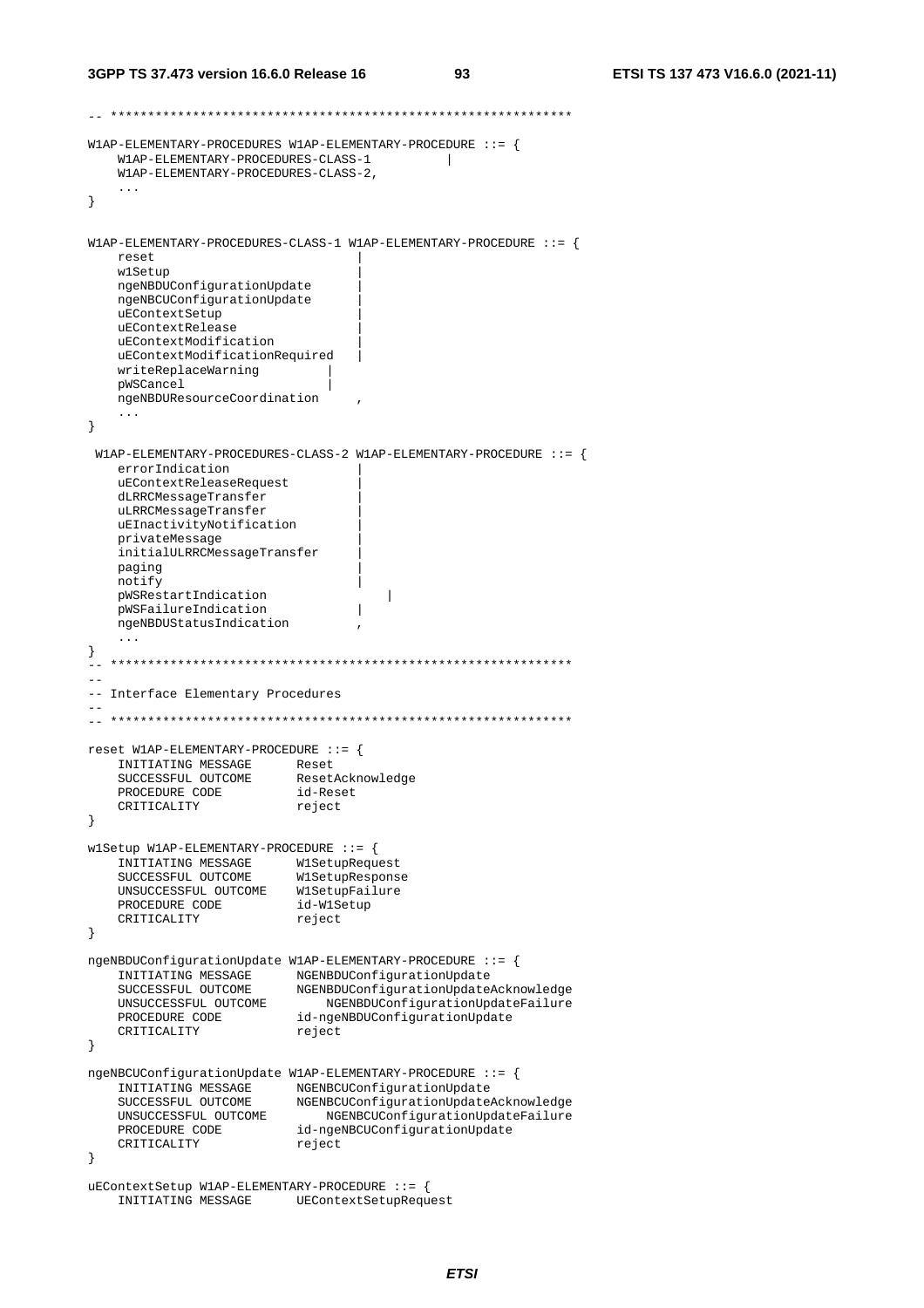```
SUCCESSFUL OUTCOME UEContextSetupResponse
    UNSUCCESSFUL OUTCOME UEContextSetupFailure 
 PROCEDURE CODE id-UEContextSetup 
CRITICALITY reject
} 
uEContextRelease W1AP-ELEMENTARY-PROCEDURE ::= { 
 INITIATING MESSAGE UEContextReleaseCommand 
 SUCCESSFUL OUTCOME UEContextReleaseComplete 
PROCEDURE CODE id-UEContextRelease
CRITICALITY reject
} 
uEContextModification W1AP-ELEMENTARY-PROCEDURE ::= { 
 INITIATING MESSAGE UEContextModificationRequest 
 SUCCESSFUL OUTCOME UEContextModificationResponse 
 UNSUCCESSFUL OUTCOME UEContextModificationFailure 
 PROCEDURE CODE id-UEContextModification 
CRITICALITY reject
} 
uEContextModificationRequired W1AP-ELEMENTARY-PROCEDURE ::= { 
 INITIATING MESSAGE UEContextModificationRequired 
 SUCCESSFUL OUTCOME UEContextModificationConfirm 
 UNSUCCESSFUL OUTCOME UEContextModificationRefuse 
 PROCEDURE CODE id-UEContextModificationRequired 
CRITICALITY reject
} 
writeReplaceWarning W1AP-ELEMENTARY-PROCEDURE ::= { 
 INITIATING MESSAGE WriteReplaceWarningRequest 
 SUCCESSFUL OUTCOME WriteReplaceWarningResponse 
 PROCEDURE CODE id-WriteReplaceWarning 
CRITICALITY reject
} 
pWSCancel W1AP-ELEMENTARY-PROCEDURE ::= { 
 INITIATING MESSAGE PWSCancelRequest 
 SUCCESSFUL OUTCOME PWSCancelResponse 
 PROCEDURE CODE id-PWSCancel 
CRITICALITY reject
} 
errorIndication W1AP-ELEMENTARY-PROCEDURE ::= { 
   INITIATING MESSAGE ErrorIndication<br>PROCEDURE CODE id-ErrorIndication
   INITIATIVE ID-ERROGEDURE CODE
    CRITICALITY ignore 
} 
uEContextReleaseRequest W1AP-ELEMENTARY-PROCEDURE ::= { 
    INITIATING MESSAGE UEContextReleaseRequest 
 PROCEDURE CODE id-UEContextReleaseRequest 
CRITICALITY ignore
} 
initialULRRCMessageTransfer W1AP-ELEMENTARY-PROCEDURE ::= { 
    INITIATING MESSAGE InitialULRRCMessageTransfer 
 PROCEDURE CODE id-InitialULRRCMessageTransfer 
 CRITICALITY ignore 
} 
dLRRCMessageTransfer W1AP-ELEMENTARY-PROCEDURE ::= { 
    INITIATING MESSAGE DLRRCMessageTransfer 
                        id-DLRRCMessageTransfer
    CRITICALITY ignore 
} 
uLRRCMessageTransfer W1AP-ELEMENTARY-PROCEDURE ::= { 
    INITIATING MESSAGE ULRRCMessageTransfer 
                       id-ULRRCMessageTransfer
    CRITICALITY ignore 
} 
uEInactivityNotification W1AP-ELEMENTARY-PROCEDURE ::= { 
   INITIATING MESSAGE UEInactivityNotification
    PROCEDURE CODE id-UEInactivityNotification
```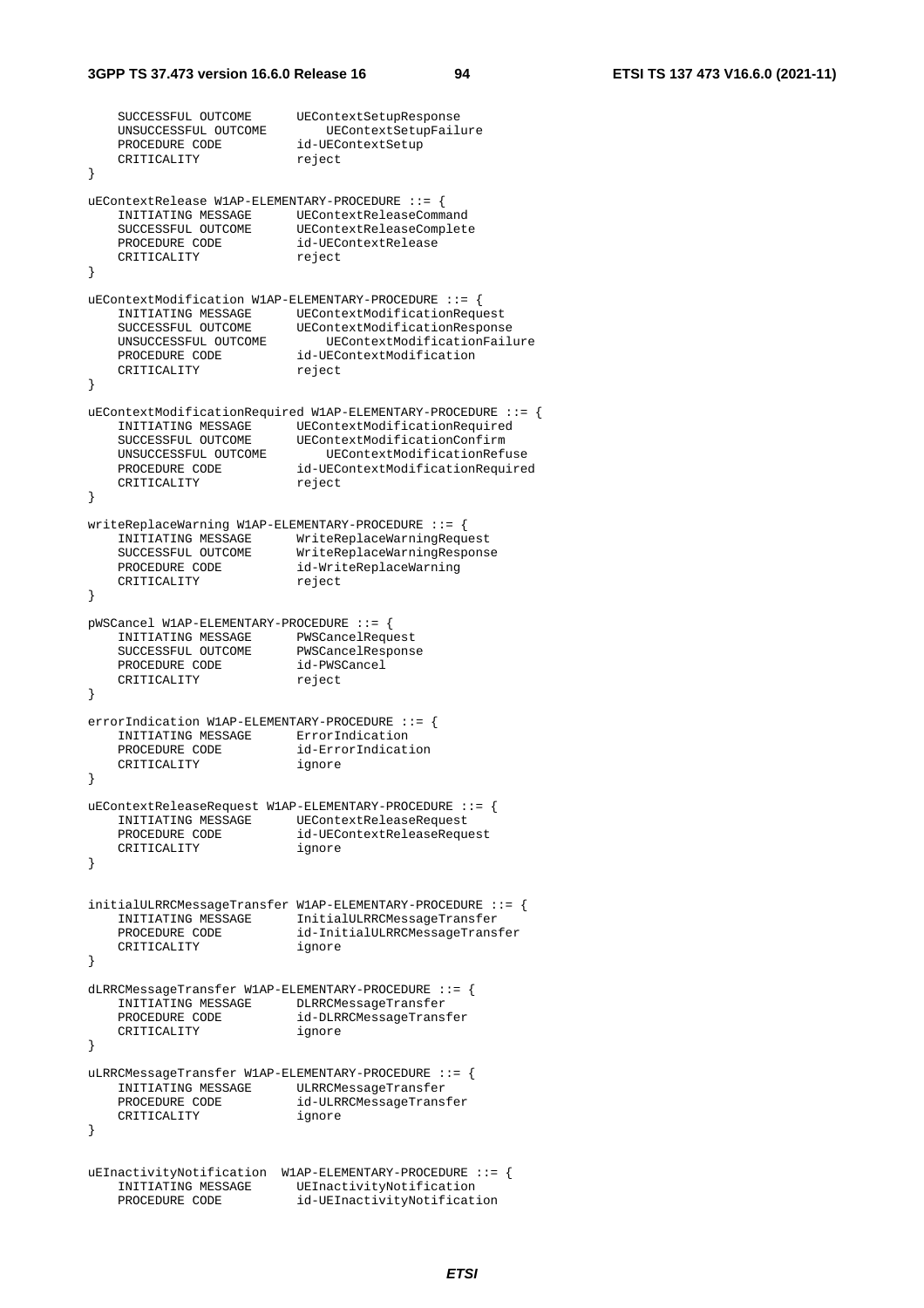#### **3GPP TS 37.473 version 16.6.0 Release 16 95 ETSI TS 137 473 V16.6.0 (2021-11)**

```
CRITICALITY ignore
} 
ngeNBDUResourceCoordination W1AP-ELEMENTARY-PROCEDURE ::= { 
 INITIATING MESSAGE NGENBDUResourceCoordinationRequest 
 SUCCESSFUL OUTCOME NGENBDUResourceCoordinationResponse 
 PROCEDURE CODE id-NGENBDUResourceCoordination 
CRITICALITY reject
} 
privateMessage W1AP-ELEMENTARY-PROCEDURE ::= { 
   INITIATING MESSAGE PrivateMessage
   PROCEDURE CODE id-privateMessage
    CRITICALITY ignore 
} 
paging W1AP-ELEMENTARY-PROCEDURE ::= { 
   INITIATING MESSAGE Paging<br>PROCEDURE CODE id-Paging
   PROCEDURE CODE id-Paging id-Paging CRITICALITY
   CRITICALITY
} 
notify W1AP-ELEMENTARY-PROCEDURE ::= { 
    INITIATING MESSAGE Notify 
   PROCEDURE CODE id-Notify
    CRITICALITY ignore 
} 
pWSRestartIndication W1AP-ELEMENTARY-PROCEDURE ::= { 
    INITIATING MESSAGE PWSRestartIndication 
 PROCEDURE CODE id-PWSRestartIndication 
 CRITICALITY ignore 
} 
pWSFailureIndication W1AP-ELEMENTARY-PROCEDURE ::= { 
   INITIATING MESSAGE PWSFailureIndication
   PROCEDURE CODE id-PWSFailureIndication<br>CRITICALITY ignore
   INITIATING THEORICE<br>PROCEDURE CODE id-PWS<br>CRITICALITY ignore
} 
ngeNBDUStatusIndication W1AP-ELEMENTARY-PROCEDURE ::= { 
 INITIATING MESSAGE NGENBDUStatusIndication 
 PROCEDURE CODE id-NGENBDUStatusIndication 
 CRITICALITY ignore 
}
```
END  $--$  ASN1STOP

# 9.4.4 PDU Definitions

```
-- ASN1START 
-- ************************************************************** 
--- PDU definitions for W1AP. 
-- 
-- ************************************************************** 
W1AP-PDU-Contents { 
itu-t (0) identified-organization (4) etsi (0) mobileDomain (0) 
ngran-access (22) modules (3) w1ap (3) version1 (1) w1ap-PDU-Contents (1) } 
DEFINITIONS AUTOMATIC TAGS ::= 
BEGIN 
\hspace{1.3cm} - \hspace{1.3cm} - \hspace{1.3cm}--- IE parameter types from other modules. 
-- 
-- ************************************************************** 
IMPORTS
```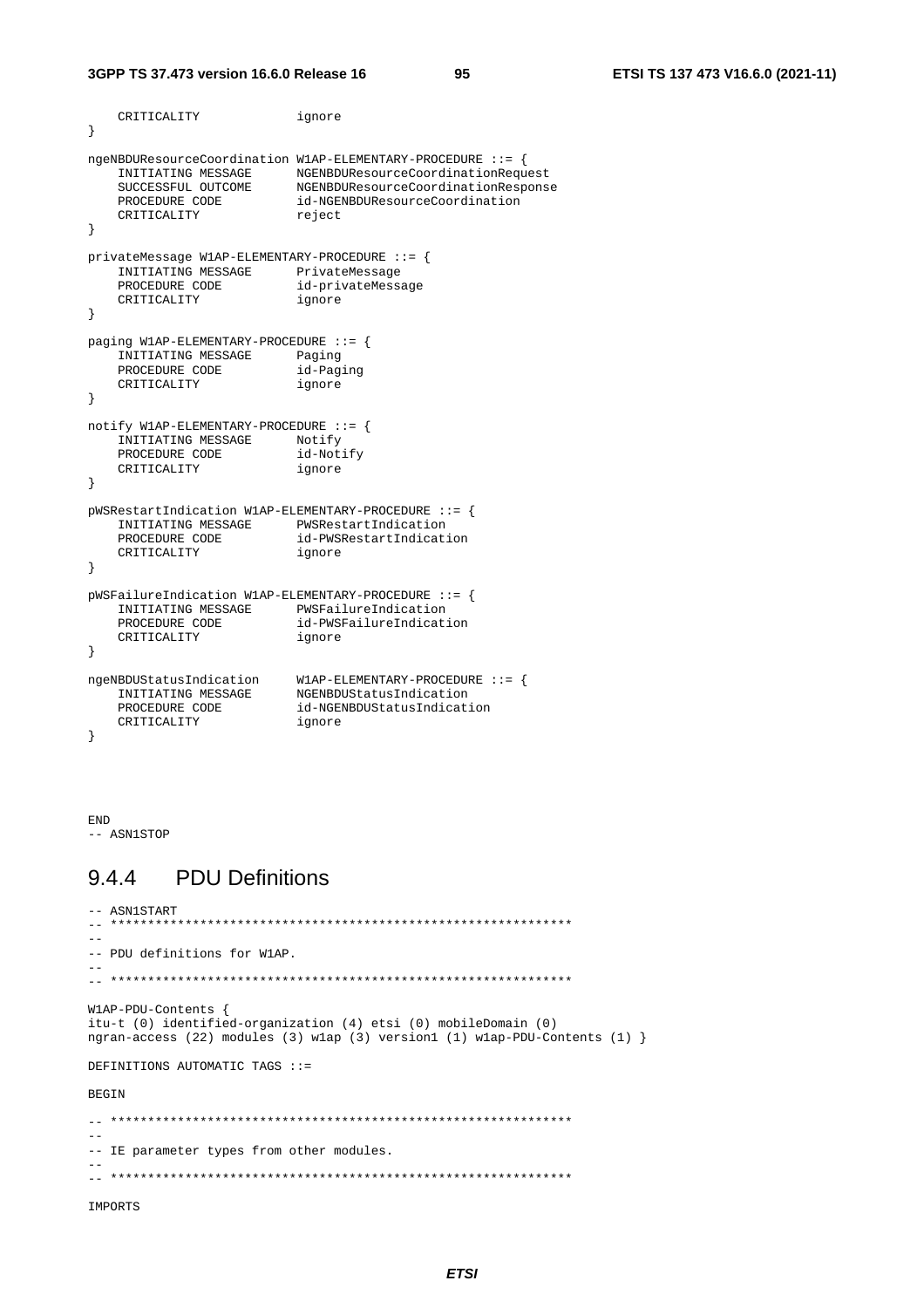Candidate-SpCell-Item, Cause, Cells-Failed-to-be-Activated-List-Item, Cells-Status-Item, Cells-to-be-Activated-List-Item, Cells-to-be-Deactivated-List-Item, C-RNTI, CriticalityDiagnostics, CUtoDURRCInformation, DRB-Activity-Item, DRBID, DRBs-FailedToBeModified-Item, DRBs-FailedToBeSetup-Item, DRBs-FailedToBeSetupMod-Item, DRB-Notify-Item, DRBs-ModifiedConf-Item, DRBs-Modified-Item, DRBs-Required-ToBeModified-Item, DRBs-Required-ToBeReleased-Item, DRBs-Setup-Item, DRBs-SetupMod-Item, DRBs-ToBeModified-Item, DRBs-ToBeReleased-Item, DRBs-ToBeSetup-Item, DRBs-ToBeSetupMod-Item, DRXCycle, DUtoCURRCInformation, EUTRANQoS, NGENB-CU-UE-W1AP-ID, NGENB-DU-UE-W1AP-ID, NGENB-DU-ID, NGENB-DU-Served-Cells-Item, NGENB-DU-System-Information, InactivityMonitoringRequest, InactivityMonitoringResponse, NotificationControl, EUTRANCGI, EUTRANPCI, Potential-SpCell-Item, RAT-FrequencyPriorityInformation, ResourceCoordinationTransferContainer, RRCContainer, RRCReconfigurationCompleteIndicator, SCellIndex, SCell-ToBeRemoved-Item, SCell-ToBeSetup-Item, SCell-ToBeSetupMod-Item, SCell-FailedtoSetup-Item, SCell-FailedtoSetupMod-Item, ServCellIndex, Served-Cell-Information, Served-Cells-To-Add-Item, Served-Cells-To-Delete-Item, Served-Cells-To-Modify-Item, SRBID, SRBs-FailedToBeSetup-Item, SRBs-FailedToBeSetupMod-Item, SRBs-Required-ToBeReleased-Item, SRBs-ToBeReleased-Item, SRBs-ToBeSetup-Item, SRBs-ToBeSetupMod-Item, SRBs-Modified-Item, SRBs-Setup-Item, SRBs-SetupMod-Item, TransactionID. TransmissionActionIndicator, DUtoCURRCContainer, PagingCell-Item, UEIdentityIndexValue, UE-associatedLogicalW1-ConnectionItem, PagingDRX, PagingIdentity, PagingOrigin, PWSSystemInformation, Broadcast-To-Be-Cancelled-Item, Cells-Broadcast-Cancelled-Item, E-UTRAN-CGI-List-For-Restart-Item, PWS-Failed-E-UTRAN-CGI-Item,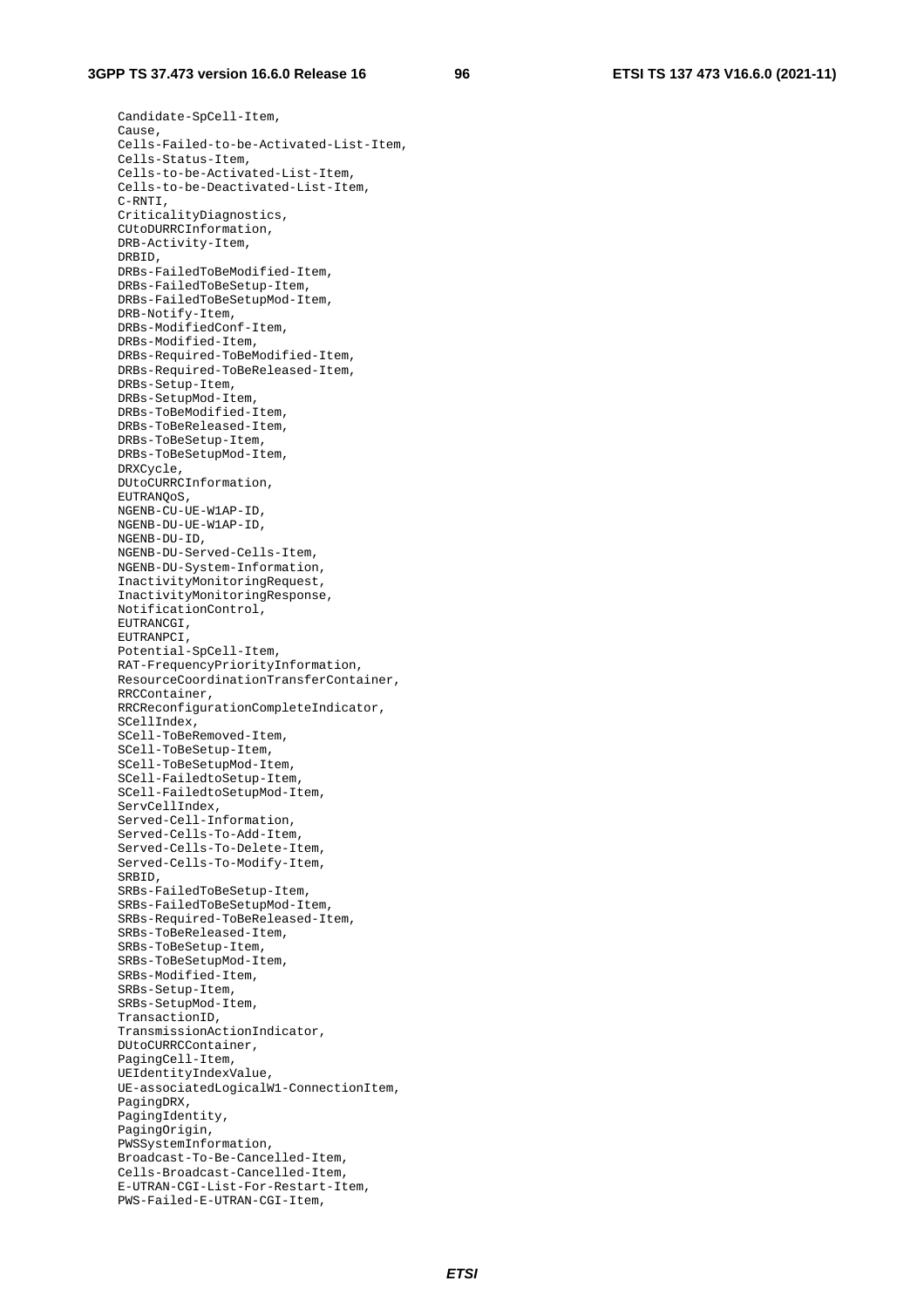RepetitionPeriod, NumberofBroadcastRequest, Cells-To-Be-Broadcast-Item, Cells-Broadcast-Completed-Item, Cancel-all-Warning-Messages-Indicator, NotificationInformation, EUTRA-NR-CellResourceCoordinationReq-Container, EUTRA-NR-CellResourceCoordinationReqAck-Container, RequestType, PLMN-Identity, BitRate, NGENBDUOverloadInformation, ResourceCoordinationTransferInformation, IgnoreResourceCoordinationRequestContainer, SCGIndicator

#### FROM W1AP-IEs

```
 PrivateIE-Container{}, 
 ProtocolExtensionContainer{}, 
 ProtocolIE-Container{}, 
 ProtocolIE-ContainerPair{}, 
 ProtocolIE-SingleContainer{}, 
 W1AP-PRIVATE-IES, 
 W1AP-PROTOCOL-EXTENSION, 
 W1AP-PROTOCOL-IES, 
 W1AP-PROTOCOL-IES-PAIR
```
#### FROM W1AP-Containers

 id-Candidate-SpCell-List, id-Cause, id-Cancel-all-Warning-Messages-Indicator, id-NotificationInformation, id-Cells-Failed-to-be-Activated-List, id-Cells-Status-List, id-Cells-to-be-Activated-List, id-Cells-to-be-Deactivated-List, id-ConfirmedUEID, id-C-RNTI, id-CUtoDURRCInformation, id-CriticalityDiagnostics, id-DRB-Activity-List, id-DRBs-FailedToBeModified-List, id-DRBs-FailedToBeSetup-List, id-DRBs-FailedToBeSetupMod-List, id-DRBs-ModifiedConf-List, id-DRBs-Modified-List, id-DRB-Notify-List, id-DRBs-Required-ToBeModified-List, id-DRBs-Required-ToBeReleased-List, id-DRBs-Setup-List, id-DRBs-SetupMod-List, id-DRBs-ToBeModified-List, id-DRBs-ToBeReleased-List, id-DRBs-ToBeSetup-List, id-DRBs-ToBeSetupMod-List, id-DRXCycle, id-DUtoCURRCInformation, id-ngeNB-CU-UE-W1AP-ID, id-ngeNB-DU-UE-W1AP-ID, id-ngeNB-DU-ID, id-ngeNB-DU-Served-Cells-List, id-InactivityMonitoringRequest, id-InactivityMonitoringResponse, id-oldngeNB-DU-UE-W1AP-ID, id-Potential-SpCell-List, id-RAT-FrequencyPriorityInformation, id-ResetType, id-ResourceCoordinationTransferContainer, id-RRCContainer, id-RRCReconfigurationCompleteIndicator, id-SCell-FailedtoSetup-List, id-SCell-FailedtoSetupMod-List, id-SCell-ToBeRemoved-List, id-SCell-ToBeSetup-List, id-SCell-ToBeSetupMod-List, id-Served-Cells-To-Add-List,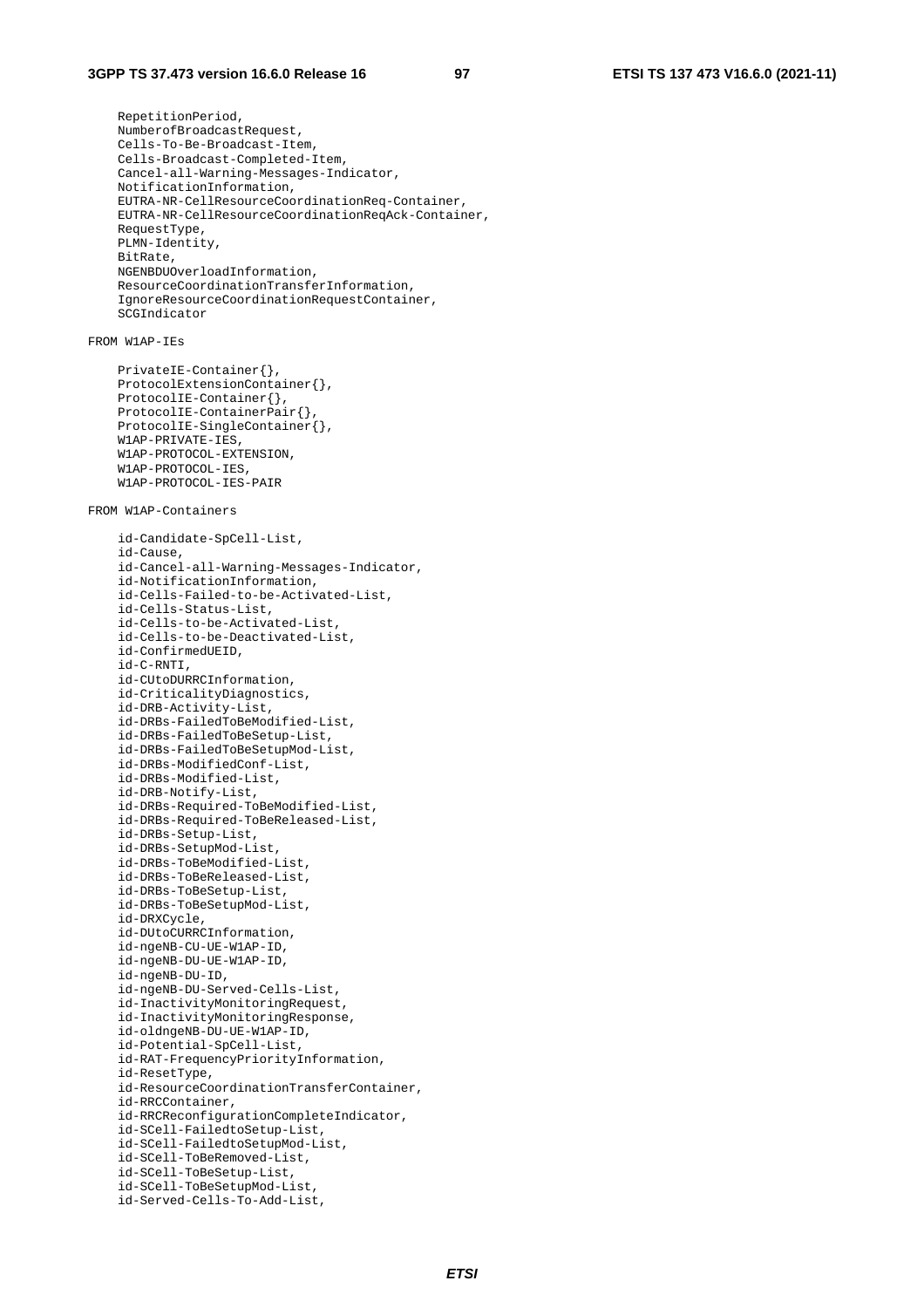id-Served-Cells-To-Delete-List, id-Served-Cells-To-Modify-List, id-ServCellIndex, id-SpCell-ID, id-SRBID, id-SRBs-FailedToBeSetup-List, id-SRBs-FailedToBeSetupMod-List, id-SRBs-Required-ToBeReleased-List, id-SRBs-ToBeReleased-List, id-SRBs-ToBeSetup-List, id-SRBs-ToBeSetupMod-List, id-SRBs-Modified-List, id-SRBs-Setup-List, id-SRBs-SetupMod-List, id-TransactionID, id-TransmissionActionIndicator, id-UE-associatedLogicalW1-ConnectionListResAck, id-DUtoCURRCContainer, id-EUTRANCGI, id-PagingCell-List, id-PagingDRX, id-UEIdentityIndexValue, id-PagingIdentity, id-PagingOrigin, id-PWSSystemInformation, id-RepetitionPeriod, id-NumberofBroadcastRequest, id-Cells-To-Be-Broadcast-List, id-Cells-Broadcast-Completed-List, id-Broadcast-To-Be-Cancelled-List, id-Cells-Broadcast-Cancelled-List, id-E-UTRAN-CGI-List-For-Restart-List, id-PWS-Failed-E-UTRAN-CGI-List, id-EUTRA-NR-CellResourceCoordinationReq-Container, id-EUTRA-NR-CellResourceCoordinationReqAck-Container, id-RequestType, id-ServingPLMN, id-NGENB-DU-UE-AMBR-UL, id-NGENBDUOverloadInformation, id-ResourceCoordinationTransferInformation, id-IgnoreResourceCoordinationRequestContainer, id-SCGIndicator, maxCellinngeNBDU, maxnoofCandidateSpCells, maxnoofDRBs, maxnoofErrors, maxnoofIndividualW1ConnectionsToReset, maxnoofPotentialSpCells, maxnoofSCells, maxnoofSRBs, maxnoofPagingCells, maxnoofTNLAssociations, maxCellineNB, maxnoofUEIDs

FROM W1AP-Constants;

-- \*\*\*\*\*\*\*\*\*\*\*\*\*\*\*\*\*\*\*\*\*\*\*\*\*\*\*\*\*\*\*\*\*\*\*\*\*\*\*\*\*\*\*\*\*\*\*\*\*\*\*\*\*\*\*\*\*\*\*\*\*\*  $-$ -- RESET ELEMENTARY PROCEDURE -- -- \*\*\*\*\*\*\*\*\*\*\*\*\*\*\*\*\*\*\*\*\*\*\*\*\*\*\*\*\*\*\*\*\*\*\*\*\*\*\*\*\*\*\*\*\*\*\*\*\*\*\*\*\*\*\*\*\*\*\*\*\*\* -- \*\*\*\*\*\*\*\*\*\*\*\*\*\*\*\*\*\*\*\*\*\*\*\*\*\*\*\*\*\*\*\*\*\*\*\*\*\*\*\*\*\*\*\*\*\*\*\*\*\*\*\*\*\*\*\*\*\*\*\*\*\* -- -- Reset -- -- \*\*\*\*\*\*\*\*\*\*\*\*\*\*\*\*\*\*\*\*\*\*\*\*\*\*\*\*\*\*\*\*\*\*\*\*\*\*\*\*\*\*\*\*\*\*\*\*\*\*\*\*\*\*\*\*\*\*\*\*\*\* Reset ::= SEQUENCE { protocolIEs ProtocolIE-Container { {ResetIEs} }, ... } ResetIEs W1AP-PROTOCOL-IES ::= { { ID id-TransactionID CRITICALITY reject TYPE TransactionID PRESENCE mandatory }|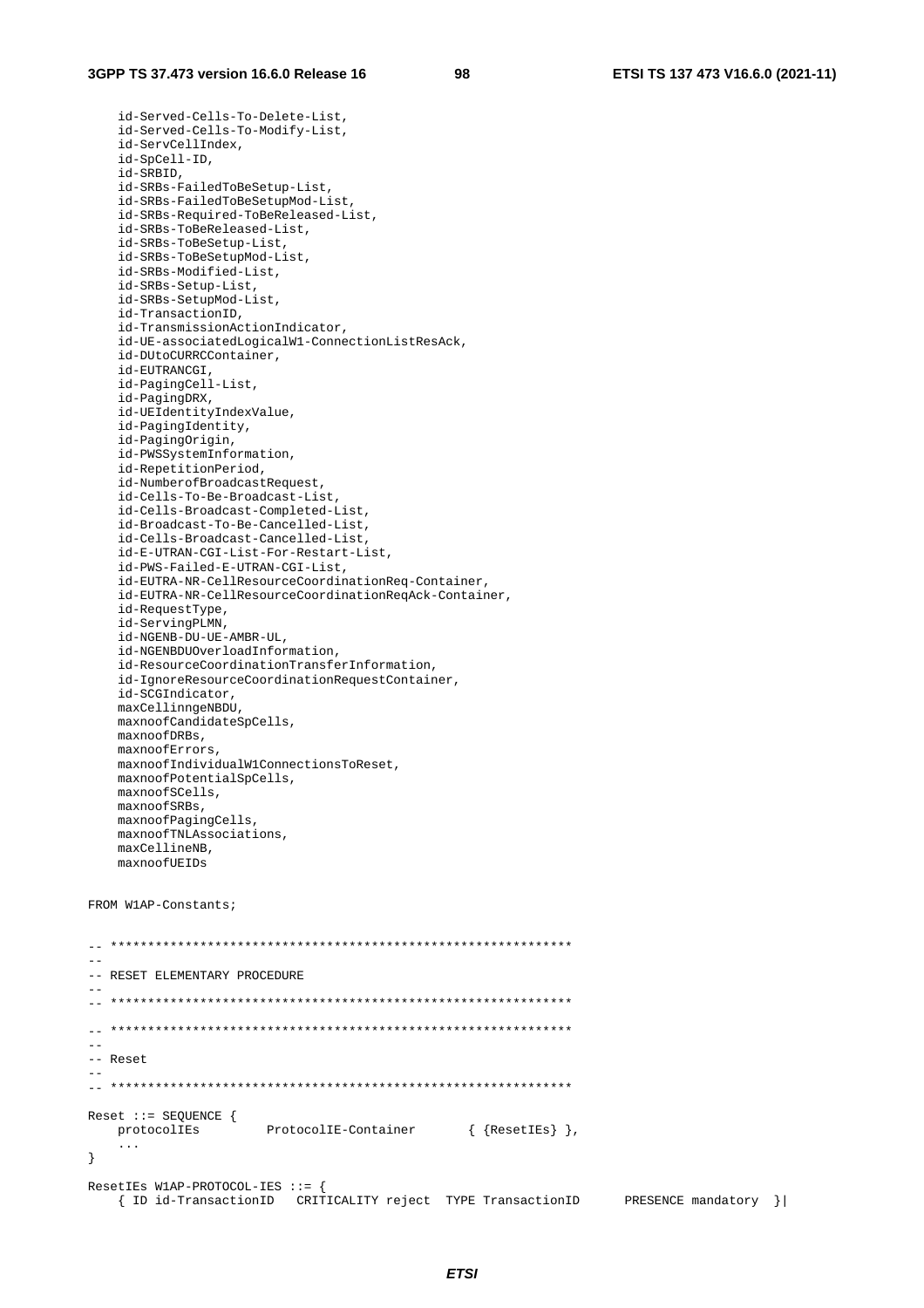3GPP TS 37.473 version 16.6.0 Release 16

99

```
\ldots\}ResetType ::= CHOICE {
   wl-Interface
                             ResetAll,
   partOfW1-Interface
                             UE-associatedLogicalW1-ConnectionListRes,
   choice-extension
                             ProtocolIE-SingleContainer { { ResetType-ExtIEs} }
\}ResetType-ExtIEs W1AP-PROTOCOL-IES ::= {
  \sim \sim\mathcal{E}ResetAll :: = ENUMERATED {
  reset-all,
   \sim \sim \sim\left\{ \right\}UE-associatedLogicalW1-ConnectionListRes ::= SEQUENCE (SIZE(1..
maxnoofIndividualW1ConnectionsToReset)) OF UE-associatedLogicalW1-ConnectionItem
--- Reset Acknowledge
ResetAcknowledge ::= SEQUENCE {
  protocolIEs ProtocolIE-Container { {ResetAcknowledgeIEs} },
   \sim 10 .
\}ResetAcknowledgeIEs W1AP-PROTOCOL-IES ::= {
  { ID id-TransactionID CRITICALITY reject TYPE TransactionID PRESENCE mandatory }|
   { ID id-UE-associatedLogicalW1-ConnectionListResAck CRITICALITY ignore TYPE UE-
\texttt{associatedLogicalW1-ConnectionListResack}\textbf{C}\texttt{R} \texttt{ESENCE} \texttt{optional} \quad \texttt{\textcolor{red}{},}\sim \sim \sim\rightarrowUE\text{-}associatedLogicalW1\text{-}ConnectionListResack ::= SEQUENCE (SIZE(1..maxnoofIndividualW1ConnectionsToReset)) OF UE-associatedLogicalW1-ConnectionItem
\frac{1}{2}-- ERROR INDICATION ELEMENTARY PROCEDURE
-- Error Indication
\frac{1}{2}ErrorIndication ::= SEQUENCE {
  protocolIEs ProtocolIE-Container {{ErrorIndicationIEs}},
   \sim .
\left\{ \right\}ErrorIndicationIEs W1AP-PROTOCOL-IES ::= {
   FINICALIONIES WIRP-PROTOCOL-LES ... [<br>
{ ID id-TransactionID CRITICALITY reject TYPE TransactionID PRESENCE mandatory}<br>
{ ID id-ngeNB-CU-UE-WIAP-ID CRITICALITY ignore TYPE NGENB-DU-UE-WIAP-ID PRESENCE optional}<br>
{ ID id-ng
                                                                 PRESENCE mandatory } |
   \},
   \sim \sim \sim\}-- W1 SETUP ELEMENTARY PROCEDURE
```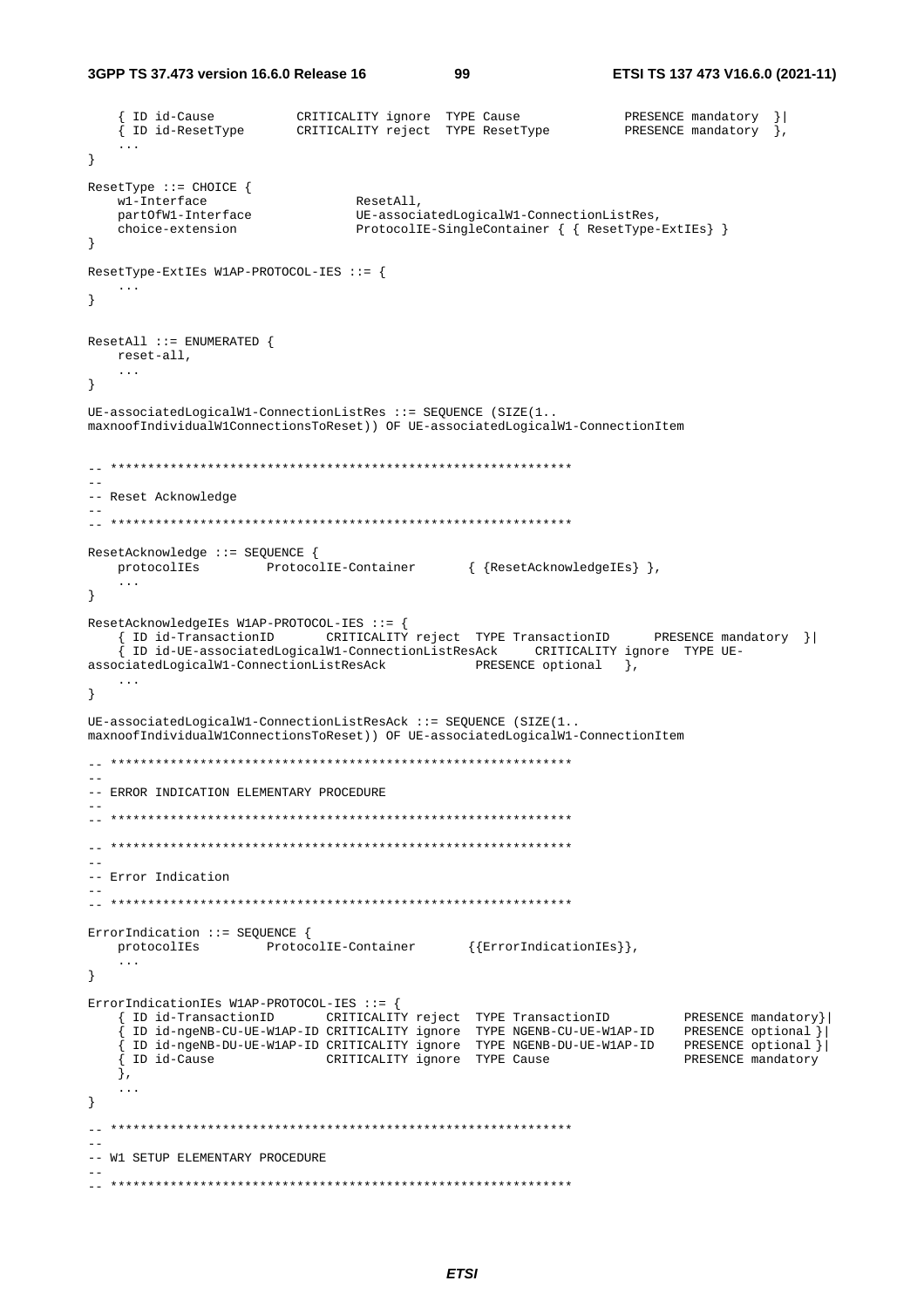100

```
-- W1 Setup Request
\frac{1}{2}W1SetupRequest ::= SEOUENCE {
  \texttt{protocolIES} \qquad \qquad \texttt{ProtocolIE-Container} \qquad \qquad \left\{ \text{ (W1SetupRequestIES)} \right\},\sim .
\}W1SetupRequestIEs W1AP-PROTOCOL-IES ::= {
   { ID id-ngeNB-DU-Served-Cells-List CRITICALITY reject TYPE NGENB-DU-Served-Cells-List
  PRESENCE optional },
\}NGENB-DU-Served-Cells-List ::= SEQUENCE (SIZE(1.. maxCellinnqeNBDU)) OF NGENB-DU-Served-Cells-Item
--- W1 Setup Response
W1SetupResponse ::= SEOUENCE {
  protocolIEs ProtocolIE-Container { {W1SetupResponseIEs} },
  \sim \sim \sim\mathcal{F}W1SetupResponseIEs W1AP-PROTOCOL-IES ::= {
  { ID id-TransactionID CRITICALITY reject TYPE TransactionID PRESENCE mandatory }|
   In id-Cells-to-be-Activated-List CRITICALITY reject TYPE Cells-to-be-Activated-List
  PRESENCE optional },
  \sim . \sim\left\{ \right.Cells-to-be-Activated-List ::= SEQUENCE (SIZE(1.. maxCellinngeNBDU)) OF Cells-to-be-Activated-
List-Tfem-- W1 Setup Failure
\sim \simW1SetupFailure ::= SEOUENCE {
 protocolIEs ProtocolIE-Container { {W1SetupFailureIEs} },
  \sim 100\left\{ \right.W1SetupFailureIEs W1AP-PROTOCOL-IES ::= {
  Variation of the interest of the contract of the interest of the id-TransactionID<br>{ ID id-TransactionID CRITICALITY reject TYPE Cause
                                                     PRESENCE mandatory } |
                                                     PRESENCE mandatory \left.\right\},
  \sim . \sim\mathcal{E}-- NGENB-DU CONFIGURATION UPDATE ELEMENTARY PROCEDURE
- --- NGENB-DU CONFIGURATION UPDATE
NGENBDUConfigurationUpdate::= SEQUENCE {
```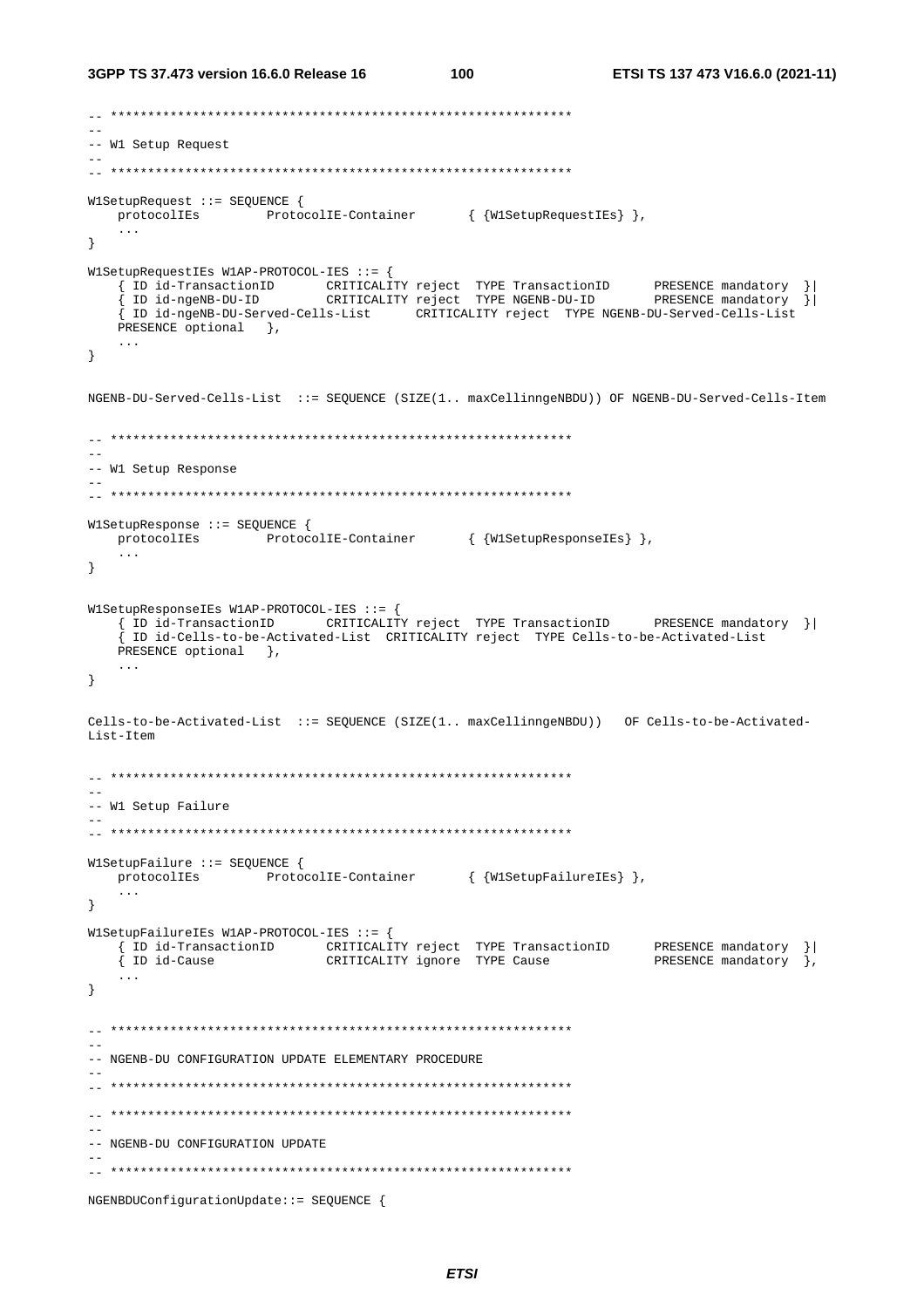**3GPP TS 37.473 version 16.6.0 Release 16 101 ETSI TS 137 473 V16.6.0 (2021-11)**

```
 protocolIEs ProtocolIE-Container { {NGENBDUConfigurationUpdateIEs} }, 
    ... 
} 
NGENBDUConfigurationUpdateIEs W1AP-PROTOCOL-IES ::= { 
    { ID id-TransactionID CRITICALITY reject TYPE TransactionID PRESENCE mandatory }| 
     { ID id-Served-Cells-To-Add-List CRITICALITY reject TYPE Served-Cells-To-Add-List 
    PRESENCE optional }| 
    { ID id-Served-Cells-To-Modify-List CRITICALITY reject TYPE Served-Cells-To-Modify-List 
           PRESENCE optional } |
    { ID id-Served-Cells-To-Delete-List CRITICALITY reject TYPE Served-Cells-To-Delete-List 
 PRESENCE optional }| 
 { ID id-Cells-Status-List CRITICALITY reject TYPE Cells-Status-List PRESENCE optional }| 
 { ID id-ngeNB-DU-ID CRITICALITY reject TYPE NGENB-DU-ID PRESENCE optional }, 
    ... 
} 
Served-Cells-To-Add-List ::= SEQUENCE (SIZE(1.. maxCellinngeNBDU)) OF Served-Cells-To-Add-Item
Served-Cells-To-Modify-List ::= SEQUENCE (SIZE(1.. maxCellinngeNBDU)) OF Served-Cells-To-Modify-
Item 
Served-Cells-To-Delete-List ::= SEQUENCE (SIZE(1.. maxCellinngeNBDU)) OF Served-Cells-To-Delete-
Item 
Cells-Status-List ::= SEQUENCE (SIZE(0.. maxCellinngeNBDU)) OF Cells-Status-Item 
-- ************************************************************** 
-- 
-- NGENB-DU CONFIGURATION UPDATE ACKNOWLEDGE
-- 
-- ************************************************************** 
NGENBDUConfigurationUpdateAcknowledge ::= SEQUENCE { 
    protocolIEs ProtocolIE-Container { {NGENBDUConfigurationUpdateAcknowledgeIEs} }, 
    ... 
} 
NGENBDUConfigurationUpdateAcknowledgeIEs W1AP-PROTOCOL-IES ::= { 
                           { ID id-TransactionID CRITICALITY reject TYPE TransactionID 
    PRESENCE mandatory }| 
    { ID id-Cells-to-be-Activated-List CRITICALITY reject TYPE Cells-to-be-Activated-List 
    PRESENCE optional }| 
    { ID id-Cells-to-be-Deactivated-List CRITICALITY reject TYPE Cells-to-be-Deactivated-
List PRESENCE optional },
 ... 
} 
-- ************************************************************** 
-- 
-- NGENB-DU CONFIGURATION UPDATE FAILURE 
-- 
-- ************************************************************** 
NGENBDUConfigurationUpdateFailure ::= SEQUENCE { 
   protocolIEs ProtocolIE-Container { {NGENBDUConfigurationUpdateFailureIEs} }, 
    ... 
} 
NGENBDUConfigurationUpdateFailureIEs W1AP-PROTOCOL-IES ::= { 
    { ID id-TransactionID CRITICALITY reject TYPE TransactionID PRESENCE 
mandatory } |<br>{ ID id-Cause
                                    CRITICALITY ignore TYPE Cause PRESENCE
mandatory },
    ... 
} 
-- ************************************************************** 
-- 
-- NGENB-CU CONFIGURATION UPDATE ELEMENTARY PROCEDURE 
-- 
-- ************************************************************** 
-- ************************************************************** 
-- 
-- NGENB-CU CONFIGURATION UPDATE
```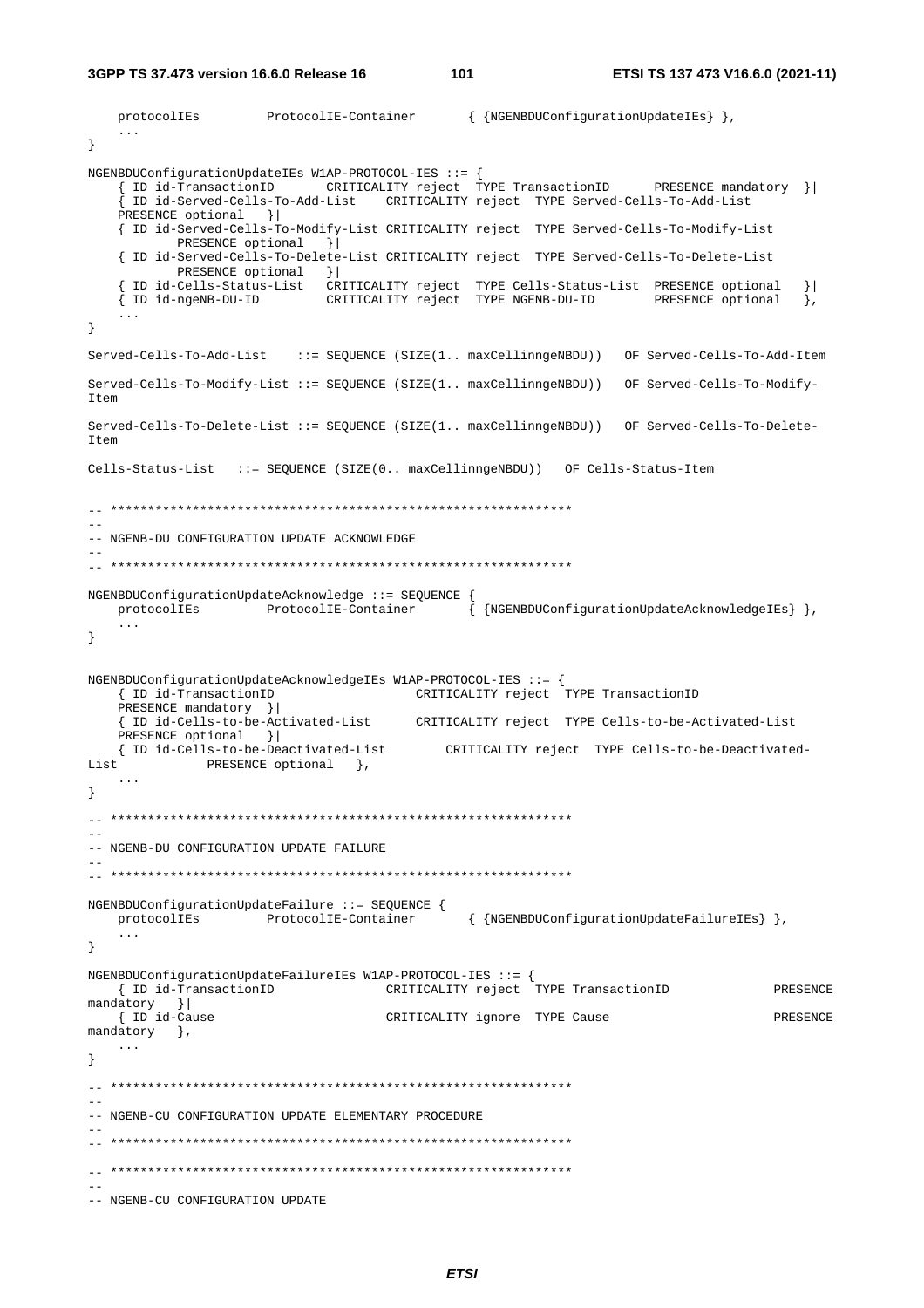102

```
NGENBCUConfigurationUpdate ::= SEQUENCE {
  \verb|protocolIES| \hspace{2.5cm} \verb|ProtocolIE-Container| \hspace{1.5cm} \{ \hspace{2.5cm} \verb|NGENBCUConfigurationUpdateIES| \hspace{1.5cm} \},\sim \sim \sim\mathcal{E}NGENBCUConfigurationUpdateIEs W1AP-PROTOCOL-IES ::= {
   { ID id-TransactionID
                                 CRITICALITY reject TYPE TransactionID
            PRESENCE mandatory } |
   { ID id-Cells-to-be-Activated-List CRITICALITY reject TYPE Cells-to-be-Activated-List
            PRESENCE optional }|
   { ID id-Cells-to-be-Deactivated-List CRITICALITY reject TYPE    Cells-to-be-Deactivated-
List
    PRESENCE optional },
   \ldots\left\{ \right\}Cells-to-be-Deactivated-List ::= SEQUENCE (SIZE(1.. maxCellinngeNBDU)) OF Cells-to-be-
Deactivated-List-Item
-- NGENB-CU CONFIGURATION UPDATE ACKNOWLEDGE
NGENBCUConfigurationUpdateAcknowledge ::= SEQUENCE {
  protocolIEs ProtocolIE-Container { { NGENBCUConfigurationUpdateAcknowledgeIEs} },
   \mathbf{1}\rightarrowNGENBCUConfigurationUpdateAcknowledgeIEs W1AP-PROTOCOL-IES : = {
  { ID id-TransactionID
                                   CRITICALITY reject TYPE TransactionID
              PRESENCE mandatory }|
   { ID id-Cells-Failed-to-be-Activated-List CRITICALITY reject TYPE Cells-Failed-to-be-
Activated-List PRESENCE optional},
  \sim . . .
\rightarrowCells-Failed-to-be-Activated-List ::= SEQUENCE (SIZE(1.. maxCellinngeNBDU)) OF Cells-Failed-to-
be-Activated-List-Item
\frac{1}{2}-- NGENB-CU CONFIGURATION UPDATE FAILURE
NGENBCUConfigurationUpdateFailure ::= SEQUENCE {
  protocolIEs ProtocolIE-Container
                                        { { NGENBCUConfigurationUpdateFailureIEs} },
   \ldots\rightarrowNGENBCUConfigurationUpdateFailureIEs W1AP-PROTOCOL-IES ::= {
   { ID id-TransactionID CRITICALITY reject TYPE TransactionID
                                                                           PRESENCE
mandatory }
  { ID id-Cause
                               CRITICALITY ignore TYPE Cause
                                                                           PRESENCE
mandatory },
  \cdots\rightarrow-- NGENB-DU RESOURCE COORDINATION REQUEST
NGENBDUResourceCoordinationRequest ::= SEOUENCE {
                                       {{NGENBDUResourceCoordinationRequest-IEs}},
   protocolIEs ProtocolIE-Container
   \sim \sim \sim\}
```
NGENBDUResourceCoordinationRequest-IEs W1AP-PROTOCOL-IES ::= {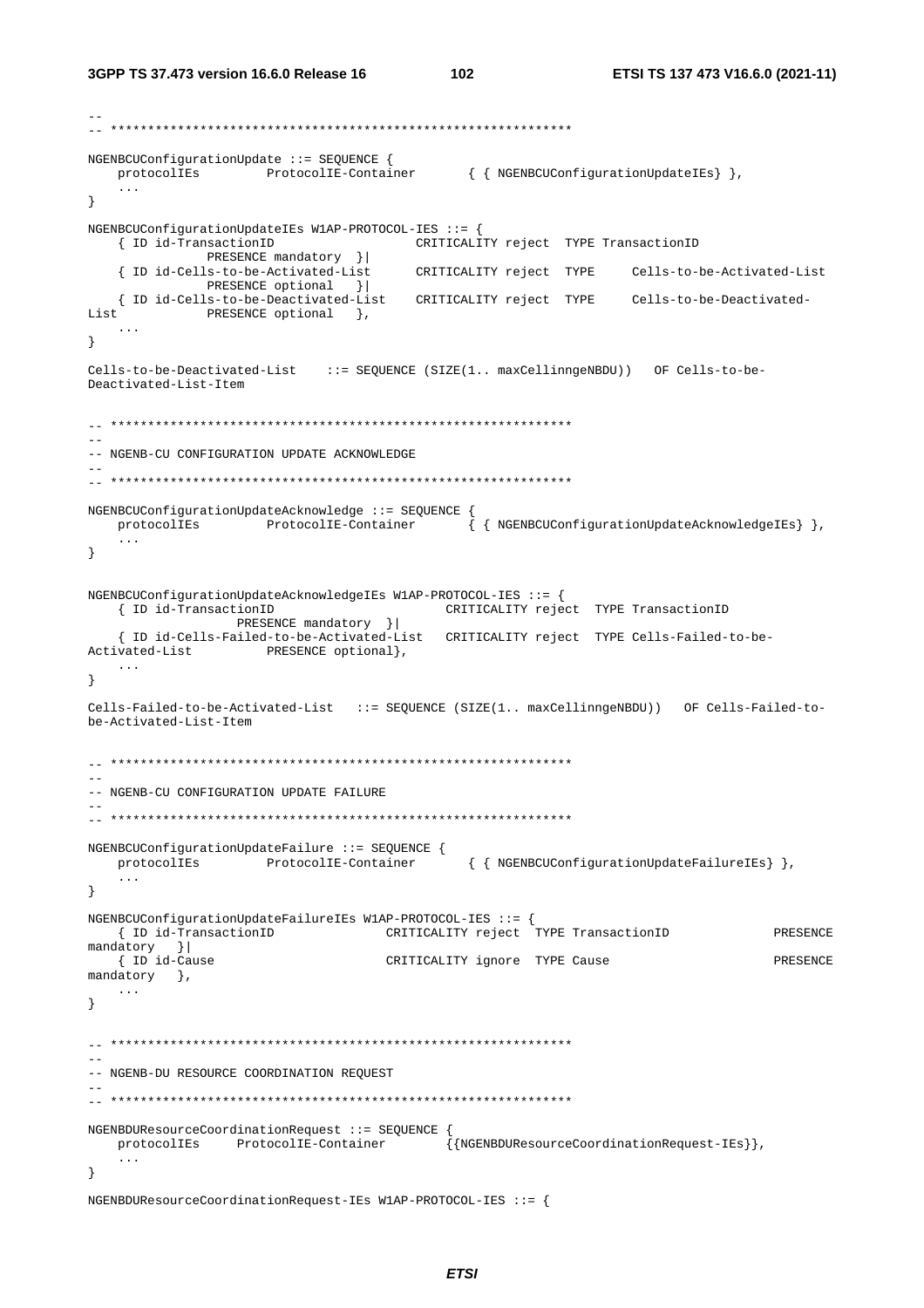#### 3GPP TS 37.473 version 16.6.0 Release 16

103

{ ID id-TransactionID CRITICALITY reject TYPE TransactionID PRESENCE mandatory ID id-RequestType CRITICALITY reject TYPE RequestType PRESENCE mandatory ID id-EUTRA-NR-CellResourceCoordinationReq-Container CRITICALITY reject TYPE EUTRA-NR-CellResourceCoordinationReq-Container PRESENCE mandatory} { ID id-IgnoreResourceCoordinationRequestContainer CRITICALITY reject TYPE IgnoreResourceCoordinationRequestContainer PRESENCE optional },  $\sim$  . . .  $\mathcal{V}$  $-$ -- NGENBDU RESOURCE COORDINATION RESPONSE NGENBDUResourceCoordinationResponse ::= SEQUENCE {  ${\tt protocolIES} \hspace{1.5cm} {\tt ProtocolIE-Container} \hspace{1.5cm} \{ {\tt NGENBUIResourceCoordinate} \} \} \, ,$  $\sim$   $\sim$   $\sim$  $\left\{ \right\}$ NGENBDUResourceCoordinationResponse-IEs W1AP-PROTOCOL-IES : = { { ID id-TransactionID CRITICALITY reject TYPE TransactionID PRESENCE mandatory } { ID id-EUTRA-NR-CellResourceCoordinationReqAck-Container CRITICALITY reject TYPE EUTRA-NR-CellResourceCoordinationReqAck-Container PRESENCE mandatory },  $\left\{ \right.$  $\sim$ -- UE Context Setup ELEMENTARY PROCEDURE -- UE CONTEXT SETUP REQUEST  $\sim$   $\sim$ UEContextSetupRequest ::= SEQUENCE {  $\verb|protocolIES| \hspace{2.5cm} \verb|ProtocolIE-Container| \hspace{1.5cm} { \verb| UEContextSetupRequestIES| } \hspace{1.5cm} },$  $\ldots$  $\left\{ \right\}$ UEContextSetupRequestIEs W1AP-PROTOCOL-IES ::= { CRITICALITY reject TYPE NGENB-CU-UE-W1AP-ID { ID id-ngeNB-CU-UE-W1AP-ID PRESENCE mandatory } | { ID id-ngeNB-DU-UE-W1AP-ID CRITICALITY ignore TYPE NGENB-DU-UE-W1AP-ID PRESENCE optional } | CRITICALITY reject TYPE EUTRANCGI { ID id-SpCell-ID PRESENCE mandatory }| { ID id-ServCellIndex CRITICALITY reject TYPE ServCellIndex PRESENCE mandatory } | { ID id-CUtoDURRCInformation CRITICALITY reject TYPE CUtoDURRCInformation PRESENCE mandatory } | { ID id-Candidate-SpCell-List CRITICALITY ignore TYPE Candidate-SpCell-List PRESENCE optional }| CRITICALITY ignore TYPE DRXCycle { ID id-DRXCycle PRESENCE optional  $\vert \cdot \vert$ { ID id-SCell-ToBeSetup-List CRITICALITY ignore TYPE SCell-ToBeSetup-List PRESENCE optional  $\vert$ { ID id-SRBs-ToBeSetup-List CRITICALITY reject TYPE SRBs-ToBeSetup-List PRESENCE optional  $\vert$ { ID id-DRBs-ToBeSetup-List CRITICALITY reject TYPE DRBs-ToBeSetup-List PRESENCE optional  $\vert$ { ID id-InactivityMonitoringRequest CRITICALITY reject TYPE InactivityMonitoringRequest PRESENCE optional } { ID id-RAT-FrequencyPriorityInformation CRITICALITY reject TYPE RAT-PRESENCE optional } FrequencyPriorityInformation { ID id-RRCContainer CRITICALITY ignore TYPE RRCContainer PRESENCE optional  $\vert \vert$ CRITICALITY ignore TYPE PLMN-Identity { ID id-ServingPLMN PRESENCE optional  $\vert \vert$ { ID id-NGENB-DU-UE-AMBR-UL CRITICALITY ignore TYPE BitRate PRESENCE conditional } | { ID id-ResourceCoordinationTransferInformation CRITICALITY ignore TYPE

ResourceCoordinationTransferInformation PRESENCE optional },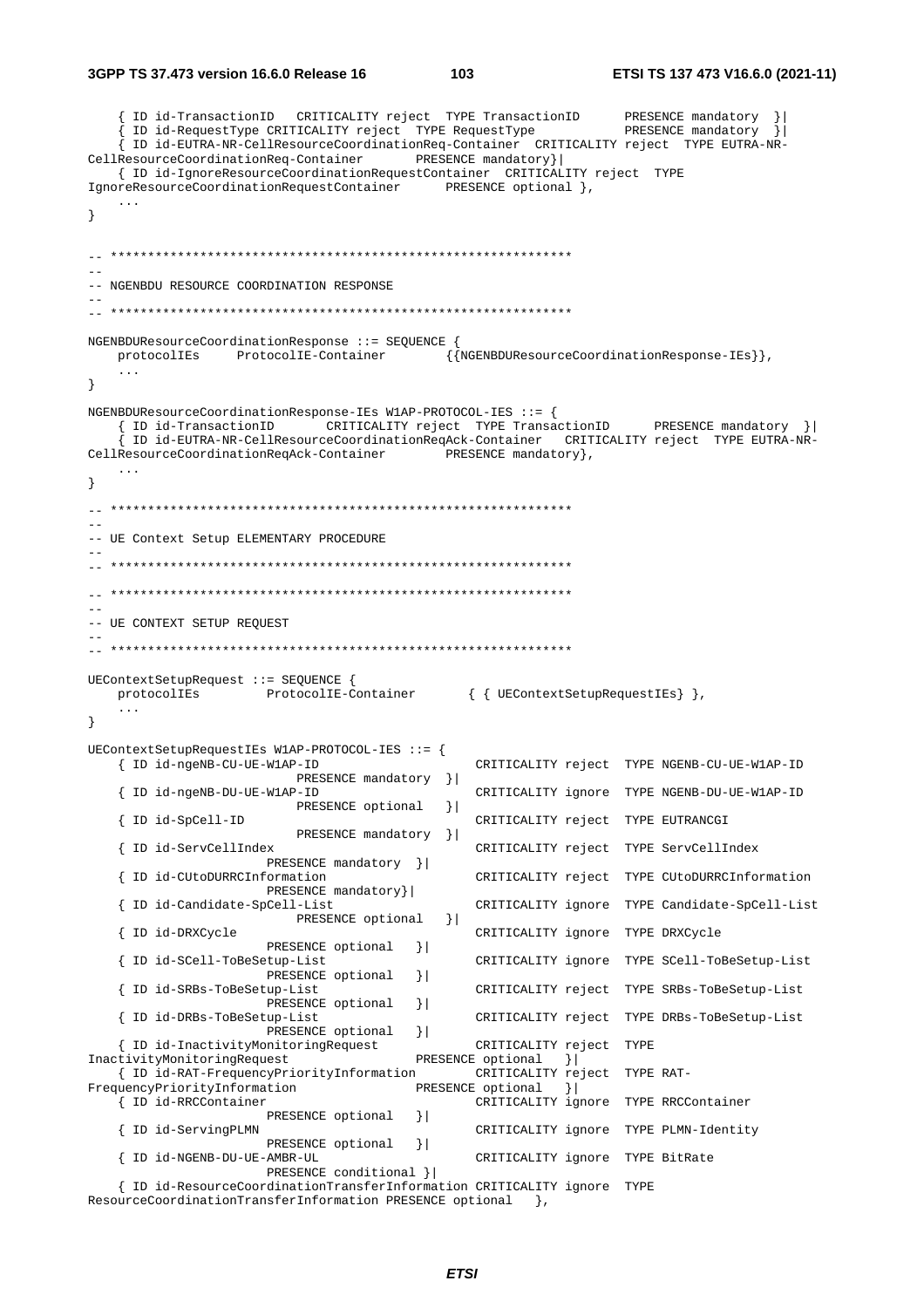104

```
\sim \sim\mathcal{E}Candidate-SpCell-List::= SEQUENCE (SIZE(1..maxnoofCandidateSpCells)) OF Candidate-SpCell-Item
SCell-ToBeSetup-List::= SEQUENCE (SIZE(1..maxnoofSCells)) OF SCell-ToBeSetup-Item
SRBs-ToBeSetup-List ::= SEOUENCE (SIZE(1..maxnoofSRBs)) OF SRBs-ToBeSetup-Item
DRBs-ToBeSetup-List ::= SEQUENCE (SIZE(1..maxnoofDRBs)) OF DRBs-ToBeSetup-Item
-- UE CONTEXT SETUP RESPONSE
UEContextSetupResponse ::= SEQUENCE {
   protocolIEs ProtocolIE-Container { { UEContextSetupResponseIEs} },
   \sim \sim \sim\}UEContextSetupResponseIEs W1AP-PROTOCOL-IES ::= {
   { ID id-ngeNB-CU-UE-W1AP-ID
                                               CRITICALITY reject TYPE NGENB-CU-UE-W1AP-ID
                         PRESENCE mandatory } |
   { ID id-ngeNB-DU-UE-W1AP-ID
                                               CRITICALITY reject TYPE NGENB-DU-UE-W1AP-ID
                         PRESENCE mandatory } |
                                               CRITICALITY reject TYPE DUtoCURRCInformation
   { ID id-DUtoCURRCInformation
                    PRESENCE mandatory }|
   { ID id-C-RNTI
                                               CRITICALITY ignore TYPE C-RNTI
                     PRESENCE optional }
   { ID id-ResourceCoordinationTransferContainer
                                               CRITICALITY ignore TYPE
ResourceCoordinationTransferContainer PRESENCE optional }
   { ID id-DRBs-Setup-List
                                               CRITICALITY ignore TYPE DRBs-Setup-List
                     PRESENCE optional } |
                                               CRITICALITY ignore TYPE SRBs-FailedToBeSetup-
   { ID id-SRBs-FailedToBeSetup-List
List
                     PRESENCE optional } |
   { ID id-DRBs-FailedToBeSetup-List
                                               CRITICALITY ignore TYPE DRBs-FailedToBeSetup-
ListPRESENCE optional
                                       \vert{ ID id-SCell-FailedtoSetup-List
                                               CRITICALITY ignore TYPE SCell-FailedtoSetup-
List
                     PRESENCE optional
                                       \vert{ ID id-InactivityMonitoringResponse
                                              CRITICALITY reject TYPE
InactivityMonitoringResponse
                                       PRESENCE optional }
                                              CRITICALITY ignore TYPE SRBs-Setup-List
  { ID id-SRBs-Setup-List
                         PRESENCE optional },
   \ddots .
\}DRBs-Setup-List ::= SEQUENCE (SIZE(1..maxnoofDRBs)) OF DRBs-Setup-Item
SRBs-FailedToBeSetup-List ::= SEQUENCE (SIZE(1..maxnoofSRBs)) OF SRBs-FailedToBeSetup-Item
DRBs-FailedToBeSetup-List ::= SEQUENCE (SIZE(1, maxnoofDRBs)) OF DRBs-FailedToBeSetup-Item
SCell-FailedtoSetup-List ::= SEQUENCE (SIZE(1..maxnoofSCells)) OF SCell-FailedtoSetup-Item
SRBs-Setup-List :: = SEOUENCE (SIZE(1..maxnoof SRBs)) OF SRBs-Setup-Item-- UE CONTEXT SETUP FAILURE
IIEContextSet <math>\in</math> : = <math>\text{SRCATE}</math> {protocolIEs ProtocolIE-Container { { UEContextSetupFailureIEs} },
   \sim \sim \sim\left\{ \right\}UEContextSetupFailureIEs W1AP-PROTOCOL-IES ::= {
   { ID id-ngeNB-CU-UE-W1AP-ID CRITICALITY reject TYPE NGENB-CU-UE-W1AP-ID
   PRESENCE mandatory } |
   { ID id-ngeNB-DU-UE-W1AP-ID
                                  CRITICALITY ignore TYPE NGENB-DU-UE-W1AP-ID
   PRESENCE optional } |
```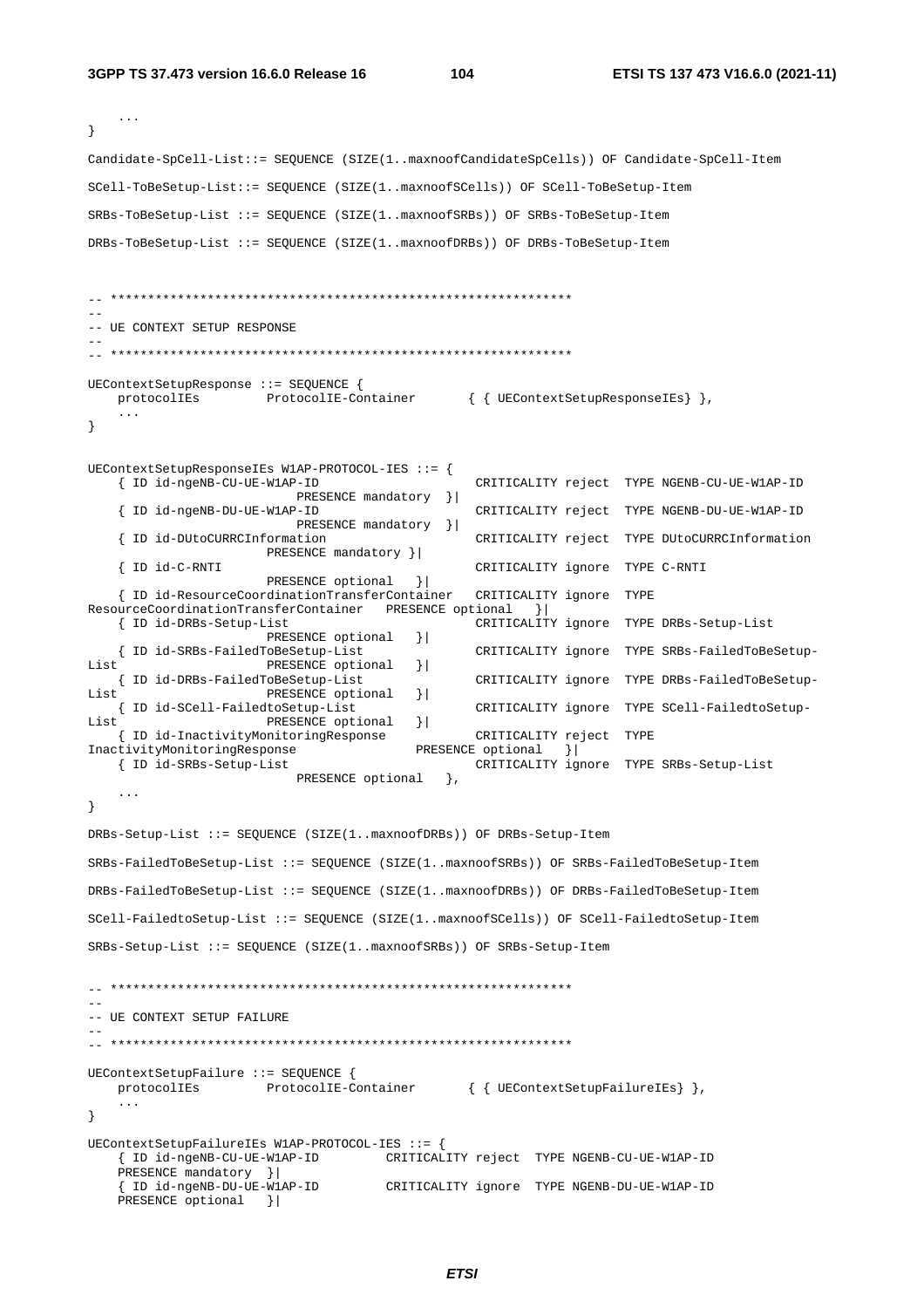3GPP TS 37.473 version 16.6.0 Release 16

105

```
{ ID id-Cause
                              CRITICALITY ignore TYPE Cause
                                                                        PRESENCE
mandatory }
 {ID id-Potential-SpCell-List CRITICALITY ignore TYPE Potential-SpCell-List PRESENCE
optional,
  \sim \sim \sim\mathcal{E}Potential - SnCell - List ::= SEOUENCE (SIZR(0, maxnonfPotentialSnCells)) OF Potential-SpCell-Item
- --- UE Context Release Request ELEMENTARY PROCEDURE
-- UE Context Release Request
UEContextReleaseRequest ::= SEQUENCE {
  \texttt{protocolIES} \qquad \qquad \texttt{ProtocolIE-Container} \qquad \qquad \{\{ \texttt{UEContextReleaseRequestIES} \}\},\sim \sim \sim\}UEContextReleaseRequestIEs W1AP-PROTOCOL-IES ::= {
   { ID id-ngeNB-CU-UE-W1AP-ID CRITICALITY reject TYPE NGENB-CU-UE-W1AP-ID PRESENCE mandatory
   \vert.<br>{ ID id-ngeNB-DU-UE-W1AP-ID CRITICALITY reject TYPE NGENB-DU-UE-W1AP-ID PRESENCE mandatory
   |1|\int ID id-Cause
                        CRITICALITY ignore TYPE Cause
                                                       PRESENCE mandatory },
   \sim .
\left\{ \right.\frac{1}{2}-- UE Context Release (ngeNB-CU initiated) ELEMENTARY PROCEDURE
\sim-- UE CONTEXT RELEASE COMMAND
UEContextReleaseCommand ::= SEQUENCE {
  protocolIEs ProtocolIE-Container { { UEContextReleaseCommandIEs} },
   \sim . \sim\}UEContextReleaseCommandIEs W1AP-PROTOCOL-IES ::= {
  { ID id-ngeNB-CU-UE-W1AP-ID CRITICALITY reject TYPE NGENB-CU-UE-W1AP-ID
  PRESENCE mandatory }|
   \{ ID id-ngeNB-DU-UE-W1AP-ID
                                 CRITICALITY reject TYPE NGENB-DU-UE-W1AP-ID
  PRESENCE mandatory }|
                             CRITICALITY ignore TYPE Cause
   { ID id-Cause
  PRESENCE mandatory }|
   { ID id-RRCContainer
                                    CRITICALITY ignore TYPE RRCContainer
  PRESENCE optional }
   { ID id-SRBID
                                 CRITICALITY ignore TYPE SRBID
                 \begin{array}{c} \begin{array}{c} \end{array} \\ \begin{array}{c} \end{array} \end{array}PRESENCE optional
   The id-oldngeNB-DU-UE-WIAP-ID CRITICALITY ignore TYPE NGENB-DU-UE-WIAP-ID
  PRESENCE optional },
   \sim . \sim\left\{ \right.-- UE CONTEXT RELEASE COMPLETE
UEContextReleaseComplete ::= SEQUENCE {
  protocolIEs ProtocolIE-Container { { UEContextReleaseCompleteIEs} },
   \sim \sim \sim
```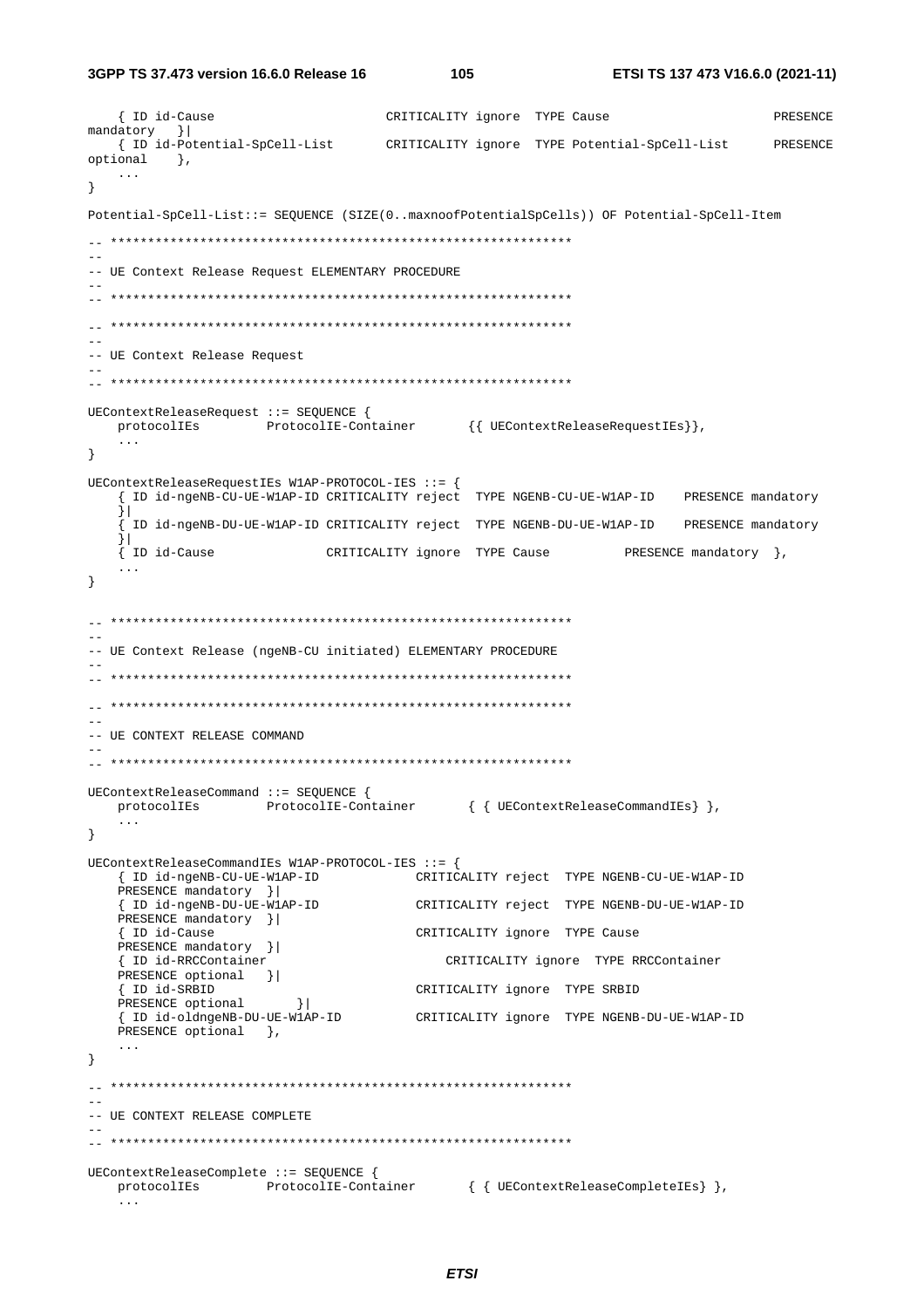$\left\{ \right\}$ 

106

```
UEContextReleaseCompleteIEs W1AP-PROTOCOL-IES ::= {
   { ID id-ngeNB-CU-UE-W1AP-ID CRITICALITY reject TYPE NGENB-CU-UE-W1AP-ID
   PRESENCE mandatory } |
   { ID id-ngeNB-DU-UE-W1AP-ID
                                  CRITICALITY reject TYPE NGENB-DU-UE-W1AP-ID
   PRESENCE mandatory },
\}\sim \sim-- UE Context Modification ELEMENTARY PROCEDURE
-- UE CONTEXT MODIFICATION REQUEST
UEContextModificationRequest ::= SEQUENCE {
   protocolIEs
                    ProtocolIE-Container { { UEContextModificationRequestIEs } }
\left\{ \right\}UEContextModificationRequestIEs W1AP-PROTOCOL-IES ::= {
   { ID id-ngeNB-CU-UE-W1AP-ID
                                                CRITICALITY reject TYPE NGENB-CU-UE-W1AP-ID
                         PRESENCE mandatory } |
   { ID id-ngeNB-DU-UE-W1AP-ID
                                                CRITICALITY reject TYPE NGENB-DU-UE-W1AP-ID
                         PRESENCE mandatory } |
   \{ID \text{ id-SnCell-ID}\}CRITICALITY ignore TYPE EUTRANCGI
                         PRESENCE optional } |
   { ID id-ServCellIndex
                                                CRITICALITY reject TYPE ServCellIndex
                     PRESENCE optional
                                        \vert{ ID id-DRXCycle
                                                CRITICALITY ignore TYPE DRXCycle
                      PRESENCE optional
                                        \vert{ ID id-CUtoDURRCInformation
                                                CRITICALITY reject TYPE CUtoDURRCInformation
                     PRESENCE optional
                                        \vert{ ID id-TransmissionActionIndicator
                                                CRITICALITY ignore TYPE
                                        PRESENCE optional
TransmissionActionIndicator
                                                           \downarrow{ ID id-ResourceCoordinationTransferContainer CRITICALITY ignore TYPE
ResourceCoordinationTransferContainer PRESENCE optional
                                                      \vert \vert{ ID id-RRCReconfigurationCompleteIndicator
                                               CRITICALITY ignore TYPE
RRCReconfigurationCompleteIndicator PRESENCE optional } |
   { ID id-RRCContainer
                                                CRITICALITY reject TYPE RRCContainer
                      PRESENCE optional
                                        \vert{ ID id-SCell-ToBeSetupMod-List
                                                CRITICALITY ignore TYPE SCell-ToBeSetupMod-List
                      PRESENCE optional
                                        \vertCRITICALITY ignore TYPE SCell-ToBeRemoved-List
   { ID id-SCell-ToBeRemoved-List
                      PRESENCE optional } |
                                                CRITICALITY reject TYPE SRBs-ToBeSetupMod-List
   { ID id-SRBs-ToBeSetupMod-List
                     PRESENCE optional
                                        \vert{ ID id-DRBs-ToBeSetupMod-List
                                               CRITICALITY reject TYPE DRBs-ToBeSetupMod-List
                      PRESENCE optional
                                        \vert{ ID id-DRBs-ToBeModified-List
                                                CRITICALITY reject TYPE DRBs-ToBeModified-List
                      PRESENCE optional
                                        \vert{ ID id-SRBs-ToBeReleased-List
                                                CRITICALITY reject TYPE SRBs-ToBeReleased-List
                      PRESENCE optional
                                         \vert{ ID id-DRBs-ToBeReleased-List
                                                CRITICALITY reject TYPE DRBs-ToBeReleased-List
                     PRESENCE optional
                                        \vert{ ID id-InactivityMonitoringRequest
                                                CRITICALITY reject TYPE
                                        PRESENCE optional
InactivityMonitoringRequest
                                                           \vert{ ID id-NGENB-DU-UE-AMBR-UL
                                               CRITICALITY ignore TYPE BitRate
                     PRESENCE optional
                                        \vert{ ID id-RAT-FrequencyPriorityInformation
                                               CRITICALITY reject TYPE RAT-
                                        PRESENCE optional }
FrequencyPriorityInformation
   { ID id-ResourceCoordinationTransferInformation CRITICALITY ignore TYPE
ResourceCoordinationTransferInformation PRESENCE optional }
   { ID id-SCGIndicator
                                                   CRITICALITY ignore TYPE SCGIndicator
                         PRESENCE optional },
    \ddots\left\{ \right\}
```
SCell-ToBeSetupMod-List::= SEQUENCE (SIZE(1..maxnoofSCells)) OF SCell-ToBeSetupMod-Item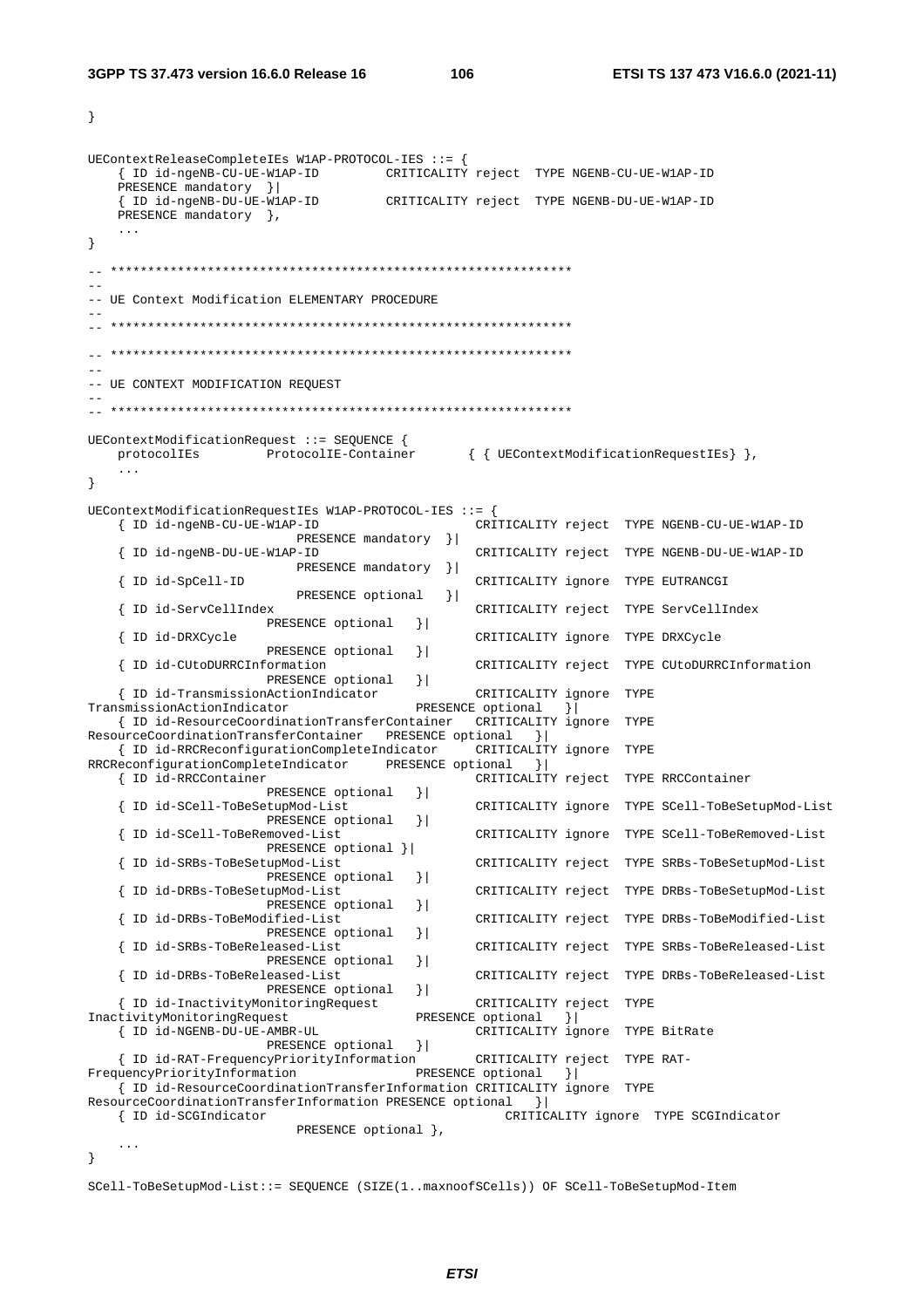107

```
SCell-ToBeRemoved-List::= SEQUENCE (SIZE(1..maxnoofSCells)) OF SCell-ToBeRemoved-Item
SRBs-ToBeSetupMod-List ::= SEQUENCE (SIZE(1..maxnoofSRBs)) OF SRBs-ToBeSetupMod-Item
DRBs-ToBeSetupMod-List ::= SEQUENCE (SIZE(1..maxnoofDRBs)) OF DRBs-ToBeSetupMod-Item
DRBs-ToBeModified-List ::= SEQUENCE (SIZE(1..maxnoofDRBs)) OF DRBs-ToBeModified-Item
SRBs-ToBeReleased-List ::= SEQUENCE (SIZE(1..maxnoofSRBs)) OF SRBs-ToBeReleased-Item
DRBs-ToBeReleased-List ::= SEQUENCE (SIZE(1..maxnoofDRBs)) OF DRBs-ToBeReleased-Item
-- UE CONTEXT MODIFICATION RESPONSE
UEContextModificationResponse ::= SEQUENCE {
                 ProtocolIE-Container
                                              { { UEContextModificationResponseIEs } },
   protocolIEs
   \ddots .
- }
UEContextModificationResponseIEs W1AP-PROTOCOL-IES ::= {
   { ID id-ngeNB-CU-UE-W1AP-ID
                                                 CRITICALITY reject TYPE NGENB-CU-UE-W1AP-ID
                          PRESENCE mandatory } |
   { ID id-ngeNB-DU-UE-W1AP-ID
                                                 CRITICALITY reject TYPE NGENB-DU-UE-W1AP-ID
                          PRESENCE mandatory } |
   { ID id-ResourceCoordinationTransferContainer
                                                CRITICALITY ignore TYPE
ResourceCoordinationTransferContainer PRESENCE optional
                                                         \rightarrow{ ID id-DUtoCURRCInformation
                                                 CRITICALITY reject TYPE DUtoCURRCInformation
                      PRESENCE optional}
   { ID id-DRBs-SetupMod-List
                                                 CRITICALITY ignore TYPE DRBs-SetupMod-List
                      PRESENCE optional}
   { ID id-DRBs-Modified-List
                                                 CRITICALITY ignore TYPE DRBs-Modified-List
                      PRESENCE optional}|
                                                 CRITICALITY ignore TYPE SRBs-
    { ID id-SRBs-FailedToBeSetupMod-List
                                  PRESENCE optional
FailedToBeSetupMod-List
                                                     \rightarrow{ ID id-DRBs-FailedToBeSetupMod-List
                                                 CRITICALITY ignore TYPE DRBs-
FailedToBeSetupMod-List
                                 PRESENCE optional }
   { ID id-SCell-FailedtoSetupMod-List
                                                 CRITICALITY ignore TYPE SCell-FailedtoSetupMod-
ListPRESENCE optional } |
    { ID id-DRBs-FailedToBeModified-List
                                                 CRITICALITY ignore TYPE DRBs-
FailedToBeModified-List
                                 PRESENCE optional }
   { ID id-InactivityMonitoringResponse
                                                CRITICALITY reject TYPE
InactivityMonitoringResponse
                                         PRESENCE optional
                                                            \rightarrow{ ID id-C-RNTI
                                                 CRITICALITY ignore TYPE C-RNTI
                      PRESENCE optional } |
   { ID id-SRBs-SetupMod-List
                                                 CRITICALITY ignore TYPE SRBs-SetupMod-List
                      PRESENCE optional
                                        \vert } |
    { ID id-SRBs-Modified-List
                                                CRITICALITY ignore TYPE SRBs-Modified-List
                      PRESENCE optional
                                          \lambda.
    \ddots\}DRBs-SetupMod-List ::= SEQUENCE (SIZE(1..maxnoofDRBs)) OF DRBs-SetupMod-Item
DRBs-Modified-List::= SEQUENCE (SIZE(1..maxnoofDRBs)) OF DRBs-Modified-Item
SRBs-SetupMod-List ::= SEQUENCE (SIZE(1..maxnoofSRBs)) OF SRBs-SetupMod-Item
SRBs-Modified-List ::= SEOUENCE (SIZE(1..maxnoofSRBs)) OF SRBs-Modified-Item
```
DRBs-FailedToBeModified-List ::= SEQUENCE (SIZE(1..maxnoofDRBs)) OF DRBs-FailedToBeModified-Item  $SRBs-Fa11edToBeSetuDMod-I.ist :: = SROIFNCF (STZR(1, maxnoofSRBs)) OF SRRs-Fa11edToBeSetuDMod-Ttem$ DRBs-FailedToBeSetupMod-List ::= SEQUENCE (SIZE(1..maxnoofDRBs)) OF DRBs-FailedToBeSetupMod-Item SCell-FailedtoSetupMod-List ::= SEQUENCE (SIZE(1..maxnoofSCells)) OF SCell-FailedtoSetupMod-Item

 $\frac{1}{2}$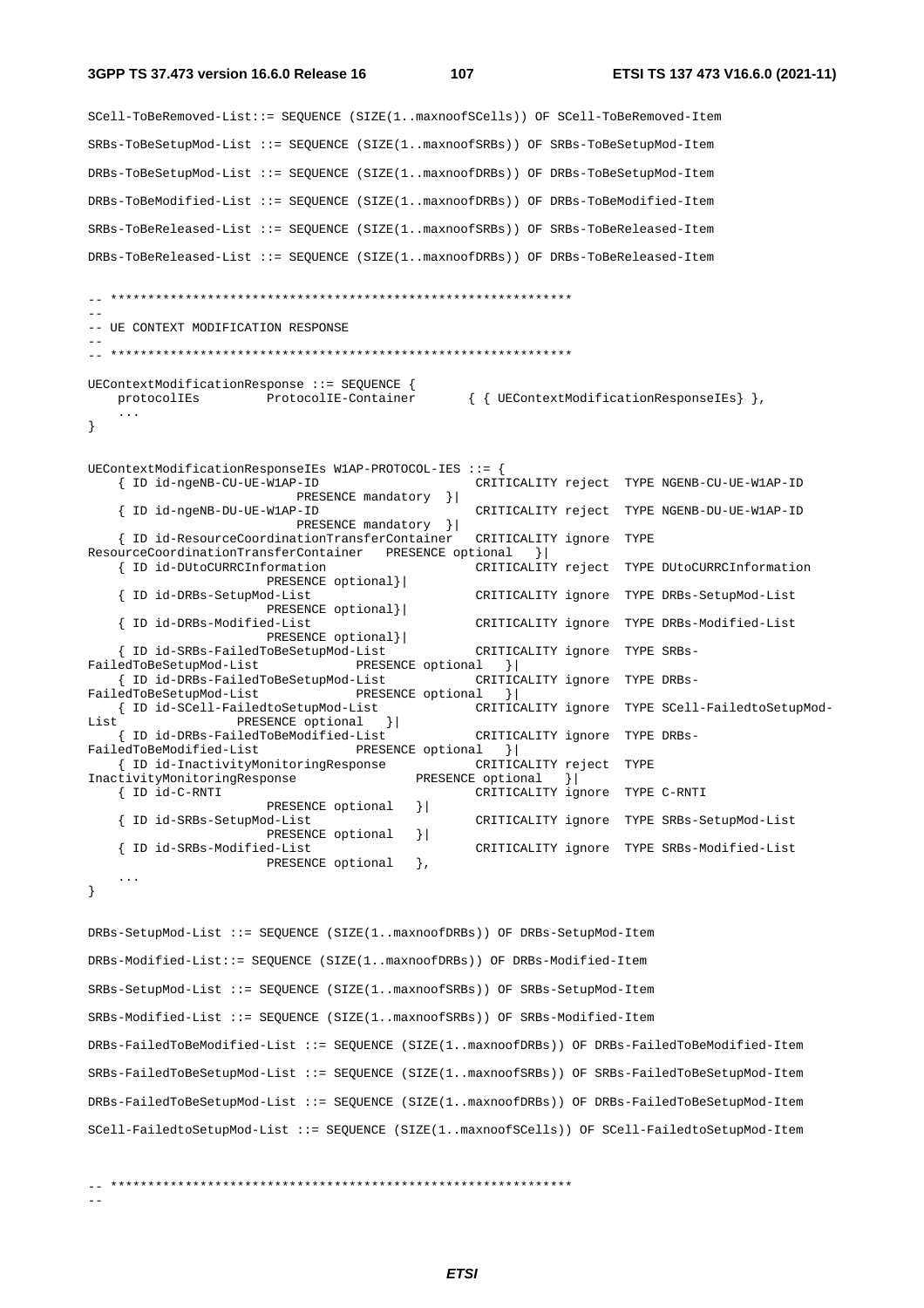```
-- UE CONTEXT MODIFICATION FAILURE
UEContextModificationFailure ::= SEQUENCE {
                                      { { UEContextModificationFailureIEs} },
  protocolIEs ProtocolIE-Container
   \cdots\lambdaUEContextModificationFailureIEs W1AP-PROTOCOL-IES : = {
   { ID id-ngeNB-CU-UE-W1AP-ID CRITICALITY reject TYPE NGENB-CU-UE-W1AP-ID
   PRESENCE mandatory } |
   { ID id-ngeNB-DU-UE-W1AP-ID CRITICALITY reject TYPE NGENB-DU-UE-W1AP-ID
   PRESENCE mandatory }|
   { ID id-Cause
                                   CRITICALITY ignore TYPE Cause
   PRESENCE mandatory \},
   \sim \sim \sim\}-- UE Context Modification Required (ngeNB-DU initiated) ELEMENTARY PROCEDURE
-- UE CONTEXT MODIFICATION REQUIRED
UEContextModificationRequired ::= SEQUENCE {
                                      { { UEContextModificationRequiredIEs } },
   protocolIEs ProtocolIE-Container
   \sim \sim \sim\left\{ \right\}\texttt{UEContextModificationRequest} \texttt{Wlap-PROTOCOL-IES} :: = \{{ ID id-ngeNB-CU-UE-W1AP-ID
                                               CRITICALITY reject TYPE NGENB-CU-UE-W1AP-ID
                          PRESENCE mandatory } |
   { ID id-ngeNB-DU-UE-W1AP-ID
                                               CRITICALITY reject TYPE NGENB-DU-UE-W1AP-ID
                          PRESENCE mandatory } |
   { ID id-ResourceCoordinationTransferContainer
                                              CRITICALITY ignore TYPE
ResourceCoordinationTransferContainer PRESENCE optional }<br>
{ID id-DUtoCURRCInformation CRITICALITY
                                              CRITICALITY reject TYPE
DUtoCURRCInformation
                                      PRESENCE optional}
                                              CRITICALITY reject TYPE DRBs-Required-
   { ID id-DRBs-Required-ToBeModified-List
ToBeModified-List
                         PRESENCE optional}|
   { ID id-SRBs-Required-ToBeReleased-List
                                              CRITICALITY reject TYPE SRBs-Required-
ToBeReleased-List
                      PRESENCE optional} |
                                              CRITICALITY reject TYPE DRBs-Required-
  { ID id-DRBs-Required-ToBeReleased-List
ToBeReleased-List
                          PRESENCE optional}|
  { ID id-Cause
                                              CRITICALITY ignore TYPE Cause
                          PRESENCE mandatory },
   \ldots\}DRBs-Required-ToBeModified-List::= SEQUENCE (SIZE(1..maxnoofDRBs)) OF DRBs-Required-ToBeModified-
Item
DRBs-Required-ToBeReleased-List::= SEQUENCE (SIZE(1..maxnoofDRBs)) OF DRBs-Required-ToBeReleased-
Item
SRBs-Required-ToBeReleased-List::= SEQUENCE (SIZE(1..maxnoofSRBs)) OF SRBs-Required-ToBeReleased-
T \uparrow \rho m\sim \sim-- UE CONTEXT MODIFICATION CONFIRM
UEContextModificationConfirm::= SEQUENCE {
              ProtocolIE-Container { { UEContextModificationConfirmIEs} },
   protocolIEs
   \ddots\left\{ \right\}
```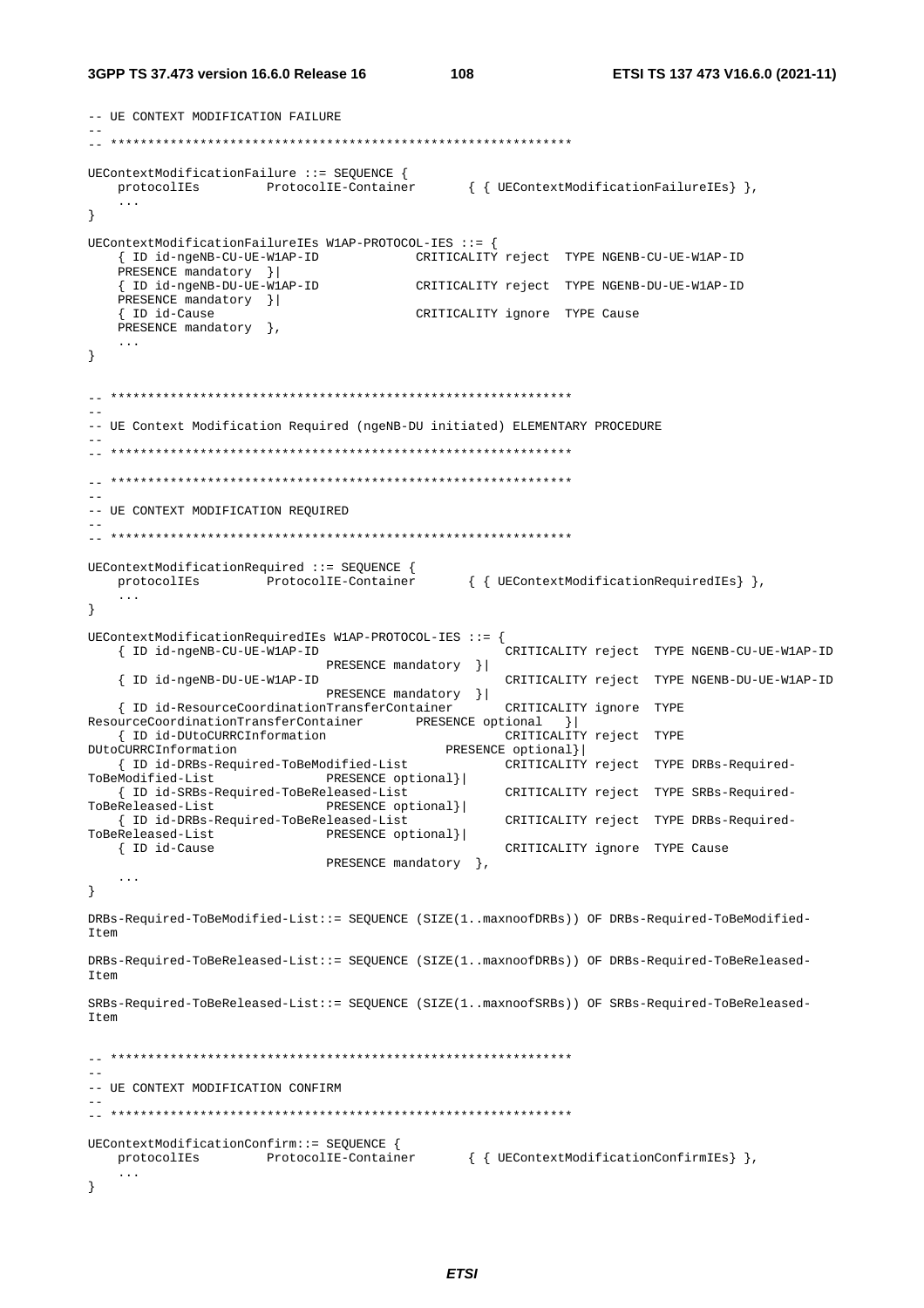```
UEContextModificationConfirmIEs W1AP-PROTOCOL-IES ::= {
   { ID id-ngeNB-CU-UE-W1AP-ID
                                                CRITICALITY reject TYPE NGENB-CU-UE-W1AP-ID
                              PRESENCE mandatory
                                                \vert{ ID id-ngeNB-DU-UE-W1AP-ID
                                                CRITICALITY reject TYPE NGENB-DU-UE-W1AP-ID
                             { ID id-ResourceCoordinationTransferContainer
ResourceCoordinationTransferContainer PRESENCE optional }<br>{ ID id-DRBs-ModifiedConf-List CRITICALIT
                                               CRITICALITY ignore TYPE DRBs-ModifiedConf-
List
                          PRESENCE optional}|
   { ID id-RRCContainer
                                                CRITICALITY ignore TYPE RRCContainer
   PRESENCE optional }<br>{ ID id-ResourceCoordinationTransferInformation cRITICALITY ignore TYPE
ResourceCoordinationTransferInformation PRESENCE optional },
   \sim \sim \sim\}DRBs-ModifiedConf-List ::= SEQUENCE (SIZE(1..maxnoofDRBs)) OF DRBs-ModifiedConf-Item
-- UE CONTEXT MODIFICATION REFUSE
UEContextModificationRefuse ::= SEQUENCE {
   protocolIEs ProtocolIE-Container { { UEContextModificationRefuseIEs} },
   \sim \sim \sim\}UEContextModificationRefuseIEs W1AP-PROTOCOL-IES ::= {
   { ID id-ngeNB-CU-UE-W1AP-ID
                                    CRITICALITY reject TYPE NGENB-CU-UE-W1AP-ID
   PRESENCE mandatory } |
   { ID id-ngeNB-DU-UE-WIAP-ID
                                    CRITICALITY reject TYPE NGENB-DU-UE-W1AP-ID
   PRESENCE mandatory }|
   { ID id-Cause
                                    CRITICALITY ignore TYPE Cause
   PRESENCE mandatory },
   \sim \sim \sim\left\{ \right\}-- WRITE-REPLACE WARNING ELEMENTARY PROCEDURE
\sim \sim-- Write-Replace Warning Request
WriteRenlaceWarning aRemin a Renen is: SEQUENCE \{protocolIEs ProtocolIE-Container { {WriteReplaceWarningRequestIEs} },
\left\{ \right\}WriteReplaceWarningRequestIEs W1AP-PROTOCOL-IES ::= {
   { ID id-TransactionID
                                         CRITICALITY reject TYPE TransactionID
             PRESENCE mandatory } |
   { ID id-PWSSystemInformation
                                        CRITICALITY reject TYPE PWSSystemInformation
             PRESENCE mandatory }|
                                        CRITICALITY reject TYPE RepetitionPeriod
   { ID id-RepetitionPeriod
             PRESENCE mandatory } |
   { ID id-NumberofBroadcastRequest
                                       CRITICALITY reject TYPE NumberofBroadcastRequest
                PRESENCE mandatory }|
   { ID id-Cells-To-Be-Broadcast-List
                                        CRITICALITY reject TYPE Cells-To-Be-Broadcast-List
                PRESENCE optional },
   \sim \sim \sim\}Cells-To-Be-Broadcast-List ::= SEQUENCE (SIZE(1.. maxCellinngeNBDU)) OF Cells-To-Be-Broadcast-
Item
```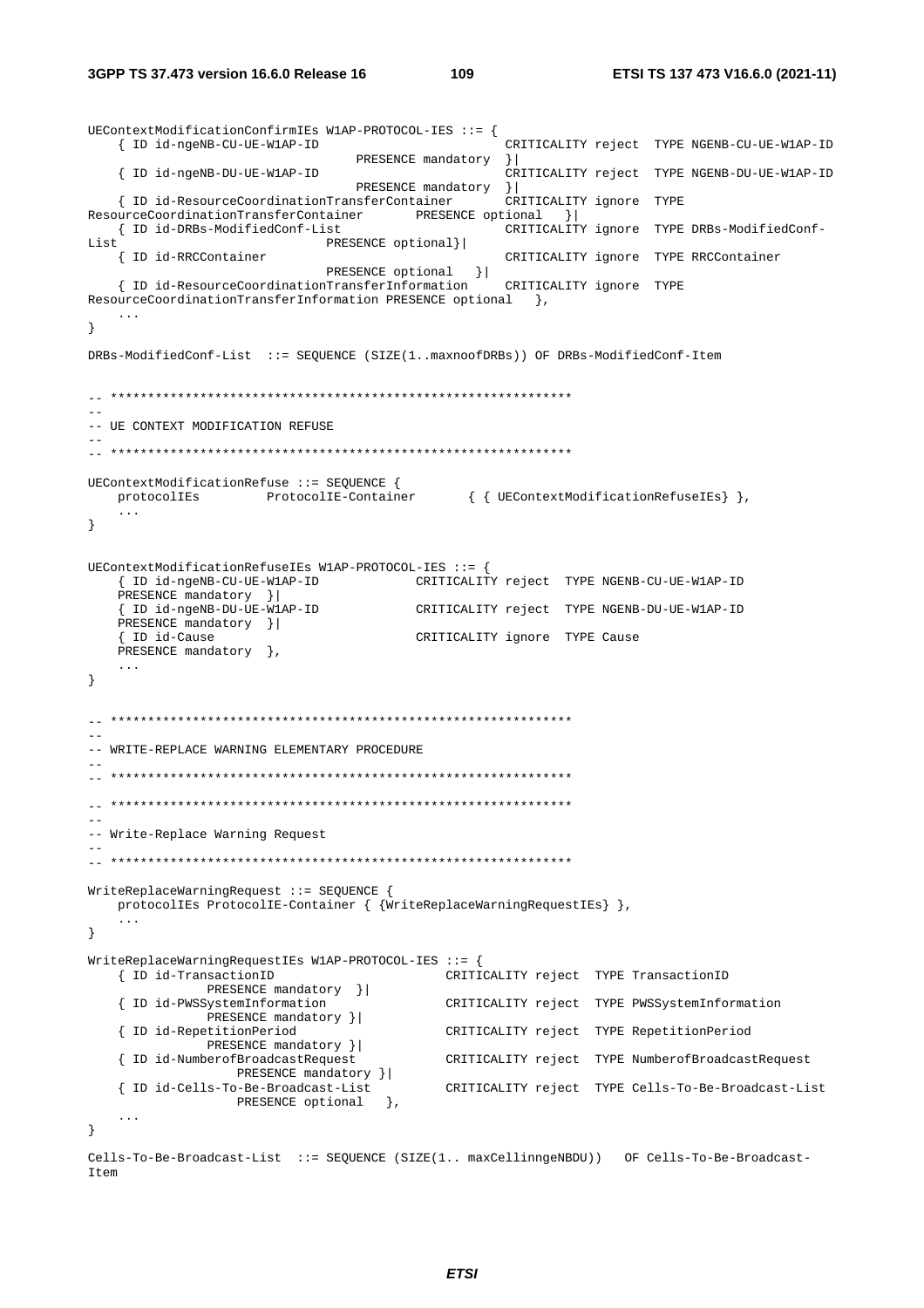```
-- Write-Replace Warning Response
WriteReplaceWarningResponse ::= SEOUENCE {
  protocolIEs ProtocolIE-Container { {WriteReplaceWarningResponseIEs} },
\}\verb|WriteReplaceWarningResponseIES W1AP-PROTOCOL-IES ::= {}(1) Id-TransactionID CRITICALITY reject TYPE TransactionID PRESENCE mandatory }<br>{ ID id-Cells-Broadcast-Completed-List CRITICALITY reject TYPE Cells-Broadcast-<br>leted-List PRESENCE optional },
Completed-List
   \sim \sim \sim\left\{ \right\}Cells-Broadcast-Completed-List ::= SEQUENCE (SIZE(1.. maxCellinngeNBDU)) OF Cells-Broadcast-
Completed-Item
-- PWS CANCEL ELEMENTARY PROCEDURE
\equiv\sim-- PWS Cancel Request
PWSCancelRequest ::= SEQUENCE {
  protocolIEs ProtocolIE-Container { {PWSCancelRequestIEs} },
   \sim \sim \sim\}{\tt PWSC} \texttt{ancelRequestIES} \texttt{ W1AP-PROTOCOL-IES} :: = \{{ ID id-TransactionID
                                    CRITICALITY reject TYPE TransactionID
   PRESENCE mandatory } |
   { ID id-Broadcast-To-Be-Cancelled-List CRITICALITY reject TYPE Broadcast-To-Be-Cancelled-List
   PRESENCE optional } |
   { ID id-Cancel-all-Warning-Messages-Indicator CRITICALITY reject TYPE Cancel-all-Warning-
Messages-Indicator PRESENCE optional }|
  { ID id-NotificationInformation
                                          CRITICALITY reject TYPE NotificationInformation
                   PRESENCE mandatory },
   \sim \sim \sim\}Broadcast-To-Be-Cancelled-List
                             ::= SEQUENCE (SIZE(1.. maxCellinngeNBDU)) OF Broadcast-To-Be-
Cancelled-Item
-- PWS Cancel Response
PWSCancelResponse ::= SEQUENCE {
  protocolIEs ProtocolIE-Container { {PWSCancelResponseIEs} },
\}PWSCance1ResponseIES W1AP-PROTOCOL-IES :: = {{ ID id-TransactionID
                                    .<br>CRITICALITY reject TYPE TransactionID
   PRESENCE mandatory } |
   { ID id-Cells-Broadcast-Cancelled-List CRITICALITY reject TYPE Cells-Broadcast-Cancelled-List
  PRESENCE optional }
   { ID id-CriticalityDiagnostics CRITICALITY ignore TYPE CriticalityDiagnostics
   PRESENCE optional },
   \sim . \sim\}Cells-Broadcast-Cancelled-List ::= SEQUENCE (SIZE(1.. maxCellinngeNBDU)) OF Cells-Broadcast-
Cancelled-Item
```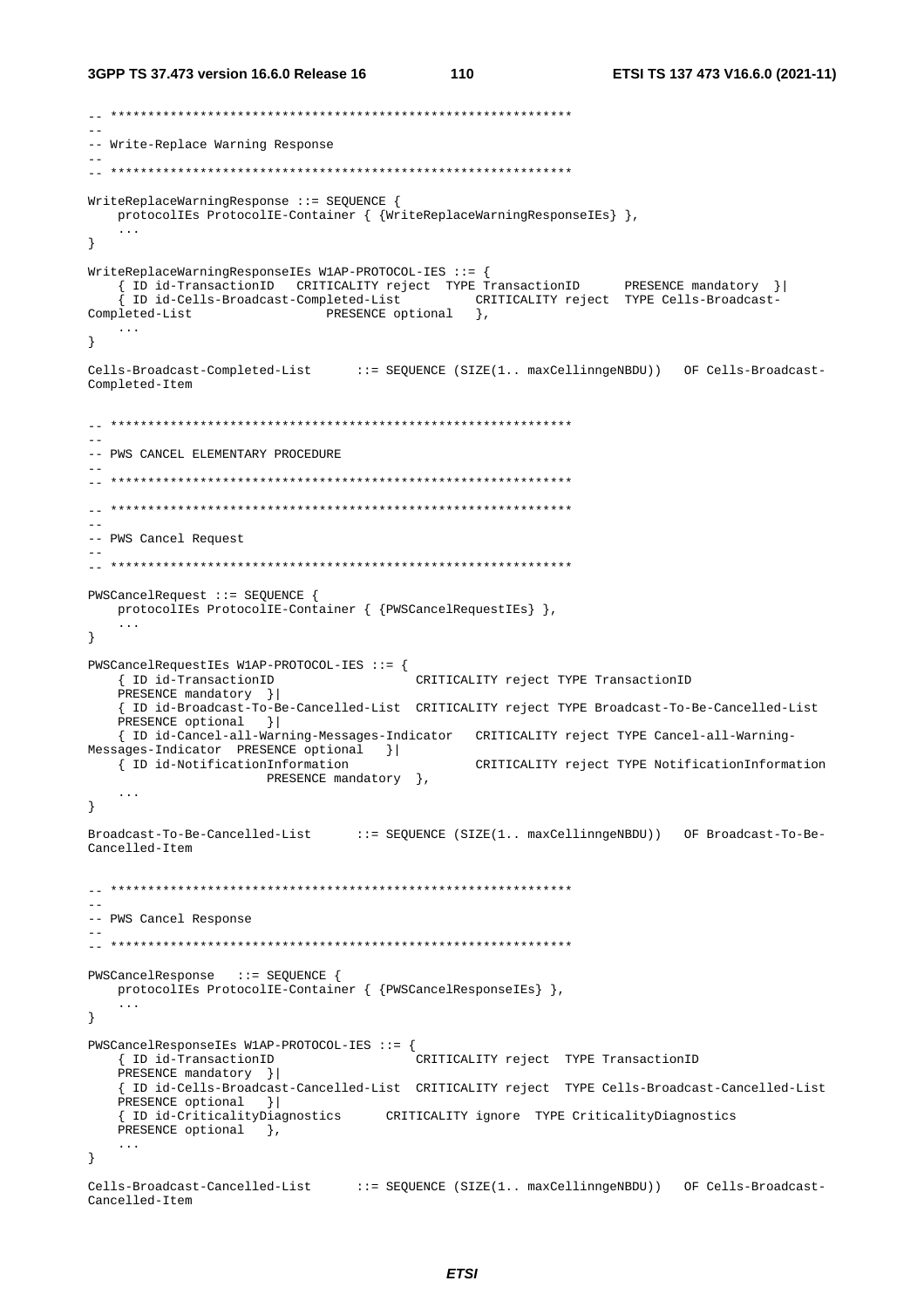```
\sim \sim-- UE Inactivity Notification ELEMENTARY PROCEDURE
-- UE Inactivity Notification
UEInactivityNotification ::= SEQUENCE {
  protocolIEs ProtocolIE-Container {{ UEInactivityNotificationIEs}},
\}UEInactivityNotificationIEs W1AP-PROTOCOL-IES ::= {
                                        CRITICALITY reject TYPE NGENB-CU-UE-W1AP-ID
  { ID id-ngeNB-CU-UE-W1AP-ID
                   PRESENCE mandatory } |
  { ID id-ngeNB-DU-UE-W1AP-ID
                                        CRITICALITY reject TYPE NGENB-DU-UE-W1AP-ID
                   PRESENCE mandatory }|
  { ID id-DRB-Activity-List
                                        CRITICALITY reject TYPE DRB-Activity-List
                   PRESENCE mandatory },
  \ldots\left\{ \right.DRB-Activity-List::= SEQUENCE (SIZE(1..maxnoofDRBs)) OF DRB-Activity-Item
-- Initial III, RRC Message Transfer ELEMENTARY PROCEDURE
\equiv-- INITIAL UL RRC Message Transfer
InitialULRRCMessageTransfer ::= SEQUENCE {
  protocolIEs ProtocolIE-Container {{ InitialULRRCMessageTransferIEs}},
  \ldots\}InitialULRRCMessageTransferIEs W1AP-PROTOCOL-IES ::= {
  { ID id-ngeNB-DU-UE-W1AP-ID CRITICALITY reject TYPE NGENB-DU-UE-W1AP-ID PRESENCE
mandatory
       \vert \vert\{ ID id-EUTRANCGI
                        CRITICALITY reject TYPE EUTRANCGI
                                                      PRESENCE mandatory
                                                                     \vertThe identification of the contract of the contract tendent of the contract of the contract of the contract of the contract of the contract of the contract of the contract of the contract of the contract of the contract of 
                                                                     \mathcal{V}optional }
  { ID id-TransactionID
                        CRITICALITY ignore TYPE TransactionID PRESENCE mandatory },
  \sim 10 \sim\}-- DL RRC Message Transfer ELEMENTARY PROCEDURE
=--- DL RRC Message Transfer
DLRRCMessageTransfer ::= SEQUENCE {
  protocolIEs ProtocolIE-Container {{DLRRCMessageTransferIEs}},
  \sim \sim \sim\left\{ \right\}
```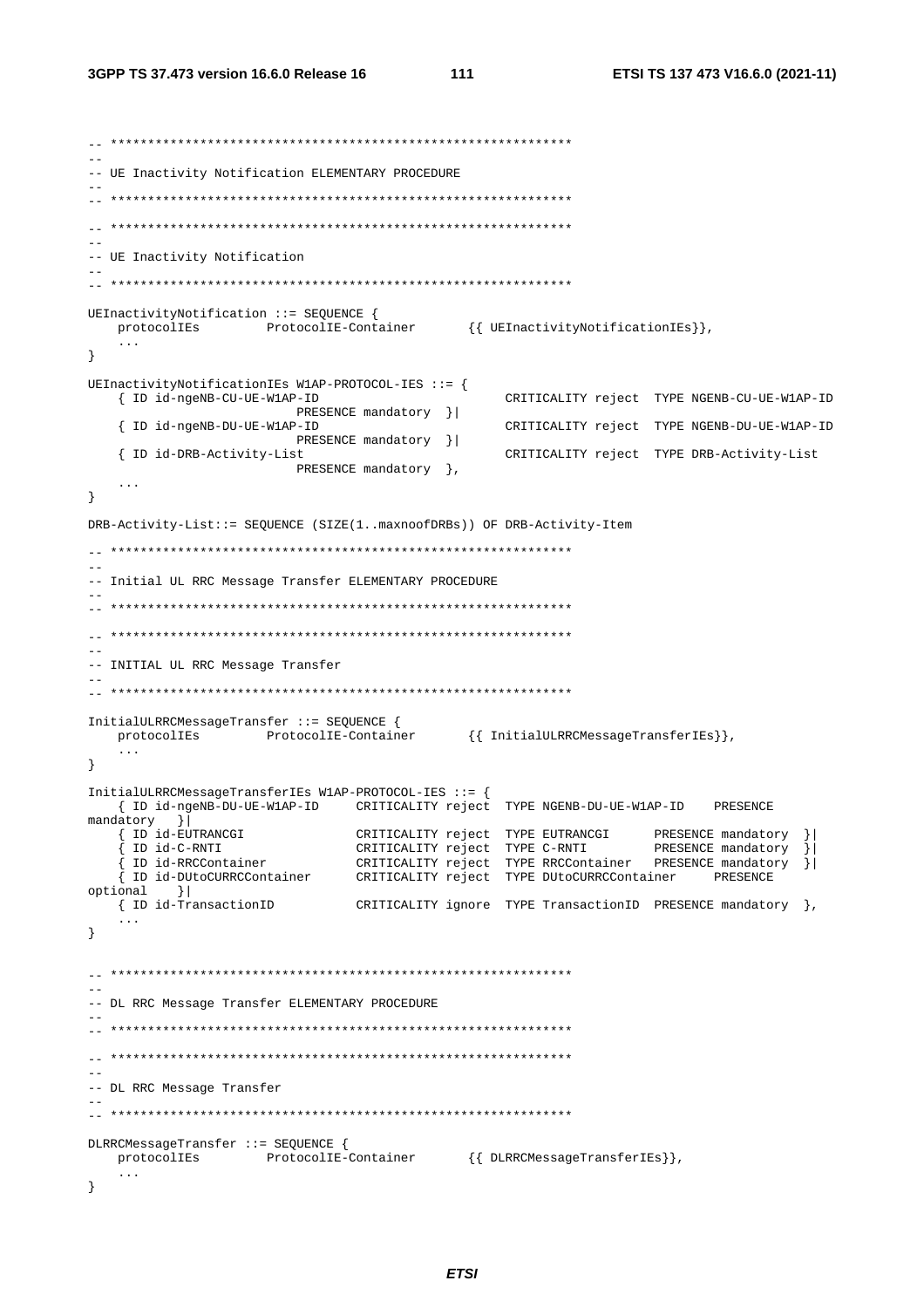3GPP TS 37.473 version 16.6.0 Release 16

```
DLRRCMessageTransferIEs W1AP-PROTOCOL-IES ::= {
    { ID id-ngeNB-CU-UE-W1AP-ID CRITICALITY reject TYPE NGENB-CU-UE-W1AP-ID PRESENCE mandatory
    \vert \vertID id-ngeNB-DU-UE-W1AP-ID CRITICALITY reject TYPE NGENB-DU-UE-W1AP-ID PRESENCE mandatory
    [ ID id-oldngeNB-DU-UE-W1AP-ID
                                                   CRITICALITY reject TYPE NGENB-DU-UE-W1AP-ID
                         PRESENCE optional }|
   { ID id-SRBID
                                                   CRITICALITY reject TYPE SRBID
                         PRESENCE mandatory } |
   { ID id-RRCContainer
                                                    CRITICALITY reject TYPE RRCContainer
                        PRESENCE mandatory },
\}-- UL RRC Message Transfer ELEMENTARY PROCEDURE
\sim \sim-- UL RRC Message Transfer
ULRRCMessageTransfer ::= SEQUENCE {
  protocolIEs
                    ProtocolIE-Container {{ ULRRCMessageTransferIEs}},
   \ldots\}ULRRCMessageTransferIEs W1AP-PROTOCOL-IES ::= {
   { ID id-ngeNB-CU-UE-W1AP-ID
                                       CRITICALITY reject TYPE NGENB-CU-UE-W1AP-ID
   PRESENCE mandatory } |
   The identical manual of the CRITICALITY reject TYPE NGENB-DU-UE-WIAP-ID
   PRESENCE mandatory }|
    { ID id-SRBID
                                       CRITICALITY reject TYPE SRBID
   PRESENCE mandatory }|
   { ID id-RRCContainer
                                       CRITICALITY reject TYPE RRCContainer
   PRESENCE mandatory },
   \sim \sim \sim\left\{ \right\}-- PRIVATE MESSAGE
PrivateMessage ::= SEQUENCE {
   privateIEs PrivateIE-Container {{PrivateMessage-IEs}},
   \sim \sim \sim\}PrivateMessage-IEs W1AP-PRIVATE-IES ::= {
   \ldots\lambda=--- Paging PROCEDURE
\frac{1}{2}-- Paging
\begin{aligned} \mathtt{Paging} &\texttt{::= SEQUENCE} \begin{cases} \\ \texttt{protocolIE-Container} \end{cases} \begin{cases} \mathtt{PagingIES} \end{cases}, \end{aligned}\left\{ \right.\begin{tabular}{lllll} \texttt{PagingIES Wlap-PROTOCOL-IES} & := & \small{\small \{ & \small \texttt{IRS} \cup \texttt{IQ} \in \texttt{R} & \small \texttt{C} & \small \texttt{R}} & \small \texttt{C} & \small \texttt{R} & \small \texttt{C} & \small \texttt{R} & \small \texttt{C} & \small \texttt{C} & \small \texttt{C} & \small \texttt{C} & \small \texttt{C} & \small \texttt{C} & \small \texttt{C} & \small \texttt{C} & \small \texttt{C} & \small \texttt{C} & \small \texttt{C} & \small \textPRESENCE
mandatory }
```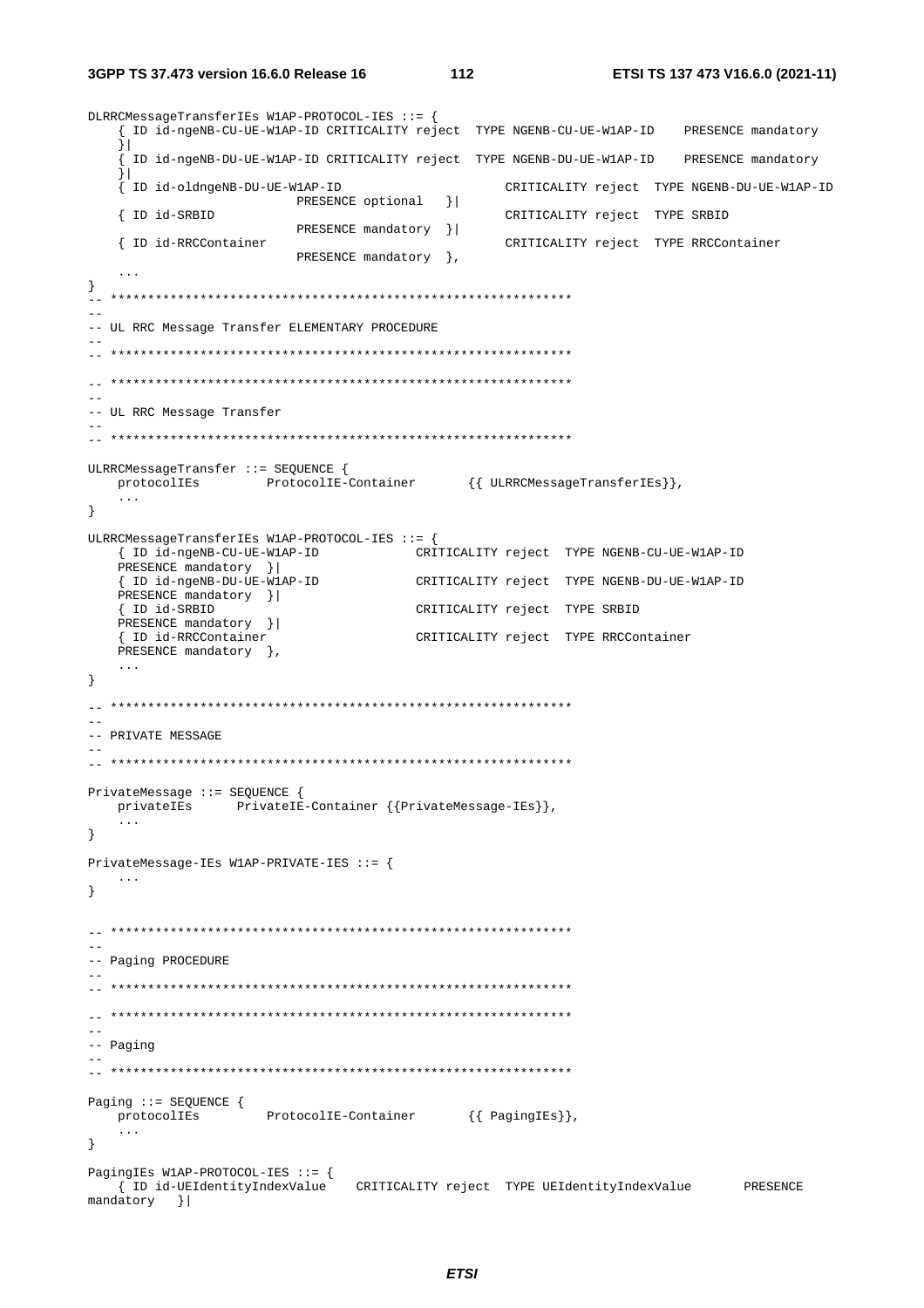3GPP TS 37.473 version 16.6.0 Release 16

```
{ ID id-PagingIdentity
                        CRITICALITY reject TYPE PagingIdentity
                                                                  PRESENCE
mandatory }
  { ID id-PagingDRX
                          CRITICALITY ignore TYPE PagingDRX
                                                                  PRESENCE
optional
       \vert } |
   { ID id-PagingCell-List
                          CRITICALITY ignore TYPE PagingCell-list
                                                                  PRESENCE
mandatory }
  { ID id-PagingOrigin
                          CRITICALITY ignore TYPE PagingOrigin
                                                                  PRESENCE
optional },
   \ddotsc\}PagingCell-list::= SEQUENCE (SIZE(1.. maxnoofPagingCells)) OF PagingCell-Item
--- Notify
Notify ::= SEQUENCE \{\texttt{protocolIES} \qquad \qquad \texttt{ProtocolIE-Container} \qquad \quad \{ \texttt{ NotifyIES} \},\sim \sim \sim\}NotifyIEs W1AP-PROTOCOL-IES ::= {
  { ID id-ngeNB-CU-UE-W1AP-ID
                                   CRITICALITY reject TYPE NGENB-CU-UE-W1AP-ID
           PRESENCE mandatory } |
   { ID id-ngeNB-DU-UE-W1AP-ID
                                   CRITICALITY reject TYPE NGENB-DU-UE-W1AP-ID
           PRESENCE mandatory } |
   { ID id-DRB-Notify-List
                                   CRITICALITY reject TYPE DRB-Notify-List
        PRESENCE mandatory },
\}DRB-Notify-List::= SEQUENCE (SIZE(1.. maxnoofDRBs)) OF DRB-Notify-Item
-- PWS RESTART INDICATION ELEMENTARY PROCEDURE
\frac{1}{2}-- PWS Restart Indication
PWSRestartIndication ::= SEQUENCE {
  protocolIEs ProtocolIE-Container { { PWSRestartIndicationIEs } },
   \ddots\}PWSRestartIndicationIEs W1AP-PROTOCOL-IES ::= {
                              CRITICALITY reject TYPE TransactionID
   { ID id-TransactionID
  PRESENCE mandatory }
   { ID id-E-UTRAN-CGI-List-For-Restart-List CRITICALITY reject TYPE E-UTRAN-CGI-List-For-
Restart-List PRESENCE mandatory },
  \sim .
\left\{ \right\}E-UTRAN-CGI-List-For-Restart-List
                            ::= SEQUENCE (SIZE(1.. maxCellinngeNBDU)) OF E-UTRAN-CGI-
List-For-Restart-Item
-- PWS FAILURE INDICATION ELEMENTARY PROCEDURE
-- PWS Failure Indication
\sim \sim
```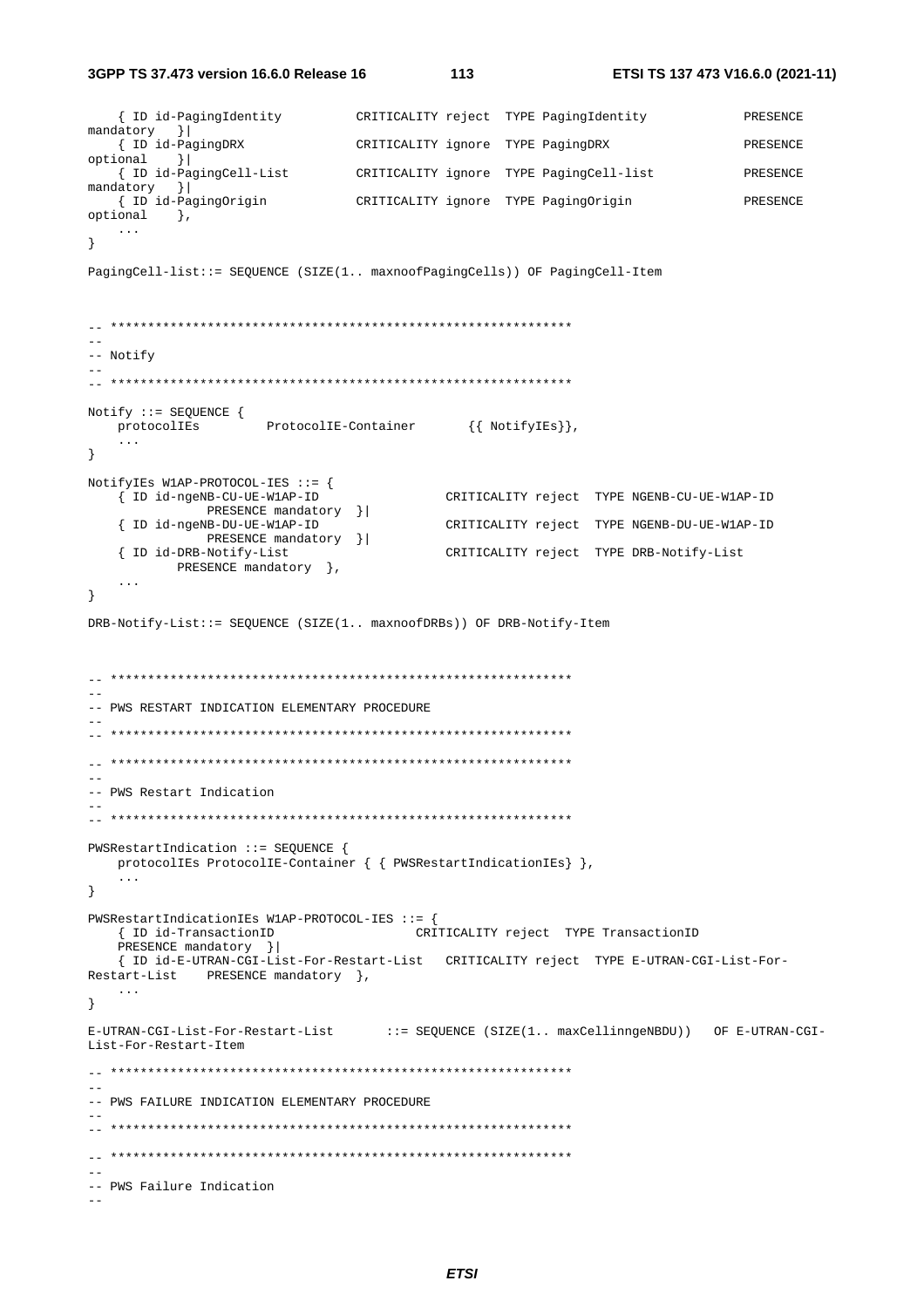```
PWSFailureIndication ::= SEOUENCE {
  protocolIEs ProtocolIE-Container { { PWSFailureIndicationIEs} },
\mathcal{F}PWSFailureIndicationIEs W1AP-PROTOCOL-IES ::= {
                           CRITICALITY reject TYPE TransactionID
  { ID id-TransactionID
                                                                   PRESENCE
mandatory
        \vert \vert{ ID id-PWS-Failed-E-UTRAN-CGI-List CRITICALITY reject TYPE PWS-Failed-E-UTRAN-CGI-List
  PRESENCE optional },
\mathcal{F}PWS-Failed-E-UTRAN-CGI-List
                       ::= SEQUENCE (SIZE(1.. maxCellinnqeNBDU)) OF PWS-Failed-E-UTRAN-
CGT - Tf \nightharpoonup m\frac{1}{2}-- ngeNB-DU STATUS INDICATION ELEMENTARY PROCEDURE
\equiv-- ngeNB-DU Status Indication
NGENBDUStatusIndication ::= SEQUENCE {
  protocolIEs ProtocolIE-Container { {NGENBDUStatusIndicationIEs} },
   \sim 10 .
\}NGENBDUStatusIndicationIEs W1AP-PROTOCOL-IES ::= {
  { ID id-TransactionID \overrightarrow{C}\text{RITICALITY}</math> reject <b>TYPE</b> TransactionID PRESENCEmandatory }
  { ID id-NGENBDUOverloadInformation CRITICALITY reject TYPE NGENBDUOverloadInformation
  PRESENCE mandatory \},
   \ddots\lambda
```

```
END
-- ASN1STOP
```
#### **Information Element Definitions** 9.4.5

```
-- ASN1START
-- Information Element Definitions
\equiv \equivW1AP-IES {
itu-t (0) identified-organization (4) etsi (0) mobileDomain (0)
ngran-access (22) modules (3) wlap (3) version1 (1) wlap-IEs (2) }
DEFINITIONS AUTOMATIC TAGS ::=
BEGIN
IMPORTS
  id-NotificationInformation,
   id-AdditionalSIBMessageList,
  maxEARFCN
  maxnoofAdditionalSIBs.
   maxnoofErrors,
  maxnoofBPLMNs,
   maxnoofDLUPTNLInformation,
  maxnoofE-UTRANCellBands.
   maxnoofULUPTNLInformation,
```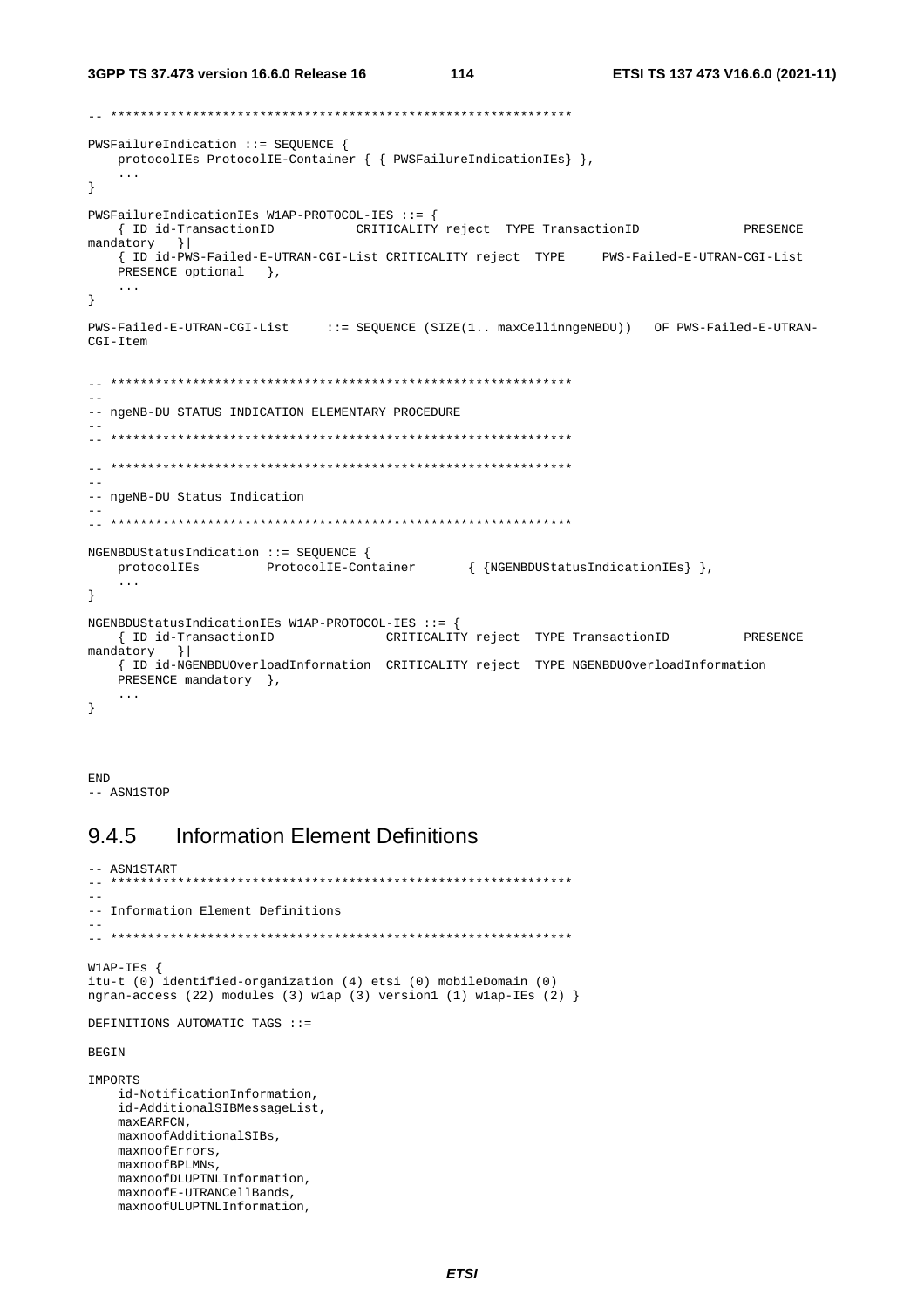```
 maxnoofQoSFlows, 
    maxnoofSliceItems, 
    maxnoofSIBTypes, 
    maxCellineNB, 
    maxnoofExtendedBPLMNs, 
    maxBandsEutra 
FROM W1AP-Constants 
     Criticality, 
     ProcedureCode, 
     ProtocolIE-ID, 
     TriggeringMessage 
FROM W1AP-CommonDataTypes 
     ProtocolExtensionContainer{}, 
     W1AP-PROTOCOL-EXTENSION, 
     ProtocolIE-SingleContainer{}, 
     W1AP-PROTOCOL-IES 
FROM W1AP-Containers; 
--- AAdditionalSIBMessageList ::= SEQUENCE (SIZE(1..maxnoofAdditionalSIBs)) OF AdditionalSIBMessageList-
Item 
AdditionalSIBMessageList-Item ::= SEQUENCE { 
   additionalSIB OCTET STRING,
     iE-Extensions ProtocolExtensionContainer { { AdditionalSIBMessageList-Item-ExtIEs} } 
OPTIONAL 
} 
AdditionalSIBMessageList-Item-ExtIEs W1AP-PROTOCOL-EXTENSION ::= { 
 ... 
} 
AllocationAndRetentionPriority ::= SEQUENCE { 
priorityLevel PriorityLevel,
 pre-emptionCapability Pre-emptionCapability, 
 pre-emptionVulnerability Pre-emptionVulnerability, 
 iE-Extensions ProtocolExtensionContainer { {AllocationAndRetentionPriority-
ExtIEs} } OPTIONAL, 
    ... 
} 
AllocationAndRetentionPriority-ExtIEs W1AP-PROTOCOL-EXTENSION ::= { 
    ... 
} 
AvailablePLMNList ::= SEQUENCE (SIZE(1..maxnoofBPLMNs)) OF AvailablePLMNList-Item 
AvailablePLMNList-Item ::= SEQUENCE { 
 pLMNIdentity PLMN-Identity, 
 iE-Extensions ProtocolExtensionContainer { { AvailablePLMNList-Item-ExtIEs} } OPTIONAL, 
     ... 
} 
AvailablePLMNList-Item-ExtIEs W1AP-PROTOCOL-EXTENSION ::= { 
    ... 
} 
AveragingWindow ::= INTEGER (0..4095, ...) 
-- B 
BitRate ::= INTEGER (0..4000000000000,...) 
BearerTypeChange ::= ENUMERATED {true, ...} 
BPLMN-ID-Info-List ::= SEQUENCE (SIZE(1..maxnoofBPLMNs)) OF BPLMN-ID-Info-Item 
BPLMN-ID-Info-Item ::= SEQUENCE { 
   pLMN-Identity-List <br>fiveGS-TAC FiveGS-TAC FiveGS-TAC
    fiveGS-TAC FiveGS-TAC FiveGS-TAC OPTIONAL,<br>eUTRA-Cell-ID EUTRA-Cell-ID.
                               EUTRA-Cell-ID,
```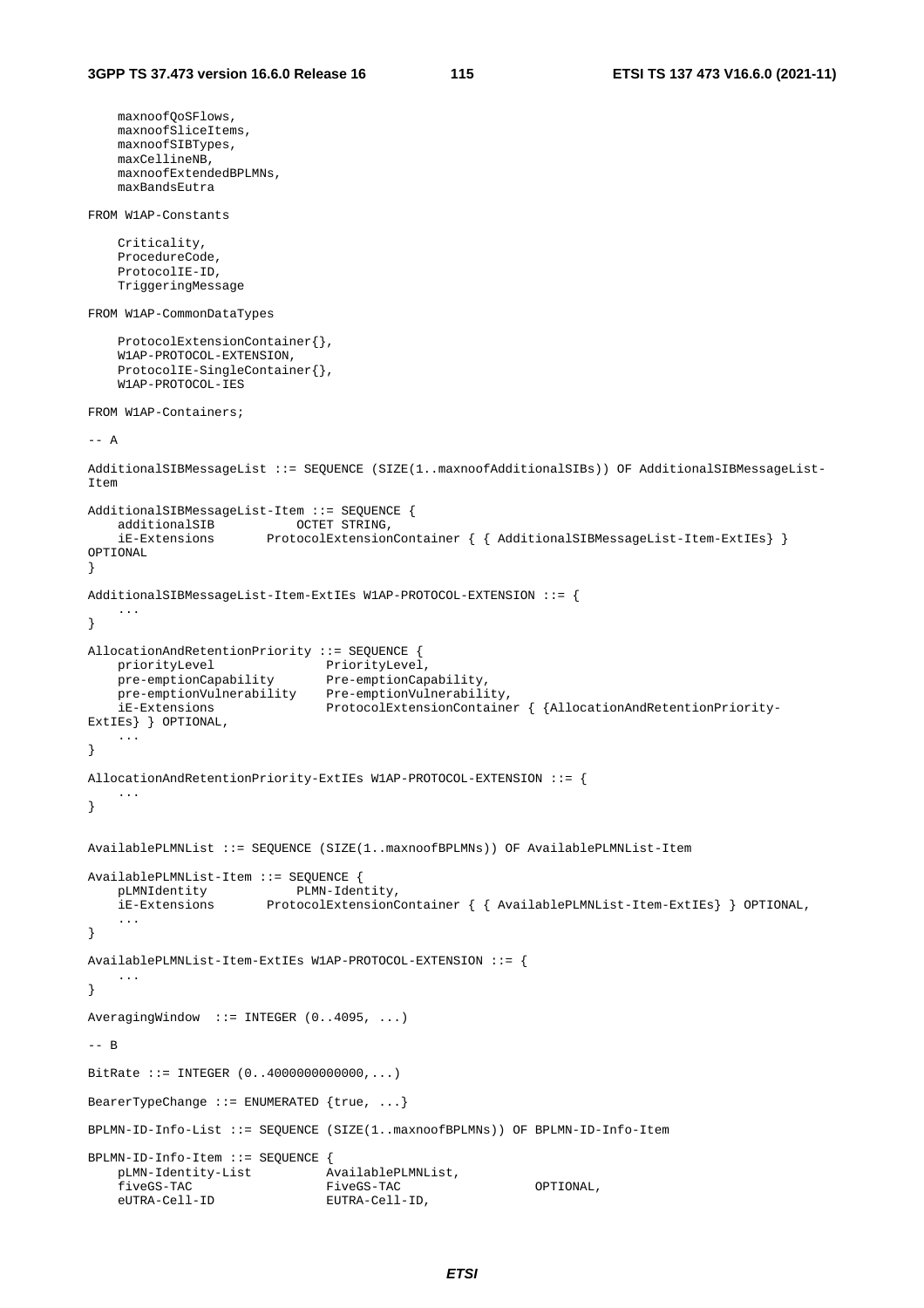**3GPP TS 37.473 version 16.6.0 Release 16 116 ETSI TS 137 473 V16.6.0 (2021-11)**

```
 ranac RANAC OPTIONAL, 
     iE-Extensions ProtocolExtensionContainer { { BPLMN-ID-Info-ItemExtIEs} } OPTIONAL, 
     ... 
} 
BPLMN-ID-Info-ItemExtIEs W1AP-PROTOCOL-EXTENSION ::= { 
 ... 
} 
Broadcast-To-Be-Cancelled-Item ::= SEQUENCE { 
    eUTRANCGI EUTRANCGI, 
     iE-Extensions ProtocolExtensionContainer { { Broadcast-To-Be-Cancelled-ItemExtIEs } }
    OPTIONAL, 
     ... 
} 
Broadcast-To-Be-Cancelled-ItemExtIEs W1AP-PROTOCOL-EXTENSION ::= { 
 ... 
} 
--- CCancel-all-Warning-Messages-Indicator ::= ENUMERATED {true, ...} 
Candidate-SpCell-Item ::= SEQUENCE { 
    candidate-SpCell-ID EUTRANCGI
     iE-Extensions ProtocolExtensionContainer { { Candidate-SpCell-ItemExtIEs } } OPTIONAL, 
     ... 
} 
Candidate-SpCell-ItemExtIEs W1AP-PROTOCOL-EXTENSION ::= { 
     ... 
} 
Cause ::= CHOICE \{ radioNetwork CauseRadioNetwork, 
    transport CauseTransport, 
    protocol CauseProtocol, 
    misc CauseMisc, 
    choice-extension ProtocolIE-SingleContainer { { Cause-ExtIEs} } 
} 
Cause-ExtIEs W1AP-PROTOCOL-IES ::= { 
     ... 
} 
CauseMisc ::= ENUMERATED { 
    control-processing-overload, 
    not-enough-user-plane-processing-resources, 
    hardware-failure, 
    om-intervention, 
    unspecified, 
     ... 
} 
CauseProtocol ::= ENUMERATED { 
     transfer-syntax-error, 
     abstract-syntax-error-reject, 
    abstract-syntax-error-ignore-and-notify, 
    message-not-compatible-with-receiver-state, 
    semantic-error, 
     abstract-syntax-error-falsely-constructed-message, 
    unspecified, 
     ... 
} 
CauseRadioNetwork ::= ENUMERATED { 
    unspecified, 
    rl-failure-rlc, 
    unknown-or-already-allocated-enb-cu-ue-w1ap-id, 
    unknown-or-already-allocated-enb-du-ue-w1ap-id, 
    unknown-or-inconsistent-pair-of-ue-w1ap-id, 
    interaction-with-other-procedure, 
    not-supported-qci-Value, 
    action-desirable-for-radio-reasons, 
    no-radio-resources-available, 
    procedure-cancelled, 
    normal-release,
```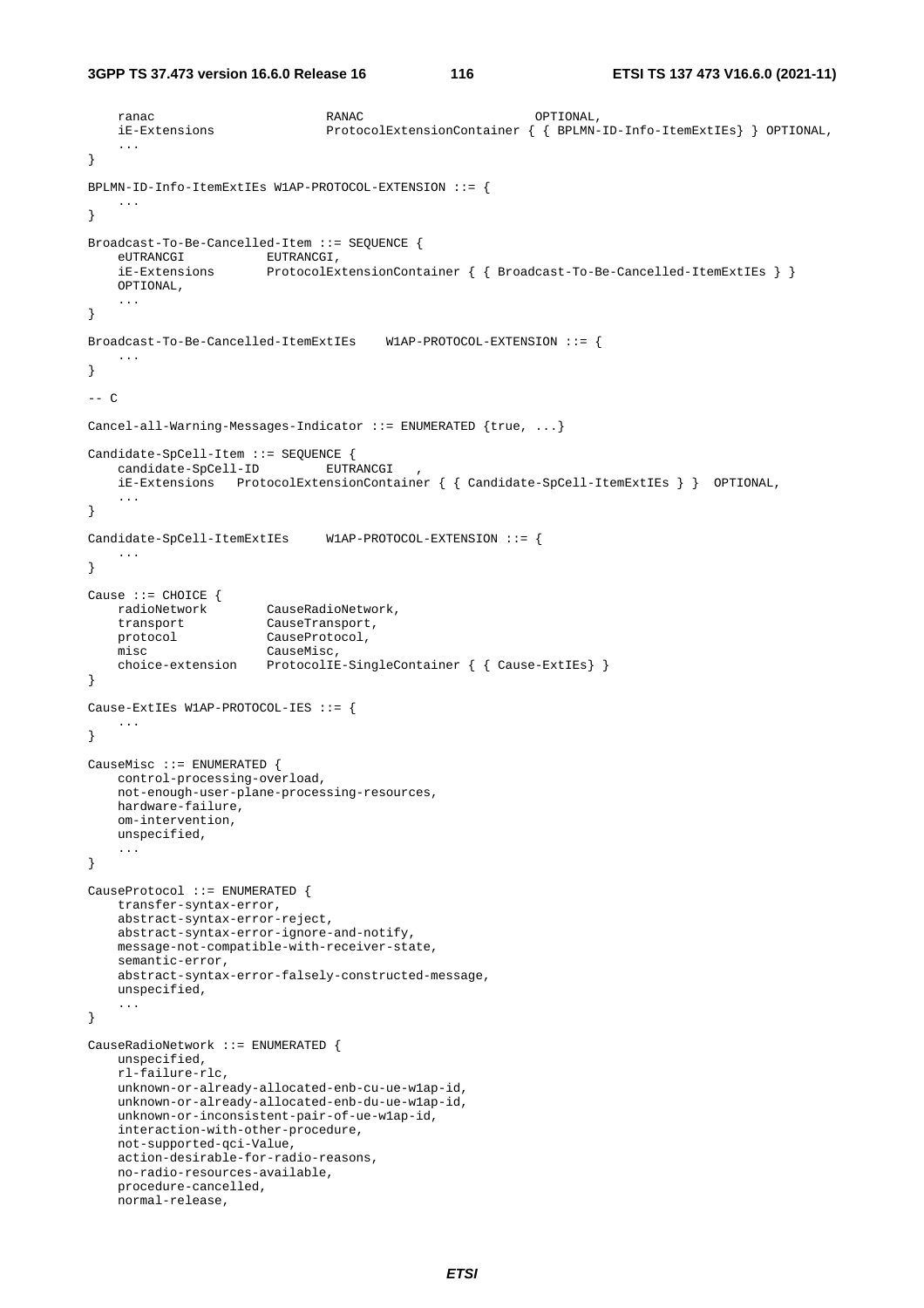```
 cell-not-available, 
    rl-failure-others, 
    ue-rejection, 
    resources-not-available-for-the-slice, 
    amf-initiated-abnormal-release, 
    release-due-to-pre-emption, 
    multiple-drb-id-instances, 
    unknown-drb-id, 
    ... 
} 
CauseTransport ::= ENUMERATED { 
    unspecified, 
    transport-resource-unavailable, 
    ... 
} 
Cells-Failed-to-be-Activated-List-Item ::= SEQUENCE { 
   eUTRANCGI EUTRANCGI,
 cause Cause, 
 iE-Extensions ProtocolExtensionContainer { { Cells-Failed-to-be-Activated-List-
ItemExtIEs } } OPTIONAL, 
    ... 
} 
Cells-Failed-to-be-Activated-List-ItemExtIEs W1AP-PROTOCOL-EXTENSION ::= { 
 ... 
} 
Cells-Status-Item ::= SEQUENCE {<br>eUTRANCGI EUTRANCG
eUTRANCGI EUTRANCGI,
 service-status Service-Status, 
                     ProtocolExtensionContainer { { Cells-Status-ItemExtIEs } } OPTIONAL,
 ... 
} 
Cells-Status-ItemExtIEs W1AP-PROTOCOL-EXTENSION ::= { 
    ... 
} 
Cells-To-Be-Broadcast-Item ::= SEQUENCE { 
eUTRANCGI EUTRANCGI,
 iE-Extensions ProtocolExtensionContainer { { Cells-To-Be-Broadcast-ItemExtIEs } }
    OPTIONAL, 
    ... 
} 
Cells-To-Be-Broadcast-ItemExtIEs W1AP-PROTOCOL-EXTENSION ::= { 
    ... 
} 
Cells-Broadcast-Completed-Item ::= SEQUENCE { 
   eUTRANCGI EUTRANCGI EUTRANCGI EUTRANCGI EUTRANCGI,
                     ProtocolExtensionContainer { Cells-Broadcast-Completed-ItemExtIES } }
    OPTIONAL, 
    ... 
} 
Cells-Broadcast-Completed-ItemExtIEs W1AP-PROTOCOL-EXTENSION ::= { 
    ... 
} 
Cells-Broadcast-Cancelled-Item ::= SEQUENCE { 
eUTRANCGI EUTRANCGI,
 numberOfBroadcasts NumberOfBroadcasts, 
 iE-Extensions ProtocolExtensionContainer { { Cells-Broadcast-Cancelled-ItemExtIEs } }
 OPTIONAL, 
 ... 
} 
Cells-Broadcast-Cancelled-ItemExtIEs W1AP-PROTOCOL-EXTENSION ::= { 
    ... 
} 
Cells-to-be-Activated-List-Item ::= SEQUENCE { 
   eUTRANCGI eUTRANCGI,
```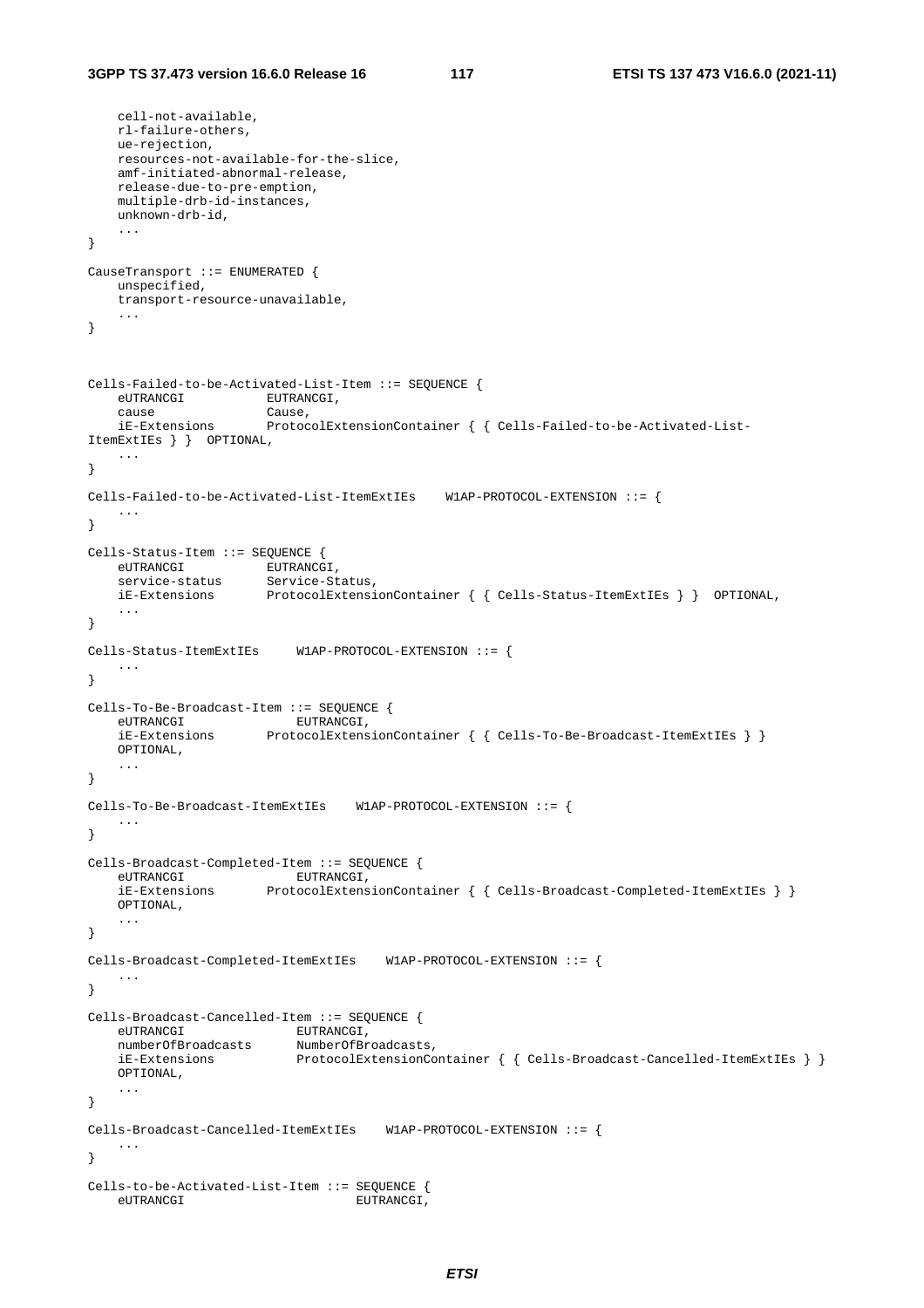```
 eUTRANPCI EUTRANPCI OPTIONAL, 
 ngeNB-CUSystemInformation NGENB-CUSystemInformation OPTIONAL, 
 availablePLMNList AvailablePLMNList OPTIONAL, 
 extendedAvailablePLMN-List ExtendedAvailablePLMN-List OPTIONAL, 
 iE-Extensions ProtocolExtensionContainer { { Cells-to-be-Activated-List-
ItemExtIEs} } OPTIONAL, 
    ... 
} 
Cells-to-be-Activated-List-ItemExtIEs W1AP-PROTOCOL-EXTENSION ::= { 
 ... 
} 
Cells-to-be-Deactivated-List-Item ::= SEQUENCE { 
                           EUTRANCGI,
    iE-Extensions ProtocolExtensionContainer { { Cells-to-be-Deactivated-List-
ItemExtIEs } } OPTIONAL, 
    ... 
} 
Ce11s-to-be-Deactivated-list-ItemExtIRS W1AP-PROTOCOL-EXTRNSTON ::= {
    ... 
} 
Cell-Type ::= ENUMERATED { 
    verysmall, 
    small, 
    medium, 
    large, 
    ... 
} 
CNUEPagingIdentity ::= CHOICE { 
   fiveG-S-TMSI BIT STRING (SIZE(48)),
   choice-extension ProtocolIE-SingleContainer { { CNUEPagingIdentity-ExtIEs } }
} 
CNUEPagingIdentity-ExtIEs W1AP-PROTOCOL-IES ::= { 
 ... 
} 
CriticalityDiagnostics ::= SEQUENCE { 
 procedureCode ProcedureCode OPTIONAL, 
 triggeringMessage TriggeringMessage OPTIONAL, 
   procedureCriticality Criticality Criticality Criticality OPTIONAL,
   transactionID TransactionID OPTIONAL,<br>iEsCriticalityDiagnostics CriticalityDiagnostics-IE-List OPTIONAL,<br>criticalityDiagnostics-E CriticalityDiagnostics-E CriticalityDiagnostics-E
                              CriticalityDiagnostics-IE-List OPTIONAL,
    iE-Extensions ProtocolExtensionContainer {{CriticalityDiagnostics-ExtIEs}} 
    OPTIONAL, 
    ... 
} 
CriticalityDiagnostics-ExtIEs W1AP-PROTOCOL-EXTENSION ::= { 
 ... 
} 
CriticalityDiagnostics-IE-List ::= SEQUENCE (SIZE (1.. maxnoofErrors)) OF CriticalityDiagnostics-IE-
Item 
CriticalityDiagnostics-IE-Item ::= SEQUENCE { 
    iECriticality Criticality, 
    iE-ID ProtocolIE-ID, 
    typeOfError TypeOfError, 
    iE-Extensions ProtocolExtensionContainer {{CriticalityDiagnostics-IE-Item-ExtIEs}}
    OPTIONAL, 
 ... 
} 
CriticalityDiagnostics-IE-Item-ExtIEs W1AP-PROTOCOL-EXTENSION ::= { 
    ... 
} 
C-RTI ::= INTEGER (0..65535, ...)CUtoDURRCInformation ::= SEQUENCE { 
    cG-ConfigInfo CG-ConfigInfo OPTIONAL, 
                                  UE-CapabilityRAT-ContainerList
    measConfig MeasConfig OPTIONAL,
```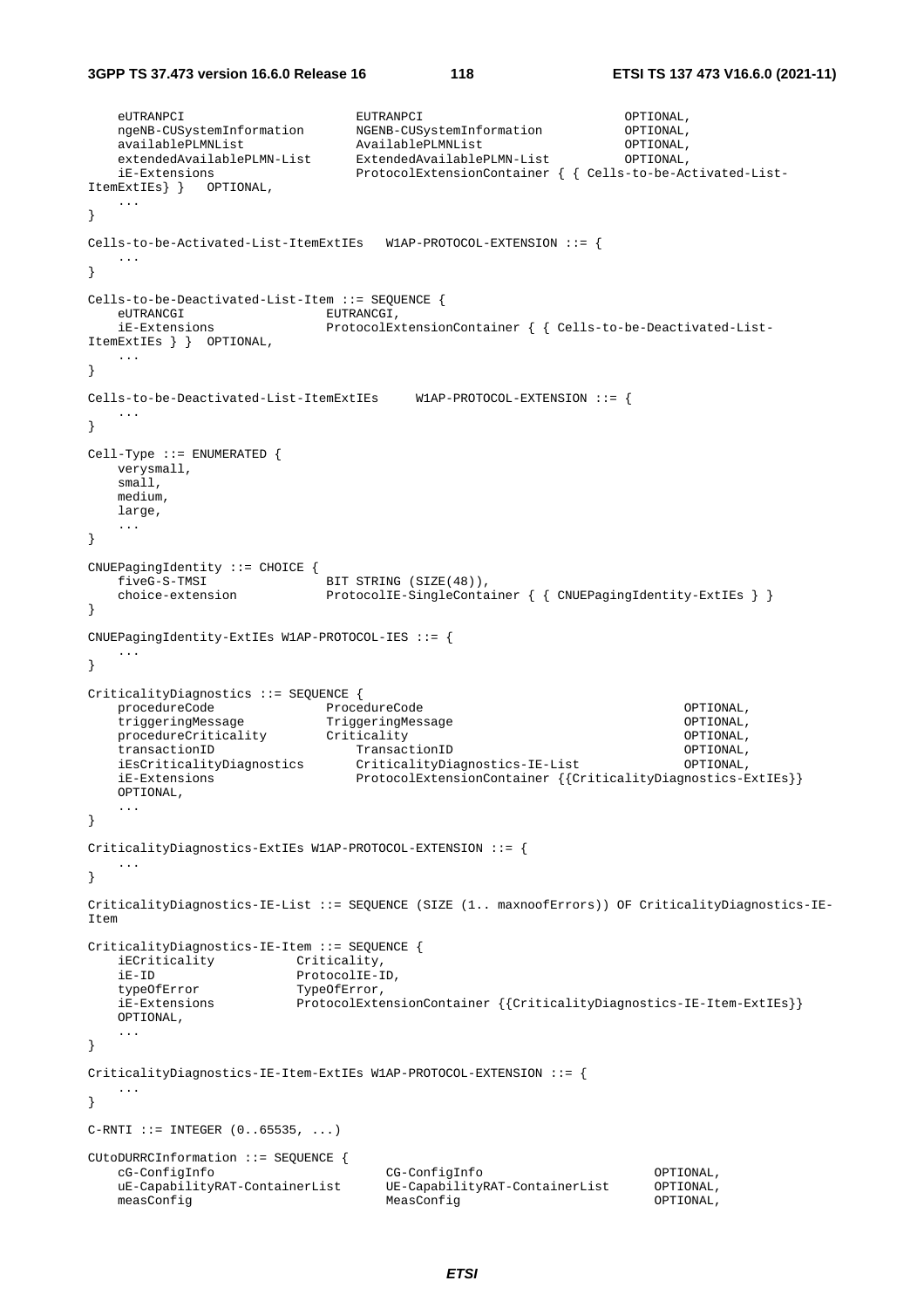```
 handoverPreparationInformation HandoverPreparationInformation OPTIONAL, 
 radioResourceConfigDedicated RadioResourceConfigDedicated OPTIONAL, 
 measurementTimingConfiguration MeasurementTimingConfiguration OPTIONAL, 
 uEAssistanceInformation UEAssistanceInformation OPTIONAL, 
 requestedP-MaxFR1 OCTET STRING OPTIONAL, 
    iE-Extensions ProtocolExtensionContainer { { CUtoDURRCInformation-
ExtIEs} } OPTIONAL, 
    ... 
} 
CUtoDURRCInformation-ExtIEs W1AP-PROTOCOL-EXTENSION ::= { 
 ... 
} 
-- D 
DLUPTNLInformation-ToBeSetup-List ::= SEQUENCE (SIZE(1..maxnoofDLUPTNLInformation)) OF 
DLUPTNLInformation-ToBeSetup-Item 
DLUPTNLInformation-ToBeSetup-Item ::= SEQUENCE { 
    dLUPTNLInformation UPTransportLayerInformation , 
    iE-Extensions ProtocolExtensionContainer { { DLUPTNLInformation-ToBeSetup-ItemExtIEs } }
    OPTIONAL, 
    ... 
} 
DLUPTNLInformation-ToBeSetup-ItemExtIEs W1AP-PROTOCOL-EXTENSION ::= { 
 ... 
} 
DRB-Activity-Item ::= SEQUENCE { 
dRBID DRBID,
 dRB-Activity DRB-Activity OPTIONAL, 
    iE-Extensions ProtocolExtensionContainer { { DRB-Activity-ItemExtIEs } } OPTIONAL, 
 ... 
} 
DRB-Activity-ItemExtIEs W1AP-PROTOCOL-EXTENSION ::= { 
    ... 
} 
DRB-Activity ::= ENUMERATED {active, not-active} 
DRBID  ::= INTEGER (1..32, ...)DRBs-FailedToBeModified-Item ::= SEQUENCE { 
    dRBID DRBID, 
    cause Cause OPTIONAL, 
    iE-Extensions ProtocolExtensionContainer { { DRBs-FailedToBeModified-ItemExtIEs } }
    OPTIONAL, 
 ... 
} 
DRBs-FailedToBeModified-ItemExtIEs W1AP-PROTOCOL-EXTENSION ::= { 
    ... 
} 
DRBs-FailedToBeSetup-Item ::= SEQUENCE { 
    dRBID DRBID, 
 cause Cause OPTIONAL, 
 iE-Extensions ProtocolExtensionContainer { { DRBs-FailedToBeSetup-ItemExtIEs } } OPTIONAL, 
    ... 
} 
DRBs-FailedToBeSetup-ItemExtIEs W1AP-PROTOCOL-EXTENSION ::= { 
    ... 
} 
DRBs-FailedToBeSetupMod-Item ::= SEQUENCE { 
    dRBID DRBID, 
    cause Cause OPTIONAL, 
    iE-Extensions ProtocolExtensionContainer { { DRBs-FailedToBeSetupMod-ItemExtIEs } }
    OPTIONAL, 
    ... 
}
```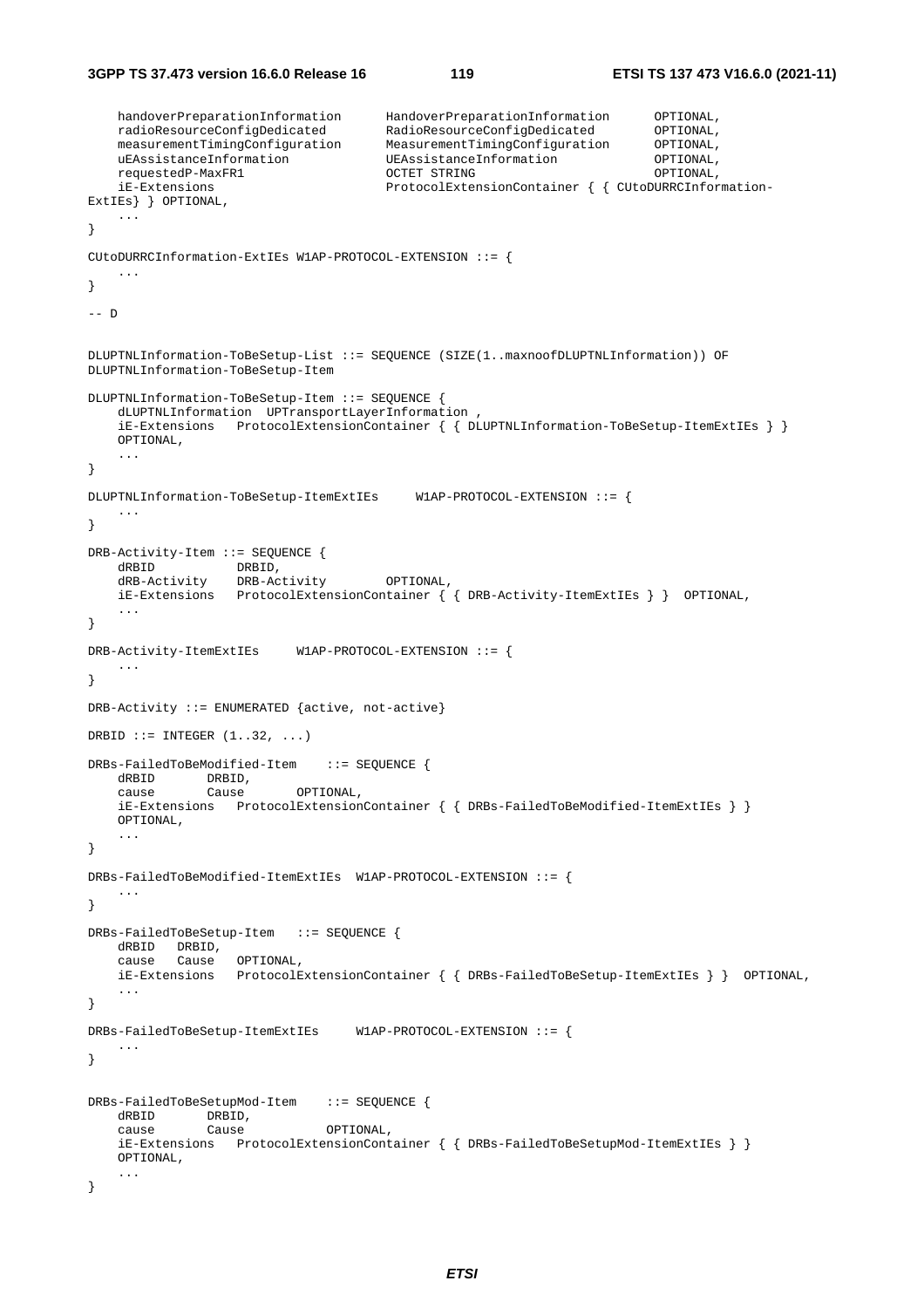**3GPP TS 37.473 version 16.6.0 Release 16 120 ETSI TS 137 473 V16.6.0 (2021-11)**

```
DRBs-FailedToBeSetupMod-ItemExtIEs W1AP-PROTOCOL-EXTENSION ::= { 
    ... 
} 
DRB-Information ::= SEQUENCE { 
dRB-QoS  QoSFlowLevelQoSParameters,
 sNSSAI SNSSAI, 
    notificationControl NotificationControl OPTIONAL, 
    flows-Mapped-To-DRB-List Flows-Mapped-To-DRB-List, 
    iE-Extensions ProtocolExtensionContainer { { DRB-Information-ItemExtIEs } } OPTIONAL 
} 
DRB-Information-ItemExtIEs W1AP-PROTOCOL-EXTENSION ::= { 
    ... 
} 
DRBs-Modified-Item ::= SEQUENCE { 
dRBID DRBID,
   dLUPTNLInformation-ToBeSetup-List DLUPTNLInformation-ToBeSetup-List,<br>
RLC-Status rLC-Status RLC-Status OPTIONAL, 
 iE-Extensions ProtocolExtensionContainer { { DRBs-Modified-ItemExtIEs } } OPTIONAL, 
    ... 
} 
DRBs-Modified-ItemExtIEs W1AP-PROTOCOL-EXTENSION ::= { 
 ... 
} 
DRBs-ModifiedConf-Item ::= SEQUENCE { 
    dRBID DRBID, 
    uLUPTNLInformation-ToBeSetup-List ULUPTNLInformation-ToBeSetup-List, 
    iE-Extensions ProtocolExtensionContainer { { DRBs-ModifiedConf-ItemExtIEs } } OPTIONAL, 
    ... 
} 
DRBs-ModifiedConf-ItemExtIEs W1AP-PROTOCOL-EXTENSION ::= { 
    ... 
} 
DRB-Notify-Item ::= SEQUENCE { 
    dRBID DRBID, 
    notification-Cause Notification-Cause, 
    iE-Extensions ProtocolExtensionContainer { { DRB-Notify-ItemExtIEs } } OPTIONAL, 
 ... 
} 
DRB-Notify-ItemExtIEs W1AP-PROTOCOL-EXTENSION ::= { 
 ... 
} 
DRBs-Required-ToBeModified-Item ::= SEQUENCE { 
   dRBID<br>dLUPTNLInformation-ToBeSetup-List DLUPTNLInformation-ToBeSetup-List,
   dLUPTNLInformation-ToBeSetup-List<br>rLC-Status
                                           rLC-Status RLC-Status OPTIONAL, 
    iE-Extensions ProtocolExtensionContainer { { DRBs-Required-ToBeModified-ItemExtIEs } }
    OPTIONAL, 
    ... 
} 
DRBs-Required-ToBeModified-ItemExtIEs W1AP-PROTOCOL-EXTENSION ::= { 
 ... 
} 
DRBs-Required-ToBeReleased-Item ::= SEQUENCE { 
    dRBID DRBID, 
    iE-Extensions ProtocolExtensionContainer { { DRBs-Required-ToBeReleased-ItemExtIEs } }
    OPTIONAL, 
    ... 
} 
DRBs-Required-ToBeReleased-ItemExtIEs W1AP-PROTOCOL-EXTENSION ::= { 
    ... 
} 
DRBs-Setup-Item ::= SEQUENCE { 
   dRBID<br>dLUPTNLInformation-ToBeSetup-List<br>DLUPTNLInformation-ToBeSetup-List<br>DLUPTNLInformation-ToBeSetup-List,
    dLUPTNLInformation-ToBeSetup-List DLUPTNLInformation-ToBeSetup-List, 
    iE-Extensions ProtocolExtensionContainer { { DRBs-Setup-ItemExtIEs } } OPTIONAL,
```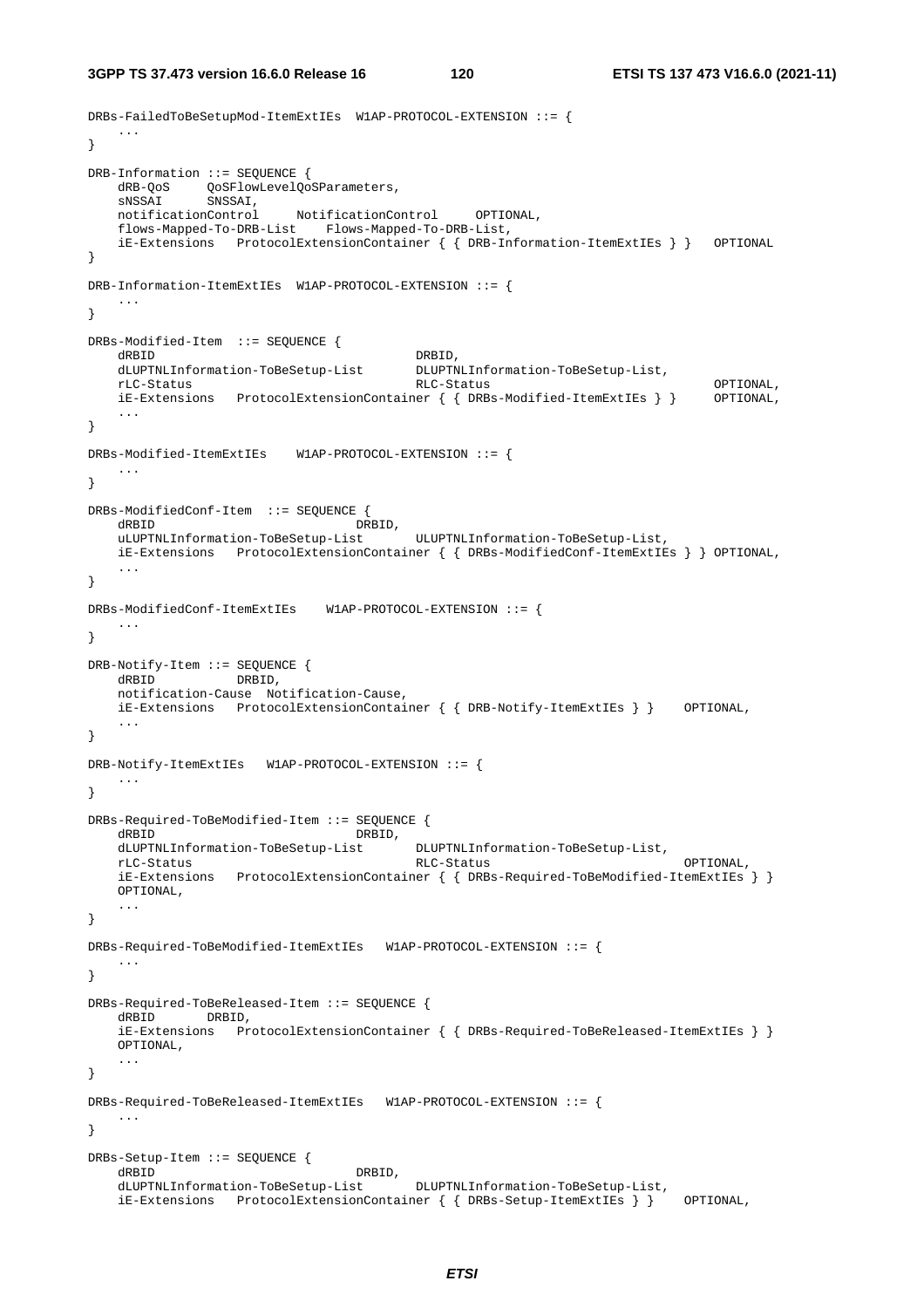```
3GPP TS 37.473 version 16.6.0 Release 16 121 ETSI TS 137 473 V16.6.0 (2021-11)
```
...

```
} 
DRBs-Setup-ItemExtIEs W1AP-PROTOCOL-EXTENSION ::= { 
    ... 
} 
DRBs-SetupMod-Item ::= SEQUENCE { 
dRBID DRBID,
    dLUPTNLInformation-ToBeSetup-List DLUPTNLInformation-ToBeSetup-List, 
 iE-Extensions ProtocolExtensionContainer { { DRBs-SetupMod-ItemExtIEs } } OPTIONAL, 
 ... 
} 
DRBs-SetupMod-ItemExtIEs W1AP-PROTOCOL-EXTENSION ::= { 
   ... 
} 
DRBs-ToBeModified-Item ::= SEQUENCE { 
  dRBID, DRBID,
    qoSInformation QoSInformation OPTIONAL, 
    uLUPTNLInformation-ToBeSetup-List ULUPTNLInformation-ToBeSetup-List, 
   dLPDCPSNLength PDCPSNLength OPTIONAL, 
  uLPDCPSNLength PDCPSNLength PDCPSNLength PDCPSNLength OPTIONAL,
   bearerTypeChange BearerTypeChange OPTIONAL, 
   rLCMode RLCMode OPTIONAL, 
    iE-Extensions ProtocolExtensionContainer { { DRBs-ToBeModified-
ItemExtIEs } } OPTIONAL, 
    ... 
} 
DRBs-ToBeModified-ItemExtIEs W1AP-PROTOCOL-EXTENSION ::= { 
 ... 
} 
DRBs-ToBeReleased-Item ::= SEQUENCE { 
   dRBID DRBID, 
   iE-Extensions ProtocolExtensionContainer { { DRBs-ToBeReleased-ItemExtIEs } } OPTIONAL, 
    ... 
} 
DRBs-ToBeReleased-ItemExtIEs W1AP-PROTOCOL-EXTENSION ::= { 
 ... 
} 
DRBs-ToBeSetup-Item ::= SEQUENCE { 
    dRBID DRBID, 
    qoSInformation QoSInformation, 
   uLUPTNLInformation-ToBeSetup-List ULUPTNLInformation-ToBeSetup-List, 
   rLCMode RLCMode, 
   dLPDCPSNLength PDCPSNLength, 
   uLPDCPSNLength PDCPSNLength OPTIONAL, 
    iE-Extensions ProtocolExtensionContainer { { DRBs-ToBeSetup-ItemExtIEs } } OPTIONAL, 
    ... 
} 
DRBs-ToBeSetup-ItemExtIEs W1AP-PROTOCOL-EXTENSION ::= { 
 ... 
} 
DRBs-ToBeSetupMod-Item ::= SEQUENCE { 
  dRBID, \overline{O} qoSInformation QoSInformation, 
  uLUPTNLInformation-ToBeSetup-List ULUPTNLInformation-ToBeSetup-List,<br>
rLCMode,
                                  RLCMode,<br>PDCPSNLength
   dLPDCPSNLength PDCPSNLength OPTIONAL, 
  uLPDCPSNLength PDCPSNLength PDCPSNLength OPTIONAL,
    iE-Extensions ProtocolExtensionContainer { { DRBs-ToBeSetupMod-ItemExtIEs } } OPTIONAL, 
    ... 
} 
DRBs-ToBeSetupMod-ItemExtIEs W1AP-PROTOCOL-EXTENSION ::= { 
   ... 
} 
DRXCycle ::= SEQUENCE {
```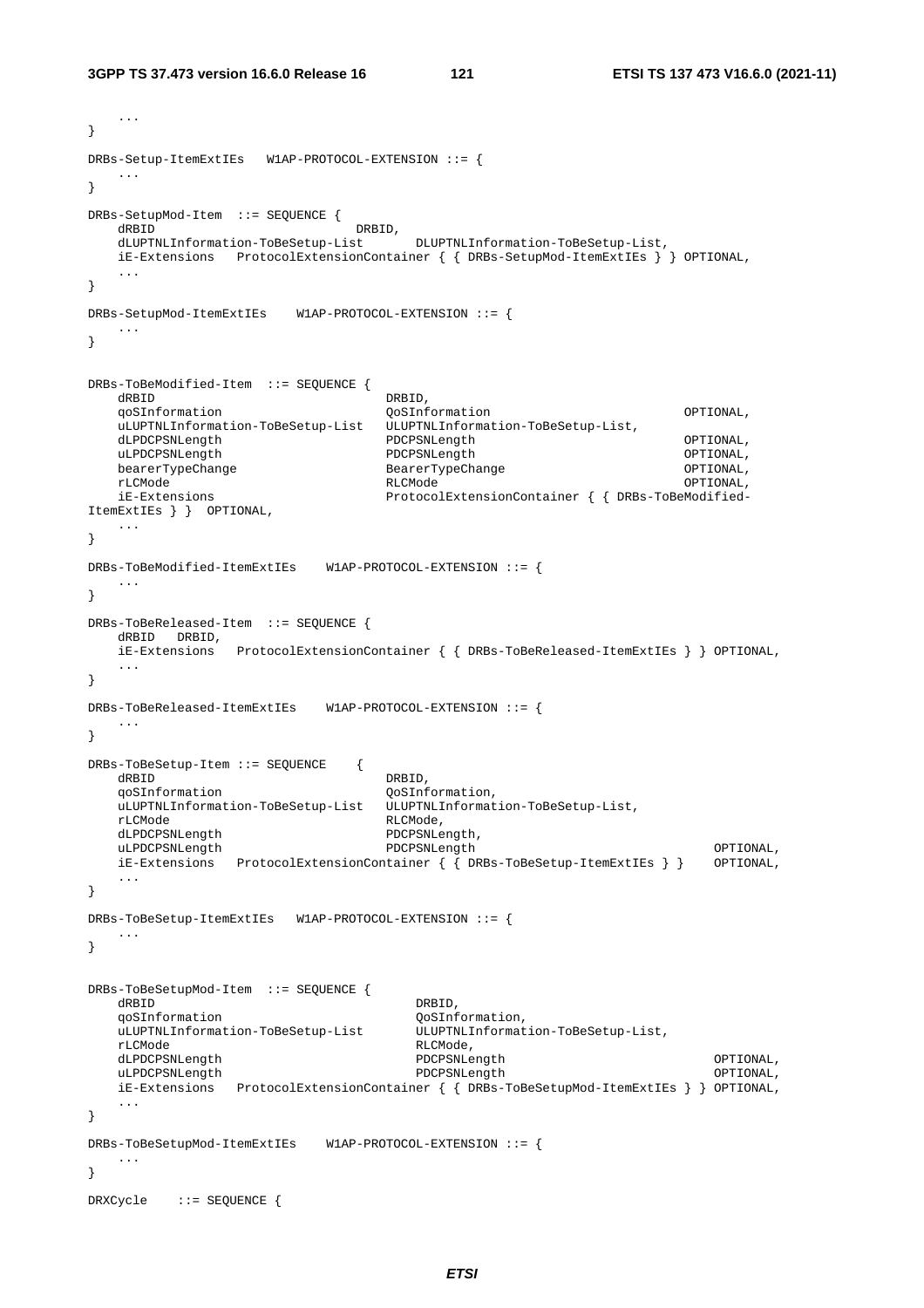**3GPP TS 37.473 version 16.6.0 Release 16 122 ETSI TS 137 473 V16.6.0 (2021-11)**

 longDRXCycleLength LongDRXCycleLength, shortDRXCycleLength ShortDRXCycleLength OPTIONAL, shortDRXCycleTimer ShortDRXCycleTimer OPTIONAL, iE-Extensions ProtocolExtensionContainer { { DRXCycle-ExtIEs} } OPTIONAL, ... } DRXCycle-ExtIEs W1AP-PROTOCOL-EXTENSION ::= { ... } DRX-Config ::= OCTET STRING DRX-LongCycleStartOffset ::= INTEGER (0..10239) DUtoCURRCContainer ::= OCTET STRING DUtoCURRCInformation ::= SEQUENCE { radioResourceConfigDedicated RadioResourceConfigDedicated,<br>measGapConfig<br>MeasGapConfig MeasGapConfig **Configure COPTIONAL**, requestedP-MaxFR1 OCTET STRING OPTIONAL, dRX-LongCycleStartOffset DRX-LongCycleStartOffset OPTIONAL, selectedBandCombinationIndex SelectedBandCombinationIndex OPTIONAL, selectedFeatureSetEntryIndex SelectedFeatureSetEntryIndex OPTIONAL, ph-InfoSCG Ph-InfoSCG OPTIONAL, requestedBandCombinationIndex RequestedBandCombinationIndex OPTIONAL, requestedFeatureSetEntryIndex RequestedFeatureSetEntryIndex OPTIONAL, dRX-Config DRX-Config OPTIONAL, iE-Extensions ProtocolExtensionContainer { { DUtoCURRCInformation-ExtIEs} } OPTIONAL, ... } DUtoCURRCInformation-ExtIEs W1AP-PROTOCOL-EXTENSION ::= { {ID id-MeasGapSharingConfig CRITICALITY ignore EXTENSION MeasGapSharingConfig PRESENCE optional}, ... } Dynamic5QIDescriptor ::= SEQUENCE { qoSPriorityLevel INTEGER (1..127), qoSPriorityLevel The Comment (1..127),<br>packetDelayBudget PacketDelayBudget, packetErrorRate PacketErrorRate, fiveQI INTEGER (0..255, ...) OPTIONAL, delayCritical ENUMERATED {delay-critical, non-delay-critical} OPTIONAL, averaging<br>Window Averaging<br>Window OPTIONAL, averagingWindow (2001) 2001 (2001) 2001 2013<br>AveragingWindow (2001) 2001<br>OPTIONAL, MaxDataBurstVolume (2001) maxDataBurstVolume MaxDataBurstVolume OPTIONAL, iE-Extensions ProtocolExtensionContainer { { Dynamic5QIDescriptor-ExtIEs } } OPTIONAL, ... } Dynamic5QIDescriptor-ExtIEs W1AP-PROTOCOL-EXTENSION ::= { ... } -- E Endpoint-IP-address-and-port ::=SEQUENCE { endpointIPAddress TransportLayerAddress, iE-Extensions ProtocolExtensionContainer { { Endpoint-IP-address-and-port-ExtIEs} } OPTIONAL, ... } Endpoint-IP-address-and-port-ExtIEs W1AP-PROTOCOL-EXTENSION ::= { ... } EUTRA-Cell-ID  $::=$  BIT STRING (SIZE(28)) EUTRA-Coex-FDD-Info ::= SEQUENCE { uL-EUTRAARFCN ExtendedEARFCN OPTIONAL,<br>dL-EUTRAARFCN ExtendedEARFCN, ExtendedEARFCN, uL-Transmission-Bandwidth EUTRA-Transmission-Bandwidth OPTIONAL,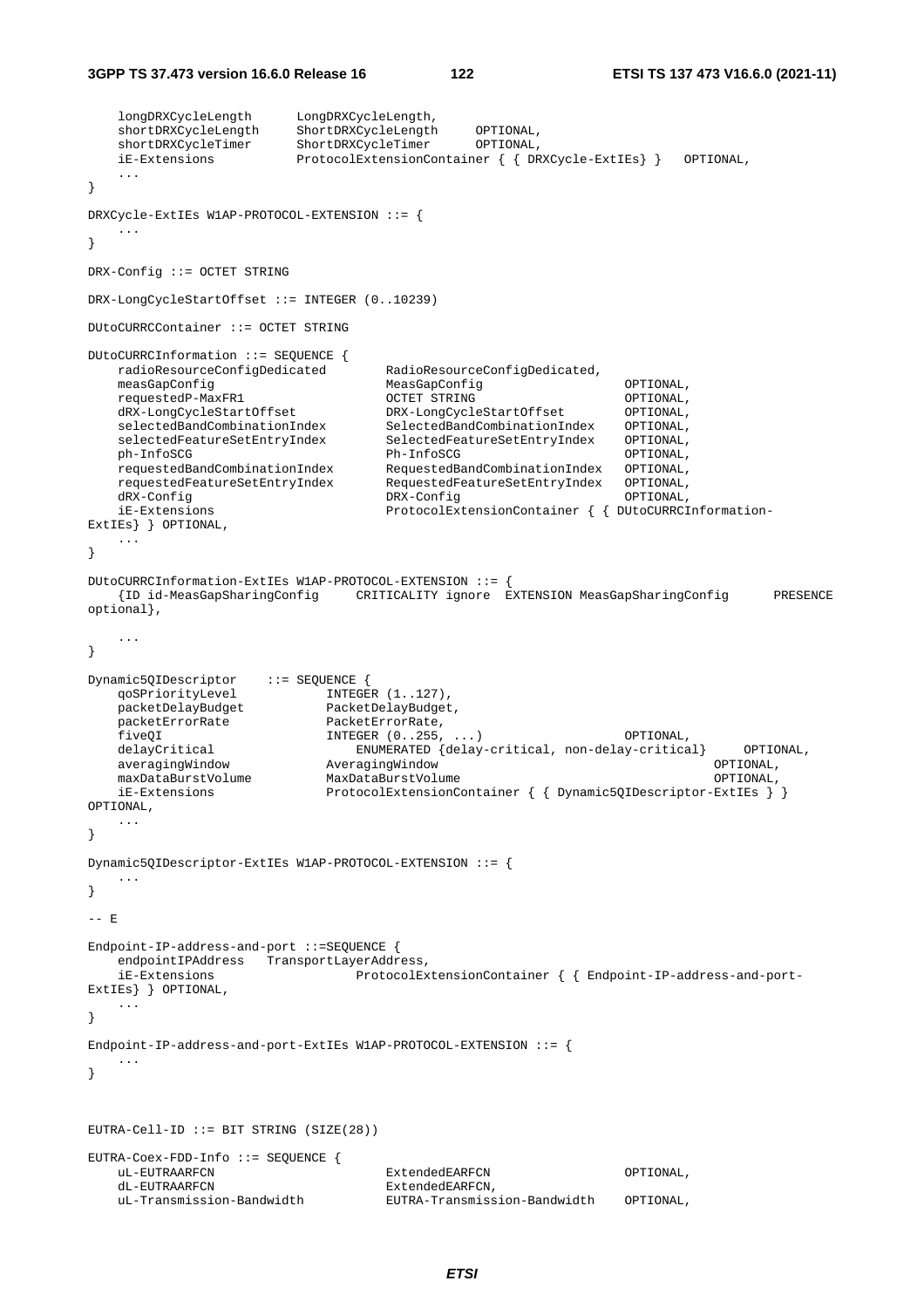```
 dL-Transmission-Bandwidth EUTRA-Transmission-Bandwidth, 
      iE-Extensions ProtocolExtensionContainer { {EUTRA-Coex-FDD-Info-ExtIEs} } 
OPTIONAL, 
      ... 
} 
EUTRA-Coex-FDD-Info-ExtIEs W1AP-PROTOCOL-EXTENSION ::= { 
 ... 
} 
EUTRA-Coex-Mode-Info ::= CHOICE { 
      fDD EUTRA-Coex-FDD-Info, 
      tDD EUTRA-Coex-TDD-Info, 
      ... 
} 
EUTRA-Coex-TDD-Info ::= SEQUENCE {<br>eARFCN
     eARFCN<br>transmission-Bandwidth EUTRA-Transmiss
    transmission-Bandwidth EUTRA-Transmission-Bandwidth,<br>subframeAssignment EUTRA-SubframeAssignment,
    subframeAssignment EUTRA-SubframeAssignment,<br>specialSubframe-Info EUTRA-SpecialSubframe-Inf
                                             specialSubframe-Info EUTRA-SpecialSubframe-Info, 
      iE-Extensions ProtocolExtensionContainer { {EUTRA-Coex-TDD-Info-ExtIEs} } 
OPTIONAL, 
      ... 
} 
EUTRA-Coex-TDD-Info-ExtIEs W1AP-PROTOCOL-EXTENSION ::= { 
     ... 
} 
EUTRA-CyclicPrefixDL ::= ENUMERATED { 
     normal, 
     extended, 
      ... 
} 
EUTRA-CyclicPrefixUL ::= ENUMERATED { 
     normal, 
     extended, 
      ... 
} 
EUTRA-PRACH-Configuration ::= SEQUENCE { 
    \begin{minipage}{.4cm} \begin{tabular}{l} \text{rootSequenceIndex} \end{tabular} \end{minipage} \begin{minipage}{.4cm} \begin{tabular}{l} \text{1} & \text{1} & \text{1} & \text{1} & \text{1} & \text{1} & \text{1} & \text{1} & \text{1} & \text{1} & \text{1} & \text{1} & \text{1} & \text{1} & \text{1} & \text{1} & \text{1} & \text{1} & \text{1} & \text{1} & \text{1} & \text{1} & \text{1} & \text{1} & \text{1} & \text{1} & \text{1} & \zeroCorrelationIndex
    highSpeedFlag BOOLEAN,
    prach-FreqOffset                                  INTEGER (0..94),<br>prach-ConfigIndex                           INTEGER (0..63)
    prach-ConfigIndex INTEGER (0..63) OPTIONAL, -- present for TDD --
     iE-Extensions ProtocolExtensionContainer { {EUTRA-PRACH-Configuration-
ExtIEs } } OPTIONAL,
     ... 
} 
EUTRA-PRACH-Configuration-ExtIEs W1AP-PROTOCOL-EXTENSION ::= { 
     ... 
} 
EUTRA-SpecialSubframe-Info ::= SEQUENCE { 
     specialSubframePatterns EUTRA-SpecialSubframePatterns, 
 cyclicPrefixDL EUTRA-CyclicPrefixDL, 
 cyclicPrefixUL EUTRA-CyclicPrefixUL, 
      iE-Extensions ProtocolExtensionContainer { { EUTRA-SpecialSubframe-Info-ExtIEs} } 
OPTIONAL, 
      ... 
} 
EUTRA-SpecialSubframe-Info-ExtIEs W1AP-PROTOCOL-EXTENSION ::= { 
     ... 
} 
EUTRA-SpecialSubframePatterns ::= ENUMERATED { 
      ssp0, 
      ssp1, 
      ssp2, 
      ssp3, 
      ssp4, 
      ssp5, 
      ssp6, 
      ssp7,
```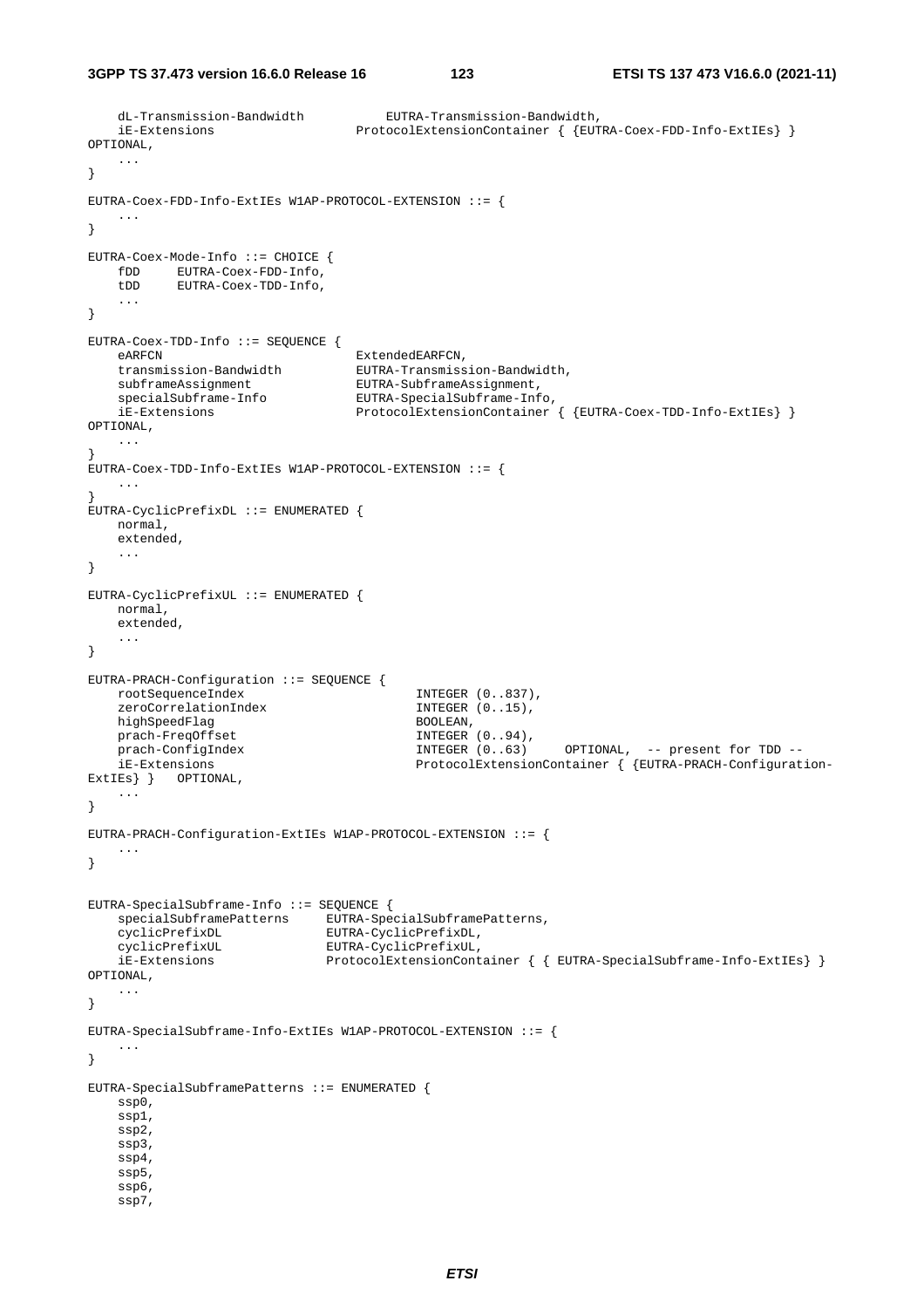```
 ssp8, 
    ssp9, 
    ssp10, 
     ... 
} 
EUTRA-SubframeAssignment ::= ENUMERATED { 
    sa0, 
    sa1, 
    sa2, 
    sa3, 
    sa4, 
    sa5, 
    sa6, 
    ... 
} 
EUTRA-Transmission-Bandwidth ::= ENUMERATED { 
    bw1, 
    bw6, 
    bw15, 
    bw25, 
    bw50, 
    bw75, 
    bw100, 
    ... 
} 
EUTRANQoS ::= SEQUENCE { 
qCI QCI,
 allocationAndRetentionPriority AllocationAndRetentionPriority, 
    gbrQosInformation GBR-QosInformation OPTIONAL, 
                                  ProtocolExtensionContainer { { EUTRANQoS-ExtIEs} } OPTIONAL,
     ... 
} 
EUTRANQoS-ExtIEs W1AP-PROTOCOL-EXTENSION ::= { 
    ... 
} 
ExtendedEARFCN ::= INTEGER (0..maxEARFCN) 
EUTRA-NR-CellResourceCoordinationReq-Container ::= OCTET STRING 
EUTRA-NR-CellResourceCoordinationReqAck-Container ::= OCTET STRING 
EUTRAFreqInfo ::= SEQUENCE { 
   eARFCN INTEGER (0..maxEARFCN),
    freqBandListEutra SEQUENCE (SIZE(1.. maxnoofE-UTRANCellBands)) OF FreqBandEutraItem, 
    iE-Extensions ProtocolExtensionContainer { { EUTRAFreqInfoExtIEs} } OPTIONAL, 
    ... 
} 
EUTRAFreqInfoExtIEs W1AP-PROTOCOL-EXTENSION ::= { 
   ... 
} 
EUTRANCGI ::= SEQUENCE { 
 pLMN-Identity PLMN-Identity, 
 eUTRACellIdentity E-UTRACellIdentity, 
    iE-Extensions ProtocolExtensionContainer { {EUTRANCGI-ExtIEs} } OPTIONAL, 
    ... 
} 
EUTRANCGI-ExtIEs W1AP-PROTOCOL-EXTENSION ::= { 
    ... 
} 
E-UTRAN-Mode-Info ::= CHOICE { 
    fDD FDD-Info, 
    tDD TDD-Info, 
    choice-extension ProtocolIE-SingleContainer { { E-UTRAN-Mode-Info-ExtIEs} } 
} 
E-UTRAN-Mode-Info-ExtIEs W1AP-PROTOCOL-IES ::= { 
    ... 
}
```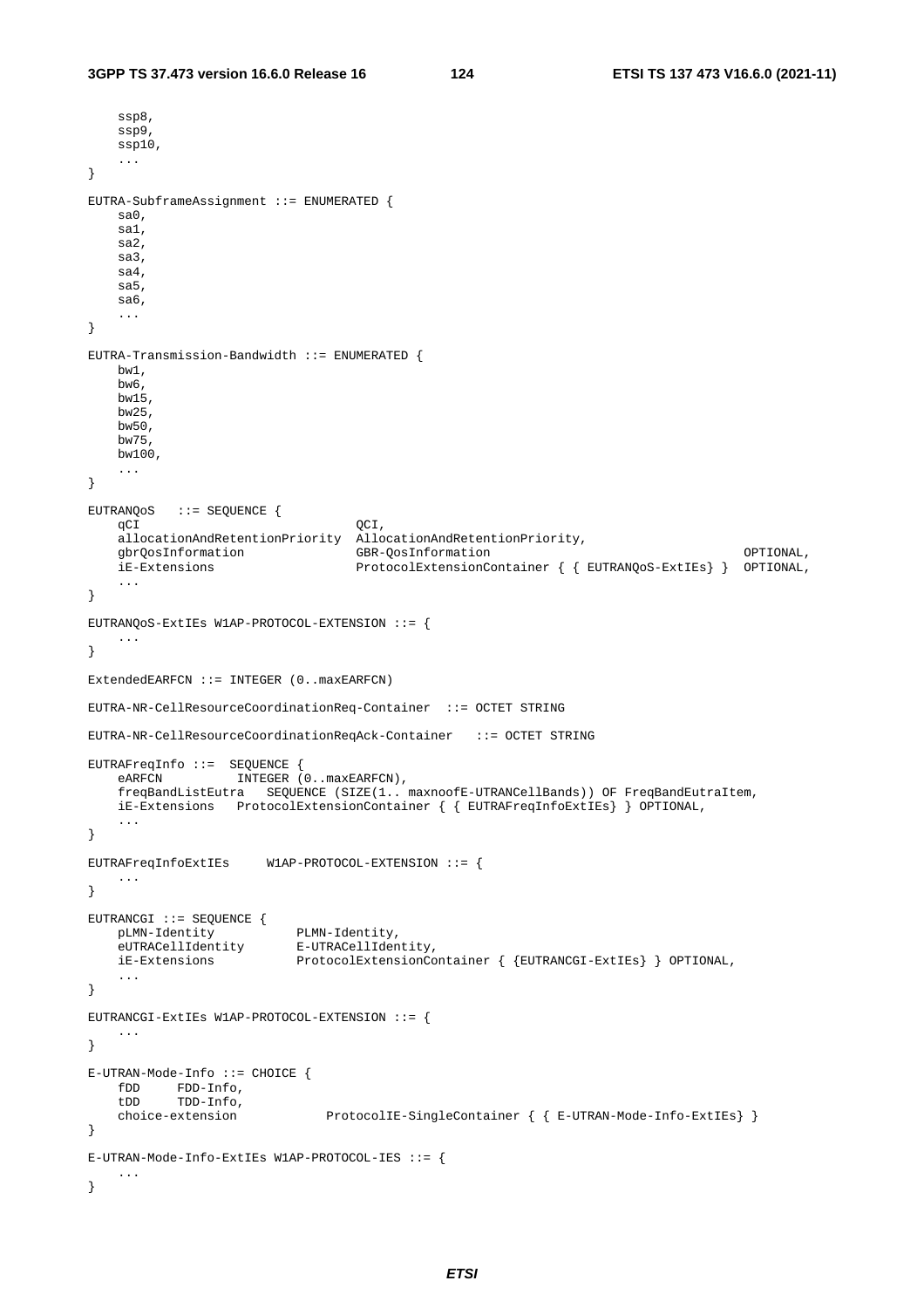$E$ -UTRACellIdentity ::= BIT STRING (SIZE(28))

```
EUTRANPCI ::= INTEGER (0..503)E-UTRAN-CGI-List-For-Restart-Item ::= SEQUENCE { 
eUTRANCGI EUTRANCGI,
 iE-Extensions ProtocolExtensionContainer { { E-UTRAN-CGI-List-For-Restart-ItemExtIEs } }
    OPTIONAL, 
    ... 
} 
E-UTRAN-CGI-List-For-Restart-ItemExtIEs W1AP-PROTOCOL-EXTENSION ::= {
    ... 
} 
ExtendedAvailablePLMN-List ::= SEQUENCE (SIZE(1..maxnoofExtendedBPLMNs)) OF ExtendedAvailablePLMN-
Item 
ExtendedAvailablePLMN-Item ::= SEQUENCE { 
    pLMNIdentity PLMN-Identity, 
    iE-Extensions ProtocolExtensionContainer { { ExtendedAvailablePLMN-Item-ExtIEs} } OPTIONAL 
} 
ExtendedAvailablePLMN-Item-ExtIEs W1AP-PROTOCOL-EXTENSION ::= { 
    ... 
} 
--- F
FDD-Info ::= SEQUENCE { 
   uL-EUTRAFreqInfo EUTRAFreqInfo, 
    dL-EUTRAFreqInfo EUTRAFreqInfo, 
 uL-Transmission-Bandwidth Transmission-Bandwidth, 
 dL-Transmission-Bandwidth Transmission-Bandwidth, 
    iE-Extensions ProtocolExtensionContainer { {FDD-Info-ExtIEs} } OPTIONAL, 
    ... 
} 
FDD-Info-ExtIEs W1AP-PROTOCOL-EXTENSION ::= { 
    ... 
} 
Flows-Mapped-To-DRB-List ::= SEQUENCE (SIZE(1.. maxnoofQoSFlows)) OF Flows-Mapped-To-DRB-Item 
Flows-Mapped-To-DRB-Item ::= SEQUENCE { 
    qoSFlowIdentifier QoSFlowIdentifier, 
    qoSFlowLevelQoSParameters QoSFlowLevelQoSParameters, 
    qoSFlowMappingIndication QoSFlowMappingIndication OPTIONAL, 
    iE-Extensions ProtocolExtensionContainer { { Flows-Mapped-To-DRB-
ItemExtIEs} } OPTIONAL, 
    ... 
} 
Flows-Mapped-To-DRB-ItemExtIEs W1AP-PROTOCOL-EXTENSION ::= { 
 ... 
} 
FreqBandEutraItem ::= SEQUENCE { 
 freqBandIndicatorEutra INTEGER (1.. maxBandsEutra), 
 iE-Extensions ProtocolExtensionContainer { {FreqBandEutraItem-ExtIEs} } OPTIONAL, 
 ... 
} 
FreqBandEutraItem-ExtIEs W1AP-PROTOCOL-EXTENSION ::= { 
    ... 
} 
-- G 
GBR-QosInformation ::= SEQUENCE { 
e-RAB-MaximumBitrateDL BitRate,
e-RAB-MaximumBitrateUL BitRate,
   e-RAB-GuaranteedBitrateDL BitRate,
```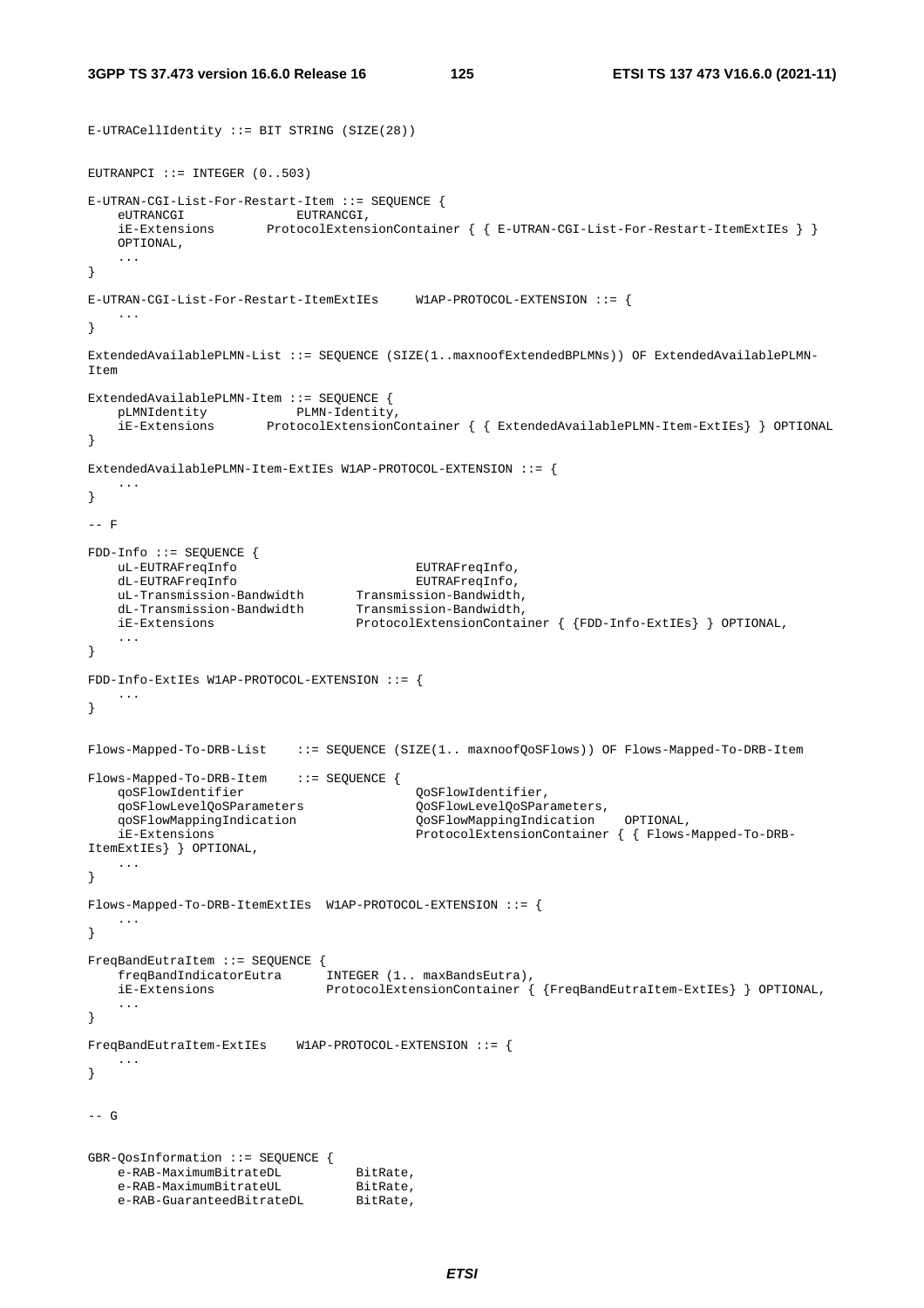```
e-RAB-GuaranteedBitrateUL BitRate,
    iE-Extensions ProtocolExtensionContainer { { GBR-QosInformation-ExtIEs} } 
OPTIONAL, 
 ... 
} 
GBR-QosInformation-ExtIEs W1AP-PROTOCOL-EXTENSION ::= { 
 ... 
} 
GBR-QoSFlowInformation::= SEQUENCE { 
   www.communited.community.community.community.community.community.community.community.com
   maxFlowBitRateUplink BitRate,
    guaranteedFlowBitRateDownlink BitRate, 
 guaranteedFlowBitRateUplink BitRate, 
 maxPacketLossRateDownlink MaxPacketLossRate OPTIONAL, 
 maxPacketLossRateUplink MaxPacketLossRate OPTIONAL, 
 iE-Extensions ProtocolExtensionContainer { { GBR-QosFlowInformation-ExtIEs} } 
OPTIONAL, 
    ... 
} 
GBR-QosFlowInformation-ExtIEs W1AP-PROTOCOL-EXTENSION ::= { 
    ... 
} 
NGENB-CUSystemInformation::= SEQUENCE { 
    sibtypetobeupdatedlist SEQUENCE (SIZE(1.. maxnoofSIBTypes)) OF SibtypetobeupdatedListItem, 
    iE-Extensions ProtocolExtensionContainer { { NGENB-CUSystemInformation-
ExtIEs} } OPTIONAL, 
    ... 
} 
NGENB-CUSystemInformation-ExtIEs W1AP-PROTOCOL-EXTENSION ::= { 
    ... 
} 
NGENB-CU-UE-W1AP-ID ::= INTEGER (0..4294967295) 
NGENB-DU-UE-W1AP-ID ::= INTEGR (0..4294967295)NGENB-DU-ID ::= INTEGER (0..68719476735) 
NGENB-DU-Served-Cells-Item ::= SEQUENCE { 
    served-Cell-Information Served-Cell-Information, 
    ngeNB-DU-System-Information NGENB-DU-System-Information OPTIONAL, 
    iE-Extensions ProtocolExtensionContainer { { NGENB-DU-Served-Cells-ItemExtIEs} }
    OPTIONAL, 
    ... 
} 
NGENB-DU-Served-Cells-ItemExtIEs W1AP-PROTOCOL-EXTENSION ::= { 
    ... 
} 
NGENB-DU-System-Information ::= SEQUENCE { 
   mIB-message MIB-message,
   sIB1-message SIB1-message,<br>sIB2-message since
   sIB2-message SIB2-message,
sIB3-message SIB3-message,
sIB8-message SIB8-message,
 sIB16-message SIB16-message, 
                     SIB16-message,<br>ProtocolExtensionContainer { { NGENB-DU-System-Information-
ExtIEs } } OPTIONAL, 
    ... 
} 
NGENB-DU-System-Information-ExtIEs W1AP-PROTOCOL-EXTENSION ::= { 
 ... 
} 
NGENBDUOverloadInformation ::= ENUMERATED {overloaded, not-overloaded} 
GTP-TEID ::= OCTET STRING (SIZE (4))
GTPTunnel ::= SEQUENCE {
```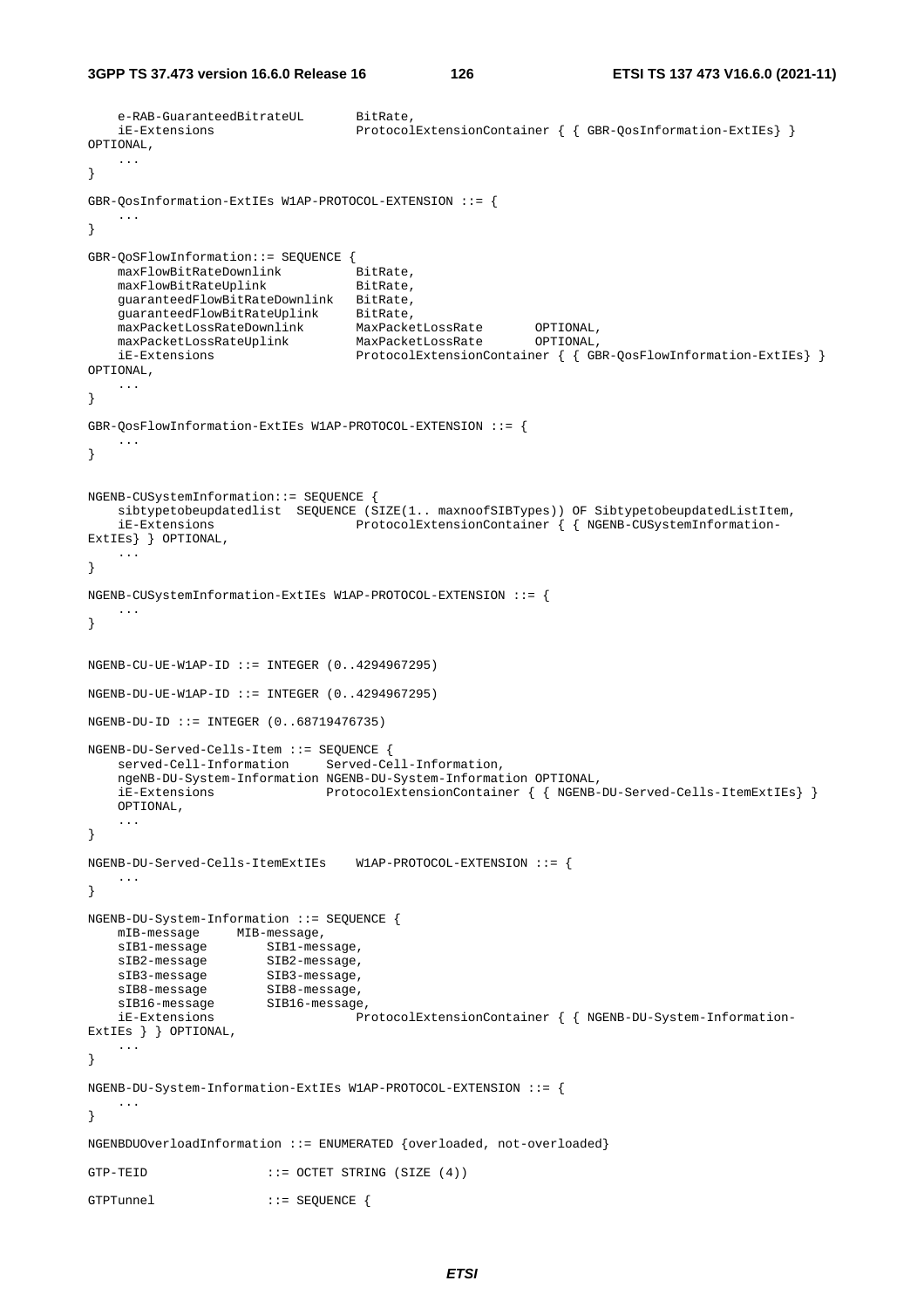```
3GPP TS 37.473 version 16.6.0 Release 16 127 ETSI TS 137 473 V16.6.0 (2021-11)
```

```
 transportLayerAddress TransportLayerAddress, 
    gTP-TEID GTP-TEID, 
    iE-Extensions ProtocolExtensionContainer { { GTPTunnel-ExtIEs } } OPTIONAL, 
 ... 
} 
GTPTunnel-ExtIEs W1AP-PROTOCOL-EXTENSION ::= { 
     ... 
} 
-- H 
HandoverPreparationInformation ::= OCTET STRING 
-- I 
IgnoreResourceCoordinationRequestContainer ::= ENUMERATED { true,...} 
InactivityMonitoringRequest ::= ENUMERATED { true,...} 
InactivityMonitoringResponse ::= ENUMERATED { not-supported,...} 
-- J 
-- K 
-- L 
LongDRXCycleLength ::= ENUMERATED 
{ms10, ms20, ms32, ms40, ms60, ms64, ms80, ms128, ms160, ms256, ms320, ms512, ms640, ms1024, ms1280, 
ms2048, ms2560,...} 
-- M 
MaxDataBurstVolume ::= INTEGER (0..4095,...) 
MaxPacketLossRate ::= INTEGER (0..1000) 
MIB-message ::= OCTET STRING 
MeasConfig ::= OCTET STRING 
MeasGapConfig ::= OCTET STRING 
MeasGapSharingConfig ::= OCTET STRING 
MeasurementTimingConfiguration ::= OCTET STRING 
MessageIdentifier ::= BIT STRING (SIZE (16)) 
-- N 
NGRANAllocationAndRetentionPriority ::= SEQUENCE { 
priorityLevel PriorityLevel,
 pre-emptionCapability Pre-emptionCapability, 
 pre-emptionVulnerability Pre-emptionVulnerability, 
    iE-Extensions ProtocolExtensionContainer { {NGRANAllocationAndRetentionPriority-
ExtIEs} } OPTIONAL, 
     ... 
} 
NGRANAllocationAndRetentionPriority-ExtIEs W1AP-PROTOCOL-EXTENSION ::= { 
    ... 
} 
NonDynamic5QIDescriptor ::= SEQUENCE { 
   fiveQI <br>
qoSPriorityLevel INTEGER (1..127)
                              INTEGER (1..127) OPTIONAL,
    averagingWindow AveragingWindow OPTIONAL, 
   maxDataBurstVolume MaxDataBurstVolume MaxDataBurstVolume OPTIONAL,
     iE-Extensions ProtocolExtensionContainer { { NonDynamic5QIDescriptor-ExtIEs } } 
OPTIONAL, 
     ... 
} 
NonDynamic5QIDescriptor-ExtIEs W1AP-PROTOCOL-EXTENSION ::= { 
     ...
```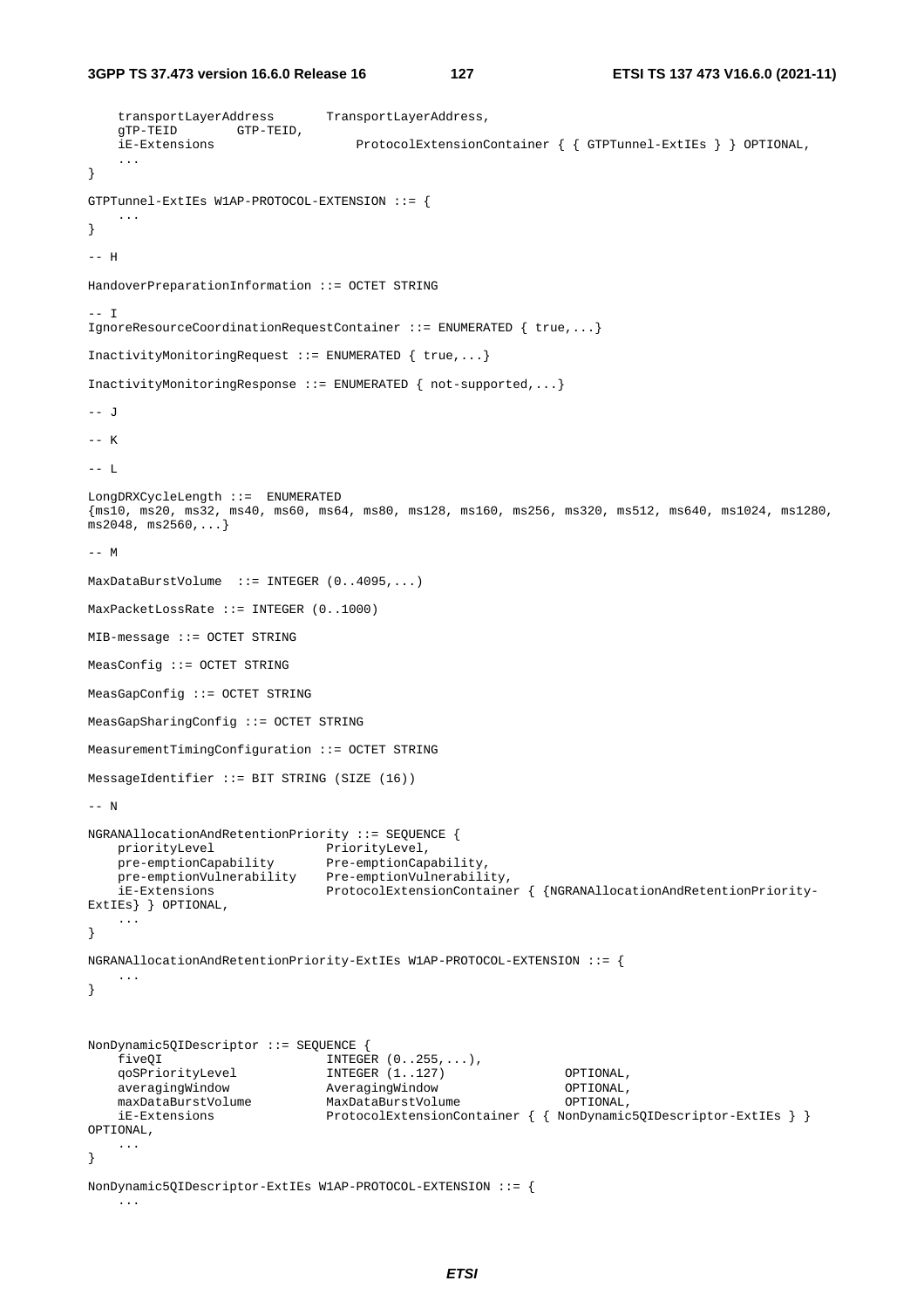```
} 
Notification-Cause ::= ENUMERATED {fulfilled, not-fulfilled,...} 
NotificationControl ::= ENUMERATED {active, not-active,...} 
NotificationInformation ::= SEQUENCE { 
    message-Identifier MessageIdentifier, 
    serialNumber SerialNumber,
     iE-Extensions ProtocolExtensionContainer { { NotificationInformationExtIEs} } OPTIONAL, 
     ... 
} 
NotificationInformationExtIEs W1AP-PROTOCOL-EXTENSION ::= { 
     ... 
} 
NumberOfBroadcasts ::= INTEGER (0..65535) 
NumberofBroadcastRequest ::= INTEGER (0..65535) 
-- O 
--- P
PacketDelayBudget ::= INTEGER (0..1023,...) 
PacketErrorRate ::= SEQUENCE { 
   pER-Scalar PER-Scalar,
    pER-Exponent PER-Exponent,<br>iE-Extensions ProtocolExten
                       ProtocolExtensionContainer { {PacketErrorRate-ExtIEs} } OPTIONAL,
     ... 
} 
PacketErrorRate-ExtIEs W1AP-PROTOCOL-EXTENSION ::= { 
     ... 
} 
PER-Scalar ::= INTEGER (0..9,...) 
PER-Exponent ::= INTEGER (0..9, ...)PagingCell-Item ::= SEQUENCE { 
     eUTRANCGI EUTRANCGI, 
     iE-Extensions ProtocolExtensionContainer { { PagingCell-ItemExtIEs } } OPTIONAL, 
     ... 
} 
PagingCell-ItemExtIEs W1AP-PROTOCOL-EXTENSION ::= { 
     ... 
} 
PagingDRX ::= ENUMERATED { 
     v32, 
     v64, 
     v128, 
     v256, 
     ... 
} 
PagingIdentity ::= CHOICE {
     rANUEPagingIdentity RANUEPagingIdentity, 
     cNUEPagingIdentity CNUEPagingIdentity, 
    choice-extension ProtocolIE-SingleContainer { { PagingIdentity-ExtIEs } }
} 
PagingIdentity-ExtIEs W1AP-PROTOCOL-IES::= { 
     ... 
} 
PagingOrigin ::= ENUMERATED { non-3gpp, ...}
PDCP-SN ::= INTEGER (0..4095) 
PDCPSNLength ::= ENUMERATED { twelve-bits,eighteen-bits,...}
PDUSessionID ::= INTEGER (0..255)
```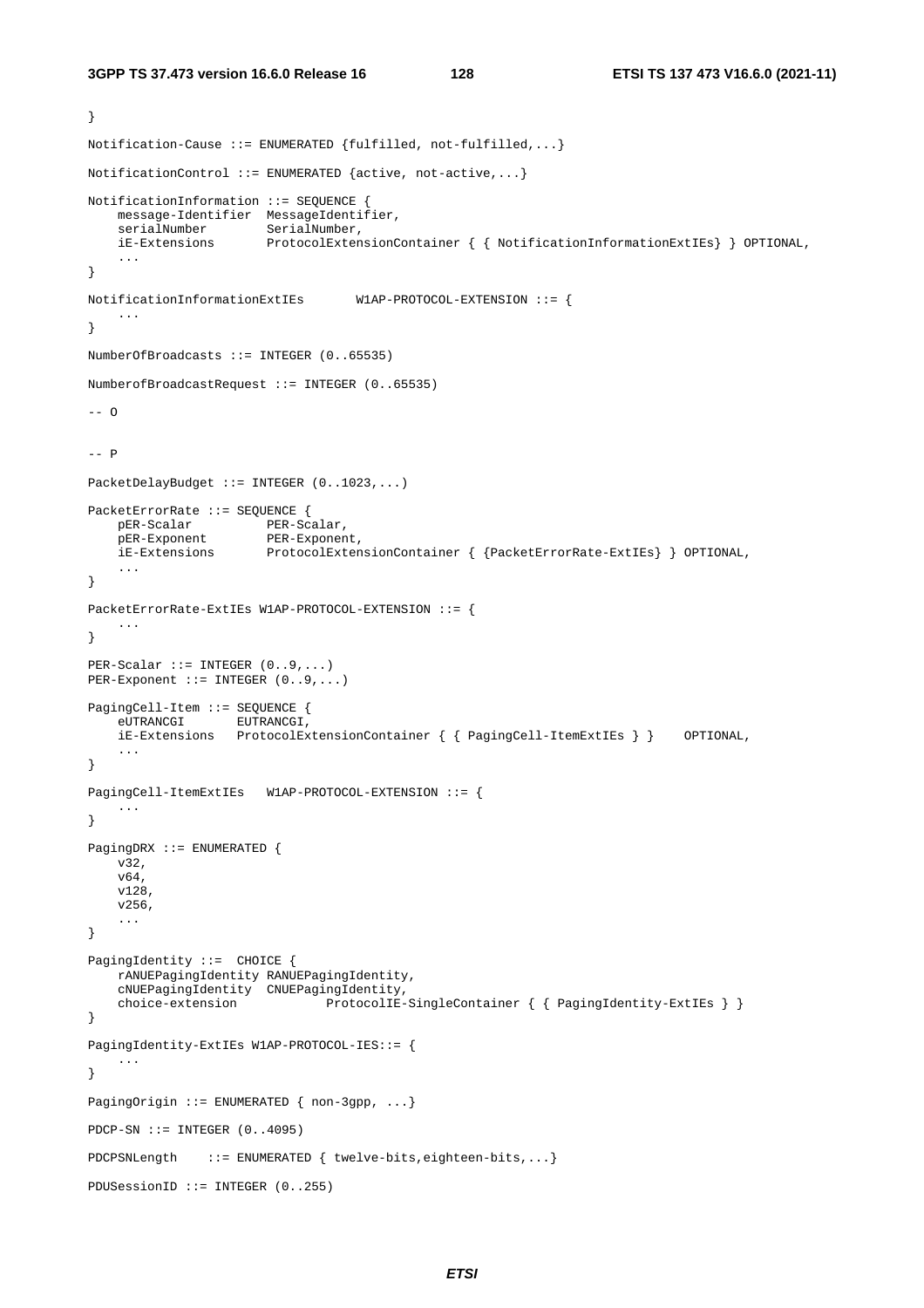```
3GPP TS 37.473 version 16.6.0 Release 16 129 ETSI TS 137 473 V16.6.0 (2021-11)
```

```
Ph-InfoSCG ::= OCTET STRING 
PLMN-Identity ::= OCTET STRING (SIZE(3)) 
Pre-emptionCapability ::= ENUMERATED { 
   shall-not-trigger-pre-emption, 
    may-trigger-pre-emption 
} 
Pre-emptionVulnerability ::= ENUMERATED { 
   not-pre-emptable, 
    pre-emptable 
} 
PriorityLevel ::= INTEGER { spare (0), highest (1), lowest (14), no-priority (15) } (0..15) 
Potential-SpCell-Item ::= SEQUENCE { 
    potential-SpCell-ID EUTRANCGI , 
    iE-Extensions ProtocolExtensionContainer { { Potential-SpCell-ItemExtIEs } } OPTIONAL, 
    ... 
} 
Potential-SpCell-ItemExtIEs W1AP-PROTOCOL-EXTENSION ::= { 
 ... 
} 
PWS-Failed-E-UTRAN-CGI-Item ::= SEQUENCE { 
eUTRANCGI EUTRANCGI,
 iE-Extensions ProtocolExtensionContainer { { PWS-Failed-E-UTRAN-CGI-ItemExtIEs } }
    OPTIONAL, 
 ... 
} 
PWS-Failed-E-UTRAN-CGI-ItemExtIEs W1AP-PROTOCOL-EXTENSION ::= { 
    ... 
} 
PWSSystemInformation ::= SEQUENCE { 
sIBtype SIBType-PWS,
sIBmessage OCTET STRING,
    iE-Extensions ProtocolExtensionContainer { { PWSSystemInformationExtIEs } } OPTIONAL, 
    ... 
} 
PWSSystemInformationExtIEs W1AP-PROTOCOL-EXTENSION ::= { 
    {ID id-NotificationInformation CRITICALITY ignore EXTENSION NotificationInformation 
    PRESENCE mandatory}| 
    {ID id-AdditionalSIBMessageList CRITICALITY reject EXTENSION AdditionalSIBMessageList 
    PRESENCE optional}, 
    ... 
} 
--- 0OCI ::= INTEGER (0.255)QoS-Characteristics ::= CHOICE { 
   non-Dynamic-5QI NonDynamic5QIDescriptor,
   dynamic-5QI Dynamic5OIDescriptor.
   choice-extension ProtocolIE-SingleContainer { { QoS-Characteristics-ExtIEs } }
} 
QoS-Characteristics-ExtIEs W1AP-PROTOCOL-IES ::= { 
 ... 
} 
QoSFlowIdentifier ::= INTEGER (0..63) 
QoSFlowLevelQoSParameters ::= SEQUENCE { 
    qoS-Characteristics QoS-Characteristics, 
    nGRANallocationRetentionPriority NGRANAllocationAndRetentionPriority, 
    gBR-QoS-Flow-Information GBR-QoSFlowInformation OPTIONAL, 
    reflective-QoS-Attribute ENUMERATED {subject-to, ...} OPTIONAL, 
    pDUSessionID PDUSessionID OPTIONAL, 
    uLPDUSessionAggregateMaximumBitRate BitRate OPTIONAL, 
    iE-Extensions ProtocolExtensionContainer { { QoSFlowLevelQoSParameters-ExtIEs } }
    OPTIONAL,
```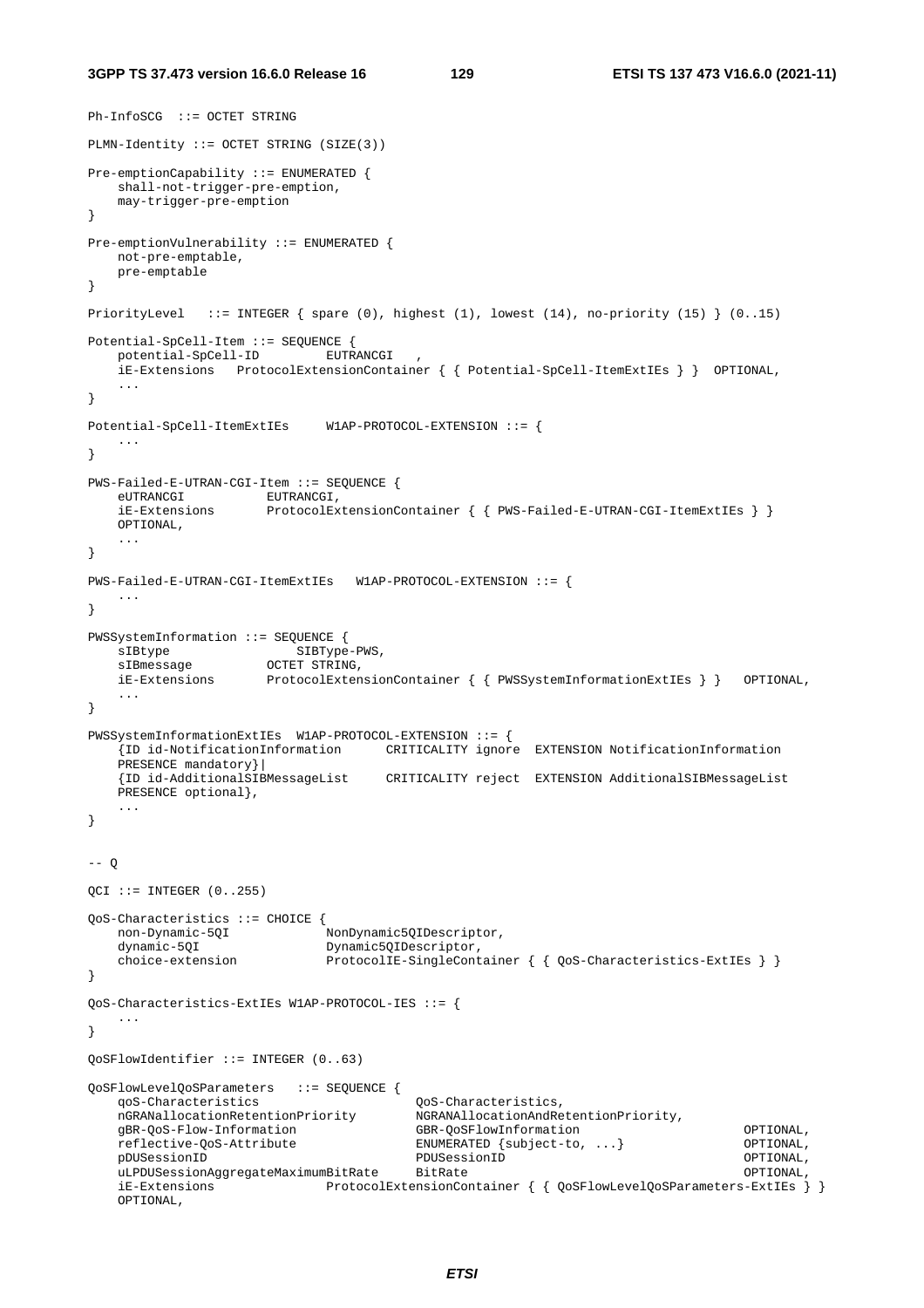```
 ... 
} 
QoSFlowLevelQoSParameters-ExtIEs W1AP-PROTOCOL-EXTENSION ::= { 
    ... 
} 
QoSFlowMappingIndication ::= ENUMERATED {ul,dl,...} 
QoSInformation ::= CHOICE { 
  eUTRANQoS EUTRANQoS,
 dRB-Information DRB-Information, 
 choice-extension ProtocolIE-SingleContainer { { QoSInformation-ExtIEs} } 
} 
QoSInformation-ExtIEs W1AP-PROTOCOL-IES ::= { 
   ... 
} 
--- RRadioResourceConfigDedicated ::= OCTET STRING 
RANAC ::= INTEGER (0..255)RANUEPagingIdentity ::= SEQUENCE { 
 iRNTI BIT STRING (SIZE(40)), 
 iE-Extensions ProtocolExtensionContainer { { RANUEPagingIdentity-ExtIEs } } OPTIONAL, 
 ... 
} 
RANUEPagingIdentity-ExtIEs W1AP-PROTOCOL-EXTENSION ::= { 
   ... 
} 
RAT-FrequencyPriorityInformation::= CHOICE { 
 eNDC SubscriberProfileIDforRFP, 
 nGRAN RAT-FrequencySelectionPriority, 
    choice-extension ProtocolIE-SingleContainer { { RAT-FrequencyPriorityInformation-
ExtIEs} } 
} 
RAT-FrequencyPriorityInformation-ExtIEs W1AP-PROTOCOL-IES ::= { 
 ... 
} 
RAT-FrequencySelectionPriority::= INTEGER (1.. 256, ...) 
Reestablishment-Indication ::= ENUMERATED { 
   reestablished, 
    ... 
} 
RequestedBandCombinationIndex ::= OCTET STRING 
RequestedFeatureSetEntryIndex ::= OCTET STRING 
RequestType  ::= ENUMERATED {offer, execution, ...}
ResourceCoordinationEUTRACellInfo ::= SEQUENCE { 
    eUTRA-Mode-Info EUTRA-Coex-Mode-Info, 
    eUTRA-PRACH-Configuration EUTRA-PRACH-Configuration, 
    iE-Extensions ProtocolExtensionContainer { { ResourceCoordinationEUTRACellInfo-ExtIEs } }
    OPTIONAL, 
    ... 
} 
ResourceCoordinationEUTRACellInfo-ExtIEs W1AP-PROTOCOL-EXTENSION ::= { 
 ... 
} 
ResourceCoordinationTransferInformation ::= SEQUENCE { 
  meNB-Cell-ID EUTRA-Cell-ID,
    resourceCoordinationEUTRACellInfo ResourceCoordinationEUTRACellInfo OPTIONAL, 
    iE-Extensions ProtocolExtensionContainer { { ResourceCoordinationTransferInformation-
ExtIEs } } OPTIONAL, 
    ... 
}
```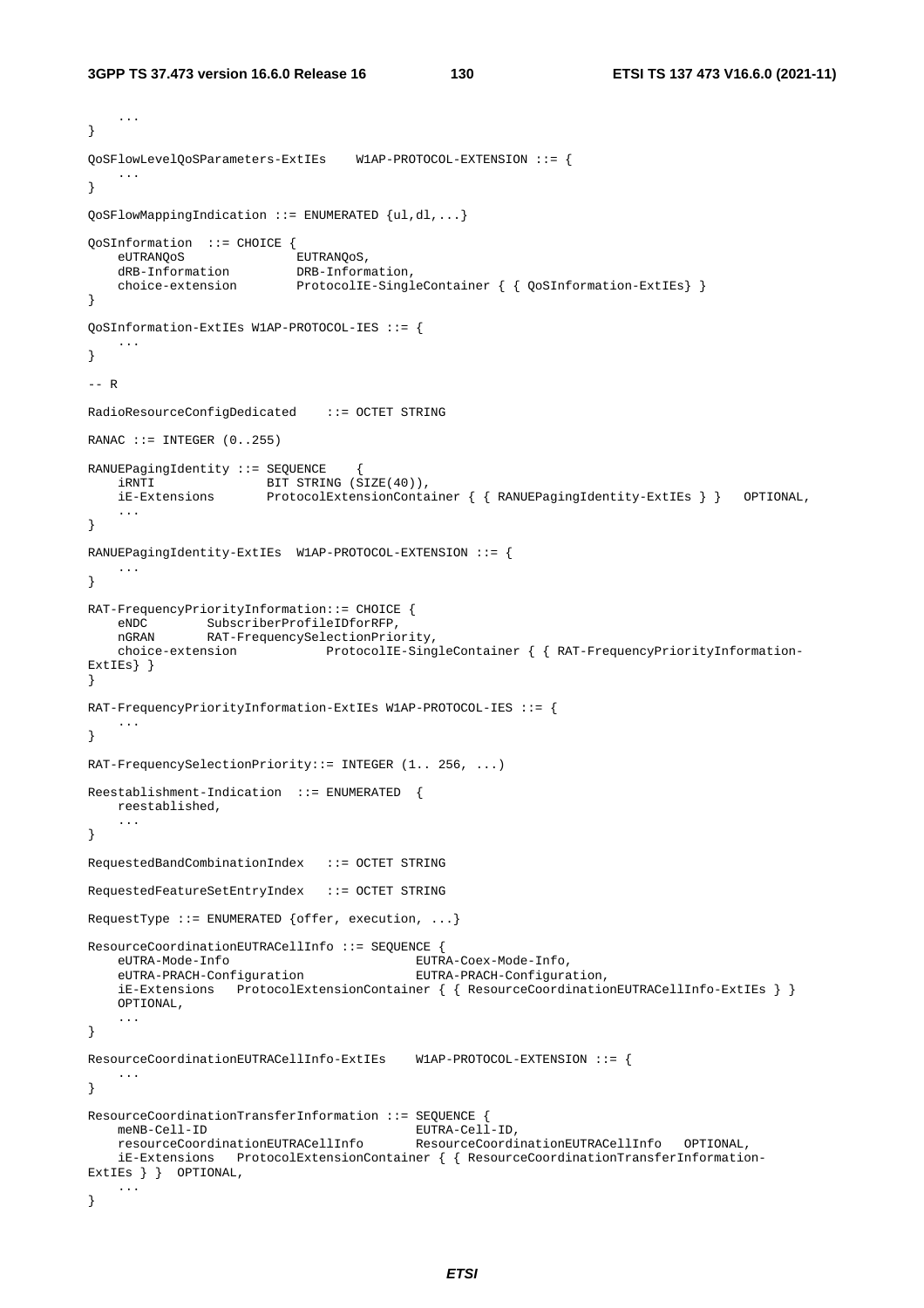```
ResourceCoordinationTransferInformation-ExtIEs W1AP-PROTOCOL-EXTENSION ::= { 
    ... 
} 
ResourceCoordinationTransferContainer ::= OCTET STRING 
RepetitionPeriod  ::= INTEGER (0..131071, ...)RLCMode ::= ENUMERATED { 
   rlc-am, 
    rlc-um-bidirectional, 
    rlc-um-unidirectional-ul, 
    rlc-um-unidirectional-dl, 
    ... 
} 
RLC-Status ::= SEQUENCE { 
    reestablishment-Indication Reestablishment-Indication, 
                              ProtocolExtensionContainer { { RLC-Status-ExtIEs } } OPTIONAL,
    ... 
} 
RLC-Status-ExtIEs W1AP-PROTOCOL-EXTENSION ::= { 
    ... 
} 
RRCContainer ::= OCTET STRING 
RRCReconfigurationCompleteIndicator ::= ENUMERATED { 
    true, 
    failure, 
    ... 
} 
-- S
SCell-FailedtoSetup-Item ::= SEQUENCE { 
   sCell-ID EUTRANCGI,
 cause Cause OPTIONAL , 
 iE-Extensions ProtocolExtensionContainer { { SCell-FailedtoSetup-ItemExtIEs } } OPTIONAL, 
    ... 
} 
SCell-FailedtoSetup-ItemExtIEs W1AP-PROTOCOL-EXTENSION ::= { 
    ... 
} 
SCell-FailedtoSetupMod-Item ::= SEQUENCE { 
sCell-ID EUTRANCGI,
 cause Cause OPTIONAL, 
    iE-Extensions ProtocolExtensionContainer { { SCell-FailedtoSetupMod-ItemExtIEs } }
    OPTIONAL, 
     ... 
} 
SCell-FailedtoSetupMod-ItemExtIEs W1AP-PROTOCOL-EXTENSION ::= { 
    ... 
} 
SCell-ToBeRemoved-Item ::= SEQUENCE { 
   sCell-ID EUTRANCGI,
    iE-Extensions ProtocolExtensionContainer { { SCell-ToBeRemoved-ItemExtIEs } } OPTIONAL, 
    ... 
} 
SCell-ToBeRemoved-ItemExtIEs W1AP-PROTOCOL-EXTENSION ::= { 
    ... 
} 
SCell-ToBeSetup-Item ::= SEQUENCE { 
sCell-ID EUTRANCGI,
sCellIndex SCellIndex,
    iE-Extensions ProtocolExtensionContainer { { SCell-ToBeSetup-ItemExtIEs } } OPTIONAL, 
     ...
```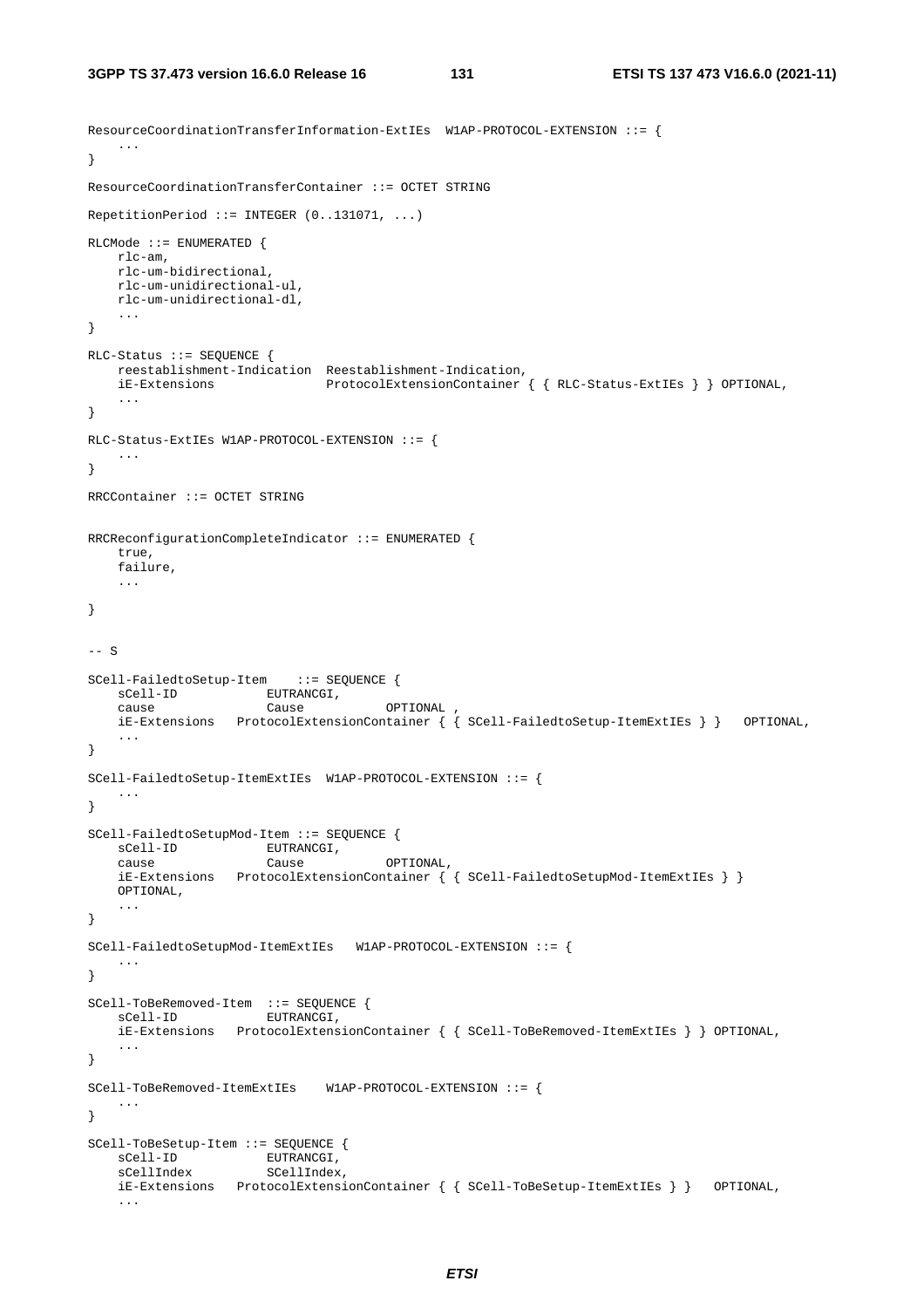}

```
SCell-ToBeSetup-ItemExtIEs W1AP-PROTOCOL-EXTENSION ::= { 
 ... 
} 
SCell-ToBeSetupMod-Item ::= SEQUENCE { 
sCell-ID EUTRANCGI,
sCellIndex SCellIndex,
    iE-Extensions ProtocolExtensionContainer { { SCell-ToBeSetupMod-ItemExtIEs } } OPTIONAL, 
 ... 
} 
SCell-ToBeSetupMod-ItemExtIEs W1AP-PROTOCOL-EXTENSION ::= { 
    ... 
} 
SCellIndex ::=INTEGER (1..31, ...) 
SCGIndicator ::= ENUMERATED {released, ...}
SIBType-PWS ::=INTER (6..8,...)SelectedBandCombinationIndex ::= OCTET STRING 
SelectedFeatureSetEntryIndex ::= OCTET STRING 
SerialNumber ::= BIT STRING (SIZE (16)) 
CG-ConfigInfo ::= OCTET STRING 
ServeCellIndex ::= INTEGR (0..31, ...)Served-Cell-Information ::= SEQUENCE { 
   eUTRANCGI EUTRANCGI,
    eUTRANPCI EUTRANPCI, 
    fiveGS-TAC FiveGS-TAC OPTIONAL, 
   servedPLMNs ServedPLMNs-List,
    eUTRAN-Mode-Info E-UTRAN-Mode-Info, 
    measurementTimingConfiguration OCTET STRING, 
 rANAC RANAC OPTIONAL, 
 cell-Type Cell-Type OPTIONAL, 
 bPLMN-ID-Info-List BPLMN-ID-Info-List OPTIONAL, 
 iE-Extensions ProtocolExtensionContainer { {Served-Cell-Information-ExtIEs} } OPTIONAL, 
    ... 
} 
Served-Cell-Information-ExtIEs W1AP-PROTOCOL-EXTENSION ::= { 
    ... 
} 
Served-Cells-To-Add-Item ::= SEQUENCE { 
   served-Cell-Information Served-Cell-Information, 
    ngeNB-DU-System-Information NGENB-DU-System-Information OPTIONAL, 
                        ProtocolExtensionContainer { { Served-Cells-To-Add-ItemExtIEs} }
    OPTIONAL, 
    ... 
} 
Served-Cells-To-Add-ItemExtIEs W1AP-PROTOCOL-EXTENSION ::= { 
 ... 
} 
Served-Cells-To-Delete-Item ::= SEQUENCE { 
  oldEUTRANCGI EUTRANCGI,<br>iE-Extensions ProtocolExtens
                          ProtocolExtensionContainer { { Served-Cells-To-Delete-ItemExtIEs } }
    OPTIONAL, 
    ... 
} 
Served-Cells-To-Delete-ItemExtIEs W1AP-PROTOCOL-EXTENSION ::= { 
    ... 
} 
Served-Cells-To-Modify-Item ::= SEQUENCE { 
oldEUTRANCGI EUTRANCGI,
 served-Cell-Information Served-Cell-Information, 
    ngeNB-DU-System-Information NGENB-DU-System-Information OPTIONAL,
```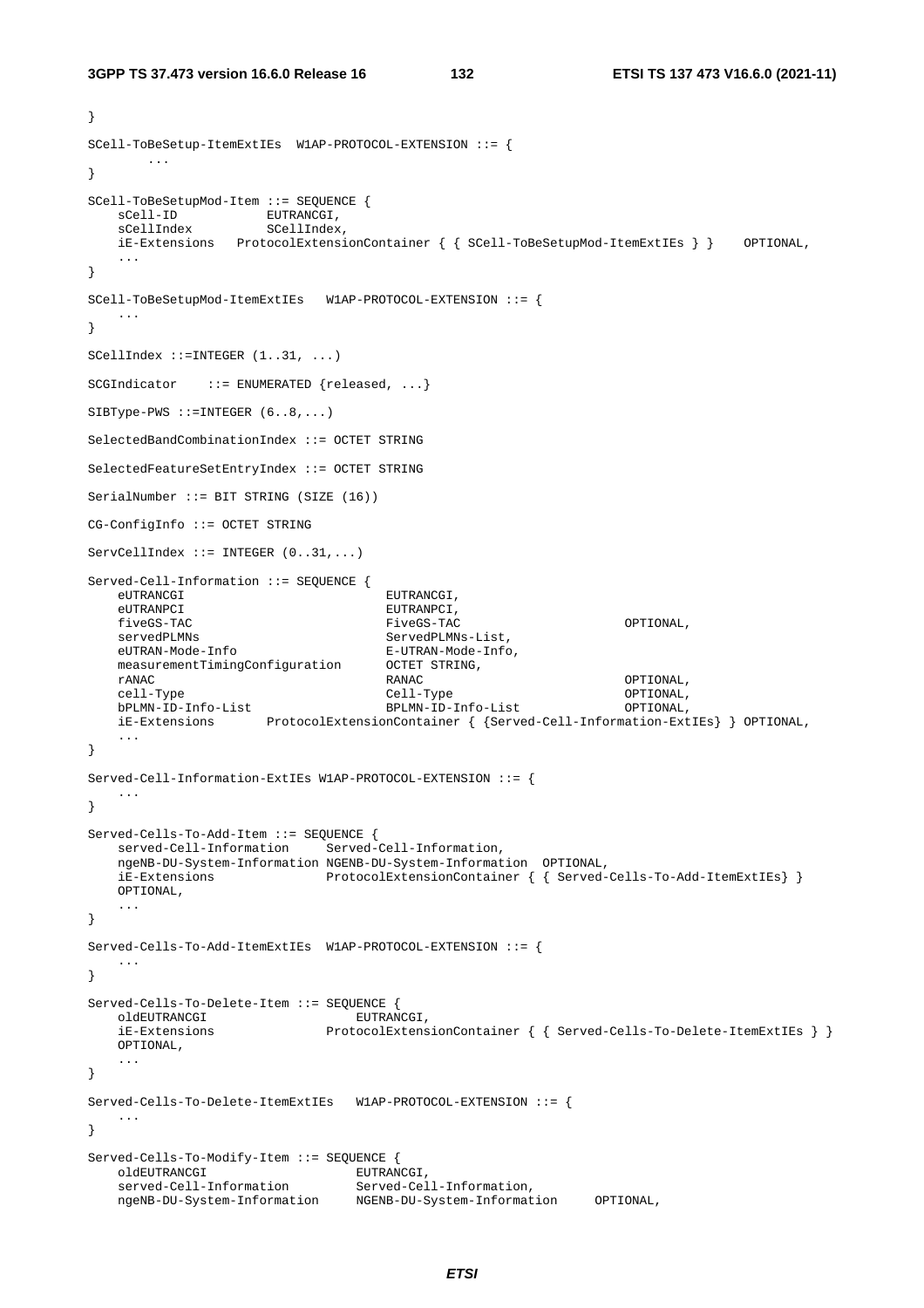```
 iE-Extensions ProtocolExtensionContainer { { Served-Cells-To-Modify-
ItemExtIEs } } OPTIONAL, 
     ... 
} 
Served-Cells-To-Modify-ItemExtIEs W1AP-PROTOCOL-EXTENSION ::= { 
 ... 
} 
Service-State ::= ENUMERATED { 
     in-service, 
     out-of-service, 
     ... 
} 
Service-Status ::= SEQUENCE { 
service-state Service-State,
 switchingOffOngoing ENUMERATED {true, ...} OPTIONAL, 
iE-Extensions ProtocolExtensionContainer { { Service-Status-ExtIEs } }
    OPTIONAL, 
     ... 
} 
Service-Status-ExtIEs W1AP-PROTOCOL-EXTENSION ::= { 
 ... 
} 
ServedPLMNs-List ::= SEQUENCE (SIZE(1..maxnoofBPLMNs)) OF ServedPLMNs-Item 
ServedPLMNs-Item ::= SEQUENCE {<br>pLMN-Identity PLMN-Identity,
   pLMN-Identity PLMN-Identity,<br>tAISliceSupportList SliceSupportList
     tAISliceSupportList SliceSupportList OPTIONAL, 
    iE-Extensions ProtocolExtensionContainer { { ServedPLMNs-ItemExtIEs} } OPTIONAL, 
     ... 
} 
ServedPLMNs-ItemExtIEs W1AP-PROTOCOL-EXTENSION ::= { 
    ... 
} 
ShortDRXCycleLength ::= ENUMERATED {ms2, ms5, ms8, ms10, ms16, ms20, ms32, ms40, ms64, ms80, ms128, 
\text{ms160}, \text{ms256}, \text{ms320}, \text{ms512}, \text{ms640}, \ldotsShortDRXCycleTimer ::= INTEGER (1..16) 
SIB1-message ::= OCTET STRING 
SIB2-message ::= OCTET STRING 
SIB3-message ::= OCTET STRING 
SIB8-message ::= OCTET STRING 
SIB16-message ::= OCTET STRING 
SibtypetobeupdatedListItem ::= SEQUENCE { 
   sIBtype INTEGER (2..32, ...),
   SIBtype -----<br>SIBmessage OCTET STRING,<br>המראשיתית המדינות המדינות המדינות ה
    valueTag INTEGER (0..31,...),
     iE-Extensions ProtocolExtensionContainer { { SibtypetobeupdatedListItem-ExtIEs } }
     OPTIONAL, 
     ... 
} 
SibtypetobeupdatedListItem-ExtIEs W1AP-PROTOCOL-EXTENSION ::= { 
    ... 
} 
SliceSupportList ::= SEQUENCE (SIZE(1.. maxnoofSliceItems)) OF SliceSupportItem
SliceSupportItem ::= SEQUENCE { 
   sNSSAI SNSSAI,<br>iE-Extensions
                                 ProtocolExtensionContainer { { SliceSupportItem-ExtIEs } }
    OPTIONAL, 
     ... 
}
```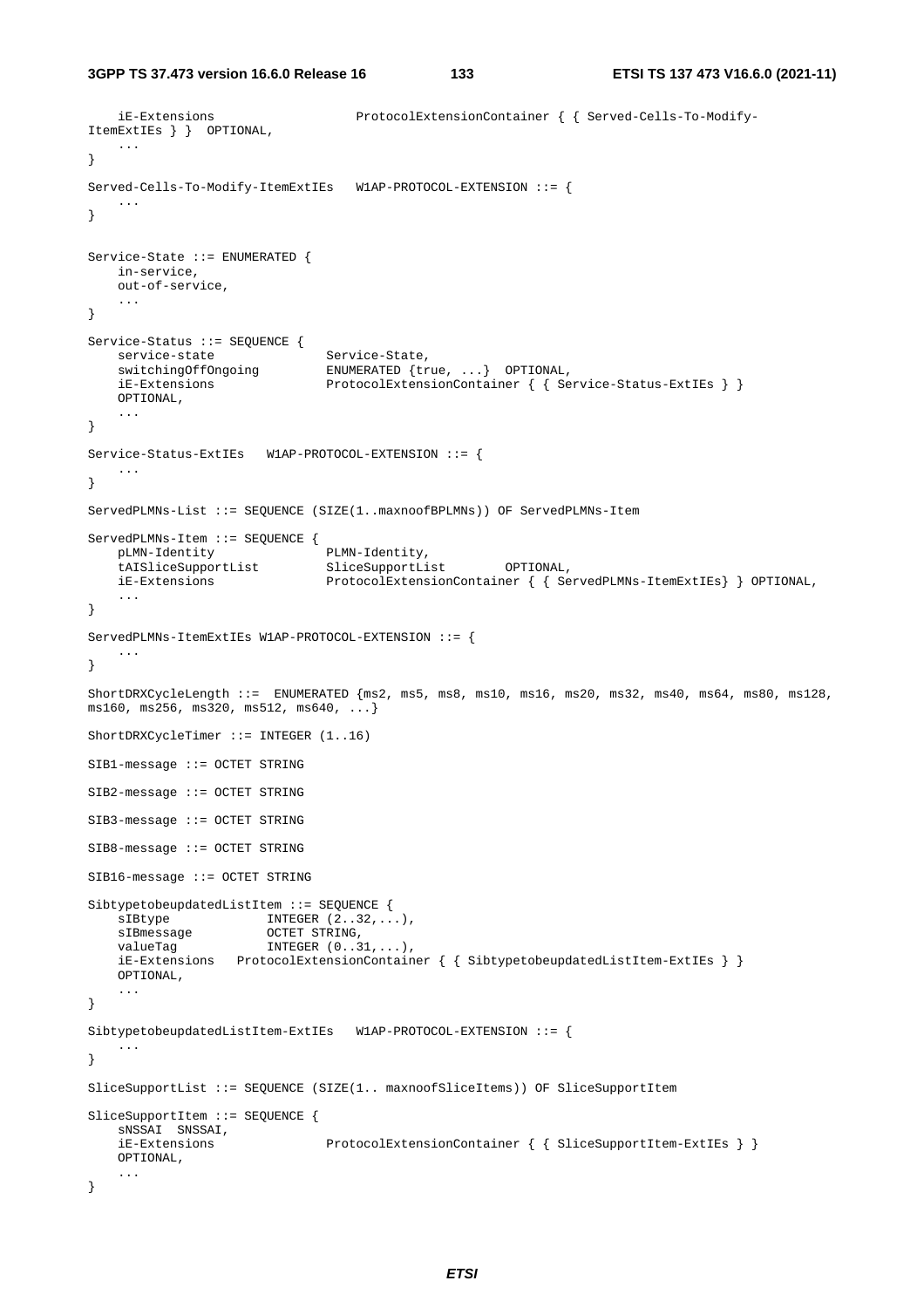```
3GPP TS 37.473 version 16.6.0 Release 16 134 ETSI TS 137 473 V16.6.0 (2021-11)
```

```
SliceSupportItem-ExtIEs W1AP-PROTOCOL-EXTENSION ::= { 
    ... 
} 
SNSSAI ::= SEQUENCE { 
 sST OCTET STRING (SIZE(1)), 
 sD OCTET STRING (SIZE(3)) OPTIONAL, 
    iE-Extensions ProtocolExtensionContainer { { SNSSAI-ExtIEs } } OPTIONAL, 
 ... 
} 
SNSSAI-ExtIEs W1AP-PROTOCOL-EXTENSION ::= { 
    ... 
} 
SRBID  ::= INTEGER (0..3, ...)SRBs-FailedToBeSetup-Item ::= SEQUENCE { 
    sRBID SRBID, 
    cause Cause OPTIONAL, 
    iE-Extensions ProtocolExtensionContainer { { SRBs-FailedToBeSetup-ItemExtIEs } } OPTIONAL, 
    ... 
} 
SRBs-FailedToBeSetup-ItemExtIEs W1AP-PROTOCOL-EXTENSION ::= { 
 ... 
} 
SRBs-FailedToBeSetupMod-Item ::= SEQUENCE { 
   sRBID SRBID,
    cause Cause OPTIONAL, 
    iE-Extensions ProtocolExtensionContainer { { SRBs-FailedToBeSetupMod-ItemExtIEs } }
    OPTIONAL, 
    ... 
} 
SRBs-FailedToBeSetupMod-ItemExtIEs W1AP-PROTOCOL-EXTENSION ::= { 
 ... 
} 
SRBs-Modified-Item ::= SEQUENCE { 
  sRBID SRBID,
    iE-Extensions ProtocolExtensionContainer { { SRBs-Modified-ItemExtIEs } } OPTIONAL, 
 ... 
} 
SRBs-Modified-ItemExtIEs W1AP-PROTOCOL-EXTENSION ::= { 
 ... 
} 
SRBs-Required-ToBeReleased-Item ::= SEQUENCE { 
    sRBID SRBID, 
    iE-Extensions ProtocolExtensionContainer { { SRBs-Required-ToBeReleased-ItemExtIEs } }
    OPTIONAL, 
    ... 
} 
SRBs-Required-ToBeReleased-ItemExtIEs W1AP-PROTOCOL-EXTENSION ::= { 
 ... 
} 
SRBs-Setup-Item ::= SEQUENCE { 
  sRBID SRBID,
    iE-Extensions ProtocolExtensionContainer { { SRBs-Setup-ItemExtIEs } } OPTIONAL, 
 ... 
} 
SRBs-Setup-ItemExtIEs W1AP-PROTOCOL-EXTENSION ::= { 
 ... 
} 
SRBs-SetupMod-Item ::= SEQUENCE { 
  sRBID SRBID,
    iE-Extensions ProtocolExtensionContainer { { SRBs-SetupMod-ItemExtIEs } } OPTIONAL, 
    ... 
} 
SRBs-SetupMod-ItemExtIEs W1AP-PROTOCOL-EXTENSION ::= {
```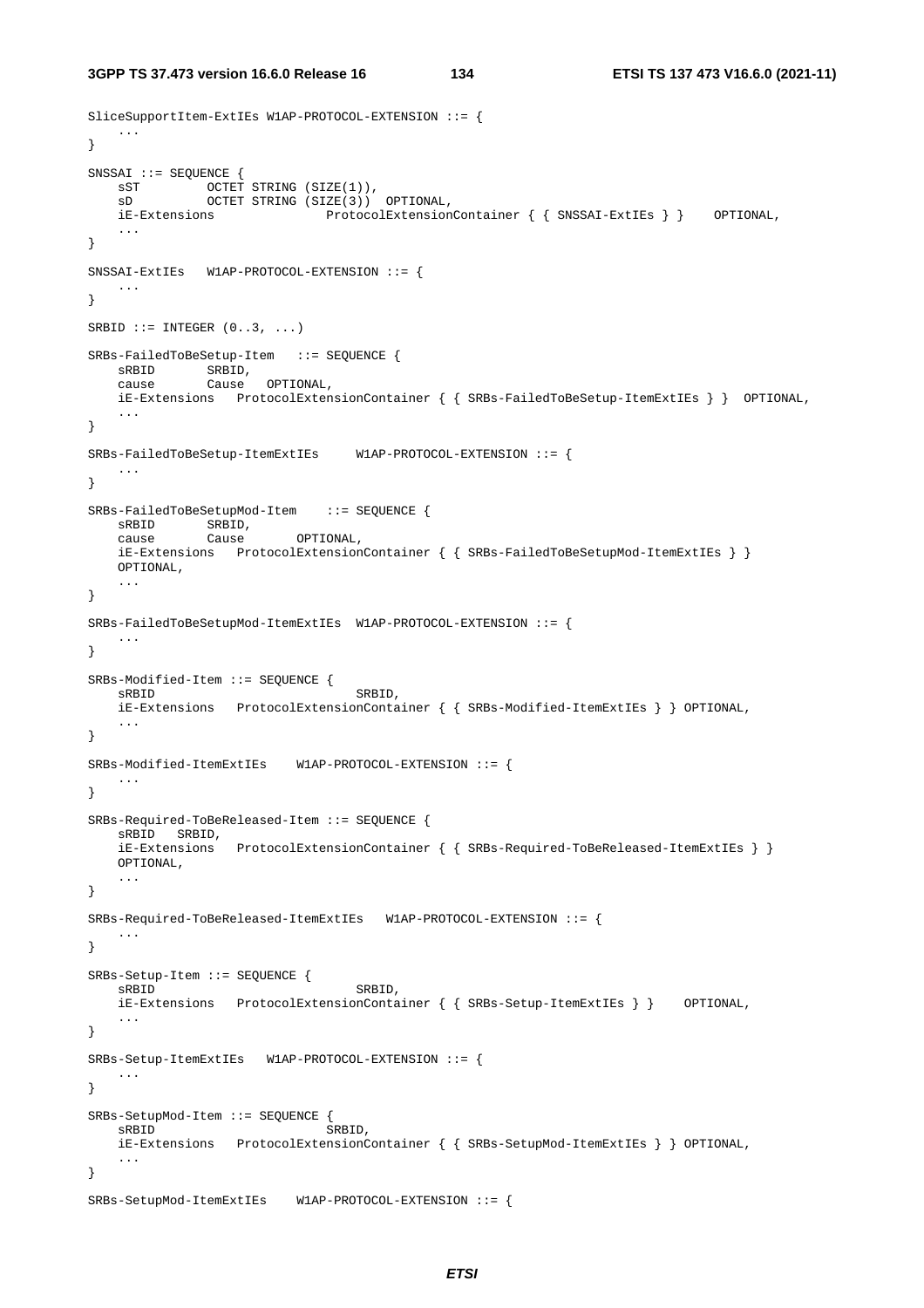...

```
} 
SRBs-ToBeReleased-Item ::= SEQUENCE { 
    sRBID SRBID, 
    iE-Extensions ProtocolExtensionContainer { { SRBs-ToBeReleased-ItemExtIEs } } OPTIONAL, 
     ... 
} 
SRBs-ToBeReleased-ItemExtIEs W1AP-PROTOCOL-EXTENSION ::= { 
    ... 
} 
SRBs-ToBeSetup-Item ::= SEQUENCE {<br>sRBID SRBID.
                   SRBID,
    iE-Extensions ProtocolExtensionContainer { { SRBs-ToBeSetup-ItemExtIEs } } OPTIONAL, 
 ... 
} 
SRBs-ToBeSetup-ItemExtIEs W1AP-PROTOCOL-EXTENSION ::= { 
    ... 
} 
SRBs-ToBeSetupMod-Item ::= SEQUENCE { 
    sRBID SRBID, 
    iE-Extensions ProtocolExtensionContainer { { SRBs-ToBeSetupMod-ItemExtIEs } } OPTIONAL, 
    ... 
} 
SRBs-ToBeSetupMod-ItemExtIEs W1AP-PROTOCOL-EXTENSION ::= { 
    ... 
} 
SubscriberProfileIDforRFP ::= INTEGER (1..256, ...) 
-- T 
FiveGS-TAC ::= OCTET STRING (SIZE(3)) 
TDD-Info ::= SEQUENCE {<br>eUTRAFreqInfo
 eUTRAFreqInfo EUTRAFreqInfo, 
 transmission-Bandwidth Transmission-Bandwidth, 
 iE-Extensions ProtocolExtensionContainer { {TDD-Info-ExtIEs} } OPTIONAL, 
    ... 
} 
TDD-Info-ExtIEs W1AP-PROTOCOL-EXTENSION ::= { 
   ... 
} 
TransportLayerAddress ::= BIT STRING (SIZE(1..160,...)) 
TransactionID ::= INTEGER (0..255...)Transmission-Bandwidth ::= SEQUENCE { 
    eUTRANRB EUTRA-Transmission-Bandwidth, 
    iE-Extensions ProtocolExtensionContainer { { Transmission-Bandwidth-ExtIEs} } 
OPTIONAL, 
    ... 
} 
Transmission-Bandwidth-ExtIEs W1AP-PROTOCOL-EXTENSION ::= { 
    ... 
} 
TransmissionActionIndicator ::= ENUMERATED {stop, ..., restart } 
TypeOfError ::= ENUMERATED { 
    not-understood, 
    missing, 
    ... 
} 
-- U
```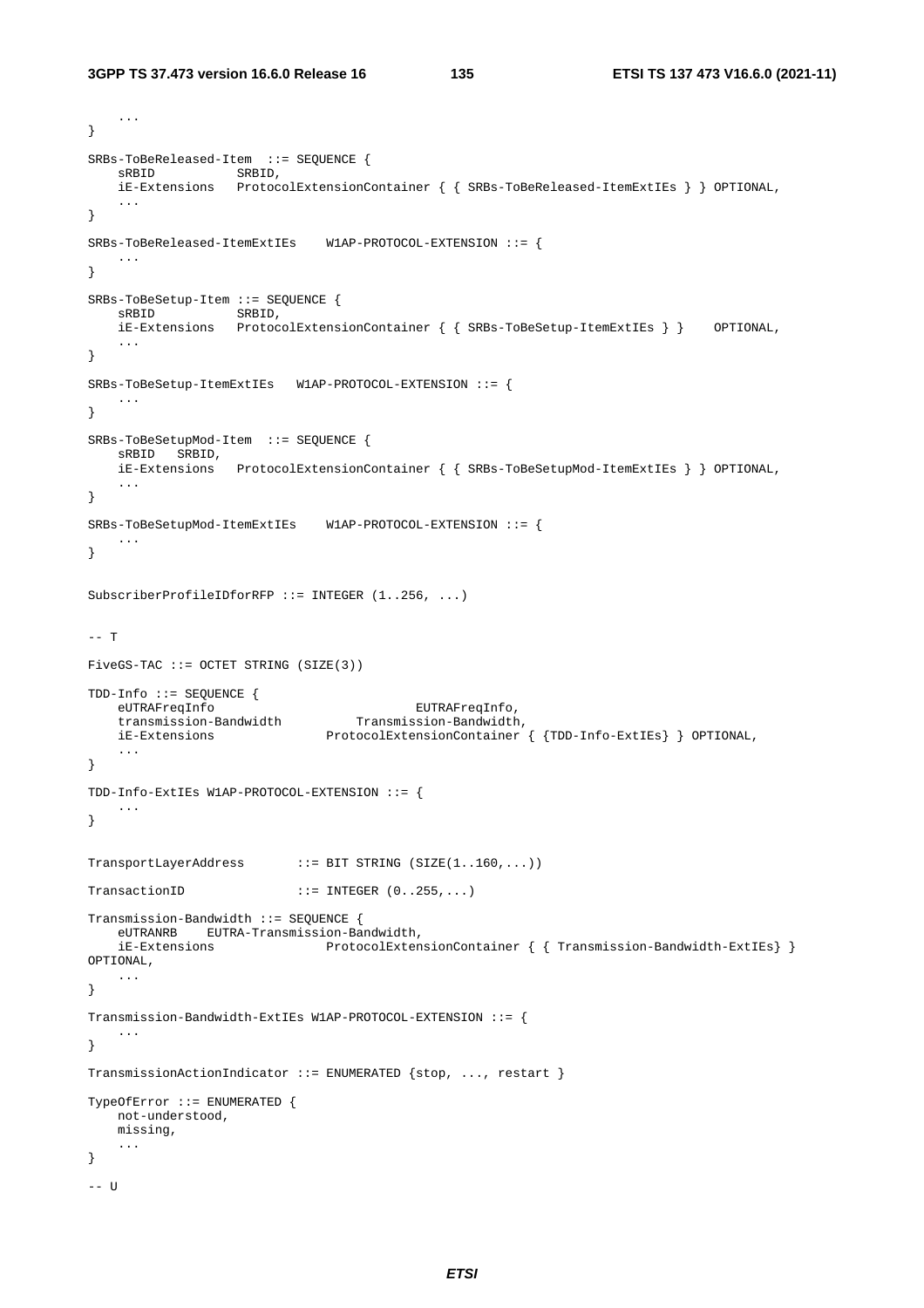**3GPP TS 37.473 version 16.6.0 Release 16 136 ETSI TS 137 473 V16.6.0 (2021-11)**

```
UE-associatedLogicalW1-ConnectionItem ::= SEQUENCE { 
 ngeNB-CU-UE-W1AP-ID NGENB-CU-UE-W1AP-ID OPTIONAL, 
 ngeNB-DU-UE-W1AP-ID NGENB-DU-UE-W1AP-ID OPTIONAL, 
    iE-Extensions ProtocolExtensionContainer { { UE-associatedLogicalW1-
ConnectionItemExtIEs} } OPTIONAL, 
     ... 
} 
UE-associatedLogicalW1-ConnectionItemExtIEs W1AP-PROTOCOL-EXTENSION ::= { 
     ... 
} 
UEAssistanceInformation ::= OCTET STRING 
UE-CapabilityRAT-ContainerList::= OCTET STRING 
UEIdentityIndexValue ::= CHOICE {<br>indexLength10 BIT S<br>choice-extension Proto
                            BIT STRING (SIZE (10)),
                           ProtocolIE-SingleContainer { {UEIdentityIndexValueChoice-ExtIEs} }
} 
UEIdentityIndexValueChoice-ExtIEs W1AP-PROTOCOL-IES ::= { 
    ... 
} 
ULUPTNLInformation-ToBeSetup-List ::= SEQUENCE (SIZE(1..maxnoofULUPTNLInformation)) OF 
ULUPTNLInformation-ToBeSetup-Item 
ULUPTNLInformation-ToBeSetup-Item ::=SEQUENCE { 
    uLUPTNLInformation UPTransportLayerInformation, 
     iE-Extensions ProtocolExtensionContainer { { ULUPTNLInformation-ToBeSetup-
ItemExtIEs } } OPTIONAL, 
     ... 
} 
ULUPTNLInformation-ToBeSetup-ItemExtIEs W1AP-PROTOCOL-EXTENSION ::= { 
     ... 
} 
UPTransportLayerInformation ::= CHOICE { 
   gTPTunnel GTPTunnel,<br>choice-extension ProtocolIE
                                 ProtocolIE-SingleContainer { ÜPTransportLayerInformation-ExtIES } }
} 
UPTransportLayerInformation-ExtIEs W1AP-PROTOCOL-IES ::= { 
    ... 
} 
-<br>-- v
-- W 
-- X 
-- Y
-- 7.END 
-- ASN1STOP 
9.4.6 Common Definitions 
- ASN1START
-- ************************************************************** 
-- 
-- Common definitions 
-- 
-- **************************************************************
```
W1AP-CommonDataTypes { itu-t (0) identified-organization (4) etsi (0) mobileDomain (0) ngran-access (22) modules (3) w1ap (3) version1 (1) w1ap-CommonDataTypes (3) }

DEFINITIONS AUTOMATIC TAGS ::=

BEGIN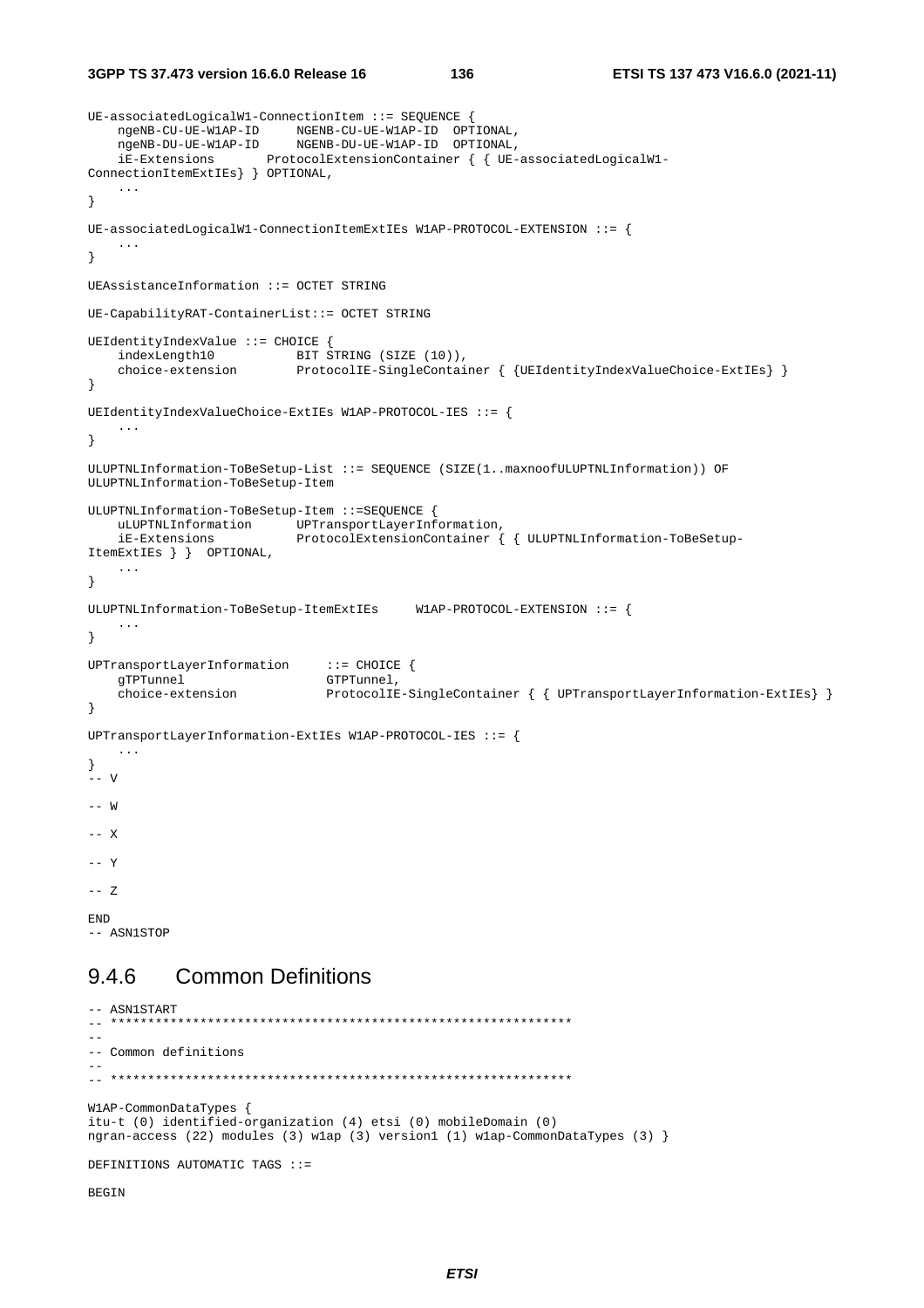```
3GPP TS 37.473 version 16.6.0 Release 16
```

```
Criticality
             ::= ENUMERATED { reject, ignore, notify }
Presence
              ::= ENUMERATED { optional, conditional, mandatory }
\texttt{PrivateIE-ID} \qquad :: = \texttt{CHOICE} \ \{ \\qlobal
                     OBJECT IDENTIFIER
\lambdaProcedureCode
                 ::= INTEGER (0..255)ProtocolExtensionID ::= INTEGER (0..65535)
ProtocolIE-ID
                 ::= INTEGER (0..65535)TriggeringMessage ::= ENUMERATED { initiating-message, successful-outcome, unsuccessfull-outcome }
END
-- ASN1STOP
```
### **Constant Definitions** 9.4.7

```
-- ASN1START
                   __ ****************
-- Constant definitions
W1AP-Constants {
itu-t (0) identified-organization (4) etsi (0) mobileDomain (0)
ngran-access (22) modules (3) wlap (3) version1 (1) wlap-Constants (4) }
DEFINITIONS AUTOMATIC TAGS ::=
BEGIN
-- IE parameter types from other modules.
IMPORTS
   ProcedureCode.
   ProtocolIE-ID
FROM W1AP-CommonDataTypes;
-- Elementary Procedures
id-Reset
                                           ProcedureCode ::= 0ProcedureCode ::= 1
id-W1Setup
                                          ProcedureCode ::= 2id-ErrorIndication
id-ngeNBDUConfigurationUpdate
entions de la component de la component de la component de la component de la component de la compo<br>de la component de la component de la component de la component de la component de la component de la componen<br>de la compo
                                          ProcedureCode ::= 3
                                    rrocedureCode ::= 3<br>ProcedureCode ::= 4
                                          ProcedureCode \mathbf{:=} 5
id-UEContextSetup
id-UEContextRelease
                                          ProcedureCode ::= 6
id-UEContextModification<br>
id-UEContextModificationRequired<br>
ProcedureCode ::= 8<br>
ProcedureCode ::= 9<br>
ProcedureCode ::= 9
id-UEMobilityCommand
                                    ProcedureCode ::= 10<br>ProcedureCode ::= 11<br>ProcedureCode ::= 12
id-UEContextReleaseRequest
id-InitialULRRCMessageTransfer
id-DLRRCMessageTransfer
                                          ProcedureCode ::= 13<br>ProcedureCode ::= 14
id-ULRRCMessageTransfer
id-privateMessage
                                          ProcedureCode ::= 15id-UEInactivityNotification
id-NGENBDUResourceCoordination
                                          ProcedureCode ::= 16
id-Paging
                                          ProcedureCode ::= 17
id-Notify
                                           ProcedureCode ::= 18id-WriteReplaceWarning
                                          ProcedureCode ::= 19id-PWSCancel
                                           ProcedureCode ::= 20
```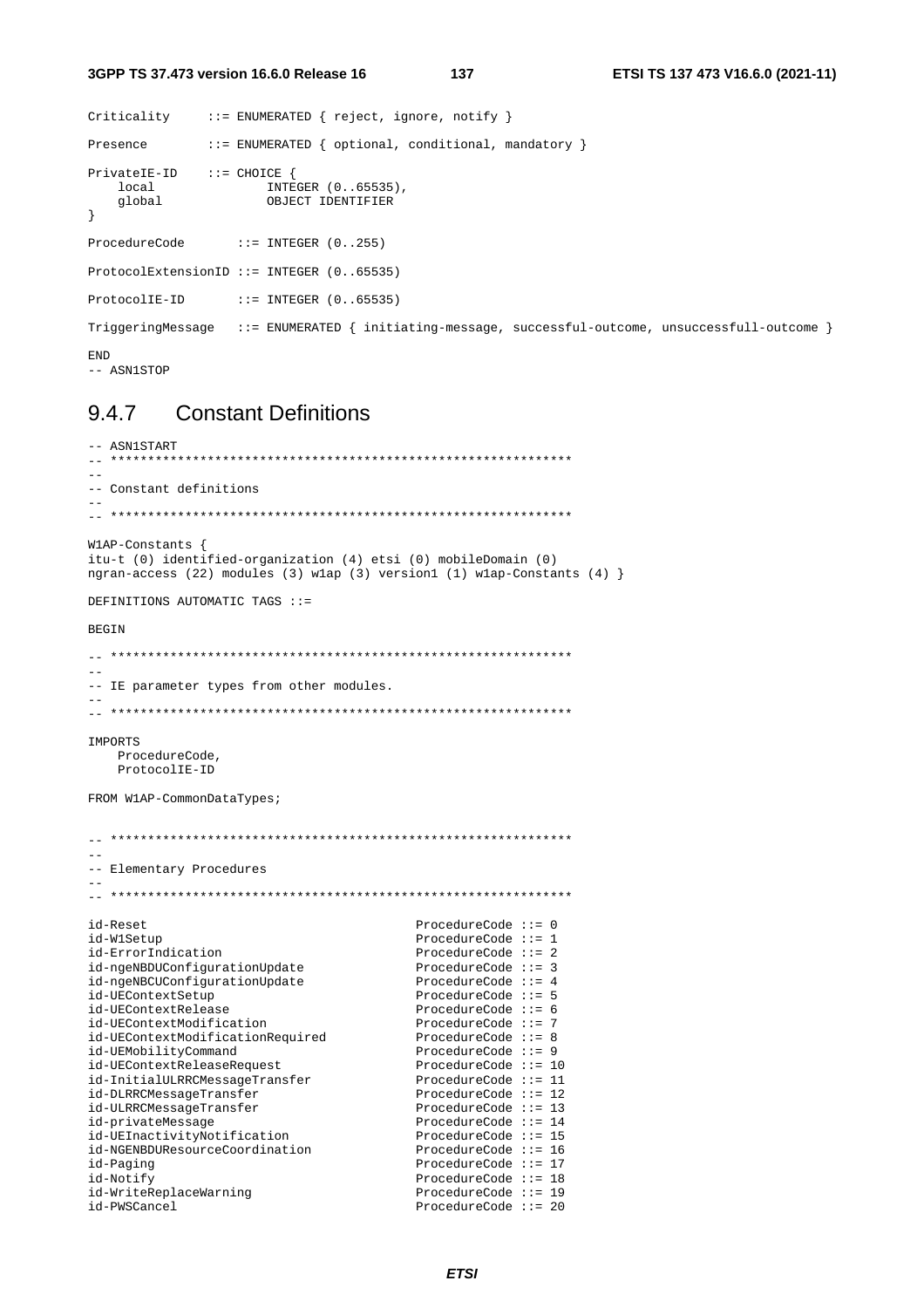| id-PWSRestartIndication                                          | ProcedureCode $::= 21$                         |
|------------------------------------------------------------------|------------------------------------------------|
| id-PWSFailureIndication                                          | ProcedureCode $::= 22$                         |
| id-NGENBDUStatusIndication                                       | ProcedureCode $::= 23$                         |
|                                                                  |                                                |
|                                                                  |                                                |
|                                                                  |                                                |
| -- Extension constants                                           |                                                |
|                                                                  |                                                |
|                                                                  |                                                |
|                                                                  |                                                |
| maxPrivateIEs<br>maxProtocolExtensions                           | INTEGER $::= 65535$<br>INTEGER $::= 65535$     |
| maxProtocolIEs                                                   | INTEGER $::= 65535$                            |
|                                                                  |                                                |
|                                                                  |                                                |
| -- Lists                                                         |                                                |
|                                                                  |                                                |
|                                                                  |                                                |
|                                                                  |                                                |
| maxEARFCN                                                        | INTEGER $::= 262143$                           |
| maxnoofErrors<br>maxnoofIndividualW1ConnectionsToReset           | INTEGER $::= 256$<br>INTEGER $::= 65536$       |
| maxCellinngeNBDU                                                 | INTEGER $::= 512$                              |
| maxnoofSCells                                                    | $INTER :: = 32$                                |
| maxnoofSRBs                                                      | INTEGER $::= 8$                                |
| maxnoofDRBs                                                      | INTEGER $::= 64$                               |
| maxnoofULUPTNLInformation                                        | $INTER :: = 2$                                 |
| maxnoofDLUPTNLInformation                                        | INTEGER $::= 2$                                |
| maxnoofBPLMNs                                                    | $INTER :: = 6$                                 |
| maxnoofCandidateSpCells                                          | INTEGER $::= 64$                               |
| maxnoofPotentialSpCells                                          | INTEGER $::= 64$                               |
| maxnoofE-UTRANCellBands                                          | INTEGER $::= 8$                                |
| maxnoofSIBTypes                                                  | INTEGER $::= 32$                               |
| maxnoofPagingCells<br>maxnoofTNLAssociations                     | INTEGER $::= 512$<br>$INTER :: = 32$           |
| maxnoofQoSFlows                                                  | INTEGER $::= 64$                               |
| maxnoofSliceItems                                                | INTEGER $::= 1024$                             |
| maxCellineNB                                                     | INTEGER $::= 256$                              |
| maxnoofExtendedBPLMNs                                            | $INTER :: = 6$                                 |
| maxnoofUEIDs                                                     | INTEGER $::= 65536$                            |
| maxBandsEutra                                                    | INTEGER $::= 256$                              |
| maxnoofAdditionalSIBs                                            | INTEGER $::= 63$                               |
|                                                                  |                                                |
|                                                                  |                                                |
| $--$ IEs                                                         |                                                |
|                                                                  |                                                |
|                                                                  |                                                |
| id-Cause                                                         | $ProtocolIE-ID :: = 0$                         |
| id-Cells-Failed-to-be-Activated-List                             | $ProtocolIE-ID ::= 1$                          |
| id-Cells-to-be-Activated-List                                    | $ProtocolIE-ID ::= 2$                          |
| id-Cells-to-be-Deactivated-List                                  | $ProtocolIE-ID ::= 3$                          |
| id-CriticalityDiagnostics                                        | ProtocolIE-ID ::= $4$                          |
| id-CUtoDURRCInformation                                          | ProtocolIE-ID $:= 5$                           |
| id-DRBs-FailedToBeModified-List                                  | ProtocolIE-ID $:= 6$                           |
| id-DRBs-FailedToBeSetup-List                                     | ProtocolIE-ID ::= 7                            |
| id-DRBs-FailedToBeSetupMod-List                                  | ProtocolIE-ID $:= 8$                           |
| id-DRBs-ModifiedConf-List<br>id-DRBs-Modified-List               | $ProtocolIE-ID ::= 9$<br>ProtocolIE-ID $:= 10$ |
| id-DRBs-Required-ToBeModified-List                               | ProtocolIE-ID $::= 11$                         |
| id-DRBs-Required-ToBeReleased-List                               | ProtocolIE-ID $::= 12$                         |
| id-DRBs-Setup-List                                               | ProtocolIE-ID $::= 13$                         |
| id-DRBs-SetupMod-List                                            | $ProtocolIE-ID ::= 14$                         |
| id-DRBs-ToBeModified-List                                        | $ProtocolIE-ID :: = 15$                        |
| id-DRBs-ToBeReleased-List                                        | ProtocolIE-ID $::= 16$                         |
| id-DRBs-ToBeSetup-List                                           | ProtocolIE-ID ::= 17                           |
| id-DRBs-ToBeSetupMod-List                                        | $ProtocolIE-ID ::= 18$                         |
| id-DRXCycle                                                      | $ProtocolIE-ID ::= 19$                         |
| id-DUtoCURRCInformation                                          | $ProtocolIE-ID ::= 20$                         |
| id-ngeNB-CU-UE-W1AP-ID                                           | $ProtocolIE-ID ::= 21$                         |
| id-ngeNB-DU-UE-W1AP-ID                                           | $ProtocolIE-ID ::= 22$                         |
|                                                                  |                                                |
| id-ngeNB-DU-ID                                                   | $ProtocolIE-ID ::= 23$                         |
| id-ngeNB-DU-Served-Cells-List                                    | ProtocolIE-ID ::= 24                           |
| id-oldngeNB-DU-UE-W1AP-ID<br>id-RAT-FrequencyPriorityInformation | ProtocolIE-ID $::= 25$<br>ProtocolIE-ID ::= 26 |

**ETSI**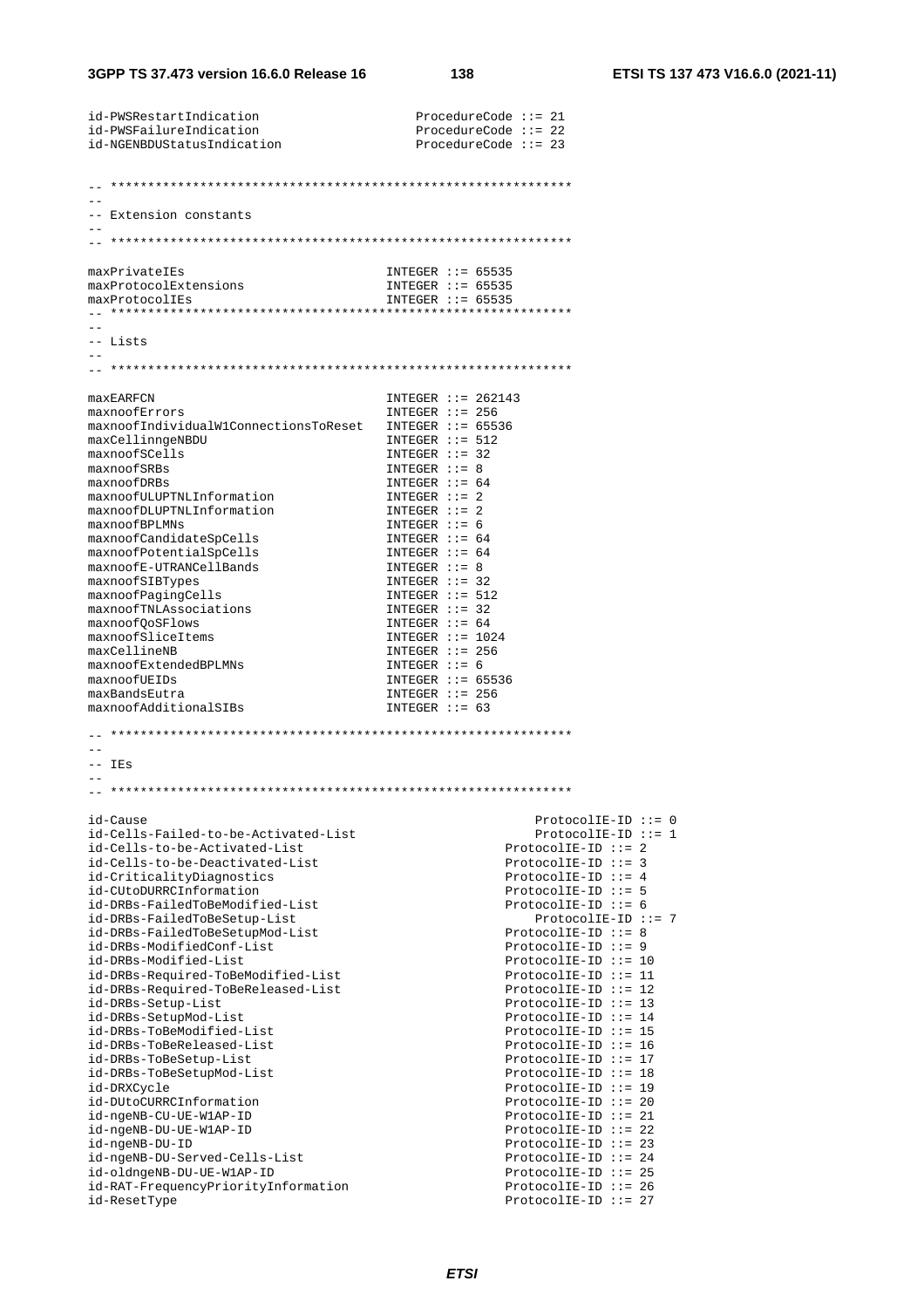| id-ResourceCoordinationTransferContainer                                    | ProtocolIE-ID ::= 28                               |  |
|-----------------------------------------------------------------------------|----------------------------------------------------|--|
| id-RRCContainer                                                             | ProtocolIE-ID $::= 29$                             |  |
| id-SCell-ToBeRemoved-List                                                   | $ProtocolIE-ID ::= 30$                             |  |
| id-SCell-ToBeSetup-List                                                     | ProtocolIE-ID ::= $31$                             |  |
| id-SCell-ToBeSetupMod-List                                                  | $ProtocolIE-ID ::= 32$                             |  |
| id-Served-Cells-To-Add-List                                                 | ProtocolIE-ID ::= 33                               |  |
| id-Served-Cells-To-Delete-List                                              | ProtocolIE-ID ::= $34$                             |  |
| id-Served-Cells-To-Modify-List                                              | $ProtocolIE-ID :: = 35$                            |  |
| id-SpCell-ID<br>id-SRBID                                                    | $ProtocolIE-ID :: = 36$<br>$ProtocolIE-ID :: = 37$ |  |
| id-SRBs-FailedToBeSetup-List                                                | $ProtocolIE-ID :: = 38$                            |  |
| id-SRBs-FailedToBeSetupMod-List                                             | $ProtocolIE-ID ::= 39$                             |  |
| id-SRBs-Required-ToBeReleased-List                                          | ProtocolIE-ID ::= $40$                             |  |
| id-SRBs-ToBeReleased-List                                                   | ProtocolIE-ID ::= $41$                             |  |
| id-SRBs-ToBeSetup-List                                                      | ProtocolIE-ID ::= $42$                             |  |
| id-SRBs-ToBeSetupMod-List                                                   | ProtocolIE-ID ::= $43$                             |  |
| id-TransactionID                                                            | ProtocolIE-ID ::= $44$                             |  |
| id-TransmissionActionIndicator                                              | ProtocolIE-ID ::= $45$                             |  |
| id-UE-associatedLogicalW1-ConnectionListResAck                              | ProtocolIE-ID ::= $46$                             |  |
| id-SCell-FailedtoSetup-List                                                 | ProtocolIE-ID ::= $47$                             |  |
| id-SCell-FailedtoSetupMod-List                                              | ProtocolIE-ID ::= $48$                             |  |
| id-RRCReconfigurationCompleteIndicator                                      | ProtocolIE-ID ::= $49$                             |  |
| id-Cells-Status-List                                                        | $ProtocolIE-ID :: = 50$                            |  |
| id-Candidate-SpCell-List                                                    | $ProtocolIE-ID :: = 51$                            |  |
| id-Potential-SpCell-List                                                    | $ProtocolIE-ID :: = 52$                            |  |
| id-C-RNTI                                                                   | ProtocolIE-ID $::= 53$                             |  |
| id-InactivityMonitoringRequest                                              | ProtocolIE-ID ::= $54$                             |  |
| id-InactivityMonitoringResponse                                             | ProtocolIE-ID ::= 55                               |  |
| id-DRB-Activity-List                                                        | ProtocolIE-ID $::= 56$                             |  |
| id-EUTRA-NR-CellResourceCoordinationReq-Container                           | ProtocolIE-ID ::= 57                               |  |
| id-EUTRA-NR-CellResourceCoordinationReqAck-Container                        | ProtocolIE-ID $:= 58$                              |  |
| id-RequestType                                                              | $ProtocolIE-ID :: = 59$                            |  |
| id-ServCellIndex                                                            | ProtocolIE-ID $::= 60$                             |  |
| id-EUTRANCGI<br>id-PagingCell-List                                          | ProtocolIE-ID ::= $61$<br>ProtocolIE-ID ::= $62$   |  |
| id-PagingDRX                                                                | ProtocolIE-ID ::= $63$                             |  |
| id-UEIdentityIndexValue                                                     | ProtocolIE-ID ::= $64$                             |  |
| id-PagingIdentity                                                           | $ProtocolIE-ID :: = 65$                            |  |
| id-DUtoCURRCContainer                                                       | $ProtocolIE-ID :: = 66$                            |  |
| id-DRB-Notify-List                                                          | ProtocolIE-ID ::= $67$                             |  |
| id-NotficationControl                                                       | ProtocolIE-ID ::= $68$                             |  |
| id-PWSSystemInformation                                                     | ProtocolIE-ID $::= 69$                             |  |
| id-RepetitionPeriod                                                         | ProtocolIE-ID ::= 70                               |  |
| id-NumberofBroadcastRequest                                                 | $ProtocolIE-ID ::= 71$                             |  |
| id-Cells-To-Be-Broadcast-List                                               | $ProtocolIE-ID :: = 72$                            |  |
| id-Cells-Broadcast-Completed-List                                           | ProtocolIE-ID ::= 73                               |  |
| id-Broadcast-To-Be-Cancelled-List                                           | ProtocolIE-ID ::= 74                               |  |
| id-Cells-Broadcast-Cancelled-List                                           | ProtocolIE-ID ::= 75                               |  |
| id-E-UTRAN-CGI-List-For-Restart-List                                        | $ProtocolIE-ID :: = 76$                            |  |
| id-PWS-Failed-E-UTRAN-CGI-List                                              | $ProtocolIE-ID :: = 77$                            |  |
| id-ConfirmedUEID                                                            | ProtocolIE-ID $::= 78$                             |  |
| id-Cancel-all-Warning-Messages-Indicator                                    | $ProtocolIE-ID :: = 79$                            |  |
| id-NGENB-DU-UE-AMBR-UL                                                      | ProtocolIE-ID $::= 80$                             |  |
| id-ServingPLMN                                                              | ProtocolIE-ID $::= 81$                             |  |
| id-NGENBDUOverloadInformation                                               | ProtocolIE-ID $::= 82$                             |  |
| id-ResourceCoordinationTransferInformation                                  | ProtocolIE-ID ::= 83                               |  |
| id-SRBs-Setup-List                                                          | $ProtocolIE-ID ::= 85$                             |  |
| id-SRBs-SetupMod-List                                                       | $ProtocolIE-ID :: = 86$                            |  |
| id-SRBs-Modified-List                                                       | ProtocolIE-ID ::= 87                               |  |
| id-IgnoreResourceCoordinationRequestContainer<br>id-NotificationInformation | $ProtocolIE-ID :: = 88$<br>$ProtocolIE-ID :: = 89$ |  |
| id-AdditionalSIBMessageList                                                 | $ProtocolIE-ID ::= 90$                             |  |
| id-MeasGapSharingConfig                                                     | $ProtocolIE-ID ::= 91$                             |  |
| id-SCGIndicator                                                             | $ProtocolIE-ID ::= 92$                             |  |
| id-PagingOrigin                                                             | $ProtocolIE-ID ::= 93$                             |  |
|                                                                             |                                                    |  |

END -- ASN1STOP

# 9.4.8 Container Definitions

```
-- ASN1START 
-- ************************************************************** 
--- Container definitions 
--
```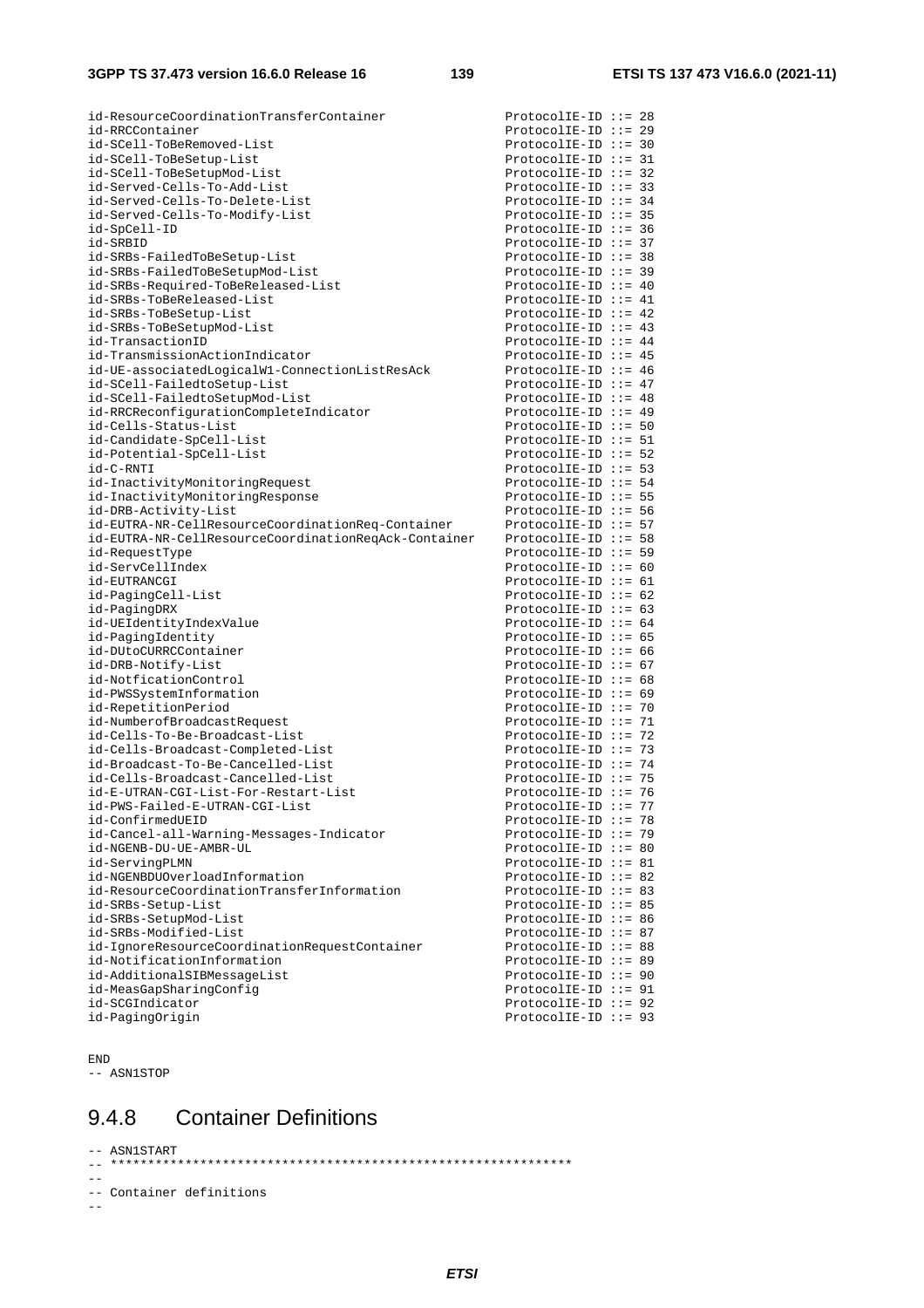```
W1AP-Containers {
itu-t (0) identified-organization (4) etsi (0) mobileDomain (0)
ngran-access (22) modules (3) wlap (3) version1 (1) wlap-Containers (5) }
DEFINITIONS AUTOMATIC TAGS ::=
RECIN
- --- IE parameter types from other modules.
TMPORTS
  Criticality,
  Presence,
   PrivateIE-ID,
  ProtocolExtensionID.
  ProtocolIE-ID
FROM W1AP-CommonDataTypes
  maxPrivateTEs.
   maxProtocolExtensions.
  maxProtocolIEs
FROM W1AP-Constants;
\pm \pm-- Class Definition for Protocol IEs
W1AP-PROTOCOL-IES ::= CLASS {
  &id ProtocolIE-ID<br>&criticality Criticality,
                                         UNIOUE,
  &id
  &Value,
  &presence
              Presence
\mathfrak{z},<br>WITH SYNTAX {
              \&id
  TDAN EXAMPLE EXAMPLE THE STRESS SERIES AND RESENCE ACCORDING THE SERIES OF A SAMPLE OF A SAMPLE OF A SAMPLE OF A SAMPLE OF A SAMPLE OF A SAMPLE OF A SAMPLE OF A SAMPLE OF A SAMPLE OF A SAMPLE OF A SAMPLE OF A SAMPLE OF A SAM
   PRESENCE
               &presence
\}\sim \sim-- Class Definition for Protocol IEs
\sim \simW1AP-PROTOCOL-IES-PAIR ::= CLASS {
                   ProtocolIE-ID
                                         UNIOUE,
  bia
  &firstCriticality Criticality,
   &FirstValue,
  &secondCriticality Criticality,
   &SecondValue,
  &presence
                  Presence
\rightarrow}<br>WITH SYNTAX {<br>&id
  EN EXAMPLE AND SECOND CRITICALITY<br>FIRST TYPE afirstValue<br>SECOND CRITICALITY asecondCriticality
  SECOND TYPE
                      &SecondValue
   PRESENCE
                      &presence
\}\frac{1}{2}-- Class Definition for Protocol Extensions
```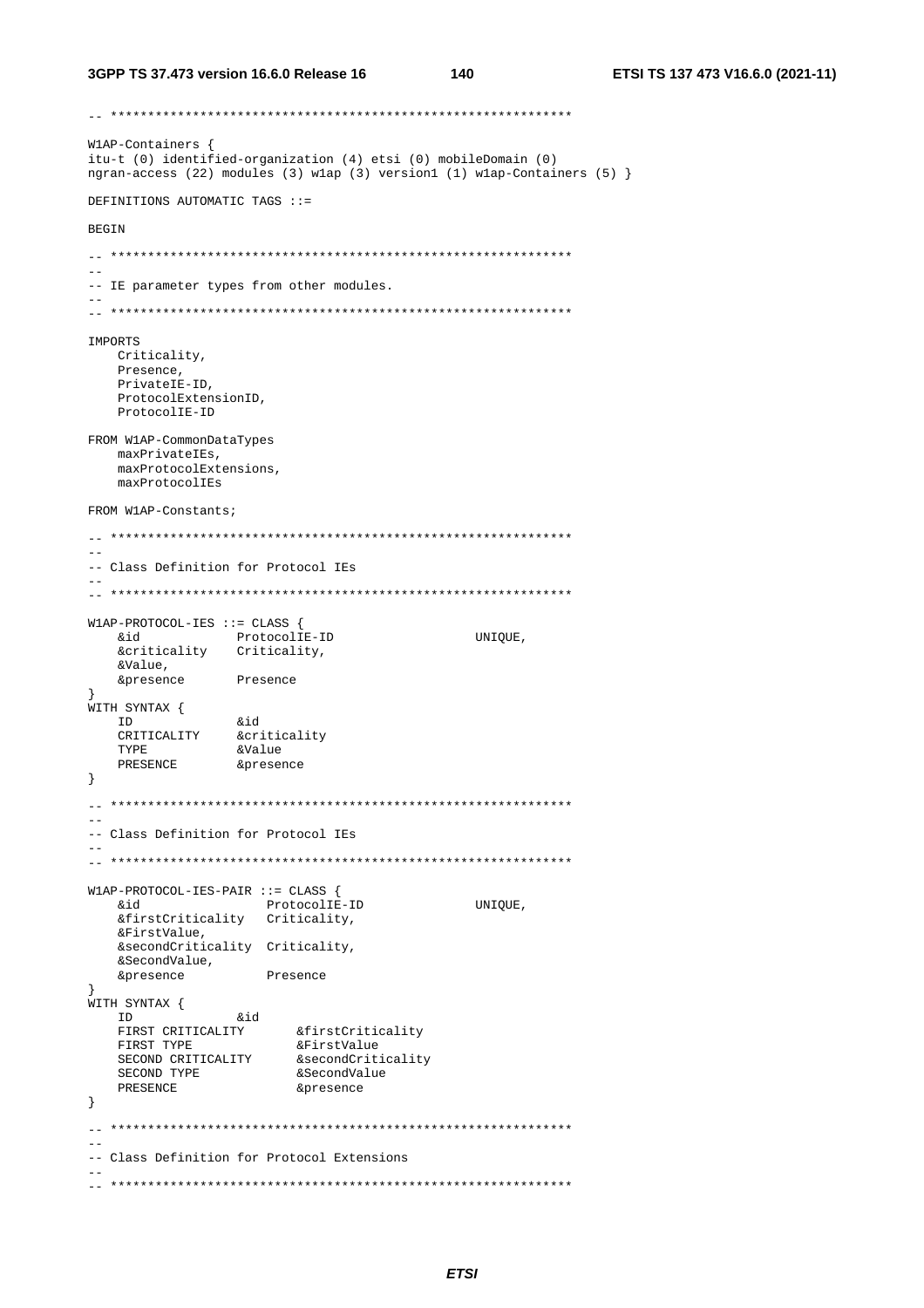```
3GPP TS 37.473 version 16.6.0 Release 16
```
W1AP-PROTOCOL-EXTENSION ::= CLASS {

```
ProtocolExtensionID<br>Criticality,
   biλ
                                      UNIOUE,
   &criticality
   &Extension,
   &presence
              Presence
WITH SYNTAX {
              h i xTDCRITICALITY & criticality
   EXTENSION & EXCELLENCE
               &Extension
\}-- Class Definition for Private IEs
W1AP-PRIVATE-IES ::= CLASS {
              PrivateIE-ID.
  hia
   &criticality Criticality,
   &Value,
   &presence
              Presence
WITH SYNTAX {
   ---------- \<br>ID &id<br>CRITICALITY &criticality<br>TYPE &Value
  ID
   TYPE
   PRESENCE
              &presence
\overline{\ }-- Container for Protocol IEs
ProtocolIE-Container {W1AP-PROTOCOL-IES : IEsSetParam} ::=
   SEQUENCE (SIZE (0..maxProtocolIEs)) OF
   ProtocolIE-Field { { IESSetParam}}
ProtocolIE-SingleContainer {W1AP-PROTOCOL-IES : IEsSetParam} ::=
   ProtocolIE-Field { {IESSetParam}}
ProtocolIE-Field {W1AP-PROTOCOL-IES : IEsSetParam} ::= SEQUENCE {
          WIAP-PROTOCOL-IES.&id<br>ty WIAP-PROTOCOL-IES.&criticality
                                  ({\{IESSetParam\}}),
  hr
   criticality
                                             (\{ \texttt{IESSetParam} \} \{ \texttt{old} \}),
   value
               W1AP-PROTOCOL-IES.&Value
                                             ({IEsSetParam}{@id})
\}\sim \sim-- Container for Protocol IE Pairs
ProtocolIE-ContainerPair {W1AP-PROTOCOL-IES-PAIR : IEsSetParam} ::=
   SEQUENCE (SIZE (0..maxProtocolIEs)) OF
   ProtocolIE-FieldPair { {IESSetParam}}
ProtocolIE-FieldPair {WIAP-PROTOCOL-IES-PAIR : IESSetParam} ::= SEQUENCE {
                 WIAP-PROTOCOL-IES-PAIR.&id
                                                   ({EssetParam}),
  hi
   ({\texttt{IESSetParam}}\{@id\}),
                                                      (\{IEsSetParam\} \{\emptyset id\}),firstValue
   secondCritically \qquad \mathtt{Wlap-PROTOCOL-IES-PAIR.} \& second Critically \qquad (\{\mathtt{IESSetParam}\{\emptyset id\}),\secondValue
                  W1AP-PROTOCOL-IES-PAIR.&SecondValue
                                                      (\{\texttt{IESSetParam}\}\{@id\})\mathcal{E}-- Container for Protocol Extensions
ProtocolExtensionContainer {W1AP-PROTOCOL-EXTENSION : ExtensionSetParam} : :=
   SEQUENCE (SIZE (1..maxProtocolExtensions)) OF
   ProtocolExtensionField {{ExtensionSetParam}}
```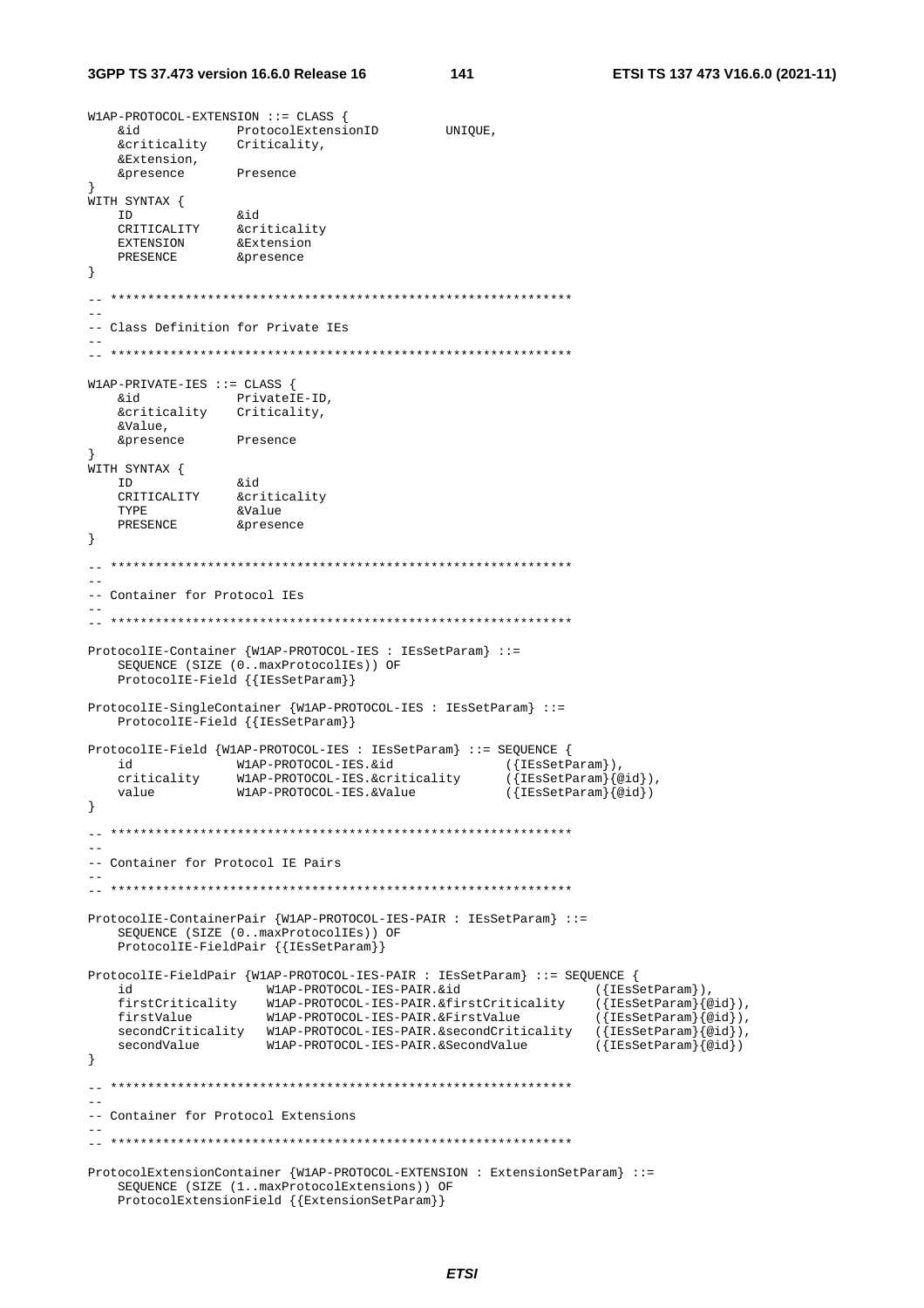```
ProtocolExtensionField {W1AP-PROTOCOL-EXTENSION : ExtensionSetParam} ::= SEQUENCE { 
     id MAP-PROTOCOL-EXTENSION. \&\text{d} \{ExtensionSetParam\}),<br>criticality MAP-PROTOCOL-EXTENSION. \&\text{criticality} \{ {ExtensionSetParam\}} \&\text{d}),criticality W1AP-PROTOCOL-EXTENSION.&criticality
      extensionValue W1AP-PROTOCOL-EXTENSION.&Extension ({ExtensionSetParam}{@id}) 
} 
   -- ************************************************************** 
-- 
-- Container for Private IEs 
-- 
\mathbf{1}PrivateIE-Container {W1AP-PRIVATE-IES : IEsSetParam } ::= 
      SEQUENCE (SIZE (1.. maxPrivateIEs)) OF 
      PrivateIE-Field {{IEsSetParam}} 
PrivateIE-Field {W1AP-PRIVATE-IES : IEsSetParam} ::= SEQUENCE { 
     id \begin{align} \texttt{W1AP-PRIVATE-IES}.\&\texttt{id} \qquad (\{\texttt{ISSetParam}\}),\ \texttt{criticality} \qquad \texttt{W1AP-PRIVATE-IES}.\&\texttt{criticality} \qquad (\{\texttt{ISSetParam}\}\&\texttt{id}),\ \end{align}criticality W1AP-PRIVATE-IES.&criticality<br>value W1AP-PRIVATE-IES.&Value
                                                                           (\overline{IEsSetParam}\overline{eid})} 
END 
-- ASN1STOP
```
## 9.5 Message Transfer Syntax

W1AP shall use the ASN.1 Basic Packed Encoding Rules (BASIC-PER) Aligned Variant as transfer syntax, as specified in ITU-T Recommendation X.691 [21].

## 9.6 Timers

Void

# 10 Handling of unknown, unforeseen and erroneous protocol data

Clause 10 of TS 38.413 [19] is applicable for the purposes of the present document, with the following additions for non-UE-associated procedures:

- In case of Abstract Syntax Error, when reporting the *Criticality Diagnostics* IE for not comprehended IE/IEgroups or missing IE/IE groups, the *Transaction ID* IE shall also be included.
- In case of Logical Error, when reporting the *Criticality Diagnostics* IE, the *Transaction ID* IE shall also be included.

- In case of Logical Error in a response message of a Class 1 procedure, or failure to comprehend *Transaction ID* IE from a received message, the procedure shall be considered as unsuccessfully terminated or not terminated (e.g., transaction ID unknown in response message), and local error handling shall be initiated.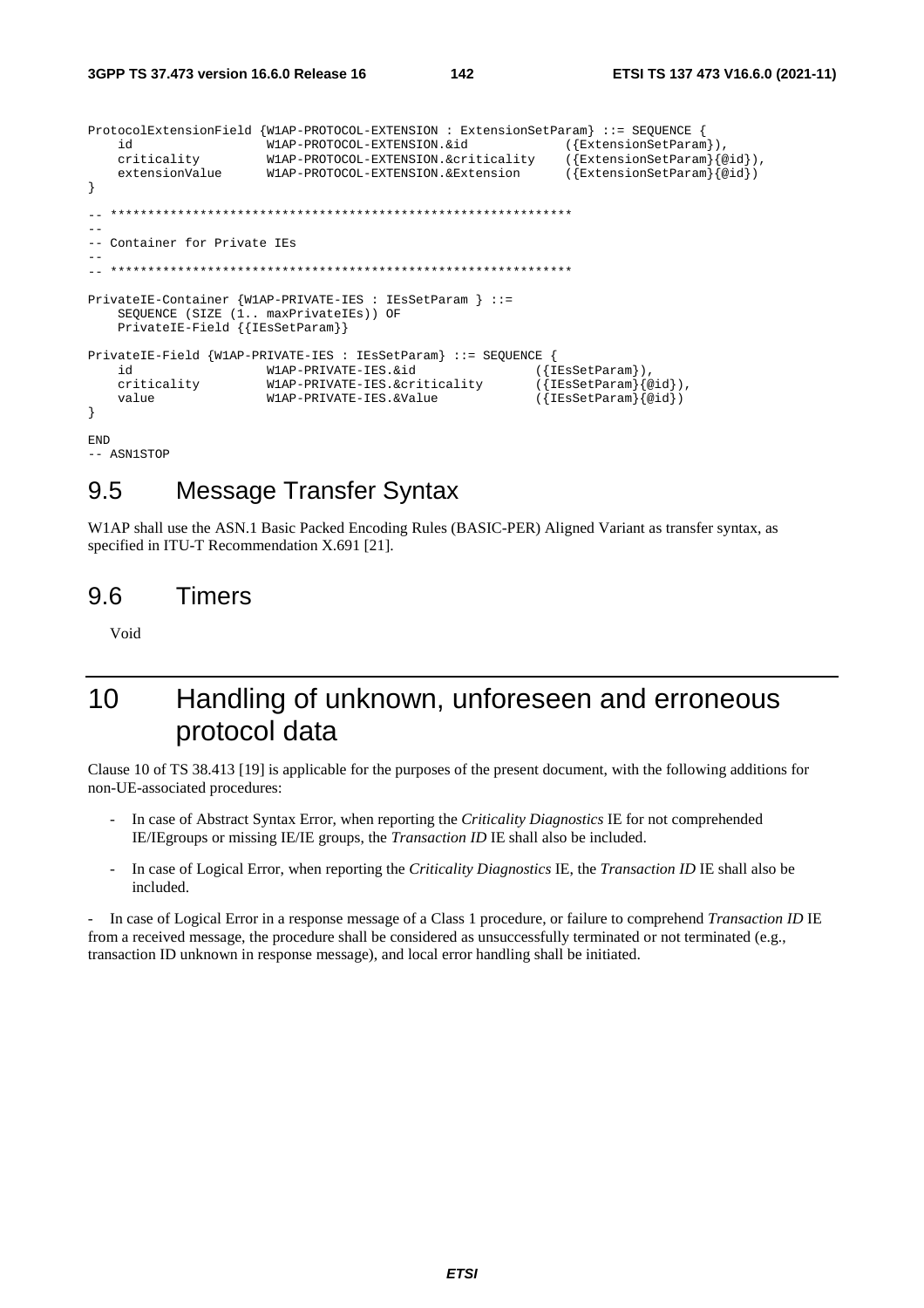# Annex A (informative): Change History

| <b>Change history</b> |                  |             |           |                |   |                                                                                                                                                                                        |                       |
|-----------------------|------------------|-------------|-----------|----------------|---|----------------------------------------------------------------------------------------------------------------------------------------------------------------------------------------|-----------------------|
| Date                  | <b>Meeting</b>   | <b>TDoc</b> | <b>CR</b> | Rev Cat        |   | Subject/Comment                                                                                                                                                                        | <b>New</b><br>version |
| 2018-05               | RAN3#10<br>0     | R3-183555   |           |                |   | BL TS submission for approval.                                                                                                                                                         |                       |
| 2019-08               | RAN3#10<br>5     | R3-184888   |           |                |   | Capture the agreed main W1 AP procedures: R3-194563,<br>R3-194564, R3-194565                                                                                                           | 0.1.0                 |
| 2019-10               | RAN3#10<br>5-Bis | R3-196137   |           |                |   | Add the stage3 paging procedure                                                                                                                                                        | 0.1.0                 |
| 2019-10               | RAN3#10<br>5-Bis | R3-196136   |           |                |   | Add Warning message transmission related procedures with<br>corresponding tabular                                                                                                      | 0.1.0                 |
| 2019-10               | RAN3#10<br>5-Bis | R3-196192   |           |                |   | Add RRC message Transfer related procedures with corresponding<br>tabular                                                                                                              | 0.1.0                 |
| 2019-11               | RAN3#10<br>6     | R3-197262   |           |                |   | - Terminology change to ng-eNB-CU, ng-eNB-DU (R3-197635)<br>- pCR to 37.473 on ASN.1 completion (R3-197544)<br>- pCR to 37.473 on miscellaneous correction to contexts (R3-<br>197636) | 1.1.0                 |
| 2019-12               | RP-86            | RP-192962   |           |                |   | TS submitted to TSG RAN plenary for approval                                                                                                                                           | 1.2.0                 |
| 2019-12               | <b>RP-86</b>     |             |           |                |   | TS approved TSG RAN plenary                                                                                                                                                            | 16.0.0                |
| 2020-03               | RP-86            |             |           |                |   | Correction to the specification title (E1AP ==> W1AP)                                                                                                                                  | 16.0.1                |
| 2020-03               | RP-87-e          | RP-200429   | 0001      | 2              | F | Miscellaneous corrections to 37.473                                                                                                                                                    | 16.1.0                |
| 2020-07               | RP-88-e          | RP-201084   | 0002      | $\mathbf{1}$   | F | Miscellaneous corrections to 37.473                                                                                                                                                    | 16.2.0                |
| 2020-09               | RP-89-e          | RP-201948   | 0003      | 1              | F | Corrections to encoding PLMNs in served cell information                                                                                                                               | 16.3.0                |
| 2020-09               | RP-89-e          | RP-201948   | 0004      |                | F | Miscellaneous clean-ups to 37.473                                                                                                                                                      | 16.3.0                |
| 2020-09               | RP-89-e          | RP-201948   | 0005      | 1              | F | Correction on PWS related procedure                                                                                                                                                    | 16.3.0                |
| 2021-03               | RP-91-e          | RP-210235   | 0006      | 1              | F | CR to 37.473 on miscellaneous corrections                                                                                                                                              | 16.4.0                |
| 2021-06               | RP-92-e          | RP-211314   | 0007      | 2              | F | CR to 37.473 on MeasGapSharingConfig                                                                                                                                                   | 16.5.0                |
| 2021-06               | RP-92-e          | RP-211314   | 0008      | $\overline{2}$ | F | Stage-3 CR on SCG release over W1 (Rel-16)                                                                                                                                             | 16.5.0                |
| 2021-09               | RP-93-e          | RP-211875   | 0010      |                | F | Correction on Paging over W1                                                                                                                                                           | 16.6.0                |
| 2021-09               | RP-93-e          | RP-211875   | 0012      | 1              | F | Correction to EN-DC definition in W1                                                                                                                                                   | 16.6.0                |